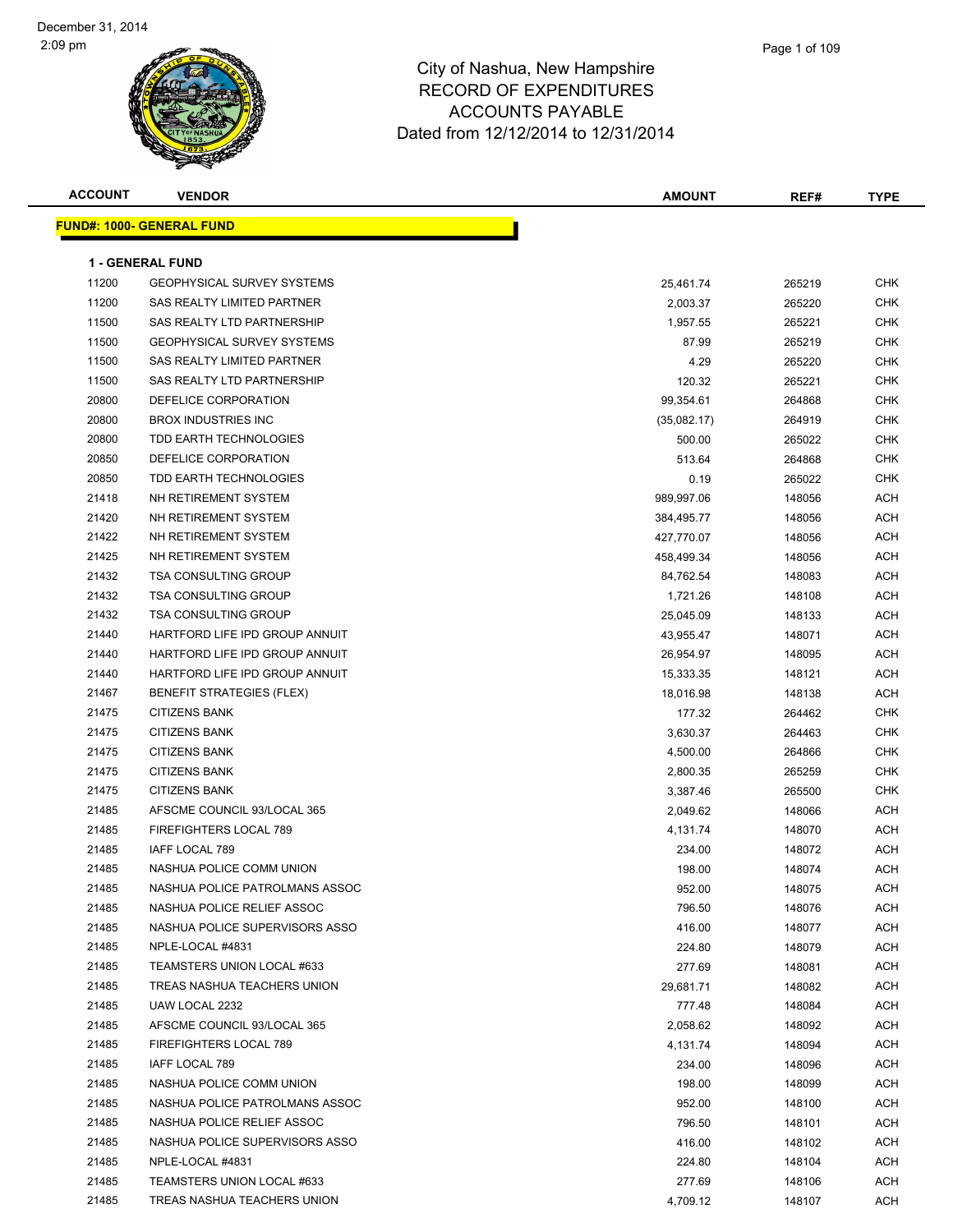

|   | Page 2 of 109 |
|---|---------------|
| е |               |
| こ |               |

| <b>ACCOUNT</b> | <b>VENDOR</b>                    | <b>AMOUNT</b> | REF#   | <b>TYPE</b> |
|----------------|----------------------------------|---------------|--------|-------------|
|                | <b>FUND#: 1000- GENERAL FUND</b> |               |        |             |
|                |                                  |               |        |             |
|                | <b>1 - GENERAL FUND</b>          |               |        |             |
| 21485          | UAW LOCAL 2232                   | 764.30        | 148109 | ACH         |
| 21485          | AFSCME COUNCIL 93/LOCAL 365      | 2,085.62      | 148116 | <b>ACH</b>  |
| 21485          | FIREFIGHTERS LOCAL 789           | 4,106.85      | 148120 | ACH         |
| 21485          | IAFF LOCAL 789                   | 233.00        | 148122 | <b>ACH</b>  |
| 21485          | NASHUA POLICE COMM UNION         | 198.00        | 148124 | ACH         |
| 21485          | NASHUA POLICE PATROLMANS ASSOC   | 960.00        | 148125 | <b>ACH</b>  |
| 21485          | NASHUA POLICE RELIEF ASSOC       | 792.00        | 148126 | <b>ACH</b>  |
| 21485          | NASHUA POLICE SUPERVISORS ASSO   | 403.00        | 148127 | ACH         |
| 21485          | NPLE-LOCAL #4831                 | 224.80        | 148129 | <b>ACH</b>  |
| 21485          | TEAMSTERS UNION LOCAL #633       | 288.07        | 148131 | <b>ACH</b>  |
| 21485          | TREAS NASHUA TEACHERS UNION      | 29,698.93     | 148132 | <b>ACH</b>  |
| 21485          | UAW LOCAL 2232                   | 757.71        | 148134 | <b>ACH</b>  |
| 21485          | AMERICAN FEDERATION OF TEACHER   | 200.00        | 264464 | <b>CHK</b>  |
| 21485          | AMERICAN FEDERATION OF TEACHER   | 14.00         | 265260 | <b>CHK</b>  |
| 21485          | AMERICAN FEDERATION OF TEACHER   | 199.00        | 265501 | <b>CHK</b>  |
| 21490          | UNITED WAY OF GREATER NASHUA     | 591.91        | 264476 | <b>CHK</b>  |
| 21490          | UNITED WAY OF GREATER NASHUA     | 219.65        | 265271 | <b>CHK</b>  |
| 21490          | UNITED WAY OF GREATER NASHUA     | 19.69         | 265512 | <b>CHK</b>  |
| 21495          | <b>WAGE ASSIGNMENT</b>           | 275.00        | 148067 | ACH         |
| 21495          | <b>WAGE ASSIGNMENT</b>           | 594.00        | 148068 | <b>ACH</b>  |
| 21495          | <b>WAGE ASSIGNMENT</b>           | 175.00        | 148069 | <b>ACH</b>  |
| 21495          | <b>WAGE ASSIGNMENT</b>           | 318.00        | 148073 | ACH         |
| 21495          | <b>WAGE ASSIGNMENT</b>           | 259.00        | 148080 | <b>ACH</b>  |
| 21495          | <b>WAGE ASSIGNMENT</b>           | 219.23        | 148085 | ACH         |
| 21495          | <b>WAGE ASSIGNMENT</b>           | 318.00        | 148093 | ACH         |
| 21495          | <b>WAGE ASSIGNMENT</b>           | 175.00        | 148097 | <b>ACH</b>  |
| 21495          | <b>WAGE ASSIGNMENT</b>           | 275.00        | 148098 | ACH         |
| 21495          | <b>WAGE ASSIGNMENT</b>           | 259.00        | 148105 | ACH         |
| 21495          | <b>WAGE ASSIGNMENT</b>           | 275.00        | 148117 | <b>ACH</b>  |
| 21495          | <b>WAGE ASSIGNMENT</b>           | 594.00        | 148118 | ACH         |
| 21495          | <b>WAGE ASSIGNMENT</b>           | 175.00        | 148119 | ACH         |
| 21495          | <b>WAGE ASSIGNMENT</b>           | 318.00        | 148123 | ACH         |
| 21495          | <b>WAGE ASSIGNMENT</b>           | 259.00        | 148130 | <b>ACH</b>  |
| 21495          | <b>WAGE ASSIGNMENT</b>           | 1,329.25      | 264465 | <b>CHK</b>  |
| 21495          | <b>WAGE ASSIGNMENT</b>           | 1.15          | 264466 | <b>CHK</b>  |
| 21495          | <b>WAGE ASSIGNMENT</b>           | 53.00         | 264467 | <b>CHK</b>  |
| 21495          | <b>WAGE ASSIGNMENT</b>           | 85.82         | 264468 | <b>CHK</b>  |
| 21495          | <b>WAGE ASSIGNMENT</b>           | 104.00        | 264469 | <b>CHK</b>  |
| 21495          | <b>WAGE ASSIGNMENT</b>           | 1,485.74      | 264470 | <b>CHK</b>  |
| 21495          | <b>WAGE ASSIGNMENT</b>           | 11.54         | 264471 | <b>CHK</b>  |
| 21495          | <b>WAGE ASSIGNMENT</b>           | 11.54         | 264472 | <b>CHK</b>  |
| 21495          | <b>WAGE ASSIGNMENT</b>           | 204.92        | 264473 | <b>CHK</b>  |
| 21495          | <b>WAGE ASSIGNMENT</b>           | 237.00        | 264474 | <b>CHK</b>  |
| 21495          | <b>WAGE ASSIGNMENT</b>           | 75.00         | 264475 | <b>CHK</b>  |
| 21495          | <b>WAGE ASSIGNMENT</b>           | 197.16        | 264477 | <b>CHK</b>  |
| 21495          | <b>WAGE ASSIGNMENT</b>           | 173.63        | 264478 | <b>CHK</b>  |
| 21495          | <b>WAGE ASSIGNMENT</b>           | 1,329.25      | 265261 | <b>CHK</b>  |
| 21495          | <b>WAGE ASSIGNMENT</b>           | 1.15          | 265262 | <b>CHK</b>  |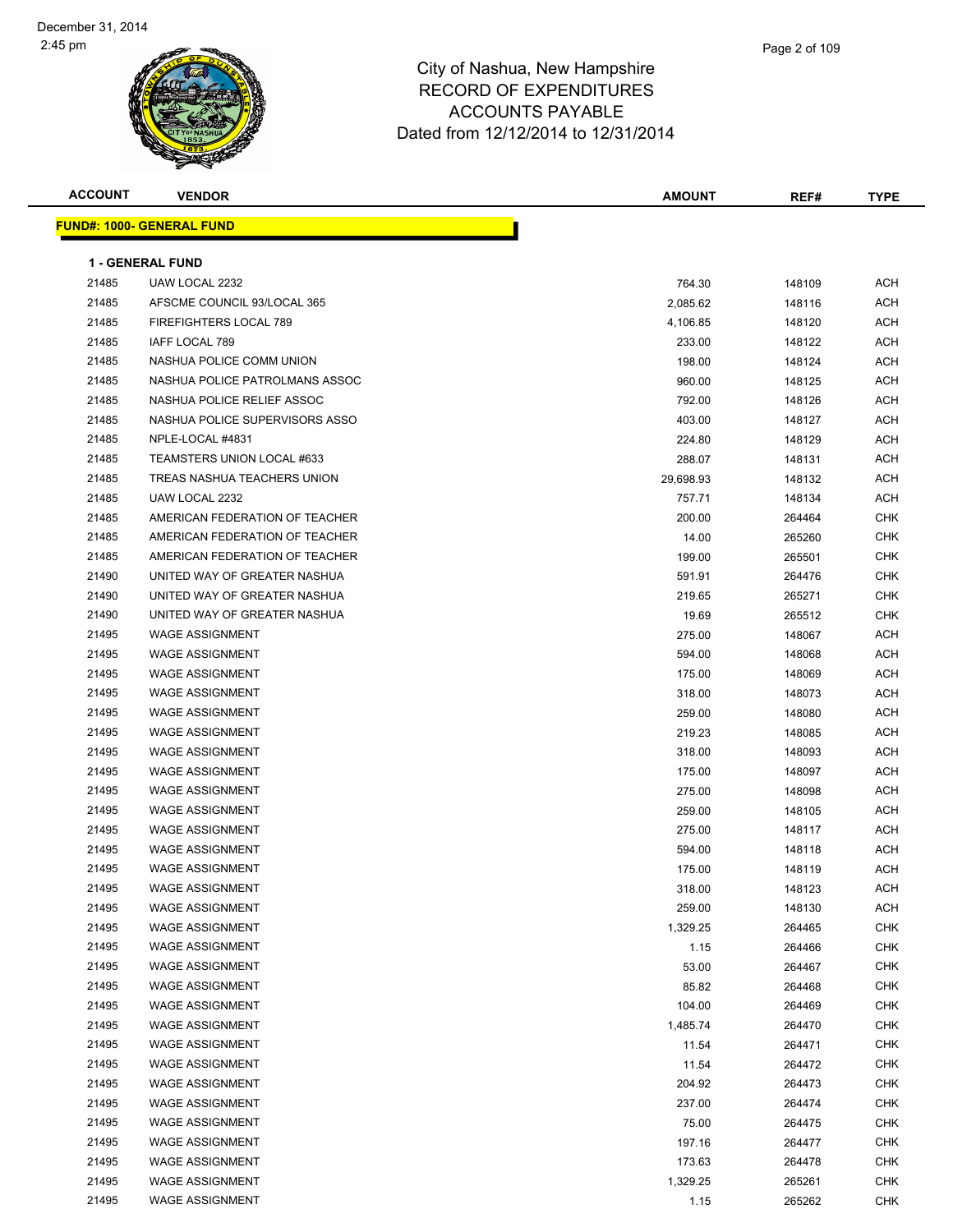| <b>ACCOUNT</b> | <b>VENDOR</b>                    | <b>AMOUNT</b>  | REF#   | <b>TYPE</b> |
|----------------|----------------------------------|----------------|--------|-------------|
|                | <b>FUND#: 1000- GENERAL FUND</b> |                |        |             |
|                | <b>1 - GENERAL FUND</b>          |                |        |             |
| 21495          | <b>WAGE ASSIGNMENT</b>           | 56.75          | 265263 | <b>CHK</b>  |
| 21495          | <b>WAGE ASSIGNMENT</b>           | 94.38          | 265264 | <b>CHK</b>  |
| 21495          | <b>WAGE ASSIGNMENT</b>           | 104.00         | 265265 | <b>CHK</b>  |
| 21495          | <b>WAGE ASSIGNMENT</b>           | 1,488.05       | 265266 | <b>CHK</b>  |
| 21495          | <b>WAGE ASSIGNMENT</b>           | 11.54          | 265267 | <b>CHK</b>  |
| 21495          | <b>WAGE ASSIGNMENT</b>           | 11.54          | 265268 | <b>CHK</b>  |
| 21495          | <b>WAGE ASSIGNMENT</b>           | 237.00         | 265269 | CHK         |
| 21495          | <b>WAGE ASSIGNMENT</b>           | 25.00          | 265270 | CHK         |
| 21495          | <b>WAGE ASSIGNMENT</b>           | 1,329.25       | 265502 | CHK         |
| 21495          | <b>WAGE ASSIGNMENT</b>           | 1.15           | 265503 | CHK         |
| 21495          | <b>WAGE ASSIGNMENT</b>           | 43.84          | 265504 | <b>CHK</b>  |
| 21495          | <b>WAGE ASSIGNMENT</b>           | 116.23         | 265505 | CHK         |
| 21495          | <b>WAGE ASSIGNMENT</b>           | 104.00         | 265506 | CHK         |
| 21495          | <b>WAGE ASSIGNMENT</b>           | 1,416.85       | 265507 | CHK         |
| 21495          | <b>WAGE ASSIGNMENT</b>           | 11.54          | 265508 | CHK         |
| 21495          | <b>WAGE ASSIGNMENT</b>           | 204.92         | 265509 | CHK         |
| 21495          | <b>WAGE ASSIGNMENT</b>           | 237.00         | 265510 | CHK         |
| 21495          | <b>WAGE ASSIGNMENT</b>           | 75.00          | 265511 | CHK         |
| 21495          | <b>WAGE ASSIGNMENT</b>           | 197.16         | 265513 | CHK         |
| 21495          | <b>WAGE ASSIGNMENT</b>           | 173.63         | 265514 | CHK         |
| 21538          | NASHUA TEACHERS UNION            | 4,109.85       | 148078 | <b>ACH</b>  |
| 21538          | NASHUA TEACHERS UNION            | 100.32         | 148103 | <b>ACH</b>  |
| 21538          | NASHUA TEACHERS UNION            | 4,225.83       | 148128 | <b>ACH</b>  |
| 21921          | STATE OF NH -MV                  | 7,517.32       | 148055 | <b>ACH</b>  |
| 21921          | STATE OF NH-MV                   | 16,462.91      | 148057 | <b>ACH</b>  |
| 21921          | STATE OF NH-MV                   | 14,143.34      | 148061 | <b>ACH</b>  |
| 21921          | STATE OF NH-MV                   | 12,847.37      | 148065 | <b>ACH</b>  |
| 21921          | STATE OF NH-MV                   | 18,259.58      | 148086 | <b>ACH</b>  |
| 21921          | STATE OF NH-MV                   | 14,656.20      | 148088 | <b>ACH</b>  |
| 21921          | STATE OF NH-MV                   | 15,331.91      | 148089 | <b>ACH</b>  |
| 21921          | STATE OF NH-MV                   | 23,611.60      | 148090 | <b>ACH</b>  |
| 21921          | STATE OF NH -MV                  | 22,687.52      | 148110 | ACH         |
| 21921          | STATE OF NH-MV                   | 12,901.76      | 148111 | <b>ACH</b>  |
| 21921          | STATE OF NH-MV                   | 30,366.02      | 148115 | <b>ACH</b>  |
| 21921          | STATE OF NH-MV                   | 25,246.04      | 148135 | <b>ACH</b>  |
| 21922          | STATE OF NH DEPT OF SAFETY       | 16.50          | 265293 | <b>CHK</b>  |
|                | <b>TOTAL 1 - GENERAL FUND</b>    | \$2,919,674.75 |        |             |

**101 - MAYOR**

| <b>TOTAL 101 - MAYOR</b> |                           | \$359.25 |        |         |            |
|--------------------------|---------------------------|----------|--------|---------|------------|
| 68300                    | SAM'S CLUB DIRECT-0860    |          | 122.88 | 265359  | <b>CHK</b> |
| 61910                    | CITIZENS BANK CREDIT CARD | Quiznos  | 32.50  | 9201509 | <b>ACH</b> |
| 61910                    | CITIZENS BANK CREDIT CARD | elcolima | 161.37 | 9201509 | ACH        |
| 61100                    | ANCO SIGNS & STAMPS INC   |          | 42.50  | 264906  | <b>CHK</b> |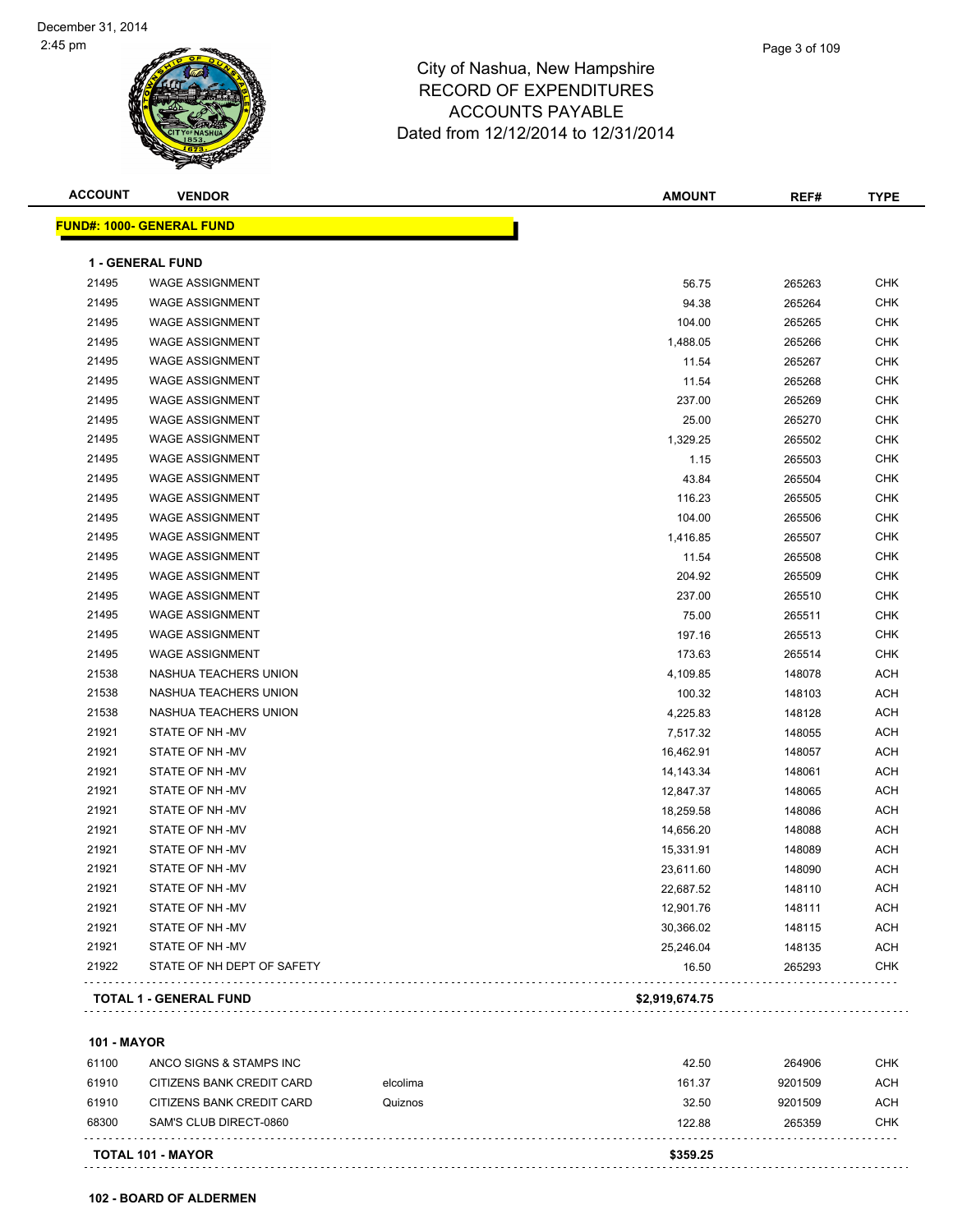| <b>ACCOUNT</b>              | <b>VENDOR</b>                                       |                          | <b>AMOUNT</b>      | REF#             | <b>TYPE</b>              |
|-----------------------------|-----------------------------------------------------|--------------------------|--------------------|------------------|--------------------------|
|                             | <u> FUND#: 1000- GENERAL FUND</u>                   |                          |                    |                  |                          |
|                             | <b>102 - BOARD OF ALDERMEN</b>                      |                          |                    |                  |                          |
| 54421                       | CONWAY OFFICE SOLUTIONS                             |                          | 10.11              | 264931           | <b>CHK</b>               |
|                             | <b>TOTAL 102 - BOARD OF ALDERMEN</b>                |                          | \$10.11            |                  |                          |
|                             |                                                     |                          |                    |                  |                          |
| <b>103 - LEGAL</b><br>61807 | <b>MATTHEW BENDER &amp; CO</b>                      |                          | 721.04             | 264982           | <b>CHK</b>               |
|                             | TOTAL 103 - LEGAL                                   |                          | \$721.04           |                  |                          |
|                             |                                                     |                          |                    |                  |                          |
|                             | <b>107 - CITY CLERK</b>                             |                          |                    |                  |                          |
| 53435<br>53435              | PETTY CASH<br>LHS ASSOC INC                         |                          | 180.00<br>2,279.00 | 264460           | <b>CHK</b><br><b>CHK</b> |
| 55200                       | NEW ENGLAND ARCHIVISTS INC                          |                          | 35.00              | 264978<br>264884 | <b>CHK</b>               |
| 55607                       | LHS ASSOC INC                                       |                          | 19.00              | 264978           | <b>CHK</b>               |
| 55699                       | OCCUPATIONAL DRUG TESTING LLC                       |                          | 325.00             | 264503           | <b>CHK</b>               |
| 61299                       | <b>GAYLORD BROS INC</b>                             |                          | 51.20              | 264953           | <b>CHK</b>               |
| 61807                       | <b>WEST PAYMENT CENTER</b>                          |                          | 150.10             | 265302           | <b>CHK</b>               |
|                             |                                                     |                          |                    |                  |                          |
| 56200<br>56200              | <b>VETERANS COUNT NASHUA-ESNH</b><br>AMAZON         |                          | 250.00<br>1,028.85 | 264524<br>264878 | <b>CHK</b><br><b>CHK</b> |
| 56200                       | CITIZENS BANK CREDIT CARD                           | Columbiatrophy           | 75.00              | 9201509          | <b>ACH</b>               |
| 56200                       | CITIZENS BANK CREDIT CARD                           | <b>Rivier University</b> | 250.00             | 9201509          | <b>ACH</b>               |
| 56228                       | NASHUA SENIORS MEAL PROGRAM                         |                          | 1,698.30           | 264633           | <b>CHK</b>               |
| 56250                       | COMMUNITY MEDIA SERVICES GRP L                      |                          | 21,250.00          | 265272           | <b>CHK</b>               |
|                             | <b>TOTAL 109 - CIVIC &amp; COMMUNITY ACTIVITIES</b> |                          | \$24,552.15        |                  |                          |
|                             |                                                     |                          |                    |                  |                          |
|                             | <b>111 - HUMAN RESOURCES</b>                        |                          |                    |                  |                          |
| 55425                       | STATE OF NH CRIMINAL RECORDS                        |                          | 155.00             | 264511           | <b>CHK</b>               |
| 55425                       | <b>MEREDITH LOCKWOOD</b>                            |                          | 40.00              | 264610           | <b>CHK</b>               |
| 55425                       | <b>COURTNEY MARRS</b>                               |                          | 40.00              | 264614           | <b>CHK</b>               |
| 55425                       | KAYLA OBRIEN                                        |                          | 40.00              | 264640           | <b>CHK</b>               |
|                             | <b>TOTAL 111 - HUMAN RESOURCES</b>                  |                          | \$275.00           |                  |                          |
|                             | <b>120 - TELECOMMUNICATIONS</b>                     |                          |                    |                  |                          |
| 55100                       | <b>CALE AMERICA</b>                                 |                          | 2,764.99           | 264920           | <b>CHK</b>               |
| 55109                       | BAYRING COMMUNICATIONS                              |                          | 2,164.00           | 264493           | <b>CHK</b>               |
| 55109                       | <b>FAIRPOINT COMMUNICATIONS</b>                     |                          | 816.14             | 264496           | <b>CHK</b>               |
| 55109                       | <b>FAIRPOINT COMMUNICATIONS</b>                     |                          | 91.99              | 264882           | <b>CHK</b>               |
| 55109                       | <b>FAIRPOINT COMMUNICATIONS</b>                     |                          | 76.12              | 265281           | <b>CHK</b>               |
| 55109                       | PAETEC COMMUNICATIONS INC                           |                          | 2,037.62           | 265289           | <b>CHK</b>               |
| 55109                       | PAETEC COMMUNICATIONS INC                           |                          | 692.92             | 265290           | <b>CHK</b>               |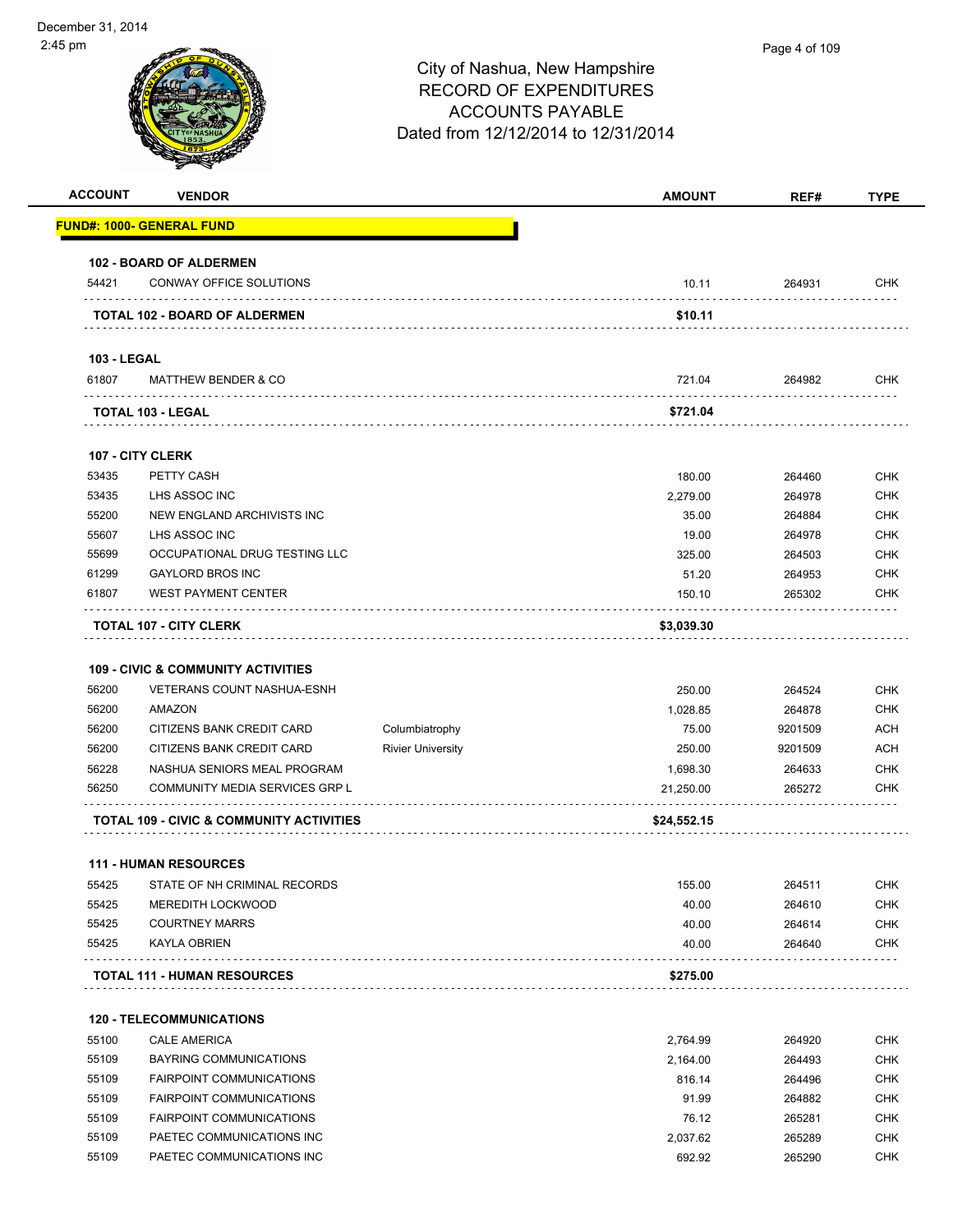

| <b>ACCOUNT</b> | <b>VENDOR</b>                             |                             | <b>AMOUNT</b> | REF#    | <b>TYPE</b> |
|----------------|-------------------------------------------|-----------------------------|---------------|---------|-------------|
|                | <b>FUND#: 1000- GENERAL FUND</b>          |                             |               |         |             |
|                | <b>TOTAL 120 - TELECOMMUNICATIONS</b>     |                             | \$8,643.78    |         |             |
|                | <b>122 - INFORMATION TECHNOLOGY</b>       |                             |               |         |             |
| 54407          | INFOR (US) INC                            |                             | 8,799.96      | 264597  | <b>CHK</b>  |
| 54407          | <b>QLESS</b>                              |                             | 1,296.49      | 264652  | <b>CHK</b>  |
| 54407          | <b>DLT SOLUTIONS</b>                      |                             | 271.48        | 264938  | <b>CHK</b>  |
| 54407          | <b>TRITECH SOFTWARE SYSTEMS</b>           |                             | 22,315.00     | 265026  | <b>CHK</b>  |
| 54407          | PITNEY BOWES GLOBAL FIN SRVS              |                             | 323.58        | 265354  | <b>CHK</b>  |
| 54407          | CITIZENS BANK CREDIT CARD                 | VSN*DOTGOVREGISTRATION      | 125.00        | 9201509 | <b>ACH</b>  |
| 54407          | CITIZENS BANK CREDIT CARD                 | NAVORI INC                  | 337.00        | 9201509 | <b>ACH</b>  |
| 54407          | <b>CITIZENS BANK CREDIT CARD</b>          | <b>FOREIGN EXCHANGE FEE</b> | 9.44          | 9201509 | <b>ACH</b>  |
| 54407          | CITIZENS BANK CREDIT CARD                 | CTO*CITRIXONLINE.COM        | 55.00         | 9201509 | <b>ACH</b>  |
| 54407          | CITIZENS BANK CREDIT CARD                 | NLI*SHAREFILE               | 109.55        | 9201509 | <b>ACH</b>  |
| 54407          | CITIZENS BANK CREDIT CARD                 | NEOVATION.COM               | 20.00         | 9201509 | <b>ACH</b>  |
| 54407          | CITIZENS BANK CREDIT CARD                 | <b>FOREIGN EXCHANGE FEE</b> | 1.50          | 9201509 | <b>ACH</b>  |
| 54407          | CITIZENS BANK CREDIT CARD                 | <b>SOLARWINDS</b>           | 254.00        | 9201509 | <b>ACH</b>  |
| 54428          | AFFILIATED COMPUTER SERVICES              |                             | 18,218.00     | 264529  | <b>CHK</b>  |
| 55118          | AT & T MOBILITY                           |                             | 31.94         | 264879  | <b>CHK</b>  |
| 55118          | AT & T MOBILITY                           |                             | 76.22         | 264880  | <b>CHK</b>  |
| 55400          | CITIZENS BANK CREDIT CARD                 | S.I.M.                      | 140.00        | 9201509 | <b>ACH</b>  |
| 71221          | AXIS BUSINESS SOLUTIONS                   |                             | 4,635.00      | 264537  | <b>CHK</b>  |
| 71221          | AMAZON                                    |                             | 1,316.02      | 264878  | <b>CHK</b>  |
| 71221          | <b>DELL MARKETING LP</b>                  |                             | 1,179.35      | 264935  | <b>CHK</b>  |
| 71228          | AMAZON                                    |                             | 999.99        | 264878  | <b>CHK</b>  |
|                | <b>TOTAL 122 - INFORMATION TECHNOLOGY</b> |                             | \$60,514.52   |         |             |

#### **126 - FINANCIAL SERVICES**

|       | <b>TOTAL 126 - FINANCIAL SERVICES</b> | \$2,297.50 |        |            |
|-------|---------------------------------------|------------|--------|------------|
| 61830 | <b>COMPUTER MANAGEMENT SYSTEMS</b>    | 596.67     | 264558 | <b>CHK</b> |
| 61100 | WB MASON CO INC                       | 247.13     | 265034 | <b>CHK</b> |
| 55607 | UNITED PARCEL SERVICE                 | 6.13       | 264896 | <b>CHK</b> |
| 55421 | <b>NHGFOA</b>                         | 35.00      | 264885 | <b>CHK</b> |
| 55421 | <b>NHGFOA</b>                         | 70.00      | 264502 | <b>CHK</b> |
| 55307 | <b>JANET GRAZIANO</b>                 | 16.87      | 264482 | <b>CHK</b> |
| 55307 | PETTY CASH                            | 123.48     | 264460 | <b>CHK</b> |
| 55200 | <b>DAVID FREDETTE</b>                 | 35.00      | 265273 | <b>CHK</b> |
| 54828 | US BANK EQUIPMENT FINANCE             | 87.58      | 264520 | <b>CHK</b> |
| 54828 | US BANK EQUIPMENT FINANCE             | 96.71      | 264517 | <b>CHK</b> |
| 53467 | <b>MAILINGS UNLIMITED</b>             | 39.00      | 264613 | <b>CHK</b> |
| 42200 | PENSACOLA GOVERNMENT FED CU           | 151.25     | 265352 | <b>CHK</b> |
| 42200 | <b>JONATHAN SEWARD</b>                | 85.00      | 265335 | <b>CHK</b> |
| 42200 | EDMUND L JOHNSON JR                   | 207.00     | 265334 | <b>CHK</b> |
| 42200 | UNIFIRST CORPORATION                  | 25.20      | 264676 | <b>CHK</b> |
| 42200 | STELLOS ELECTRICAL SUPPLY CO I        | 389.56     | 264667 | <b>CHK</b> |
| 41307 | <b>HILLSBOROUGH COUNTY REGISTRY</b>   | 85.92      | 264591 | <b>CHK</b> |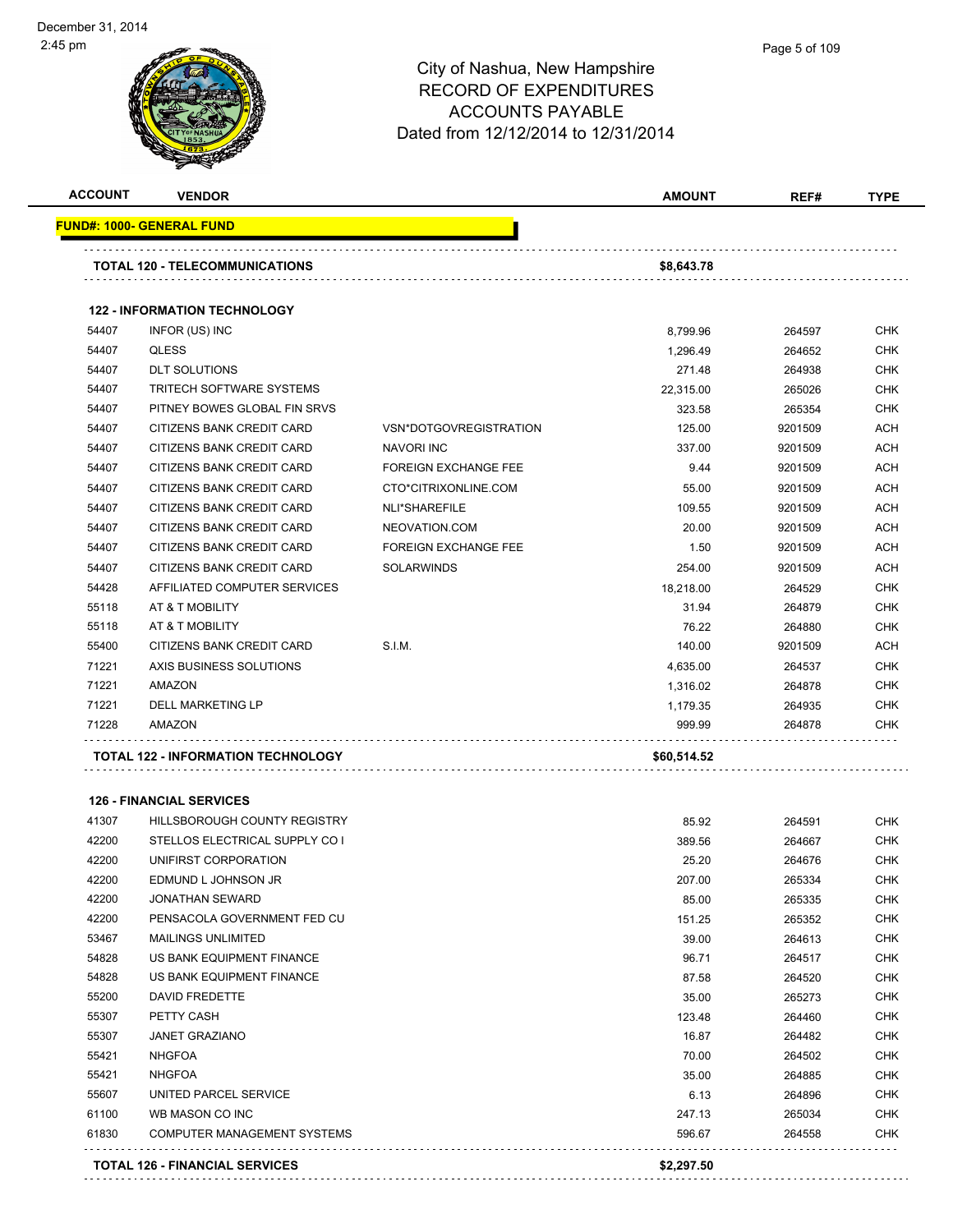

| <b>ACCOUNT</b> | <b>VENDOR</b>                        | <b>AMOUNT</b>         | REF#           | <b>TYPE</b> |
|----------------|--------------------------------------|-----------------------|----------------|-------------|
|                | <u> FUND#: 1000- GENERAL FUND</u>    |                       |                |             |
|                | <b>129 - CITY BUILDINGS</b>          |                       |                |             |
| 54100          | PSNH-LARGE POWER                     | 5,288.30              | 264507         | <b>CHK</b>  |
| 54114          | <b>DIRECT ENERGY BUSINESS</b>        | 597.93                | 264567         | <b>CHK</b>  |
| 54114          | LIBERTY UTILITIES - NH               | 639.22                | 265284         | <b>CHK</b>  |
| 54141          | PENNICHUCK WATER WORKS INC           | 629.12                | 264887         | <b>CHK</b>  |
| 54141          | PENNICHUCK WATER WORKS INC           | 138.99                | 265291         | <b>CHK</b>  |
| 54228          | <b>BAIN PEST CONTROL SERVICE INC</b> | 150.00                | 264540         | <b>CHK</b>  |
| 54243          | VIKING CONTROLS INC                  | 860.00                | 264685         | <b>CHK</b>  |
| 54280          | HOME DEPOT CREDIT SERVICE 3065       | 179.98                | 264592         | <b>CHK</b>  |
| 54280          | PEABODY SUPPLY CO                    |                       | 8.61<br>264642 | <b>CHK</b>  |
| 54280          | PEABODY SUPPLY CO                    | 144.10                | 265004         | <b>CHK</b>  |
| 54280          | PIONEER RESEARCH CORP                | 741.25                | 265006         | <b>CHK</b>  |
| 55118          | AT & T MOBILITY                      | 124.70                | 264879         | <b>CHK</b>  |
| 61299          | PETTY CASH                           | 17.94                 | 264460         | <b>CHK</b>  |
| 61428          | REXEL                                | 48.65                 | 265011         | <b>CHK</b>  |
|                | <b>TOTAL 129 - CITY BUILDINGS</b>    | \$9,568.79            |                |             |
|                |                                      |                       |                |             |
|                | <b>130 - PURCHASING</b>              |                       |                |             |
| 54600          | PETTY CASH                           | 12.94                 | 264460         | <b>CHK</b>  |
| 54842          | PITNEY BOWES GLOBAL FIN SRVS         | 1,107.00              | 265354         | <b>CHK</b>  |
| 55200          | NATIONAL PROCUREMENT INSTITUTE       | 210.00                | 264485         | <b>CHK</b>  |
| 55500          | <b>MONSTER</b>                       | 316.00                | 264992         | <b>CHK</b>  |
| 55500          | CITIZENS BANK CREDIT CARD            | <b>APWA</b><br>295.00 | 9201509        | ACH         |
|                | <b>TOTAL 130 - PURCHASING</b>        | \$1,940.94            |                |             |
|                | 132 - ASSESSING                      |                       |                |             |
| 54828          | US BANK EQUIPMENT FINANCE            | 109.70                | 264518         | CHK         |
| 55421          | PETTY CASH                           | 13.91                 | 264460         | <b>CHK</b>  |
| 61100          | WB MASON CO INC                      | 52.22                 | 265034         | <b>CHK</b>  |
|                | <b>TOTAL 132 - ASSESSING</b>         | \$175.83              |                |             |
|                | <b>142 - WOODLAWN CEMETERY</b>       |                       |                |             |
| 54243          | J LAWRENCE HALL INC                  | 1,900.00              | 265330         | <b>CHK</b>  |
| 54280          | HOME DEPOT CREDIT SERVICE 3065       | 208.08                | 264965         | <b>CHK</b>  |
| 54487          | STILL'S POWER EQUIPMENT              | 21.93                 | 265019         | <b>CHK</b>  |
| 54600          | MORIN ENGINE SERVICES LLC            | 233.50                | 264484         | <b>CHK</b>  |
| 54600          | SANEL AUTO PARTS CO                  | 27.50                 | 265014         | <b>CHK</b>  |
| 55109          | PAETEC COMMUNICATIONS INC            |                       | 9.91<br>265289 | <b>CHK</b>  |
| 61100          | WB MASON CO INC                      | 63.95                 | 264687         | <b>CHK</b>  |
| 61428          | HOME DEPOT CREDIT SERVICE 3065       | 31.18                 | 264965         | <b>CHK</b>  |
| 61799          | SANEL AUTO PARTS CO                  |                       | 8.66<br>264658 | <b>CHK</b>  |
| 71025          | HOME DEPOT CREDIT SERVICE 3065       | 37.91                 | 265328         | CHK         |
|                |                                      | \$2,542.62            |                |             |
|                | TOTAL 142 - WOODLAWN CEMETERY        |                       |                |             |

**144 - EDGEWOOD CEMETERY**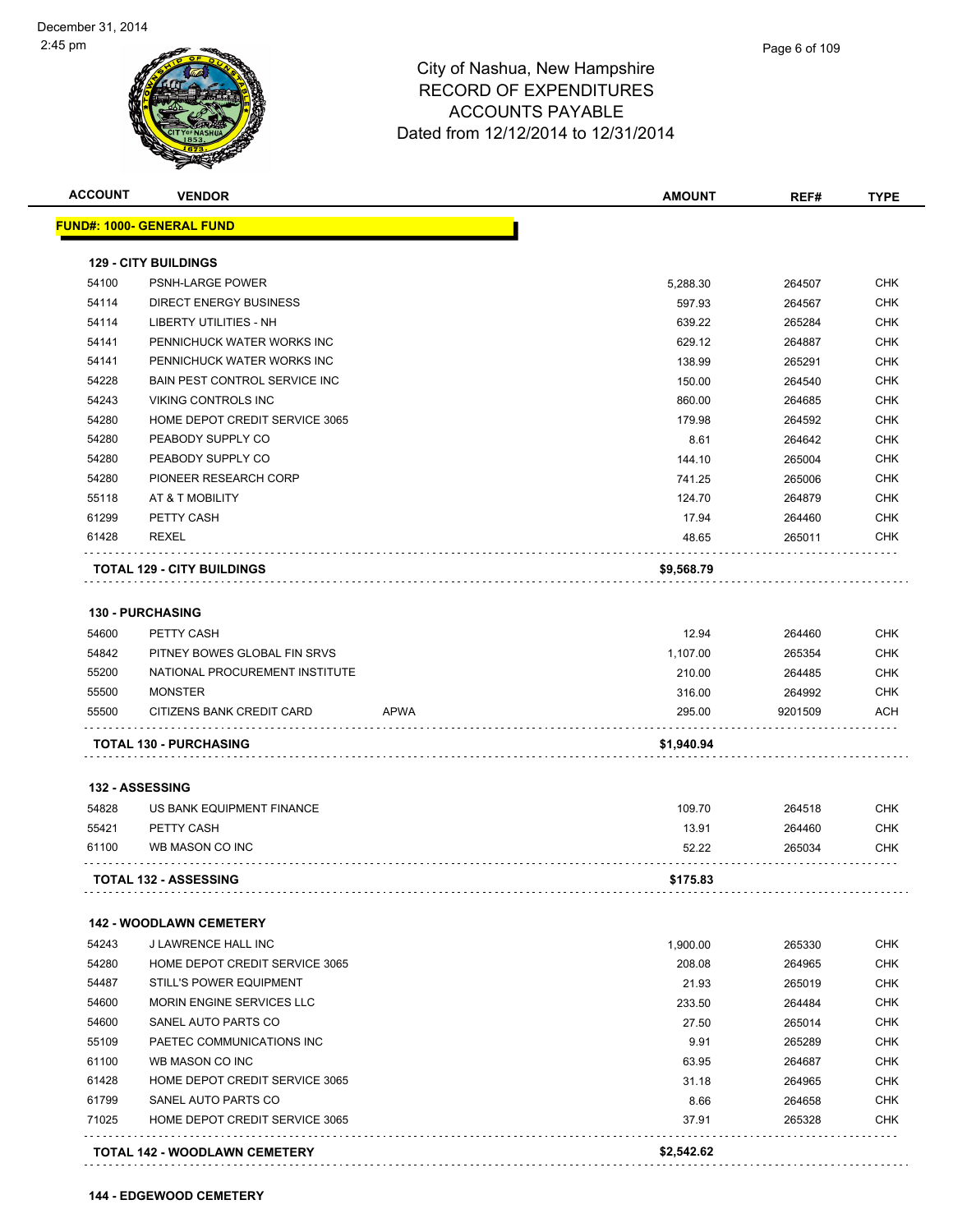| <b>ACCOUNT</b> | <b>VENDOR</b>                        |                           | <b>AMOUNT</b> | REF#    | <b>TYPE</b> |
|----------------|--------------------------------------|---------------------------|---------------|---------|-------------|
|                | <u> FUND#: 1000- GENERAL FUND</u>    |                           |               |         |             |
|                |                                      |                           |               |         |             |
|                | <b>144 - EDGEWOOD CEMETERY</b>       |                           |               |         |             |
| 54141          | PENNICHUCK WATER WORKS INC           |                           | 125.75        | 264504  | <b>CHK</b>  |
| 54280          | PETTY CASH                           |                           | 37.50         | 264460  | <b>CHK</b>  |
| 55699          | <b>CARLSON TREE SERVICE</b>          |                           | 1,406.25      | 264923  | <b>CHK</b>  |
| 61428          | NEW ENGLAND PAPER & SUPPLY           |                           | 142.63        | 264999  | <b>CHK</b>  |
| 61799          | <b>CARPARTS OF NASHUA</b>            |                           | 27.82         | 264924  | <b>CHK</b>  |
|                |                                      |                           |               |         |             |
|                | <b>TOTAL 144 - EDGEWOOD CEMETERY</b> |                           | \$1,739.95    |         |             |
|                |                                      |                           |               |         |             |
| 150 - POLICE   |                                      |                           |               |         |             |
| 52800          | <b>TODD MARTYNY</b>                  |                           | 795.00        | 264483  | <b>CHK</b>  |
| 53135          | OCCUPATIONAL DRUG TESTING LLC        |                           | 480.00        | 264503  | <b>CHK</b>  |
| 53999          | AAA CREDIT SCREENING SERV LLC        |                           | 225.00        | 264525  | <b>CHK</b>  |
| 54100          | <b>PSNH</b>                          |                           | 221.64        | 264888  | <b>CHK</b>  |
| 54107          | SHATTUCK MALONE OIL CO               |                           | 625.94        | 264508  | <b>CHK</b>  |
| 54141          | PENNICHUCK WATER WORKS INC           |                           | 20.48         | 264504  | <b>CHK</b>  |
| 54280          | <b>B &amp; S LOCKSMITHS INC</b>      |                           | 50.00         | 264538  | <b>CHK</b>  |
| 54280          | HOME DEPOT CREDIT SERVICE 3073       |                           | 15.97         | 264593  | <b>CHK</b>  |
| 54280          | MERRIMACK BUILDING SUPPLY INC        |                           | 461.85        | 264622  | <b>CHK</b>  |
| 54280          | <b>REXEL</b>                         |                           | 775.11        | 264656  | <b>CHK</b>  |
| 54280          | HOME DEPOT CREDIT SERVICE 3073       |                           | 41.23         | 264966  | <b>CHK</b>  |
| 54407          | CELLEBRITE USA CORPORATION           |                           | 3,098.99      | 264554  | <b>CHK</b>  |
| 54407          | <b>TRITECH SOFTWARE SYSTEMS</b>      |                           | 56,970.00     | 264671  | <b>CHK</b>  |
| 54487          | NEVERETTS SEW & VAC INC              |                           | 50.00         | 264634  | <b>CHK</b>  |
| 54600          | DAVE ILLGS COLLISION REPAIR CE       |                           | 1,710.23      | 264564  | <b>CHK</b>  |
| 54600          | AMERICAN AUTO SEAT COVER INC         |                           | 75.00         | 265306  | <b>CHK</b>  |
| 54842          | PITNEY BOWES GLOBAL FIN SRVS         |                           | 317.13        | 265354  | <b>CHK</b>  |
| 54849          | COMCAST CABLE COMMUNICATIONS I       |                           | 127.85        | 264494  | <b>CHK</b>  |
| 54849          | DIRECTV INC                          |                           | 11.00         | 264495  | <b>CHK</b>  |
| 54849          | <b>FAIRPOINT COMMUNICATIONS</b>      |                           | 255.57        | 264496  | <b>CHK</b>  |
| 54849          | STATE OF NH DEPT OF SAFETY           |                           | 1,125.00      | 264512  | <b>CHK</b>  |
| 54849          | VERIZON WIRELESS-286546928           |                           | 1,104.11      | 264523  | <b>CHK</b>  |
| 54849          | FAIRPOINT COMMUNICATIONS             |                           | 62.15         | 264882  | <b>CHK</b>  |
| 55109          | PAETEC COMMUNICATIONS INC            |                           | 204.30        | 265290  | <b>CHK</b>  |
| 55307          | THOMAS DURDEN                        |                           | 44.80         | 264480  | <b>CHK</b>  |
| 55400          | CITIZENS BANK CREDIT CARD            | <b>Bristol Harbor Inn</b> | 301.71        | 9201509 | <b>ACH</b>  |
| 55400          | CITIZENS BANK CREDIT CARD            | <b>Bristol Harbor Inn</b> | 301.71        | 9201509 | <b>ACH</b>  |
| 55400          | CITIZENS BANK CREDIT CARD            | <b>Bristol Harbor Inn</b> | 301.71        | 9201509 | <b>ACH</b>  |
| 55400          | CITIZENS BANK CREDIT CARD            | <b>Bristol Harbor Inn</b> | 301.71        | 9201509 | <b>ACH</b>  |
| 55607          | USPS-CMRS-PB #14658595               |                           | 1,000.00      | 148091  | <b>ACH</b>  |
| 55607          | PETTY CASH                           |                           | 11.70         | 264873  | <b>CHK</b>  |
| 55699          | CANAL ART & FRAMING                  |                           | 548.00        | 264550  | <b>CHK</b>  |
| 55699          | CANAL ART & FRAMING                  |                           | 32.00         | 264921  | <b>CHK</b>  |
| 55699          | <b>CINTAS DOCUMENT MANAGEMENT</b>    |                           | 60.00         | 264927  | <b>CHK</b>  |
| 61100          | TAB PRODUCTS CO LLC                  |                           | 887.61        | 264670  | <b>CHK</b>  |
| 61100          | WB MASON CO INC                      |                           | 1,536.00      | 264687  | <b>CHK</b>  |
| 61100          | TAB PRODUCTS CO LLC                  |                           | 73.02         | 265020  | <b>CHK</b>  |
| 61100          | WB MASON CO INC                      |                           | 2,213.64      | 265034  | <b>CHK</b>  |
|                |                                      |                           |               |         |             |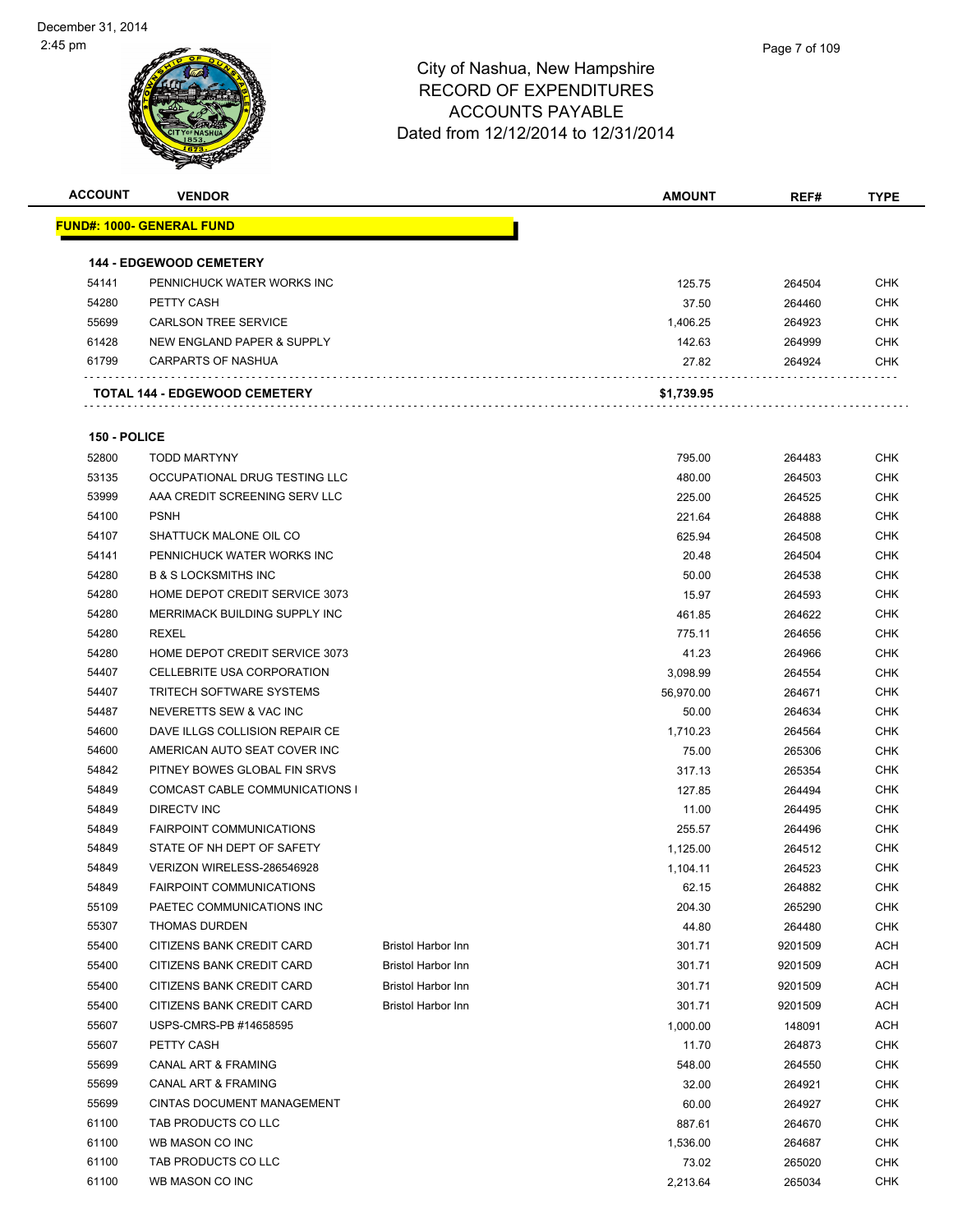| <b>ACCOUNT</b> | <b>VENDOR</b>                     | <b>AMOUNT</b> | REF#   | <b>TYPE</b> |
|----------------|-----------------------------------|---------------|--------|-------------|
|                | <u> FUND#: 1000- GENERAL FUND</u> |               |        |             |
|                |                                   |               |        |             |
| 150 - POLICE   |                                   |               |        |             |
| 61100          | WB MASON CO INC                   | 313.99        | 265375 | CHK         |
| 61107          | <b>BEN'S UNIFORMS</b>             | 38.00         | 264544 | CHK         |
| 61107          | ALECS SHOE STORE INC              | 2,373.60      | 264903 | CHK         |
| 61107          | <b>BEN'S UNIFORMS</b>             | 1,866.24      | 264916 | CHK         |
| 61110          | ALECS SHOE STORE INC              | 702.70        | 264531 | CHK         |
| 61110          | RILEYS SPORT SHOP INC             | 1,001.25      | 264657 | CHK         |
| 61110          | <b>BEN'S UNIFORMS</b>             | 740.00        | 264916 | CHK         |
| 61110          | STAR PACKER BADGES                | 2,202.61      | 265365 | CHK         |
| 61121          | RILEYS SPORT SHOP INC             | 535.50        | 264657 | CHK         |
| 61142          | TACTICAL MEDICAL SOLUTIONS INC    | 770.30        | 265021 | CHK         |
| 61163          | AIRGAS USA LLC                    | 702.02        | 264530 | <b>CHK</b>  |
| 61299          | INTERWARE DEVELOPMENT CO INC      | 580.00        | 264970 | CHK         |
| 61428          | NEVERETTS SEW & VAC INC           | 85.00         | 264634 | <b>CHK</b>  |
| 61428          | <b>CENTRAL PAPER PRODUCTS CO</b>  | 578.51        | 264926 | CHK         |
| 61428          | THE DURKIN CO INC                 | 447.19        | 264940 | CHK         |
| 61428          | <b>REXEL</b>                      | 185.81        | 265011 | CHK         |
| 61607          | PETTY CASH                        | 27.84         | 264873 | CHK         |
| 61607          | HOME DEPOT CREDIT SERVICE 3073    | 171.95        | 264966 | CHK         |
| 61650          | WB MASON CO INC                   | 425.11        | 264687 | CHK         |
| 61650          | WB MASON CO INC                   | 631.00        | 265034 | CHK         |
| 61799          | <b>BELLETETES INC</b>             | 2.16          | 264543 | CHK         |
| 61799          | <b>BEST FORD</b>                  | 697.74        | 264546 | CHK         |
| 61799          | CARPARTS OF NASHUA                | 35.32         | 264551 | CHK         |
| 61799          | DEPENDABLE LOCK SERVICE INC       | 15.00         | 264566 | <b>CHK</b>  |
| 61799          | FISHER AUTO PARTS INC             | 2.25          | 264578 | CHK         |
| 61799          | MACMULKIN CHEVROLET INC           | 272.48        | 264612 | CHK         |
| 61799          | <b>MAYNARD &amp; LESIEUR INC</b>  | 49.95         | 264616 | CHK         |
| 61799          | NORTHEAST KUSTOM KREATIONS        | 95.50         | 264637 | CHK         |
| 61799          | NORTHERN FOREIGN CAR PARTS INC    | 11.22         | 264639 | <b>CHK</b>  |
| 61799          | PETTY CASH                        | 16.80         | 264873 | <b>CHK</b>  |
| 61799          | <b>BELLETETES INC</b>             | 6.29          | 264915 | CHK         |
| 61799          | <b>BEST FORD</b>                  | 2,624.85      | 264918 | <b>CHK</b>  |
| 61799          | <b>CARPARTS OF NASHUA</b>         | 76.04         | 264924 | CHK         |
| 61799          | LDV INC                           | 45.65         | 264977 | <b>CHK</b>  |
| 61799          | MACMULKIN CHEVROLET INC           | (49.36)       | 264981 | <b>CHK</b>  |
| 61799          | MHQ MUNICIPAL VEHICLES            | 62.40         | 264988 | <b>CHK</b>  |
| 61799          | TOWERS MOTOR PARTS CORP           | 39.26         | 265024 | <b>CHK</b>  |
| 61799          | MAYNARD & LESIEUR INC             | 659.50        | 265341 | <b>CHK</b>  |
| 61799          | NEW ENGLAND PARTS WAREHOUSE       | 115.87        | 265347 | <b>CHK</b>  |
| 61799          | NORTHERN FOREIGN CAR PARTS INC    | 251.86        | 265349 | <b>CHK</b>  |
| 61910          | PETTY CASH                        | 82.44         | 264873 | <b>CHK</b>  |
| 71025          | SNAP ON TOOLS                     | 228.98        | 264666 | <b>CHK</b>  |
| 71221          | ADVANCED COMPUTERS                | 83.50         | 264527 | <b>CHK</b>  |
| 71221          | <b>CDW GOVERNMENT</b>             | 2,966.89      | 264925 | <b>CHK</b>  |
| 71421          | KUSTOM SIGNALS INC                | 6,242.00      | 264976 | CHK         |
| 71999          | NASHUA OUTDOOR POWER EQUIPMENT    | 375.75        | 264998 | CHK         |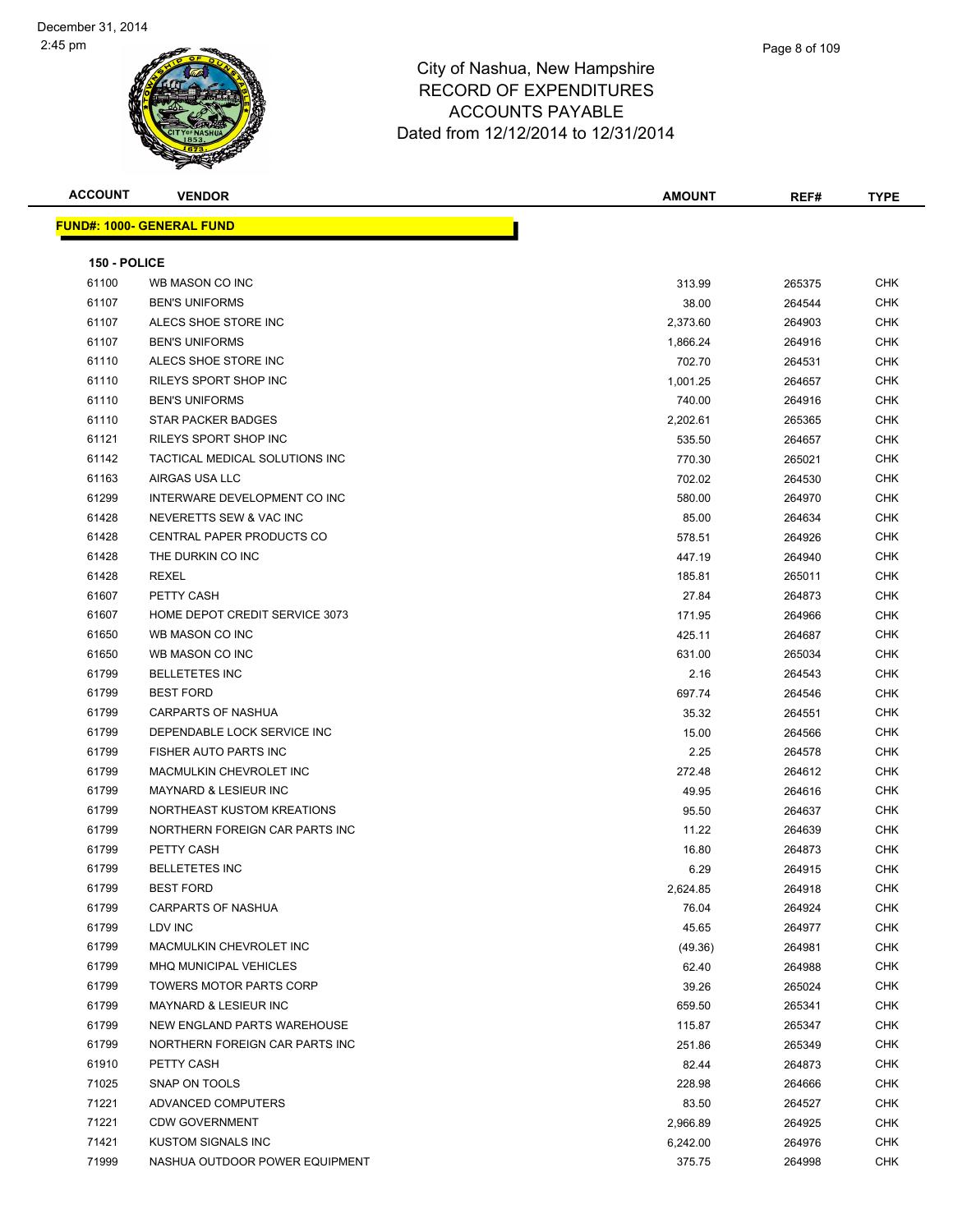| <b>ACCOUNT</b>    | <b>VENDOR</b>                       |                            | <b>AMOUNT</b> | REF#    | <b>TYPE</b> |
|-------------------|-------------------------------------|----------------------------|---------------|---------|-------------|
|                   | <u> FUND#: 1000- GENERAL FUND</u>   |                            |               |         |             |
|                   | <b>TOTAL 150 - POLICE</b>           |                            | \$105,826.12  |         |             |
|                   |                                     |                            |               |         |             |
| <b>152 - FIRE</b> |                                     |                            |               |         |             |
| 52800             | <b>WILLIAM ATKINSON</b>             |                            | 1,215.00      | 264536  | <b>CHK</b>  |
| 52800             | <b>KEITH ANDERSON</b>               |                            | 240.00        | 264907  | <b>CHK</b>  |
| 52800             | <b>KARL GERHARD</b>                 |                            | 911.25        | 264955  | <b>CHK</b>  |
| 52800             | <b>BRIAN RHODES</b>                 |                            | 911.25        | 265357  | <b>CHK</b>  |
| 54114             | <b>DIRECT ENERGY BUSINESS</b>       |                            | 395.86        | 264567  | <b>CHK</b>  |
| 54141             | PENNICHUCK WATER WORKS INC          |                            | 426.27        | 264504  | <b>CHK</b>  |
| 54141             | PENNICHUCK WATER WORKS INC          |                            | 323.69        | 264887  | <b>CHK</b>  |
| 54228             | <b>JP PEST SERVICES</b>             |                            | 89.00         | 264600  | <b>CHK</b>  |
| 54228             | <b>JP PEST SERVICES</b>             |                            | 158.00        | 265331  | <b>CHK</b>  |
| 54280             | AE MECHANICAL INC                   |                            | 433.45        | 264528  | <b>CHK</b>  |
| 54280             | CHICK BEAULIEU INC                  |                            | 390.00        | 264555  | <b>CHK</b>  |
| 54280             | <b>GRANITE CITY ELECTRIC SUPPLY</b> |                            | 68.60         | 264586  | <b>CHK</b>  |
| 54280             | HOME DEPOT CREDIT SERVICE 3065      |                            | 31.29         | 264592  | <b>CHK</b>  |
| 54280             | PEABODY SUPPLY CO                   |                            | 419.34        | 264642  | <b>CHK</b>  |
| 54280             | <b>BELLETETES INC</b>               |                            | 86.36         | 264915  | <b>CHK</b>  |
| 54280             | <b>FIMBEL PAUNET CORP</b>           |                            | 682.00        | 264947  | <b>CHK</b>  |
| 54414             | <b>TRITECH SOFTWARE SYSTEMS</b>     |                            | 4,500.00      | 265027  | <b>CHK</b>  |
| 54487             | TRI STATE FIRE PROTECTION LLC       |                            | 956.00        | 265025  | <b>CHK</b>  |
| 54600             | SANEL AUTO PARTS CO                 |                            | 53.25         | 264660  | <b>CHK</b>  |
| 54600             | A SIGN OF THINGS TO COME            |                            | 75.00         | 264899  | <b>CHK</b>  |
| 54600             | <b>BALCOM BROS INC</b>              |                            | 42.00         | 264911  | <b>CHK</b>  |
| 54600             | <b>BELLETETES INC</b>               |                            | 1.40          | 264915  | CHK         |
| 54600             | SANEL AUTO PARTS CO                 |                            | 242.94        | 265360  | <b>CHK</b>  |
| 55118             | AT & T MOBILITY                     |                            | 170.60        | 264879  | <b>CHK</b>  |
| 55118             | VERIZON WIRELESS-842015493          |                            | 80.04         | 264897  | <b>CHK</b>  |
| 55118             | PAETEC COMMUNICATIONS INC           |                            | 10.63         | 265289  | <b>CHK</b>  |
| 55699             | TRUE BLUE CLEANERS                  |                            | 75.40         | 264672  | <b>CHK</b>  |
| 55699             | TRUE BLUE CLEANERS                  |                            | 60.32         | 264673  | <b>CHK</b>  |
| 55699             | <b>TRUE BLUE CLEANERS</b>           |                            | 30.16         | 265368  | <b>CHK</b>  |
| 55699             | TRUE BLUE CLEANERS                  |                            | 75.40         | 265369  | <b>CHK</b>  |
| 61100             | WB MASON CO INC                     |                            | 302.82        | 264687  | <b>CHK</b>  |
| 61100             | PETTY CASH                          |                            | 4.35          | 264872  | <b>CHK</b>  |
| 61107             | <b>JB SIMONS INC</b>                |                            | 340.00        | 264601  | <b>CHK</b>  |
| 61110             | BERGERON PROTECTIVE CLOTHING        |                            | 659.93        | 264545  | <b>CHK</b>  |
| 61110             | BERGERON PROTECTIVE CLOTHING        |                            | 693.90        | 264917  | <b>CHK</b>  |
| 61142             | MOORE MEDICAL LLC                   |                            | 931.43        | 264993  | <b>CHK</b>  |
| 61299             | PETTY CASH                          |                            | 29.74         | 264872  | <b>CHK</b>  |
| 61300             | PETTY CASH                          |                            | 45.18         | 264872  | <b>CHK</b>  |
| 61428             | NEW ENGLAND PAPER & SUPPLY          |                            | 548.71        | 264635  | <b>CHK</b>  |
| 61428             | NEW ENGLAND PAPER & SUPPLY          |                            | 500.10        | 264999  | <b>CHK</b>  |
| 61499             | CITIZENS BANK CREDIT CARD           | On Target Utility Services | 1,593.61      | 9201509 | <b>ACH</b>  |
| 61699             | <b>GRANITE CITY ELECTRIC SUPPLY</b> |                            | 48.95         | 265327  | <b>CHK</b>  |
| 61699             | CITIZENS BANK CREDIT CARD           | MyPilotstore.com           | 139.90        | 9201509 | <b>ACH</b>  |
| 61705             | MAYNARD & LESIEUR INC               |                            | 1,501.56      | 264617  | <b>CHK</b>  |
| 61705             | MAYNARD & LESIEUR INC               |                            | 35.00         | 264984  | <b>CHK</b>  |
|                   |                                     |                            |               |         |             |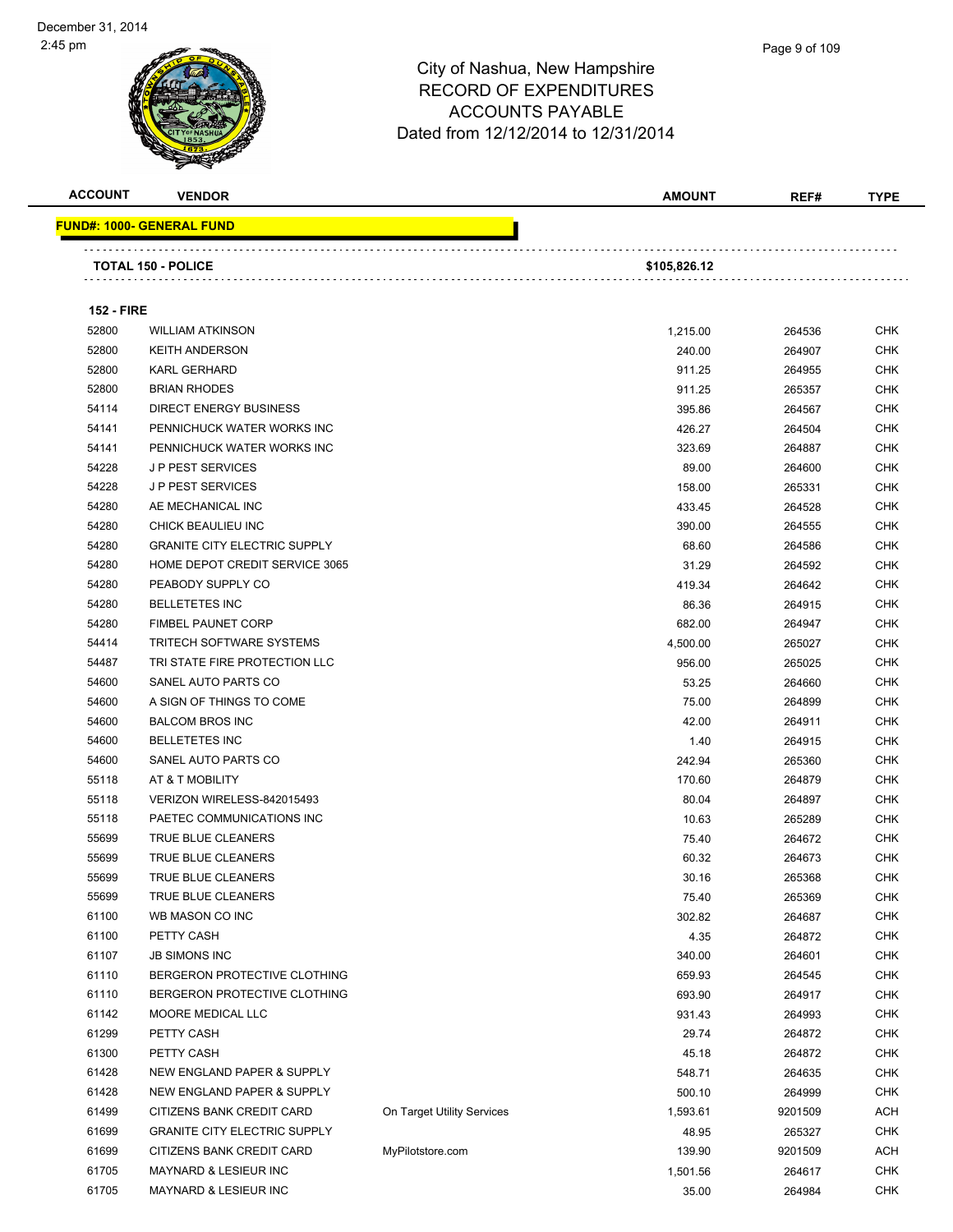

| <b>ACCOUNT</b>    | <b>VENDOR</b>                                    | <b>AMOUNT</b> | REF#   | <b>TYPE</b> |
|-------------------|--------------------------------------------------|---------------|--------|-------------|
|                   | <b>FUND#: 1000- GENERAL FUND</b>                 |               |        |             |
| <b>152 - FIRE</b> |                                                  |               |        |             |
| 61799             | <b>BELLETETES INC</b>                            | 69.99         | 264543 | <b>CHK</b>  |
| 61799             | D & R TOWING INC                                 | 125.00        | 264563 | <b>CHK</b>  |
| 61799             | MINUTEMAN TRUCKS INC                             | 142.24        | 264626 | <b>CHK</b>  |
| 61799             | SANEL AUTO PARTS CO                              | 71.95         | 264660 | <b>CHK</b>  |
| 61799             | <b>BEST FORD</b>                                 | 14.21         | 264918 | <b>CHK</b>  |
| 61799             | MINUTEMAN TRUCKS INC                             | 96.36         | 264991 | <b>CHK</b>  |
| 61799             | TST HYDRAULICS INC                               | 372.20        | 265370 | <b>CHK</b>  |
| 61807             | <b>1ST RESPONDER NEWSPAPER</b>                   | 110.00        | 264491 | <b>CHK</b>  |
| 61910             | PETTY CASH                                       | 40.44         | 264872 | <b>CHK</b>  |
| 71025             | HOME DEPOT CREDIT SERVICE 3065                   | 5.97          | 264592 | <b>CHK</b>  |
| 71025             | <b>BATTERIES PLUS</b>                            | 99.00         | 264913 | <b>CHK</b>  |
| 71025             | SANEL AUTO PARTS CO                              | 364.35        | 265360 | <b>CHK</b>  |
| 71400             | <b>BATTERIES PLUS</b>                            | 48.96         | 264913 | <b>CHK</b>  |
|                   | <b>TOTAL 152 - FIRE</b>                          | \$22,090.35   |        |             |
|                   |                                                  |               |        |             |
|                   | <b>153 - BUILDING INSPECTION</b>                 |               |        |             |
| 55118             | VERIZON WIRELESS-642044677                       | 80.02         | 265301 | <b>CHK</b>  |
| 55200             | NH FIRE PREVENTION SOCIETY                       | 24.00         | 264500 | <b>CHK</b>  |
| 55200             | <b>NHBOA</b>                                     | 150.00        | 265287 | <b>CHK</b>  |
| 55421             | <b>WILLIAM CONDRA</b>                            | 87.50         | 264867 | <b>CHK</b>  |
| 55421             | <b>TIMOTHY DUPONT</b>                            | 55.00         | 264869 | <b>CHK</b>  |
| 55421             | TREASURER STATE OF NH                            | 530.00        | 264892 | <b>CHK</b>  |
| 55421             | <b>NHBOA</b>                                     | 1,140.00      | 265287 | <b>CHK</b>  |
| 61299             | WB MASON CO INC                                  | 20.43         | 265034 | <b>CHK</b>  |
| 61807             | <b>EDM PUBLISHERS INC</b>                        | 99.49         | 265280 | <b>CHK</b>  |
| 61807             | JLC                                              | 49.95         | 265283 | <b>CHK</b>  |
| 71999             | <b>WILLIAM MCKINNEY</b>                          | 39.96         | 264490 | <b>CHK</b>  |
| 71999             | <b>WILLIAM MCKINNEY</b>                          | 39.00         | 265278 | <b>CHK</b>  |
|                   | <b>TOTAL 153 - BUILDING INSPECTION</b>           | \$2,315.35    |        |             |
|                   |                                                  |               |        |             |
| 55118             | <b>155 - CODE ENFORCEMENT</b><br>AT & T MOBILITY | 97.90         | 264879 | <b>CHK</b>  |
| 55307             | <b>KYLE METCALF</b>                              | 403.76        | 265274 | <b>CHK</b>  |
| 55307             | <b>NELSON ORTEGA</b>                             | 234.08        |        | <b>CHK</b>  |
|                   |                                                  |               | 265275 |             |
| 55307<br>55421    | ROBERT SOUSA                                     | 311.92        | 265277 | <b>CHK</b>  |
|                   | PETTY CASH                                       | 4.50          | 264460 | <b>CHK</b>  |
|                   | <b>TOTAL 155 - CODE ENFORCEMENT</b>              | \$1,052.16    |        |             |

#### **156 - EMERGENCY MANAGEMENT**

| 55421 | <b>JUSTIN KATES</b>                     | 583.52   | 264870 | <b>CHK</b> |
|-------|-----------------------------------------|----------|--------|------------|
|       | <b>TOTAL 156 - EMERGENCY MANAGEMENT</b> | \$583.52 |        |            |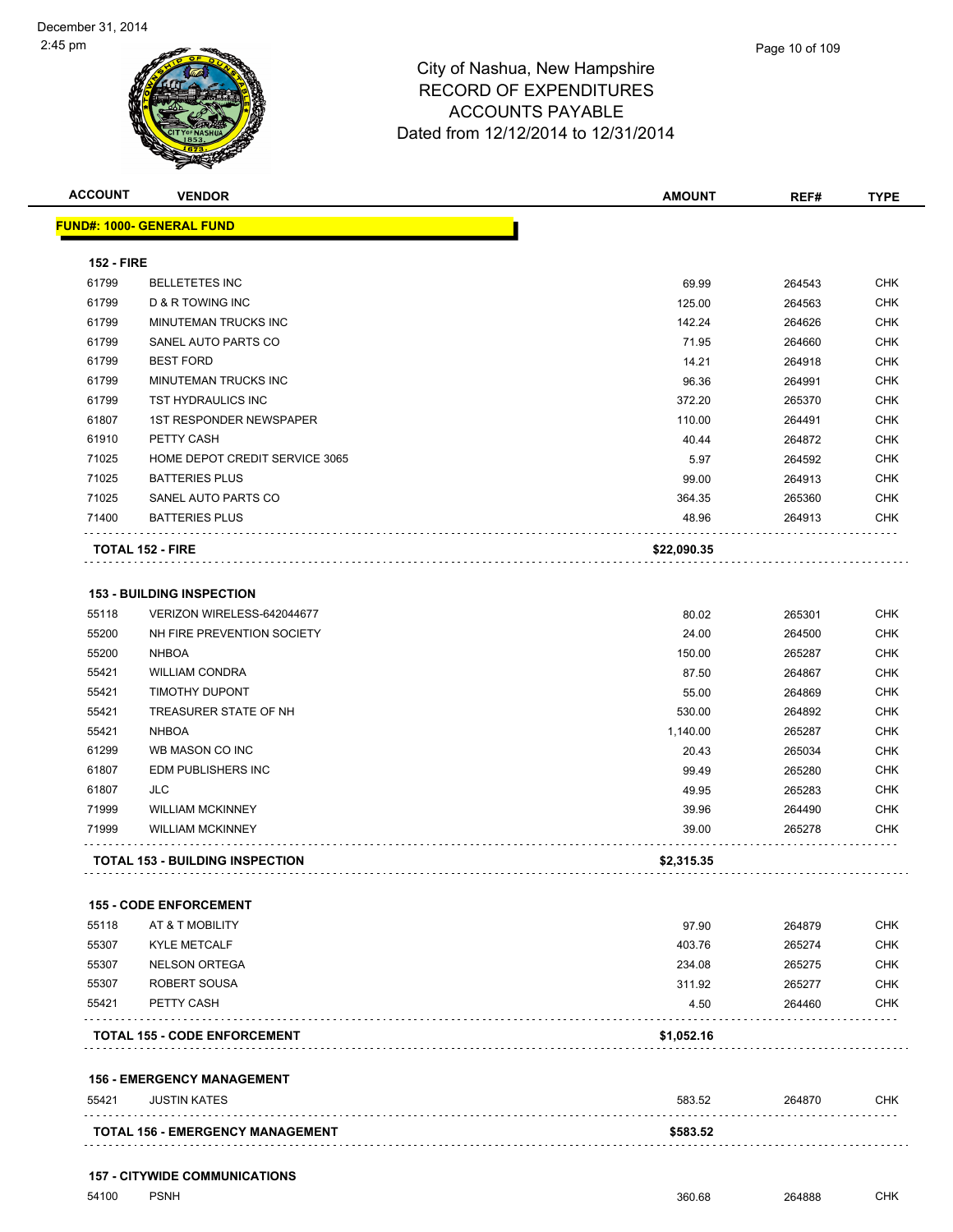

| <b>ACCOUNT</b> | <b>VENDOR</b>                                         |            | <b>AMOUNT</b>   | REF#    | <b>TYPE</b>              |
|----------------|-------------------------------------------------------|------------|-----------------|---------|--------------------------|
|                | <u> FUND#: 1000- GENERAL FUND</u>                     |            |                 |         |                          |
|                | <b>157 - CITYWIDE COMMUNICATIONS</b>                  |            |                 |         |                          |
| 54435          | <b>TESSCO INC</b>                                     |            | 149.00          | 265023  | <b>CHK</b>               |
| 54487          | <b>RADIO IP</b>                                       |            | 6,000.00        | 264654  | <b>CHK</b>               |
| 55607          | UNITED PARCEL SERVICE                                 |            | 23.43           | 264516  | CHK                      |
| 55607          | UNITED PARCEL SERVICE                                 |            | 42.98           | 264896  | <b>CHK</b>               |
| 55699          | PAGE STREET LEASING LLC                               |            | 75.00           | 264641  | <b>CHK</b>               |
| 61299          | PETTY CASH                                            |            | 12.11           | 264873  | <b>CHK</b>               |
| 61299          | <b>MOTOROLA SOLUTIONS INC</b>                         |            | 2,555.52        | 264883  | <b>CHK</b>               |
| 61299          | CITIZENS BANK CREDIT CARD                             | Foley Inc. | 622.89          | 9201509 | ACH                      |
|                | <b>TOTAL 157 - CITYWIDE COMMUNICATIONS</b>            |            | \$9,841.61      |         |                          |
|                | <b>160 - PUBLIC WORKS-ADMIN/ENGINEERING</b>           |            |                 |         |                          |
| 54141          | PENNICHUCK WATER WORKS INC                            |            | 61.15           | 264887  | <b>CHK</b>               |
| 55109          | PAETEC COMMUNICATIONS INC                             |            | 4.37            | 265289  | <b>CHK</b>               |
| 55118          | AT & T MOBILITY                                       |            | 222.55          | 264879  | CHK                      |
| 55400          | <b>LISA FAUTEUX</b>                                   |            | 83.52           | 264481  | <b>CHK</b>               |
| 55400          | INSTITUTE OF TRNSPRTN ENGINEER                        |            | 265.00          | 264498  | CHK                      |
| 61100          | WB MASON CO INC                                       |            | 72.27           | 264687  | CHK                      |
| 61100          | WB MASON CO INC                                       |            | 69.26           | 265375  | CHK                      |
|                | TOTAL 160 - PUBLIC WORKS-ADMIN/ENGINEERING            |            | \$778.12        |         |                          |
|                |                                                       |            |                 |         |                          |
|                |                                                       |            |                 |         |                          |
| 161 - STREETS  |                                                       |            |                 |         |                          |
| 54100          | <b>PSNH</b>                                           |            | 133.73          | 264506  | CHK                      |
| 54114          | <b>ENERGYNORTH PROPANE</b>                            |            | 2,393.38        | 265318  | CHK                      |
| 54207          | ROGER LEVEILLE JR                                     |            | 914.50          | 264606  | <b>CHK</b>               |
| 54228          | <b>JP PEST SERVICES</b>                               |            | 68.00           | 264971  | CHK<br><b>CHK</b>        |
| 54243          | <b>BLAKE GROUP</b>                                    |            | 906.82          | 264547  | <b>CHK</b>               |
| 54243          | J LAWRENCE HALL INC<br>UNIFIRST CORPORATION           |            | 137.00          | 265330  | CHK                      |
| 54280<br>54600 | SOUTHWORTH-MILTON INC                                 |            | 99.00           | 264677  |                          |
|                |                                                       |            | 315.90          | 264509  | <b>CHK</b>               |
| 54600<br>54600 | <b>CARPARTS OF NASHUA</b>                             |            | 245.23          | 264551  | <b>CHK</b>               |
| 54600          | D & R TOWING INC<br>F W WEBB CO                       |            | 165.00          | 264563  | <b>CHK</b><br>CHK        |
| 54600          | <b>GRANITE STATE GLASS</b>                            |            | 61.60           | 264574  |                          |
| 54600          | HOWARD P FAIRFIELD LLC                                |            | 267.00          | 264587  | CHK<br>CHK               |
| 54600          | JORDAN EQUIPMENT CO                                   |            | 209.61<br>44.64 | 264594  | <b>CHK</b>               |
| 54600          | LIBERTY INTNL TRUCKS OF NH LLC                        |            |                 | 264604  | <b>CHK</b>               |
| 54600          | MACMULKIN CHEVROLET INC                               |            | 724.80          | 264607  | <b>CHK</b>               |
|                |                                                       |            | 122.84          | 264612  |                          |
| 54600<br>54600 | MCDEVITT TRUCKS INC<br>NAPA AUTO PARTS                |            | 144.23          | 264619  | <b>CHK</b>               |
|                |                                                       |            | 206.35          | 264629  | CHK                      |
| 54600<br>54600 | NORTH AMERICAN EQUIP UPFITTERS<br>SANEL AUTO PARTS CO |            | 245.28          | 264636  | <b>CHK</b><br><b>CHK</b> |
|                |                                                       |            | 577.21          | 264662  |                          |
| 54600          | USP OF NEW ENGLAND                                    |            | 800.60          | 264684  | CHK                      |
| 54600          | CARPARTS OF NASHUA                                    |            | 102.03          | 264924  | CHK                      |
| 54600          | DONOVAN EQUIPMENT CO INC                              |            | 851.68          | 264939  | <b>CHK</b>               |
| 54600          | MILL METALS CORP                                      |            | 424.00          | 264990  | <b>CHK</b>               |
| 54600          | AUTO ELECTRIC WAREHOUSE INC                           |            | 250.00          | 265307  | <b>CHK</b>               |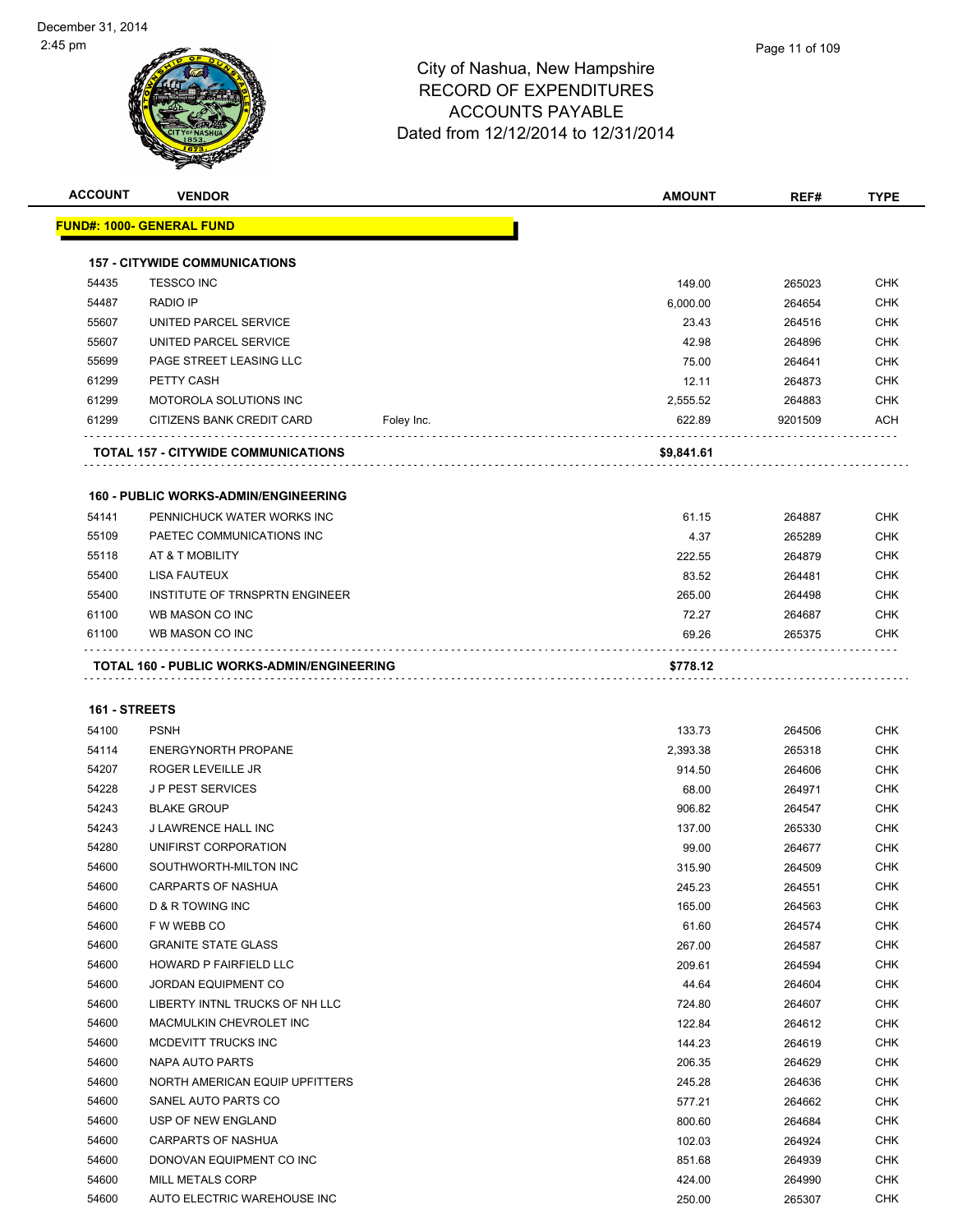

| <b>ACCOUNT</b> | <b>VENDOR</b>                    | <b>AMOUNT</b> | REF#   | <b>TYPE</b> |
|----------------|----------------------------------|---------------|--------|-------------|
|                | <b>FUND#: 1000- GENERAL FUND</b> |               |        |             |
| 161 - STREETS  |                                  |               |        |             |
| 54600          | DONOVAN EQUIPMENT CO INC         | 63.07         | 265317 | <b>CHK</b>  |
| 54600          | <b>FASTENAL CO</b>               | 108.25        | 265319 | <b>CHK</b>  |
| 54600          | FELIX A MARINO CO INC            | 175.61        | 265320 | <b>CHK</b>  |
| 54600          | FREIGHTLINER OF NH INC           | 194.09        | 265321 | <b>CHK</b>  |
| 54600          | FUTURE SUPPLY CO                 | 326.01        | 265322 | <b>CHK</b>  |
| 54600          | HOWARD P FAIRFIELD LLC           | 2,131.96      | 265329 | <b>CHK</b>  |
| 54600          | <b>JOE GRAFIX LLC</b>            | 155.00        | 265333 | <b>CHK</b>  |
| 54600          | LIBERTY INTNL TRUCKS OF NH LLC   | 178.88        | 265337 | <b>CHK</b>  |
| 54600          | SANEL AUTO PARTS CO              | 369.98        | 265362 | <b>CHK</b>  |
| 54828          | US BANK EQUIPMENT FINANCE        | 109.70        | 264519 | <b>CHK</b>  |
| 55109          | PAETEC COMMUNICATIONS INC        | 21.26         | 265289 | <b>CHK</b>  |
| 55118          | AT & T MOBILITY                  | 223.75        | 264879 | CHK         |
| 55200          | NATIONAL FIRE PROTECTION ASSOC   | 165.00        | 264499 | <b>CHK</b>  |
| 55600          | <b>ALPHAGRAPHICS</b>             | 206.50        | 264533 | <b>CHK</b>  |
| 55699          | <b>IDENTIFIX INC</b>             | 1,308.00      | 264967 | <b>CHK</b>  |
| 55699          | PRECISION WEATHER FORECASTING    | 1,195.00      | 265008 | CHK         |
| 61107          | ALECS SHOE STORE INC             | 1,299.85      | 264531 | CHK         |
| 61107          | PHOENIX SCREEN PRINTING          | 750.00        | 264644 | <b>CHK</b>  |
| 61107          | UNIFIRST CORPORATION             | 793.93        | 264677 | CHK         |
| 61107          | UNIFIRST CORPORATION             | 628.14        | 265029 | <b>CHK</b>  |
| 61107          | UNIFIRST CORPORATION             | 447.92        | 265371 | <b>CHK</b>  |
| 61166          | <b>BOT L GAS INC</b>             | 63.50         | 264548 | CHK         |
| 61166          | AIRGAS USA LLC                   | 90.60         | 265305 | CHK         |
| 61299          | PETTY CASH                       | 66.00         | 264486 | <b>CHK</b>  |
| 61299          | DOWNTOWN DECORATIONS INC         | 2,360.00      | 264568 | <b>CHK</b>  |
| 61299          | FUTURE SUPPLY CO                 | 1,508.79      | 264951 | <b>CHK</b>  |
| 61299          | WB MASON CO INC                  | 137.28        | 265034 | CHK         |
| 61299          | <b>BELLETETES INC</b>            | 133.09        | 265309 | CHK         |
| 61299          | HOME DEPOT CREDIT SERVICE 3065   | 47.71         | 265328 | <b>CHK</b>  |
| 61300          | <b>DENNIS K BURKE INC</b>        | 14,993.26     | 264565 | CHK         |
| 61300          | DENNIS K BURKE INC               | 13,678.31     | 264936 | <b>CHK</b>  |
| 61307          | SHATTUCK MALONE OIL CO           | 15,529.09     | 264508 | <b>CHK</b>  |
| 61307          | SHATTUCK MALONE OIL CO           | 3,685.13      | 264890 | CHK         |
| 61428          | BANNER SYSTEMS OF MASSACHUSETT   | 802.56        | 264912 | <b>CHK</b>  |
| 61507          | CONTINENTAL PAVING INC           | 253.24        | 264559 | <b>CHK</b>  |
| 61507          | A H HARRIS & SONS INC            | 750.00        | 264898 | CHK         |
| 61507          | <b>BROX INDUSTRIES INC</b>       | 721.90        | 264919 | <b>CHK</b>  |
| 61507          | CONTINENTAL PAVING INC           | 789.20        | 264930 | CHK         |
| 61514          | EASTERN MINERALS INC             | 24,081.07     | 264571 | <b>CHK</b>  |
| 61514          | <b>EASTERN MINERALS INC</b>      | 34,003.37     | 264943 | <b>CHK</b>  |
| 61521          | F L MERRILL CONSTRUCTION, INC    | 1,182.77      | 264948 | <b>CHK</b>  |
| 61535          | <b>BROX INDUSTRIES INC</b>       | 94.20         | 264549 | <b>CHK</b>  |
| 61535          | <b>BROX INDUSTRIES INC</b>       | 312.96        | 264919 | <b>CHK</b>  |
| 61542          | PERMA LINE CORP OF NEW ENGLAND   | 230.85        | 264643 | CHK         |
| 61542          | PERMA LINE CORP OF NEW ENGLAND   | 208.20        | 265005 | CHK         |
| 61556          | <b>FASTENAL CO</b>               | 20.51         | 264575 | <b>CHK</b>  |
| 61556          | OCEAN STATE SIGNAL CO            | 1,740.00      | 265001 | <b>CHK</b>  |
| 61556          | M & M ELECTRICAL SUPPLY CO INC   | 153.00        | 265338 | <b>CHK</b>  |
|                |                                  |               |        |             |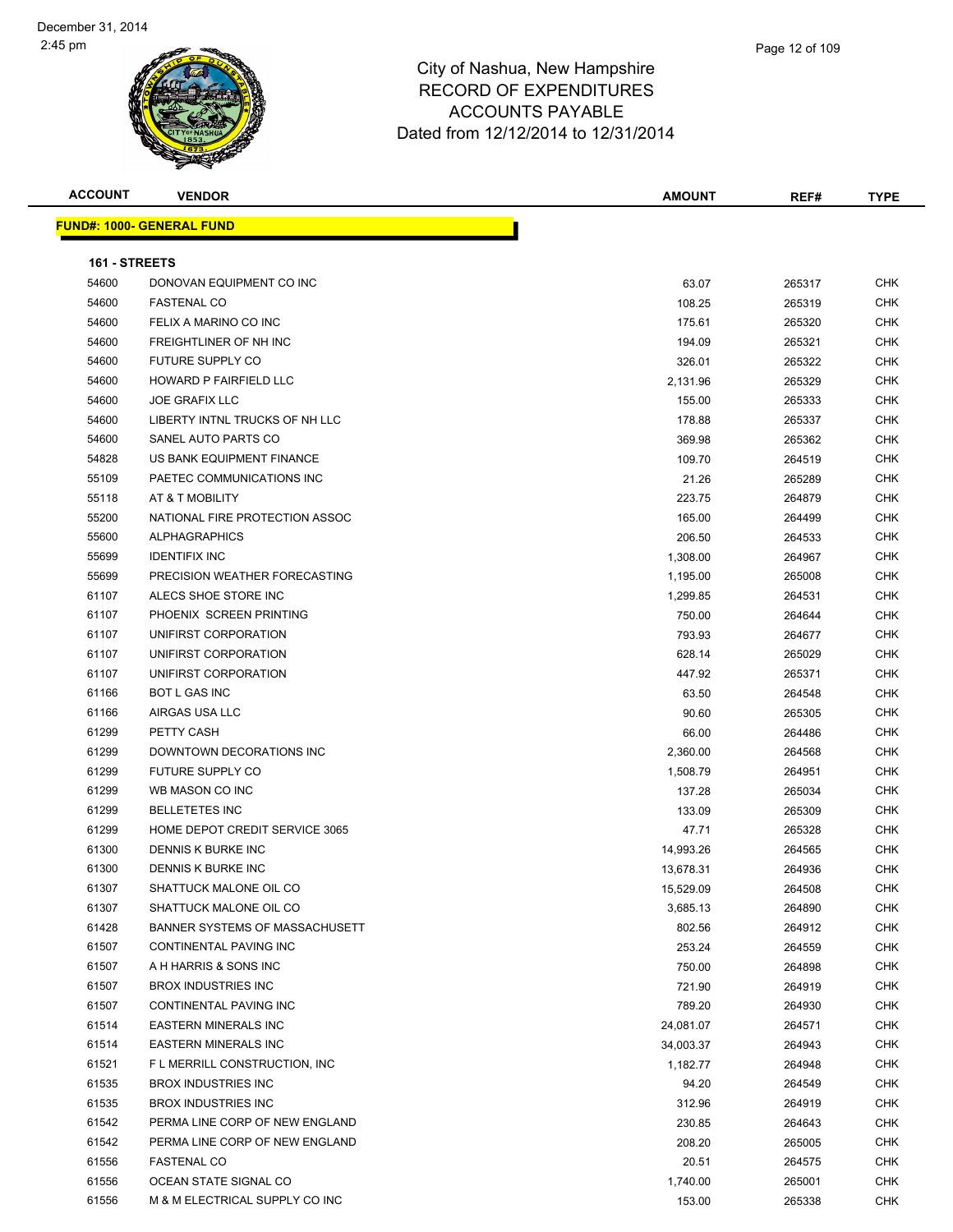

| <b>ACCOUNT</b> | <b>VENDOR</b>                    | <b>AMOUNT</b> | REF#   | <b>TYPE</b> |
|----------------|----------------------------------|---------------|--------|-------------|
|                | <b>FUND#: 1000- GENERAL FUND</b> |               |        |             |
| 161 - STREETS  |                                  |               |        |             |
| 61560          | <b>CORRIVEAU ROUTHIER INC</b>    | 54.00         | 264561 | <b>CHK</b>  |
| 61560          | HOME DEPOT CREDIT SERVICE 3065   | 314.55        | 264592 | <b>CHK</b>  |
| 61560          | CORRIVEAU ROUTHIER INC           | 117.00        | 264932 | <b>CHK</b>  |
| 61560          | GRANITE STATE CONCRETE CO INC    | 1,173.00      | 264958 | <b>CHK</b>  |
| 61560          | NASHUA LUMBER CO INC             | 15.50         | 265346 | <b>CHK</b>  |
| 61705          | MAYNARD & LESIEUR INC            | 170.00        | 264618 | <b>CHK</b>  |
| 61709          | SANEL AUTO PARTS CO              | 81.00         | 264662 | <b>CHK</b>  |
| 61799          | PETTY CASH                       | 68.00         | 264486 | <b>CHK</b>  |
| 61799          | <b>BELLETETES INC</b>            | 20.83         | 264543 | <b>CHK</b>  |
| 61799          | <b>CARPARTS OF NASHUA</b>        | (47.26)       | 264551 | <b>CHK</b>  |
| 61799          | <b>NAPA AUTO PARTS</b>           | 36.15         | 264629 | <b>CHK</b>  |
| 61799          | SANEL AUTO PARTS CO              | 10.74         | 264662 | <b>CHK</b>  |
| 61799          | BEARINGS SPECIALTY CO INC        | 15.45         | 264914 | <b>CHK</b>  |
| 61799          | <b>BELLETETES INC</b>            | 25.18         | 264915 | <b>CHK</b>  |
| 61799          | <b>FASTENAL CO</b>               | 4.99          | 264946 | <b>CHK</b>  |
| 61799          | LIBERTY INTNL TRUCKS OF NH LLC   | 9.83          | 264979 | <b>CHK</b>  |
| 61799          | <b>BELLETETES INC</b>            | 9.67          | 265309 | <b>CHK</b>  |
| 61799          | <b>FASTENAL CO</b>               | 67.11         | 265319 | <b>CHK</b>  |
| 61799          | NUERA TRANSPORT INC              | 20.96         | 265350 | <b>CHK</b>  |
| 61799          | SANEL AUTO PARTS CO              | 31.90         | 265362 | <b>CHK</b>  |
| 71025          | <b>BELLETETES INC</b>            | 8.09          | 264543 | <b>CHK</b>  |
| 71025          | R WHITE EQUIPMENT CENTER INC     | 197.95        | 264653 | <b>CHK</b>  |
| 71025          | SANEL AUTO PARTS CO              | 66.34         | 264662 | <b>CHK</b>  |
| 71025          | CORRIVEAU ROUTHIER INC           | 334.49        | 265314 | <b>CHK</b>  |
| 71025          | <b>MAYNARD &amp; LESIEUR INC</b> | 71.75         | 265342 | <b>CHK</b>  |
|                | TOTAL 161 - STREETS              | \$141,776.14  |        |             |

**162 - STREET LIGHTING**

| 54100 | <b>PSNH</b>                        | 674.7 <sup>.</sup> | 264506 | <b>CHK</b> |
|-------|------------------------------------|--------------------|--------|------------|
|       |                                    |                    |        |            |
|       | <b>TOTAL 162 - STREET LIGHTING</b> | \$674.71           |        |            |

#### **166 - PARKING LOTS**

| 61100 | JILL STANSFIELD                | 56.98    | 264877 | CHK |
|-------|--------------------------------|----------|--------|-----|
| 61100 | PETTY CASH                     | 45.58    | 264460 | CHK |
| 55699 | UNITED SITE SERVICES NORTHEAST | 54.97    | 265030 | CHK |
| 54100 | <b>PSNH</b>                    | 1.840.87 | 264506 | СНК |

#### **171 - COMMUNITY SERVICES**

| 54100 | <b>PSNH</b>               | 847.69 | 264506 | <b>CHK</b> |
|-------|---------------------------|--------|--------|------------|
| 54828 | US BANK EQUIPMENT FINANCE | 339.00 | 265298 | <b>CHK</b> |
| 61100 | WB MASON CO INC           | 179.96 | 264687 | <b>CHK</b> |
| 61100 | WB MASON CO INC           | 225.83 | 265034 | <b>CHK</b> |
| 61100 | WB MASON CO INC           | 7.42   | 265375 | <b>CHK</b> |
| 61299 | APHA PUBLICATION SALES    | 35.00  | 264492 | <b>CHK</b> |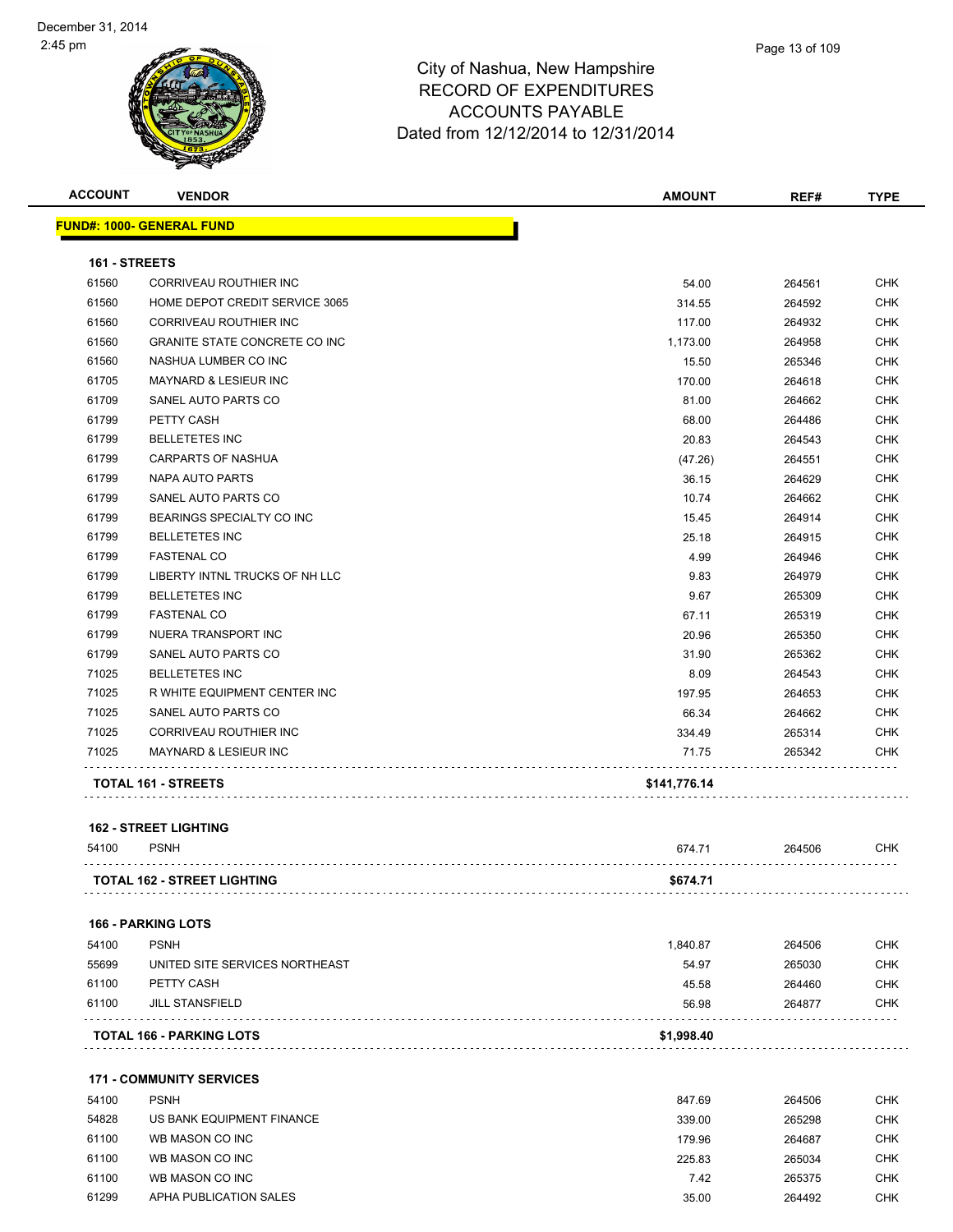| <b>ACCOUNT</b> | <b>VENDOR</b>                                           | <b>AMOUNT</b>      | REF#             | <b>TYPE</b>              |
|----------------|---------------------------------------------------------|--------------------|------------------|--------------------------|
|                | FUND#: 1000- GENERAL FUND                               |                    |                  |                          |
|                | <b>171 - COMMUNITY SERVICES</b>                         |                    |                  |                          |
| 68318          | DARTMOUTH HITCHCOCK CAFE                                | 106.35             | 265316           | <b>CHK</b>               |
|                | <b>TOTAL 171 - COMMUNITY SERVICES</b>                   | \$1,741.25         |                  |                          |
|                | <b>172 - COMMUNITY HEALTH</b>                           |                    |                  |                          |
| 55200          | <b>APHN</b>                                             | 120.00             | 264908           | <b>CHK</b>               |
| 55307          | <b>SHANNON CASEY</b>                                    | 11.76              | 264487           | <b>CHK</b>               |
| 55307          | THERESA CALOPE-YAKLIN                                   | 20.16              | 264489           | <b>CHK</b>               |
| 55307          | PETTY CASH                                              | 5.32               | 264871           | <b>CHK</b>               |
| 61144          | SMITH MEDICAL PARTNERS LLC                              | 120.60             | 264665           | <b>CHK</b>               |
| 61807          | APHA PUBLICATION SALES                                  | 175.00             | 264492           | <b>CHK</b>               |
|                |                                                         |                    |                  |                          |
|                | TOTAL 172 - COMMUNITY HEALTH                            | \$452.84           |                  |                          |
|                | <b>173 - ENVIRONMENTAL HEALTH</b>                       |                    |                  |                          |
| 61299          | AMAZON                                                  | 100.40             | 264878           | CHK                      |
|                | TOTAL 173 - ENVIRONMENTAL HEALTH                        | \$100.40           |                  |                          |
|                |                                                         |                    |                  |                          |
|                | <b>175 - WELFARE ASSISTANCE</b>                         |                    |                  |                          |
| 55810          | 188 CONCORD ST LLC                                      | 336.00             | 264825           | <b>CHK</b>               |
| 55810<br>55810 | 23-25 TEMPLE ST REALTY LLC<br>28-34 RAILROAD SQUARE LLC | 2,050.00           | 264826           | <b>CHK</b><br><b>CHK</b> |
| 55810          | KENNETH P BLANCHARD                                     | 1,375.00<br>730.00 | 264827<br>264828 | <b>CHK</b>               |
| 55810          | <b>GILBERT G CAMPBELL</b>                               | 855.00             | 264829           | <b>CHK</b>               |
| 55810          | CENTRAL REALTY INC                                      | 1,195.00           | 264830           | <b>CHK</b>               |
| 55810          | <b>ANIL D'SILVA</b>                                     | 398.00             | 264831           | <b>CHK</b>               |
| 55810          | <b>GANDER PROP MANAGEMENT LLC</b>                       | 480.00             | 264832           | <b>CHK</b>               |
| 55810          | SMITKUMAR KADAKIA                                       | 700.00             | 264833           | <b>CHK</b>               |
| 55810          | RODNEY KIRKMAN                                          | 850.00             | 264834           | CHK                      |
| 55810          | <b>HARKESH KRISHAN</b>                                  | 80.00              | 264835           | <b>CHK</b>               |
| 55810          | LAMERAND ENTERPRISES                                    | 1,040.00           | 264836           | <b>CHK</b>               |
| 55810          | <b>LSB LIMITED PARTNERSHIP</b>                          | 1,088.00           | 264837           | <b>CHK</b>               |
| 55810          | NASHUA HOUSING AUTHORITY                                | 200.93             | 264839           | <b>CHK</b>               |
| 55810          | PALM SQUARE LLC                                         | 123.00             | 264840           | <b>CHK</b>               |
| 55810          | DAVID G ROY                                             | 900.97             | 264841           | <b>CHK</b>               |
| 55810          | RTN LLC                                                 | 863.59             | 264842           | <b>CHK</b>               |
| 55810          | <b>CATHERINE A SMITH</b>                                | 178.50             | 264843           | <b>CHK</b>               |
| 55810          | SOLO PROPERTY GROUP LLC                                 | 770.00             | 264844           | <b>CHK</b>               |
| 55810          | THE FRONT DOOR AGENCY INC                               | 360.00             | 264845           | <b>CHK</b>               |
| 55810          | <b>WEST HOLLIS TRUST</b>                                | 240.00             | 264846           | <b>CHK</b>               |
| 55810          | WILLIAMS ST NASHUA LLC                                  | 900.97             | 264847           | <b>CHK</b>               |
| 55810          | MOTEL 6                                                 | 2,867.89           | 265222           | <b>CHK</b>               |
| 55810          | 188 CONCORD ST LLC                                      | 336.00             | 265224           | <b>CHK</b>               |
| 55810          | 23-25 TEMPLE ST REALTY LLC                              | 375.00             | 265225           | <b>CHK</b>               |
| 55810          | <b>6 VERNON STREET LLC</b>                              | 675.29             | 265226           | CHK                      |
| 55810          | PAUL R BRIAND                                           | 506.82             | 265227           | <b>CHK</b>               |
| 55810          | CANTERBURY APARTMENTS                                   | 990.00             | 265228           | <b>CHK</b>               |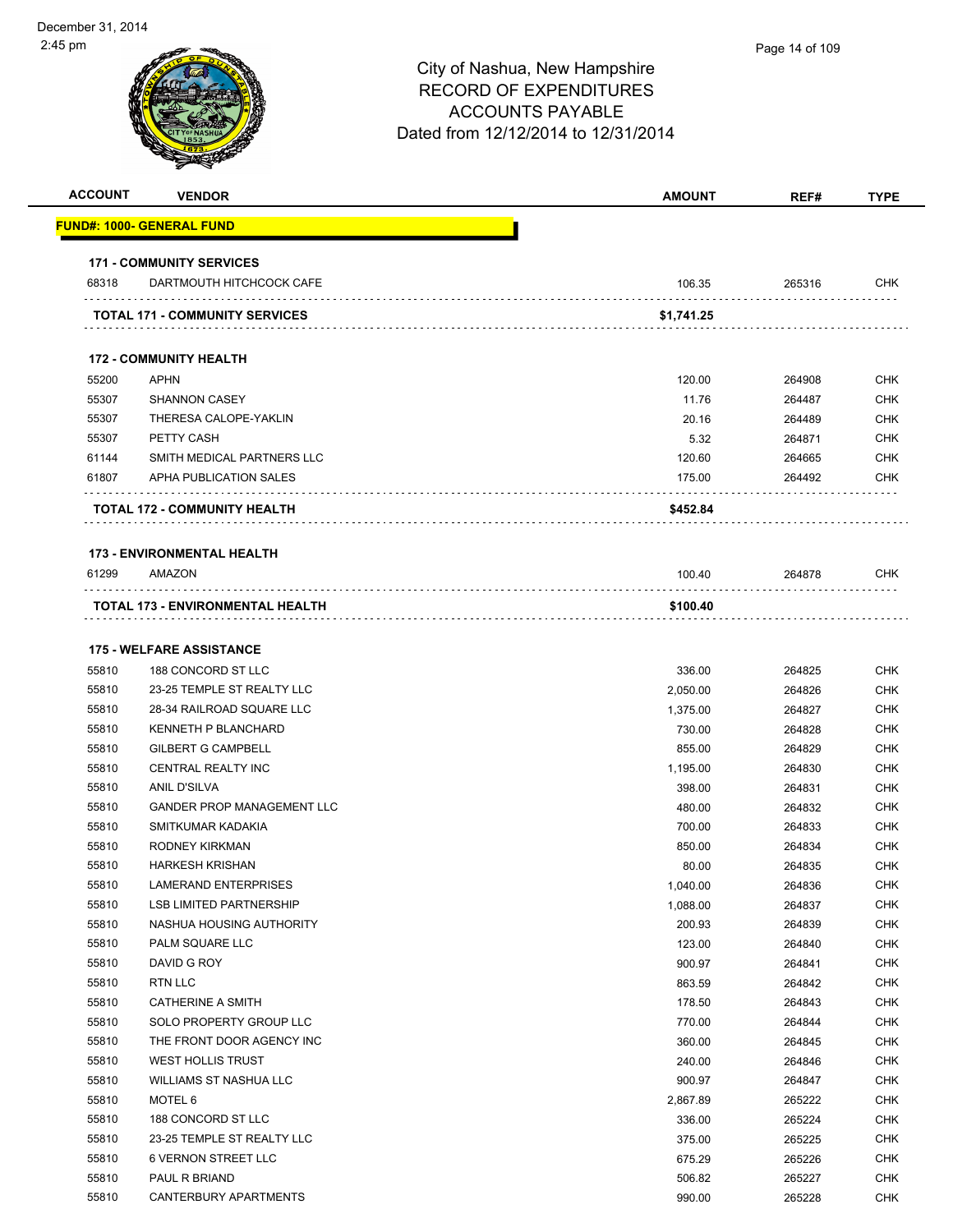

| <b>ACCOUNT</b> | <b>VENDOR</b>                         | AMOUNT      | REF#   | <b>TYPE</b> |
|----------------|---------------------------------------|-------------|--------|-------------|
|                | <u> FUND#: 1000- GENERAL FUND</u>     |             |        |             |
|                |                                       |             |        |             |
|                | <b>175 - WELFARE ASSISTANCE</b>       |             |        |             |
| 55810          | E G CLARK                             | 680.00      | 265229 | <b>CHK</b>  |
| 55810          | <b>CLOCKTOWER PLACE</b>               | 633.52      | 265230 | <b>CHK</b>  |
| 55810          | <b>KENNETH CONSTANT</b>               | 1,357.00    | 265231 | <b>CHK</b>  |
| 55810          | DOWNTOWNER NELSON                     | 600.00      | 265232 | <b>CHK</b>  |
| 55810          | FIRESIDE INN & SUITES                 | 855.32      | 265233 | <b>CHK</b>  |
| 55810          | LUPINE PROPERTIES LLC                 | 450.00      | 265234 | <b>CHK</b>  |
| 55810          | <b>MARIA GIAKOUMAKIS</b>              | 737.23      | 265235 | <b>CHK</b>  |
| 55810          | MCCHANDLER LLC                        | 634.00      | 265236 | <b>CHK</b>  |
| 55810          | ADAM RAZZABONI                        | 600.00      | 265237 | <b>CHK</b>  |
| 55810          | PATRICIA L SCANNELL                   | 1,000.00    | 265238 | <b>CHK</b>  |
| 55810          | 28-34 RAILROAD SQUARE LLC             | 520.00      | 265474 | <b>CHK</b>  |
| 55810          | <b>GERALDINE BUTLER</b>               | 350.00      | 265476 | <b>CHK</b>  |
| 55810          | <b>MIDTOWN HOUSING LLC</b>            | 675.00      | 265477 | <b>CHK</b>  |
| 55810          | <b>MELINA SHEA</b>                    | 395.60      | 265478 | <b>CHK</b>  |
| 55814          | <b>LIBERTY UTILITIES</b>              | 34.56       | 264823 | <b>CHK</b>  |
| 55814          | NORTHEAST UTILITIES                   | 46.31       | 264824 | <b>CHK</b>  |
| 55814          | NORTHEAST UTILITIES                   | 17.79       | 265223 | <b>CHK</b>  |
| 55816          | MARKET BASKET ACCT 2589096            | 848.36      | 264838 | <b>CHK</b>  |
| 55818          | MARKET BASKET ACCT 2589096            | 93.37       | 264838 | <b>CHK</b>  |
| 55820          | DAVIS FUNERAL HOME                    | 750.00      | 265475 | <b>CHK</b>  |
|                | <b>TOTAL 175 - WELFARE ASSISTANCE</b> | \$32,744.02 |        |             |
|                |                                       |             |        |             |
|                | <b>177 - PARKS &amp; RECREATION</b>   |             |        |             |
| 44549          | <b>TIFFANY MCELLIOTT</b>              | 20.00       | 264822 | CHK         |
| 54100          | <b>PSNH</b>                           | 14.53       | 264506 | <b>CHK</b>  |
| 54100          | <b>PSNH</b>                           | 128.98      | 264888 | <b>CHK</b>  |
| 54114          | <b>DIRECT ENERGY BUSINESS</b>         | 506.08      | 264567 | <b>CHK</b>  |
| 54141          | PENNICHUCK WATER WORKS INC            | 586.26      | 264504 | <b>CHK</b>  |
| 54141          | PENNICHUCK WATER WORKS INC            | 293.31      | 264887 | CHK         |
| 54253          | <b>GATE CITY TREE SERVICE LLC</b>     | 950.00      | 264582 | CHK         |
| 54253          | PIONEER TREE SERVICE LLC              | 950.00      | 264646 | <b>CHK</b>  |
| 54280          | TREASURER STATE OF NH                 | 750.00      | 264513 | CHK         |
| 54280          | JOHNSONS ELECTRIC INC                 | 613.82      | 264603 | CHK         |
| 54280          | NASHUA LUMBER CO INC                  | 93.00       | 264632 | <b>CHK</b>  |
| 54280          | PEABODY SUPPLY CO                     | 272.54      | 264642 | CHK         |
| 54280          | TURF-TEC INTERNATIONAL                | 241.92      | 264674 | <b>CHK</b>  |
| 54280          | <b>UNHCE</b>                          | 135.00      | 264675 | <b>CHK</b>  |
| 54280          | UNITED SITE SERVICES NORTHEAST        | 109.94      | 264679 | <b>CHK</b>  |
| 54280          | ASAP FIRE & SAFETY CORP               | 1,707.25    | 264909 | <b>CHK</b>  |
| 54280          | <b>BELLETETES INC</b>                 | 459.34      | 264915 | CHK         |
| 54280          | <b>BROX INDUSTRIES INC</b>            | 365.79      | 264919 | CHK         |
| 54280          | HOME DEPOT CREDIT SERVICE 3065        | 147.20      | 264965 | <b>CHK</b>  |

 JOHNSONS ELECTRIC INC 141.20 264973 CHK M & M ELECTRICAL SUPPLY CO INC 169.71 264980 CHK SIMPLEX GRINNELL 965.19 265016 CHK UNITED SITE SERVICES NORTHEAST 109.94 265030 CHK D & R TOWING INC 169.00 264934 CHK

Page 15 of 109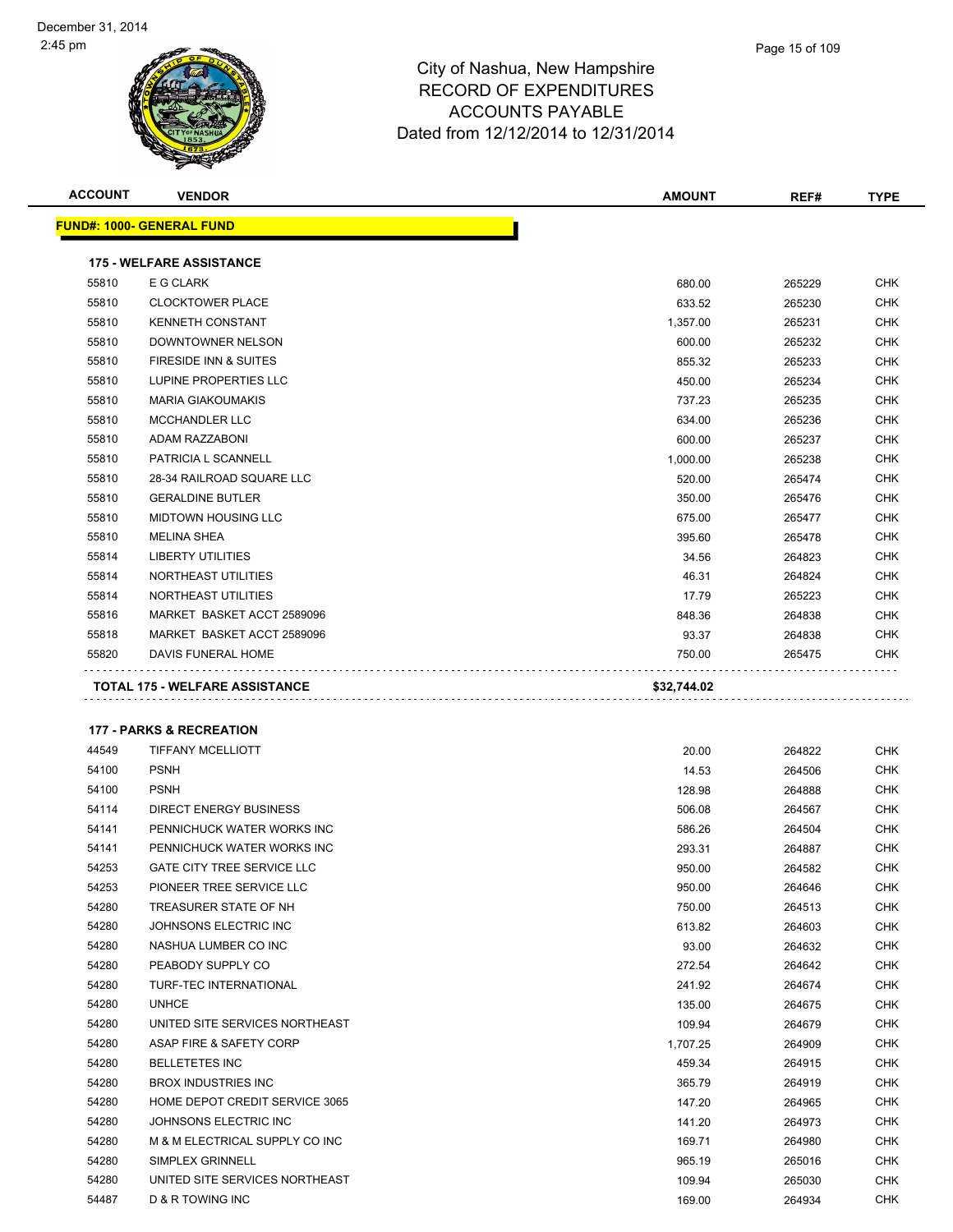

| Page 16 of 109 |  |  |  |
|----------------|--|--|--|
|----------------|--|--|--|

| <b>ACCOUNT</b> | <b>VENDOR</b>                       | <b>AMOUNT</b> | REF#   | <b>TYPE</b> |
|----------------|-------------------------------------|---------------|--------|-------------|
|                | <b>FUND#: 1000- GENERAL FUND</b>    |               |        |             |
|                | <b>177 - PARKS &amp; RECREATION</b> |               |        |             |
| 54487          | LIBERTY INTNL TRUCKS OF NH LLC      | 2,206.01      | 264979 | CHK         |
| 54487          | MACMULKIN CHEVROLET INC             | 158.61        | 264981 | <b>CHK</b>  |
| 54487          | <b>RBG INC</b>                      | 1,981.50      | 265356 | <b>CHK</b>  |
| 54828          | US BANK EQUIPMENT FINANCE           | 83.85         | 265297 | <b>CHK</b>  |
| 55109          | PAETEC COMMUNICATIONS INC           | 8.50          | 265289 | <b>CHK</b>  |
| 55118          | AT & T MOBILITY                     | 126.20        | 264879 | <b>CHK</b>  |
| 55642          | <b>GERALD GADBOIS</b>               | 238.00        | 265217 | <b>CHK</b>  |
| 55642          | <b>KENNETH W SINCLAIR</b>           | 220.00        | 265218 | <b>CHK</b>  |
| 55642          | <b>JOHN FERLAN</b>                  | 50.00         | 265469 | <b>CHK</b>  |
| 55642          | <b>SEAN-MICHAEL LANG</b>            | 232.00        | 265470 | <b>CHK</b>  |
| 55642          | RONALD SEVIGNY                      | 756.00        | 265471 | <b>CHK</b>  |
| 55642          | <b>KENNETH W SINCLAIR</b>           | 220.00        | 265472 | <b>CHK</b>  |
| 55642          | <b>BRAD ZAPENAS</b>                 | 400.00        | 265473 | <b>CHK</b>  |
| 61110          | ALECS SHOE STORE INC                | 99.95         | 264903 | <b>CHK</b>  |
| 61156          | STREAMLINE AQUATICS LLC             | 87.48         | 264668 | <b>CHK</b>  |
| 61300          | DENNIS K BURKE INC                  | 2,040.18      | 264936 | <b>CHK</b>  |
| 61428          | BANNER SYSTEMS OF MASSACHUSETT      | 392.59        | 264912 | <b>CHK</b>  |
| 61799          | <b>BEST FORD</b>                    | 21.20         | 264918 | <b>CHK</b>  |
| 61799          | <b>CARPARTS OF NASHUA</b>           | 38.88         | 264924 | <b>CHK</b>  |
| 61799          | LIBERTY INTNL TRUCKS OF NH LLC      | 970.16        | 264979 | <b>CHK</b>  |
| 61799          | NAPA AUTO PARTS                     | 11.08         | 264996 | <b>CHK</b>  |
| 61799          | SANEL AUTO PARTS CO                 | 57.99         | 265361 | CHK         |
|                | TOTAL 177 - PARKS & RECREATION      | \$20,300.18   |        |             |
|                |                                     |               |        |             |
| 179 - LIBRARY  |                                     |               |        |             |
| 54114          | <b>LIBERTY UTILITIES - NH</b>       | 708.94        | 265285 | <b>CHK</b>  |
| 54141          | PENNICHUCK WATER WORKS INC          | 317.59        | 264887 | <b>CHK</b>  |
| 54280          | <b>JP PEST SERVICES</b>             | 114.00        | 265331 | <b>CHK</b>  |
| 54428          | COMCAST CABLE COMMUNICATIONS I      | 102.90        | 265279 | CHK         |
| 54487          | STANLEY CONVERGENT SECURITY         | 491.48        | 265018 | <b>CHK</b>  |
| 55109          | AT & T MOBILITY                     | 32.24         | 264879 | <b>CHK</b>  |
| 55300          | LINDA TAGGART                       | 60.00         | 265367 | <b>CHK</b>  |
| 55400          | <b>NHLA</b>                         | 30.00         | 265288 | <b>CHK</b>  |
| 55607          | PITNEY BOWES GLOBAL FIN SVCS        | 286.44        | 264647 | <b>CHK</b>  |
| 61100          | WB MASON CO INC                     | 177.04        | 265034 | <b>CHK</b>  |
| 61299          | AMAZON                              | 200.49        | 264878 | <b>CHK</b>  |
| 61299          | <b>GENERAL BOOK COVERS</b>          | 482.90        | 264954 | CHK         |
| 61428          | NEW ENGLAND PAPER & SUPPLY          | 505.34        | 264635 | <b>CHK</b>  |
| 61807          | APPLE BOOKS                         | 59.12         | 264535 | <b>CHK</b>  |
| 61807          | <b>BAKER &amp; TAYLOR</b>           | 180.70        | 264541 | <b>CHK</b>  |
| 61807          | <b>CREATIVE LIBRARY SALES</b>       | 95.75         | 264562 | <b>CHK</b>  |
| 61807          | WORLD BOOK SCHOOL & LIBRARY         | 949.00        | 264688 | <b>CHK</b>  |

 AMAZON 731.84 264878 CHK ACTRACE 425.00 264902 CHK BAKER & TAYLOR 134.98 264910 CHK er 61807 CREATIVE LIBRARY SALES CHK (1999) 193.75 264933 CHK INGRAM LIBRARY SERVICES 859.44 264969 CHK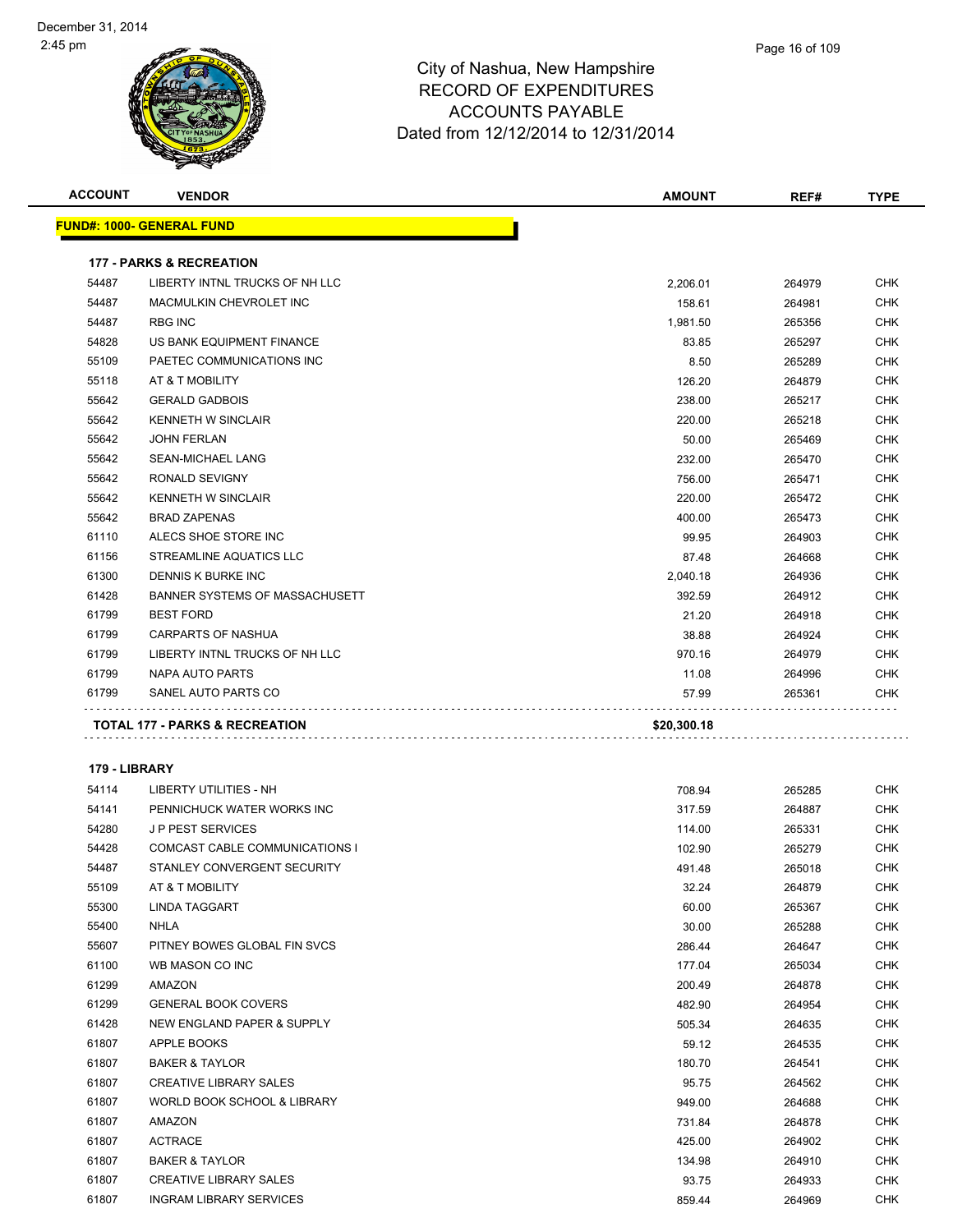| <b>ACCOUNT</b>      | <b>VENDOR</b>                                                 | <b>AMOUNT</b> | REF#             | <b>TYPE</b>              |
|---------------------|---------------------------------------------------------------|---------------|------------------|--------------------------|
|                     | <b>FUND#: 1000- GENERAL FUND</b>                              |               |                  |                          |
|                     |                                                               |               |                  |                          |
| 179 - LIBRARY       |                                                               |               |                  |                          |
| 61807<br>61807      | <b>SIMON &amp; SCHUSTER</b>                                   | 26.88         | 265015           | <b>CHK</b><br><b>CHK</b> |
|                     | <b>BAKER &amp; TAYLOR</b>                                     | 2,246.96      | 265308           |                          |
| 61807               | <b>WEST PAYMENT CENTER</b>                                    | 150.10        | 265376           | <b>CHK</b>               |
| 61814               | MICRO MARKETING ASSOCIATES                                    | 354.79        | 264624           | <b>CHK</b>               |
| 61814               | <b>MIDWEST TAPE</b>                                           | 963.47        | 264625           | <b>CHK</b>               |
| 61814               | RANDOM HOUSE LLC                                              | 82.50         | 264655           | <b>CHK</b>               |
| 61814               | <b>BAKER &amp; TAYLOR</b>                                     | 76.96         | 264910           | <b>CHK</b>               |
| 61814               | <b>MIDWEST TAPE</b>                                           | 791.87        | 264989           | <b>CHK</b>               |
| 61814               | MICRO MARKETING ASSOCIATES                                    | 282.90        | 265343           | <b>CHK</b>               |
| 61816               | AC MOORE INC                                                  | 36.42         | 264900           | <b>CHK</b>               |
| 61816               | <b>INGRAM LIBRARY SERVICES</b>                                | 73.67         | 264969           | <b>CHK</b>               |
| 61819               | SAM'S CLUB DIRECT-0860                                        | 71.62         | 265359           | <b>CHK</b>               |
| 61821               | STANDARD & POOR'S LLC                                         | 325.00        | 264510           | <b>CHK</b>               |
| 61821               | <b>WORLD JOURNAL</b>                                          | 200.00        | 265303           | <b>CHK</b>               |
| 61830               | <b>INFOGROUP INC</b>                                          | 7,000.00      | 264596           | <b>CHK</b>               |
| 61830               | RECORDED BOOKS LLC                                            | 2,700.00      | 265010           | <b>CHK</b>               |
| 61830               | <b>TUMBLEWEED PRESS</b>                                       | 499.00        | 265028           | <b>CHK</b>               |
| 68322               | DANIEL BENNETT                                                | 475.00        | 264865           | <b>CHK</b>               |
| 71221               | <b>TECHSOUP GLOBAL</b>                                        | 22.00         | 264891           | <b>CHK</b>               |
|                     | TOTAL 179 - LIBRARY                                           | \$23,418.08   |                  |                          |
|                     |                                                               |               |                  |                          |
|                     | <b>181 - COMMUNITY DEVELOPMENT</b>                            |               |                  |                          |
| 55699               | <b>GALE TAYLOR</b>                                            | 950.00        | 265323           | <b>CHK</b>               |
| 61100               | ANCO SIGNS & STAMPS INC                                       | 69.55         | 264534           | <b>CHK</b>               |
| 61100               | WB MASON CO INC                                               | 143.18        | 264687           | <b>CHK</b>               |
| 61100               | WB MASON CO INC                                               | 241.01        | 265034           | <b>CHK</b>               |
| 61650               | <b>CONWAY OFFICE SOLUTIONS</b>                                | 10.48         | 264560           | <b>CHK</b>               |
| 61650               | JOSEPH MERRITT & CO INC                                       | 135.47        | 264974           | <b>CHK</b>               |
| 61650               | WB MASON CO INC                                               | 58.06         | 265034           | <b>CHK</b>               |
|                     |                                                               |               |                  |                          |
|                     | <b>TOTAL 181 - COMMUNITY DEVELOPMENT</b>                      | \$1,607.75    |                  |                          |
|                     | <b>182 - PLANNING &amp; ZONING</b>                            |               |                  |                          |
| 55200               | NEW HAMPSHIRE PLANNERS ASSOC                                  | 200.00        | 265286           | <b>CHK</b>               |
| 55307               | PETTY CASH                                                    | 228.70        |                  | <b>CHK</b>               |
| 61299               | PETTY CASH                                                    | 4.20          | 264460<br>264460 | <b>CHK</b>               |
|                     |                                                               |               |                  |                          |
|                     | TOTAL 182 - PLANNING & ZONING                                 | \$432.90      |                  |                          |
|                     |                                                               |               |                  |                          |
| 53400               | <b>183 - ECONOMIC DEVELOPMENT</b><br>DOWNTOWN DECORATIONS INC | 7,400.00      | 264568           | <b>CHK</b>               |
|                     |                                                               |               |                  |                          |
|                     | <b>TOTAL 183 - ECONOMIC DEVELOPMENT</b>                       | \$7,400.00    |                  |                          |
| <b>191 - SCHOOL</b> |                                                               |               |                  |                          |
| 52150               | NH RETIREMENT SYSTEM                                          | 206.35        | 265257           | <b>CHK</b>               |
| 52300               | <b>GUARDIAN</b>                                               | 2,986.17      | 265118           | <b>CHK</b>               |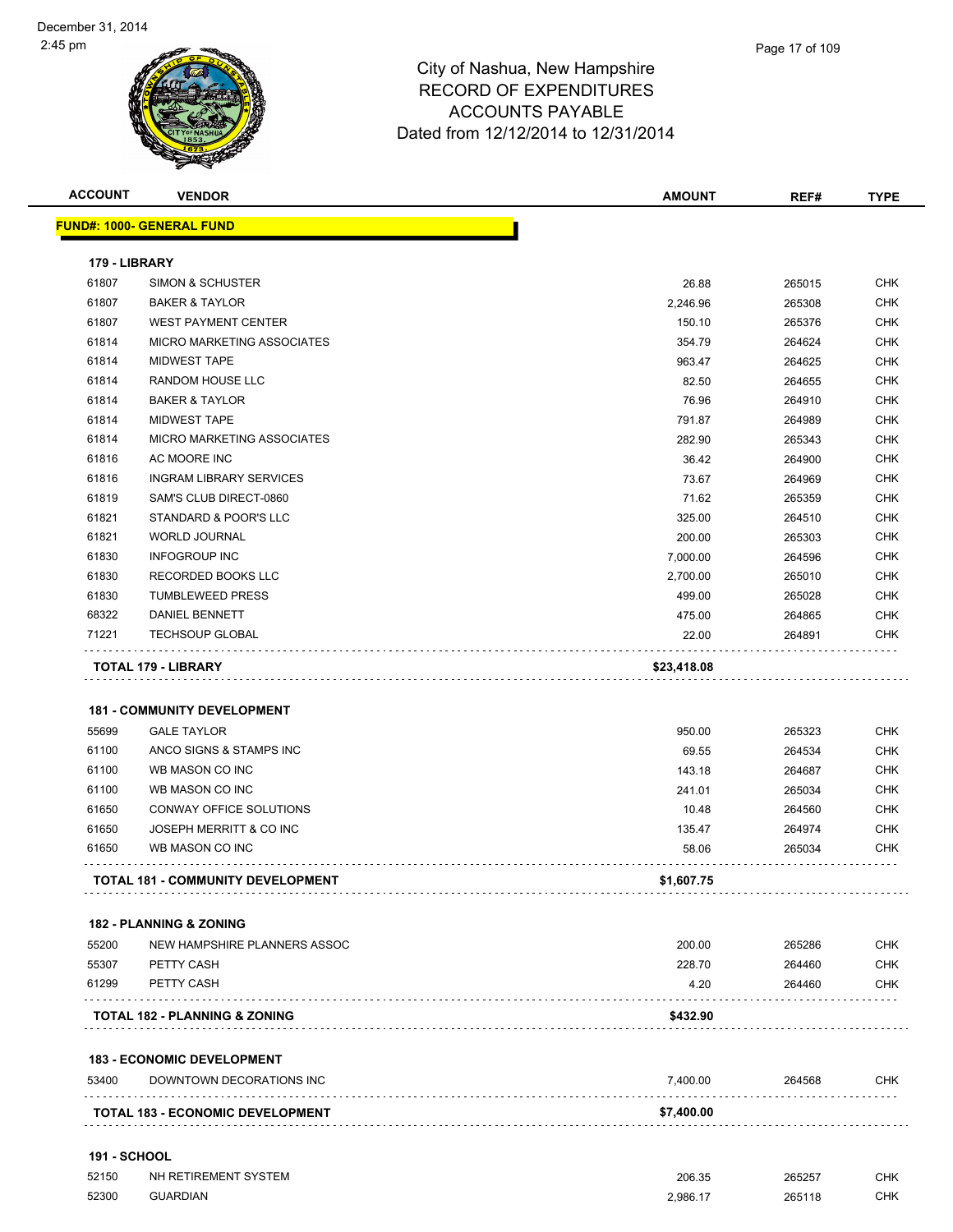#### City of Nashua, New Hampshire RECORD OF EXPENDITURES ACCOUNTS PAYABLE Date

|                     |                                 | NEGOND OF EAFLINDITUNES<br><b>ACCOUNTS PAYABLE</b><br>Dated from 12/12/2014 to 12/31/2014 |               |        |             |
|---------------------|---------------------------------|-------------------------------------------------------------------------------------------|---------------|--------|-------------|
| <b>ACCOUNT</b>      | <b>VENDOR</b>                   |                                                                                           | <b>AMOUNT</b> | REF#   | <b>TYPE</b> |
|                     | <b>IND#: 1000- GENERAL FUND</b> |                                                                                           |               |        |             |
| <b>191 - SCHOOL</b> |                                 |                                                                                           |               |        |             |
| 52300               | UNUM LIFE INSURANCE             |                                                                                           | 1,713.82      | 265210 | <b>CHK</b>  |
| 52800               | <b>AMY CRAIG</b>                |                                                                                           | 418.80        | 265084 | <b>CHK</b>  |
|                     |                                 |                                                                                           |               |        |             |

**FUND#: 1000- GENERAL FUND**

| <b>191 - SCHOOL</b> |                                       |           |        |            |
|---------------------|---------------------------------------|-----------|--------|------------|
| 52300               | UNUM LIFE INSURANCE                   | 1,713.82  | 265210 | <b>CHK</b> |
| 52800               | <b>AMY CRAIG</b>                      | 418.80    | 265084 | <b>CHK</b> |
| 52800               | <b>ANN GAUTHIER</b>                   | 42.00     | 265107 | CHK        |
| 52800               | <b>TANYA ACKERMAN</b>                 | 1,200.00  | 265385 | <b>CHK</b> |
| 52800               | STEPHANIE AUCOIN                      | 540.00    | 265391 | <b>CHK</b> |
| 52800               | <b>ASHLEE CARR</b>                    | 1,231.20  | 265401 | <b>CHK</b> |
| 52800               | <b>WILL DELANOY</b>                   | 2,544.00  | 265409 | <b>CHK</b> |
| 52800               | KATE LEONAS                           | 540.00    | 265435 | <b>CHK</b> |
| 52800               | <b>CHRISTINE PAULIK</b>               | 2,544.00  | 265449 | <b>CHK</b> |
| 52800               | <b>CYNTHIA PITKIN</b>                 | 540.00    | 265451 | <b>CHK</b> |
| 52800               | <b>DAVID RANSOM</b>                   | 1,272.00  | 265454 | <b>CHK</b> |
| 52800               | JOHANNA SEEBA                         | 540.00    | 265461 | <b>CHK</b> |
| 52800               | SHARMILA SHENDYE                      | 1,272.00  | 265462 | <b>CHK</b> |
| 53128               | <b>JACKSON LEWIS LLP</b>              | 400.00    | 264761 | CHK        |
| 53128               | DRUMMOND WOODSUM                      | 750.00    | 265088 | <b>CHK</b> |
| 53600               | <b>EDUCATION INC</b>                  | 581.88    | 264740 | <b>CHK</b> |
| 53600               | <b>EDUPRESS</b>                       | 573.95    | 265090 | <b>CHK</b> |
| 53600               | <b>SOCIAL THINKING</b>                | 62.20     | 265203 | <b>CHK</b> |
| 53614               | <b>CLARK ASSOC</b>                    | 49,201.50 | 264724 | <b>CHK</b> |
| 53614               | FIRST STUDENT INC                     | 150.36    | 264744 | <b>CHK</b> |
| 53614               | <b>AMY MCCARTNEY</b>                  | 6,828.60  | 264783 | <b>CHK</b> |
| 53614               | SPEECH THERAPY SOLUTIONS INC          | 7,840.00  | 264809 | <b>CHK</b> |
| 53614               | <b>CLARK ASSOC</b>                    | 38,394.00 | 265075 | <b>CHK</b> |
| 53614               | SOUTHERN NH MEDICAL CENTER            | 200.00    | 265204 | <b>CHK</b> |
| 53614               | SPEECH THERAPY SOLUTIONS INC          | 480.00    | 265207 | CHK        |
| 53614               | AMY MCCARTNEY                         | 8,116.45  | 265440 | <b>CHK</b> |
| 53628               | STATE OF NH CRIMINAL RECORDS          | 2,360.00  | 264703 | <b>CHK</b> |
| 53628               | <b>TYLER KIMBAR</b>                   | 60.00     | 264764 | <b>CHK</b> |
| 53628               | MULTI STATE BILLING SERVICES L        | 3,600.73  | 264785 | <b>CHK</b> |
| 53628               | <b>CLARITY WATER TECHNOLOGIES LLC</b> | 798.17    | 265074 | <b>CHK</b> |
| 53628               | <b>MULTI STATE BILLING SERVICES L</b> | 3,340.78  | 265158 | <b>CHK</b> |
| 53628               | NORTHEAST PRO-CON SOLUTIONS           | 770.00    | 265169 | <b>CHK</b> |
| 53628               | <b>CUSTOM COMPUTER SPECIALIST INC</b> | 4,800.00  | 265408 | CHK        |
| 53628               | <b>TYLER KIMBAR</b>                   | 75.00     | 265431 | <b>CHK</b> |
| 54100               | <b>PSNH</b>                           | 12,240.60 | 264701 | <b>CHK</b> |
| 54100               | PUBLIC SERVICE OF NH-LARGE POW        | 4,323.89  | 264702 | <b>CHK</b> |
| 54100               | <b>PSNH</b>                           | 8,810.48  | 265036 | <b>CHK</b> |
| 54100               | PUBLIC SERVICE OF NH-LARGE POW        | 76,349.10 | 265181 | <b>CHK</b> |
| 54114               | <b>LIBERTY UTILITIES</b>              | 5,696.77  | 264690 | <b>CHK</b> |
| 54114               | <b>DIRECT ENERGY BUSINESS</b>         | 3,863.11  | 264694 | <b>CHK</b> |
| 54114               | <b>DIRECT ENERGY BUSINESS</b>         | 82,857.72 | 265037 | <b>CHK</b> |
| 54114               | <b>LIBERTY UTILITIES</b>              | 12,873.91 | 265041 | <b>CHK</b> |
| 54114               | <b>ENERGYNORTH PROPANE</b>            | 638.88    | 265093 | <b>CHK</b> |
| 54141               | PENNICHUCK WATER WORKS INC            | 3,835.34  | 264691 | CHK        |
| 54141               | PENNICHUCK WATER WORKS INC            | 778.37    | 265042 | <b>CHK</b> |
| 54141               | PENNICHUCK WATER WORKS INC            | 4,306.72  | 265378 | CHK        |
| 54243               | CONTROL TECHNOLOGIES INC              | 17,384.50 | 264729 | CHK        |
| 54243               | AIREX FILTER CORPORATION              | 6,012.89  | 265048 | <b>CHK</b> |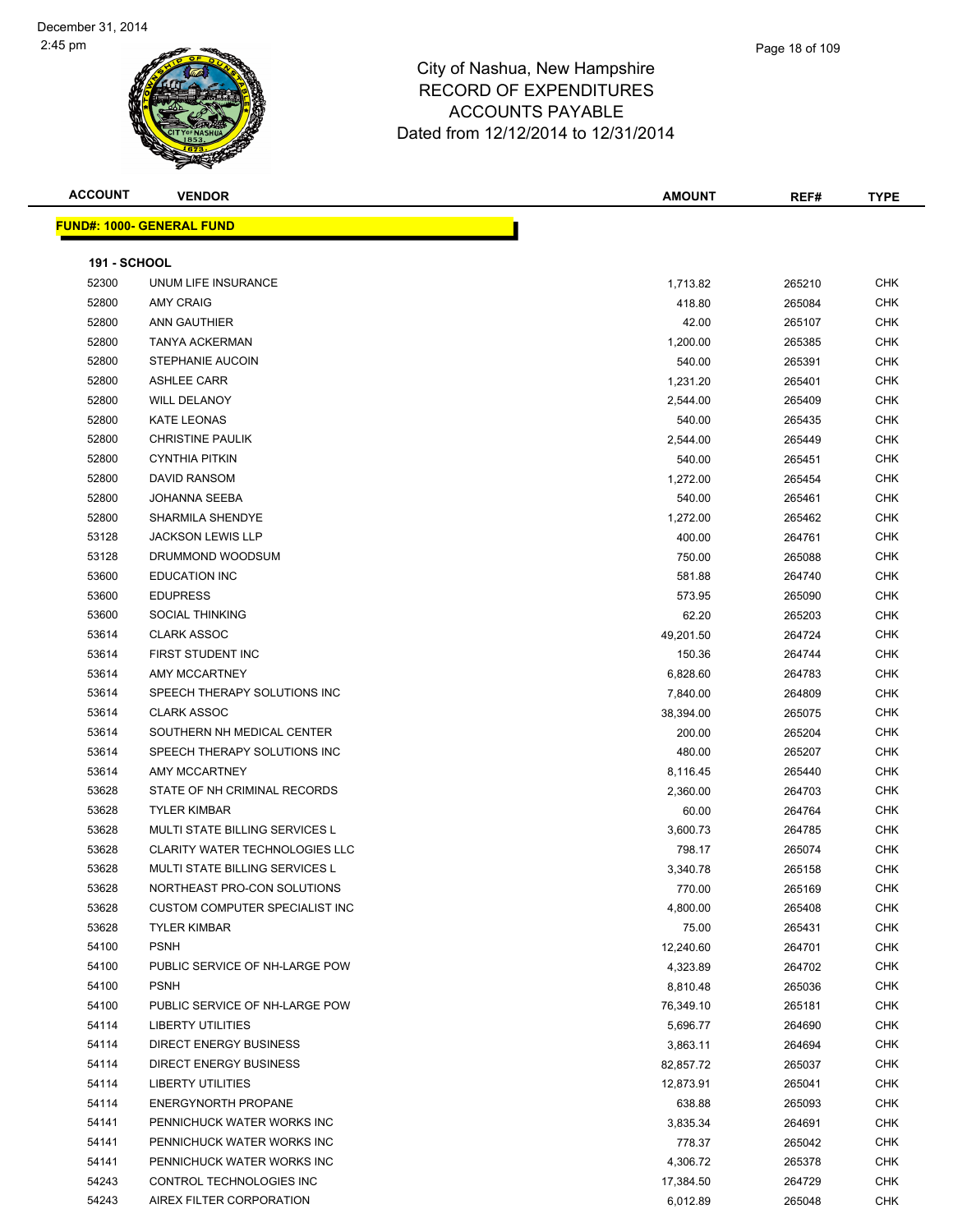

# City of Nashua, New Hampshir RECORD OF EXPEN **ACCOUNTS PAY** Dated from 12/12/2014

| <b>Hampshire</b> |  |
|------------------|--|
| <b>NDITURES</b>  |  |
| YABLE            |  |
| to 12/31/2014    |  |
|                  |  |

| <b>ACCOUNT</b>      | <b>VENDOR</b>                    | <b>AMOUNT</b> | REF#   | <b>TYPE</b> |
|---------------------|----------------------------------|---------------|--------|-------------|
|                     | <b>FUND#: 1000- GENERAL FUND</b> |               |        |             |
|                     |                                  |               |        |             |
| <b>191 - SCHOOL</b> |                                  |               |        |             |
| 54243               | SIEMENS INDUSTRY INC             | 361.25        | 265200 | CHK         |
| 54280               | <b>B &amp; S LOCKSMITHS INC</b>  | 223.85        | 264711 | CHK         |
| 54280               | <b>VIKING ROOFING INC</b>        | 1,517.94      | 264813 | CHK         |
| 54280               | <b>B &amp; S LOCKSMITHS INC</b>  | 557.01        | 265052 | <b>CHK</b>  |
| 54280               | MARVELL PLATE GLASS INC          | 158.11        | 265151 | CHK         |
| 54280               | <b>SECURADYNE SYSTEMS</b>        | 899.68        | 265197 | CHK         |
| 54280               | STANLEY ELEVATOR CO INC          | 268.00        | 265208 | <b>CHK</b>  |
| 54280               | <b>VIKING ROOFING INC</b>        | 2,213.39      | 265212 | <b>CHK</b>  |
| 54487               | <b>CHEER ZONE</b>                | 890.75        | 264723 | <b>CHK</b>  |
| 54487               | D A BUCCI & SONS INC             | 54.00         | 264736 | <b>CHK</b>  |
| 54487               | LAX WORLD LLC                    | 299.96        | 264772 | CHK         |
| 54487               | HILLYARD/MANCHESTER              | 920.11        | 265124 | <b>CHK</b>  |
| 54487               | HOWARD P FAIRFIELD LLC           | 115.08        | 265130 | <b>CHK</b>  |
| 54487               | HOWARD P FAIRFIELD LLC           | 689.43        | 265131 | <b>CHK</b>  |
| 54487               | R WHITE EQUIPMENT CENTER INC     | 120.00        | 265182 | <b>CHK</b>  |
| 54600               | <b>DMR SERVICES</b>              | 2,433.68      | 264738 | CHK         |
| 54600               | CHAPPELL TRACTOR SALES INC       | 112.98        | 265073 | <b>CHK</b>  |
| 54600               | DONOVAN EQUIPMENT CO INC         | 1,657.69      | 265087 | CHK         |
| 54600               | <b>MAYNARD &amp; LESIEUR INC</b> | 359.70        | 265152 | CHK         |
| 54600               | SANEL AUTO PARTS CO              | 344.45        | 265190 | <b>CHK</b>  |
| 54600               | <b>DMR SERVICES</b>              | 343.99        | 265412 | CHK         |
| 54821               | PITNEY BOWES GLOBAL FIN SRVS     | 345.00        | 265452 | <b>CHK</b>  |
| 55109               | <b>FAIRPOINT COMMUNICATIONS</b>  | 851.02        | 264496 | CHK         |
| 55109               | <b>EARTHLINK BUSINESS</b>        | 219.12        | 264695 | <b>CHK</b>  |
| 55109               | <b>FAIRPOINT COMMUNICATIONS</b>  | 101.34        | 264696 | <b>CHK</b>  |
| 55109               | <b>JAY SHEEHY</b>                | 115.90        | 264807 | CHK         |
| 55109               | <b>EARTHLINK BUSINESS</b>        | 373.46        | 265039 | <b>CHK</b>  |
| 55109               | <b>FAIRPOINT COMMUNICATIONS</b>  | 34.91         | 265040 | CHK         |
| 55109               | VERIZON WIRELESS 742005979       | 369.82        | 265044 | <b>CHK</b>  |
| 55109               | <b>FAIRPOINT COMMUNICATIONS</b>  | 5,071.13      | 265380 | <b>CHK</b>  |
| 55200               | ACTE                             | 80.00         | 265386 | CHK         |
| 55200               | ASCD                             | 54.00         | 265390 | <b>CHK</b>  |
| 55200               | <b>NHIAA</b>                     | 120.00        | 265444 | CHK         |
| 55300               | NASHUA SCHOOL DISTRICT 42        | 575.00        | 148087 | ACH         |
| 55300               | KIMBERLY CRAFFEY                 | 939.16        | 264732 | <b>CHK</b>  |
| 55300               | NHIAA                            | 195.00        | 265167 | CHK         |
| 55307               | <b>MARC LAQUERRE</b>             | 123.76        | 264770 | <b>CHK</b>  |
| 55307               | <b>DENISE PETZ</b>               | 10.41         | 264796 | CHK         |
| 55307               | <b>BARBARA PUKT</b>              | 28.33         | 264799 | <b>CHK</b>  |
| 55307               | ELIZABETH BALA                   | 85.40         | 265053 | <b>CHK</b>  |
| 55307               | KIMBERLY CALLAN                  | 67.20         | 265067 | <b>CHK</b>  |
| 55307               | LORI COUTU                       | 119.84        | 265083 | <b>CHK</b>  |
| 55307               | <b>JENNIFER GOODWIN</b>          | 39.34         | 265112 | CHK         |
| 55307               | <b>ELLEN GREENBERG</b>           | 385.63        | 265117 | CHK         |
| 55307               | <b>LORRAINE HORNE</b>            | 32.80         | 265129 | CHK         |
| 55307               | <b>SHARON SAUNDERS</b>           | 68.04         | 265192 | <b>CHK</b>  |
| 55307               | <b>CLAUDIA DIONNE</b>            | 20.16         | 265410 | CHK         |
| 55307               | <b>KATHLEEN SAAD</b>             | 25.62         | 265456 | <b>CHK</b>  |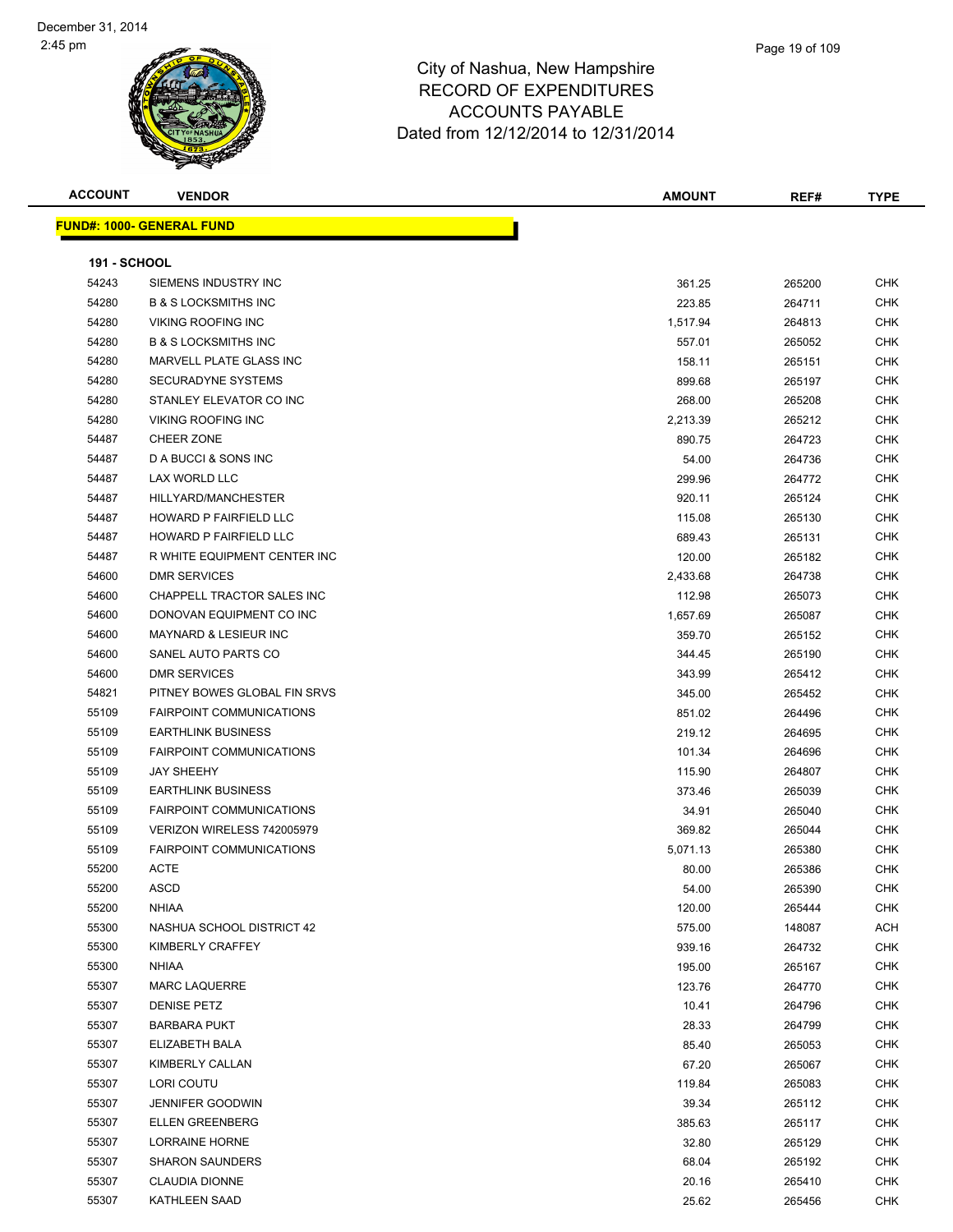| <b>ACCOUNT</b>      | <b>VENDOR</b>                    | <b>AMOUNT</b> | REF#   | <b>TYPE</b> |
|---------------------|----------------------------------|---------------|--------|-------------|
|                     | <b>FUND#: 1000- GENERAL FUND</b> |               |        |             |
|                     |                                  |               |        |             |
| <b>191 - SCHOOL</b> |                                  |               |        |             |
| 55400               | MARY J COLLINS                   | 125.00        | 264728 | <b>CHK</b>  |
| 55400               | GREATER NASHUA CHAMBER OF COMM   | 30.00         | 264751 | <b>CHK</b>  |
| 55400               | <b>MAYUMI KOSTAR</b>             | 50.00         | 264767 | <b>CHK</b>  |
| 55400               | <b>KYLE TAVE</b>                 | 50.00         | 264812 | <b>CHK</b>  |
| 55400               | <b>MARIA REYNOLDS</b>            | 176.76        | 265187 | <b>CHK</b>  |
| 55400               | X2 DEVELOPMENT CORP              | 250.00        | 265216 | <b>CHK</b>  |
| 55600               | CANON SOLUTIONS AMERICA          | (60.00)       | 265068 | <b>CHK</b>  |
| 55600               | THE COPY SHOP                    | 147.00        | 265081 | <b>CHK</b>  |
| 55600               | <b>JOSTENS INC</b>               | 3,057.35      | 265136 | <b>CHK</b>  |
| 55607               | CMRS-POC                         | 2,000.00      | 264692 | <b>CHK</b>  |
| 55607               | NEW SEARLES SCH PETTY CASH       | 20.46         | 264699 | <b>CHK</b>  |
| 55607               | <b>USPS HASLER</b>               | 300.00        | 264704 | <b>CHK</b>  |
| 55607               | NEOPOST USA INC                  | 123.00        | 264788 | <b>CHK</b>  |
| 55607               | FAIRGROUNDS MIDDLE SCH PETTY C   | 32.84         | 265379 | <b>CHK</b>  |
| 55607               | LEDGE ST SCH PETTY CASH          | 11.49         | 265381 | <b>CHK</b>  |
| 55635               | NASHUA SCHOOL DISTRICT 42        | 850.00        | 148087 | ACH         |
| 55642               | ROBERT COLLETTI                  | 64.00         | 264727 | <b>CHK</b>  |
| 55642               | <b>TRAVIS A HAYNES</b>           | 142.00        | 264754 | <b>CHK</b>  |
| 55642               | <b>TIMOTHY KEEFE</b>             | 64.00         | 264762 | <b>CHK</b>  |
| 55642               | <b>JASON KOHM</b>                | 236.00        | 264766 | <b>CHK</b>  |
| 55642               | <b>GARY KUBA</b>                 | 418.00        | 264768 | <b>CHK</b>  |
| 55642               | <b>DAVID KUZMICK</b>             | 118.00        | 264769 | <b>CHK</b>  |
| 55642               | <b>FREDERICK LATHAM</b>          | 354.00        | 264771 | <b>CHK</b>  |
| 55642               | <b>WILLIAM NEVERETT</b>          | 118.00        | 264789 | <b>CHK</b>  |
| 55642               | ALAN NIXA                        | 142.00        | 264792 | <b>CHK</b>  |
| 55642               | <b>CHRISTINE PELKEY</b>          | 138.00        | 264794 | <b>CHK</b>  |
| 55642               | <b>EATON TARBELL</b>             | 97.50         | 264811 | <b>CHK</b>  |
| 55642               | <b>BRIAN ALLISON</b>             | 84.00         | 265049 | <b>CHK</b>  |
| 55642               | <b>KEN BOURQUE</b>               | 118.00        | 265062 | <b>CHK</b>  |
| 55642               | <b>DON FERNANDES</b>             | 64.00         | 265099 | <b>CHK</b>  |
| 55642               | <b>KEITH FRONK</b>               | 64.00         | 265104 | <b>CHK</b>  |
| 55642               | ROBERT E GERMANN JR              | 93.00         | 265109 | <b>CHK</b>  |
| 55642               | <b>KATHLEEN HOEPF</b>            | 84.00         | 265126 | <b>CHK</b>  |
| 55642               | <b>JASON KOHM</b>                | 118.00        | 265141 | <b>CHK</b>  |
| 55642               | DAVID KUZMICK                    | 118.00        | 265143 | <b>CHK</b>  |
| 55642               | <b>WILLIAM NEVERETT</b>          | 118.00        | 265164 | <b>CHK</b>  |
| 55642               | <b>BRIAN ALLISON</b>             | 84.00         | 265387 | <b>CHK</b>  |
| 55642               | <b>ANTHONY ANZIVINO</b>          | 64.00         | 265388 | <b>CHK</b>  |
| 55642               | MICHAEL APFELBERG                | 84.00         | 265389 | <b>CHK</b>  |
| 55642               | DANIELLE BAXTER                  | 182.00        | 265396 | <b>CHK</b>  |
| 55642               | <b>THOMAS BIRMINGHAM</b>         | 98.00         | 265398 | <b>CHK</b>  |
| 55642               | DOUGLAS BOOTH                    | 84.00         | 265399 | <b>CHK</b>  |
| 55642               | <b>EDWARD BOWERS</b>             | 64.00         | 265400 | <b>CHK</b>  |
| 55642               | DAVE CHESTNUTT                   | 64.00         | 265404 | <b>CHK</b>  |
| 55642               | LEW DOKMO                        | 64.00         | 265413 | CHK         |
| 55642               | <b>JOHN FERLAN</b>               | 64.00         | 265415 | <b>CHK</b>  |
| 55642               | KENNETH GALICA                   | 84.00         | 265419 | CHK         |
| 55642               | DANIEL GODDU                     | 64.00         | 265420 | <b>CHK</b>  |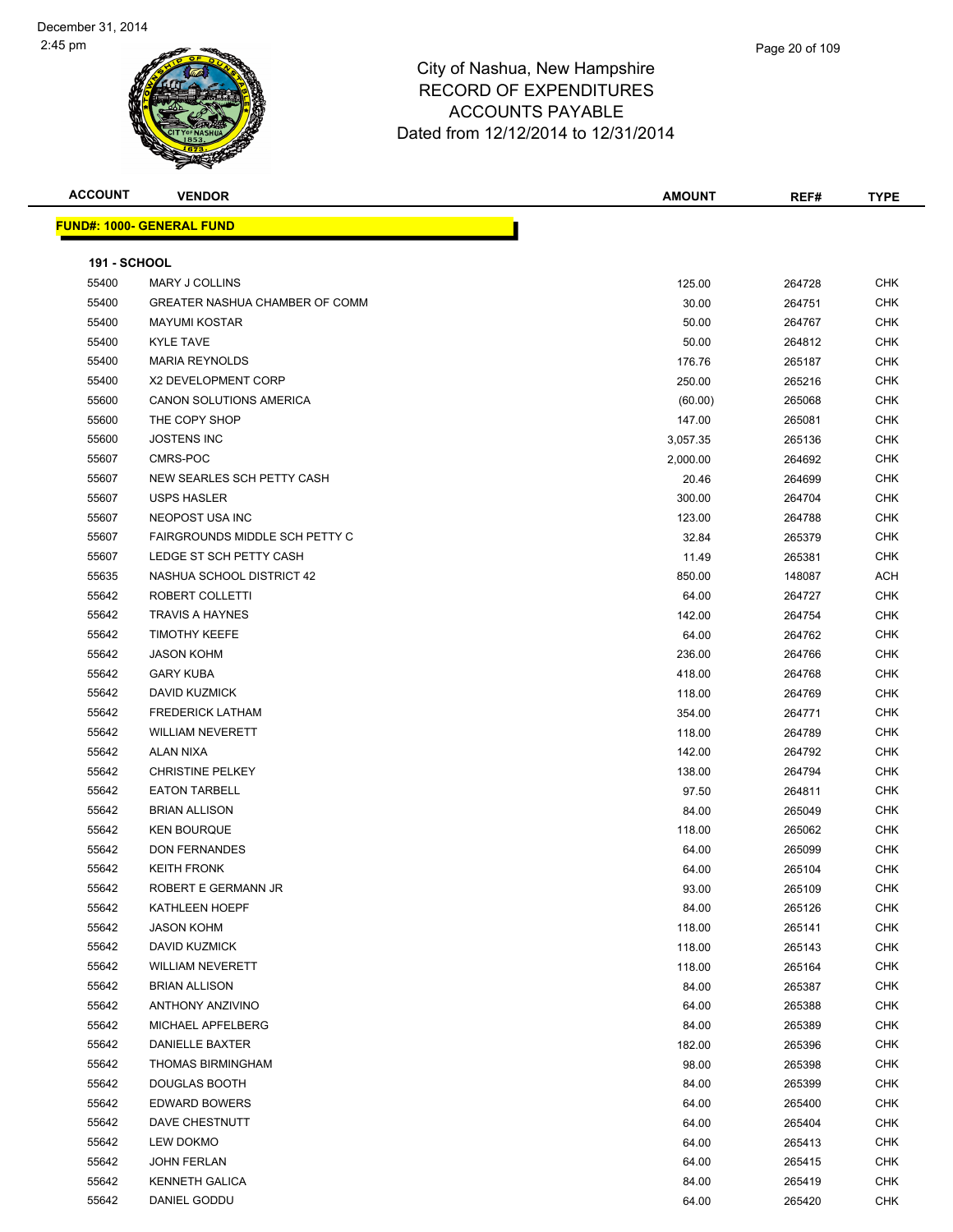

|   | Page 21 of 109 |
|---|----------------|
| € |                |

**ACCOUNT VENDOR AMOUNT REF# TYPE**

|                     | <b>FUND#: 1000- GENERAL FUND</b>     |            |        |            |
|---------------------|--------------------------------------|------------|--------|------------|
| <b>191 - SCHOOL</b> |                                      |            |        |            |
| 55642               | STACIE L GREENWOOD                   | 64.00      | 265422 | CHK        |
| 55642               | <b>STEVE GREENWOOD</b>               | 64.00      | 265423 | CHK        |
| 55642               | <b>BRIAN HARRINGTON</b>              | 64.00      | 265426 | CHK        |
| 55642               | DANIEL HURLEY JR                     | 84.00      | 265428 | CHK        |
| 55642               | <b>CHARLES KAJEN</b>                 | 128.00     | 265429 | CHK        |
| 55642               | <b>TIMOTHY KEEFE</b>                 | 98.00      | 265430 | CHK        |
| 55642               | JAE KO                               | 120.00     | 265432 | CHK        |
| 55642               | <b>GARY KUBA</b>                     | 84.00      | 265433 | <b>CHK</b> |
| 55642               | TIMOTHY G MADORE                     | 146.00     | 265438 | CHK        |
| 55642               | <b>COLIN O'MEARA</b>                 | 64.00      | 265447 | <b>CHK</b> |
| 55642               | DEBORAH PIETRAFETTA                  | 146.00     | 265450 | <b>CHK</b> |
| 55642               | <b>TIM POWELL</b>                    | 84.00      | 265453 | <b>CHK</b> |
| 55642               | <b>CHRISTOPHER ROUSSEAU</b>          | 84.00      | 265455 | <b>CHK</b> |
| 55642               | <b>ERIC SANDSTRUM</b>                | 98.00      | 265458 | CHK        |
| 55642               | CHELSIE VEILLEUX                     | 158.00     | 265464 | <b>CHK</b> |
| 55642               | <b>GARY WONG</b>                     | 84.00      | 265466 | <b>CHK</b> |
| 55642               | DAVE ZWICKER                         | 84.00      | 265468 | CHK        |
| 55649               | ERNEST A CLARK II                    | 390.00     | 265405 | CHK        |
| 55690               | FIRST STUDENT INC                    | 1,029.00   | 264744 | CHK        |
| 55690               | FIRST STUDENT INC                    | 534,523.02 | 265100 | CHK        |
| 55690               | FIRST STUDENT INC                    | 874.86     | 265416 | <b>CHK</b> |
| 55691               | CARING HANDS TRANSPORTATION LL       | 11,235.00  | 264718 | <b>CHK</b> |
| 55691               | <b>BARBARA MELANSON</b>              | 87.36      | 264784 | CHK        |
| 55691               | THE PROVIDER ENTERPRISES INC         | 8,819.00   | 264797 | CHK        |
| 55691               | THE PROVIDER ENTERPRISES INC         | 35,809.10  | 265180 | CHK        |
| 55694               | <b>MARLENE S MORGAN</b>              | 975.00     | 264705 | CHK        |
| 55694               | <b>CEDARCREST INC</b>                | 4,288.32   | 264721 | CHK        |
| 55694               | <b>CREST COLLABORATIVE</b>           | 4,695.00   | 264733 | CHK        |
| 55694               | CROTCHED MOUNTAIN REHAB CTR          | 2,978.98   | 264734 | CHK        |
| 55694               | <b>SEVEN HILLS</b>                   | 7,919.57   | 264805 | CHK        |
| 55694               | SPAULDING YOUTH CENTER               | 12,821.76  | 264808 | CHK        |
| 55694               | THE WHITNEY ACADEMY INC              | 1,053.06   | 264816 | <b>CHK</b> |
| 55694               | YOUTH VILLAGES                       | 20,652.97  | 264818 | <b>CHK</b> |
| 55694               | LIGHTHOUSE SCHOOL INC                | 166,480.60 | 265146 | CHK        |
| 55694               | SPAULDING YOUTH CENTER               | 1,880.32   | 265206 | <b>CHK</b> |
| 55694               | <b>MARLENE S MORGAN</b>              | 487.50     | 265382 | <b>CHK</b> |
| 55694               | <b>VERMONT PERMANENCY INITIATIVE</b> | 4,667.94   | 265397 | <b>CHK</b> |
| 55694               | CHAMBERLAIN INTERNATIONAL SCH        | 10,951.20  | 265403 | <b>CHK</b> |
| 55694               | HAMPSTEAD HOSPITAL                   | 1,100.00   | 265424 | CHK        |
| 55694               | LEARNING CENTER FOR THE DEAF         | 15,778.38  | 265434 | CHK        |
| 55694               | VALLEY COLLABORATIVE                 | 19,157.30  | 265463 | CHK        |
| 55694               | YOUTH VILLAGES                       | 15,685.80  | 265467 | CHK        |
| 61100               | MAIN DUNSTABLE PETTY CASH            | 95.57      | 264697 | CHK        |
| 61100               | <b>TARA KINSELLA</b>                 | 44.99      | 264765 | CHK        |
| 61100               | <b>SCHOOL SPECIALTY</b>              | 356.23     | 264804 | CHK        |
| 61100               | WB MASON CO INC                      | 3,866.32   | 264815 | <b>CHK</b> |
| 61100               | <b>JANET VALERI</b>                  | 39.96      | 265211 | CHK        |
| 61100               | WB MASON CO INC                      | 5,288.42   | 265215 | <b>CHK</b> |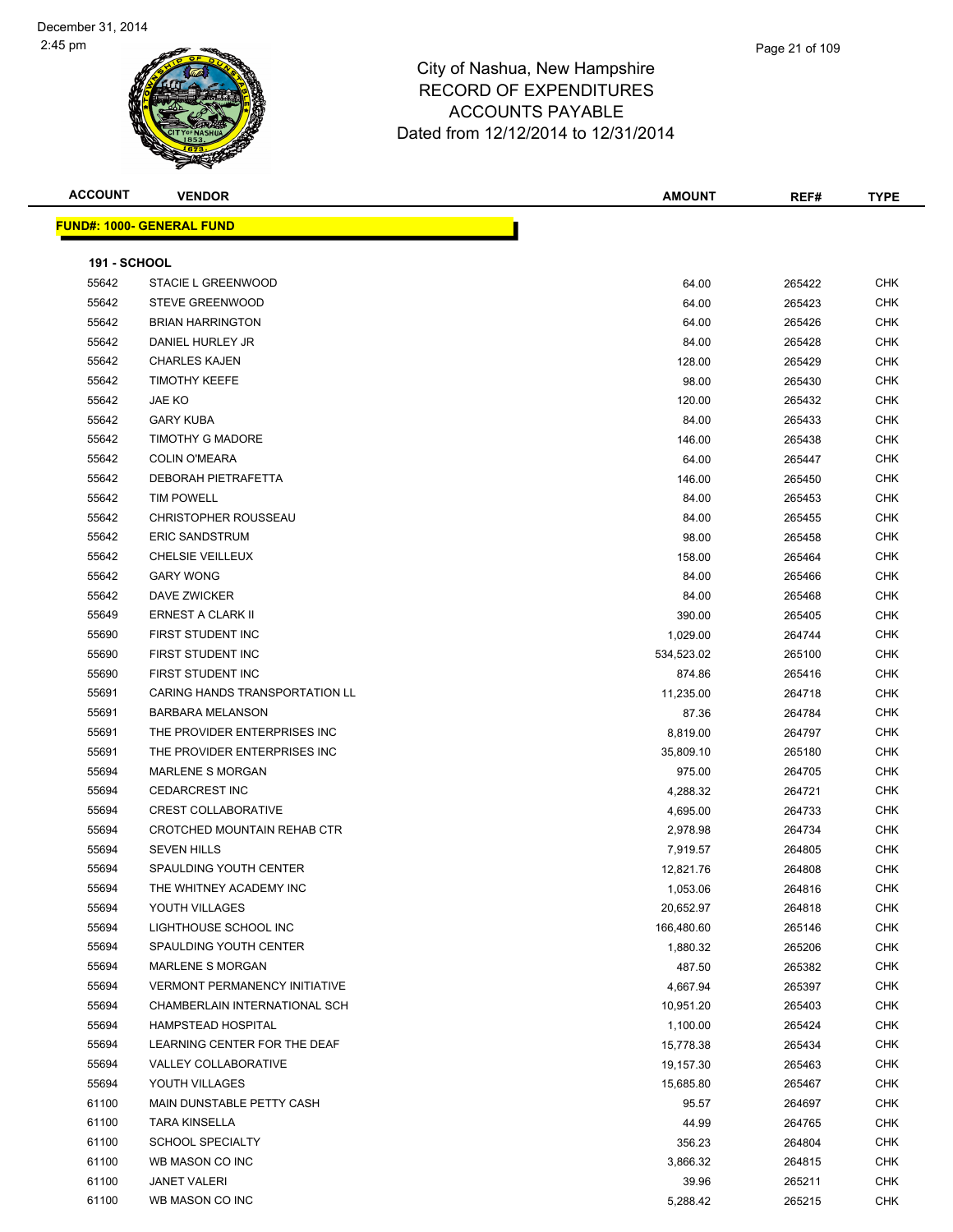| Page 22 of 109 |  |
|----------------|--|
|                |  |
|                |  |

| <b>ACCOUNT</b>      | <b>VENDOR</b>                    | <b>AMOUNT</b> | REF#   | <b>TYPE</b> |
|---------------------|----------------------------------|---------------|--------|-------------|
|                     | <b>FUND#: 1000- GENERAL FUND</b> |               |        |             |
|                     |                                  |               |        |             |
| <b>191 - SCHOOL</b> |                                  |               |        |             |
| 61100               | LEDGE ST SCH PETTY CASH          | 77.18         | 265381 | <b>CHK</b>  |
| 61100               | EVIDENT CRIME SCENE PRODUCTS     | 91.70         | 265414 | <b>CHK</b>  |
| 61100               | LIBERTY FLAGS, INC               | 74.00         | 265436 | <b>CHK</b>  |
| 61100               | NEOPOST USA INC                  | 157.00        | 265443 | <b>CHK</b>  |
| 61100               | WB MASON CO INC                  | 1,637.33      | 265465 | <b>CHK</b>  |
| 61107               | K & B SPORTSWEAR                 | 1,153.75      | 265137 | <b>CHK</b>  |
| 61135               | NASHUA HS NORTH - COSMETOLOGY    | 280.00        | 264698 | <b>CHK</b>  |
| 61135               | NEW SEARLES SCH PETTY CASH       | 8.00          | 264699 | <b>CHK</b>  |
| 61135               | AMERICAN CULINARY FEDERATION     | 200.00        | 264709 | CHK         |
| 61135               | <b>BAILEY POTTERY EQUIP CORP</b> | 511.60        | 264712 | CHK         |
| 61135               | <b>CHRISTINE BURKE</b>           | 23.96         | 264717 | CHK         |
| 61135               | CARTRIDGE WORLD NASHUA           | 173.97        | 264719 | CHK         |
| 61135               | DONORSCHOOSE.ORG                 | 25,000.00     | 264739 | CHK         |
| 61135               | <b>GENERAL LINEN SERVICE INC</b> | 112.03        | 264747 | <b>CHK</b>  |
| 61135               | HANDWRITING WITHOUT TEARS        | 330.00        | 264752 | <b>CHK</b>  |
| 61135               | <b>HANNAFORD</b>                 | 96.79         | 264753 | CHK         |
| 61135               | HOME DEPOT CREDIT SERVICE        | 326.58        | 264758 | CHK         |
| 61135               | <b>JULIA KILLEY</b>              | 17.99         | 264763 | <b>CHK</b>  |
| 61135               | <b>MAINE OXY</b>                 | 104.00        | 264778 | <b>CHK</b>  |
| 61135               | MARKET BASKET ACCT 2589096       | 474.73        | 264781 | CHK         |
| 61135               | <b>JEAN NEWCOMB</b>              | 72.50         | 264791 | CHK         |
| 61135               | <b>JAMES PUGLIANO</b>            | 32.59         | 264798 | CHK         |
| 61135               | <b>RADIOSHACK</b>                | 34.97         | 264801 | CHK         |
| 61135               | <b>DENISE ROCK</b>               | 379.84        | 264802 | <b>CHK</b>  |
| 61135               | <b>SCHOOL SPECIALTY</b>          | 289.16        | 264804 | <b>CHK</b>  |
| 61135               | <b>KYLE TAVE</b>                 | 219.98        | 264812 | CHK         |
| 61135               | WB MASON CO INC                  | 793.72        | 264815 | <b>CHK</b>  |
| 61135               | BICENTENNIAL SCHOOL PETTY CASH   | 98.20         | 265038 | <b>CHK</b>  |
| 61135               | <b>BARNES &amp; NOBLE INC</b>    | 57.53         | 265054 | <b>CHK</b>  |
| 61135               | BEARINGS SPECIALTY CO INC        | 73.17         | 265055 | CHK         |
| 61135               | <b>BELLETETES INC</b>            | 285.36        | 265057 | <b>CHK</b>  |
| 61135               | <b>CHRISTINE BURKE</b>           | 59.76         | 265065 | CHK         |
| 61135               | <b>BUYQUEST, INC</b>             | 272.66        | 265066 | <b>CHK</b>  |
| 61135               | CANON SOLUTIONS AMERICA          | 470.00        | 265068 | <b>CHK</b>  |
| 61135               | CARTRIDGE WORLD NASHUA           | 444.98        | 265070 | <b>CHK</b>  |
| 61135               | CONNECTICUT VALLEY BIO SUPPLY    | 47.92         | 265080 | <b>CHK</b>  |
| 61135               | EAI EDUCATION                    | 69.90         | 265089 | CHK         |
| 61135               | <b>ELECTRONIX EXPRESS</b>        | 557.30        | 265092 | <b>CHK</b>  |
| 61135               | EPS LITERACY AND INTERVENTION    | 34.20         | 265094 | CHK         |
| 61135               | <b>GENERAL LINEN SERVICE INC</b> | 217.57        | 265108 | CHK         |
| 61135               | <b>HANNAFORD</b>                 | 50.63         | 265120 | <b>CHK</b>  |
| 61135               | HOME DEPOT CREDIT SERVICE        | 15.98         | 265127 | CHK         |
| 61135               | INTEGRATED OFFICE SOLUTIONS      | 58.75         | 265132 | CHK         |
| 61135               | J W PEPPER & SON INC             | 119.99        | 265134 | CHK         |
| 61135               | J W PEPPER & SONS INC            | 179.99        | 265135 | CHK         |
| 61135               | LEARNING CYCLES LLC              | 121.00        | 265145 | CHK         |
| 61135               | MARKERBOARD PEOPLE               | 84.95         | 265149 | <b>CHK</b>  |
| 61135               | MARKET BASKET ACCT 2589096       | 289.46        | 265150 | <b>CHK</b>  |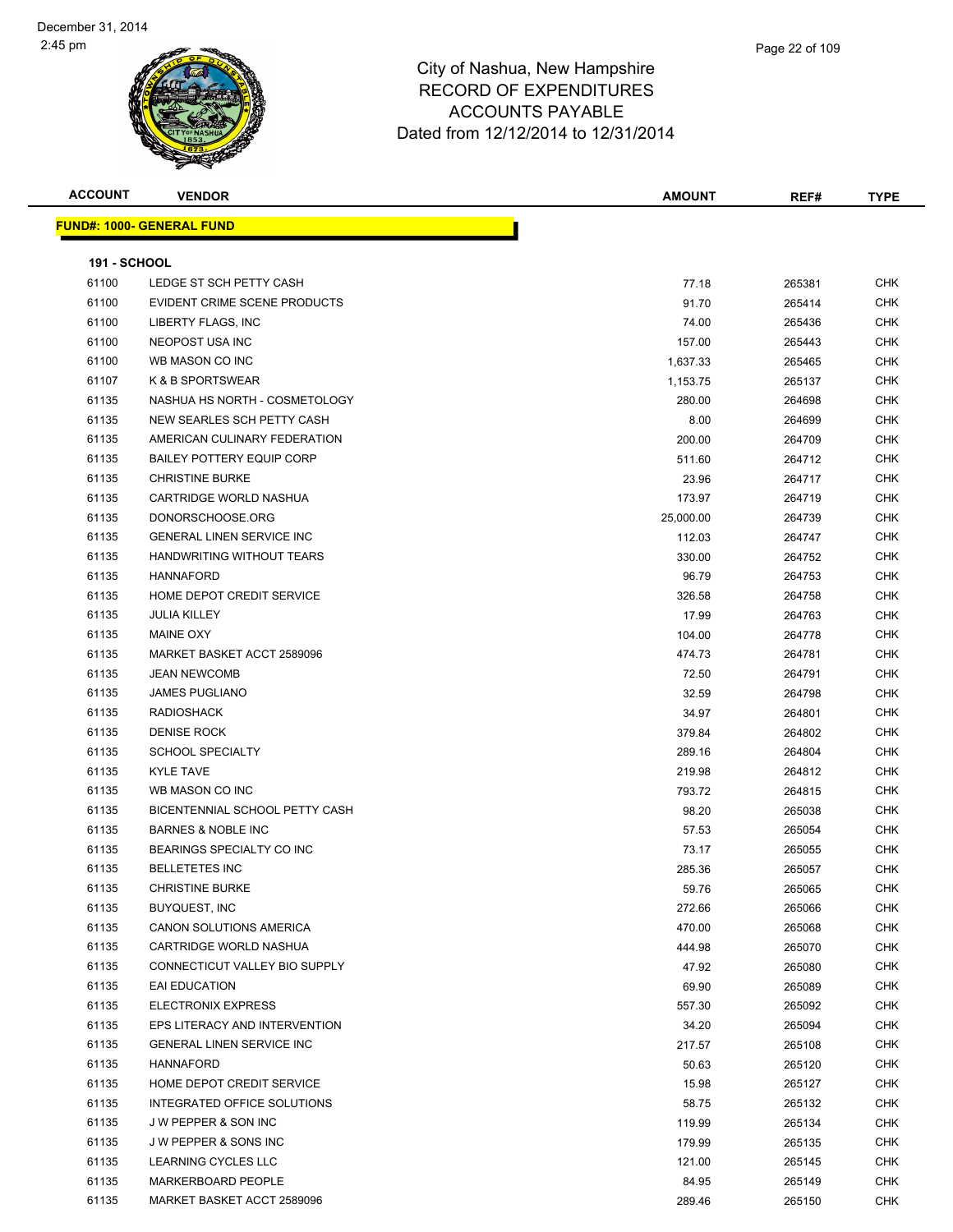**FUND#: 1000-**

#### City of Nashua, New Hampshire RECORD OF EXPENDITURES ACCOUNTS PAYABLE Dated from 12/12/2014 to 12/31/2014

| <b>ACCOUNT</b>      | <b>VENDOR</b>                    | <b>AMOUNT</b> | REF#             | <b>TYPE</b> |
|---------------------|----------------------------------|---------------|------------------|-------------|
|                     | <u> IND#: 1000- GENERAL FUND</u> |               |                  |             |
|                     |                                  |               |                  |             |
| <b>191 - SCHOOL</b> |                                  |               |                  |             |
| 61135               | <b>MODERN SCHOOL SUPPLIES</b>    | 550.13        | 265154           | <b>CHK</b>  |
| 61135               | MSC INDUSTRIAL SUPPLY CO INC     | 233.79        | 265157           | CHK         |
| 61135               | <b>MUSIC &amp; ART CENTERS</b>   | 31.17         | 265159           | <b>CHK</b>  |
| 61135               | <b>NELSON PIANO SERVICE</b>      | 210.00        | 265163           | <b>CHK</b>  |
| 61135               | NORTH CENTER FOOD SERVICE        | 743.75        | 265168           | <b>CHK</b>  |
| 61135               | <b>JACQUELINE OKONAK</b>         | 51.03         | 265171           | <b>CHK</b>  |
| 61135               | ORIENTAL TRADING CO INC          | 78.00         | 265172           | <b>CHK</b>  |
| 61135               | PRENTKE ROMICH COMPANY           | 133.00        | 265179           | <b>CHK</b>  |
| 61135               | <b>DENISE ROCK</b>               | 205.37        | 265188           | <b>CHK</b>  |
| 61135               | SADDLEBACK EDUCATIONAL INC       | 138.32        | 265189           | <b>CHK</b>  |
| 61135               | <b>SARGENT WELCH</b>             | 443.95        | 265191           | <b>CHK</b>  |
| 61135               | <b>SCHOOL SPECIALTY</b>          | 2,298.83      | 265195           | <b>CHK</b>  |
| 61135               | <b>RENEE SCHWARZ</b>             | 62.23         | 265196           | <b>CHK</b>  |
| 61135               | <b>SHARMILA SHENDYE</b>          | 50.96         | 265198           | <b>CHK</b>  |
| 61135               | <b>TEEN INK</b>                  | 215.00        | 265209           | <b>CHK</b>  |
| 61135               | <b>WAL-MART</b>                  | 79.66         | 265213           | <b>CHK</b>  |
| 61135               | WB MASON CO INC                  | 2,013.16      | 265215           | <b>CHK</b>  |
| 61135               | FAIRGROUNDS MIDDLE SCH PETTY C   | 12.77         | 265379           | <b>CHK</b>  |
| 61135               | 4IMPRINT INC                     | 726.50        | 265383           | <b>CHK</b>  |
| 61135               | DAVID BAILEY                     | 30.00         | 265392           | <b>CHK</b>  |
| 61135               | <b>BAILEY POTTERY EQUIP CORP</b> | 241.31        | 265393           | <b>CHK</b>  |
| 61135               | CYNTHIA BANNON                   | 72.21         | 265394           | <b>CHK</b>  |
| 61135               | <b>BARNES &amp; NOBLE INC</b>    | 262.95        | 265395           | <b>CHK</b>  |
| 61135               | CARTRIDGE WORLD NASHUA           | 94.49         | 265402           | <b>CHK</b>  |
| 61135               | CRYSTAL ROCK BOTTLED WATER       | 87.20         | 265407           | <b>CHK</b>  |
| 61135               | <b>GOPHER SPORTS</b>             | 2,119.98      | 265421           | <b>CHK</b>  |
| 61135               | HOME DEPOT CREDIT SERVICE        | 53.59         | 265427           | <b>CHK</b>  |
| 61135               | MARKET BASKET ACCT 2589096       | 58.00         | 265439           | <b>CHK</b>  |
| 61135               | MODERN SCHOOL SUPPLIES           | 165.20        | 265441           | <b>CHK</b>  |
| 61135               | <b>SARGENT WELCH</b>             |               |                  | <b>CHK</b>  |
|                     | WB MASON CO INC                  | 158.69        | 265459<br>265465 | <b>CHK</b>  |
| 61135<br>61142      | SCHOOL HEALTH CORP               | 173.57        |                  | CHK         |
|                     |                                  | 107.00        | 265194           |             |
| 61249               | <b>NCS PEARSON</b>               | 633.89        | 265162           | CHK         |
| 61249               | <b>NCS PEARSON</b>               | 170.00        | 265442           | <b>CHK</b>  |
| 61299               | <b>FASTENAL CO</b>               | 204.77        | 264743           | <b>CHK</b>  |
| 61299               | HOME DEPOT CREDIT SERVICES       | 310.04        | 264759           | <b>CHK</b>  |
| 61299               | NASHUA WALLPAPER & PAINT CO      | 529.88        | 264786           | <b>CHK</b>  |
| 61299               | WB MASON CO INC                  | 39.77         | 264815           | <b>CHK</b>  |
| 61299               | <b>BARNES &amp; NOBLE INC</b>    | 152.00        | 265054           | <b>CHK</b>  |
| 61299               | <b>BELLETETES INC</b>            | 255.57        | 265057           | <b>CHK</b>  |
| 61299               | BUDGET 1 HR. SIGN CTR., INC      | 50.00         | 265064           | <b>CHK</b>  |
| 61299               | <b>FASTENAL CO</b>               | 211.27        | 265098           | <b>CHK</b>  |
| 61299               | HOME DEPOT CREDIT SERVICES       | 94.15         | 265128           | <b>CHK</b>  |
| 61299               | WB MASON CO INC                  | 25.56         | 265215           | <b>CHK</b>  |
| 61407               | M & M ELECTRICAL SUPPLY CO INC   | 5,505.65      | 264774           | <b>CHK</b>  |
| 61407               | AMERICAN TIME & SIGNAL CO        | 2,666.95      | 265050           | <b>CHK</b>  |

 M & M ELECTRICAL SUPPLY CO INC 610.89 265147 CHK RADIOSHACK 24.99 265183 CHK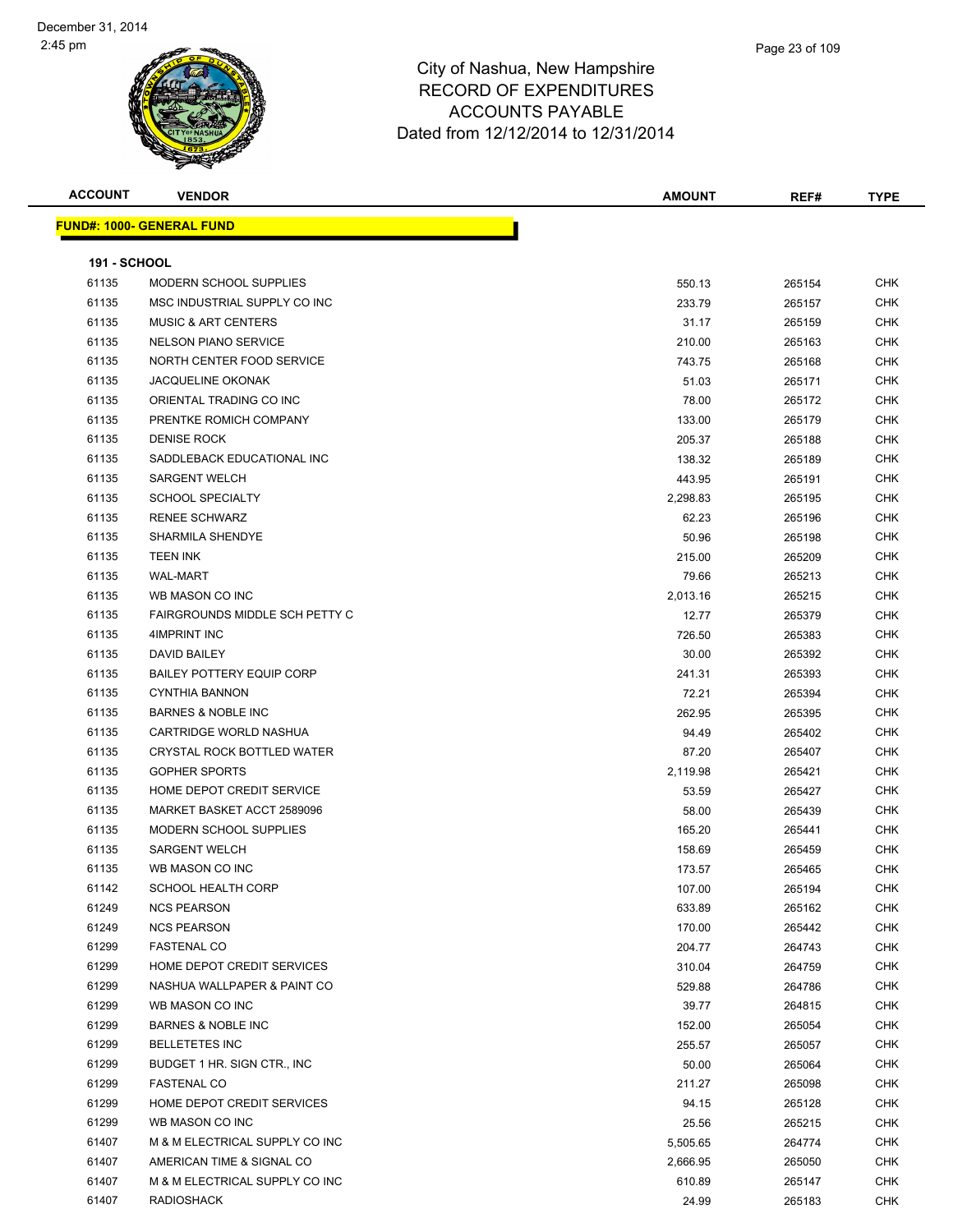

**ACCOUNT VENDOR AMOUNT REF# TYPE**

**FUND#: 1000- GENERAL FUND 191 - SCHOOL** REXEL 116.70 265186 CHK F W WEBB CO 1,260.16 265097 CHK GRANITE GROUP 996.77 265114 CHK er and the Marian PEABODY SUPPLY CO and the Superior of the State of the State of the State of the State of the State of the State of the State of the State of the State of the State of the State of the State of the State ARCSOURCE INC 72.00 264710 CHK HEATING SPECIALTIES OF NH INC 19.99 264755 CHK ARCSOURCE INC 44.70 265051 CHK BEARINGS SPECIALTY CO INC 278.50 265055 CHK CAPP INC 196.00 265069 CHK GRAINGER 2,771.87 265113 CHK 61421 HEATING SPECIALTIES OF NH INC **1990 SECOND STATES AND STATES OF STATES ASSESS** OF METHOD STATES OF NH INC CENTRAL PAPER PRODUCTS CO 8,402.10 264722 CHK er 1.895.00 1.895.00 NATIONWIDE SALES & SERVICE And the contract of the contract of the contract of the contract of the contract of the contract of the contract of the contract of the contract of the contract of the contra 61428 CENTRAL PAPER PRODUCTS CO **13,846.15** 265072 CHK BROX INDUSTRIES INC 131.40 265063 CHK 61599 NASHUA OUTDOOR POWER EQUIPMENT CHARGE 1999 CHK CHARGE 1999 2004 265160 CHK 61599 REDIMIX COMPANIES INC 66 No. 2005 12:00 265185 CHK GLOBAL TRADEQUEST INC 133.35 265110 CHK NEWEGG BUSINESS INC 22.99 265166 CHK SHOWMECABLES 122.37 265199 CHK COMPUTER HUT dba IT INSIDERS 39.90 265406 CHK PERMA-BOUND 1,229.71 264795 CHK BARNES & NOBLE INC 119.83 265054 CHK FOLLETT SCHOOL SOLUTIONS INC 241.88 265102 CHK PERMA-BOUND 332.39 265177 CHK COOKS ILLUSTRATED 14.95 264693 CHK POPULAR SCIENCE 14.97 264700 CHK ANDREA ZONA 186.73 264819 CHK 61875 UNITED PARCEL SERVICE **Finally and the CHK Service CHK** ST.50 265043 CHK AIMS EDUCATION FOUNDATION 241.80 265047 CHK BARNES & NOBLE INC 977.04 265054 CHK FOLLETT SCHOOL SOLUTIONS INC 17.95 265101 CHK MATT FROMENT 357.00 265103 CHK MPS 252.51 265156 CHK

 NSTA 1,055.98 265170 CHK PEARSON EDUCATION 1,538.19 265176 CHK SADDLEBACK EDUCATIONAL INC 20.95 265189 CHK 61875 SCHOLASTIC BOOK FAIRS - 14 890.21 265193 CHK LORNA SPARGO 1,158.36 265205 CHK BARNES & NOBLE INC 149.43 265395 CHK The State of the MASON CO INC 199.00 264815 CHK BEST BUY STORES 358.00 265058 CHK COMPUTER HUT dba IT INSIDERS 199.50 265079 CHK DISCOVERY EDUCATION 400.00 265411 CHK FOLLETT SCHOOL SOLUTIONS INC 3,600.00 265417 CHK CLT COMPUTER DBA MWAVE 49.99 265076 CHK K-LOG, INC 1,311.77 265138 CHK KITTREDGE EQUIPMENT CO - NH 224.40 265140 CHK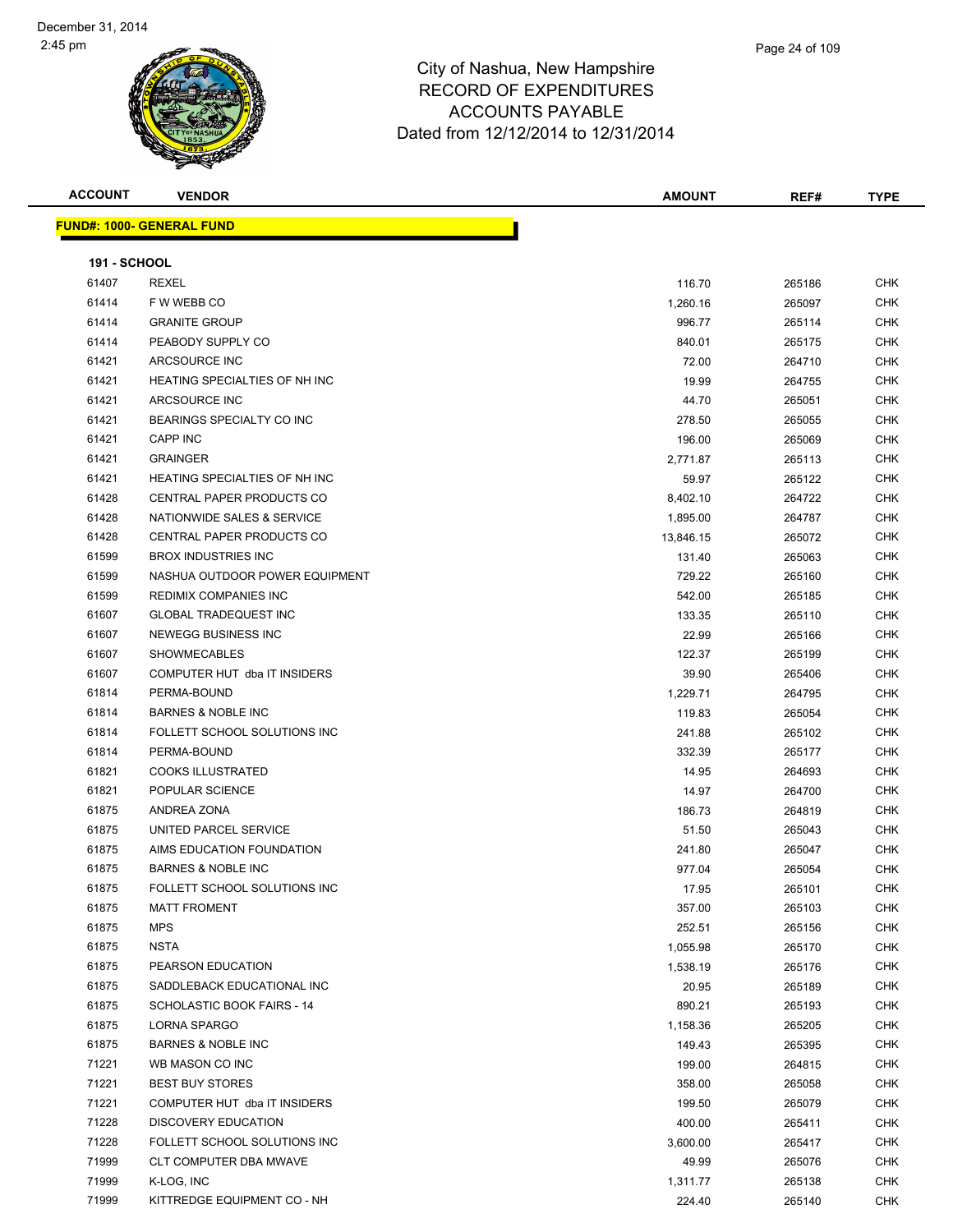| <b>ACCOUNT</b>      | <b>VENDOR</b>                               |            | <b>AMOUNT</b>   | REF#    | <b>TYPE</b> |
|---------------------|---------------------------------------------|------------|-----------------|---------|-------------|
|                     | <b>FUND#: 1000- GENERAL FUND</b>            |            |                 |         |             |
| 191 - SCHOOL        |                                             |            |                 |         |             |
| 71999               | CITIZENS BANK CREDIT CARD                   | Amazon.com | 11.50           | 9201509 | <b>ACH</b>  |
| 71999               | CITIZENS BANK CREDIT CARD                   | Amazon.com | 288.99          | 9201509 | <b>ACH</b>  |
| 71999               | CITIZENS BANK CREDIT CARD                   | Amazon.com | 75.58           | 9201509 | <b>ACH</b>  |
|                     | <b>TOTAL 191 - SCHOOL</b>                   |            | \$1,426,302.73  |         |             |
|                     | <b>193 - DEBT SERVICE</b>                   |            |                 |         |             |
| 75300               | UNITED PARCEL SERVICE<br>.                  |            | 6.39            | 264896  | <b>CHK</b>  |
|                     | <b>TOTAL 193 - DEBT SERVICE</b>             |            | \$6.39          |         |             |
|                     | <b>196 - INTERGOVERNMENTAL</b>              |            |                 |         |             |
| 77100               | HILLSBOROUGH COUNTY TREASURER               |            | 10,383,051.00   | 148060  | ACH         |
|                     | TOTAL 196 - INTERGOVERNMENTAL               |            | \$10,383,051.00 |         |             |
|                     | <b>TOTAL FUND 1000 - GENERAL FUND</b>       |            | \$15,220,549.55 |         |             |
|                     | <b>FUND#: 1001- GF-CAPITAL IMPROVEMENTS</b> |            |                 |         |             |
|                     | 161 - STREETS-CAP IMP                       |            |                 |         |             |
| 81100               | <b>BROX INDUSTRIES INC</b>                  |            | 259, 137. 25    | 264919  | <b>CHK</b>  |
| 81100               | <b>BROX INDUSTRIES INC</b>                  |            | 585.99          | 264919  | <b>CHK</b>  |
| 81100               | PRO CUT OF NH INC                           |            | 600.00          | 265355  | <b>CHK</b>  |
| 81100               | <b>BROX INDUSTRIES INC</b>                  |            | 214.90          | 264919  | <b>CHK</b>  |
| 81100               | PRO CUT OF NH INC                           |            | 100.00          | 265355  | <b>CHK</b>  |
| 81100               | <b>INTELLICEPT</b>                          |            | 1,349.10        | 264598  | <b>CHK</b>  |
| 81100               | <b>GRANITE STATE CONCRETE CO INC</b>        |            | 5,463.00        | 264958  | <b>CHK</b>  |
| 81100               | PRO CUT OF NH INC                           |            | 950.00          | 265355  | <b>CHK</b>  |
| 81100               | <b>INTELLICEPT</b>                          |            | 1,589.10        | 264598  | <b>CHK</b>  |
| 81100               | <b>BROX INDUSTRIES INC</b>                  |            | 3,471.20        | 264919  | CHK         |
| 81100               | <b>GRANITE STATE CONCRETE CO INC</b>        |            | 2,260.00        | 264958  | <b>CHK</b>  |
|                     | TOTAL 161 - STREETS-CAP IMP                 |            | \$275,720.54    |         |             |
| <b>191 - SCHOOL</b> |                                             |            |                 |         |             |
| 81100               | CD BOILER WORKS INC                         |            | 10,655.00       | 264720  | <b>CHK</b>  |
| 81100               | <b>GALE ASSOCIATES INC</b>                  |            | 9,625.00        | 265105  | <b>CHK</b>  |
|                     | TOTAL 191 - SCHOOL                          |            | \$20,280.00     |         |             |

**TOTAL FUND 1001 - GF-CAPITAL IMPROVEMENTS \$296,000.54**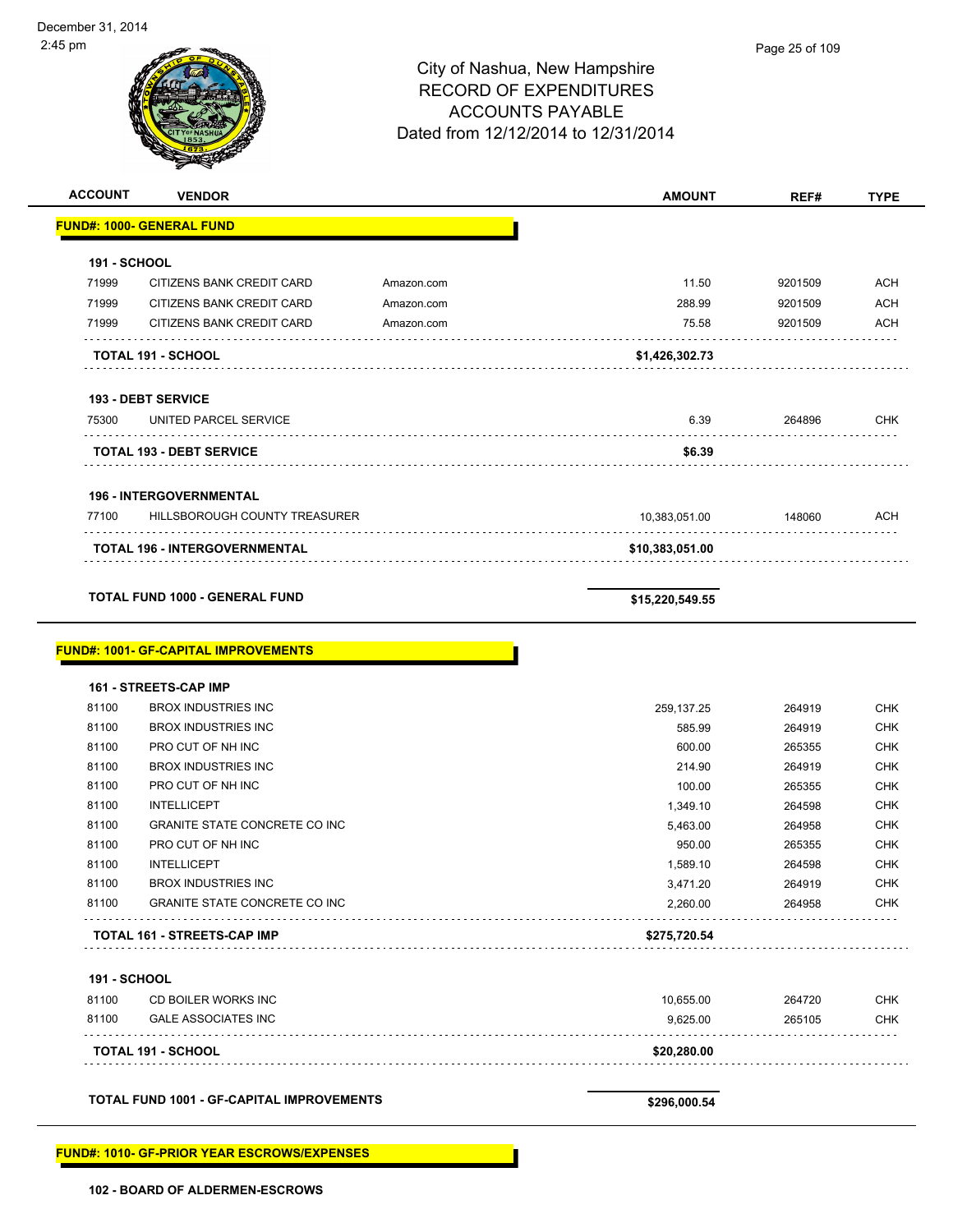| <b>ACCOUNT</b> | <b>VENDOR</b>                                       | <b>AMOUNT</b> | REF#   | <b>TYPE</b> |
|----------------|-----------------------------------------------------|---------------|--------|-------------|
|                | <u> FUND#: 1010- GF-PRIOR YEAR ESCROWS/EXPENSES</u> |               |        |             |
|                | <b>102 - BOARD OF ALDERMEN-ESCROWS</b>              |               |        |             |
| 53428          | <b>DONNA GRAHAM</b>                                 | 150.00        | 265325 | CHK         |
|                | TOTAL 102 - BOARD OF ALDERMEN-ESCROWS               | \$150.00      |        |             |
|                | <b>172 - COMMUNITY HEALTH-PRIOR YEAR</b>            |               |        |             |
| 61144          | SANOFI PASTEUR INC                                  | (1,603.20)    |        | CHK         |
|                |                                                     |               | 264663 |             |
|                | TOTAL 172 - COMMUNITY HEALTH-PRIOR YEAR             | -\$1,603.20   |        |             |
|                | <b>177 - PARKS &amp; RECREATION-PRIOR YEAR</b>      |               |        |             |
| 71000          | MOFFETT TURF EQUIPMENT INC                          | 18,000.00     | 264628 | CHK         |
| 81650          | GATE CITY FENCE CO INC                              | 850.00        | 264581 | <b>CHK</b>  |
|                | TOTAL 177 - PARKS & RECREATION-PRIOR YEAR           | \$18,850.00   |        |             |
|                |                                                     |               |        |             |
|                | TOTAL FUND 1010 - GF-PRIOR YEAR ESCROWS/EXPENSES    | \$17,396.80   |        |             |
|                | <u> FUND#: 2100- FOOD SERVICES FUND</u>             |               |        |             |
| 44503          | <b>RAMESH PUNNA</b>                                 | 105.20        | 264800 | <b>CHK</b>  |
| 54487          | AFFILIATED HVAC SERVICES LLC                        | 233.20        | 264708 | <b>CHK</b>  |
| 54487          | <b>HOBART SERVICE</b>                               | 161.32        | 264756 | <b>CHK</b>  |
| 54487          | AFFILIATED HVAC SERVICES LLC                        | 176.00        | 265046 | <b>CHK</b>  |
| 54487          | <b>HOBART SERVICE</b>                               | 323.65        | 265125 | <b>CHK</b>  |
| 55307          | <b>ODETTE SLOSEK</b>                                | 94.36         | 265201 | <b>CHK</b>  |
| 55600          | ACE PRINTING CO                                     | 415.00        | 265045 | <b>CHK</b>  |
| 61100          | WB MASON CO INC                                     | 836.86        | 264815 | <b>CHK</b>  |
| 61214          | <b>BIMBO FOODS BAKERIES INC</b>                     | 1,518.95      | 264715 | <b>CHK</b>  |
| 61214          | COCA COLA BOTTLING CO                               | 671.10        | 264726 | CHK         |
| 61214          | COSTA FRUIT & PRODUCE CO INC                        | 14,529.97     | 264730 | CHK         |
| 61214          | <b>GARELICK FARMS LYNN</b>                          | 13,475.47     | 264746 | <b>CHK</b>  |
| 61214          | GILLS PIZZA CO                                      | 2,836.15      | 264748 | <b>CHK</b>  |
| 61214          | <b>GREAT STATE BEVERAGES INC</b>                    | 617.00        | 264750 | <b>CHK</b>  |
| 61214          | <b>M SAUNDERS INC</b>                               | 6,874.72      | 264775 | <b>CHK</b>  |
| 61214          | NEW ENGLAND ICE CREAM                               | 693.42        | 264790 | <b>CHK</b>  |
| 61214          | <b>BIMBO FOODS BAKERIES INC</b>                     | 106.70        | 265059 | <b>CHK</b>  |
| 61214          | COCA COLA BOTTLING CO                               | 1,072.70      | 265077 | <b>CHK</b>  |
| 61214          | COSTA FRUIT & PRODUCE CO INC                        | 20,410.40     | 265082 | <b>CHK</b>  |
| 61214          | <b>GREAT STATE BEVERAGES INC</b>                    | 297.55        | 265115 | <b>CHK</b>  |
| 61214          | <b>M SAUNDERS INC</b>                               | 1,495.22      | 265148 | <b>CHK</b>  |
| 61214          | NEW ENGLAND ICE CREAM                               | 372.64        | 265165 | <b>CHK</b>  |
| 61214          | ORIGINAL CRISPY PIZZA CRUST CO                      | 481.50        | 265173 | <b>CHK</b>  |
| 61299          | EDUCATIONAL OUTFITTERS OF NH                        | 863.00        | 264741 | <b>CHK</b>  |
| 61299          | CENTRAL PAPER PRODUCTS CO                           | 13,482.86     | 265072 | <b>CHK</b>  |
|                | <b>TOTAL FUND 2100 - FOOD SERVICES FUND</b>         | \$82,144.94   |        |             |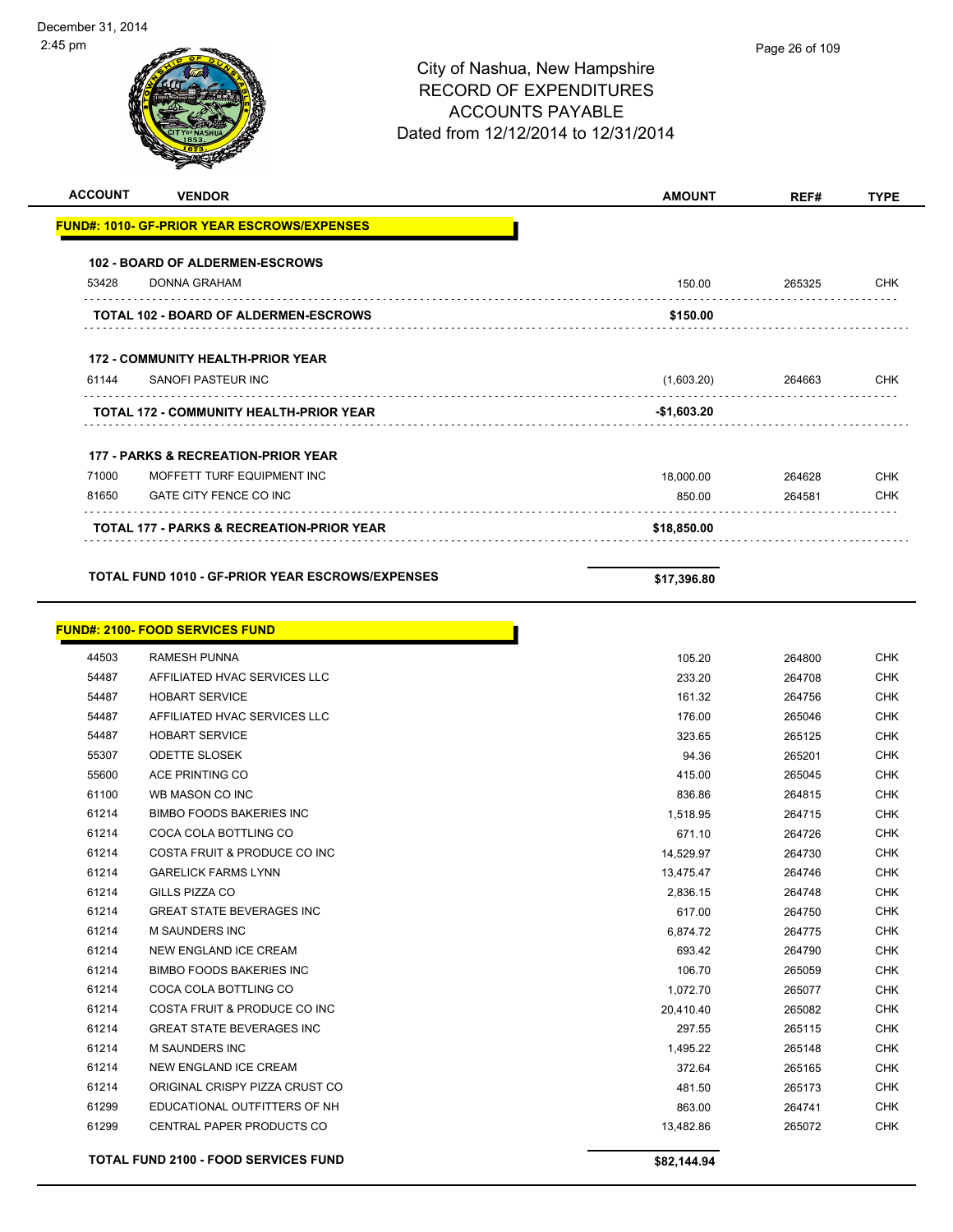

| <b>ACCOUNT</b> | <b>VENDOR</b>                                   | <b>AMOUNT</b>    | REF#             | <b>TYPE</b> |
|----------------|-------------------------------------------------|------------------|------------------|-------------|
|                | <b>FUND#: 2201- DRIVERS EDUCATION FUND</b>      |                  |                  |             |
| 55300          | KEENE STATE COLLEGE                             | 1,407.00         | 265139           | <b>CHK</b>  |
|                | TOTAL FUND 2201 - DRIVERS EDUCATION FUND        | \$1,407.00       |                  |             |
|                | <b>FUND#: 2207- ADULT ED/CONTINUING ED</b>      |                  |                  |             |
| 61299          | <b>ERIC MCANDREWS</b>                           | 94.50            | 265153           | CHK         |
|                | TOTAL FUND 2207 - ADULT ED/CONTINUING ED        | \$94.50          |                  |             |
|                |                                                 |                  |                  |             |
|                | <b>FUND#: 2212- ATHLETICS REVENUE FUND</b>      |                  |                  |             |
| 61107          | SWIMCAPZ.COM                                    | 539.75           | 264810           | <b>CHK</b>  |
| 61107          | <b>K &amp; B SPORTSWEAR</b>                     | 1,007.50         | 265137           | <b>CHK</b>  |
| 61299          | <b>LISA GINGRAS</b>                             | 160.66           | 264749           | <b>CHK</b>  |
| 61299          | NIXON CO INC                                    | 385.00           | 265445           | <b>CHK</b>  |
| 71999          | M-F ATHLETIC COMPANY INC                        | 1,365.00         | 264776           | <b>CHK</b>  |
| 71999          | <b>SCOTT MAYS</b>                               | 39.45            | 264782           | <b>CHK</b>  |
|                | <b>TOTAL FUND 2212 - ATHLETICS REVENUE FUND</b> | \$3,497.36       |                  |             |
|                | <b>FUND#: 2222- AFTER SCHOOL PROGRAM</b>        |                  |                  |             |
| 61299          | AC MOORE INC                                    |                  |                  | CHK         |
| 61299          | <b>GARELICK FARMS LYNN</b>                      | 18.93<br>89.48   | 264707<br>264746 | <b>CHK</b>  |
| 61299          | MARKET BASKET ACCT 2589096                      | 33.49            | 264781           | <b>CHK</b>  |
| 61299          | COSTA FRUIT & PRODUCE CO INC                    |                  | 265082           | <b>CHK</b>  |
| 61299          | <b>GARELICK FARMS LYNN</b>                      | 487.60<br>420.92 | 265106           | <b>CHK</b>  |
| 61299          | LINDA HAMM                                      | 28.50            | 265119           | <b>CHK</b>  |
| 61299          | <b>M SAUNDERS INC</b>                           | 65.00            | 265148           | <b>CHK</b>  |
| 61299          | AC MOORE INC                                    | 83.89            | 265384           | <b>CHK</b>  |
| 61299          | <b>M SAUNDERS INC</b>                           | 135.35           | 265437           | <b>CHK</b>  |
| 61299          | MARKET BASKET ACCT 2589096                      | 174.68           | 265439           | <b>CHK</b>  |
| 61299          | SAMS CLUB/SYNCHRONY BANK                        | 98.41            | 265457           | <b>CHK</b>  |
|                | <b>TOTAL FUND 2222 - AFTER SCHOOL PROGRAM</b>   | \$1,636.25       |                  |             |
|                |                                                 |                  |                  |             |
|                | <b>FUND#: 2247- CULINARY ARTS</b>               |                  |                  |             |
| 61135          | A & E COFFEE ROASTERY LLC                       | 239.03           | 264706           | <b>CHK</b>  |
| 61135          | <b>HANNAFORD</b>                                | 42.54            | 264753           | <b>CHK</b>  |
| 61135          | NORTH CENTER FOOD SERVICE                       | 357.73           | 265168           | <b>CHK</b>  |
| 61135          | <b>HANNAFORD</b>                                | 101.35           | 265425           | <b>CHK</b>  |
| 61135          | MARKET BASKET ACCT 2589096                      | 24.26            | 265439           | <b>CHK</b>  |
| 61135          | NORTH CENTER FOOD SERVICE                       | 534.71           | 265446           | <b>CHK</b>  |
|                | <b>TOTAL FUND 2247 - CULINARY ARTS</b>          | \$1,299.62       |                  |             |
|                |                                                 |                  |                  |             |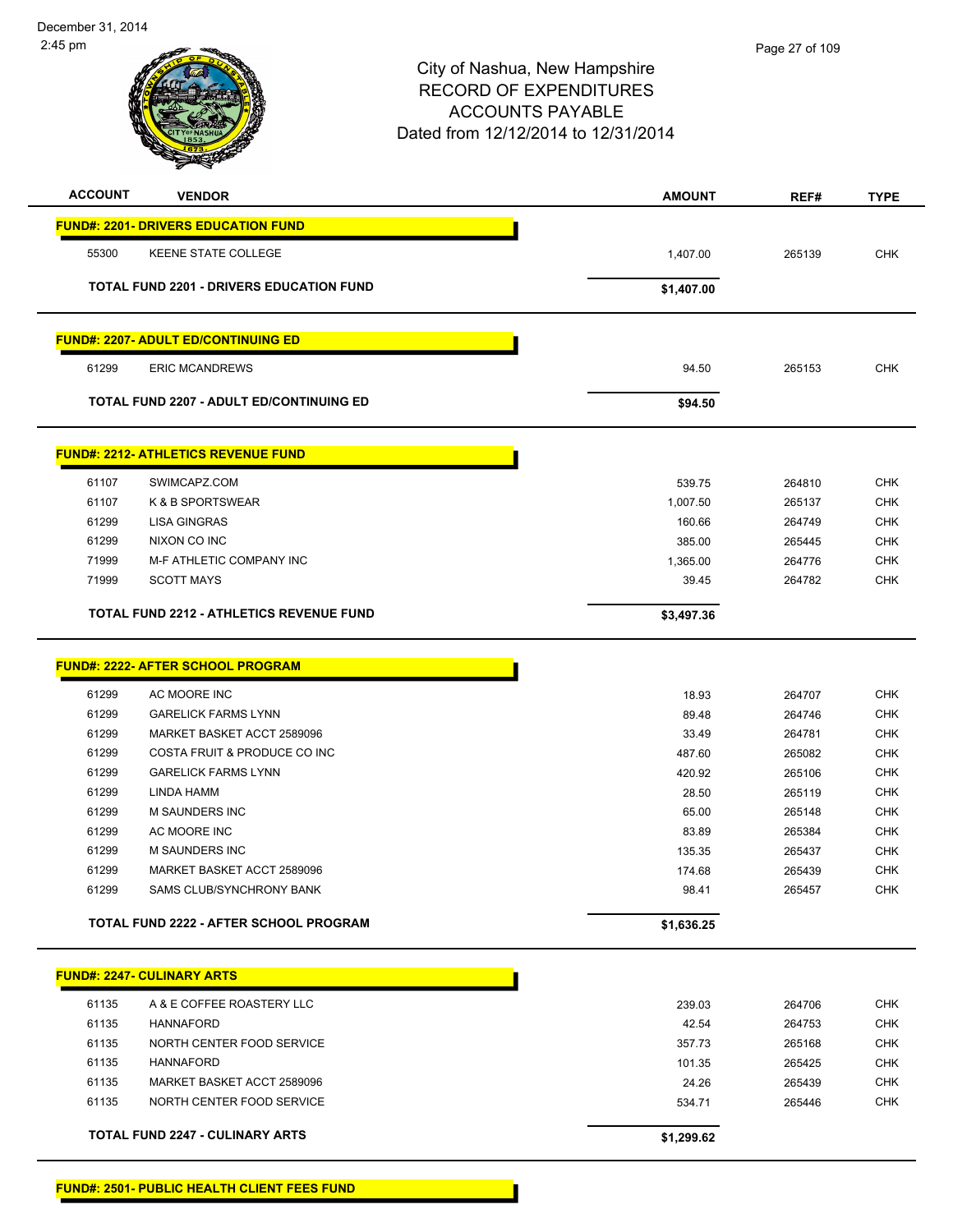| <b>ACCOUNT</b> | <b>VENDOR</b>                                               | <b>AMOUNT</b> | REF#   | <b>TYPE</b> |
|----------------|-------------------------------------------------------------|---------------|--------|-------------|
|                | <b>FUND#: 2501- PUBLIC HEALTH CLIENT FEES FUND</b>          |               |        |             |
| 55845          | TREASURER STATE OF NH                                       | 245.00        | 264515 | <b>CHK</b>  |
|                | <b>TOTAL FUND 2501 - PUBLIC HEALTH CLIENT FEES FUND</b>     | \$245.00      |        |             |
|                | <b>FUND#: 2503- PARKS &amp; REC PROGRAMS FUND</b>           |               |        |             |
| 44549          | <b>KATHY PLOURDE</b>                                        | 180.00        | 264820 | <b>CHK</b>  |
| 44549          | SHERRY MCELWAIN                                             | 240.00        | 264821 | CHK         |
| 55658          | THE COACH CO                                                | 966.60        | 264881 | <b>CHK</b>  |
|                | <b>TOTAL FUND 2503 - PARKS &amp; REC PROGRAMS FUND</b>      | \$1,386.60    |        |             |
|                | <b>FUND#: 2504- HOLMAN STADIUM EVENTS FUND</b>              |               |        |             |
| 55699          | <b>B H LABRIE</b>                                           | 298.00        | 264539 | <b>CHK</b>  |
|                | <b>TOTAL FUND 2504 - HOLMAN STADIUM EVENTS FUND</b>         | \$298.00      |        |             |
|                | <b>FUND#: 2505- GOVT &amp; EDUCATION CHANNELS FUND</b>      |               |        |             |
| 53432          | DONNA GRAHAM                                                | 12.50         | 264584 | <b>CHK</b>  |
| 53470          | <b>MIKE JEYNES</b>                                          | 125.00        | 264972 | CHK         |
| 53470          | <b>JIM MCLEAN</b>                                           | 200.00        | 264985 | <b>CHK</b>  |
| 53470          | <b>TIM O'NEIL</b>                                           | 375.00        | 265000 | <b>CHK</b>  |
| 53470          | FRANK J WALLENT                                             | 550.00        | 265032 | <b>CHK</b>  |
| 53470          | LOUISE WALLENT                                              | 50.00         | 265033 | <b>CHK</b>  |
| 54141          | PENNICHUCK WATER WORKS INC                                  | 16.68         | 264887 | <b>CHK</b>  |
| 55200          | <b>NHCCM</b>                                                | 250.00        | 264501 | <b>CHK</b>  |
| 55300          | <b>JEFF POEHNERT</b>                                        | 201.60        | 264874 | <b>CHK</b>  |
|                | <b>TOTAL FUND 2505 - GOVT &amp; EDUCATION CHANNELS FUND</b> | \$1,780.78    |        |             |
|                | <b>FUND#: 2506- HUNT BLDG SPECIAL REVENUE FUND</b>          |               |        |             |
| 54114          | <b>DIRECT ENERGY BUSINESS</b>                               | 389.78        | 264567 | <b>CHK</b>  |
| 54141          | PENNICHUCK WATER WORKS INC                                  | 64.09         | 264887 | CHK         |
| 61910          | <b>FRIENDS OF SYMPHONY</b>                                  | 154.86        | 264950 | <b>CHK</b>  |
| 61910          | <b>KATE PROLMAN</b>                                         | 810.00        | 264975 | <b>CHK</b>  |
|                | <b>TOTAL FUND 2506 - HUNT BLDG SPECIAL REVENUE FUND</b>     | \$1,418.73    |        |             |
|                | <b>FUND#: 2508- SPECIAL ROAD &amp; HIGHWAY FUND</b>         |               |        |             |
| 81704          | <b>BROX INDUSTRIES INC</b>                                  | 87,462.53     | 264919 | <b>CHK</b>  |
|                | <b>TOTAL FUND 2508 - SPECIAL ROAD &amp; HIGHWAY FUND</b>    | \$87,462.53   |        |             |
|                | <b>FUND#: 3050- POLICE GRANTS FUND</b>                      |               |        |             |
| 61110          | RILEYS SPORT SHOP INC                                       | 1,001.25      | 264657 | <b>CHK</b>  |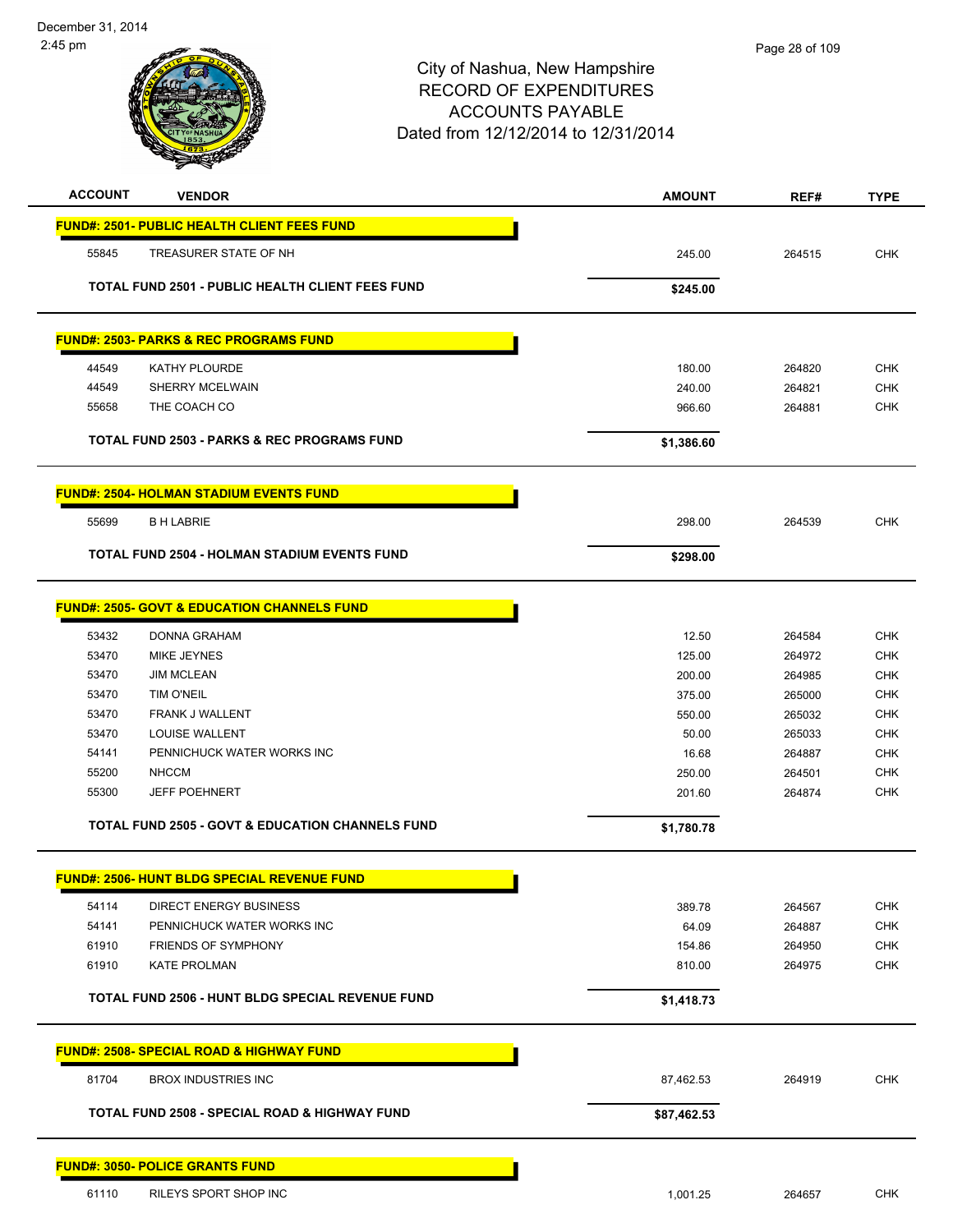| <b>ACCOUNT</b> | <b>VENDOR</b>                                           | <b>AMOUNT</b> | REF#   | <b>TYPE</b> |
|----------------|---------------------------------------------------------|---------------|--------|-------------|
|                | <b>TOTAL FUND 3050 - POLICE GRANTS FUND</b>             | \$1,001.25    |        |             |
|                | <b>FUND#: 3068- COMMUNITY SERVICES GRANTS FUND</b>      |               |        |             |
| 55100          | AT & T MOBILITY                                         | 76.22         | 264879 | <b>CHK</b>  |
| 55421          | PETTY CASH                                              | 47.86         | 264871 | <b>CHK</b>  |
| 55600          | <b>ALPHAGRAPHICS</b>                                    | 900.20        | 264533 | <b>CHK</b>  |
| 55607          | PETTY CASH                                              | 8.91          | 264871 | <b>CHK</b>  |
| 55699          | SOUTHERN NH HIV AIDS TASK FORC                          | 7,390.00      | 265364 | <b>CHK</b>  |
| 55699          | ANCHOR LINE PROJECTS LLC                                | 1,750.00      | 264905 | <b>CHK</b>  |
| 55810          | <b>HARBOR HOMES INC</b>                                 | 33,355.00     | 264589 | <b>CHK</b>  |
| 61100          | WB MASON CO INC                                         | 261.07        | 265034 | <b>CHK</b>  |
| 68235          | <b>HARBOR HOMES INC</b>                                 | 2,404.85      | 264589 | <b>CHK</b>  |
| 68235          | SOUTHERN NH HIV AIDS TASK FORC                          | 415.00        | 265364 | <b>CHK</b>  |
| 69025          | <b>HARBOR HOMES INC</b>                                 | 1,000.00      | 264589 | <b>CHK</b>  |
| 69025          | SOUTHERN NH HIV AIDS TASK FORC                          | (1,461.00)    | 265364 | <b>CHK</b>  |
|                | <b>TOTAL FUND 3068 - COMMUNITY SERVICES GRANTS FUND</b> | \$46,148.11   |        |             |
|                | <b>FUND#: 3070- COMMUNITY HEALTH GRANTS FUND</b>        |               |        |             |
|                |                                                         |               |        |             |
| 55300          | <b>SHANNON CASEY</b>                                    | 44.80         | 264487 | <b>CHK</b>  |
| 55300          | THERESA CALOPE-YAKLIN                                   | 10.08         | 264489 | <b>CHK</b>  |
| 61100          | WB MASON CO INC                                         | 56.74         | 265034 | <b>CHK</b>  |
|                | TOTAL FUND 3070 - COMMUNITY HEALTH GRANTS FUND          | \$111.62      |        |             |
|                | <b>FUND#: 3090- URBAN PROGRAM GRANTS FUND</b>           |               |        |             |
| 55118          | AT & T MOBILITY                                         | 31.94         | 264879 | <b>CHK</b>  |
| 55307          | DAVID SULLIVAN                                          | 506.88        | 264488 | <b>CHK</b>  |
| 55307          | SHAWNASEY MADISON                                       | 139.44        | 265276 | <b>CHK</b>  |
| 55614          | HILLSBOROUGH COUNTY REGISTRY                            | 204.90        | 264591 | <b>CHK</b>  |
| 69025          | ROBLES ALIDA AND M & L HOME                             | 7,100.00      | 264875 | <b>CHK</b>  |
|                | <b>TOTAL FUND 3090 - URBAN PROGRAM GRANTS FUND</b>      | \$7,983.16    |        |             |
|                |                                                         |               |        |             |
|                | <b>FUND#: 3120- TRANSIT GRANTS FUND</b>                 |               |        |             |
| 54114          | <b>DIRECT ENERGY BUSINESS</b>                           | 73.88         | 264567 | <b>CHK</b>  |
| 54141          | PENNICHUCK WATER WORKS INC                              | 61.16         | 264887 | <b>CHK</b>  |
| 54421          | <b>CONWAY OFFICE SOLUTIONS</b>                          | 10.11         | 264560 | <b>CHK</b>  |
| 55109          | <b>FAIRPOINT COMMUNICATIONS</b>                         | 179.85        | 265281 | <b>CHK</b>  |
| 55118          | AT & T MOBILITY                                         | 158.54        | 264879 | <b>CHK</b>  |
| 55607          | PETTY CASH                                              | 16.12         | 264460 | <b>CHK</b>  |
| 55607          | UNITED SITE SERVICES NORTHEAST                          | 21.77         | 265372 | <b>CHK</b>  |
| 55699          | PETTY CASH                                              | 8.00          | 264460 | CHK         |
| 55699          | VERIZON WIRELESS-342008805                              | 139.08        | 264521 | <b>CHK</b>  |
| 55699          | VERIZON WIRELESS-842008777                              | 191.04        | 264522 | <b>CHK</b>  |
| 55699          | FIRST TRANSIT INC                                       | 120,542.36    | 264577 | <b>CHK</b>  |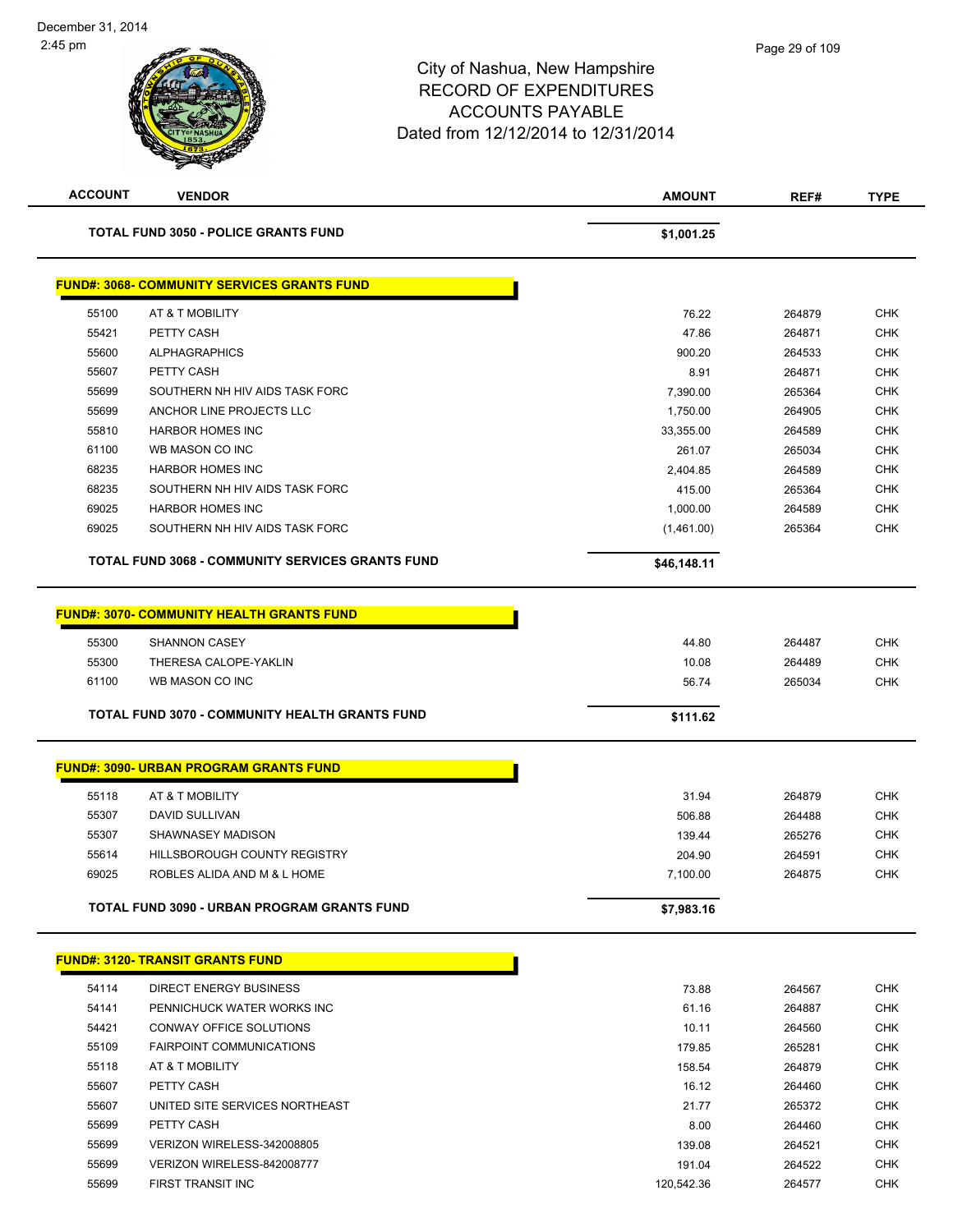

| <b>ACCOUNT</b> | <b>VENDOR</b>                                | <b>AMOUNT</b> | REF#   | <b>TYPE</b> |
|----------------|----------------------------------------------|---------------|--------|-------------|
|                | <b>FUND#: 3120- TRANSIT GRANTS FUND</b>      |               |        |             |
| 55699          | VERIZON WIRELESS-342008805                   | 131.00        | 265299 | <b>CHK</b>  |
| 55699          | VERIZON WIRELESS-842008777                   | 191.04        | 265300 | <b>CHK</b>  |
| 55699          | <b>CINTAS UNIFORMS</b>                       | 85.92         | 264928 | <b>CHK</b>  |
| 55699          | <b>CINTAS UNIFORMS</b>                       | 45.96         | 265311 | <b>CHK</b>  |
| 55699          | MASI PLUMBING & HEATING INC                  | 556.00        | 265340 | <b>CHK</b>  |
| 61299          | WB MASON CO INC                              | 47.93         | 264687 | <b>CHK</b>  |
| 61299          | WB MASON CO INC                              | 172.03        | 265034 | <b>CHK</b>  |
| 61299          | PETTY CASH                                   | 10.58         | 264460 | <b>CHK</b>  |
| 61299          | PRINT FACTORY                                | 256.84        | 264650 | <b>CHK</b>  |
| 61299          | AMAZON                                       | 70.40         | 264878 | <b>CHK</b>  |
| 61299          | CENTRAL PAPER PRODUCTS CO                    | 87.06         | 265310 | <b>CHK</b>  |
| 61299          | HOME DEPOT CREDIT SERVICE 3065               | 83.19         | 265328 | <b>CHK</b>  |
| 61300          | CITY OF NASHUA/TAX COLLECTORS                | 20.37         | 264479 | <b>CHK</b>  |
| 61799          | <b>GILLIG LLC</b>                            | 189.77        | 264583 | <b>CHK</b>  |
| 61799          | ALLIANCE BUS GROUP INC                       | 99.00         | 264904 | <b>CHK</b>  |
| 61799          | <b>GILLIG LLC</b>                            | 112.12        | 265324 | <b>CHK</b>  |
| 61799          | <b>NAPA AUTO PARTS</b>                       | 630.00        | 265345 | <b>CHK</b>  |
| 61799          | <b>NAPA AUTO PARTS</b>                       | 177.83        | 264631 | <b>CHK</b>  |
| 61799          | ALLIANCE BUS GROUP INC                       | 128.00        | 264904 | <b>CHK</b>  |
| 61799          | <b>NAPA AUTO PARTS</b>                       | 665.90        | 265345 | <b>CHK</b>  |
| 61799          | <b>GRAINGER</b>                              | 12.65         | 264585 | <b>CHK</b>  |
| 61799          | <b>MOLLY CORPORATION</b>                     | 141.90        | 264627 | <b>CHK</b>  |
| 61799          | ALLIANCE BUS GROUP INC                       | 74.09         | 264904 | <b>CHK</b>  |
| 61799          | PATSY'S AUTO BODY ALIGNMENT                  | 866.55        | 265003 | <b>CHK</b>  |
| 61799          | <b>FASTENAL CO</b>                           | 48.59         | 264575 | <b>CHK</b>  |
| 61799          | HOME DEPOT CREDIT SERVICE 3065               | 23.95         | 264592 | <b>CHK</b>  |
| 61799          | <b>NAPA AUTO PARTS</b>                       | 113.96        | 264631 | <b>CHK</b>  |
| 61799          | <b>FASTENAL CO</b>                           | 1.79          | 264946 | <b>CHK</b>  |
| 61799          | RYDER FLEET PRODUCTS                         | 192.04        | 265012 | <b>CHK</b>  |
| 61799          | HOME DEPOT CREDIT SERVICE 3065               | 104.98        | 265328 | <b>CHK</b>  |
| 61799          | <b>NAPA AUTO PARTS</b>                       | 73.56         | 265345 | <b>CHK</b>  |
| 61799          | RYDER FLEET PRODUCTS COM INC                 | 113.83        | 265358 | <b>CHK</b>  |
| 61799          | NAPA AUTO PARTS                              | 373.46        | 264631 | <b>CHK</b>  |
| 68240          | PURE WATERS OF NEW ENGLAND LLC               | 31.50         | 264651 | <b>CHK</b>  |
|                | <b>TOTAL FUND 3120 - TRANSIT GRANTS FUND</b> | \$127,335.70  |        |             |

#### **FUND#: 3800- SCHOOL GRANTS FUND**

| 53600 | <b>STEVE BLUNT</b>              | 200.00   | 265061 |  |
|-------|---------------------------------|----------|--------|--|
| 53628 | <b>MARJORIE M PETIT</b>         | 2.340.23 | 265178 |  |
| 53628 | COUNSELING CENTER OF NASHUA     | 240.00   | 264731 |  |
| 53628 | <b>WHITNEY FREEMAN</b>          | 50.00    | 264745 |  |
| 53628 | KATHERINE S GOLTSOV             | 25.00    | 265111 |  |
| 53628 | <b>HOLLY LAVINE</b>             | 100.00   | 265144 |  |
| 53628 | <b>WHITNEY FREEMAN</b>          | 50.00    | 265418 |  |
| 53628 | <b>INTERIM HEALTH CARE</b>      | 718.00   | 264760 |  |
| 55109 | <b>FAIRPOINT COMMUNICATIONS</b> | 170.26   | 264496 |  |
| 55300 | <b>NASSP</b>                    | 445.00   | 265161 |  |
|       |                                 |          |        |  |

h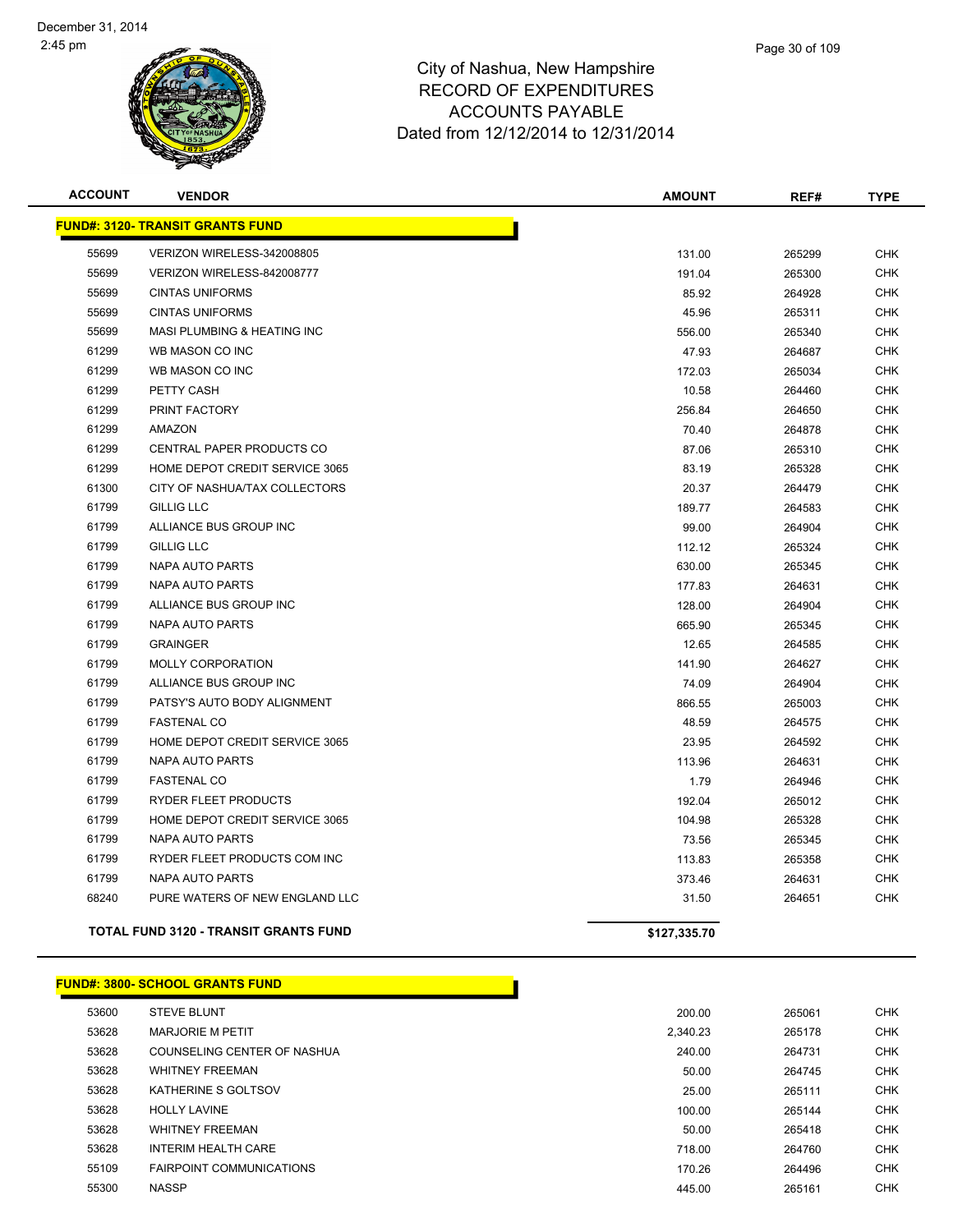

| <b>ACCOUNT</b> | <b>VENDOR</b>                               | <b>AMOUNT</b> | REF#   | <b>TYPE</b> |
|----------------|---------------------------------------------|---------------|--------|-------------|
|                | <u> FUND#: 3800- SCHOOL GRANTS FUND</u>     |               |        |             |
| 55300          | <b>COLLEGE BOARD</b>                        | 235.00        | 265078 | <b>CHK</b>  |
| 55300          | <b>NASSP</b>                                | 890.00        | 265161 | <b>CHK</b>  |
| 55300          | <b>DIANE BARBOUR</b>                        | 72.56         | 264713 | <b>CHK</b>  |
| 55300          | ROBERT CLAUSS                               | 141.12        | 264725 | <b>CHK</b>  |
| 55300          | JEFFREY LEONE                               | 141.12        | 264773 | <b>CHK</b>  |
| 55300          | <b>TERESA ROSSETTI</b>                      | 141.12        | 264803 | <b>CHK</b>  |
| 55400          | DOROTHEA DIANE WILLIAMS                     | 300.56        | 264817 | <b>CHK</b>  |
| 55400          | <b>SETH MANDELL</b>                         | 125.00        | 264779 | CHK         |
| 55690          | FIRST STUDENT INC                           | 1,722.00      | 264744 | CHK         |
| 61135          | <b>CORRINE KRYCKI</b>                       | 325.27        | 265142 | CHK         |
| 61135          | NANCY BOZEK                                 | 99.95         | 264716 | CHK         |
| 61135          | <b>JOANNE BEAUCHAMP</b>                     | 33.71         | 265056 | <b>CHK</b>  |
| 61135          | <b>SCHOOL SPECIALTY</b>                     | 399.81        | 264804 | <b>CHK</b>  |
| 61135          | WB MASON CO INC                             | 58.20         | 264815 | <b>CHK</b>  |
| 61135          | WB MASON CO INC                             | 174.10        | 264815 | <b>CHK</b>  |
| 61299          | WB MASON CO INC                             | 197.00        | 265215 | <b>CHK</b>  |
| 61299          | <b>WAL-MART</b>                             | 282.50        | 264814 | <b>CHK</b>  |
| 61299          | KATHY HOGAN                                 | 12.97         | 264757 | CHK         |
| 61299          | <b>JULIA MACINTOSH</b>                      | 42.41         | 264777 | <b>CHK</b>  |
| 61299          | ORIENTAL TRADING CO INC                     | 30.00         | 264793 | <b>CHK</b>  |
| 61299          | WB MASON CO INC                             | 329.32        | 264815 | <b>CHK</b>  |
| 61299          | LUCIE L CROWDER                             | 204.86        | 265085 | <b>CHK</b>  |
| 61299          | WB MASON CO INC                             | 99.00         | 265215 | <b>CHK</b>  |
| 61299          | ORIENTAL TRADING CO INC                     | 17.49         | 265448 | <b>CHK</b>  |
| 61807          | ETA HAND2MIND                               | 277.50        | 264742 | <b>CHK</b>  |
| 61807          | <b>SCHOOL SPECIALTY</b>                     | 2,295.60      | 264804 | <b>CHK</b>  |
| 61807          | DIDAX INC                                   | 2,414.50      | 265086 | <b>CHK</b>  |
| 61807          | ETA HAND2MIND                               | 6,891.25      | 265096 | <b>CHK</b>  |
| 61875          | <b>BARNES &amp; NOBLE INC</b>               | 179.40        | 264714 | CHK         |
| 61875          | PROFESSOR MAHESH SHARMA                     | 504.00        | 264806 | CHK         |
| 61875          | <b>CENTER FOR TEACHING</b>                  | 96.00         | 265071 | CHK         |
| 61875          | <b>ERIC ARMIN INC</b>                       | 5,806.90      | 265095 | <b>CHK</b>  |
| 61875          | <b>REALLY GOOD STUFF INC</b>                | 90.92         | 265184 | <b>CHK</b>  |
| 61875          | <b>BARNES &amp; NOBLE INC</b>               | 360.00        | 264714 | CHK         |
| 61875          | <b>BARNES &amp; NOBLE INC</b>               | 500.00        | 265054 | <b>CHK</b>  |
| 61875          | <b>HEINEMANN</b>                            | 3,432.78      | 265123 | <b>CHK</b>  |
| 61875          | <b>SCHOLASTIC INC</b>                       | 120.00        | 265460 | <b>CHK</b>  |
| 71228          | <b>CURRICULUM ASSOCIATES LLC</b>            | 4,800.00      | 264735 | <b>CHK</b>  |
| 71228          | <b>CURRICULUM ASSOCIATES LLC</b>            | 1,440.00      | 264735 | <b>CHK</b>  |
| 71228          | <b>IXL LEARNING INC</b>                     | 825.00        | 265133 | CHK         |
| 71999          | CARTRIDGE WORLD NASHUA                      | 169.98        | 265070 | <b>CHK</b>  |
| 71999          | MARKERTEK VIDEO SUPPLY                      | 1,398.00      | 264780 | <b>CHK</b>  |
| 71999          | <b>BIO-RAD LABORATORIES INC</b>             | 885.00        | 265060 | CHK         |
| 71999          | <b>EDVOTEK INC</b>                          | 655.60        | 265091 | <b>CHK</b>  |
| 71999          | KITTREDGE EQUIPMENT CO - NH                 | 5,760.00      | 265140 | CHK         |
| 71999          | MOORE MEDICAL LLC                           | 508.72        | 265155 | CHK         |
|                |                                             |               |        |             |
|                | <b>TOTAL FUND 3800 - SCHOOL GRANTS FUND</b> | \$49,824.71   |        |             |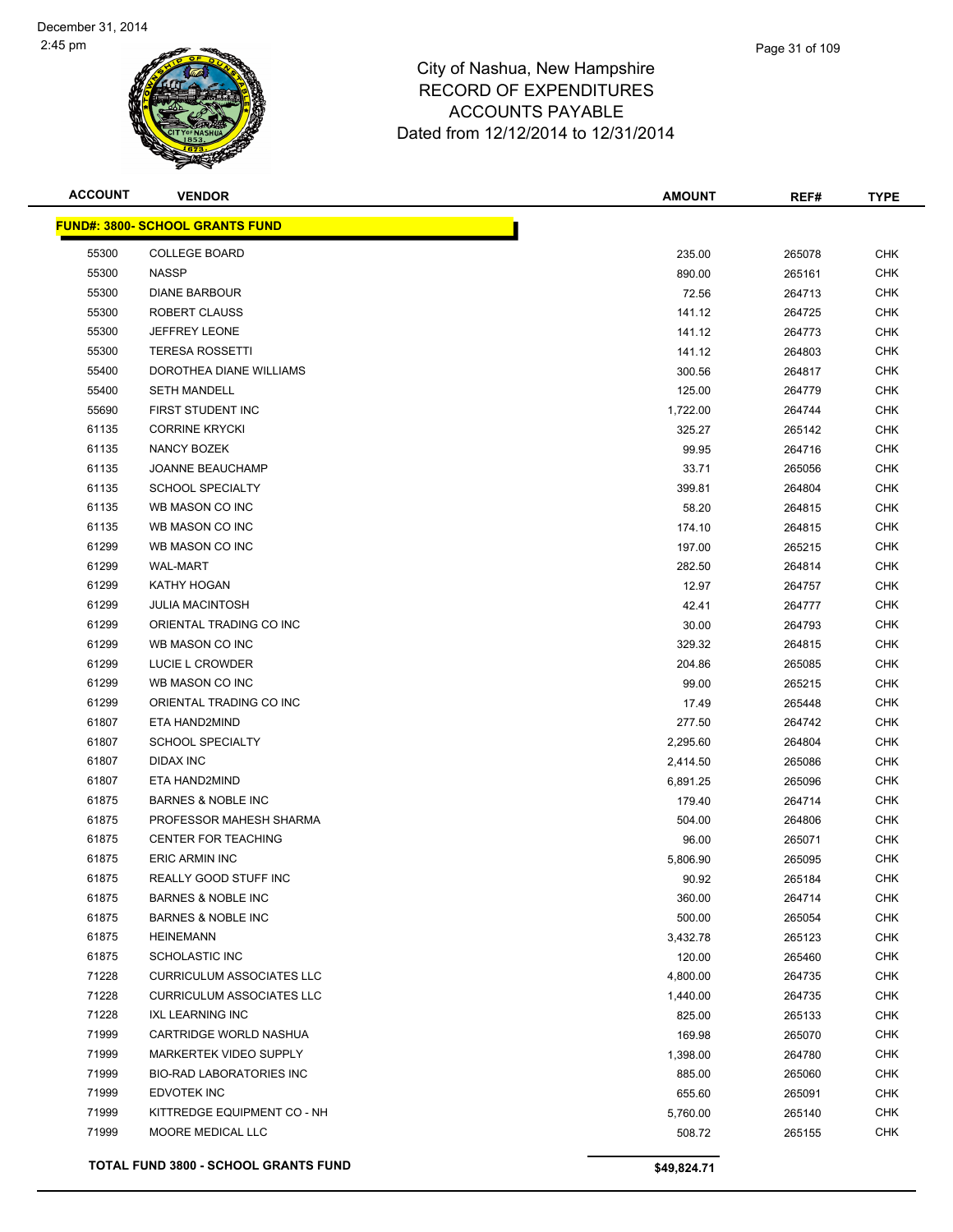

| <b>ACCOUNT</b> | <b>VENDOR</b>                                      | <b>AMOUNT</b>   | REF#             | <b>TYPE</b>              |
|----------------|----------------------------------------------------|-----------------|------------------|--------------------------|
|                | <b>FUND#: 3810- FOOD SERVICE GRANTS FUND</b>       |                 |                  |                          |
| 61214          | M SAUNDERS INC                                     | 661.59          | 265148           | <b>CHK</b>               |
| 61214          | <b>M SAUNDERS INC</b>                              | 1,905.70        | 265148           | <b>CHK</b>               |
| 61214          | <b>M SAUNDERS INC</b>                              | 988.25          | 265148           | <b>CHK</b>               |
| 61214          | <b>M SAUNDERS INC</b>                              | 1,379.75        | 265148           | <b>CHK</b>               |
| 61214          | <b>M SAUNDERS INC</b>                              | 2,025.20        | 265148           | <b>CHK</b>               |
| 61214          | <b>M SAUNDERS INC</b>                              | 1,844.65        | 265148           | <b>CHK</b>               |
| 61214          | <b>M SAUNDERS INC</b>                              | 570.56          | 265148           | <b>CHK</b>               |
| 61214          | <b>M SAUNDERS INC</b>                              | 1,763.90        | 265148           | <b>CHK</b>               |
| 61299          | COSTA FRUIT & PRODUCE CO INC                       | 32.00           | 265082           | <b>CHK</b>               |
| 61299          | CENTRAL PAPER PRODUCTS CO                          | 45.49           | 265072           | <b>CHK</b>               |
| 61299          | COSTA FRUIT & PRODUCE CO INC                       | 64.00           | 265082           | <b>CHK</b>               |
| 61299          | COSTA FRUIT & PRODUCE CO INC                       | 32.00           | 265082           | <b>CHK</b>               |
| 61299          | COSTA FRUIT & PRODUCE CO INC                       | 32.00           | 264730           | <b>CHK</b>               |
| 61299          | COSTA FRUIT & PRODUCE CO INC                       | 32.00           | 265082           | <b>CHK</b>               |
| 61299          | COSTA FRUIT & PRODUCE CO INC                       | 32.00           | 264730           | <b>CHK</b>               |
| 61299          | COSTA FRUIT & PRODUCE CO INC                       | 32.00           | 265082           | <b>CHK</b>               |
| 61299          | COSTA FRUIT & PRODUCE CO INC                       | 64.00           | 265082           | CHK                      |
|                | <b>TOTAL FUND 3810 - FOOD SERVICE GRANTS FUND</b>  | \$11,505.09     |                  |                          |
|                | <b>FUND#: 4005- TRAFFIC VIOLATIONS FUND</b>        |                 |                  |                          |
|                |                                                    |                 |                  |                          |
| 45400          | <b>GABRIEL JAQUEZ GUERRERO</b>                     | 35.00           | 264580           | <b>CHK</b>               |
| 45400          | SIMON TAVANYAR                                     | 200.00          | 264664           | <b>CHK</b>               |
| 45400          | <b>DENNIS MARTINEAU</b><br>UNITED PARCEL SERVICE   | 15.00           | 265339           | <b>CHK</b>               |
| 55607<br>55699 | <b>1ST PRIORITY TOWING &amp; RECOVERY</b>          | 10.61           | 264896           | <b>CHK</b>               |
| 55699          | STATEWIDE COLLISION LLC                            | 695.00          | 265304           | <b>CHK</b><br><b>CHK</b> |
| 61799          | PETTY CASH                                         | 315.00<br>40.00 | 265366<br>264873 | <b>CHK</b>               |
|                |                                                    |                 |                  |                          |
|                | <b>TOTAL FUND 4005 - TRAFFIC VIOLATIONS FUND</b>   | \$1,310.61      |                  |                          |
|                | <mark>FUND#: 4010- MOTOR VEHICLE ADMIN FUND</mark> |                 |                  |                          |
| 55699          | <b>CINTAS DOCUMENT MANAGEMENT</b>                  | 43.28           | 264557           | <b>CHK</b>               |
| 61830          | COMPUTER MANAGEMENT SYSTEMS                        | 596.67          | 264558           | <b>CHK</b>               |
|                | <b>TOTAL FUND 4010 - MOTOR VEHICLE ADMIN FUND</b>  | \$639.95        |                  |                          |
|                |                                                    |                 |                  |                          |
|                | <u> FUND#: 4020- POLICE DRUG ENFORCEMENT FUND</u>  |                 |                  |                          |
| 54899          | LAW REALTY CO INC                                  | 416.67          | 264605           | <b>CHK</b>               |
| 54899          | LITCHFIELD VANTAGE LLC                             | 1,583.33        | 264609           | <b>CHK</b>               |
|                | TOTAL FUND 4020 - POLICE DRUG ENFORCEMENT FUND     | \$2,000.00      |                  |                          |
|                | <b>FUND#: 4025- DOJ DRUG FORFEITURE FUND</b>       |                 |                  |                          |
| 54100          | <b>PSNH</b>                                        | 185.21          | 264506           | <b>CHK</b>               |
| 55400          | <b>IAUO</b><br>CITIZENS BANK CREDIT CARD           | 990.00          | 9201509          | ACH                      |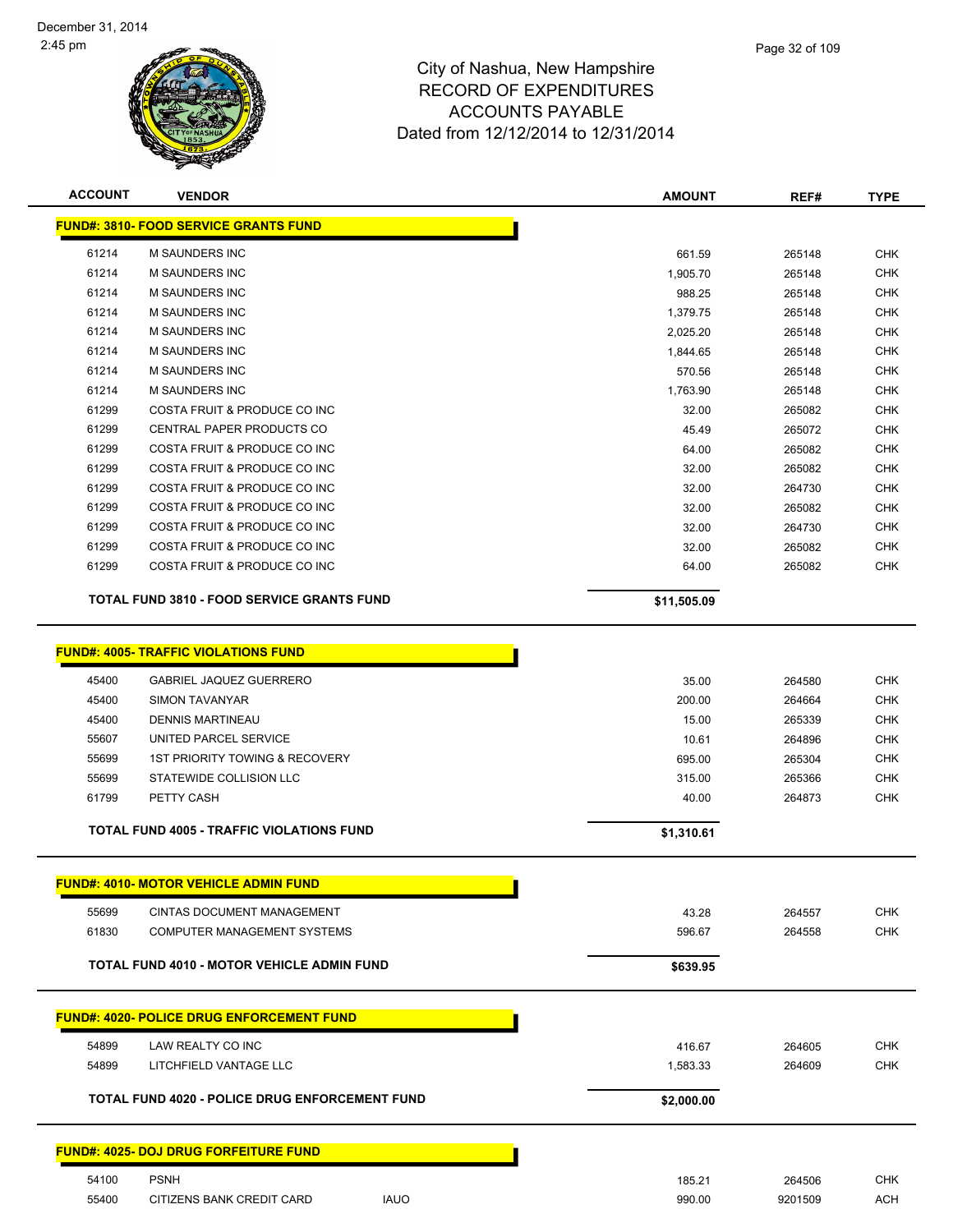

| <b>ACCOUNT</b> | <b>VENDOR</b>                                        |                    | <b>AMOUNT</b> | REF#    | <b>TYPE</b> |
|----------------|------------------------------------------------------|--------------------|---------------|---------|-------------|
|                | <b>FUND#: 4025- DOJ DRUG FORFEITURE FUND</b>         |                    |               |         |             |
| 56315          | HILLSBOROUGH COUNTY CHILD                            |                    | 833.33        | 264556  | <b>CHK</b>  |
| 61799          | CARPARTS OF NASHUA                                   |                    | 0.98          | 264551  | <b>CHK</b>  |
| 61799          | <b>CARPARTS OF NASHUA</b>                            |                    | 18.26         | 264924  | <b>CHK</b>  |
| 61799          | NASHUA HYUNDAI                                       |                    | 187.82        | 264997  | <b>CHK</b>  |
|                | TOTAL FUND 4025 - DOJ DRUG FORFEITURE FUND           |                    | \$2,215.60    |         |             |
|                | <b>FUND#: 4090- LIB-LOST/DAMAGED BOOK FINES</b>      |                    |               |         |             |
| 55699          | UNIQUE MANAGEMENT SERVICES INC                       |                    | 313.25        | 264678  | <b>CHK</b>  |
| 61807          | AMAZON                                               |                    | 34.67         | 264878  | <b>CHK</b>  |
| 61814          | <b>MIDWEST TAPE</b>                                  |                    | 219.14        | 264625  | <b>CHK</b>  |
| 61814          | <b>MIDWEST TAPE</b>                                  |                    | 84.24         | 264989  | CHK         |
| 61875          | <b>BAKER &amp; TAYLOR</b>                            |                    | 262.82        | 264910  | <b>CHK</b>  |
| 61875          | <b>INGRAM LIBRARY SERVICES</b>                       |                    | 248.19        | 264969  | <b>CHK</b>  |
|                | TOTAL FUND 4090 - LIB-LOST/DAMAGED BOOK FINES        |                    | \$1,162.31    |         |             |
|                | <b>FUND#: 4610- ECON DEV-BROWNFIELDS RLF</b>         |                    |               |         |             |
| 45979          | SOUTHERN NH SERVICES                                 |                    | 180.00        | 265017  | <b>CHK</b>  |
|                | <b>TOTAL FUND 4610 - ECON DEV-BROWNFIELDS RLF</b>    |                    | \$180.00      |         |             |
|                |                                                      |                    |               |         |             |
|                | FUND#: 5010- CAP PROJECTS-INFO TECHNOLOGY            |                    |               |         |             |
| 81342          | <b>DAVID FREDETTE</b>                                |                    | 76.22         | 265273  | <b>CHK</b>  |
| 81342          | <b>KRONOS INC</b>                                    |                    | 3,320.79      | 265336  | <b>CHK</b>  |
|                | TOTAL FUND 5010 - CAP PROJECTS-INFO TECHNOLOGY       |                    | \$3,397.01    |         |             |
|                | <b>FUND#: 5050- CAPITAL PROJ-COMMUNICATIONS</b>      |                    |               |         |             |
| 53999          | COMCAST CABLE COMMUNICATIONS I                       |                    | 274.70        | 264494  | <b>CHK</b>  |
| 81300          | CITIZENS BANK CREDIT CARD                            | Southwest Airlines | 205.20        | 9201509 | <b>ACH</b>  |
| 81300          | CITIZENS BANK CREDIT CARD                            | Southwest Airlines | 25.00         | 9201509 | <b>ACH</b>  |
| 81300          | CITIZENS BANK CREDIT CARD                            | Southwest Airlines | 205.20        | 9201509 | <b>ACH</b>  |
| 81300          | CITIZENS BANK CREDIT CARD                            | Southwest Airlines | 25.00         | 9201509 | <b>ACH</b>  |
|                | <b>TOTAL FUND 5050 - CAPITAL PROJ-COMMUNICATIONS</b> |                    | \$735.10      |         |             |
|                | <b>FUND#: 5200- CAPITAL PROJECTS-STREETS</b>         |                    |               |         |             |
| 81700          | CLD CONSULTING ENGINEERS INC                         |                    | 5,827.71      | 264929  | <b>CHK</b>  |
| 81700          | R S AUDLEY INC                                       |                    | 17,644.52     | 265009  | <b>CHK</b>  |
|                | TOTAL FUND 5200 - CAPITAL PROJECTS-STREETS           |                    | \$23,472.23   |         |             |
|                |                                                      |                    |               |         |             |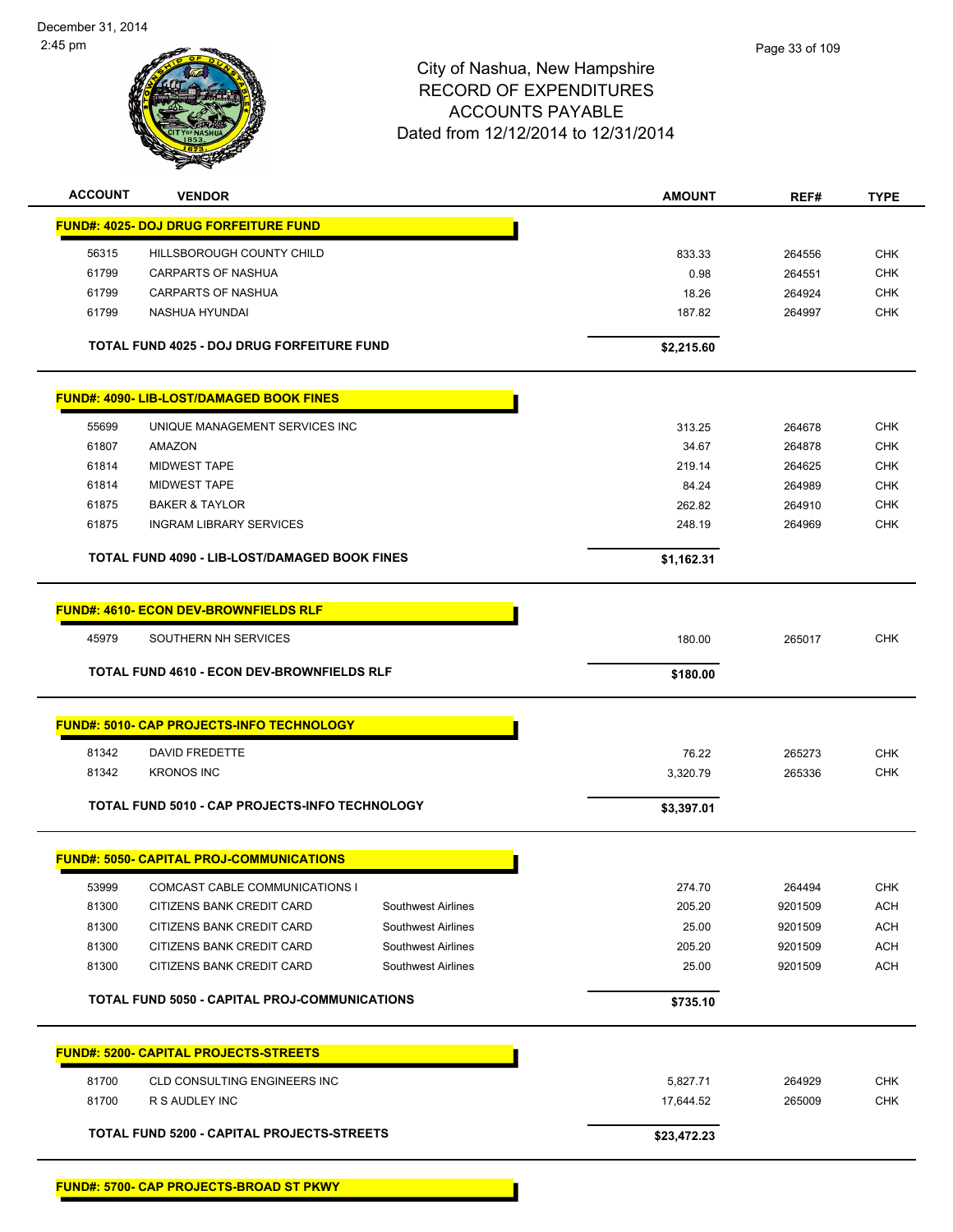

| <b>ACCOUNT</b> | <b>VENDOR</b>                                                              | <b>AMOUNT</b>  | REF#   | <b>TYPE</b> |
|----------------|----------------------------------------------------------------------------|----------------|--------|-------------|
|                | <b>FUND#: 5700- CAP PROJECTS-BROAD ST PKWY</b>                             |                |        |             |
| 81700          | <b>DLKING &amp; ASSOC INC</b>                                              | 106,175.91     | 265315 | <b>CHK</b>  |
| 81700          | E D SWETT INC                                                              | 194,647.85     | 264941 | <b>CHK</b>  |
| 81700          | E D SWETT INC                                                              | 892,035.57     | 264941 | <b>CHK</b>  |
| 81700          | R S AUDLEY INC                                                             | 247,760.40     | 265258 | <b>CHK</b>  |
| 81700          | WB MASON CO INC                                                            | 86.81          | 265375 | <b>CHK</b>  |
| 81700          | <b>HAYNER SWANSON INC</b>                                                  | 38,266.25      | 264963 | <b>CHK</b>  |
| 81700          | PARSONS BRINKERHOFF INC                                                    | 45,648.98      | 265351 | <b>CHK</b>  |
| 81700          | <b>HAYNER SWANSON INC</b>                                                  | 13,767.13      | 264963 | <b>CHK</b>  |
| 81700          | PARSONS BRINKERHOFF INC                                                    | 75,258.06      | 265351 | <b>CHK</b>  |
| 81700          | <b>HAYNER SWANSON INC</b>                                                  | 71,613.48      | 264963 | <b>CHK</b>  |
| 81700          | PARSONS BRINKERHOFF INC                                                    | 36,008.27      | 265351 | <b>CHK</b>  |
| 81700          | <b>HAYNER SWANSON INC</b>                                                  | 41,262.34      | 264963 | <b>CHK</b>  |
| 81700          | PARSONS BRINKERHOFF INC                                                    | 344.41         | 265351 | <b>CHK</b>  |
| 81700          | <b>DENNIS MIRES PA</b>                                                     | 641.25         | 264937 | CHK         |
| 81700          | HALEY AND WARD INC                                                         | 29,825.70      | 264961 | <b>CHK</b>  |
| 81700          | HAYNER SWANSON INC                                                         | 27,943.32      | 264963 | <b>CHK</b>  |
|                | TOTAL FUND 5700 - CAP PROJECTS-BROAD ST PKWY                               | \$1,821,285.73 |        |             |
| 81200          | <b>FUND#: 5800- SCHOOL CAPITAL PROJECTS FUND</b><br>HARVEY CONSTRUCTION CO | 325,180.75     | 265121 | <b>CHK</b>  |
| 81200          | PAGE STREET LEASING LLC                                                    | 95.00          | 265174 | <b>CHK</b>  |
| 81200          | <b>SMRT INC</b>                                                            | 2,111.18       | 265202 | <b>CHK</b>  |
|                |                                                                            |                |        |             |
|                | <b>TOTAL FUND 5800 - SCHOOL CAPITAL PROJECTS FUND</b>                      | \$327,386.93   |        |             |
|                | <b>FUND#: 6000- SOLID WASTE FUND</b>                                       |                |        |             |
| 53107          | <b>ACTION KING SERVICES</b>                                                | 350.00         | 264901 | <b>CHK</b>  |
| 53107          | SANBORN HEAD & ASSOC INC                                                   | 5,884.40       | 265013 | <b>CHK</b>  |
| 54114          | <b>ENERGYNORTH PROPANE</b>                                                 | 2,090.47       | 264944 | <b>CHK</b>  |
| 54280          | PETTY CASH                                                                 | 61.32          | 264460 | <b>CHK</b>  |
| 54280          | HOME DEPOT CREDIT SERVICE 3065                                             | 59.94          | 264592 | <b>CHK</b>  |
| 54280          | NORTHEAST SCALE CO INC                                                     | 330.00         | 264638 | <b>CHK</b>  |
| 54280          | HOME DEPOT CREDIT SERVICE 3065                                             | 146.14         | 265328 | <b>CHK</b>  |
| 54487          | <b>INFICON INC</b>                                                         | 938.31         | 264968 | <b>CHK</b>  |
| 54600          | <b>CARPARTS OF NASHUA</b>                                                  | 984.44         | 264551 | <b>CHK</b>  |
| 54600          | FREIGHTLINER OF NH INC                                                     | 654.60         | 264579 | <b>CHK</b>  |
| 54600          | MCDEVITT TRUCKS INC                                                        | 16.86          | 264619 | <b>CHK</b>  |
| 54600          | NAPA AUTO PARTS                                                            | 112.56         | 264630 | <b>CHK</b>  |
| 54600          | POWERPLAN                                                                  | 1,155.62       | 264649 | <b>CHK</b>  |
| 54600          | SANEL AUTO PARTS CO                                                        | 117.27         | 264659 | <b>CHK</b>  |
| 54600          | DONOVAN EQUIPMENT CO INC                                                   | 169.77         | 264939 | <b>CHK</b>  |
| 54600          | FREIGHTLINER OF NH INC                                                     | 106.44         | 264949 | <b>CHK</b>  |
| 54600          | <b>GRANITE STATE GLASS</b>                                                 | 320.00         | 264959 | <b>CHK</b>  |
| 54600          | <b>MAYNARD &amp; LESIEUR INC</b>                                           | 351.00         | 264983 | <b>CHK</b>  |
| 54600          | MCNEILUS TRUCK & MANUFACTURING                                             | 978.81         | 264987 | <b>CHK</b>  |
| 54600          | NAPA AUTO PARTS                                                            | 22.74          | 264995 | <b>CHK</b>  |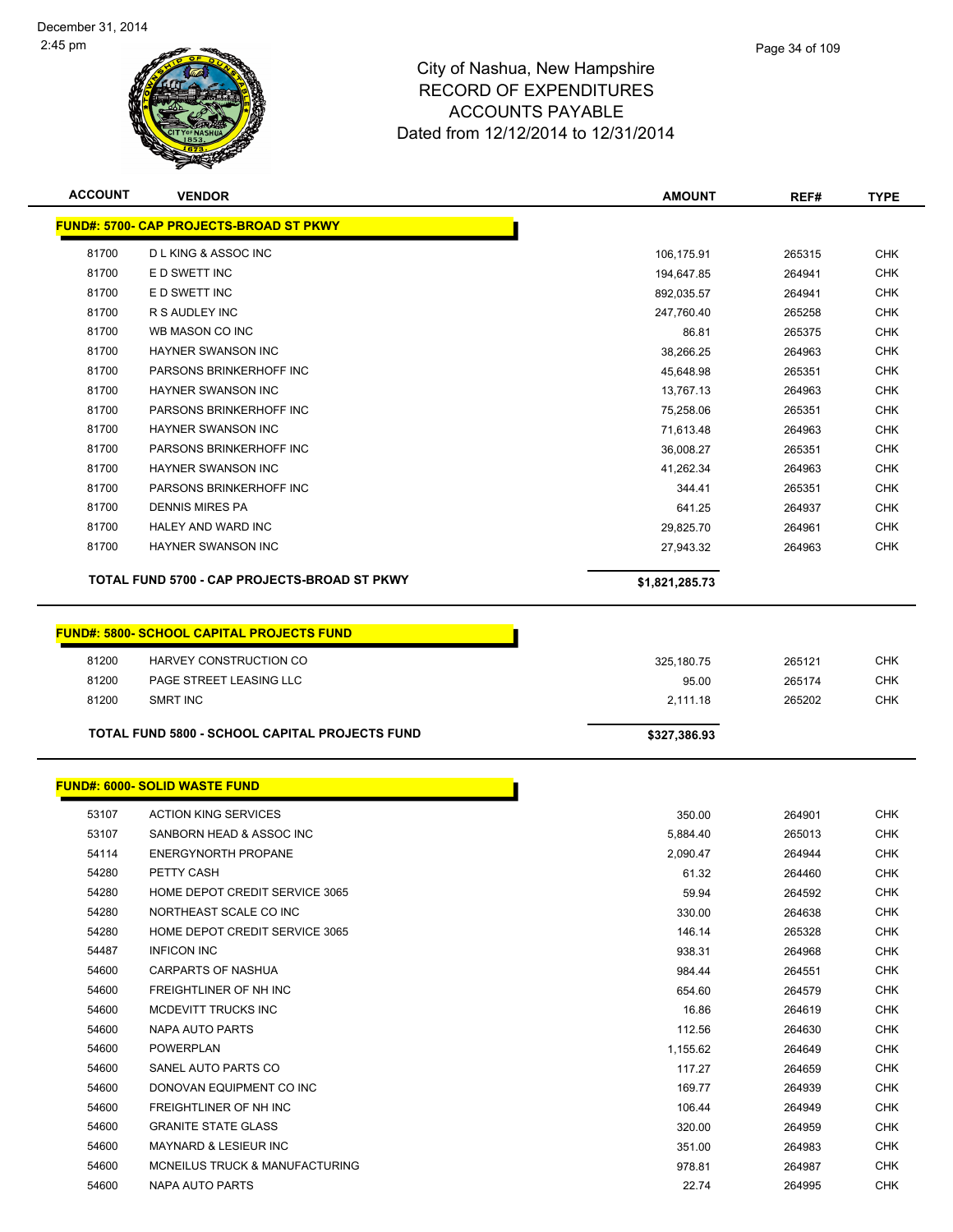

**ACCOUNT VENDOR AMOUNT REF# TYPE**

|                | <b>FUND#: 6000- SOLID WASTE FUND</b>       |                    |        |                          |
|----------------|--------------------------------------------|--------------------|--------|--------------------------|
| 54600          | <b>POWERPLAN</b>                           | 41.52              | 265007 | <b>CHK</b>               |
| 54600          | NAPA AUTO PARTS                            | 36.25              | 265344 | <b>CHK</b>               |
| 55109          | <b>FAIRPOINT COMMUNICATIONS</b>            | 32.66              | 264882 | <b>CHK</b>               |
| 55109          | PAETEC COMMUNICATIONS INC                  | 4.45               | 265289 | <b>CHK</b>               |
| 55307          | SARAH O HYLAND                             | 140.90             | 264876 | <b>CHK</b>               |
| 55421          | TREASURER STATE OF NH                      | 150.00             | 264895 | <b>CHK</b>               |
| 55421          | <b>SWANA</b>                               | 200.00             | 265294 | <b>CHK</b>               |
| 55421          | TREASURER STATE OF NH                      | 50.00              | 265295 | <b>CHK</b>               |
| 55421          | TREASURER STATE OF NH                      | 50.00              | 265296 | <b>CHK</b>               |
| 55607          | PETTY CASH                                 | 13.95              | 264460 | <b>CHK</b>               |
| 55607          | <b>FEDEX</b>                               | 35.56              | 264576 | <b>CHK</b>               |
| 55607          | <b>FEDEX</b>                               | 59.56              | 265282 | <b>CHK</b>               |
| 55699          | LIBERTY TIRE RECYCLING LLC                 | 962.28             | 264608 | <b>CHK</b>               |
| 55699          | UNIVERSAL RECYCLING TECH                   | 2,580.95           | 264680 | <b>CHK</b>               |
| 55699          | UNIVERSAL RECYCLING TECH                   | 10,573.44          | 265031 | <b>CHK</b>               |
| 61100          | PETTY CASH                                 | 6.00               | 264460 | <b>CHK</b>               |
| 61100          | WB MASON CO INC                            | 376.73             | 264687 | <b>CHK</b>               |
| 61107          | UNIFIRST CORPORATION                       | 519.04             | 264677 | <b>CHK</b>               |
| 61107          | UNIFIRST CORPORATION                       | 180.16             | 265371 | <b>CHK</b>               |
| 61192          | <b>GRAINGER</b>                            | 102.71             | 264957 | <b>CHK</b>               |
| 61307          | SHATTUCK MALONE OIL CO                     | 1,471.19           | 264508 | <b>CHK</b>               |
| 61307          | SHATTUCK MALONE OIL CO                     | 857.62             | 264890 | <b>CHK</b>               |
| 61307          | SHATTUCK MALONE OIL CO                     | 626.18             | 265292 | <b>CHK</b>               |
| 71000          | <b>ISCO INDUSTRIES</b>                     | 105.23             | 264599 | <b>CHK</b>               |
|                |                                            |                    |        |                          |
| 71000          | <b>GRAINGER</b>                            | (55.78)            | 264957 | <b>CHK</b>               |
|                | TOTAL FUND 6000 - SOLID WASTE FUND         | \$33,971.29        |        |                          |
|                |                                            |                    |        |                          |
|                | <b>FUND#: 6200- WASTEWATER FUND</b>        |                    |        |                          |
| 21775          | DARTMOUTH HITCHCOCK                        | 73.62              | 265479 | <b>CHK</b>               |
| 21775          | <b>JAMES J HEBERT</b>                      | 68.77              | 265480 | <b>CHK</b>               |
| 21775          | <b>MARIA ARRANGO</b>                       | 79.02              | 265481 | <b>CHK</b>               |
| 21775          | PAUL L GUYETTE                             | 73.94              | 265482 | <b>CHK</b>               |
| 44597          | HILLSBOROUGH COUNTY REGISTRY               | 123.43             | 264591 | <b>CHK</b>               |
| 53107          | <b>EASTERN ANALYTICAL INC</b>              | 65.00              | 264569 | <b>CHK</b>               |
| 53107          | WESTON & SAMPSON CMR INC                   | 9,540.00           | 265377 | <b>CHK</b>               |
| 53467          | <b>MAILINGS UNLIMITED</b>                  | 152.50             | 264613 | <b>CHK</b>               |
| 53467          | PENNICHUCK WATER WORKS INC                 | 9,393.72           | 264886 | <b>CHK</b>               |
| 54100          | <b>PSNH</b>                                | 1,798.73           | 264506 | <b>CHK</b>               |
| 54100          | PSNH-LARGE POWER                           | 43,534.48          | 264889 | <b>CHK</b>               |
| 54141          | PENNICHUCK WATER WORKS INC                 | 148.78             | 264504 | <b>CHK</b>               |
| 54141          | PENNICHUCK WATER WORKS INC                 | 50.80              | 264887 | <b>CHK</b>               |
| 54200          | ALL GREEN COMMERCIAL JANITORS              | 873.33             | 264532 | <b>CHK</b>               |
| 54221          | CASELLA ORGANICS                           | 37,406.69          | 264552 | CHK                      |
| 54280          | M & M ELECTRICAL SUPPLY CO INC             | 15.75              | 264611 | <b>CHK</b>               |
| 54300          | MUNICIPAL SALES INC                        | 7,618.10           | 264994 | CHK                      |
| 54487<br>54487 | AAA PUMP SERVICE INC<br><b>BLAKE GROUP</b> | 1,486.29<br>829.17 | 264526 | <b>CHK</b><br><b>CHK</b> |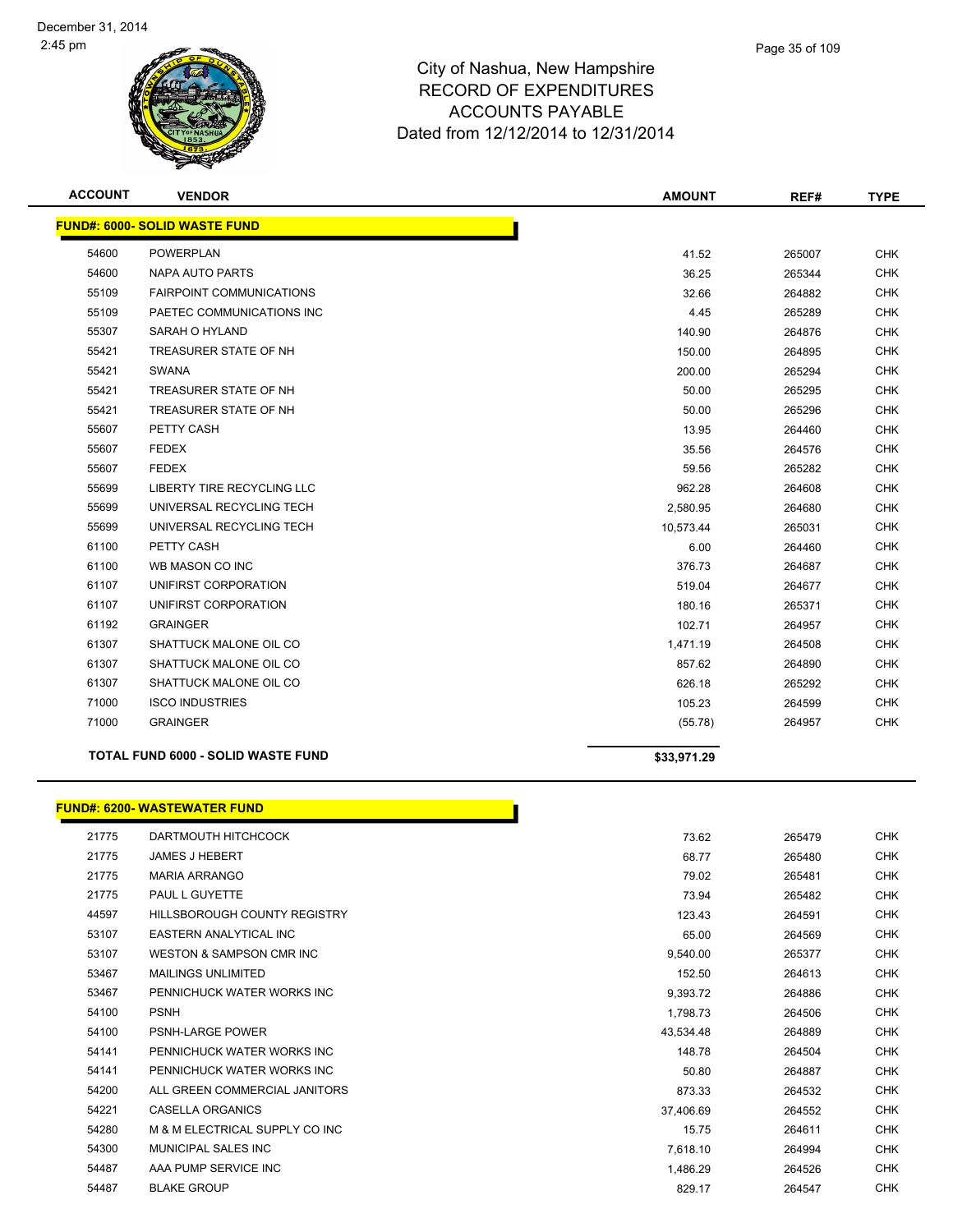

| Page 36 of 109 |  |
|----------------|--|
|                |  |
|                |  |

| <b>ACCOUNT</b>                      | <b>VENDOR</b>                   | <b>AMOUNT</b> | REF#   | <b>TYPE</b> |
|-------------------------------------|---------------------------------|---------------|--------|-------------|
| <b>FUND#: 6200- WASTEWATER FUND</b> |                                 |               |        |             |
| 54487                               | EASTERN INDUSTRIAL AUTOMATION   | 1,344.62      | 264570 | <b>CHK</b>  |
| 54487                               | <b>FASTENAL CO</b>              | 39.83         | 264575 | <b>CHK</b>  |
| 54487                               | <b>GRAINGER</b>                 | 246.78        | 264585 | <b>CHK</b>  |
| 54487                               | <b>HACH COMPANY</b>             | 1,746.39      | 264588 | <b>CHK</b>  |
| 54487                               | HOME DEPOT CREDIT SERVICE 3065  | 231.84        | 264592 | CHK         |
| 54487                               | M & M ELECTRICAL SUPPLY CO INC  | 35.76         | 264611 | <b>CHK</b>  |
| 54487                               | MCMASTER-CARR                   | 668.37        | 264620 | CHK         |
| 54487                               | PINE MOTOR PARTS                | 40.00         | 264645 | CHK         |
| 54487                               | SANEL AUTO PARTS CO             | 99.39         | 264661 | <b>CHK</b>  |
| 54487                               | CAPCO CRANE & HOIST INC         | 1,286.00      | 264922 | <b>CHK</b>  |
| 54487                               | EASTERN INDUSTRIAL AUTOMATION   | 90.07         | 264942 | CHK         |
| 54487                               | F W WEBB CO                     | 784.79        | 264945 | <b>CHK</b>  |
| 54487                               | <b>FASTENAL CO</b>              | 593.40        | 264946 | <b>CHK</b>  |
| 54487                               | <b>G H BERLIN OIL CO</b>        | 761.05        | 264952 | <b>CHK</b>  |
| 54487                               | <b>GRAINGER</b>                 | 595.65        | 264956 | <b>CHK</b>  |
| 54487                               | <b>HACH COMPANY</b>             | 2,572.47      | 264960 | CHK         |
| 54487                               | M & M ELECTRICAL SUPPLY CO INC  | 551.53        | 264980 | <b>CHK</b>  |
| 54487                               | MCMASTER-CARR                   | 720.54        | 264986 | CHK         |
| 54487                               | OMEGA INDUSTRIAL SUPPLY INC     | 547.12        | 265002 | <b>CHK</b>  |
| 54487                               | <b>GRAINGER</b>                 | 1,271.08      | 265326 | <b>CHK</b>  |
| 54487                               | PINE MOTOR PARTS                | 158.27        | 265353 | <b>CHK</b>  |
| 54600                               | <b>CARPARTS OF NASHUA</b>       | 545.59        | 264551 | <b>CHK</b>  |
| 54600                               | MERRIMACK AUTO CENTER-NASHUA    | 50.00         | 264621 | <b>CHK</b>  |
| 54600                               | PINE MOTOR PARTS                | 134.65        | 264645 | <b>CHK</b>  |
| 54600                               | SANEL AUTO PARTS CO             | 283.25        | 264661 | <b>CHK</b>  |
| 54600                               | MACMULKIN CHEVROLET INC         | 47.15         | 264981 | CHK         |
| 55109                               | <b>BAYRING COMMUNICATIONS</b>   | 60.21         | 264493 | <b>CHK</b>  |
| 55109                               | <b>FAIRPOINT COMMUNICATIONS</b> | 734.38        | 264496 | <b>CHK</b>  |
| 55109                               | <b>FAIRPOINT COMMUNICATIONS</b> | 76.76         | 264497 | <b>CHK</b>  |
| 55109                               | PAETEC COMMUNICATIONS INC       | 4.25          | 265289 | CHK         |
| 55118                               | AT & T MOBILITY                 | 200.54        | 264879 | CHK         |
| 55400                               | <b>NHWPCA</b>                   | 385.00        | 265348 | <b>CHK</b>  |
| 55421                               | TREASURER STATE OF NH           | 50.00         | 264514 | <b>CHK</b>  |
| 55421                               | PEABODY SUPPLY CO               | 13.19         | 264642 | <b>CHK</b>  |
| 55500                               | MASSACHUSETTS MUNICIPAL ASSOC   | 215.00        | 264615 | <b>CHK</b>  |
| 55514                               | TREASURER STATE OF NH           | 500.00        | 264894 | <b>CHK</b>  |
| 55607                               | PETTY CASH                      | 7.40          | 264460 | <b>CHK</b>  |
| 55607                               | UNITED PARCEL SERVICE           | 338.07        | 264896 | <b>CHK</b>  |
| 55618                               | <b>CITIZENS BANK</b>            | 1,549.38      | 148058 | <b>ACH</b>  |
| 55618                               | <b>CITIZENS BANK</b>            | 2,162.17      | 148059 | <b>ACH</b>  |
| 55699                               | <b>HACH COMPANY</b>             | 4,230.00      | 264588 | <b>CHK</b>  |
| 61100                               | WB MASON CO INC                 | 968.44        | 264687 | <b>CHK</b>  |
| 61107                               | <b>GRAINGER</b>                 | 427.50        | 264585 | <b>CHK</b>  |
| 61107                               | UNIFIRST CORPORATION            | 249.07        | 264677 | <b>CHK</b>  |
| 61107                               | <b>GRAINGER</b>                 | 68.16         | 264956 | <b>CHK</b>  |
| 61107                               | UNIFIRST CORPORATION            | 485.14        | 265029 | <b>CHK</b>  |
| 61149                               | <b>ENVIROSYSTEMS INC</b>        | 1,165.00      | 264572 | <b>CHK</b>  |
| 61149                               | ERA - A WATERS CO               | 477.66        | 264573 | <b>CHK</b>  |
| 61149                               | <b>GRAINGER</b>                 | 44.72         | 264585 | <b>CHK</b>  |
|                                     |                                 |               |        |             |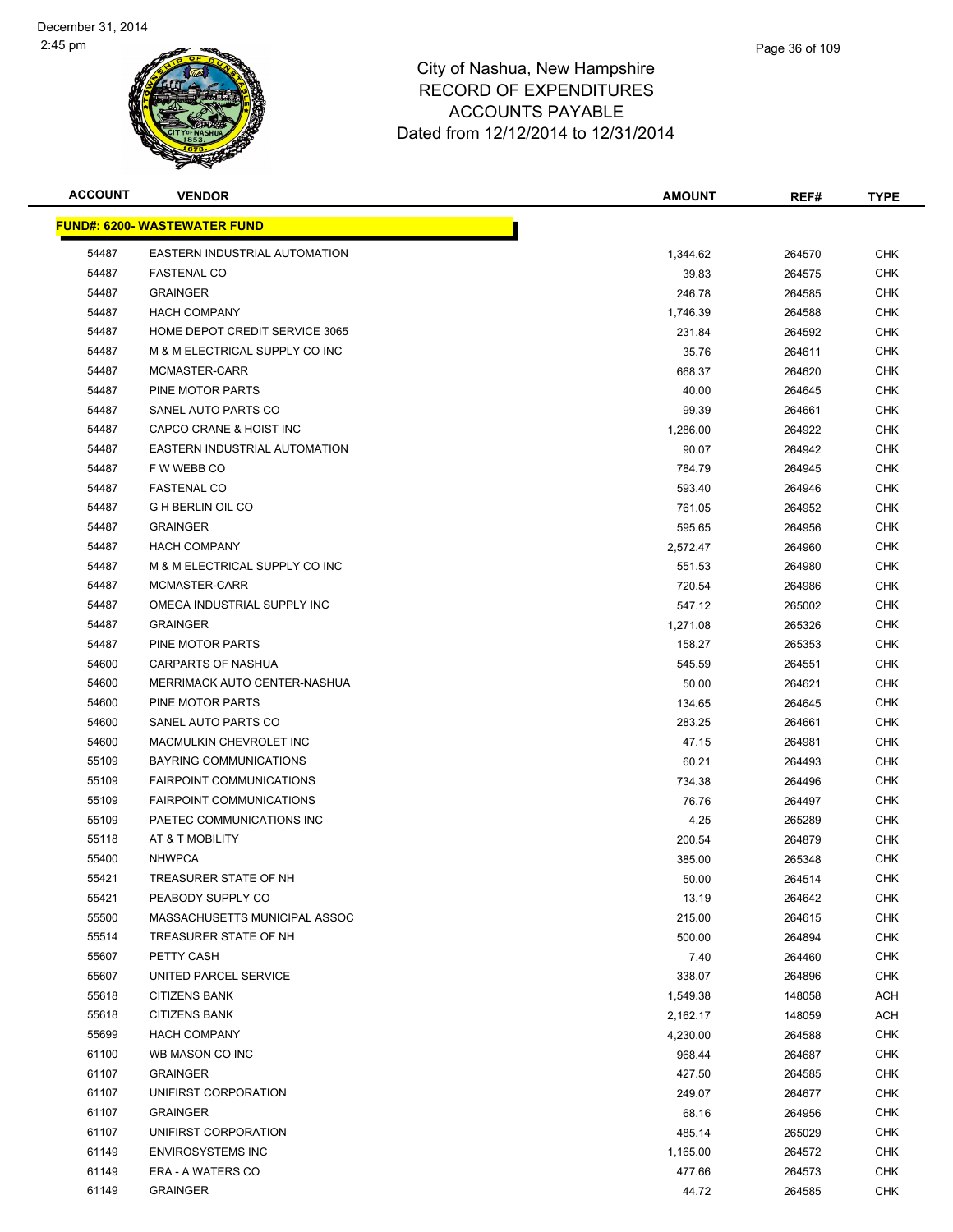

| <b>ACCOUNT</b> | <b>VENDOR</b>                            | <b>AMOUNT</b> | REF#   | <b>TYPE</b> |
|----------------|------------------------------------------|---------------|--------|-------------|
|                | <b>FUND#: 6200- WASTEWATER FUND</b>      |               |        |             |
| 61149          | <b>VWR INTERNATIONAL</b>                 | 803.20        | 264686 | <b>CHK</b>  |
| 61149          | <b>GRAINGER</b>                          | 78.62         | 264956 | CHK         |
| 61149          | HEALTH & SAFETY SVCS UNLIMITED           | 269.00        | 264964 | <b>CHK</b>  |
| 61149          | <b>VWR INTERNATIONAL</b>                 | 789.96        | 265374 | <b>CHK</b>  |
| 61156          | JCI JONES CHEMICALS INC                  | 2,159.22      | 264602 | <b>CHK</b>  |
| 61156          | POLYDYNE INC                             | 463.50        | 264648 | <b>CHK</b>  |
| 61156          | JCI JONES CHEMICALS INC                  | 4,261.20      | 265332 | <b>CHK</b>  |
| 61156          | <b>SOLENIS LLC</b>                       | 683.91        | 265363 | <b>CHK</b>  |
| 61299          | <b>FASTENAL CO</b>                       | 104.38        | 264575 | <b>CHK</b>  |
| 61299          | MCMASTER-CARR                            | 660.45        | 264620 | <b>CHK</b>  |
| 61299          | <b>PINE MOTOR PARTS</b>                  | 63.88         | 264645 | <b>CHK</b>  |
| 61299          | SANEL AUTO PARTS CO                      | 54.54         | 264661 | <b>CHK</b>  |
| 61299          | <b>FASTENAL CO</b>                       | 133.17        | 264946 | <b>CHK</b>  |
| 61299          | HOME DEPOT CREDIT SERVICE 3065           | 66.94         | 264965 | <b>CHK</b>  |
| 61299          | <b>PINE MOTOR PARTS</b>                  | 19.20         | 265353 | <b>CHK</b>  |
| 61307          | SHATTUCK MALONE OIL CO                   | 8,014.11      | 264508 | <b>CHK</b>  |
| 61428          | <b>VWR INTERNATIONAL</b>                 | 128.55        | 264686 | <b>CHK</b>  |
| 61428          | <b>CENTRAL PAPER PRODUCTS CO</b>         | 148.37        | 264926 | <b>CHK</b>  |
| 61830          | <b>COMPUTER MANAGEMENT SYSTEMS</b>       | 596.66        | 264558 | <b>CHK</b>  |
| 71000          | <b>BAU HOPKINS</b>                       | 1,032.50      | 264542 | <b>CHK</b>  |
| 71000          | MCMASTER-CARR                            | 753.14        | 264620 | <b>CHK</b>  |
| 71000          | WB MASON CO INC                          | 1,329.70      | 264687 | <b>CHK</b>  |
| 71025          | <b>GRAINGER</b>                          | 86.45         | 264956 | <b>CHK</b>  |
| 71228          | PITNEY BOWES GLOBAL FIN SRVS             | 323.58        | 265354 | <b>CHK</b>  |
| 81200          | INDEPENDENT PIPE & SUPPLY CORP           | 41,893.97     | 264595 | <b>CHK</b>  |
| 81200          | AMAZON                                   | 991.96        | 264878 | <b>CHK</b>  |
| 81300          | CD BOILER WORKS INC                      | 42,340.00     | 264553 | <b>CHK</b>  |
| 81300          | <b>HAYES PUMPS INC</b>                   | 12,442.00     | 264590 | <b>CHK</b>  |
| 81300          | <b>SULLIVAN ASSOCIATES</b>               | 15,658.00     | 264669 | <b>CHK</b>  |
| 81700          | <b>BROX INDUSTRIES INC</b>               | 4,221.91      | 264919 | <b>CHK</b>  |
| 81700          | DEFELICE CORPORATION                     | 9,963.58      | 264868 | <b>CHK</b>  |
| 81700          | <b>WRIGHT-PIERCE</b>                     | 8,999.69      | 265035 | <b>CHK</b>  |
|                | <b>TOTAL FUND 6200 - WASTEWATER FUND</b> | \$302,725.09  |        |             |

### **FUND#: 6500- PROPERTY & CASUALTY FUND**

| 54267 | TREASURER STATE OF NH        | 100.00   | 264893 | <b>CHK</b> |
|-------|------------------------------|----------|--------|------------|
| 55200 | <b>PRIMA</b>                 | 385.00   | 264505 | <b>CHK</b> |
| 59207 | <b>ERICK FAULKNER</b>        | 376.32   | 264848 | <b>CHK</b> |
| 59207 | <b>CLAIMS BUREAU USA INC</b> | 4,118.00 | 264849 | <b>CHK</b> |
| 59207 | <b>CPTE NASHUA</b>           | 1.149.00 | 264850 | <b>CHK</b> |
| 59207 | DARTMOUTH HITCHCOCK CLINIC   | 362.00   | 264851 | <b>CHK</b> |
| 59207 | <b>ELLIOT HOSPITAL</b>       | 125.00   | 264852 | <b>CHK</b> |
| 59207 | FOUNDATION MEDICAL PARTNERS  | 137.00   | 264854 | <b>CHK</b> |
| 59207 | <b>INTEGRATED PAIN CARE</b>  | 330.00   | 264855 | <b>CHK</b> |
| 59207 | NASHUA PATHOLOGY PA          | 40.00    | 264857 | <b>CHK</b> |
| 59207 | NEB RADIOLOGY PC             | 56.00    | 264858 | <b>CHK</b> |
| 59207 | NEW ENGLAND BAPTIST HOSPITAL | 500.00   | 264859 | <b>CHK</b> |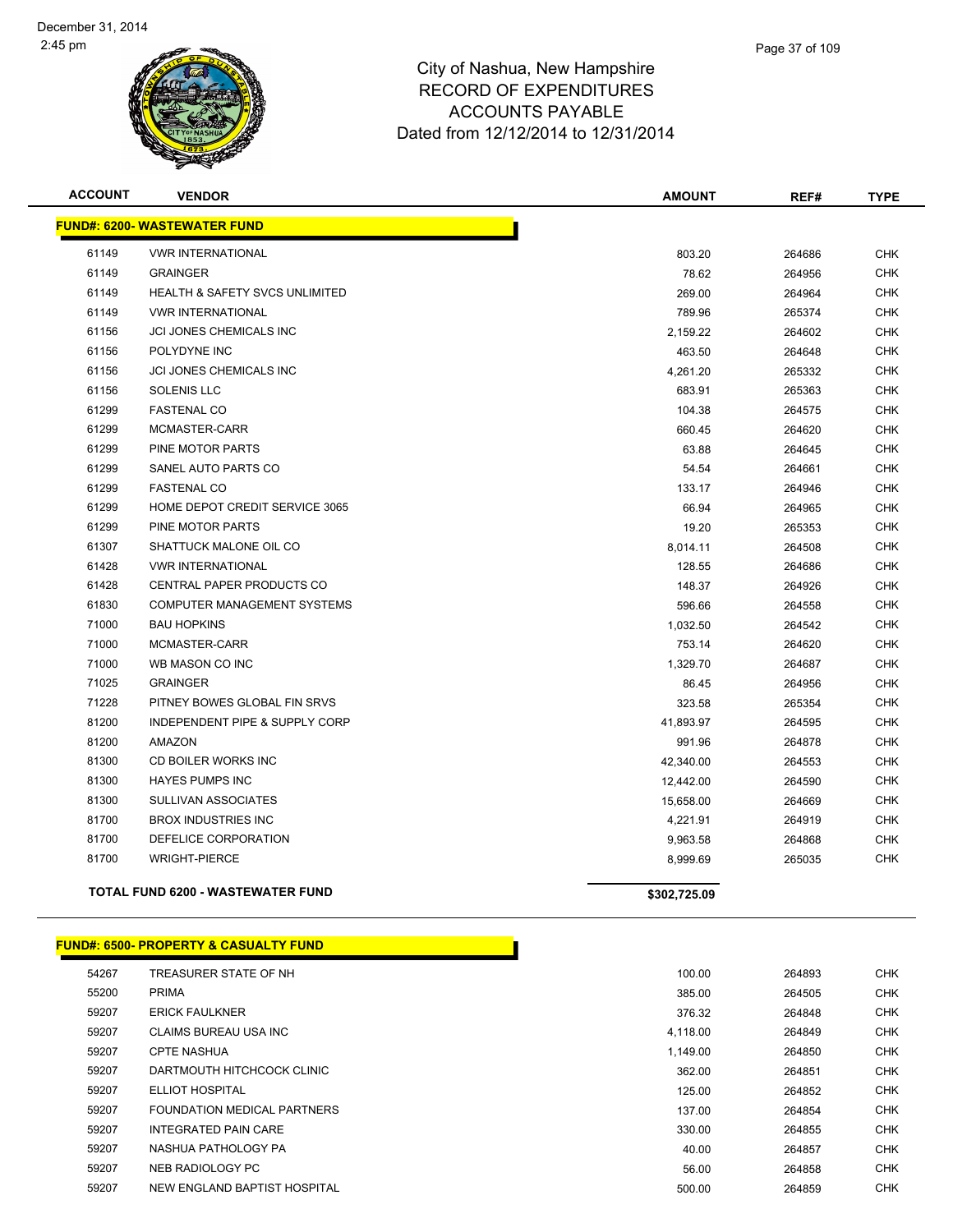

| Page 38 of 109 |
|----------------|
|                |

| <b>ACCOUNT</b> | <b>VENDOR</b>                                    | <b>AMOUNT</b> | REF#   | <b>TYPE</b> |
|----------------|--------------------------------------------------|---------------|--------|-------------|
|                | <b>FUND#: 6500- PROPERTY &amp; CASUALTY FUND</b> |               |        |             |
| 59207          | ORTHOPEDIC SURGICAL ASSOCIATES                   | 651.00        | 264860 | <b>CHK</b>  |
| 59207          | PAIN SOLUTIONS PLLC                              | 500.00        | 264861 | <b>CHK</b>  |
| 59207          | PERFORMANCE REHAB INC                            | 150.00        | 264862 | <b>CHK</b>  |
| 59207          | SO NH REGIONAL MEDICAL CENTER                    | 4,905.88      | 264863 | CHK         |
| 59207          | ST JOSEPHS HOSPITAL                              | 1,190.25      | 264864 | <b>CHK</b>  |
| 59207          | ASSOCIATED RADIOLOGISTS PA                       | 26.00         | 265239 | <b>CHK</b>  |
| 59207          | <b>CPTE NASHUA</b>                               | 2,008.00      | 265240 | CHK         |
| 59207          | <b>CULLENCOLLIMORE PLLC</b>                      | 2,763.50      | 265241 | <b>CHK</b>  |
| 59207          | DARTMOUTH HITCHCOCK CLINIC                       | 181.00        | 265242 | CHK         |
| 59207          | DEVINE MILLIMET & BRANCH PA                      | 2,321.05      | 265243 | CHK         |
| 59207          | FOUR SEASONS ORTHOPAEDIC CTR P                   | 137.00        | 265245 | <b>CHK</b>  |
| 59207          | FOUR SEASONS ORTHOPEDIC CENTER                   | 2,929.00      | 265246 | <b>CHK</b>  |
| 59207          | <b>GRANITE STATE EMERGENCY PHYSIC</b>            | 373.00        | 265247 | CHK         |
| 59207          | <b>HEALTH STOP INC</b>                           | 165.00        | 265248 | <b>CHK</b>  |
| 59207          | <b>JANET BERRY</b>                               | 25.00         | 265249 | CHK         |
| 59207          | MASSACHUSETTS GENERAL HOSPITAL                   | 235.97        | 265250 | <b>CHK</b>  |
| 59207          | PERFORMANCE REHAB INC                            | 700.00        | 265251 | <b>CHK</b>  |
| 59207          | SANG-GIL LEE MD                                  | 275.00        | 265252 | CHK         |
| 59207          | SO NH REGIONAL MEDICAL CENTER                    | 2,998.25      | 265253 | <b>CHK</b>  |
| 59207          | SPAULDING HOSPITAL FOR                           | 1,469.30      | 265254 | CHK         |
| 59207          | ST JOSEPH BUSINESS & HEALTH                      | 554.00        | 265255 | <b>CHK</b>  |
| 59207          | ST JOSEPHS HOSPITAL                              | 3,099.50      | 265256 | <b>CHK</b>  |
| 59207          | <b>CPTE NASHUA</b>                               | 806.00        | 265484 | <b>CHK</b>  |
| 59207          | DARTMOUTH HITCHCOCK CLINIC                       | 452.00        | 265485 | CHK         |
| 59207          | EXCEL ORTHOPAEDIC SPECIALISTS                    | 380.00        | 265486 | <b>CHK</b>  |
| 59207          | FOUNDATION MEDICAL PARTNERS                      | 154.00        | 265487 | <b>CHK</b>  |
| 59207          | FOUR SEASONS ORTHOPAEDIC CTR P                   | 137.00        | 265488 | <b>CHK</b>  |
| 59207          | FOUR SEASONS ORTHOPEDIC CENTER                   | 1,151.00      | 265489 | <b>CHK</b>  |
| 59207          | <b>HEALTH STOP INC</b>                           | 361.56        | 265490 | <b>CHK</b>  |
| 59207          | INJURED WORKERS PHARMACY LLC                     | 484.98        | 265491 | <b>CHK</b>  |
| 59207          | <b>JODY STEWART</b>                              | 58.31         | 265492 | <b>CHK</b>  |
| 59207          | <b>MERRIMACK VALLEY PHYSICAL</b>                 | 1,594.00      | 265493 | CHK         |
| 59207          | ORTHOPEDIC SURGICAL ASSOCIATES                   | 275.00        | 265494 | <b>CHK</b>  |
| 59207          | PERFORMANCE REHAB INC                            | 300.00        | 265495 | <b>CHK</b>  |
| 59207          | SO NH REGIONAL MEDICAL CENTER                    | 8,700.00      | 265496 | <b>CHK</b>  |
| 59207          | ST JOSEPH BUSINESS & HEALTH                      | 123.00        | 265497 | <b>CHK</b>  |
| 59207          | ST JOSEPHS HOSPITAL                              | 1,876.50      | 265498 | <b>CHK</b>  |
| 59207          | STONERIVER PHARMACY SOLUTIONS                    | 2,130.84      | 265499 | <b>CHK</b>  |
| 59225          | <b>CULLENCOLLIMORE PLLC</b>                      | 1,636.50      | 265241 | <b>CHK</b>  |
| 59225          | DEVINE MILLIMET & BRANCH PA                      | 288.40        | 265243 | <b>CHK</b>  |
| 59250          | MARVELL PLATE GLASS INC                          | 310.00        | 264856 | <b>CHK</b>  |
| 59275          | MHQ MUNICIPAL VEHICLES                           | 12,198.00     | 264623 | <b>CHK</b>  |
| 59275          | <b>ENTERPRISE HOLDINGS INC</b>                   | 74.52         | 264853 | <b>CHK</b>  |
| 59275          | EMAD ABDEL-HOFIZ                                 | 3,187.50      | 265244 | <b>CHK</b>  |
| 59275          | CLAIMS BUREAU USA INC                            | 1,759.50      | 265483 | CHK         |
|                | TOTAL FUND 6500 - PROPERTY & CASUALTY FUND       | \$73,774.63   |        |             |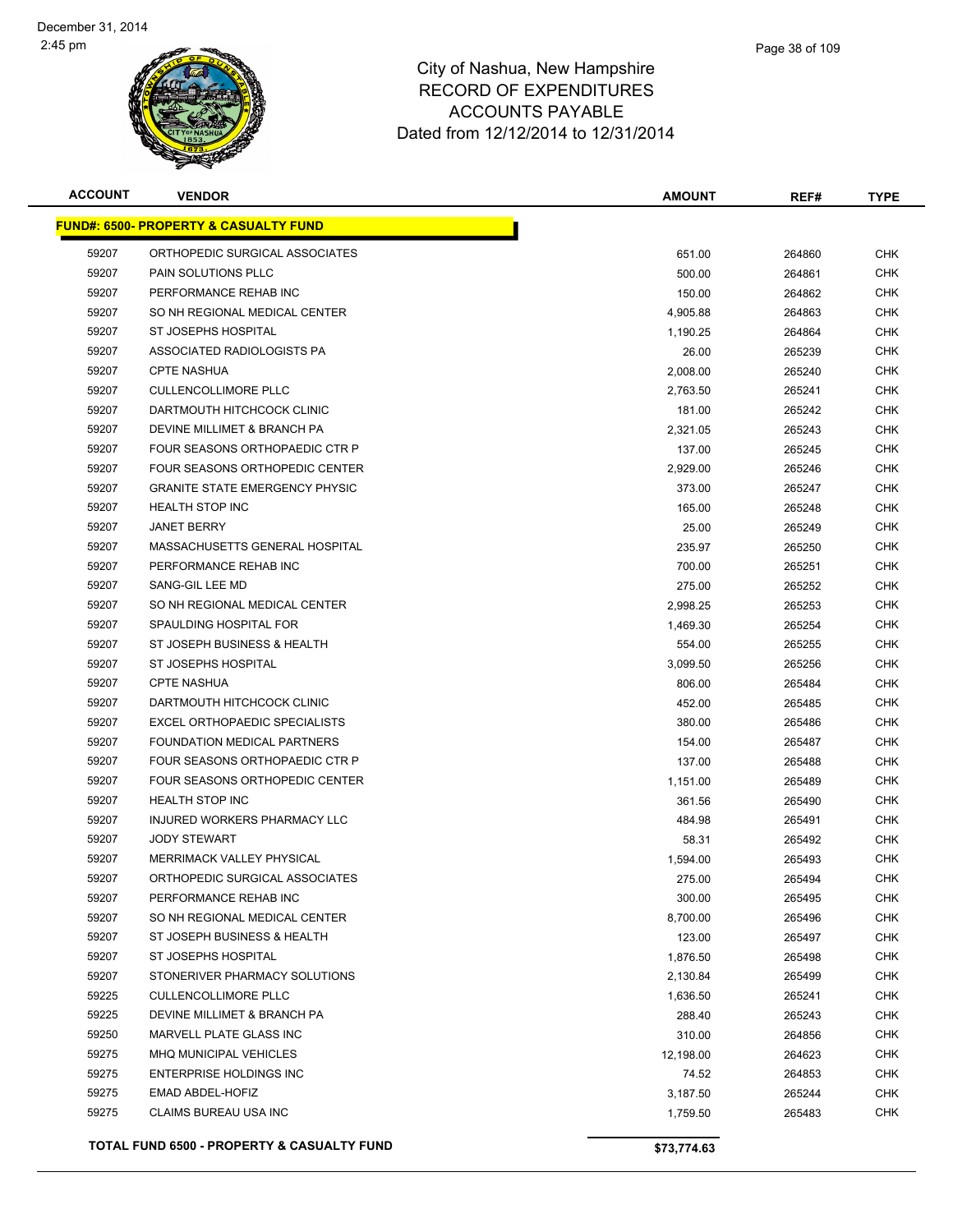

| <b>ACCOUNT</b> | <b>VENDOR</b>                                      |             | <b>AMOUNT</b>           | REF#             | <b>TYPE</b> |
|----------------|----------------------------------------------------|-------------|-------------------------|------------------|-------------|
|                | <b>FUND#: 6600- BENEFITS SELF INSURANCE FUND</b>   |             |                         |                  |             |
| 21545          | NORTHERN NEW ENGLAND BENEFIT                       |             |                         |                  | <b>ACH</b>  |
| 21553          | ANTHEM BLUE CROSS /BLUE SHIELD                     |             | 38,380.36<br>345,203.23 | 148141<br>148137 | <b>ACH</b>  |
| 21575          | NORTHEAST DELTA DENTAL                             |             | 165,825.54              | 148140           | <b>ACH</b>  |
| 45623          | <b>CITIZENS BANK</b>                               |             | 1,500.00                | 264866           | <b>CHK</b>  |
| 52809          | PETTY CASH                                         |             | 14.00                   | 264460           | <b>CHK</b>  |
| 52809          | SANOFI PASTEUR INC                                 |             | 2,992.09                | 264663           | <b>CHK</b>  |
| 52809          | CITIZENS BANK CREDIT CARD                          | Staples.com | 887.98                  | 9201509          | <b>ACH</b>  |
| 59500          | ANTHEM BCBS OF NE                                  |             | 86,603.15               | 148062           | <b>ACH</b>  |
| 59500          | HARVARD PILGRIM HEALTH CARE                        |             | 21,864.92               | 148063           | <b>ACH</b>  |
| 59500          | NORTHEAST DELTA DENTAL                             |             | 12,098.30               | 148140           | <b>ACH</b>  |
| 59507          | ANTHEM BCBS OF NE                                  |             | 61,677.66               | 148062           | <b>ACH</b>  |
| 59507          | ANTHEM BCBS OF NE                                  |             | 37,373.66               | 148112           | <b>ACH</b>  |
| 59507          | ANTHEM BCBS OF NE                                  |             | 53,720.45               | 148136           | <b>ACH</b>  |
| 59507          | ANTHEM BCBS OF NE                                  |             | 380,965.99              | 148062           | <b>ACH</b>  |
| 59507          | ANTHEM BCBS OF NE                                  |             | 493,229.55              | 148112           | <b>ACH</b>  |
| 59507          | ANTHEM BCBS OF NE                                  |             | 348,313.98              | 148136           | <b>ACH</b>  |
| 59507          | ANTHEM BCBS OF NE                                  |             | 23,619.80               | 148062           | <b>ACH</b>  |
| 59507          | ANTHEM BCBS OF NE                                  |             | 33,670.04               | 148112           | <b>ACH</b>  |
| 59507          | ANTHEM BCBS OF NE                                  |             | 40,264.53               | 148136           | <b>ACH</b>  |
| 59507          | HARVARD PILGRIM HEALTH CARE                        |             | 83,294.84               | 148063           | <b>ACH</b>  |
| 59507          | HARVARD PILGRIM HEALTH CARE                        |             | 77,442.74               | 148113           | <b>ACH</b>  |
| 59507          | HARVARD PILGRIM HEALTH CARE                        |             | 105,505.14              | 148139           | <b>ACH</b>  |
| 59525          | NORTHEAST DELTA DENTAL                             |             | 33,962.93               | 148064           | <b>ACH</b>  |
| 59525          | NORTHEAST DELTA DENTAL                             |             | 28,895.38               | 148114           | <b>ACH</b>  |
| 59525          | NORTHEAST DELTA DENTAL                             |             | 15,000.22               | 148140           | <b>ACH</b>  |
|                | TOTAL FUND 6600 - BENEFITS SELF INSURANCE FUND     |             |                         |                  |             |
|                |                                                    |             | \$2,492,306.48          |                  |             |
|                | <b>FUND#: 7026- CAPITAL EQUIPMENT RESERVE FUND</b> |             |                         |                  |             |
|                |                                                    |             |                         |                  |             |
| 81500          | <b>MHQ MUNICIPAL VEHICLES</b>                      |             | 16,994.00               | 264623           | <b>CHK</b>  |
| 81500          | LIBERTY INTNL TRUCKS OF NH LLC                     |             | 112,000.00              | 264461           | <b>CHK</b>  |
|                | TOTAL FUND 7026 - CAPITAL EQUIPMENT RESERVE FUND   |             | \$128,994.00            |                  |             |
|                |                                                    |             |                         |                  |             |
|                | <b>FUND#: 7050- HOLMAN STADIUM IMPROVEMNTS ETF</b> |             |                         |                  |             |
| 71000          | MOFFETT TURF EQUIPMENT INC                         |             | 4,469.60                | 264628           | <b>CHK</b>  |
|                | TOTAL FUND 7050 - HOLMAN STADIUM IMPROVEMNTS ETF   |             | \$4,469.60              |                  |             |
|                |                                                    |             |                         |                  |             |
|                | <u> FUND#: 7506- ETF CONTRIB-WOODLAWN CEMETERY</u> |             |                         |                  |             |
| 61299          | <b>HARDY DORIC INC</b>                             |             | 585.00                  | 264962           | <b>CHK</b>  |
|                | TOTAL FUND 7506 - ETF CONTRIB-WOODLAWN CEMETERY    |             | \$585.00                |                  |             |
|                |                                                    |             |                         |                  |             |
|                | <u>FUND#: 7514- PW-AMHERST ST TRAF MITIGATION</u>  |             |                         |                  |             |
| 55699          | VANASSE HANGEN BRUSTLIN INC                        |             | 500.00                  | 265373           | <b>CHK</b>  |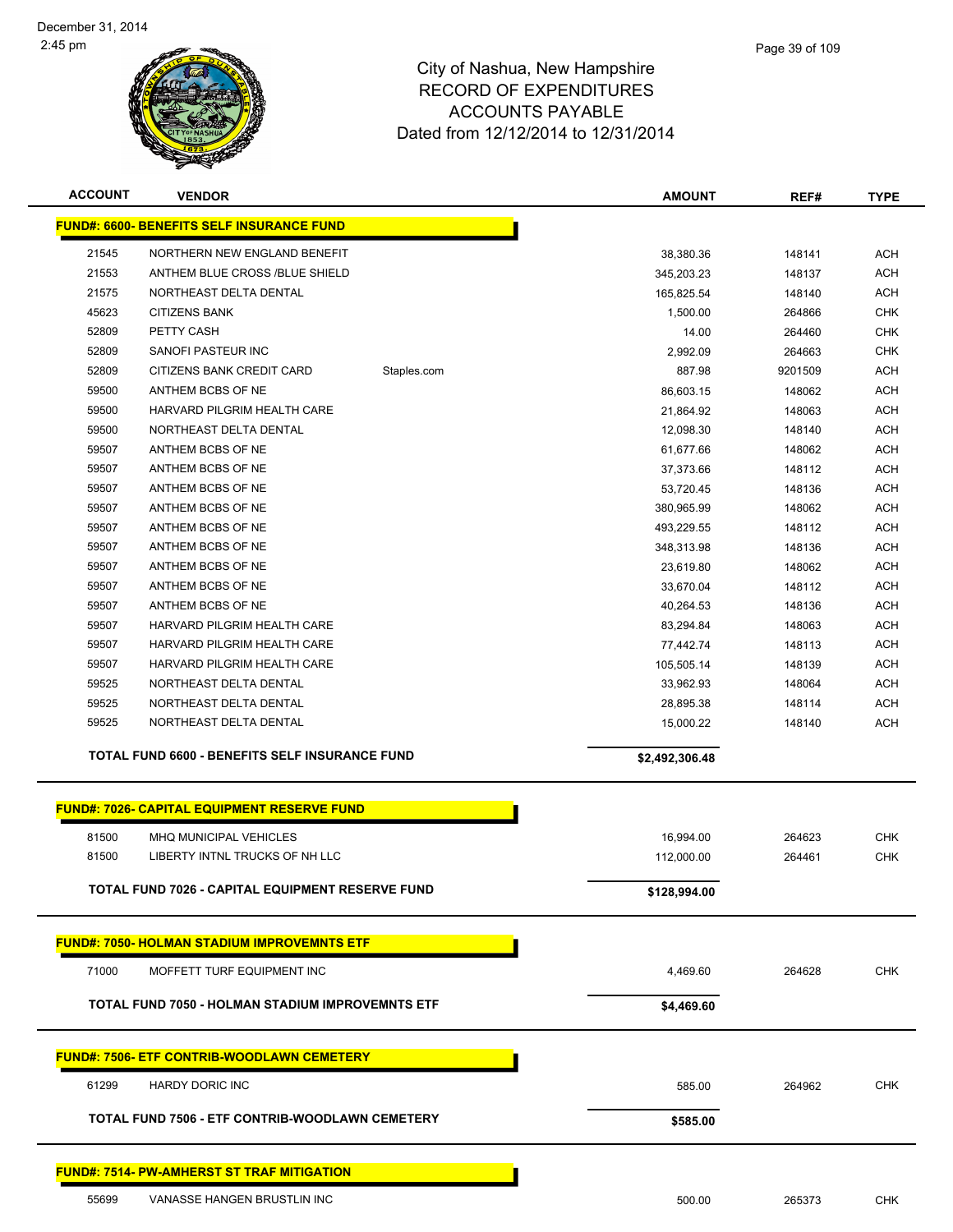

| <b>ACCOUNT</b><br><b>VENDOR</b>                     | <b>AMOUNT</b> | REF#   | <b>TYPE</b> |
|-----------------------------------------------------|---------------|--------|-------------|
| <b>FUND#: 7514- PW-AMHERST ST TRAF MITIGATION</b>   |               |        |             |
| 61560<br><b>BROX INDUSTRIES INC</b>                 | 1,619.70      | 264919 | <b>CHK</b>  |
| 61560<br><b>GRANITE STATE CONCRETE CO INC</b>       | 8,479.50      | 264958 | <b>CHK</b>  |
| TOTAL FUND 7514 - PW-AMHERST ST TRAF MITIGATION     | \$10,599.20   |        |             |
| <b>FUND#: 7565- SCHOOL RELATED PROGRAMS-ETF</b>     |               |        |             |
| 55690<br>FIRST STUDENT INC                          | 357.00        | 264744 | <b>CHK</b>  |
| 61135<br><b>DEMCO</b>                               | 45.67         | 264737 | <b>CHK</b>  |
| 61135<br><b>KAREN GREEN</b>                         | 76.26         | 265116 | <b>CHK</b>  |
| 61875<br><b>BARNES &amp; NOBLE INC</b>              | 33.51         | 265054 | <b>CHK</b>  |
| TOTAL FUND 7565 - SCHOOL RELATED PROGRAMS-ETF       | \$512.44      |        |             |
| <b>FUND#: 8050- LIBRARY-CHARLES ZYLONIS</b>         |               |        |             |
| 68322<br>DOVILE M COOPER                            | 385.00        | 265313 | <b>CHK</b>  |
| <b>TOTAL FUND 8050 - LIBRARY-CHARLES ZYLONIS</b>    | \$385.00      |        |             |
| <b>FUND#: 8063- LIBRARY-HENRY STEARNS FUND</b>      |               |        |             |
| 61807<br><b>BAKER &amp; TAYLOR</b>                  | 93.63         | 264541 | <b>CHK</b>  |
| 61807<br><b>BAKER &amp; TAYLOR</b>                  | 79.30         | 264910 | <b>CHK</b>  |
| 61814<br>RANDOM HOUSE LLC                           | 33.75         | 264655 | <b>CHK</b>  |
| <b>TOTAL FUND 8063 - LIBRARY-HENRY STEARNS FUND</b> | \$206.68      |        |             |
| <b>FUND#: 8400- AGENCY-DEVELOPER ESCROWS</b>        |               |        |             |
| COMLEY EXCAVATING CO LLC<br>21730                   | 500.00        | 265312 | <b>CHK</b>  |
| TOTAL FUND 8400 - AGENCY-DEVELOPER ESCROWS          | \$500.00      |        |             |
| <b>FUND#: 8676- EDGEWOOD-CAMILLE M COTE</b>         |               |        |             |
| 61299<br>PETTY CASH                                 | 50.00         | 264460 | <b>CHK</b>  |
| <b>TOTAL FUND 8676 - EDGEWOOD-CAMILLE M COTE</b>    | \$50.00       |        |             |

**Grand Total:**

**\$21,193,392.72**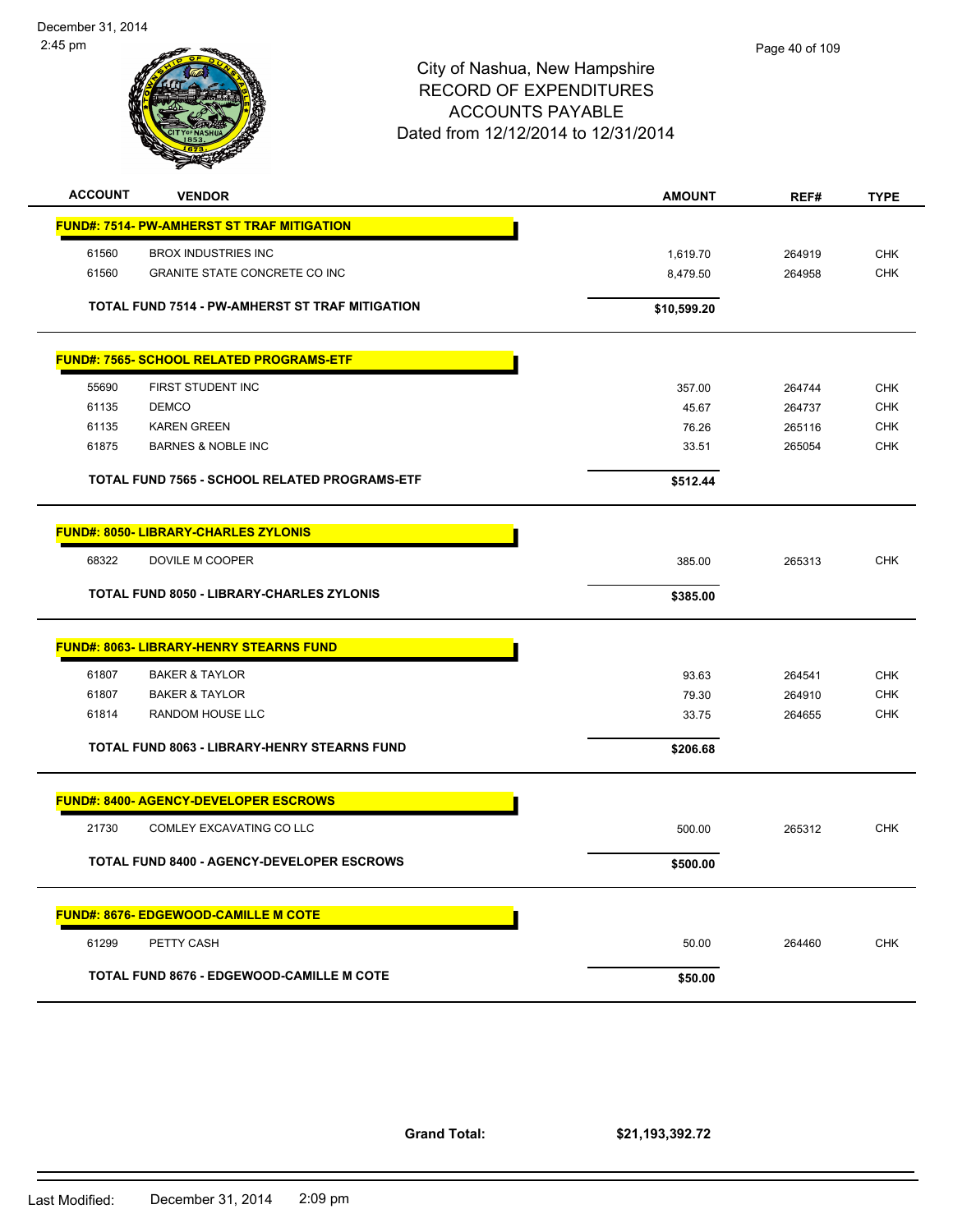

**AMOUNT**

| <b>FUND#: 1000 - GENERAL FUND</b>    |       |                                  |             |
|--------------------------------------|-------|----------------------------------|-------------|
|                                      |       |                                  |             |
| 101<br><b>MAYOR</b>                  |       |                                  |             |
| 12/18/14                             | 51100 | <b>CITIZEN SERVICES DIRECTOR</b> | 903.15      |
| 12/24/14                             | 51100 | CITIZEN SERVICES DIRECTOR        | 903.15      |
| 12/31/14                             | 51100 | CITIZEN SERVICES DIRECTOR        | 903.15      |
| 12/18/14                             | 51100 | <b>COMMUNICATIONS DIRECTOR</b>   | 852.15      |
| 12/24/14                             | 51100 | <b>COMMUNICATIONS DIRECTOR</b>   | 852.15      |
| 12/31/14                             | 51100 | COMMUNICATIONS DIRECTOR          | 852.14      |
| 12/18/14                             | 51100 | EXECUTIVE SECRETARY AA           | 903.15      |
| 12/24/14                             | 51100 | EXECUTIVE SECRETARY AA           | 903.15      |
| 12/31/14                             | 51100 | EXECUTIVE SECRETARY AA           | 903.15      |
| 12/18/14                             | 51100 | SECRETARY RECEPTIONIST           | 565.55      |
| 12/24/14                             | 51100 | SECRETARY RECEPTIONIST           | 565.55      |
| 12/31/14                             | 51100 | SECRETARY RECEPTIONIST           | 562.02      |
| 12/18/14                             | 51500 | MAYOR                            | 2,115.95    |
| 12/24/14                             | 51500 | MAYOR                            | 2,115.95    |
| 12/31/14                             | 51500 | <b>MAYOR</b>                     | 2,115.95    |
| 12/24/14                             | 55118 | TELEPHONE-CELLULAR               | 50.00       |
| <b>TOTAL 101 - MAYOR</b>             |       |                                  | \$16,066.31 |
| 102<br><b>BOARD OF ALDERMEN</b>      |       |                                  |             |
| 12/18/14                             | 51100 | ALDERMANIC LEGISLATION MANAGER   | 1,446.40    |
| 12/24/14                             | 51100 | ALDERMANIC LEGISLATION MANAGER   | 1,446.40    |
| 12/31/14                             | 51100 | ALDERMANIC LEGISLATION MANAGER   | 1,446.40    |
| 12/18/14                             | 51200 | LEGISLATIVE TRANSCRIPTION SPEC   | 402.89      |
| 12/24/14                             | 51200 | LEGISLATIVE TRANSCRIPTION SPEC   | 363.89      |
| 12/31/14                             | 51200 | LEGISLATIVE TRANSCRIPTION SPEC   | 376.88      |
| 12/24/14                             | 51500 | <b>BOARD OF ALDERMEN</b>         | 18,750.00   |
| <b>TOTAL 102 - BOARD OF ALDERMEN</b> |       |                                  | \$24,232.86 |
| 103<br><b>LEGAL</b>                  |       |                                  |             |
| 12/18/14                             | 51100 | ASSISTANT CORP COUNSEL           | 1,364.20    |
| 12/24/14                             | 51100 | ASSISTANT CORP COUNSEL           | 1,364.20    |
| 12/31/14                             | 51100 | ASSISTANT CORP COUNSEL           | 1,364.20    |
| 12/18/14                             | 51100 | <b>CORPORATION COUNSEL</b>       | 2,229.60    |
| 12/24/14                             | 51100 | <b>CORPORATION COUNSEL</b>       | 2,229.60    |
| 12/31/14                             | 51100 | <b>CORPORATION COUNSEL</b>       | 2,229.60    |
| 12/18/14                             | 51100 | DEPUTY CORPORATION COUNSEL       | 2,028.40    |
| 12/24/14                             | 51100 | DEPUTY CORPORATION COUNSEL       | 2,028.40    |
| 12/31/14                             | 51100 | DEPUTY CORPORATION COUNSEL       | 2,028.40    |
| 12/18/14                             | 51100 | <b>LEGAL ASSISTANT</b>           | 1,901.05    |
| 12/24/14                             | 51100 | <b>LEGAL ASSISTANT</b>           | 1,901.05    |
| 12/31/14                             | 51100 | <b>LEGAL ASSISTANT</b>           | 1,901.06    |
| 12/24/14                             | 55118 | TELEPHONE-CELLULAR               | 100.00      |
| <b>TOTAL 103 - LEGAL</b>             |       |                                  | \$22,669.76 |

### **107 CITY CLERK**

12/18/14 51100 CITY CLERK 5100 51100 51100 CITY CLERK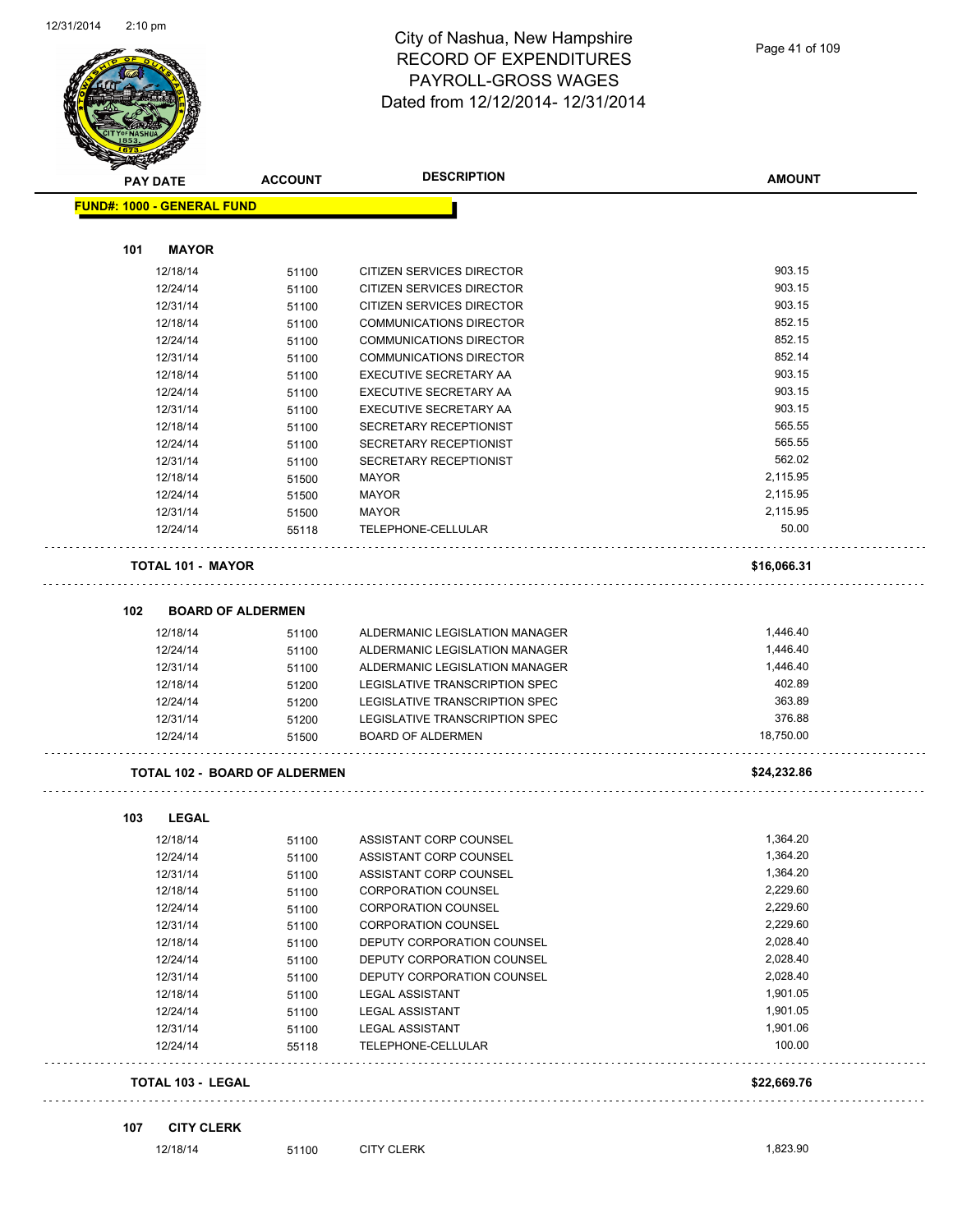| <b>PAY DATE</b>                   | <b>ACCOUNT</b>                       | <b>DESCRIPTION</b>                                          | <b>AMOUNT</b>        |
|-----------------------------------|--------------------------------------|-------------------------------------------------------------|----------------------|
| <b>FUND#: 1000 - GENERAL FUND</b> |                                      |                                                             |                      |
|                                   |                                      |                                                             |                      |
| 107                               | <b>CITY CLERK</b>                    |                                                             |                      |
| 12/24/14                          | 51100                                | <b>CITY CLERK</b>                                           | 1,823.90             |
| 12/31/14                          | 51100                                | <b>CITY CLERK</b>                                           | 1,823.90             |
| 12/18/14                          | 51100                                | <b>CLERK VITAL RECORDS II</b>                               | 3,760.54             |
| 12/24/14                          | 51100                                | <b>CLERK VITAL RECORDS II</b>                               | 2,122.71             |
| 12/31/14                          | 51100                                | <b>CLERK VITAL RECORDS II</b>                               | 1,303.80             |
| 12/18/14                          | 51100                                | DEPARTMENT COORDINATOR, CC                                  | 817.35               |
| 12/24/14                          | 51100                                | DEPARTMENT COORDINATOR, CC                                  | 817.35<br>817.35     |
| 12/31/14                          | 51100                                | DEPARTMENT COORDINATOR, CC                                  |                      |
| 12/18/14                          | 51100                                | DEPUTY CITY CLERK                                           | 1,411.70             |
| 12/24/14                          | 51100                                | DEPUTY CITY CLERK                                           | 1,411.70             |
| 12/31/14<br>12/24/14              | 51100<br>51512                       | DEPUTY CITY CLERK<br><b>WAGES APPOINTED OFFICIALS</b>       | 1,411.70<br>393.75   |
|                                   |                                      |                                                             |                      |
|                                   | <b>TOTAL 107 - CITY CLERK</b>        |                                                             | \$19,739.65          |
|                                   |                                      |                                                             |                      |
| 111<br>12/18/14                   | <b>HUMAN RESOURCES</b>               |                                                             |                      |
|                                   | 51100                                | HR ANALYST                                                  | 1,044.70             |
| 12/24/14                          | 51100                                | <b>HR ANALYST</b>                                           | 1,044.70             |
| 12/31/14                          | 51100                                | <b>HR ANALYST</b>                                           | 1,044.70<br>1,286.80 |
| 12/18/14                          | 51100                                | HUMAN RESOURCES DIRECTOR                                    |                      |
| 12/24/14<br>12/31/14              | 51100                                | HUMAN RESOURCES DIRECTOR<br><b>HUMAN RESOURCES DIRECTOR</b> | 1,286.80<br>1,286.80 |
| 12/18/14                          | 51100                                | ADMINISTRATIVE ASSISTANT I                                  | 304.14               |
| 12/24/14                          | 51200<br>51200                       | ADMINISTRATIVE ASSISTANT I                                  | 276.82               |
| 12/31/14                          | 51200                                | ADMINISTRATIVE ASSISTANT I                                  | 280.24               |
|                                   |                                      |                                                             |                      |
|                                   | <b>TOTAL 111 - HUMAN RESOURCES</b>   |                                                             | \$7,855.70           |
| 115                               | <b>CITYWIDE PENSIONS</b>             |                                                             |                      |
| 12/24/14                          | 52120                                | PENSION DISTRIBUTIONS                                       | 50.00                |
|                                   | <b>TOTAL 115 - CITYWIDE PENSIONS</b> |                                                             | \$50.00              |
|                                   |                                      |                                                             |                      |
| 122<br>12/18/14                   | <b>INFORMATION TECHNOLOGY</b>        | ADMIN ASSISTANT II                                          | 687.41               |
| 12/24/14                          | 51100                                | ADMIN ASSISTANT II                                          | 687.40               |
| 12/31/14                          | 51100<br>51100                       | ADMIN ASSISTANT II                                          | 687.40               |
| 12/18/14                          | 51100                                | <b>ENTERPRISE SYS ADMINISTRATOR</b>                         | 1,364.20             |
| 12/24/14                          | 51100                                | <b>ENTERPRISE SYS ADMINISTRATOR</b>                         | 1,364.20             |
| 12/31/14                          | 51100                                | <b>ENTERPRISE SYS ADMINISTRATOR</b>                         | 1,364.20             |
| 12/18/14                          | 51100                                | ERP SYSTEM ADMIN DBA                                        | 1,670.35             |
| 12/24/14                          | 51100                                | ERP SYSTEM ADMIN DBA                                        | 1,670.35             |
| 12/31/14                          | 51100                                | ERP SYSTEM ADMIN DBA                                        | 1,670.35             |
| 12/18/14                          | 51100                                | INTER INTRA APPL DEV PROJ LDR                               | 1,626.11             |
| 12/24/14                          | 51100                                | INTER INTRA APPL DEV PROJ LDR                               | 1,626.11             |
| 12/31/14                          | 51100                                | INTER INTRA APPL DEV PROJ LDR                               | 1,626.10             |
|                                   | 51100                                | IT APPLICATIONS ANALYST                                     | 1,176.05             |
| 12/18/14                          |                                      |                                                             |                      |

12/31/14 51100 IT APPLICATIONS ANALYST 1,176.05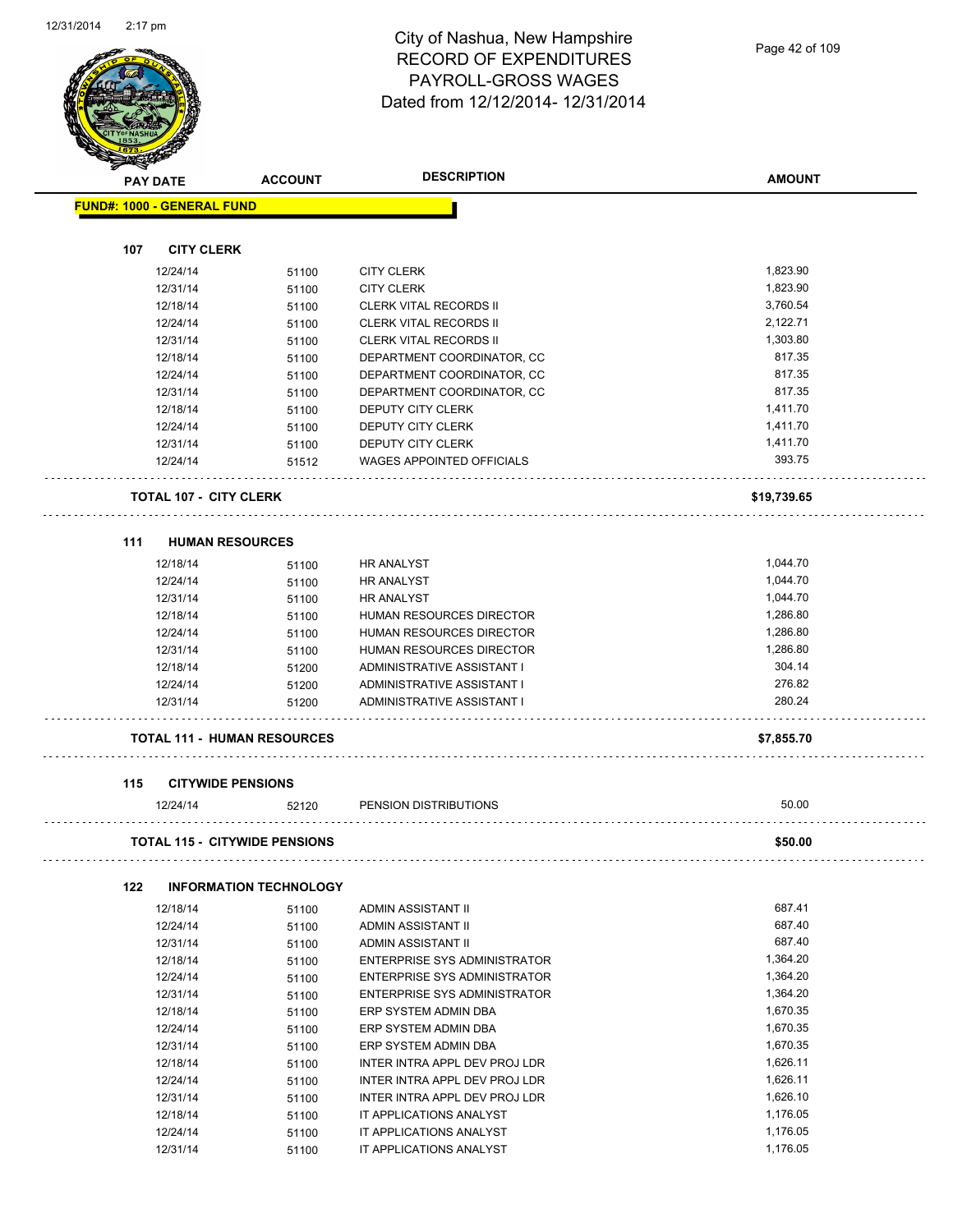|     | <b>PAY DATE</b>                   | <b>ACCOUNT</b>                            | <b>DESCRIPTION</b>                                               | <b>AMOUNT</b>        |
|-----|-----------------------------------|-------------------------------------------|------------------------------------------------------------------|----------------------|
|     | <b>FUND#: 1000 - GENERAL FUND</b> |                                           |                                                                  |                      |
|     |                                   |                                           |                                                                  |                      |
| 122 |                                   | <b>INFORMATION TECHNOLOGY</b>             |                                                                  |                      |
|     | 12/18/14                          | 51100                                     | IT DIVISION DIRECTOR                                             | 2,028.40             |
|     | 12/24/14                          | 51100                                     | IT DIVISION DIRECTOR                                             | 2,028.40             |
|     | 12/31/14                          | 51100                                     | IT DIVISION DIRECTOR                                             | 2,028.40             |
|     | 12/18/14                          | 51100                                     | IT INFRASTRUCTURE TEAM LEADER                                    | 1,823.90             |
|     | 12/24/14                          | 51100                                     | IT INFRASTRUCTURE TEAM LEADER                                    | 1,823.90             |
|     | 12/31/14                          | 51100                                     | IT INFRASTRUCTURE TEAM LEADER                                    | 1,823.90             |
|     | 12/18/14<br>12/24/14              | 51100                                     | SYSTEMS ADM DATABASE ADM<br>SYSTEMS ADM DATABASE ADM             | 1,655.70<br>1,655.70 |
|     | 12/31/14                          | 51100                                     | SYSTEMS ADM DATABASE ADM                                         | 1,655.70             |
|     | 12/18/14                          | 51100                                     | TECH SUPPORT TEAM LEADER                                         | 1,537.40             |
|     | 12/24/14                          | 51100<br>51100                            | TECH SUPPORT TEAM LEADER                                         | 1,537.40             |
|     | 12/31/14                          | 51100                                     | TECH SUPPORT TEAM LEADER                                         | 1,537.40             |
|     | 12/18/14                          | 51100                                     | TECHNICAL SPEC II NET SUPPORT                                    | 1,140.00             |
|     | 12/24/14                          | 51100                                     | TECHNICAL SPEC II NET SUPPORT                                    | 1,140.00             |
|     | 12/31/14                          | 51100                                     | TECHNICAL SPEC II NET SUPPORT                                    | 1,140.00             |
|     | 12/18/14                          | 51100                                     | <b>TECHNICAL SPECIALIST I</b>                                    | 709.90               |
|     | 12/24/14                          | 51100                                     | <b>TECHNICAL SPECIALIST I</b>                                    | 709.90               |
|     | 12/31/14                          | 51100                                     | <b>TECHNICAL SPECIALIST I</b>                                    | 709.90               |
|     | 12/18/14                          | 51100                                     | <b>WEB DESIGNER</b>                                              | 654.21               |
|     | 12/24/14                          | 51100                                     | <b>WEB DESIGNER</b>                                              | 654.20               |
|     | 12/31/14                          | 51100                                     | <b>WEB DESIGNER</b>                                              | 654.20               |
|     | 12/18/14                          | 51300                                     | OVERTIME-REGULAR                                                 | 30.67                |
|     | 12/24/14                          | 51300                                     | OVERTIME-REGULAR                                                 | 149.62               |
|     | 12/24/14                          | 55118                                     | TELEPHONE-CELLULAR                                               | 267.00               |
|     |                                   | <b>TOTAL 122 - INFORMATION TECHNOLOGY</b> |                                                                  | \$48,668.13          |
| 126 |                                   | <b>FINANCIAL SERVICES</b>                 |                                                                  |                      |
|     | 12/18/14                          | 51100                                     | ACCOUNTING COMPLIANCE MGR                                        | 1,105.45             |
|     | 12/24/14                          | 51100                                     | ACCOUNTING COMPLIANCE MGR                                        | 1,105.45             |
|     | 12/31/14                          | 51100                                     | ACCOUNTING COMPLIANCE MGR                                        | 1,105.45             |
|     | 12/18/14                          | 51100                                     | ACCOUNTS PAYABLE COORDINATOR                                     | 2,260.59             |
|     | 12/24/14                          | 51100                                     | ACCOUNTS PAYABLE COORDINATOR                                     | 2,260.60             |
|     | 12/31/14                          | 51100                                     | ACCOUNTS PAYABLE COORDINATOR                                     | 2,256.08             |
|     | 12/24/14                          | 51100                                     | ADMINISTRATIVE ASSISTANT I                                       | 666.90               |
|     | 12/31/14                          | 51100                                     | ADMINISTRATIVE ASSISTANT I                                       | 133.39               |
|     | 12/18/14                          | 51100                                     | <b>CFO COMPTROLLER</b>                                           | 2,059.25             |
|     | 12/24/14                          | 51100                                     | CFO COMPTROLLER                                                  | 2,059.25             |
|     | 12/31/14                          | 51100                                     | CFO COMPTROLLER                                                  | 2,059.24             |
|     | 12/18/14                          | 51100                                     | <b>COMPENSATION MANAGER</b>                                      | 1,579.20             |
|     | 12/24/14                          | 51100                                     | <b>COMPENSATION MANAGER</b>                                      | 1,579.20             |
|     | 12/31/14                          | 51100                                     | <b>COMPENSATION MANAGER</b>                                      | 1,579.20             |
|     | 12/18/14                          | 51100                                     | DEP TREASURER TAX COLLECTOR                                      | 1,098.80             |
|     | 12/24/14                          | 51100                                     | DEP TREASURER TAX COLLECTOR                                      | 1,098.80             |
|     | 12/31/14                          | 51100                                     | DEP TREASURER TAX COLLECTOR                                      | 1,098.80             |
|     |                                   |                                           |                                                                  |                      |
|     | 12/18/14                          | 51100                                     | FINANCE AND ADMIN MANAGER                                        | 766.80               |
|     | 12/24/14                          | 51100                                     | FINANCE AND ADMIN MANAGER                                        | 766.80               |
|     | 12/31/14                          | 51100                                     | FINANCE AND ADMIN MANAGER                                        | 766.80               |
|     | 12/18/14<br>12/24/14              | 51100<br>51100                            | FINANCIAL MANAGER GENERAL GOVT<br>FINANCIAL MANAGER GENERAL GOVT | 1,408.20<br>1,408.20 |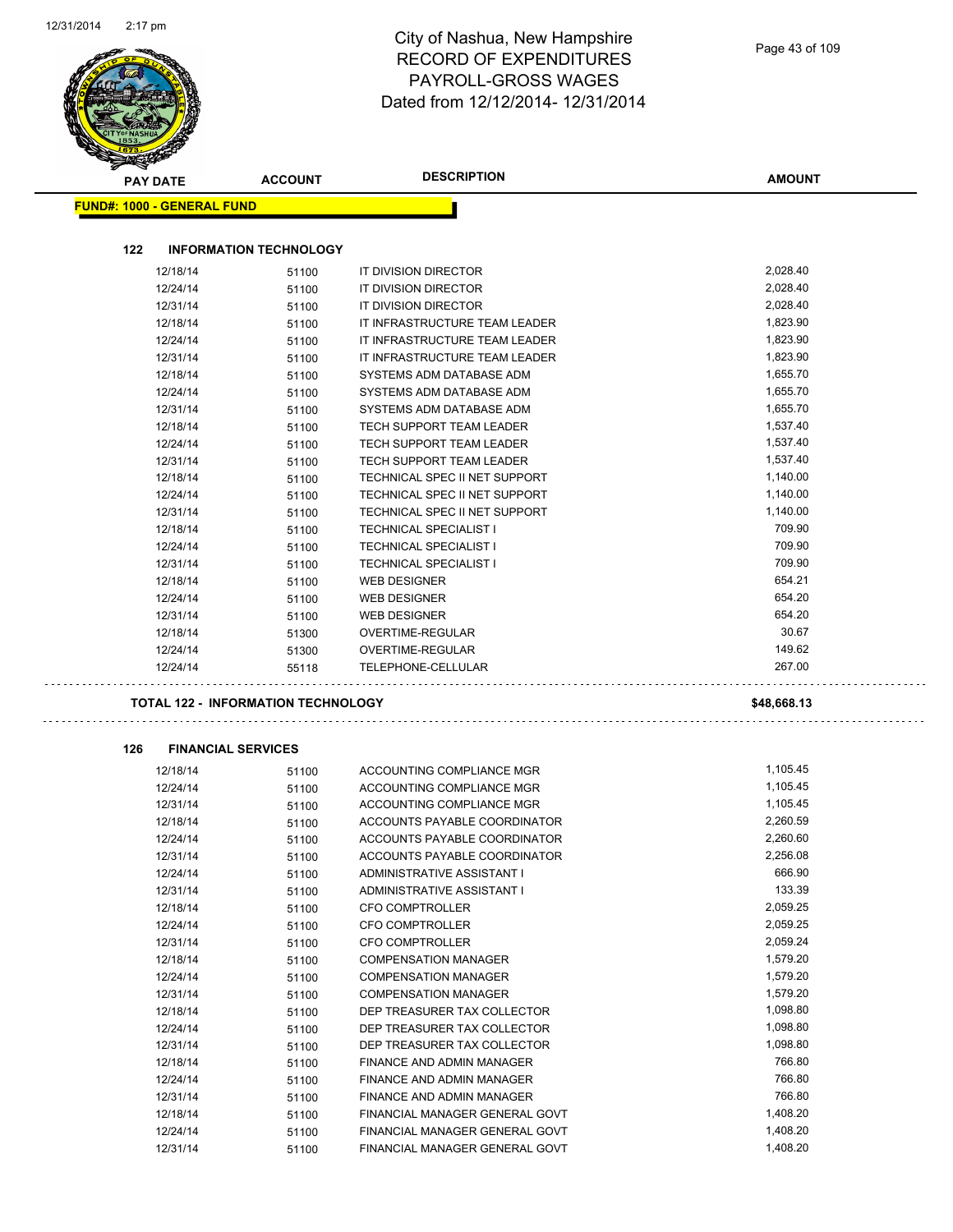

| <b>PAY DATE</b>                   | <b>ACCOUNT</b>            | <b>DESCRIPTION</b>                | <b>AMOUNT</b> |
|-----------------------------------|---------------------------|-----------------------------------|---------------|
| <b>FUND#: 1000 - GENERAL FUND</b> |                           |                                   |               |
|                                   |                           |                                   |               |
| 126                               | <b>FINANCIAL SERVICES</b> |                                   |               |
| 12/18/14                          | 51100                     | FINANCIAL SERVICES COORDINATOR    | 964.35        |
| 12/24/14                          | 51100                     | FINANCIAL SERVICES COORDINATOR    | 964.36        |
| 12/31/14                          | 51100                     | FINANCIAL SERVICES COORDINATOR    | 964.35        |
| 12/18/14                          | 51100                     | <b>MOTOR VEHICLE COORDINATOR</b>  | 666.90        |
| 12/24/14                          | 51100                     | <b>MOTOR VEHICLE COORDINATOR</b>  | 666.90        |
| 12/31/14                          | 51100                     | <b>MOTOR VEHICLE COORDINATOR</b>  | 666.90        |
| 12/18/14                          | 51100                     | MV CLERK II REGISTRATION          | 651.65        |
| 12/24/14                          | 51100                     | MV CLERK II REGISTRATION          | 651.65        |
| 12/31/14                          | 51100                     | MV CLERK II REGISTRATION          | 651.65        |
| 12/18/14                          | 51100                     | OPERATIONS ANALYST                | 742.59        |
| 12/24/14                          | 51100                     | OPERATIONS ANALYST                | 742.60        |
| 12/31/14                          | 51100                     | OPERATIONS ANALYST                | 742.60        |
| 12/18/14                          | 51100                     | PAYROLL ANALYST                   | 1,878.65      |
| 12/24/14                          | 51100                     | PAYROLL ANALYST                   | 1,883.89      |
| 12/31/14                          | 51100                     | PAYROLL ANALYST                   | 1,883.89      |
| 12/18/14                          | 51100                     | <b>RESOURCE COORDINATOR</b>       | 607.95        |
| 12/24/14                          | 51100                     | RESOURCE COORDINATOR              | 607.96        |
| 12/31/14                          | 51100                     | RESOURCE COORDINATOR              | 607.95        |
| 12/18/14                          | 51100                     | REVENUE ACCOUNTS SPEC             | 757.75        |
| 12/24/14                          | 51100                     | REVENUE ACCOUNTS SPEC             | 757.75        |
| 12/31/14                          | 51100                     | REVENUE ACCOUNTS SPEC             | 757.75        |
| 12/18/14                          | 51100                     | REVENUE COORDINATOR               | 988.16        |
| 12/24/14                          | 51100                     | REVENUE COORDINATOR               | 988.15        |
| 12/31/14                          | 51100                     | REVENUE COORDINATOR               | 988.15        |
| 12/18/14                          | 51100                     | <b>SENIOR ACCOUNTANT</b>          | 1,042.70      |
| 12/24/14                          | 51100                     | <b>SENIOR ACCOUNTANT</b>          | 1,042.70      |
| 12/31/14                          | 51100                     | <b>SENIOR ACCOUNTANT</b>          | 1,042.70      |
| 12/18/14                          | 51100                     | SENIOR FINANCIAL ANALYST          | 1,131.65      |
| 12/24/14                          | 51100                     | SENIOR FINANCIAL ANALYST          | 1,131.66      |
| 12/31/14                          | 51100                     | SENIOR FINANCIAL ANALYST          | 1,131.65      |
| 12/18/14                          | 51100                     | <b>SUPV VEHICLE REGISTRATION</b>  | 1,075.60      |
| 12/24/14                          | 51100                     | <b>SUPV VEHICLE REGISTRATION</b>  | 1,075.60      |
| 12/31/14                          | 51100                     | SUPV VEHICLE REGISTRATION         | 1,075.60      |
| 12/18/14                          | 51100                     | TREASURER TAX COLLECTOR           | 1,823.90      |
| 12/24/14                          | 51100                     | TREASURER TAX COLLECTOR           | 1,823.90      |
| 12/31/14                          | 51100                     | TREASURER TAX COLLECTOR           | 1,823.90      |
| 12/18/14                          | 51100                     | <b>VEHICLE REGISTRATION CLERK</b> | 1,676.10      |
| 12/24/14                          | 51100                     | <b>VEHICLE REGISTRATION CLERK</b> | 1,676.10      |
| 12/31/14                          | 51100                     | <b>VEHICLE REGISTRATION CLERK</b> | 1,676.10      |
| 12/18/14                          | 51200                     | TRUST ACCOUNTANT PT               | 689.88        |
| 12/24/14                          | 51200                     | TRUST ACCOUNTANT PT               | 689.88        |
| 12/31/14                          | 51200                     | TRUST ACCOUNTANT PT               | 689.88        |
| 12/18/14                          | 51300                     | OVERTIME-REGULAR                  | 26.01         |
| 12/24/14                          | 51300                     | OVERTIME-REGULAR                  | 142.89        |
| 12/31/14                          | 51300                     | OVERTIME-REGULAR                  | 25.01         |
| 12/24/14                          | 55118                     | TELEPHONE-CELLULAR                | 50.00         |

### **129 CITY BUILDINGS**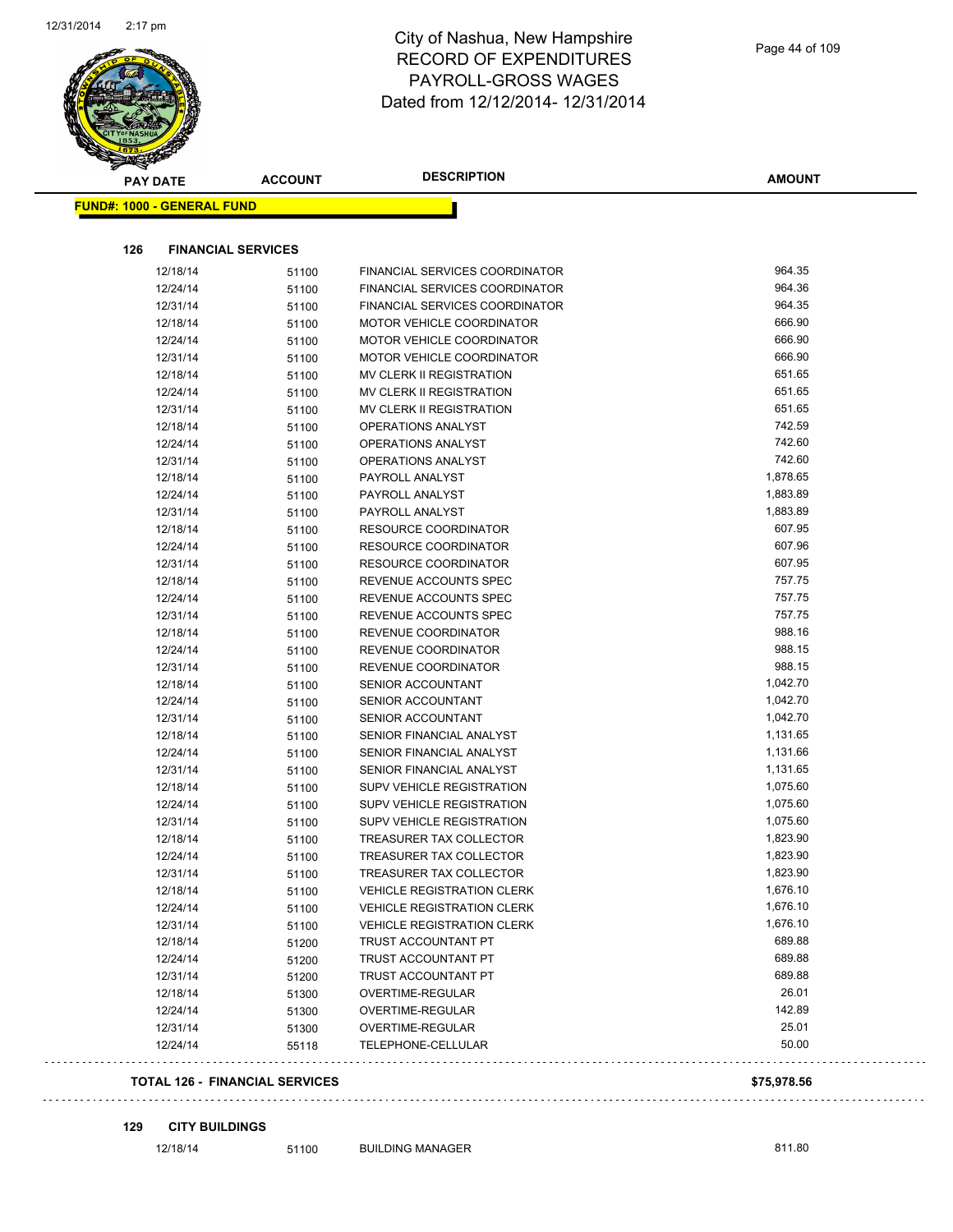|     | <b>PAY DATE</b>                   | <b>ACCOUNT</b> | <b>DESCRIPTION</b>                                       | <b>AMOUNT</b> |
|-----|-----------------------------------|----------------|----------------------------------------------------------|---------------|
|     | <b>FUND#: 1000 - GENERAL FUND</b> |                |                                                          |               |
|     |                                   |                |                                                          |               |
| 129 | <b>CITY BUILDINGS</b>             |                |                                                          |               |
|     | 12/24/14                          | 51100          | <b>BUILDING MANAGER</b>                                  | 811.80        |
|     | 12/31/14                          | 51100          | <b>BUILDING MANAGER</b>                                  | 811.80        |
|     | 12/18/14                          | 51100          | <b>CUSTODIAN I</b>                                       | 1,223.01      |
|     | 12/24/14                          | 51100          | <b>CUSTODIAN I</b>                                       | 1,223.01      |
|     | 12/31/14                          | 51100          | <b>CUSTODIAN I</b>                                       | 1,235.73      |
|     | 12/18/14                          | 51100          | MAINTENANCE SPEC                                         | 685.70        |
|     | 12/24/14                          | 51100          | MAINTENANCE SPEC                                         | 685.70        |
|     | 12/31/14                          | 51100          | MAINTENANCE SPEC                                         | 685.70        |
|     | 12/18/14                          | 51200          | <b>CUSTODIAN I</b>                                       | 318.45        |
|     | 12/24/14                          | 51200          | <b>CUSTODIAN I</b>                                       | 318.45        |
|     | 12/31/14                          | 51200          | <b>CUSTODIAN I</b>                                       | 318.45        |
|     | <b>TOTAL 129 - CITY BUILDINGS</b> |                |                                                          | \$9,129.60    |
| 130 | <b>PURCHASING</b>                 |                |                                                          |               |
|     | 12/18/14                          | 51100          | PRINTING TECH MAIL DIST                                  | 999.20        |
|     | 12/24/14                          | 51100          | PRINTING TECH MAIL DIST                                  | 999.20        |
|     | 12/31/14                          | 51100          | PRINTING TECH MAIL DIST                                  | 999.20        |
|     | 12/18/14                          | 51100          | PURCHASING AGENT I                                       | 682.50        |
|     | 12/24/14                          | 51100          | PURCHASING AGENT I                                       | 682.50        |
|     | 12/31/14                          |                | PURCHASING AGENT I                                       | 682.50        |
|     |                                   | 51100          |                                                          | 1,048.70      |
|     | 12/18/14                          | 51100          | PURCHASING AGENT II                                      | 1,048.70      |
|     | 12/24/14                          | 51100          | PURCHASING AGENT II                                      |               |
|     | 12/31/14                          | 51100          | PURCHASING AGENT II                                      | 1,048.70      |
|     | 12/18/14                          | 51300          | OVERTIME-REGULAR                                         | 6.40          |
|     | <b>TOTAL 130 - PURCHASING</b>     |                |                                                          | \$8,197.60    |
|     |                                   |                |                                                          |               |
| 131 | <b>HUNT BUILDING</b>              |                |                                                          |               |
|     | 12/18/14                          | 51200          | HUNT BUILDING ADMINISTRATOR                              | 405.18        |
|     | 12/24/14                          | 51200          | HUNT BUILDING ADMINISTRATOR                              | 256.34        |
|     | 12/31/14                          | 51200          | HUNT BUILDING ADMINISTRATOR                              | 252.20        |
|     | <b>TOTAL 131 - HUNT BUILDING</b>  |                |                                                          | \$913.72      |
| 132 | <b>ASSESSING</b>                  |                |                                                          |               |
|     | 12/18/14                          | 51100          | <b>APPRAISER I</b>                                       | 877.90        |
|     | 12/24/14                          | 51100          | <b>APPRAISER I</b>                                       | 877.90        |
|     | 12/31/14                          | 51100          | APPRAISER I                                              | 877.90        |
|     | 12/18/14                          | 51100          | <b>APPRAISER II</b>                                      | 1,048.70      |
|     | 12/24/14                          | 51100          | APPRAISER II                                             | 1,048.70      |
|     | 12/31/14                          | 51100          | APPRAISER II                                             | 1,048.70      |
|     | 12/18/14                          | 51100          | <b>APPRAISER III</b>                                     | 1,194.60      |
|     | 12/24/14                          | 51100          | <b>APPRAISER III</b>                                     | 1,194.60      |
|     | 12/31/14                          | 51100          | <b>APPRAISER III</b>                                     | 1,194.60      |
|     |                                   |                | ASSESSING ADMIN SPEC I CSR                               | 621.10        |
|     |                                   |                |                                                          |               |
|     | 12/18/14                          | 51100          |                                                          | 621.12        |
|     | 12/24/14<br>12/31/14              | 51100<br>51100 | ASSESSING ADMIN SPEC I CSR<br>ASSESSING ADMIN SPEC I CSR | 621.10        |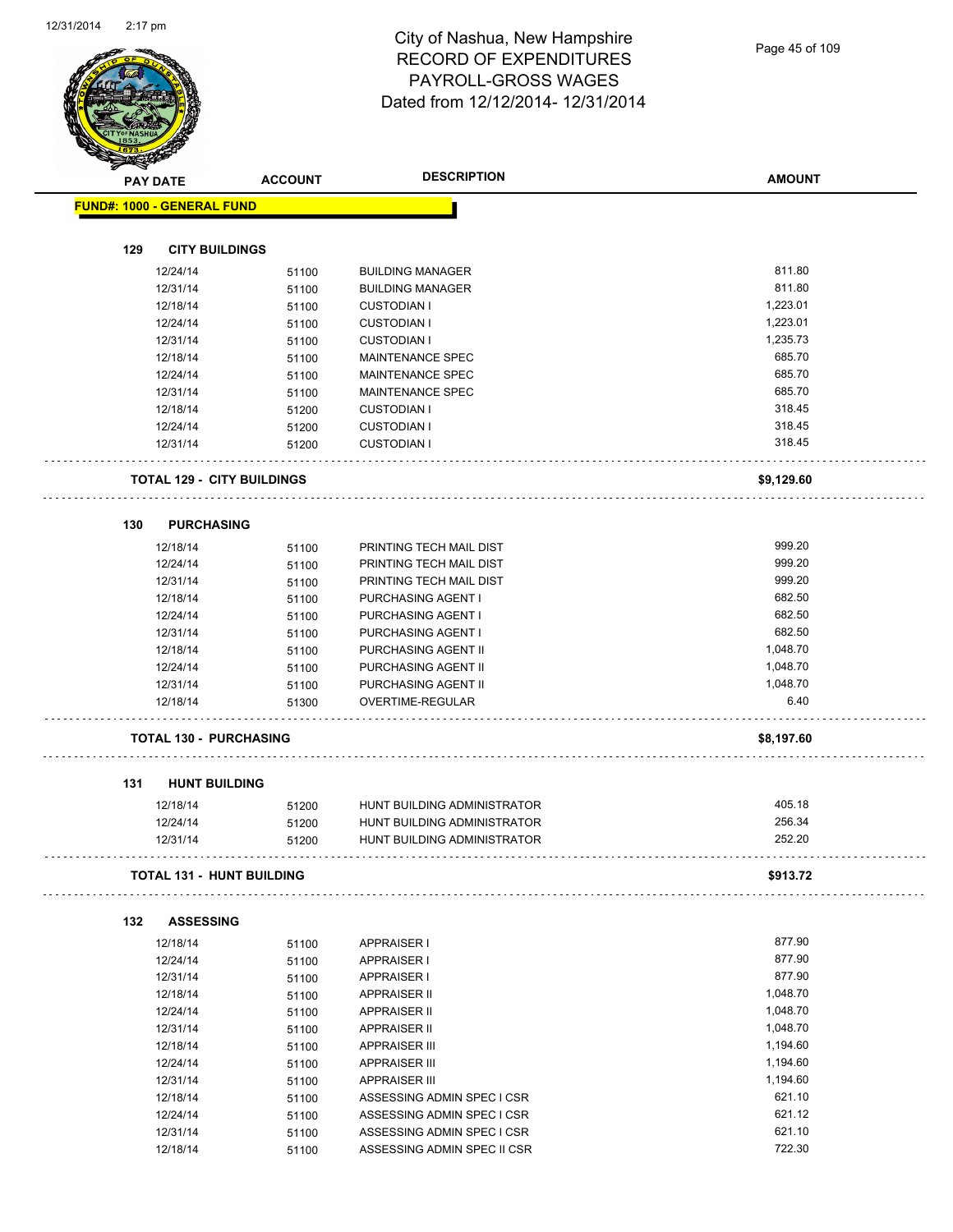

|     | <b>PAY DATE</b>                   | <b>ACCOUNT</b>                       | <b>DESCRIPTION</b>                                   | <b>AMOUNT</b> |
|-----|-----------------------------------|--------------------------------------|------------------------------------------------------|---------------|
|     | <b>FUND#: 1000 - GENERAL FUND</b> |                                      |                                                      |               |
|     |                                   |                                      |                                                      |               |
| 132 | <b>ASSESSING</b>                  |                                      |                                                      |               |
|     | 12/24/14                          | 51100                                | ASSESSING ADMIN SPEC II CSR                          | 722.30        |
|     | 12/31/14                          | 51100                                | ASSESSING ADMIN SPEC II CSR                          | 722.30        |
|     | 12/18/14                          | 51100                                | ASSESSING ADMIN SPEC III CSR                         | 913.35        |
|     | 12/24/14                          | 51100                                | ASSESSING ADMIN SPEC III CSR                         | 913.34        |
|     | 12/31/14                          | 51100                                | ASSESSING ADMIN SPEC III CSR                         | 913.35        |
|     | 12/18/14                          | 51100                                | CHIEF ASSESSOR GIS MANAGER                           | 2,120.90      |
|     | 12/24/14                          | 51100                                | CHIEF ASSESSOR GIS MANAGER                           | 2,120.90      |
|     | 12/31/14                          | 51100                                | CHIEF ASSESSOR GIS MANAGER                           | 2,120.90      |
|     | 12/18/14                          | 51100                                | DEPARTMENT COORDINATOR                               | 867.35        |
|     | 12/24/14                          | 51100                                | DEPARTMENT COORDINATOR                               | 867.35        |
|     | 12/31/14                          | 51100                                | DEPARTMENT COORDINATOR                               | 867.35        |
|     | 12/18/14                          | 51100                                | DEPUTY MANAGER APPRAISER IV                          | 1,493.06      |
|     | 12/24/14                          | 51100                                | DEPUTY MANAGER APPRAISER IV                          | 1,493.05      |
|     | 12/31/14                          | 51100                                | DEPUTY MANAGER APPRAISER IV                          | 1,493.05      |
|     | 12/24/14                          | 51512                                | <b>WAGES APPOINTED OFFICIALS</b>                     | 375.00        |
|     | <b>TOTAL 132 - ASSESSING</b>      |                                      |                                                      | \$29,952.77   |
| 134 | <b>GIS</b>                        |                                      |                                                      |               |
|     |                                   |                                      |                                                      | 1,072.10      |
|     | 12/18/14                          | 51100                                | <b>GIS TECHNICIAN II</b>                             | 1,072.10      |
|     | 12/24/14<br>12/31/14              | 51100                                | <b>GIS TECHNICIAN II</b><br><b>GIS TECHNICIAN II</b> | 1,072.10      |
|     |                                   | 51100                                |                                                      |               |
|     | <b>TOTAL 134 - GIS</b>            |                                      |                                                      | \$3,216.30    |
| 140 |                                   | <b>PINEWOOD CEMETERY</b>             |                                                      |               |
|     | 12/24/14                          | 51700                                | <b>STIPENDS</b>                                      | 1,000.00      |
|     | 12/24/14                          | 55314                                | FIXED RATE MILEAGE ALLOWANCE                         | 100.00        |
|     |                                   | <b>TOTAL 140 - PINEWOOD CEMETERY</b> |                                                      | \$1,100.00    |
| 142 |                                   | <b>WOODLAWN CEMETERY</b>             |                                                      |               |
|     | 12/18/14                          | 51100                                | <b>GROUNDSKEEPER CEMETERY</b>                        | 1,301.50      |
|     | 12/24/14                          | 51100                                | <b>GROUNDSKEEPER CEMETERY</b>                        | 1,301.50      |
|     | 12/31/14                          | 51100                                | <b>GROUNDSKEEPER CEMETERY</b>                        | 1,301.50      |
|     | 12/18/14                          | 51100                                | SUBFOREMAN CEMETERY                                  | 744.15        |
|     | 12/24/14                          | 51100                                | SUBFOREMAN CEMETERY                                  | 744.15        |
|     | 12/31/14                          | 51100                                | SUBFOREMAN CEMETERY                                  | 744.15        |
|     | 12/18/14                          | 51100                                | SUPERINTENDENT CEMETERY I                            | 1,044.70      |
|     | 12/24/14                          |                                      | SUPERINTENDENT CEMETERY I                            | 1,044.70      |
|     | 12/31/14                          | 51100                                | SUPERINTENDENT CEMETERY I                            | 1,044.70      |
|     | 12/18/14                          | 51100<br>51300                       | <b>OVERTIME-REGULAR</b>                              | 327.74        |
|     |                                   |                                      |                                                      |               |
|     |                                   | <b>TOTAL 142 - WOODLAWN CEMETERY</b> |                                                      | \$9,598.79    |
| 144 |                                   | <b>EDGEWOOD CEMETERY</b>             |                                                      |               |
|     | 12/18/14                          | 51100                                | <b>GROUNDSKEEPER CEMETERY</b>                        | 1,127.15      |
|     | 12/24/14                          | 51100                                | <b>GROUNDSKEEPER CEMETERY</b>                        | 1,127.14      |
|     |                                   |                                      |                                                      |               |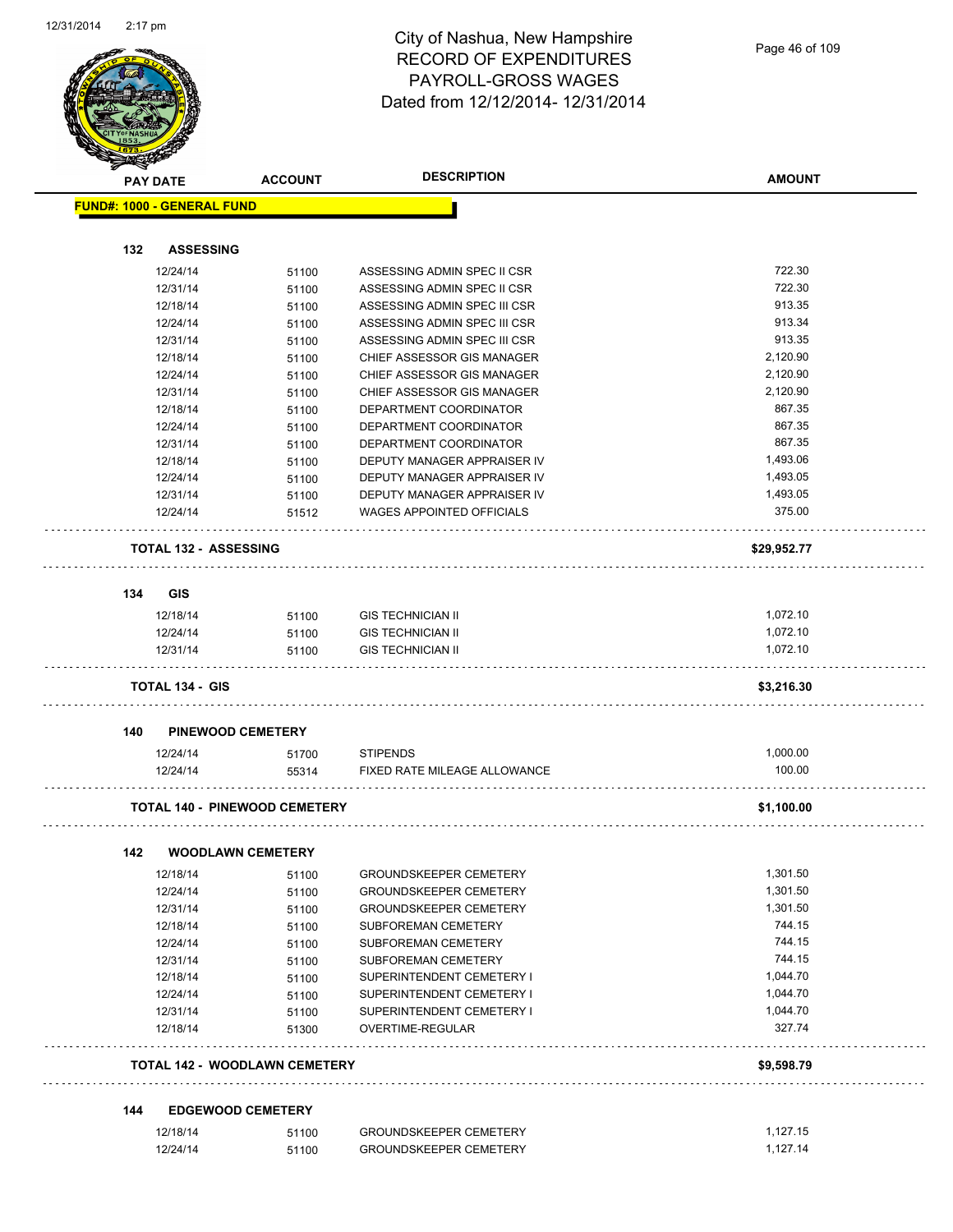|     | <b>PAY DATE</b>                   | <b>ACCOUNT</b>                       | <b>DESCRIPTION</b>                                   | <b>AMOUNT</b>    |
|-----|-----------------------------------|--------------------------------------|------------------------------------------------------|------------------|
|     | <b>FUND#: 1000 - GENERAL FUND</b> |                                      |                                                      |                  |
|     |                                   |                                      |                                                      |                  |
| 144 |                                   | <b>EDGEWOOD CEMETERY</b>             |                                                      |                  |
|     | 12/31/14                          | 51100                                | <b>GROUNDSKEEPER CEMETERY</b>                        | 1,127.15         |
|     | 12/18/14                          | 51100                                | SUBFOREMAN CEMETERY                                  | 811.80<br>811.80 |
|     | 12/24/14                          | 51100                                | SUBFOREMAN CEMETERY                                  |                  |
|     | 12/31/14                          | 51100                                | <b>SUBFOREMAN CEMETERY</b>                           | 811.80           |
|     | 12/18/14                          | 51100                                | SUPERINTENDENT CEMETERY II                           | 1,148.25         |
|     | 12/24/14                          | 51100                                | SUPERINTENDENT CEMETERY II                           | 1,148.25         |
|     | 12/31/14                          | 51100                                | SUPERINTENDENT CEMETERY II                           | 1,148.25         |
|     | 12/24/14<br>12/24/14              | 51300<br>55314                       | OVERTIME-REGULAR<br>FIXED RATE MILEAGE ALLOWANCE     | 61.57<br>100.00  |
|     |                                   |                                      |                                                      |                  |
|     |                                   | <b>TOTAL 144 - EDGEWOOD CEMETERY</b> |                                                      | \$9,423.16       |
| 145 |                                   | <b>SUBURBAN CEMETERY</b>             |                                                      |                  |
|     | 12/24/14                          | 51700                                | <b>STIPENDS</b>                                      | 1,592.00         |
|     |                                   | <b>TOTAL 145 - SUBURBAN CEMETERY</b> |                                                      | \$1,592.00       |
| 150 | <b>POLICE</b>                     |                                      |                                                      |                  |
|     | 12/18/14                          |                                      | <b>1ST YEAR OFFICERS</b>                             | 5,719.20         |
|     | 12/24/14                          | 51100                                | <b>1ST YEAR OFFICERS</b>                             | 5,719.20         |
|     |                                   | 51100                                |                                                      | 11,819.68        |
|     | 12/31/14                          | 51100                                | <b>1ST YEAR OFFICERS</b>                             | 2,143.10         |
|     | 12/18/14<br>12/24/14              | 51100                                | <b>ACCOUNT CLERK III</b>                             | 2,143.10         |
|     | 12/31/14                          | 51100                                | <b>ACCOUNT CLERK III</b><br><b>ACCOUNT CLERK III</b> | 2,143.10         |
|     | 12/18/14                          | 51100                                | ADMINISTRATIVE PROJECT SPEC                          | 1,248.00         |
|     | 12/24/14                          | 51100<br>51100                       | ADMINISTRATIVE PROJECT SPEC                          | 1,248.00         |
|     | 12/31/14                          | 51100                                | ADMINISTRATIVE PROJECT SPEC                          | 1,248.00         |
|     | 12/18/14                          | 51100                                | ANIMAL CONTROL OFFICER                               | 927.40           |
|     | 12/24/14                          | 51100                                | ANIMAL CONTROL OFFICER                               | 927.40           |
|     | 12/31/14                          | 51100                                | ANIMAL CONTROL OFFICER                               | 927.40           |
|     | 12/18/14                          | 51100                                | ASSISTANT RECORDS MANAGER                            | 962.10           |
|     | 12/24/14                          | 51100                                | ASSISTANT RECORDS MANAGER                            | 962.10           |
|     | 12/31/14                          | 51100                                | ASSISTANT RECORDS MANAGER                            | 962.10           |
|     | 12/18/14                          | 51100                                | AUTO MECHANIC 1ST CLASS                              | 1,589.35         |
|     | 12/24/14                          | 51100                                | AUTO MECHANIC 1ST CLASS                              | 1,589.35         |
|     | 12/31/14                          | 51100                                | AUTO MECHANIC 1ST CLASS                              | 1,589.35         |
|     | 12/18/14                          | 51100                                | <b>BUILDING MAINTENANCE SUPV</b>                     | 962.00           |
|     | 12/24/14                          | 51100                                | <b>BUILDING MAINTENANCE SUPV</b>                     | 962.00           |
|     | 12/31/14                          | 51100                                | <b>BUILDING MAINTENANCE SUPV</b>                     | 962.00           |
|     | 12/18/14                          | 51100                                | <b>CAPTAIN</b>                                       | 14,341.25        |
|     | 12/24/14                          | 51100                                | <b>CAPTAIN</b>                                       | 14,341.25        |
|     | 12/31/14                          | 51100                                | <b>CAPTAIN</b>                                       | 14,341.25        |
|     | 12/18/14                          | 51100                                | CHIEF OF POLICE                                      | 2,524.30         |
|     | 12/24/14                          | 51100                                | CHIEF OF POLICE                                      | 2,524.30         |
|     | 12/31/14                          | 51100                                | CHIEF OF POLICE                                      | 2,524.30         |
|     | 12/18/14                          | 51100                                | COMM TECH ALL DESIGNATIONS                           | 8,995.12         |
|     | 12/24/14                          | 51100                                | COMM TECH ALL DESIGNATIONS                           | 8,995.12         |
|     | 12/31/14                          | 51100                                | COMM TECH ALL DESIGNATIONS                           | 8,995.13         |
|     | 12/18/14                          | 51100                                | COMMUNITY POLICE COORD CEMD                          | 1,266.80         |
|     | 12/24/14                          | 51100                                | COMMUNITY POLICE COORD CEMD                          | 1,266.80         |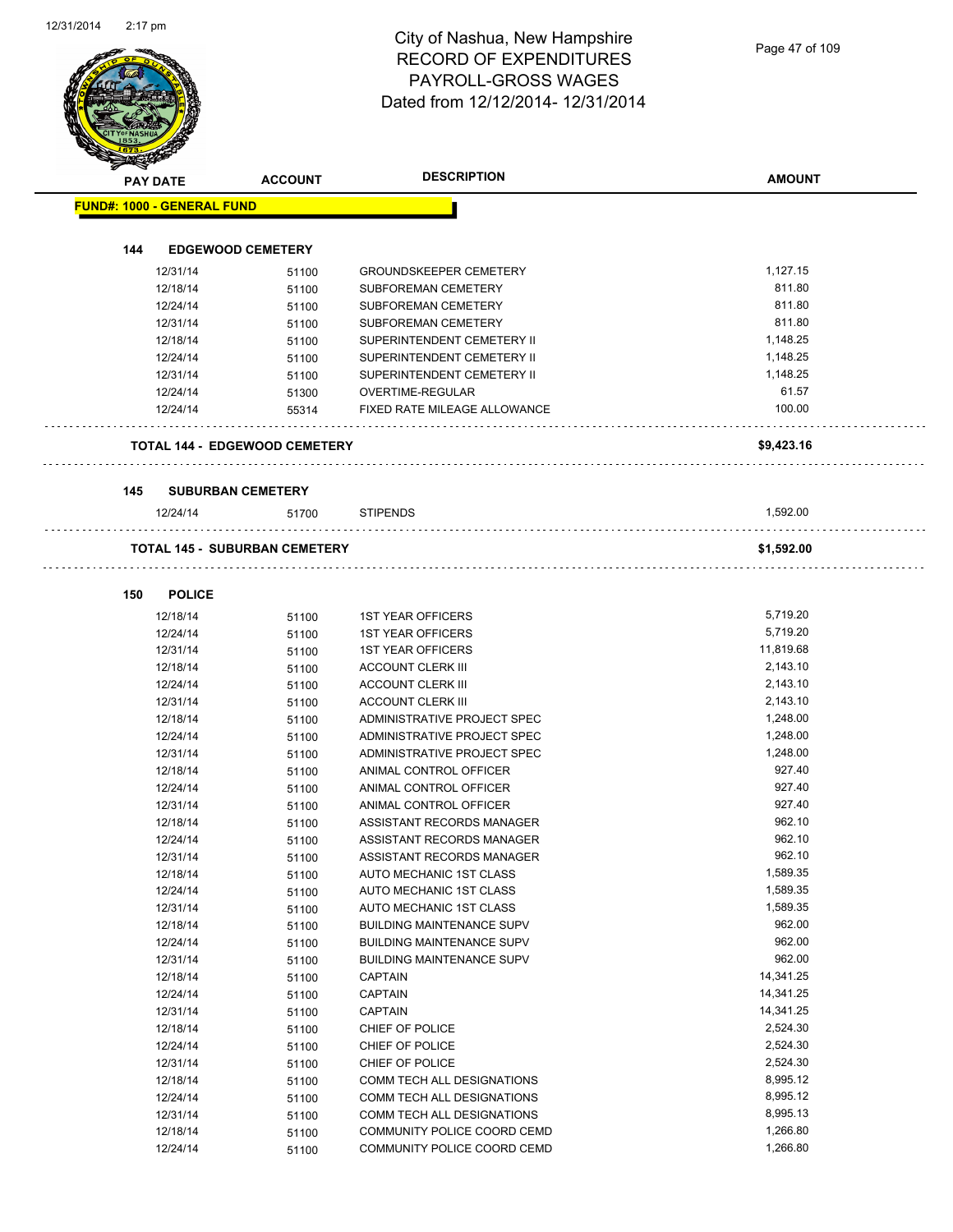

|     | <b>PAY DATE</b>                   | <b>ACCOUNT</b> | <b>DESCRIPTION</b>                                     | <b>AMOUNT</b>        |
|-----|-----------------------------------|----------------|--------------------------------------------------------|----------------------|
|     | <b>FUND#: 1000 - GENERAL FUND</b> |                |                                                        |                      |
|     |                                   |                |                                                        |                      |
|     |                                   |                |                                                        |                      |
| 150 | <b>POLICE</b>                     |                |                                                        |                      |
|     | 12/31/14                          | 51100          | COMMUNITY POLICE COORD CEMD                            | 1,266.80             |
|     | 12/18/14                          | 51100          | <b>CRIME ANALYST</b>                                   | 1,229.75             |
|     | 12/24/14                          | 51100          | <b>CRIME ANALYST</b>                                   | 1,229.75             |
|     | 12/31/14                          | 51100          | <b>CRIME ANALYST</b>                                   | 1,229.75             |
|     | 12/18/14                          | 51100          | <b>CUSTODIAN II</b>                                    | 741.45               |
|     | 12/24/14                          | 51100          | <b>CUSTODIAN II</b>                                    | 741.45               |
|     | 12/31/14                          | 51100          | <b>CUSTODIAN II</b>                                    | 741.46               |
|     | 12/18/14                          | 51100          | <b>CUSTODIAN III</b>                                   | 1,449.35             |
|     | 12/24/14                          | 51100          | <b>CUSTODIAN III</b>                                   | 1,449.35             |
|     | 12/31/14                          | 51100          | <b>CUSTODIAN III</b>                                   | 1,449.35             |
|     | 12/18/14                          | 51100          | DEPUTY CHIEF OF POLICE                                 | 4,575.00             |
|     | 12/24/14                          | 51100          | DEPUTY CHIEF OF POLICE                                 | 4,575.00             |
|     | 12/31/14                          | 51100          | DEPUTY CHIEF OF POLICE                                 | 4,575.00             |
|     | 12/18/14                          | 51100          | <b>DETENTION SPEC</b>                                  | 837.65               |
|     | 12/24/14                          | 51100          | DETENTION SPEC                                         | 837.65               |
|     | 12/31/14                          | 51100          | <b>DETENTION SPEC</b>                                  | 837.65               |
|     | 12/18/14                          | 51100          | DISPATCHERS ALL DESIGNATIONS                           | 5,011.70             |
|     | 12/24/14                          | 51100          | DISPATCHERS ALL DESIGNATIONS                           | 5,011.70             |
|     | 12/31/14                          | 51100          | DISPATCHERS ALL DESIGNATIONS                           | 5,011.70             |
|     | 12/18/14                          | 51100          | FLEET MAINTENANCE ASST SUPV                            | 900.80               |
|     | 12/24/14                          | 51100          | FLEET MAINTENANCE ASST SUPV                            | 900.80               |
|     | 12/31/14                          | 51100          | FLEET MAINTENANCE ASST SUPV                            | 900.80               |
|     | 12/18/14                          | 51100          | IT MANAGER/SOFTWARE SPECIALIST                         | 1,616.40             |
|     | 12/24/14                          | 51100          | IT MANAGER/SOFTWARE SPECIALIST                         | 1,616.40             |
|     | 12/31/14                          | 51100          | IT MANAGER/SOFTWARE SPECIALIST                         | 1,616.40             |
|     | 12/18/14                          | 51100          | <b>LEGAL SECRETARY</b>                                 | 678.40               |
|     | 12/24/14                          | 51100          | <b>LEGAL SECRETARY</b>                                 | 678.40               |
|     | 12/31/14                          | 51100          | <b>LEGAL SECRETARY</b>                                 | 678.40               |
|     | 12/18/14                          | 51100          | LIEUTENANT                                             | 15,632.55            |
|     | 12/24/14                          | 51100          | LIEUTENANT                                             | 15,632.55            |
|     | 12/31/14                          | 51100          | LIEUTENANT                                             | 15,632.55            |
|     | 12/18/14                          | 51100          | NPD BUSINESS COORDINATOR                               | 962.00               |
|     | 12/24/14                          | 51100          | NPD BUSINESS COORDINATOR                               | 962.00               |
|     | 12/31/14                          | 51100          | NPD BUSINESS COORDINATOR                               | 962.00<br>1,709.65   |
|     | 12/18/14                          | 51100          | NPD BUSINESS MANAGER<br>NPD BUSINESS MANAGER           |                      |
|     | 12/24/14                          | 51100          |                                                        | 1,709.65<br>1,709.65 |
|     | 12/31/14                          | 51100          | <b>NPD BUSINESS MANAGER</b>                            | 1,288.45             |
|     | 12/18/14                          | 51100          | NPD NETWORK ADMINISTRATOR<br>NPD NETWORK ADMINISTRATOR | 1,288.45             |
|     | 12/24/14<br>12/31/14              | 51100          | NPD NETWORK ADMINISTRATOR                              | 1,288.45             |
|     | 12/18/14                          | 51100          | PARALEGAL                                              | 948.65               |
|     | 12/24/14                          | 51100          | PARALEGAL                                              | 948.65               |
|     | 12/31/14                          | 51100          | PARALEGAL                                              | 948.65               |
|     | 12/18/14                          | 51100          | PATROLMAN ALL RANKS                                    | 155,661.27           |
|     | 12/24/14                          | 51100          | PATROLMAN ALL RANKS                                    | 157,571.94           |
|     | 12/31/14                          | 51100<br>51100 | PATROLMAN ALL RANKS                                    | 156,862.05           |
|     | 12/18/14                          | 51100          | POLICE ATTORNEY                                        | 1,561.60             |
|     | 12/24/14                          | 51100          | POLICE ATTORNEY                                        | 1,561.60             |
|     | 12/31/14                          | 51100          | POLICE ATTORNEY                                        | 1,561.60             |
|     | 12/18/14                          | 51100          | <b>RECORDS &amp; COMMUNICATIONS MGR</b>                | 1,486.65             |
|     | 12/24/14                          | 51100          | RECORDS & COMMUNICATIONS MGR                           | 1,486.65             |
|     | 12/31/14                          | 51100          | RECORDS & COMMUNICATIONS MGR                           | 1,486.65             |
|     |                                   |                |                                                        |                      |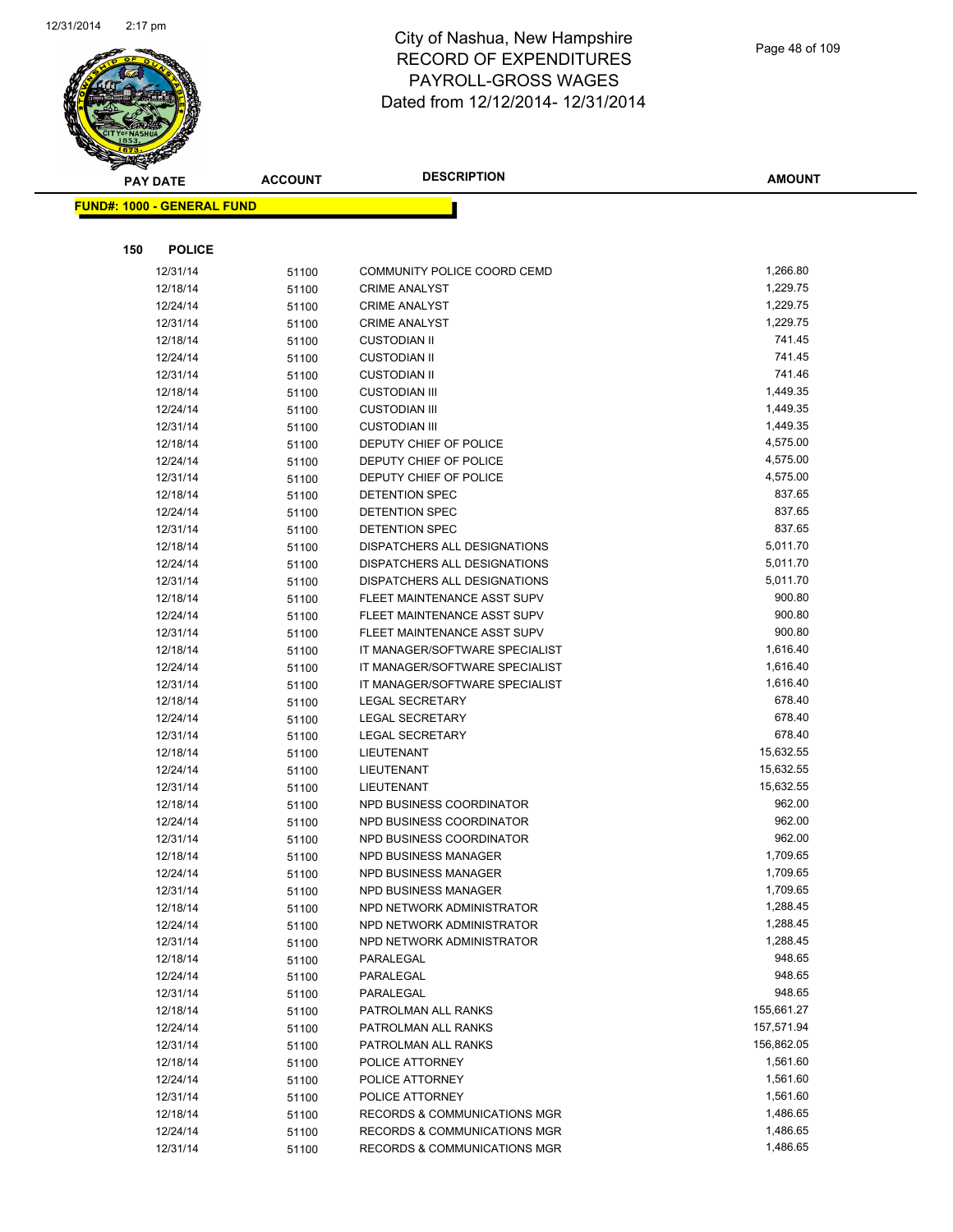

|     | <b>PAY DATE</b>                   | <b>ACCOUNT</b> | <b>DESCRIPTION</b>                                       | <b>AMOUNT</b>      |
|-----|-----------------------------------|----------------|----------------------------------------------------------|--------------------|
|     | <b>FUND#: 1000 - GENERAL FUND</b> |                |                                                          |                    |
|     |                                   |                |                                                          |                    |
|     |                                   |                |                                                          |                    |
| 150 | <b>POLICE</b>                     |                |                                                          |                    |
|     | 12/18/14                          | 51100          | RECORDS TECHNICIAN I                                     | 1,900.30           |
|     | 12/24/14                          | 51100          | <b>RECORDS TECHNICIAN I</b>                              | 1,900.76           |
|     | 12/31/14                          | 51100          | RECORDS TECHNICIAN I                                     | 1,900.30           |
|     | 12/18/14                          | 51100          | RECORDS TECHNICIAN II                                    | 824.10             |
|     | 12/24/14                          | 51100          | RECORDS TECHNICIAN II                                    | 824.10             |
|     | 12/31/14                          | 51100          | RECORDS TECHNICIAN II                                    | 824.10             |
|     | 12/18/14                          | 51100          | SEC DOMESTIC VIOLENCE UNIT                               | 701.05<br>701.05   |
|     | 12/24/14                          | 51100          | SEC DOMESTIC VIOLENCE UNIT<br>SEC DOMESTIC VIOLENCE UNIT | 701.05             |
|     | 12/31/14<br>12/18/14              | 51100          | SECRETARIAL SUPV DET BUREAU                              | 882.80             |
|     | 12/24/14                          | 51100          | SECRETARIAL SUPV DET BUREAU                              | 882.80             |
|     | 12/31/14                          | 51100          | SECRETARIAL SUPV DET BUREAU                              | 882.80             |
|     | 12/18/14                          | 51100<br>51100 | <b>SECRETARY III</b>                                     | 2,728.95           |
|     | 12/24/14                          | 51100          | <b>SECRETARY III</b>                                     | 2,728.95           |
|     | 12/31/14                          | 51100          | <b>SECRETARY III</b>                                     | 2,728.95           |
|     | 12/18/14                          | 51100          | <b>SECRETARY V</b>                                       | 3,238.12           |
|     | 12/24/14                          | 51100          | <b>SECRETARY V</b>                                       | 3,238.12           |
|     | 12/31/14                          | 51100          | <b>SECRETARY V</b>                                       | 3,238.11           |
|     | 12/18/14                          | 51100          | SERGEANT                                                 | 36,215.45          |
|     | 12/24/14                          | 51100          | <b>SERGEANT</b>                                          | 35,262.40          |
|     | 12/31/14                          | 51100          | SERGEANT                                                 | 34,944.72          |
|     | 12/18/14                          | 51100          | SHIFT LEADER                                             | 2,971.21           |
|     | 12/24/14                          | 51100          | SHIFT LEADER                                             | 2,971.21           |
|     | 12/31/14                          | 51100          | SHIFT LEADER                                             | 2,971.22           |
|     | 12/18/14                          | 51100          | SUPV POLICE FLEET                                        | 1,222.00           |
|     | 12/24/14                          | 51100          | SUPV POLICE FLEET                                        | 1,222.00           |
|     | 12/31/14                          | 51100          | SUPV POLICE FLEET                                        | 1,222.00           |
|     | 12/18/14                          | 51200          | <b>ACCREDITATION MANAGER</b>                             | 1,043.20           |
|     | 12/24/14                          | 51200          | <b>ACCREDITATION MANAGER</b>                             | 1,043.20           |
|     | 12/31/14                          | 51200          | <b>ACCREDITATION MANAGER</b>                             | 782.40             |
|     | 12/18/14                          | 51200          | <b>DETENTION SPEC</b>                                    | 716.64             |
|     | 12/24/14                          | 51200          | DETENTION SPEC                                           | 716.64             |
|     | 12/31/14                          | 51200          | <b>DETENTION SPEC</b>                                    | 716.64             |
|     | 12/18/14                          | 51200          | POLICE ATTORNEY PT                                       | 1,208.96           |
|     | 12/24/14                          | 51200          | POLICE ATTORNEY PT                                       | 1,208.96           |
|     | 12/31/14                          | 51200          | POLICE ATTORNEY PT                                       | 1,208.96           |
|     | 12/18/14                          | 51200          | PRISONER TRANSPORT OFFICER                               | 775.80             |
|     | 12/24/14                          | 51200          | PRISONER TRANSPORT OFFICER                               | 775.80             |
|     | 12/31/14                          | 51200          | PRISONER TRANSPORT OFFICER                               | 775.80             |
|     | 12/18/14                          | 51300          | OVERTIME-REGULAR                                         | 1,093.49           |
|     | 12/24/14                          | 51300          | OVERTIME-REGULAR                                         | 1,963.67           |
|     | 12/31/14                          | 51300          | OVERTIME-REGULAR                                         | 3,196.31           |
|     | 12/18/14                          | 51309          | <b>OVERTIME-TRAINING</b>                                 | 1,148.28           |
|     | 12/24/14                          | 51309          | <b>OVERTIME-TRAINING</b>                                 | 2,527.68           |
|     | 12/31/14                          | 51309          | OVERTIME-TRAINING                                        | 3,225.69           |
|     | 12/18/14                          | 51315          | <b>OVERTIME-WITNESS</b>                                  | 2,841.52           |
|     | 12/24/14                          | 51315          | <b>OVERTIME-WITNESS</b>                                  | 3,939.88           |
|     | 12/31/14                          | 51315          | <b>OVERTIME-WITNESS</b>                                  | 2,098.44           |
|     | 12/18/14                          | 51322          | OVERTIME-INVESTIGATIVE                                   | 16,523.47          |
|     | 12/24/14                          | 51322          | OVERTIME-INVESTIGATIVE                                   | 7,540.93           |
|     | 12/31/14                          | 51322          | OVERTIME-INVESTIGATIVE                                   | 2,576.38<br>206.55 |
|     | 12/11/14                          | 51330          | OVERTIME-COVERAGE                                        |                    |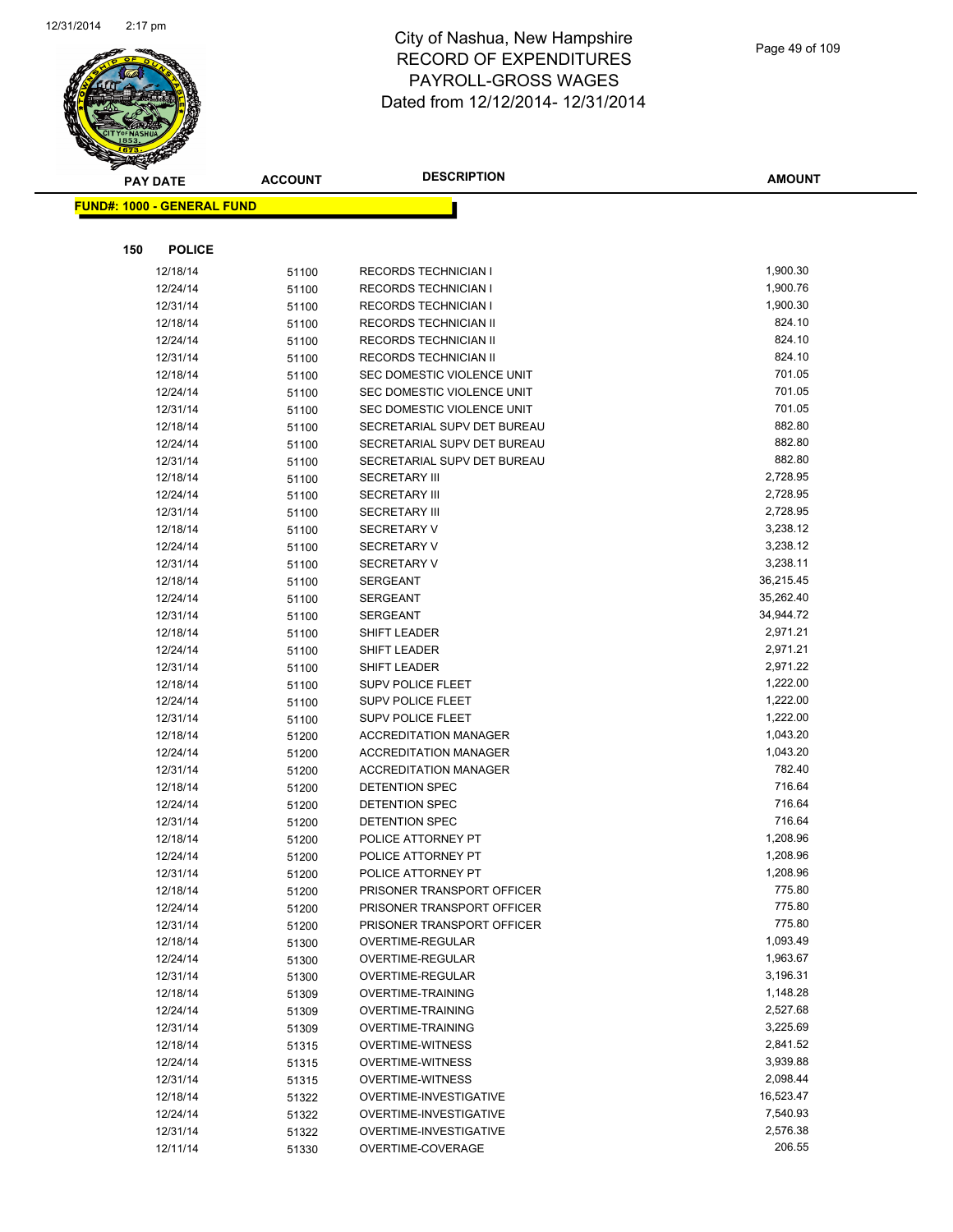

Page 50 of 109

|     | <b>PAY DATE</b>                   | <b>ACCOUNT</b> | <b>DESCRIPTION</b>                     | <b>AMOUNT</b>        |
|-----|-----------------------------------|----------------|----------------------------------------|----------------------|
|     | <b>FUND#: 1000 - GENERAL FUND</b> |                |                                        |                      |
|     |                                   |                |                                        |                      |
| 150 | <b>POLICE</b>                     |                |                                        |                      |
|     | 12/18/14                          | 51330          | OVERTIME-COVERAGE                      | 14,659.25            |
|     | 12/24/14                          | 51330          | OVERTIME-COVERAGE                      | 15,022.58            |
|     | 12/31/14                          | 51330          | OVERTIME-COVERAGE                      | 28,129.49            |
|     | 12/18/14                          | 51412          | <b>WAGES PER DIEM</b>                  | 1,189.00             |
|     | 12/24/14                          | 51412          | <b>WAGES PER DIEM</b>                  | 1,375.25             |
|     | 12/31/14                          | 51412          | <b>WAGES PER DIEM</b>                  | 656.00               |
|     | 12/18/14                          | 51600          | <b>LONGEVITY</b>                       | 3,550.00             |
|     | 12/24/14                          | 51600          | <b>LONGEVITY</b>                       | 4,750.00             |
|     | 12/31/14                          | 51600          | <b>LONGEVITY</b>                       | 3,200.00             |
|     | 12/31/14                          | 51628          | <b>EXTRA HOLIDAY</b>                   | 61,430.33            |
|     | 12/24/14                          | 51750          | <b>RETIREMENT &amp; SEPARATION PAY</b> | 47,254.42            |
|     | 12/24/14                          | 55118          | TELEPHONE-CELLULAR                     | 100.00               |
|     | 12/18/14                          | 61107          | <b>CLOTHING &amp; UNIFORMS</b>         | 739.46               |
|     | 12/24/14                          | 61107          | <b>CLOTHING &amp; UNIFORMS</b>         | 512.41               |
|     | 12/31/14                          | 61107          | <b>CLOTHING &amp; UNIFORMS</b>         | 731.96               |
|     | <b>TOTAL 150 - POLICE</b>         |                |                                        | \$1,113,105.83       |
|     |                                   |                |                                        |                      |
| 152 | <b>FIRE</b>                       |                |                                        |                      |
|     | 12/18/14                          | 51100          | ADMINISTRATIVE ASSISTANT II            | 2,278.50             |
|     | 12/24/14                          | 51100          | ADMINISTRATIVE ASSISTANT II            | 2,278.51             |
|     | 12/31/14                          | 51100          | ADMINISTRATIVE ASSISTANT II            | 2,278.50             |
|     | 12/18/14                          | 51100          | <b>ASST FIRE CHIEF</b>                 | 2,075.08             |
|     | 12/24/14                          | 51100          | <b>ASST FIRE CHIEF</b>                 | 2,075.08             |
|     | 12/31/14                          | 51100          | <b>ASST FIRE CHIEF</b>                 | 2,075.08             |
|     | 12/18/14                          | 51100          | ASST SUPERINTENDENT FIRE ALARM         | 1,512.76             |
|     | 12/24/14                          | 51100          | ASST SUPERINTENDENT FIRE ALARM         | 1,512.76             |
|     | 12/31/14                          | 51100          | ASST SUPERINTENDENT FIRE ALARM         | 1,512.76             |
|     | 12/18/14                          | 51100          | ASST SUPERINTENDENT FIRE FLEET         | 861.22               |
|     | 12/24/14                          | 51100          | ASST SUPERINTENDENT FIRE FLEET         | 861.22               |
|     | 12/31/14                          | 51100          | ASST SUPERINTENDENT FIRE FLEET         | 1,497.76             |
|     | 12/18/14                          | 51100          | ASST SUPERINTENDENT PREVENTION         | 3,010.52             |
|     | 12/24/14                          | 51100          | ASST SUPERINTENDENT PREVENTION         | 3,010.52             |
|     | 12/31/14                          | 51100          | ASST SUPERINTENDENT PREVENTION         | 3,010.52             |
|     | 12/18/14                          | 51100          | <b>CAPTAIN</b>                         | 12,179.18            |
|     | 12/24/14                          | 51100          | <b>CAPTAIN</b>                         | 12,179.17            |
|     | 12/31/14                          | 51100          | <b>CAPTAIN</b>                         | 12,179.16            |
|     | 12/18/14                          | 51100          | CAPTAIN FIRE TRAINING SAFETY           | 1,704.12             |
|     | 12/24/14                          | 51100          | CAPTAIN FIRE TRAINING SAFETY           | 1,704.12             |
|     | 12/31/14<br>12/18/14              | 51100          | CAPTAIN FIRE TRAINING SAFETY           | 1,704.12             |
|     | 12/24/14                          | 51100          | DEPUTY FIRE CHIEF                      | 7,506.70<br>7,506.71 |
|     | 12/31/14                          | 51100          | DEPUTY FIRE CHIEF<br>DEPUTY FIRE CHIEF | 7,506.72             |
|     | 12/18/14                          | 51100<br>51100 | <b>EXEC ASST BUSINESS COORD</b>        | 1,070.15             |
|     | 12/24/14                          | 51100          | EXEC ASST BUSINESS COORD               | 1,070.15             |
|     | 12/31/14                          | 51100          | EXEC ASST BUSINESS COORD               | 1,070.15             |
|     | 12/18/14                          | 51100          | FIRE CHIEF                             | 2,380.24             |
|     | 12/24/14                          | 51100          | FIRE CHIEF                             | 2,380.24             |
|     | 12/31/14                          | 51100          | FIRE CHIEF                             | 2,380.24             |
|     | 12/18/14                          | 51100          | FIRE DISPATCH ALL RANKS                | 7,295.83             |
|     | 12/24/14                          | 51100          | FIRE DISPATCH ALL RANKS                | 7,298.11             |
|     |                                   |                |                                        |                      |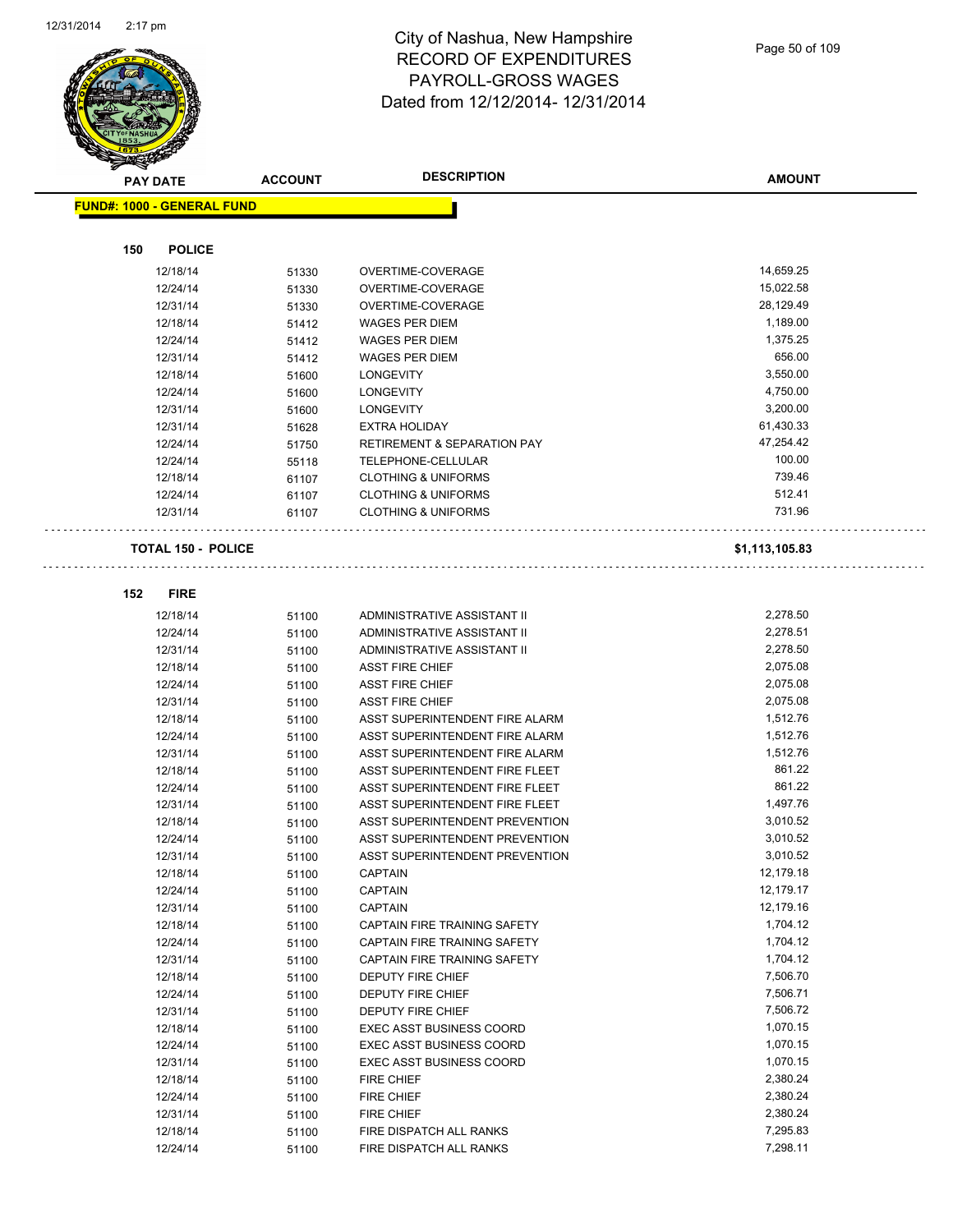

| <b>PAY DATE</b>                   | <b>ACCOUNT</b> | <b>DESCRIPTION</b>                     | <b>AMOUNT</b> |
|-----------------------------------|----------------|----------------------------------------|---------------|
| <b>FUND#: 1000 - GENERAL FUND</b> |                |                                        |               |
|                                   |                |                                        |               |
| 152<br><b>FIRE</b>                |                |                                        |               |
| 12/31/14                          | 51100          | FIRE DISPATCH ALL RANKS                | 7,010.67      |
| 12/18/14                          | 51100          | FIRE DISPATCHER CLERK TRAINER          | 1,084.47      |
| 12/24/14                          | 51100          | FIRE DISPATCHER CLERK TRAINER          | 1,212.06      |
| 12/31/14                          | 51100          | FIRE DISPATCHER CLERK TRAINER          | 1,531.02      |
| 12/18/14                          | 51100          | <b>FIRE LIEUTENANT</b>                 | 37,587.89     |
| 12/24/14                          | 51100          | FIRE LIEUTENANT                        | 37,489.30     |
| 12/31/14                          | 51100          | <b>FIRE LIEUTENANT</b>                 | 37,489.29     |
| 12/18/14                          | 51100          | <b>FIRE MECHANIC</b>                   | 1,341.20      |
| 12/24/14                          | 51100          | <b>FIRE MECHANIC</b>                   | 1,341.20      |
| 12/31/14                          | 51100          | <b>FIRE MECHANIC</b>                   | 1,341.20      |
| 12/18/14                          | 51100          | FIRE TRAINING OFFICER                  | 1,482.96      |
| 12/24/14                          | 51100          | FIRE TRAINING OFFICER                  | 1,482.96      |
| 12/31/14                          | 51100          | FIRE TRAINING OFFICER                  | 1,482.96      |
| 12/18/14                          | 51100          | <b>FIREFIGHTERS ALL RANKS</b>          | 120,681.54    |
| 12/24/14                          | 51100          | <b>FIREFIGHTERS ALL RANKS</b>          | 120,865.23    |
| 12/31/14                          | 51100          | <b>FIREFIGHTERS ALL RANKS</b>          | 120,309.10    |
| 12/18/14                          | 51100          | SUPERINTENDENT FIRE ALARM              | 1,670.56      |
| 12/24/14                          | 51100          | SUPERINTENDENT FIRE ALARM              | 1,670.56      |
| 12/31/14                          | 51100          | SUPERINTENDENT FIRE ALARM              | 1,670.56      |
| 12/18/14                          | 51100          | SUPERINTENDENT FIRE FLEET              | 1,670.56      |
| 12/24/14                          | 51100          | SUPERINTENDENT FIRE FLEET              | 1,670.56      |
| 12/31/14                          | 51100          | SUPERINTENDENT FIRE FLEET              | 1,670.56      |
| 12/18/14                          | 51100          | SUPERINTENDENT FIRE PREVENTION         | 1,670.56      |
| 12/24/14                          | 51100          | SUPERINTENDENT FIRE PREVENTION         | 1,670.56      |
| 12/31/14                          | 51100          | SUPERINTENDENT FIRE PREVENTION         | 1,670.56      |
| 12/18/14                          | 51300          | OVERTIME-REGULAR                       | 1,449.00      |
| 12/24/14                          | 51300          | OVERTIME-REGULAR                       | 328.39        |
| 12/31/14                          | 51300          | OVERTIME-REGULAR                       | 735.89        |
| 12/18/14                          | 51330          | OVERTIME-COVERAGE                      | 14,452.10     |
| 12/24/14                          | 51330          | OVERTIME-COVERAGE                      | 13,719.64     |
| 12/31/14                          | 51330          | OVERTIME-COVERAGE                      | 11,970.97     |
| 12/24/14                          | 51500          | <b>COMMISSIONERS</b>                   | 1,500.00      |
| 12/24/14                          | 51500          | <b>SUB TEACHER</b>                     | 375.00        |
| 12/31/14                          | 51628          | <b>EXTRA HOLIDAY</b>                   | 51,518.48     |
| 12/18/14                          | 51650          | <b>ADDITIONAL HOURS</b>                | 33,276.25     |
| 12/24/14                          | 51650          | ADDITIONAL HOURS                       | 30,215.17     |
| 12/31/14                          | 51650          | ADDITIONAL HOURS                       | 30,513.01     |
| 12/18/14                          | 51700          | <b>STIPENDS</b>                        | 4,535.15      |
| 12/24/14                          | 51700          | <b>STIPENDS</b>                        | 4,635.97      |
| 12/31/14                          | 51700          | <b>STIPENDS</b>                        | 4,522.07      |
| 12/31/14                          | 51750          | <b>RETIREMENT &amp; SEPARATION PAY</b> | 24,536.43     |
| 12/24/14                          | 55118          | TELEPHONE-CELLULAR                     | 402.00        |

### **TOTAL 152 - FIRE \$856,419.51**

### **153 BUILDING INSPECTION**

| 12/18/14 | 51100 | BUILDING AND UTILITIES INSPCTR | 3.314.21 |
|----------|-------|--------------------------------|----------|
| 12/24/14 | 51100 | BUILDING AND UTILITIES INSPCTR | 3.314.21 |
| 12/31/14 | 51100 | BUILDING AND UTILITIES INSPCTR | 3.314.20 |
| 12/18/14 | 51100 | BUILDING DEPARTMENT MANAGER    | 1.408.20 |
| 12/24/14 | 51100 | BUILDING DEPARTMENT MANAGER    | 1.408.20 |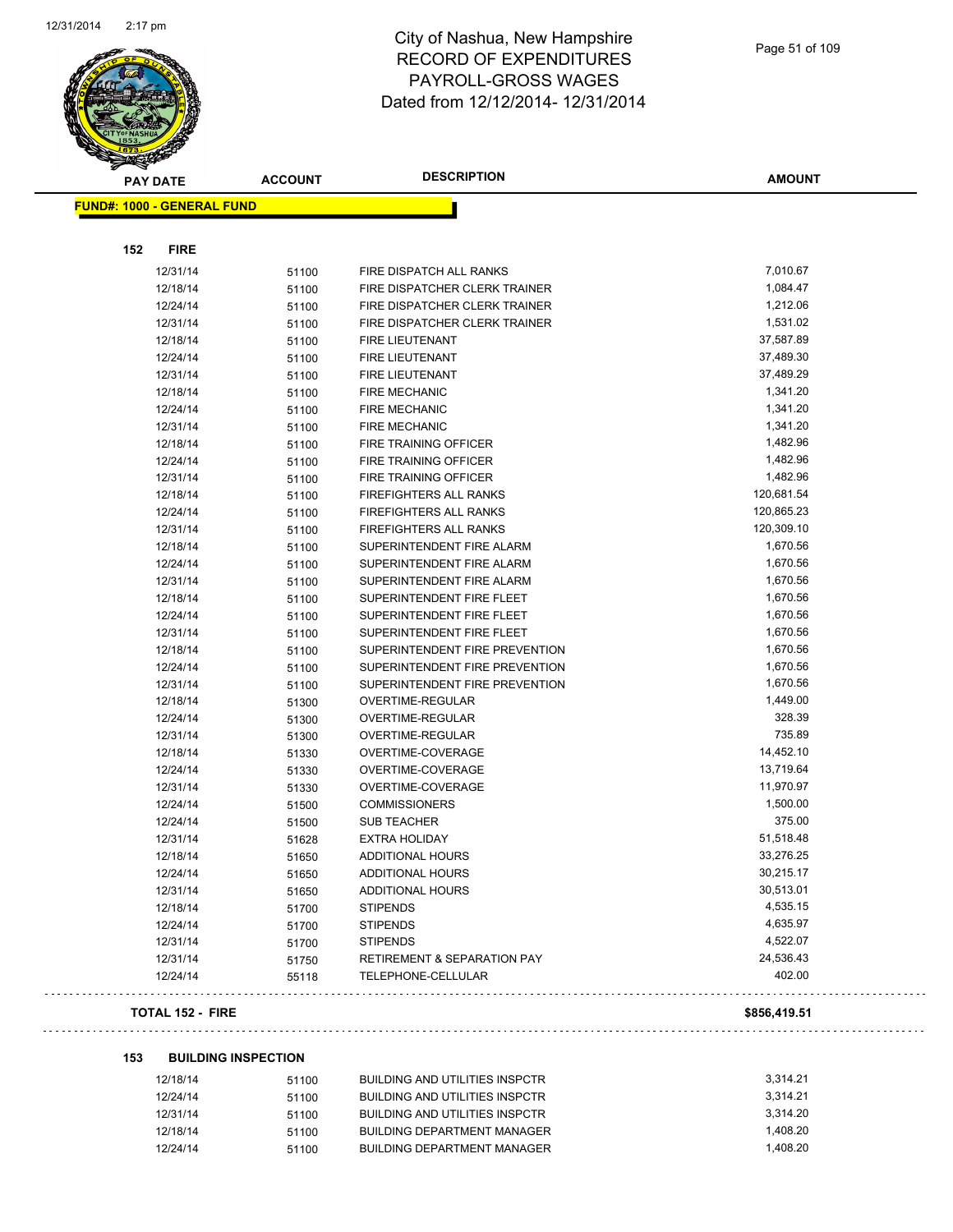|     | <b>PAY DATE</b>                   | <b>ACCOUNT</b>                                 | <b>DESCRIPTION</b>                    | <b>AMOUNT</b> |
|-----|-----------------------------------|------------------------------------------------|---------------------------------------|---------------|
|     | <b>FUND#: 1000 - GENERAL FUND</b> |                                                |                                       |               |
|     |                                   |                                                |                                       |               |
| 153 |                                   | <b>BUILDING INSPECTION</b>                     |                                       |               |
|     | 12/31/14                          | 51100                                          | <b>BUILDING DEPARTMENT MANAGER</b>    | 1,408.20      |
|     | 12/18/14                          | 51100                                          | PERMIT TECHNICIAN I                   | 618.60        |
|     | 12/24/14                          | 51100                                          | PERMIT TECHNICIAN I                   | 618.60        |
|     | 12/31/14                          | 51100                                          | PERMIT TECHNICIAN I                   | 618.60        |
|     | 12/18/14                          | 51100                                          | PERMIT TECHNICIAN III                 | 758.86        |
|     | 12/24/14                          | 51100                                          | PERMIT TECHNICIAN III                 | 758.86        |
|     | 12/31/14                          | 51100                                          | PERMIT TECHNICIAN III                 | 758.85        |
|     | 12/18/14                          | 51100                                          | <b>PLANS EXAMINER</b>                 | 1,162.75      |
|     | 12/24/14                          | 51100                                          | <b>PLANS EXAMINER</b>                 | 1,162.76      |
|     | 12/31/14                          | 51100                                          | <b>PLANS EXAMINER</b>                 | 1,162.75      |
|     | 12/18/14                          | 51200                                          | <b>BUILDING AND UTILITIES INSPCTR</b> | 789.85        |
|     | 12/24/14                          | 51200                                          | <b>BUILDING AND UTILITIES INSPCTR</b> | 789.85        |
|     | 12/31/14                          | 51200                                          | <b>BUILDING AND UTILITIES INSPCTR</b> | 789.85        |
|     |                                   | <b>TOTAL 153 - BUILDING INSPECTION</b>         |                                       | \$24,157.40   |
| 155 |                                   | <b>CODE ENFORCEMENT</b>                        |                                       |               |
|     | 12/18/14                          | 51100                                          | <b>CODE ENFORCEMENT OFFICER II</b>    | 2,082.71      |
|     | 12/24/14                          | 51100                                          | <b>CODE ENFORCEMENT OFFICER II</b>    | 2,082.70      |
|     | 12/31/14                          | 51100                                          | <b>CODE ENFORCEMENT OFFICER II</b>    | 2,082.70      |
|     | 12/18/14                          | 51100                                          | MGR CODE ENFORCEMENT DEPT             | 1,328.20      |
|     | 12/24/14                          | 51100                                          | MGR CODE ENFORCEMENT DEPT             | 1,328.20      |
|     | 12/31/14                          | 51100                                          | MGR CODE ENFORCEMENT DEPT             | 1,328.20      |
|     |                                   | <b>TOTAL 155 - CODE ENFORCEMENT</b>            |                                       | \$10,232.71   |
|     |                                   |                                                |                                       |               |
| 156 |                                   | <b>EMERGENCY MANAGEMENT</b>                    |                                       |               |
|     | 12/18/14                          | 51100                                          | <b>EMERGENCY MANAGEMENT DIRECTOR</b>  | 1,485.69      |
|     | 12/24/14                          | 51100                                          | EMERGENCY MANAGEMENT DIRECTOR         | 1.485.70      |
|     | 12/31/14                          | 51100                                          | <b>EMERGENCY MANAGEMENT DIRECTOR</b>  | 1,485.70      |
|     | 12/24/14                          | 55118                                          | TELEPHONE-CELLULAR                    | 50.00         |
|     |                                   | <b>TOTAL 156 - EMERGENCY MANAGEMENT</b>        |                                       | \$4,507.09    |
| 157 |                                   | <b>CITYWIDE COMMUNICATIONS</b>                 |                                       |               |
|     | 12/18/14                          | 51100                                          | <b>COMM SYS ENGR TECH</b>             | 1,512.40      |
|     | 12/24/14                          | 51100                                          | <b>COMM SYS ENGR TECH</b>             | 1,512.40      |
|     | 12/31/14                          | 51100                                          | <b>COMM SYS ENGR TECH</b>             | 1,512.40      |
|     | 12/18/14                          | 51200                                          | RADIO SYSTEMS MANAGER                 | 1,283.52      |
|     | 12/24/14                          | 51200                                          | RADIO SYSTEMS MANAGER                 | 1,283.52      |
|     | 12/31/14                          | 51200                                          | RADIO SYSTEMS MANAGER                 | 1,283.52      |
|     | 12/24/14                          | 55118                                          | TELEPHONE-CELLULAR                    | 100.00        |
|     |                                   | <b>TOTAL 157 - CITYWIDE COMMUNICATIONS</b>     |                                       | \$8,487.76    |
|     |                                   |                                                |                                       |               |
|     |                                   |                                                |                                       |               |
| 160 | 12/18/14                          | <b>PUBLIC WORKS-ADMIN/ENGINEERING</b><br>51100 | ADMINISTRATIVE ASSISTANT II           | 687.40        |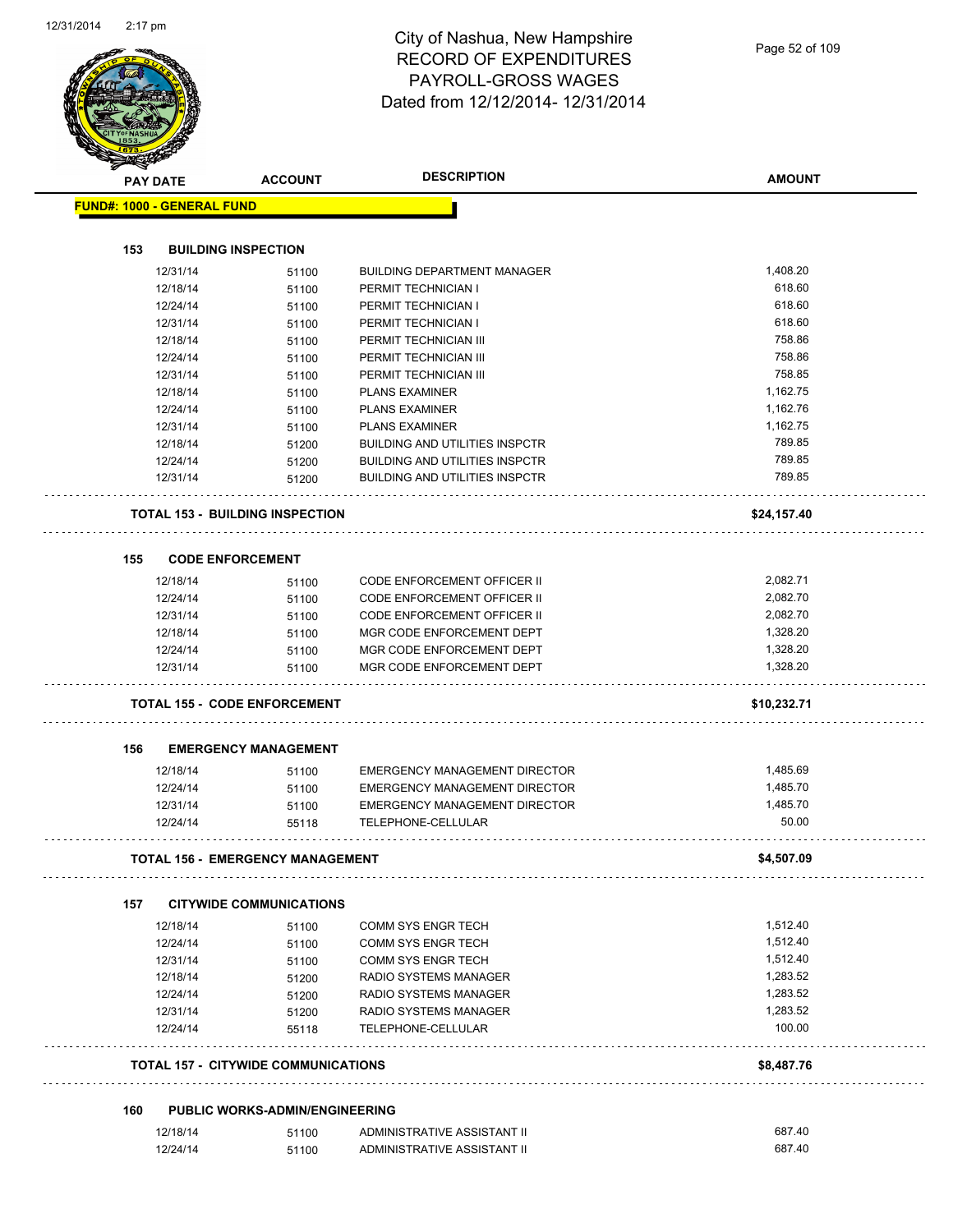| <b>PAY DATE</b>                   | <b>ACCOUNT</b>                        | <b>DESCRIPTION</b>                                 | <b>AMOUNT</b>    |
|-----------------------------------|---------------------------------------|----------------------------------------------------|------------------|
| <b>FUND#: 1000 - GENERAL FUND</b> |                                       |                                                    |                  |
|                                   | <b>PUBLIC WORKS-ADMIN/ENGINEERING</b> |                                                    |                  |
| 160                               |                                       | ADMINISTRATIVE ASSISTANT II                        | 687.40           |
| 12/31/14<br>12/18/14              | 51100                                 | CITIZEN SERVICES COORDINATOR                       | 745.20           |
| 12/24/14                          | 51100<br>51100                        | CITIZEN SERVICES COORDINATOR                       | 745.20           |
| 12/31/14                          |                                       | CITIZEN SERVICES COORDINATOR                       | 745.20           |
| 12/18/14                          | 51100<br>51100                        | <b>CITY ENGINEER</b>                               | 1,014.20         |
| 12/24/14                          | 51100                                 | <b>CITY ENGINEER</b>                               | 1,014.20         |
| 12/31/14                          | 51100                                 | <b>CITY ENGINEER</b>                               | 1,014.20         |
| 12/18/14                          | 51100                                 | CONST INSP ENGINEERING ASST                        | 928.95           |
| 12/24/14                          | 51100                                 | CONST INSP ENGINEERING ASST                        | 928.95           |
| 12/31/14                          | 51100                                 | <b>CONST INSP ENGINEERING ASST</b>                 | 928.95           |
| 12/18/14                          | 51100                                 | DEPUTY MANAGER OF ENGINEERING                      | 690.10           |
| 12/24/14                          | 51100                                 | DEPUTY MANAGER OF ENGINEERING                      | 690.10           |
| 12/31/14                          | 51100                                 | DEPUTY MANAGER OF ENGINEERING                      | 690.10           |
| 12/18/14                          | 51100                                 | <b>DIRECTOR PUBLIC WORKS</b>                       | 1,484.40         |
| 12/24/14                          | 51100                                 | <b>DIRECTOR PUBLIC WORKS</b>                       | 1,484.40         |
| 12/31/14                          | 51100                                 | DIRECTOR PUBLIC WORKS                              | 1,484.40         |
| 12/18/14                          | 51100                                 | DIVISION OPERATIONS MANAGER                        | 1,413.40         |
| 12/24/14                          | 51100                                 | DIVISION OPERATIONS MANAGER                        | 1,413.40         |
| 12/31/14                          | 51100                                 | DIVISION OPERATIONS MANAGER                        | 1,413.40         |
| 12/18/14                          | 51100                                 | DPW CONTRACT ADMINISTRATOR                         | 333.85           |
| 12/24/14                          | 51100                                 | DPW CONTRACT ADMINISTRATOR                         | 333.85           |
| 12/31/14                          | 51100                                 | DPW CONTRACT ADMINISTRATOR                         | 333.85           |
| 12/18/14                          | 51100                                 | <b>ENGINEERING INSPECTORS</b>                      | 1,863.40         |
| 12/24/14                          | 51100                                 | <b>ENGINEERING INSPECTORS</b>                      | 1,863.40         |
| 12/31/14                          | 51100                                 | <b>ENGINEERING INSPECTORS</b>                      | 1,863.40         |
| 12/18/14                          | 51100                                 | <b>EXECUTIVE ASSISTANT</b>                         | 670.10           |
| 12/24/14                          | 51100                                 | <b>EXECUTIVE ASSISTANT</b>                         | 670.10           |
| 12/31/14                          | 51100                                 | <b>EXECUTIVE ASSISTANT</b>                         | 670.10           |
| 12/18/14                          | 51100                                 | <b>SENIOR FOREMAN</b>                              | 1,285.00         |
| 12/24/14                          | 51100                                 | <b>SENIOR FOREMAN</b>                              | 1,285.00         |
| 12/31/14                          | 51100                                 | <b>SENIOR FOREMAN</b>                              | 1,285.00         |
| 12/18/14                          | 51100                                 | <b>SENIOR STAFF ENGINEER</b>                       | 426.90<br>426.90 |
| 12/24/14                          | 51100                                 | <b>SENIOR STAFF ENGINEER</b>                       | 426.90           |
| 12/31/14                          | 51100                                 | SENIOR STAFF ENGINEER                              | 1,579.20         |
| 12/18/14<br>12/24/14              | 51100                                 | SENIOR TRAFFIC ENGINEER<br>SENIOR TRAFFIC ENGINEER | 1,579.20         |
|                                   | 51100                                 | SENIOR TRAFFIC ENGINEER                            | 1,911.20         |
| 12/31/14<br>12/18/14              | 51100<br>51100                        | STREET CONSTRUCTION ENGINEER                       | 1,312.00         |
| 12/24/14                          | 51100                                 | STREET CONSTRUCTION ENGINEER                       | 1,312.00         |
| 12/31/14                          | 51100                                 | STREET CONSTRUCTION ENGINEER                       | 1,312.00         |
| 12/18/14                          | 51100                                 | SURVEY TECHNICIAN                                  | 1,126.96         |
| 12/24/14                          | 51100                                 | SURVEY TECHNICIAN                                  | 1,126.95         |
| 12/31/14                          | 51100                                 | SURVEY TECHNICIAN                                  | 1,126.95         |
| 12/24/14                          | 51500                                 | ELECTED BOARD MEMBER                               | 2,000.00         |
| 12/24/14                          | 55118                                 | TELEPHONE-CELLULAR                                 | 234.00           |
| 12/24/14                          | 55314                                 | FIXED RATE MILEAGE ALLOWANCE                       | 600.00           |

**161 STREETS**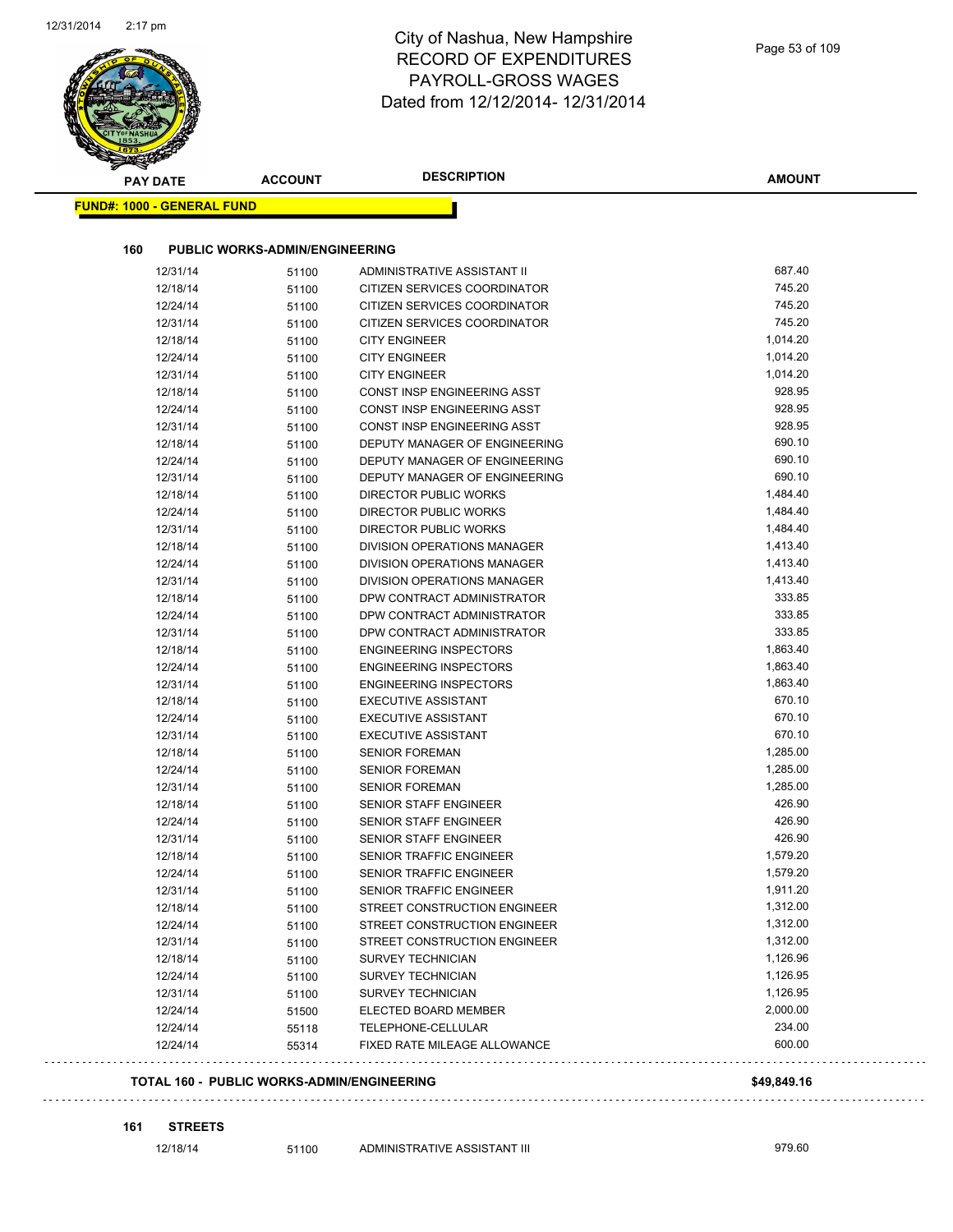

**AMOUNT**

|     | <b>FUND#: 1000 - GENERAL FUND</b> |                |                                                |                      |
|-----|-----------------------------------|----------------|------------------------------------------------|----------------------|
|     |                                   |                |                                                |                      |
| 161 | <b>STREETS</b>                    |                |                                                |                      |
|     | 12/24/14                          | 51100          | ADMINISTRATIVE ASSISTANT III                   | 979.60               |
|     | 12/31/14                          | 51100          | ADMINISTRATIVE ASSISTANT III                   | 979.60               |
|     | 12/18/14                          | 51100          | AUTO MECH 1ST CLASS NIGHTS                     | 2,022.41             |
|     | 12/24/14                          | 51100          | AUTO MECH 1ST CLASS NIGHTS                     | 2,009.76             |
|     | 12/31/14                          | 51100          | AUTO MECH 1ST CLASS NIGHTS                     | 2,010.40             |
|     | 12/18/14                          | 51100          | AUTO MECH 2ND CLASS                            | 909.20               |
|     | 12/24/14                          | 51100          | AUTO MECH 2ND CLASS                            | 909.20               |
|     | 12/31/14                          | 51100          | AUTO MECH 2ND CLASS                            | 875.11               |
|     | 12/18/14                          | 51100          | <b>AUTO MECHANIC 1ST CLASS</b>                 | 2,993.61             |
|     | 12/24/14                          | 51100          | AUTO MECHANIC 1ST CLASS                        | 2,993.62             |
|     | 12/31/14                          | 51100          | AUTO MECHANIC 1ST CLASS                        | 2,993.61             |
|     | 12/18/14                          | 51100          | EQUIP OPR STREET REPAIR                        | 7,376.78             |
|     | 12/24/14                          | 51100          | EQUIP OPR STREET REPAIR                        | 7,273.60             |
|     | 12/31/14                          | 51100          | <b>EQUIP OPR STREET REPAIR</b>                 | 7,327.36             |
|     | 12/18/14                          | 51100          | FLEET MAINTENANCE FOREMAN                      | 1,126.95             |
|     | 12/24/14                          | 51100          | FLEET MAINTENANCE FOREMAN                      | 1,126.95             |
|     | 12/31/14                          | 51100          | FLEET MAINTENANCE FOREMAN                      | 1,126.95             |
|     | 12/18/14                          | 51100          | FLEET MANAGER STREET DEPT                      | 1,044.00             |
|     | 12/24/14                          | 51100          | FLEET MANAGER STREET DEPT                      | 1,044.00             |
|     | 12/31/14                          | 51100          | FLEET MANAGER STREET DEPT                      | 1,044.00             |
|     | 12/18/14                          | 51100          | <b>MASON PIPELAYER</b>                         | 2,608.80             |
|     | 12/24/14                          | 51100          | <b>MASON PIPELAYER</b>                         | 2,608.81             |
|     | 12/31/14                          | 51100          | <b>MASON PIPELAYER</b>                         | 2,608.80             |
|     | 12/18/14                          | 51100          | OPERATIONS COORDINATOR                         | 814.70               |
|     | 12/24/14                          | 51100          | OPERATIONS COORDINATOR                         | 814.70               |
|     | 12/31/14                          | 51100          | OPERATIONS COORDINATOR                         | 814.70               |
|     | 12/18/14                          | 51100          | <b>SIGN MAINTENANCE</b>                        | 1,731.20             |
|     | 12/24/14                          | 51100          | <b>SIGN MAINTENANCE</b>                        | 1,830.29             |
|     | 12/31/14                          | 51100          | <b>SIGN MAINTENANCE</b>                        | 1,731.20             |
|     | 12/18/14                          | 51100          | SIGN MAINTENANCE ASSISTANT                     | 807.20               |
|     | 12/24/14                          | 51100          | SIGN MAINTENANCE ASSISTANT                     | 807.20               |
|     | 12/31/14                          | 51100          | SIGN MAINTENANCE ASSISTANT                     | 807.20               |
|     | 12/18/14                          | 51100          | STOREKEEPER PWD                                | 920.45               |
|     | 12/24/14                          | 51100          | STOREKEEPER PWD                                | 920.45               |
|     | 12/31/14                          | 51100          | STOREKEEPER PWD                                | 920.45               |
|     | 12/18/14                          | 51100          | STR CONSTR RPR AND PERMT COORD                 | 1,104.85<br>1,104.85 |
|     | 12/24/14                          | 51100          | STR CONSTR RPR AND PERMT COORD                 | 1,104.85             |
|     | 12/31/14                          | 51100          | STR CONSTR RPR AND PERMT COORD                 | 4,744.00             |
|     | 12/18/14                          | 51100          | <b>STREET FOREMAN</b>                          | 4,744.00             |
|     | 12/24/14<br>12/31/14              | 51100          | <b>STREET FOREMAN</b><br><b>STREET FOREMAN</b> | 4,744.01             |
|     | 12/18/14                          | 51100          | SUPERINTENDENT OF STREETS                      | 1,771.20             |
|     | 12/24/14                          | 51100<br>51100 | SUPERINTENDENT OF STREETS                      | 1,771.20             |
|     | 12/31/14                          |                | SUPERINTENDENT OF STREETS                      | 1,771.20             |
|     | 12/18/14                          | 51100<br>51100 | TRAFFIC MAINTENANCE ASSISTANT                  | 860.80               |
|     | 12/24/14                          | 51100          | <b>TRAFFIC MAINTENANCE ASSISTANT</b>           | 860.80               |
|     | 12/31/14                          | 51100          | TRAFFIC MAINTENANCE ASSISTANT                  | 860.80               |
|     | 12/18/14                          | 51100          | <b>TRAFFIC MANAGER</b>                         | 1,371.00             |
|     | 12/24/14                          | 51100          | <b>TRAFFIC MANAGER</b>                         | 1,370.99             |
|     | 12/31/14                          | 51100          | <b>TRAFFIC MANAGER</b>                         | 1,371.00             |
|     | 12/18/14                          | 51100          | TRAFFIC TECHNICIAN I                           | 2,071.20             |
|     | 12/24/14                          | 51100          | <b>TRAFFIC TECHNICIAN I</b>                    | 2,071.20             |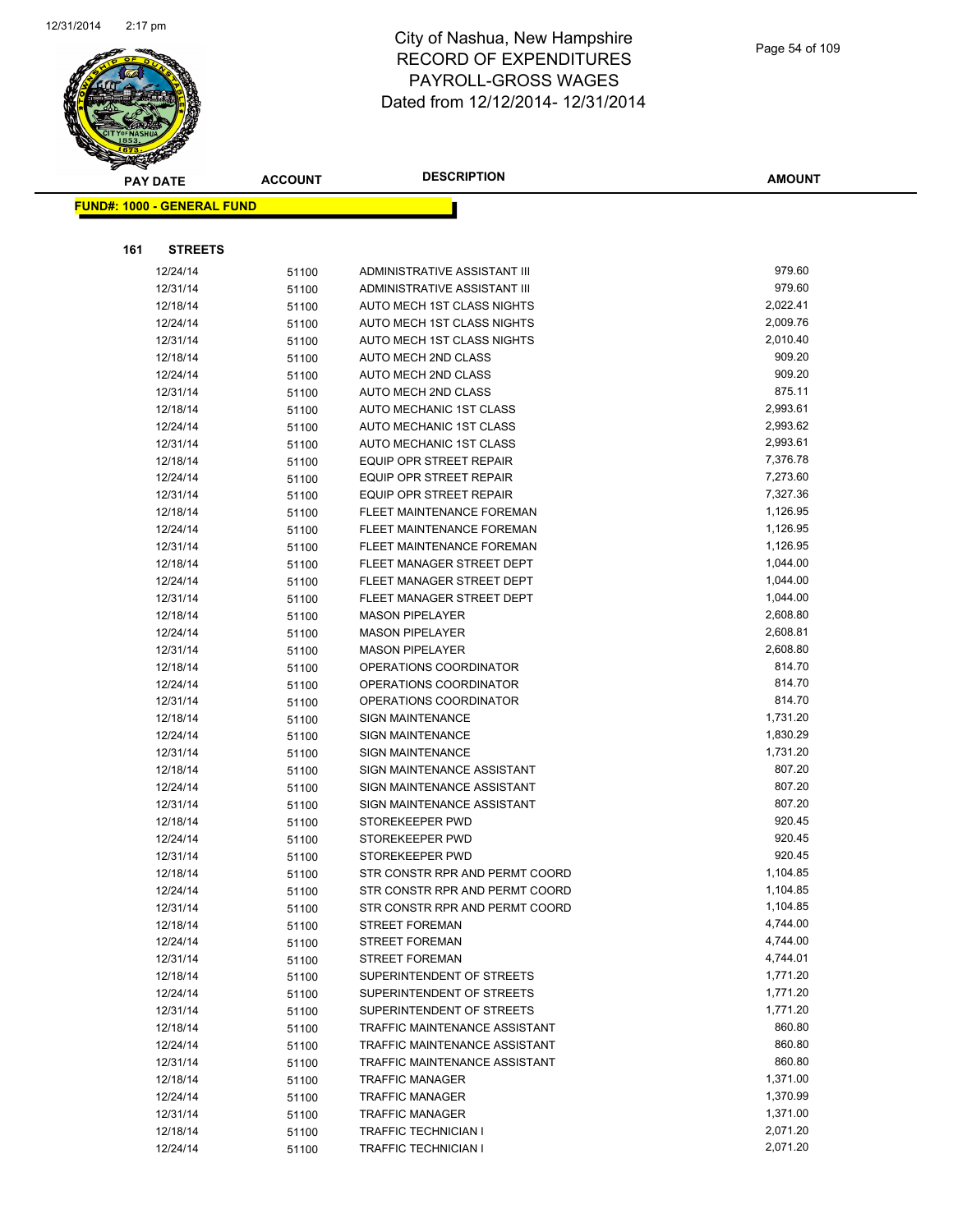

| <b>PAY DATE</b>                       | <b>ACCOUNT</b> | <b>DESCRIPTION</b>                                     | <b>AMOUNT</b> |
|---------------------------------------|----------------|--------------------------------------------------------|---------------|
| <b>FUND#: 1000 - GENERAL FUND</b>     |                |                                                        |               |
| 161<br><b>STREETS</b>                 |                |                                                        |               |
| 12/31/14                              | 51100          | <b>TRAFFIC TECHNICIAN I</b>                            | 2,071.20      |
| 12/18/14                              | 51100          | TRUCK DRIVER STREET REPAIR                             | 16,660.32     |
| 12/24/14                              | 51100          | TRUCK DRIVER STREET REPAIR                             | 16,701.28     |
|                                       |                | TRUCK DRIVER STREET REPAIR                             | 16,667.52     |
| 12/31/14                              | 51100          |                                                        | 1,984.80      |
| 12/18/14                              | 51100          | <b>WELDER FIRST CLASS</b><br><b>WELDER FIRST CLASS</b> | 1,787.93      |
| 12/24/14                              | 51100          |                                                        | 1,984.80      |
| 12/31/14                              | 51100          | <b>WELDER FIRST CLASS</b>                              | 17,574.23     |
| 12/18/14                              | 51300          | OVERTIME-REGULAR                                       |               |
| 12/24/14                              | 51300          | OVERTIME-REGULAR                                       | 13,018.79     |
| 12/31/14                              | 51300          | OVERTIME-REGULAR                                       | 11,358.49     |
| 12/18/14                              | 51600          | <b>LONGEVITY</b>                                       | 1,600.00      |
| 12/31/14                              | 51600          | <b>LONGEVITY</b>                                       | 1,200.00      |
| 12/24/14                              | 55118          | TELEPHONE-CELLULAR                                     | 67.00         |
| <b>TOTAL 161 - STREETS</b>            |                |                                                        | \$206,266.77  |
| <b>PARKING LOTS</b><br>166            |                |                                                        |               |
| 12/18/14                              | 51100          | ADMINISTRATIVE ASSISTANT II                            | 687.40        |
| 12/24/14                              | 51100          | ADMINISTRATIVE ASSISTANT II                            | 687.40        |
| 12/31/14                              | 51100          | ADMINISTRATIVE ASSISTANT II                            | 687.40        |
| 12/18/14                              | 51100          | PARKING MAINTENANCE                                    | 1,353.90      |
| 12/24/14                              | 51100          | PARKING MAINTENANCE                                    | 1,353.91      |
| 12/31/14                              | 51100          | PARKING MAINTENANCE                                    | 1,353.90      |
| 12/18/14                              | 51100          | <b>TRANSPORTATION DEPT MANAGER</b>                     | 64.50         |
| 12/24/14                              | 51100          | TRANSPORTATION DEPT MANAGER                            | 64.50         |
| 12/31/14                              | 51100          | TRANSPORTATION DEPT MANAGER                            | 64.50         |
| 12/18/14                              | 51200          | <b>TRANSIT UTILITY SERVICE WORKER</b>                  | 153.70        |
| 12/24/14                              | 51200          | TRANSIT UTILITY SERVICE WORKER                         | 153.70        |
| 12/31/14                              | 51200          | TRANSIT UTILITY SERVICE WORKER                         | 153.70        |
| 12/24/14                              | 55118          | TELEPHONE-CELLULAR                                     | 51.00         |
| 12/31/14                              | 61107          | <b>CLOTHING &amp; UNIFORMS</b>                         | 69.95         |
| <b>TOTAL 166 - PARKING LOTS</b>       |                |                                                        | \$6,899.46    |
| 171<br><b>COMMUNITY SERVICES</b>      |                |                                                        |               |
| 12/18/14                              | 51100          | DIRECTOR HEALTH AND COMM SVS                           | 1,726.90      |
| 12/24/14                              | 51100          | DIRECTOR HEALTH AND COMM SVS                           | 1,726.91      |
| 12/31/14                              | 51100          | DIRECTOR HEALTH AND COMM SVS                           | 1,726.90      |
| 12/18/14                              | 51100          | PROGRAM ASSISTANT                                      | 435.30        |
| 12/24/14                              | 51100          | PROGRAM ASSISTANT                                      | 435.29        |
| 12/31/14                              | 51100          | PROGRAM ASSISTANT                                      | 435.30        |
| 12/18/14                              | 51100          | PROGRAM COORDINATOR                                    | 929.80        |
| 12/24/14                              | 51100          | PROGRAM COORDINATOR                                    | 929.80        |
| 12/31/14                              | 51100          | PROGRAM COORDINATOR                                    | 929.80        |
| 12/24/14                              | 55118          | TELEPHONE-CELLULAR                                     | 50.00         |
|                                       |                |                                                        |               |
| <b>TOTAL 171 - COMMUNITY SERVICES</b> |                |                                                        | \$9,326.00    |

### **172 COMMUNITY HEALTH**

. . . . . . . . . . . . . . . . . . . .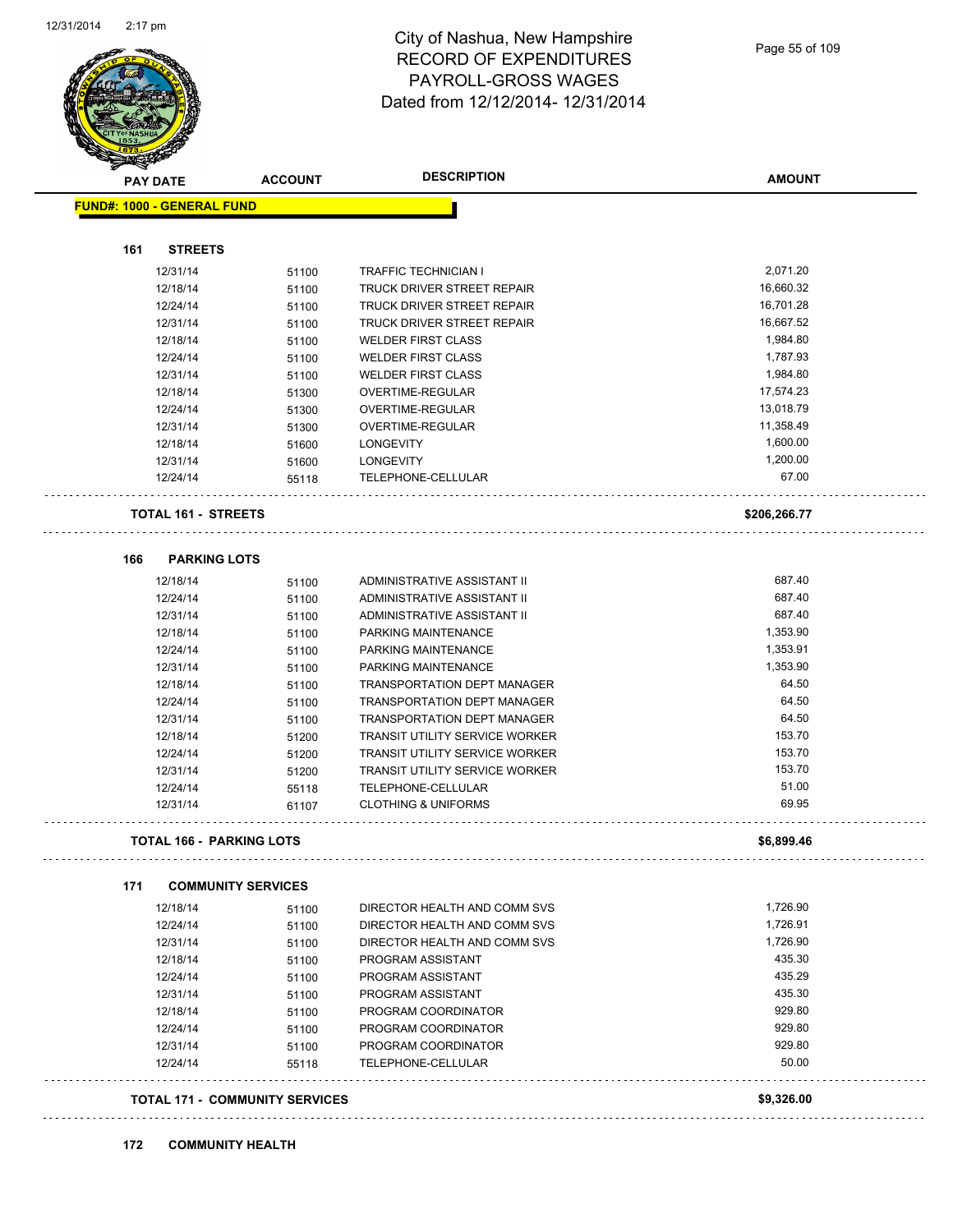

|     | <b>PAY DATE</b>                     | <b>ACCOUNT</b>                | <b>DESCRIPTION</b>               | <b>AMOUNT</b> |
|-----|-------------------------------------|-------------------------------|----------------------------------|---------------|
|     | <b>FUND#: 1000 - GENERAL FUND</b>   |                               |                                  |               |
|     |                                     |                               |                                  |               |
| 172 | <b>COMMUNITY HEALTH</b>             |                               |                                  |               |
|     | 12/18/14                            | 51100                         | ADMINISTRATIVE ASSISTANT II      | 717.25        |
|     | 12/24/14                            | 51100                         | ADMINISTRATIVE ASSISTANT II      | 717.25        |
|     | 12/31/14                            | 51100                         | ADMINISTRATIVE ASSISTANT II      | 717.24        |
|     | 12/18/14                            | 51100                         | BILINGUAL OUTREACH WORKER        | 764.30        |
|     | 12/24/14                            | 51100                         | <b>BILINGUAL OUTREACH WORKER</b> | 764.30        |
|     | 12/31/14                            | 51100                         | <b>BILINGUAL OUTREACH WORKER</b> | 764.30        |
|     | 12/18/14                            | 51100                         | MANAGER COMMUNITY HEALTH         | 1,364.20      |
|     | 12/24/14                            | 51100                         | MANAGER COMMUNITY HEALTH         | 1,364.20      |
|     | 12/31/14                            | 51100                         | MANAGER COMMUNITY HEALTH         | 1,364.20      |
|     | 12/18/14                            | 51100                         | PUB HEALTH NURSE                 | 3,307.95      |
|     | 12/24/14                            | 51100                         | PUB HEALTH NURSE                 | 3,307.95      |
|     | 12/31/14                            | 51100                         | PUB HEALTH NURSE                 | 3,307.95      |
|     | 12/18/14                            | 51412                         | <b>WAGES PER DIEM</b>            | 196.95        |
|     | 12/24/14                            | 51412                         | <b>WAGES PER DIEM</b>            | 128.78        |
|     | 12/24/14                            | 55118                         | TELEPHONE-CELLULAR               | 50.00         |
|     | <b>TOTAL 172 - COMMUNITY HEALTH</b> |                               |                                  | \$18,836.82   |
| 173 |                                     | <b>ENVIRONMENTAL HEALTH</b>   |                                  |               |
|     | 12/18/14                            | 51100                         | ENVIRONMENTAL HEALTH SPEC        | 858.45        |
|     | 12/24/14                            | 51100                         | ENVIRONMENTAL HEALTH SPEC        | 858.45        |
|     | 12/31/14                            | 51100                         | ENVIRONMENTAL HEALTH SPEC        | 1,622.74      |
|     | 12/18/14                            | 51100                         | ENVIRONMENTAL TECH OFFICE MGR    | 992.85        |
|     | 12/24/14                            | 51100                         | ENVIRONMENTAL TECH OFFICE MGR    | 992.85        |
|     | 12/31/14                            | 51100                         | ENVIRONMENTAL TECH OFFICE MGR    | 992.85        |
|     | 12/18/14                            | 51100                         | LABORATORY DIRECTOR              | 988.20        |
|     | 12/24/14                            | 51100                         | LABORATORY DIRECTOR              | 988.20        |
|     | 12/31/14                            | 51100                         | LABORATORY DIRECTOR              | 988.20        |
|     | 12/18/14                            | 51100                         | MANAGER ENVIRONMENTAL HEALTH     | 1,446.40      |
|     | 12/24/14                            | 51100                         | MANAGER ENVIRONMENTAL HEALTH     | 1,446.40      |
|     | 12/31/14                            | 51100                         | MANAGER ENVIRONMENTAL HEALTH     | 1,446.40      |
|     | 12/24/14                            | 55118                         | TELEPHONE-CELLULAR               | 67.00         |
|     | TOTAL 173 - ENVIRONMENTAL HEALTH    |                               |                                  | \$13,688.99   |
| 174 |                                     | <b>WELFARE ADMINISTRATION</b> |                                  |               |
|     | 12/18/14                            | 51100                         | ADMINISTRATIVE ASSISTANT I       | 829.30        |
|     | 12/24/14                            | 51100                         | ADMINISTRATIVE ASSISTANT I       | 829.30        |
|     | 12/31/14                            | 51100                         | ADMINISTRATIVE ASSISTANT I       | 829.30        |
|     | 12/18/14                            | 51100                         | CASE TECHNICIAN WELFARE          | 1,035.21      |
|     | 12/24/14                            | 51100                         | CASE TECHNICIAN WELFARE          | 1,551.10      |
|     | 12/31/14                            | 51100                         | CASE TECHNICIAN WELFARE          | 2,051.41      |
|     | 12/18/14                            | 51100                         | INTAKE WORKER ACCOUNTANT         | 936.70        |
|     | 12/24/14                            | 51100                         | INTAKE WORKER ACCOUNTANT         | 936.70        |
|     | 12/31/14                            | 51100                         | INTAKE WORKER ACCOUNTANT         | 936.70        |
|     | 12/18/14                            | 51100                         | SENIOR CASE TECHNICIAN           | 957.30        |
|     | 12/24/14                            | 51100                         | SENIOR CASE TECHNICIAN           | 957.30        |

12/31/14 51100 SENIOR CASE TECHNICIAN 557.30<br>12/18/14 51100 WELFARE OFFICER 51.00 SENIOR CONTRACT STREET 1,450.00

12/24/14 51100 WELFARE OFFICER 1,450.00

12/18/14 51100 WELFARE OFFICER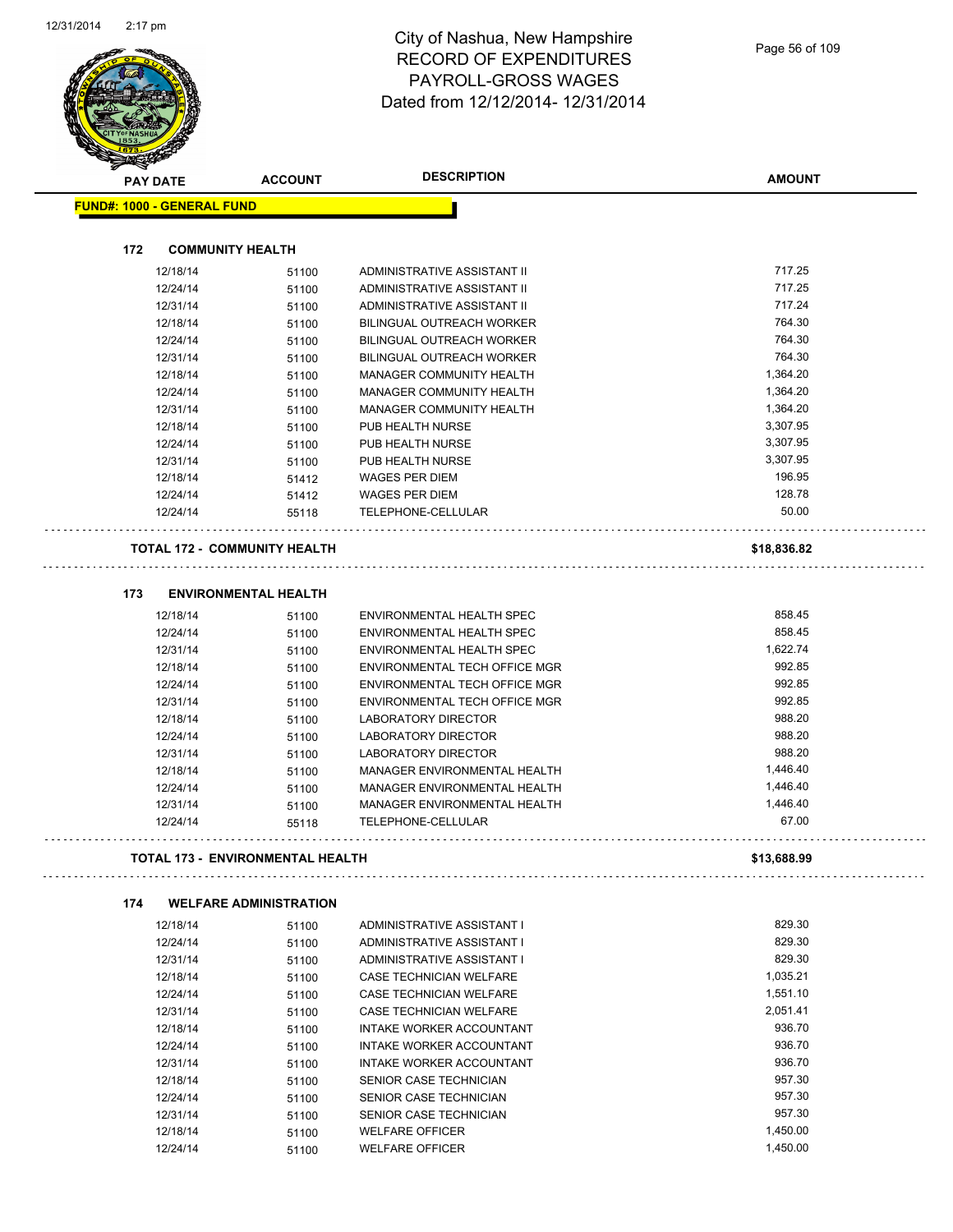| 12/31/2014 | $2:17 \text{ pm}$                 |                                           | City of Nashua, New Hampshire<br><b>RECORD OF EXPENDITURES</b><br><b>PAYROLL-GROSS WAGES</b><br>Dated from 12/12/2014-12/31/2014 | Page 57 of 109 |
|------------|-----------------------------------|-------------------------------------------|----------------------------------------------------------------------------------------------------------------------------------|----------------|
|            | PAY DATE                          | <b>ACCOUNT</b>                            | <b>DESCRIPTION</b>                                                                                                               | <b>AMOUNT</b>  |
|            | <b>FUND#: 1000 - GENERAL FUND</b> |                                           |                                                                                                                                  |                |
|            |                                   |                                           |                                                                                                                                  |                |
|            | 174                               | <b>WELFARE ADMINISTRATION</b>             |                                                                                                                                  |                |
|            | 12/31/14                          | 51100                                     | <b>WELFARE OFFICER</b>                                                                                                           | 1,450.00       |
|            | 12/24/14                          | 55118                                     | TELEPHONE-CELLULAR                                                                                                               | 50.00          |
|            |                                   | <b>TOTAL 174 - WELFARE ADMINISTRATION</b> |                                                                                                                                  | \$17,207.62    |
|            | 177                               | <b>PARKS &amp; RECREATION</b>             |                                                                                                                                  |                |
|            | 12/18/14                          | 51100                                     | ADMINISTRATIVE ASSISTANT II                                                                                                      | 758.85         |
|            | 12/24/14                          | 51100                                     | ADMINISTRATIVE ASSISTANT II                                                                                                      | 758.85         |
|            | 12/31/14                          | 51100                                     | ADMINISTRATIVE ASSISTANT II                                                                                                      | 758.85         |
|            | 12/18/14                          | 51100                                     | EQUIPMENT OPERATOR, PARKS                                                                                                        | 727.36         |
|            | 12/24/14                          | 51100                                     | EQUIPMENT OPERATOR, PARKS                                                                                                        | 909.20         |
|            | 12/31/14                          | 51100                                     | EQUIPMENT OPERATOR, PARKS                                                                                                        | 909.20         |
|            | 12/18/14                          | 51100                                     | FOREMAN LABOR PARK                                                                                                               | 3,155.48       |
|            | 12/24/14                          | 51100                                     | FOREMAN LABOR PARK                                                                                                               | 3,380.87       |
|            | 12/31/14                          | 51100                                     | FOREMAN LABOR PARK                                                                                                               | 3,380.86       |
|            | 12/18/14                          | 51100                                     | <b>GROUNDSKEEPER MAINTENANCE</b>                                                                                                 | 6,104.33       |
|            | 12/24/14                          | 51100                                     | <b>GROUNDSKEEPER MAINTENANCE</b>                                                                                                 | 6,416.48       |
|            | 12/31/14                          | 51100                                     | <b>GROUNDSKEEPER MAINTENANCE</b>                                                                                                 | 6,605.20       |
|            | 12/18/14                          | 51100                                     | <b>GROUNDSMAN I</b>                                                                                                              | 2,338.80       |
|            | 12/24/14                          | 51100                                     | <b>GROUNDSMAN I</b>                                                                                                              | 2,338.81       |
|            | 12/31/14                          | 51100                                     | <b>GROUNDSMAN I</b>                                                                                                              | 2,338.80       |
|            | 12/18/14                          | 51100                                     | <b>GROUNDSMAN II</b>                                                                                                             | 818.80         |
|            | 12/24/14                          | 51100                                     | <b>GROUNDSMAN II</b>                                                                                                             | 818.80         |
|            | 12/31/14                          | 51100                                     | <b>GROUNDSMAN II</b>                                                                                                             | 818.80         |
|            | 12/18/14                          | 51100                                     | <b>LEAD GROUNDSMAN</b>                                                                                                           | 2,574.88       |
|            | 12/24/14                          | 51100                                     | <b>LEAD GROUNDSMAN</b>                                                                                                           | 2,758.80       |
|            | 12/31/14                          | 51100                                     | <b>LEAD GROUNDSMAN</b>                                                                                                           | 2,758.80       |
|            | 12/18/14                          | 51100                                     | NURSERY WORKER PARKS                                                                                                             | 865.60         |
|            | 12/24/14                          | 51100                                     | NURSERY WORKER PARKS                                                                                                             | 865.60         |
|            | 12/31/14                          | 51100                                     | NURSERY WORKER PARKS                                                                                                             | 865.60         |
|            | 12/18/14                          | 51100                                     | PROGRAM COORDINATOR                                                                                                              | 357.70         |
|            | 12/24/14                          | 51100                                     | PROGRAM COORDINATOR                                                                                                              | 357.70         |
|            | 12/31/14                          | 51100                                     | PROGRAM COORDINATOR                                                                                                              | 357.70         |
|            | 12/18/14                          | 51100                                     | <b>RECREATION PROGRAM MANAGER</b>                                                                                                | 1,098.20       |
|            | 12/24/14                          | 51100                                     | RECREATION PROGRAM MANAGER                                                                                                       | 1,098.20       |
|            | 12/31/14                          | 51100                                     | RECREATION PROGRAM MANAGER                                                                                                       | 1,098.20       |
|            | 12/18/14                          | 51100                                     | STELLOS STADIUM ATTENDANT                                                                                                        | 909.20         |
|            | 12/24/14                          | 51100                                     | STELLOS STADIUM ATTENDANT                                                                                                        | 909.20         |
|            | 12/31/14                          | 51100                                     | STELLOS STADIUM ATTENDANT                                                                                                        | 909.20         |
|            | 12/18/14                          | 51100                                     | SUPERINTENDENT OF PARKS RECR                                                                                                     | 1,720.00       |

12/24/14 51100 SUPERINTENDENT OF PARKS RECR 1,720.00 12/31/14 51100 SUPERINTENDENT OF PARKS RECR 1,720.00 12/18/14 51100 TRUCK DRIVER 781.73 12/24/14 51100 TRUCK DRIVER 832.00

12/18/14 51300 OVERTIME-REGULAR 1,257.18 12/24/14 51300 OVERTIME-REGULAR 450.38 12/31/14 51300 OVERTIME-REGULAR 295.82 12/24/14 55118 TELEPHONE-CELLULAR 67.00 12/24/14 55642 GAME OFFICIALS 220.00 12/31/14 55642 GAME OFFICIALS 176.00

12/31/14 51100 TRUCK DRIVER

 $\mathcal{L}$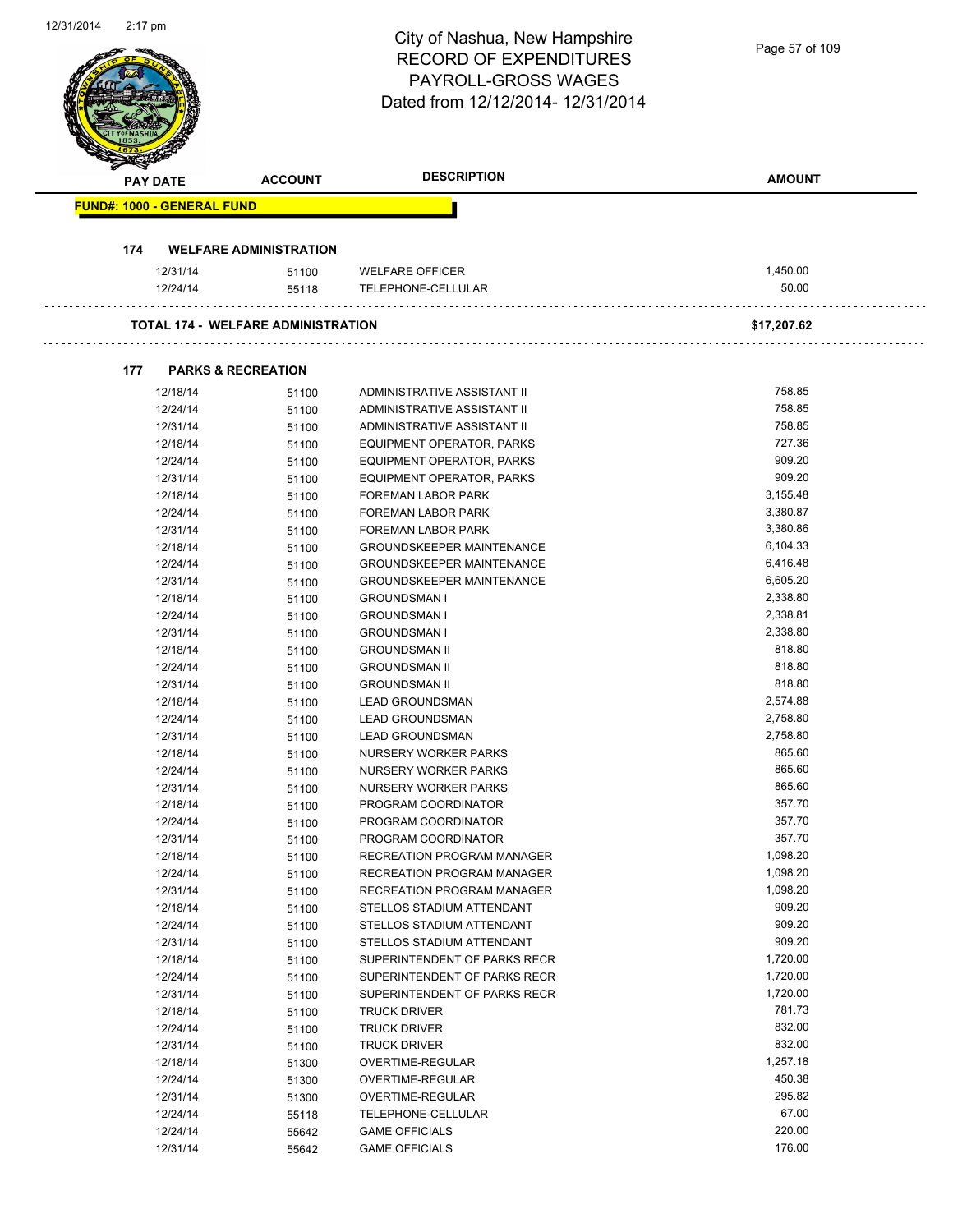| 12/31/2014<br>$2.17$ pm |                                   |                                           | City of Nashua, New Hampshire<br><b>RECORD OF EXPENDITURES</b><br>PAYROLL-GROSS WAGES | Page 58 of 109   |
|-------------------------|-----------------------------------|-------------------------------------------|---------------------------------------------------------------------------------------|------------------|
|                         |                                   |                                           | Dated from 12/12/2014-12/31/2014                                                      |                  |
| <b>PAY DATE</b>         |                                   | <b>ACCOUNT</b>                            | <b>DESCRIPTION</b>                                                                    | <b>AMOUNT</b>    |
|                         | <b>FUND#: 1000 - GENERAL FUND</b> |                                           |                                                                                       |                  |
|                         |                                   |                                           |                                                                                       |                  |
|                         |                                   | <b>TOTAL 177 - PARKS &amp; RECREATION</b> |                                                                                       | \$71,195.03      |
| 179                     | <b>LIBRARY</b>                    |                                           |                                                                                       |                  |
|                         | 12/18/14                          | 51100                                     | ADMIN ASST COST ACCOUNTANT                                                            | 805.43           |
|                         | 12/24/14                          | 51100                                     | ADMIN ASST COST ACCOUNTANT                                                            | 805.43           |
|                         | 12/31/14                          | 51100                                     | ADMIN ASST COST ACCOUNTANT                                                            | 805.44           |
|                         | 12/18/14                          | 51100                                     | ASSISTANT DIRECTOR LIBRARY                                                            | 1,293.10         |
|                         | 12/24/14                          | 51100                                     | ASSISTANT DIRECTOR LIBRARY                                                            | 1,293.10         |
|                         | 12/31/14                          | 51100                                     | ASSISTANT DIRECTOR LIBRARY                                                            | 1,293.10         |
|                         | 12/18/14                          | 51100                                     | ASSISTANT LIBRARIAN CIRCULATIO                                                        | 973.40           |
|                         | 12/24/14                          | 51100                                     | ASSISTANT LIBRARIAN CIRCULATIO                                                        | 973.40           |
|                         | 12/31/14                          | 51100                                     | ASSISTANT LIBRARIAN CIRCULATIO                                                        | 973.40           |
|                         | 12/18/14                          | 51100                                     | ASSISTANT LIBRARIAN YOUTH SERV                                                        | 789.86           |
|                         | 12/24/14                          | 51100                                     | ASSISTANT LIBRARIAN YOUTH SERV                                                        | 780.10           |
|                         | 12/31/14                          | 51100                                     | ASSISTANT LIBRARIAN YOUTH SERV                                                        | 780.10           |
|                         | 12/18/14                          | 51100                                     | <b>DIRECTOR LIBRARY</b>                                                               | 1,885.70         |
|                         | 12/24/14                          | 51100                                     | <b>DIRECTOR LIBRARY</b>                                                               | 1,885.70         |
|                         | 12/31/14                          | 51100                                     | <b>DIRECTOR LIBRARY</b>                                                               | 1,885.70         |
|                         | 12/18/14                          | 51100                                     | EXECUTIVE ASST OFFICE MANAGER                                                         | 858.45           |
|                         | 12/24/14                          | 51100                                     | EXECUTIVE ASST OFFICE MANAGER                                                         | 858.44           |
|                         | 12/31/14                          | 51100                                     | EXECUTIVE ASST OFFICE MANAGER                                                         | 858.44<br>490.50 |
|                         | 12/18/14                          | 51100                                     | <b>JANITOR</b>                                                                        | 490.50           |
|                         | 12/24/14                          | 51100                                     | <b>JANITOR</b>                                                                        | 453.72           |
|                         | 12/31/14<br>12/18/14              | 51100                                     | <b>JANITOR</b>                                                                        | 962.61           |
|                         | 12/24/14                          | 51100                                     | LIBRARIAN ADULT SERVICES<br><b>LIBRARIAN ADULT SERVICES</b>                           | 962.61           |
|                         |                                   | 51100                                     |                                                                                       | 962.60           |
|                         | 12/31/14<br>12/18/14              | 51100                                     | LIBRARIAN ADULT SERVICES<br><b>LIBRARIAN CIRCULATION</b>                              | 1,003.20         |
|                         | 12/24/14                          | 51100<br>51100                            | <b>LIBRARIAN CIRCULATION</b>                                                          | 1,003.20         |
|                         | 12/31/14                          | 51100                                     | <b>LIBRARIAN CIRCULATION</b>                                                          | 921.69           |
|                         | 12/18/14                          | 51100                                     | <b>LIBRARIAN OUTREACH SVS</b>                                                         | 999.18           |
|                         | 12/24/14                          | 51100                                     | <b>LIBRARIAN OUTREACH SVS</b>                                                         | 999.19           |
|                         | 12/31/14                          | 51100                                     | <b>LIBRARIAN OUTREACH SVS</b>                                                         | 999.19           |
|                         | 12/18/14                          | 51100                                     | <b>LIBRARIAN TECH SERVICES</b>                                                        | 1,037.15         |
|                         | 12/24/14                          | 51100                                     | <b>LIBRARIAN TECH SERVICES</b>                                                        | 1,037.15         |
|                         | 12/31/14                          | 51100                                     | <b>LIBRARIAN TECH SERVICES</b>                                                        | 1,037.15         |
|                         | 12/18/14                          | 51100                                     | <b>LIBRARIAN YOUTH SERVICES</b>                                                       | 2,283.21         |
|                         | 12/24/14                          | 51100                                     | LIBRARIAN YOUTH SERVICES                                                              | 2,283.22         |
|                         | 12/31/14                          | 51100                                     | LIBRARIAN YOUTH SERVICES                                                              | 2,283.21         |
|                         | 12/18/14                          | 51100                                     | LIBRARY ASSISTANT CIRCULATION                                                         | 5,369.77         |
|                         | 12/24/14                          | 51100                                     | LIBRARY ASSISTANT CIRCULATION                                                         | 5,360.94         |
|                         | 12/31/14                          | 51100                                     | LIBRARY ASSISTANT CIRCULATION                                                         | 5,360.94         |
|                         | 12/18/14                          | 51100                                     | LIBRARY ASSISTANT MEDIA SERVIC                                                        | 706.89           |
|                         | 12/24/14                          | 51100                                     | LIBRARY ASSISTANT MEDIA SERVIC                                                        | 706.90           |
|                         | 12/31/14                          | 51100                                     | LIBRARY ASSISTANT MEDIA SERVIC                                                        | 706.90           |
|                         | 12/18/14                          | 51100                                     | LIBRARY ASSISTANT TECH SVS                                                            | 706.90           |
|                         | 12/24/14                          | 51100                                     | LIBRARY ASSISTANT TECH SVS                                                            | 706.90           |
|                         | 12/31/14                          | 51100                                     | LIBRARY ASSISTANT TECH SVS                                                            | 706.90           |
|                         | 12/18/14                          | 51100                                     | LIBRARY ASSISTANT YOUTH SERVIC                                                        | 1,328.25         |
|                         | 12/24/14                          | 51100                                     | LIBRARY ASSISTANT YOUTH SERVIC                                                        | 1,328.25         |
|                         | 12/31/14                          | 51100                                     | LIBRARY ASSISTANT YOUTH SERVIC                                                        | 1,328.24         |
|                         | 12/18/14                          | 51100                                     | MAINTENANCE SUPV                                                                      | 852.55           |
|                         |                                   |                                           |                                                                                       |                  |

12/31/2014 2:17 pm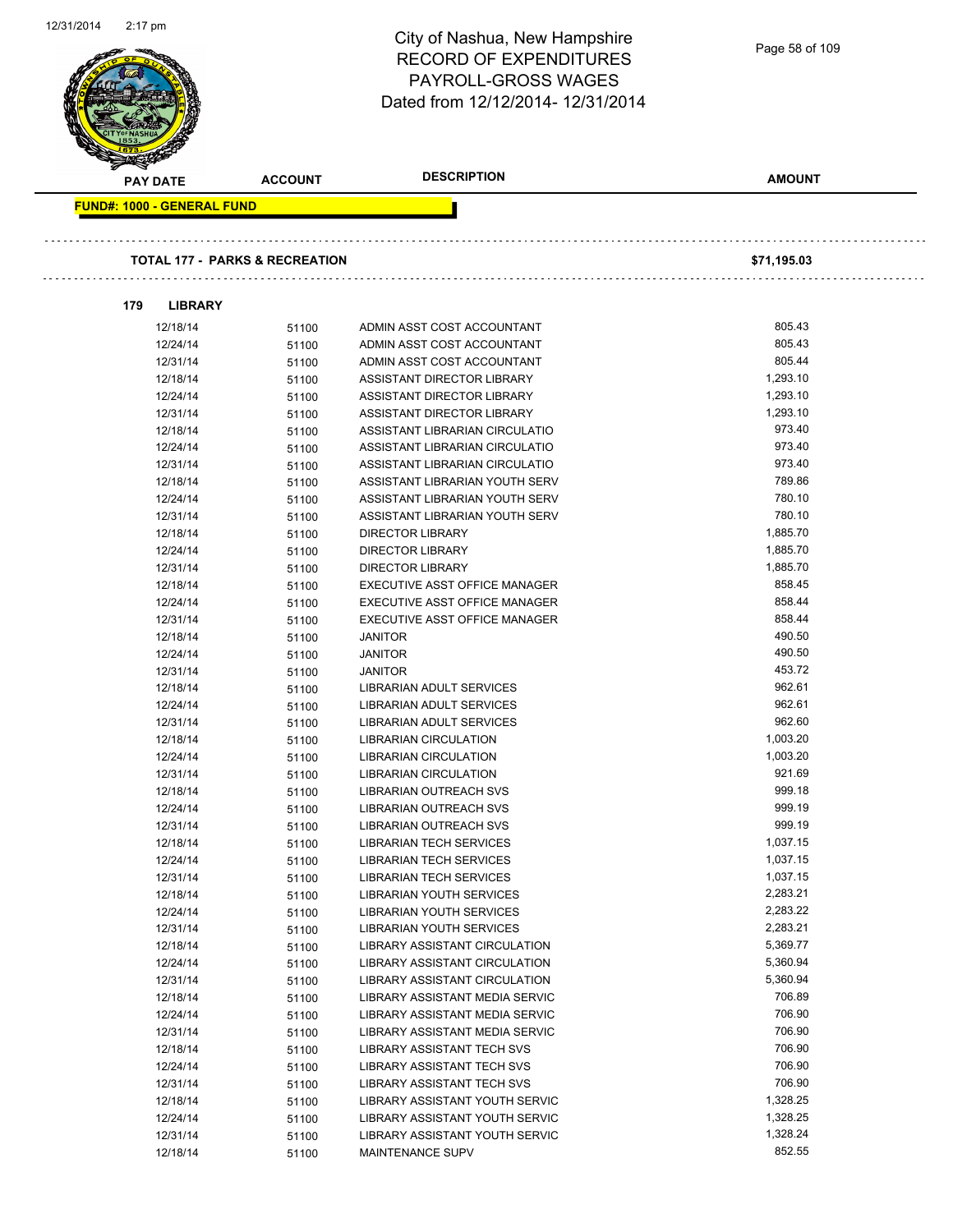

| ❤<br><b>PAY DATE</b>              | <b>ACCOUNT</b> | <b>DESCRIPTION</b>                 | <b>AMOUNT</b> |
|-----------------------------------|----------------|------------------------------------|---------------|
| <b>FUND#: 1000 - GENERAL FUND</b> |                |                                    |               |
|                                   |                |                                    |               |
| 179<br><b>LIBRARY</b>             |                |                                    |               |
| 12/24/14                          | 51100          | <b>MAINTENANCE SUPV</b>            | 852.55        |
| 12/31/14                          | 51100          | MAINTENANCE SUPV                   | 852.54        |
| 12/18/14                          | 51100          | MEDIA SERVICES COORDINATOR         | 1,197.52      |
| 12/24/14                          | 51100          | MEDIA SERVICES COORDINATOR         | 1,205.05      |
| 12/31/14                          | 51100          | MEDIA SERVICES COORDINATOR         | 1,189.98      |
| 12/18/14                          | 51100          | PAGE & COLLECTION COORDINATOR      | 845.25        |
| 12/24/14                          | 51100          | PAGE & COLLECTION COORDINATOR      | 840.00        |
| 12/31/14                          | 51100          | PAGE & COLLECTION COORDINATOR      | 840.00        |
| 12/18/14                          | 51100          | REFERENCE LIBRARIAN ADULT SERV     | 3,380.15      |
| 12/24/14                          | 51100          | REFERENCE LIBRARIAN ADULT SERV     | 3,260.21      |
| 12/31/14                          | 51100          | REFERENCE LIBRARIAN ADULT SERV     | 3,139.49      |
| 12/18/14                          | 51100          | REFERENCE LIBRARIAN TECH SVS       | 756.45        |
| 12/24/14                          | 51100          | REFERENCE LIBRARIAN TECH SVS       | 756.45        |
| 12/31/14                          | 51100          | REFERENCE LIBRARIAN TECH SVS       | 756.44        |
| 12/18/14                          | 51100          | <b>SECURITY LIBRARY</b>            | 614.04        |
| 12/24/14                          | 51100          | <b>SECURITY LIBRARY</b>            | 617.88        |
| 12/31/14                          | 51100          | <b>SECURITY LIBRARY</b>            | 614.05        |
| 12/18/14                          | 51200          | LIBRARY ASSISTANT CIRCULATION      | 324.20        |
| 12/24/14                          | 51200          | LIBRARY ASSISTANT CIRCULATION      | 324.20        |
| 12/31/14                          | 51200          | LIBRARY ASSISTANT CIRCULATION      | 324.20        |
| 12/18/14                          | 51200          | <b>LIBRARY ASSISTANT TECH SVS</b>  | 415.50        |
| 12/24/14                          | 51200          | <b>LIBRARY ASSISTANT TECH SVS</b>  | 415.50        |
| 12/31/14                          | 51200          | <b>LIBRARY ASSISTANT TECH SVS</b>  | 498.60        |
| 12/18/14                          | 51200          | <b>LIBRARY PAGE YOUTH SERVICES</b> | 137.55        |
| 12/24/14                          | 51200          | LIBRARY PAGE YOUTH SERVICES        | 139.85        |
| 12/31/14                          | 51200          | LIBRARY PAGE YOUTH SERVICES        | 94.00         |
| 12/18/14                          | 51200          | <b>LIBRARY PAGES CIRCULATION</b>   | 612.76        |
| 12/24/14                          | 51200          | <b>LIBRARY PAGES CIRCULATION</b>   | 749.10        |
| 12/31/14                          | 51200          | LIBRARY PAGES CIRCULATION          | 419.25        |
| 12/18/14                          | 51200          | LIBRARY PAGES MEDIA SERVICES       | 273.68        |
| 12/24/14                          | 51200          | LIBRARY PAGES MEDIA SERVICES       | 347.10        |
| 12/31/14                          | 51200          | LIBRARY PAGES MEDIA SERVICES       | 133.50        |
| 12/18/14                          | 51200          | <b>SECURITY LIBRARY</b>            | 338.88        |
| 12/24/14                          | 51200          | <b>SECURITY LIBRARY</b>            | 356.90        |
| 12/31/14                          | 51200          | <b>SECURITY LIBRARY</b>            | 353.31        |
| 12/18/14                          | 51300          | OVERTIME-REGULAR                   | 898.68        |
| 12/24/14                          | 51300          | <b>OVERTIME-REGULAR</b>            | 1,194.23      |
| 12/31/14                          | 51300          | OVERTIME-REGULAR                   | 1,068.02      |
|                                   |                |                                    |               |

### **TOTAL 179 - LIBRARY \$96,314.96**

 $\mathbb{Z}^2$  ,  $\mathbb{Z}^2$  ,  $\mathbb{Z}^2$ 

| 181 |          | <b>COMMUNITY DEVELOPMENT</b> |                                |          |
|-----|----------|------------------------------|--------------------------------|----------|
|     | 12/18/14 | 51100                        | ADMINISTRATIVE ASSISTANT II    | 687.40   |
|     | 12/24/14 | 51100                        | ADMINISTRATIVE ASSISTANT II    | 687.41   |
|     | 12/31/14 | 51100                        | ADMINISTRATIVE ASSISTANT II    | 687.40   |
|     | 12/18/14 | 51100                        | DIRECTOR COMMUNITY DEVELOPMENT | 1.756.54 |
|     | 12/24/14 | 51100                        | DIRECTOR COMMUNITY DEVELOPMENT | 1.766.75 |
|     | 12/31/14 | 51100                        | DIRECTOR COMMUNITY DEVELOPMENT | 1.766.75 |
|     | 12/18/14 | 51200                        | ADMINISTRATIVE ASSISTANT I     | 347.46   |
|     | 12/24/14 | 51200                        | ADMINISTRATIVE ASSISTANT I     | 365.75   |
|     | 12/31/14 | 51200                        | ADMINISTRATIVE ASSISTANT I     | 329.18   |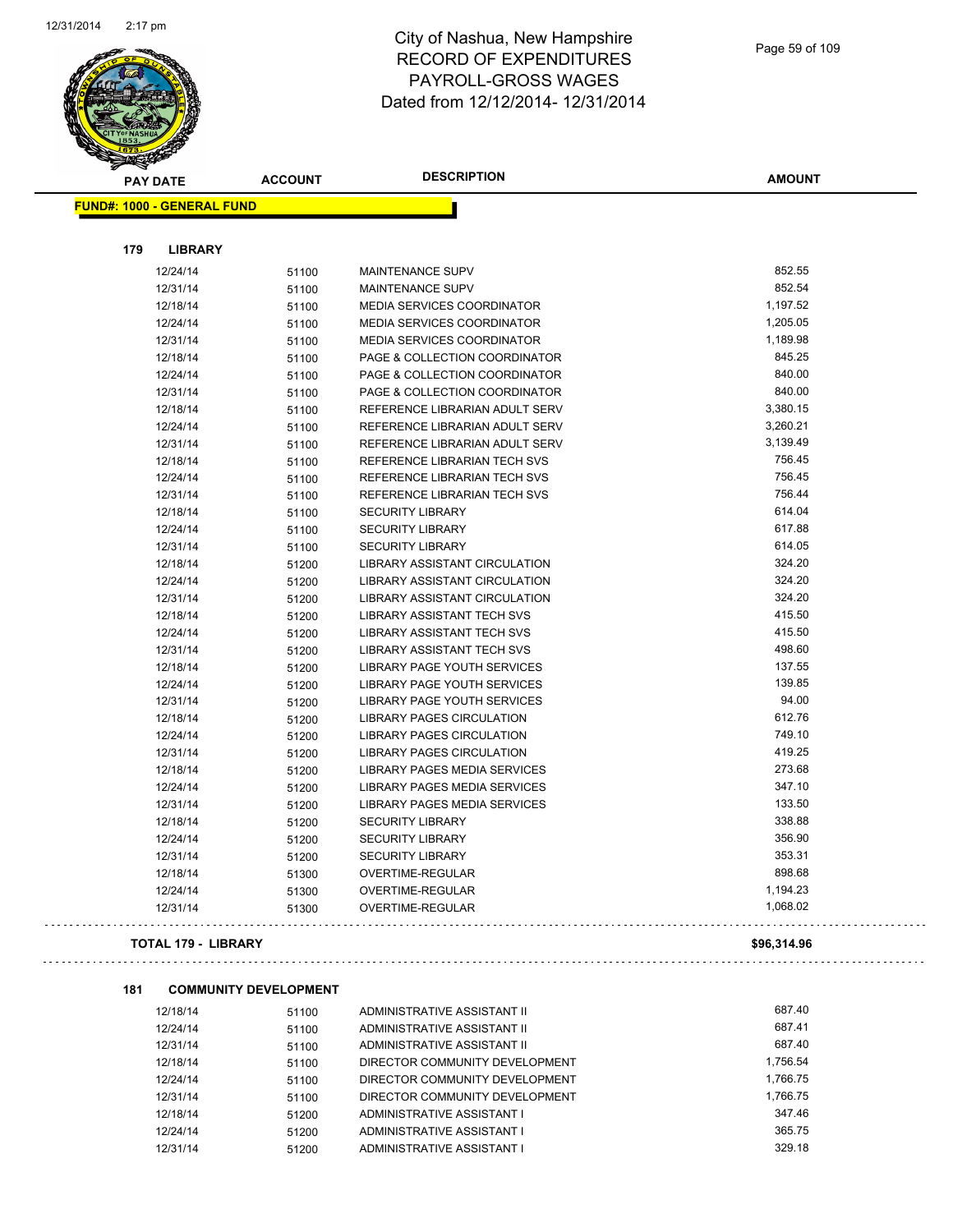# City of Nashua, New Hampshire RECORD OF EXPENDITURES PAYROLL-GROSS WAGES

| PAYROLL-GROSS WAGES<br>Dated from 12/12/2014- 12/31/2014<br><b>DESCRIPTION</b><br>WAGES TEMP-SEASONAL<br><b>WAGES TEMP-SEASONAL</b><br>WAGES TEMP-SEASONAL<br>TELEPHONE-CELLULAR<br><b>TOTAL 181 - COMMUNITY DEVELOPMENT</b><br>DEPARTMENT COORDINATOR<br>DEPARTMENT COORDINATOR<br>DEPARTMENT COORDINATOR | <b>AMOUNT</b><br>100.00<br>100.00<br>100.00<br>50.00<br>\$8,744.64<br>375.54                                                                                                                                                                                                                                                                                                                                                                                                                                                                                                                                           |
|------------------------------------------------------------------------------------------------------------------------------------------------------------------------------------------------------------------------------------------------------------------------------------------------------------|------------------------------------------------------------------------------------------------------------------------------------------------------------------------------------------------------------------------------------------------------------------------------------------------------------------------------------------------------------------------------------------------------------------------------------------------------------------------------------------------------------------------------------------------------------------------------------------------------------------------|
|                                                                                                                                                                                                                                                                                                            |                                                                                                                                                                                                                                                                                                                                                                                                                                                                                                                                                                                                                        |
|                                                                                                                                                                                                                                                                                                            |                                                                                                                                                                                                                                                                                                                                                                                                                                                                                                                                                                                                                        |
|                                                                                                                                                                                                                                                                                                            |                                                                                                                                                                                                                                                                                                                                                                                                                                                                                                                                                                                                                        |
|                                                                                                                                                                                                                                                                                                            |                                                                                                                                                                                                                                                                                                                                                                                                                                                                                                                                                                                                                        |
|                                                                                                                                                                                                                                                                                                            |                                                                                                                                                                                                                                                                                                                                                                                                                                                                                                                                                                                                                        |
|                                                                                                                                                                                                                                                                                                            |                                                                                                                                                                                                                                                                                                                                                                                                                                                                                                                                                                                                                        |
|                                                                                                                                                                                                                                                                                                            |                                                                                                                                                                                                                                                                                                                                                                                                                                                                                                                                                                                                                        |
|                                                                                                                                                                                                                                                                                                            |                                                                                                                                                                                                                                                                                                                                                                                                                                                                                                                                                                                                                        |
|                                                                                                                                                                                                                                                                                                            |                                                                                                                                                                                                                                                                                                                                                                                                                                                                                                                                                                                                                        |
|                                                                                                                                                                                                                                                                                                            |                                                                                                                                                                                                                                                                                                                                                                                                                                                                                                                                                                                                                        |
|                                                                                                                                                                                                                                                                                                            |                                                                                                                                                                                                                                                                                                                                                                                                                                                                                                                                                                                                                        |
|                                                                                                                                                                                                                                                                                                            |                                                                                                                                                                                                                                                                                                                                                                                                                                                                                                                                                                                                                        |
|                                                                                                                                                                                                                                                                                                            |                                                                                                                                                                                                                                                                                                                                                                                                                                                                                                                                                                                                                        |
|                                                                                                                                                                                                                                                                                                            |                                                                                                                                                                                                                                                                                                                                                                                                                                                                                                                                                                                                                        |
|                                                                                                                                                                                                                                                                                                            |                                                                                                                                                                                                                                                                                                                                                                                                                                                                                                                                                                                                                        |
|                                                                                                                                                                                                                                                                                                            |                                                                                                                                                                                                                                                                                                                                                                                                                                                                                                                                                                                                                        |
|                                                                                                                                                                                                                                                                                                            |                                                                                                                                                                                                                                                                                                                                                                                                                                                                                                                                                                                                                        |
|                                                                                                                                                                                                                                                                                                            |                                                                                                                                                                                                                                                                                                                                                                                                                                                                                                                                                                                                                        |
|                                                                                                                                                                                                                                                                                                            |                                                                                                                                                                                                                                                                                                                                                                                                                                                                                                                                                                                                                        |
|                                                                                                                                                                                                                                                                                                            | 267.34                                                                                                                                                                                                                                                                                                                                                                                                                                                                                                                                                                                                                 |
|                                                                                                                                                                                                                                                                                                            | 375.54                                                                                                                                                                                                                                                                                                                                                                                                                                                                                                                                                                                                                 |
| DEPUTY PLANNING MANAGER                                                                                                                                                                                                                                                                                    | 2,661.20                                                                                                                                                                                                                                                                                                                                                                                                                                                                                                                                                                                                               |
| <b>DEPUTY PLANNING MANAGER</b>                                                                                                                                                                                                                                                                             | 2,661.20                                                                                                                                                                                                                                                                                                                                                                                                                                                                                                                                                                                                               |
| DEPUTY PLANNING MANAGER                                                                                                                                                                                                                                                                                    | 2,661.19                                                                                                                                                                                                                                                                                                                                                                                                                                                                                                                                                                                                               |
| <b>MANAGER PLANNING DEPT</b>                                                                                                                                                                                                                                                                               | 1,905.00                                                                                                                                                                                                                                                                                                                                                                                                                                                                                                                                                                                                               |
|                                                                                                                                                                                                                                                                                                            |                                                                                                                                                                                                                                                                                                                                                                                                                                                                                                                                                                                                                        |
|                                                                                                                                                                                                                                                                                                            | 1,905.00                                                                                                                                                                                                                                                                                                                                                                                                                                                                                                                                                                                                               |
|                                                                                                                                                                                                                                                                                                            | 1,905.00                                                                                                                                                                                                                                                                                                                                                                                                                                                                                                                                                                                                               |
|                                                                                                                                                                                                                                                                                                            | 1,722.25                                                                                                                                                                                                                                                                                                                                                                                                                                                                                                                                                                                                               |
|                                                                                                                                                                                                                                                                                                            | 1,722.26                                                                                                                                                                                                                                                                                                                                                                                                                                                                                                                                                                                                               |
|                                                                                                                                                                                                                                                                                                            | 1,722.25                                                                                                                                                                                                                                                                                                                                                                                                                                                                                                                                                                                                               |
|                                                                                                                                                                                                                                                                                                            | 1,125.65                                                                                                                                                                                                                                                                                                                                                                                                                                                                                                                                                                                                               |
|                                                                                                                                                                                                                                                                                                            | 1,125.65                                                                                                                                                                                                                                                                                                                                                                                                                                                                                                                                                                                                               |
|                                                                                                                                                                                                                                                                                                            | 1,125.65                                                                                                                                                                                                                                                                                                                                                                                                                                                                                                                                                                                                               |
|                                                                                                                                                                                                                                                                                                            | 704.60                                                                                                                                                                                                                                                                                                                                                                                                                                                                                                                                                                                                                 |
|                                                                                                                                                                                                                                                                                                            | 704.60                                                                                                                                                                                                                                                                                                                                                                                                                                                                                                                                                                                                                 |
|                                                                                                                                                                                                                                                                                                            | 704.60                                                                                                                                                                                                                                                                                                                                                                                                                                                                                                                                                                                                                 |
|                                                                                                                                                                                                                                                                                                            | 250.00                                                                                                                                                                                                                                                                                                                                                                                                                                                                                                                                                                                                                 |
|                                                                                                                                                                                                                                                                                                            |                                                                                                                                                                                                                                                                                                                                                                                                                                                                                                                                                                                                                        |
|                                                                                                                                                                                                                                                                                                            | 17.00                                                                                                                                                                                                                                                                                                                                                                                                                                                                                                                                                                                                                  |
|                                                                                                                                                                                                                                                                                                            | \$25,641.52                                                                                                                                                                                                                                                                                                                                                                                                                                                                                                                                                                                                            |
|                                                                                                                                                                                                                                                                                                            |                                                                                                                                                                                                                                                                                                                                                                                                                                                                                                                                                                                                                        |
|                                                                                                                                                                                                                                                                                                            |                                                                                                                                                                                                                                                                                                                                                                                                                                                                                                                                                                                                                        |
|                                                                                                                                                                                                                                                                                                            | 1,873.50                                                                                                                                                                                                                                                                                                                                                                                                                                                                                                                                                                                                               |
|                                                                                                                                                                                                                                                                                                            | 1,873.50                                                                                                                                                                                                                                                                                                                                                                                                                                                                                                                                                                                                               |
|                                                                                                                                                                                                                                                                                                            | 1,873.50                                                                                                                                                                                                                                                                                                                                                                                                                                                                                                                                                                                                               |
|                                                                                                                                                                                                                                                                                                            | (1,596.60)                                                                                                                                                                                                                                                                                                                                                                                                                                                                                                                                                                                                             |
|                                                                                                                                                                                                                                                                                                            | 638.65                                                                                                                                                                                                                                                                                                                                                                                                                                                                                                                                                                                                                 |
|                                                                                                                                                                                                                                                                                                            | 638.65                                                                                                                                                                                                                                                                                                                                                                                                                                                                                                                                                                                                                 |
|                                                                                                                                                                                                                                                                                                            | 638.65                                                                                                                                                                                                                                                                                                                                                                                                                                                                                                                                                                                                                 |
|                                                                                                                                                                                                                                                                                                            | 50.00                                                                                                                                                                                                                                                                                                                                                                                                                                                                                                                                                                                                                  |
|                                                                                                                                                                                                                                                                                                            |                                                                                                                                                                                                                                                                                                                                                                                                                                                                                                                                                                                                                        |
|                                                                                                                                                                                                                                                                                                            | \$5,989.85                                                                                                                                                                                                                                                                                                                                                                                                                                                                                                                                                                                                             |
|                                                                                                                                                                                                                                                                                                            |                                                                                                                                                                                                                                                                                                                                                                                                                                                                                                                                                                                                                        |
|                                                                                                                                                                                                                                                                                                            | 2,971.10                                                                                                                                                                                                                                                                                                                                                                                                                                                                                                                                                                                                               |
|                                                                                                                                                                                                                                                                                                            | 2,971.10                                                                                                                                                                                                                                                                                                                                                                                                                                                                                                                                                                                                               |
|                                                                                                                                                                                                                                                                                                            | 1,406.10                                                                                                                                                                                                                                                                                                                                                                                                                                                                                                                                                                                                               |
|                                                                                                                                                                                                                                                                                                            |                                                                                                                                                                                                                                                                                                                                                                                                                                                                                                                                                                                                                        |
| ASSISTANT PRINCIPAL AMH                                                                                                                                                                                                                                                                                    | 1,406.11                                                                                                                                                                                                                                                                                                                                                                                                                                                                                                                                                                                                               |
|                                                                                                                                                                                                                                                                                                            | MANAGER PLANNING DEPT<br>MANAGER PLANNING DEPT<br>PLANNER I<br>PLANNER I<br><b>PLANNER I</b><br>PLANNER II<br><b>PLANNER II</b><br>PLANNER II<br>ZONING COORDINATOR<br>ZONING COORDINATOR<br>ZONING COORDINATOR<br><b>STENOGRAPHIC SERVICES</b><br>TELEPHONE-CELLULAR<br>ECONOMIC DEV DIRECTOR<br>ECONOMIC DEV DIRECTOR<br>ECONOMIC DEV DIRECTOR<br>OED PROGRAM COORDINATOR<br>OED PROGRAM COORDINATOR<br>OED PROGRAM COORDINATOR<br>OED PROGRAM COORDINATOR<br>TELEPHONE-CELLULAR<br><b>TOTAL 183 - ECONOMIC DEVELOPMENT</b><br>ASSISTANT DIRECTOR BUSINESS<br>ASSISTANT DIRECTOR BUSINESS<br>ASSISTANT PRINCIPAL AMH |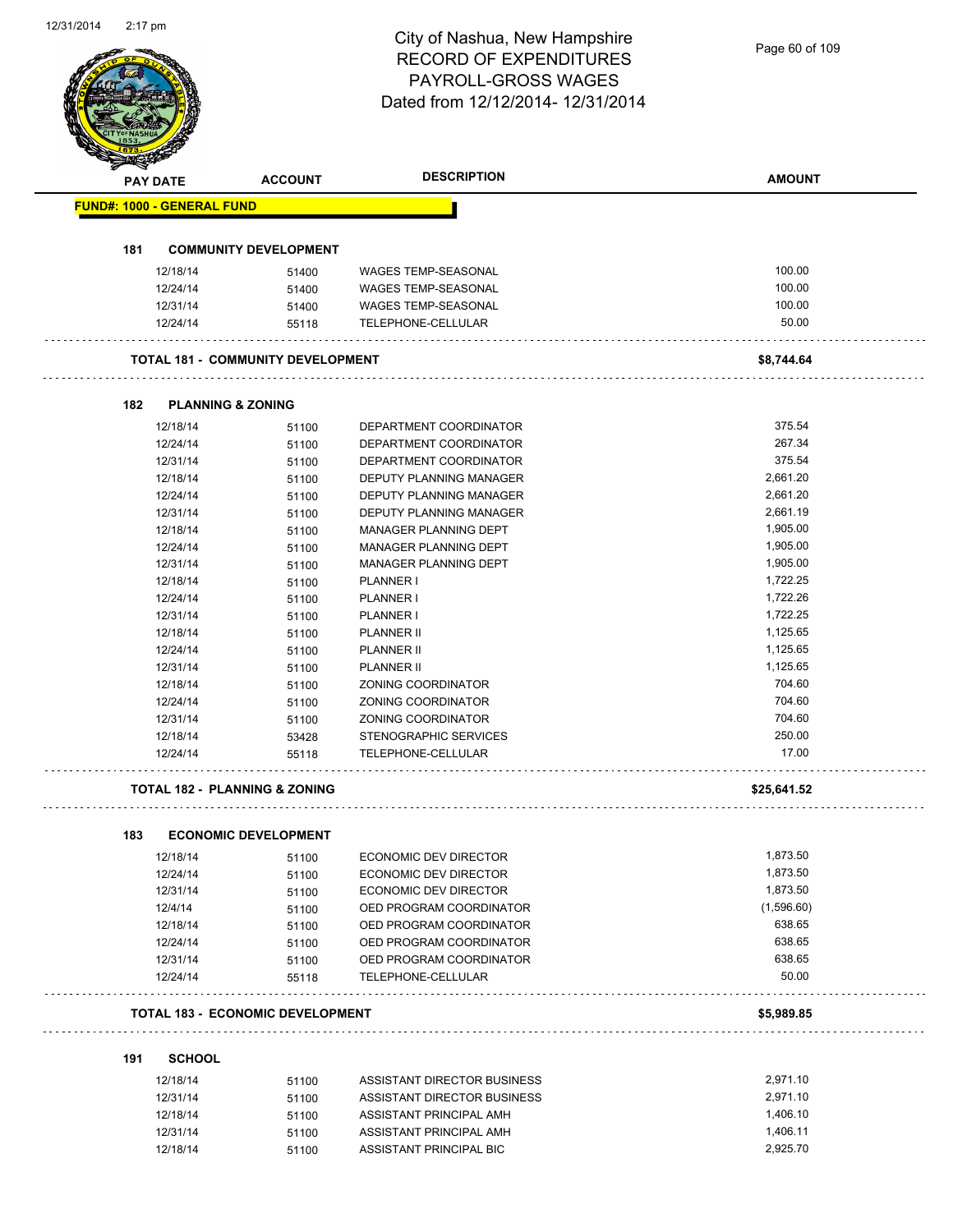

|     | <b>PAY DATE</b>                   | <b>ACCOUNT</b> | <b>DESCRIPTION</b>                            | <b>AMOUNT</b>        |
|-----|-----------------------------------|----------------|-----------------------------------------------|----------------------|
|     | <b>FUND#: 1000 - GENERAL FUND</b> |                |                                               |                      |
|     |                                   |                |                                               |                      |
| 191 | <b>SCHOOL</b>                     |                |                                               |                      |
|     | 12/31/14                          | 51100          | ASSISTANT PRINCIPAL BIC                       | 2,925.70             |
|     | 12/18/14                          | 51100          | ASSISTANT PRINCIPAL BRO                       | 1,403.80             |
|     | 12/31/14                          | 51100          | ASSISTANT PRINCIPAL BRO                       | 1,403.81             |
|     | 12/18/14                          | 51100          | ASSISTANT PRINCIPAL CHARL                     | 1,483.70             |
|     | 12/31/14                          | 51100          | ASSISTANT PRINCIPAL CHARL                     | 1,483.71             |
|     | 12/18/14                          | 51100          | ASSISTANT PRINCIPAL DR CRSP                   | 2,807.70             |
|     | 12/31/14                          | 51100          | <b>ASSISTANT PRINCIPAL DR CRSP</b>            | 2,807.70             |
|     | 12/18/14                          | 51100          | ASSISTANT PRINCIPAL ELM                       | 6,549.40             |
|     | 12/31/14                          | 51100          | ASSISTANT PRINCIPAL ELM                       | 6,549.40             |
|     | 12/18/14                          | 51100          | ASSISTANT PRINCIPAL FES                       | 2,967.50             |
|     | 12/31/14                          | 51100          | ASSISTANT PRINCIPAL FES                       | 2,967.50             |
|     | 12/18/14                          | 51100          | ASSISTANT PRINCIPAL FMS                       | 3,472.50             |
|     | 12/31/14                          | 51100          | ASSISTANT PRINCIPAL FMS                       | 3,472.50             |
|     | 12/18/14                          | 51100          | ASSISTANT PRINCIPAL LEDGE                     | 2,812.30             |
|     | 12/31/14                          | 51100          | ASSISTANT PRINCIPAL LEDGE                     | 2,812.31             |
|     | 12/18/14                          | 51100          | ASSISTANT PRINCIPAL MDE                       | 1,406.10             |
|     | 12/31/14                          | 51100          | ASSISTANT PRINCIPAL MDE                       | 1,406.11             |
|     | 12/18/14                          | 51100          | ASSISTANT PRINCIPAL MTP                       | 2,626.50             |
|     | 12/31/14                          | 51100          | ASSISTANT PRINCIPAL MTP                       | 2,626.50             |
|     | 12/18/14                          | 51100          | ASSISTANT PRINCIPAL NHN                       | 12,595.80            |
|     | 12/31/14                          | 51100          | ASSISTANT PRINCIPAL NHN                       | 12,595.80            |
|     | 12/18/14                          | 51100          | ASSISTANT PRINCIPAL NHS                       | 12,890.20            |
|     | 12/31/14                          | 51100          | ASSISTANT PRINCIPAL NHS                       | 12,890.20            |
|     | 12/18/14                          | 51100          | ASSISTANT PRINCIPAL PMS                       | 3,272.60             |
|     | 12/31/14                          | 51100          | ASSISTANT PRINCIPAL PMS                       | 3,272.60             |
|     | 12/18/14                          | 51100          | ASSISTANT PRINCIPAL SHE                       | 1,403.80             |
|     | 12/31/14                          | 51100          | ASSISTANT PRINCIPAL SHE                       | 1,403.80             |
|     | 12/18/14                          | 51100          | ASSISTANT SUPERINTENDENT                      | 8,484.50             |
|     | 12/31/14                          | 51100          | ASSISTANT SUPERINTENDENT                      | 8,484.50             |
|     | 12/18/14                          | 51100          | ASST DIRECTOR PLANT OPS                       | 4,470.90             |
|     | 12/31/14                          | 51100          | ASST DIRECTOR PLANT OPS                       | 4,470.90             |
|     | 12/18/14                          | 51100          | <b>ASST DIRECTOR SPED</b>                     | 6,243.60             |
|     | 12/31/14                          | 51100          | <b>ASST DIRECTOR SPED</b>                     | 6,243.60             |
|     | 12/18/14                          | 51100          | ASST SYSTEMS ADMIN FULL YEAR                  | 14,234.58            |
|     | 12/31/14                          | 51100          | ASST SYSTEMS ADMIN FULL YEAR                  | 14,056.72            |
|     | 12/18/14                          | 51100          | ASST SYSTEMS ADMIN SCH YEAR                   | 781.45               |
|     | 12/24/14                          | 51100          | ASST SYSTEMS ADMIN SCH YEAR                   | 720.05               |
|     | 12/31/14                          | 51100          | ASST SYSTEMS ADMIN SCH YEAR                   | 312.58               |
|     | 12/18/14                          | 51100          | ATTENDANCE OFFICER                            | 2,331.50             |
|     | 12/31/14                          | 51100          | ATTENDANCE OFFICER                            | 2,331.49             |
|     | 12/18/14                          | 51100          | CAREER CENTER COORD NHN                       | 1,518.30             |
|     | 12/31/14                          | 51100          | CAREER CENTER COORD NHN                       | 1,518.29             |
|     | 12/18/14                          | 51100          | CHIEF OPERATING OFFICER                       | 4,044.00             |
|     | 12/31/14                          | 51100          | CHIEF OPERATING OFFICER                       | 4,044.00             |
|     | 12/18/14                          | 51100          | CLERICAL ACADEMY NHN                          | 3,453.77             |
|     | 12/24/14                          | 51100          | CLERICAL ACADEMY NHN                          | 3,329.26             |
|     | 12/31/14                          | 51100          | CLERICAL ACADEMY NHN                          | 2,735.56             |
|     | 12/18/14                          | 51100          | <b>CLERICAL ACADEMY NHS</b>                   | 2,734.72             |
|     | 12/24/14                          | 51100          | CLERICAL ACADEMY NHS                          | 2,785.44<br>2,238.97 |
|     | 12/31/14<br>12/18/14              | 51100          | CLERICAL ACADEMY NHS<br>CLERICAL ADULT ED NHN | 751.15               |
|     | 12/24/14                          | 51100<br>51100 | CLERICAL ADULT ED NHN                         | 753.15               |
|     |                                   |                |                                               |                      |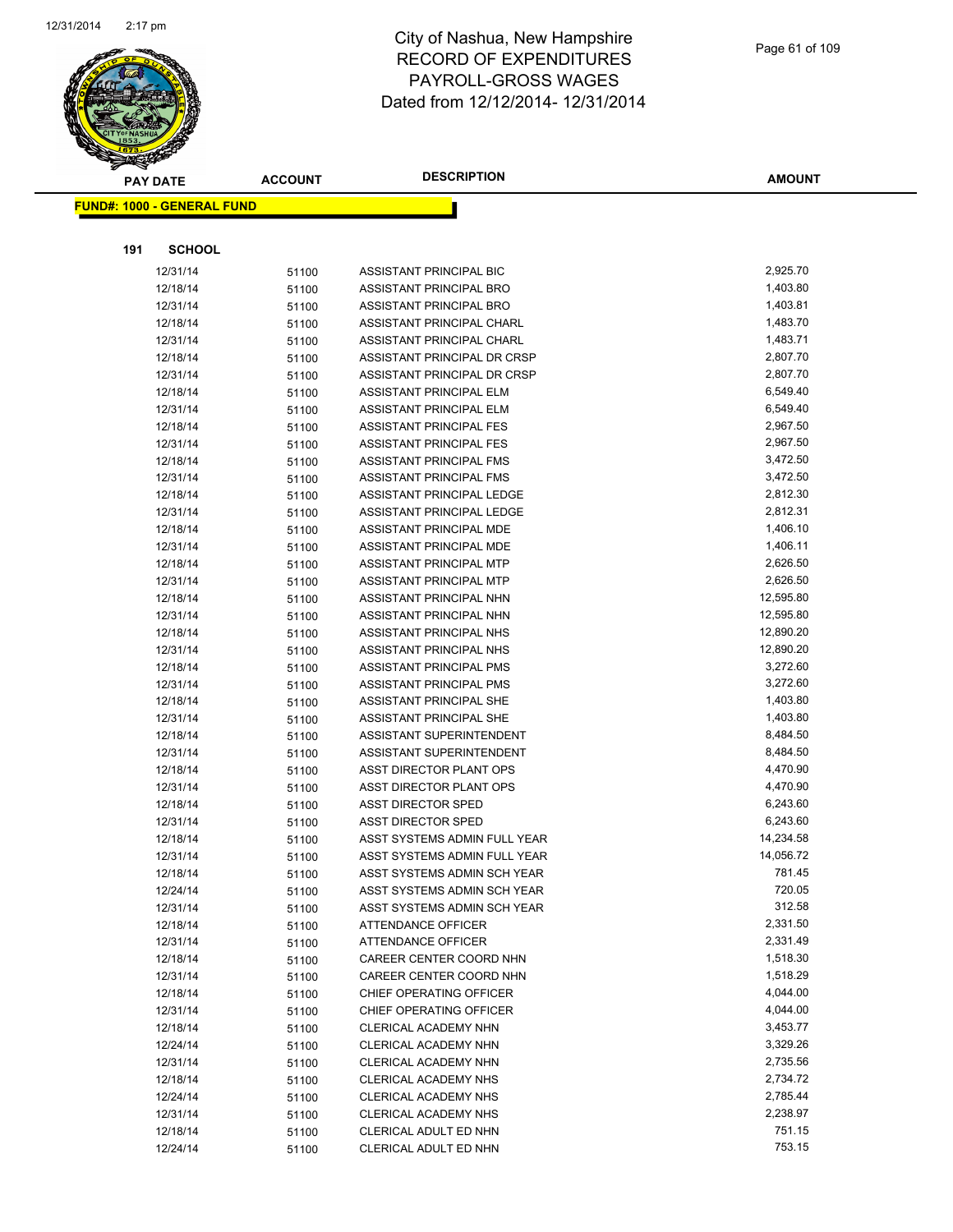

**AMOUNT**

|     | <u> FUND#: 1000 - GENERAL FUND</u> |                |                                                                |                      |
|-----|------------------------------------|----------------|----------------------------------------------------------------|----------------------|
|     |                                    |                |                                                                |                      |
| 191 | <b>SCHOOL</b>                      |                |                                                                |                      |
|     | 12/31/14                           | 51100          | CLERICAL ADULT ED NHN                                          | 749.15               |
|     | 12/18/14                           | 51100          | <b>CLERICAL ASST SUPER SUP</b>                                 | 2,071.96             |
|     | 12/24/14                           | 51100          | <b>CLERICAL ASST SUPER SUP</b>                                 | 2,057.70             |
|     | 12/31/14                           | 51100          | <b>CLERICAL ASST SUPER SUP</b>                                 | 2,067.56             |
|     | 12/18/14                           | 51100          | CLERICAL ATHLETIC NHN                                          | 721.15               |
|     | 12/24/14                           | 51100          | CLERICAL ATHLETIC NHN                                          | 721.15               |
|     | 12/31/14                           | 51100          | CLERICAL ATHLETIC NHN                                          | 576.92               |
|     | 12/18/14                           | 51100          | <b>CLERICAL ATHLETIC NHS</b>                                   | 745.15               |
|     | 12/24/14                           | 51100          | <b>CLERICAL ATHLETIC NHS</b>                                   | 755.08               |
|     | 12/31/14                           | 51100          | CLERICAL ATHLETIC NHS                                          | 596.12               |
|     | 12/18/14                           | 51100          | <b>CLERICAL BUSINESS</b>                                       | 3,718.20             |
|     | 12/24/14                           | 51100          | <b>CLERICAL BUSINESS</b>                                       | 3,718.20             |
|     | 12/31/14                           | 51100          | <b>CLERICAL BUSINESS</b>                                       | 3,718.20             |
|     | 12/18/14                           | 51100          | CLERICAL CHIEF OP OFFICER SUP                                  | 816.09               |
|     | 12/24/14                           | 51100          | CLERICAL CHIEF OP OFFICER SUP                                  | 816.09               |
|     | 12/31/14                           | 51100          | CLERICAL CHIEF OP OFFICER SUP                                  | 816.10               |
|     | 12/18/14                           | 51100          | <b>CLERICAL CTE NHS</b>                                        | 756.40               |
|     | 12/24/14                           | 51100          | <b>CLERICAL CTE NHS</b>                                        | 695.89               |
|     | 12/31/14                           | 51100          | <b>CLERICAL CTE NHS</b>                                        | 564.78               |
|     | 12/18/14                           | 51100          | <b>CLERICAL GUIDANCE ELM</b>                                   | 756.40               |
|     | 12/24/14                           | 51100          | CLERICAL GUIDANCE ELM                                          | 756.40               |
|     | 12/31/14                           | 51100          | <b>CLERICAL GUIDANCE ELM</b>                                   | 605.12               |
|     | 12/18/14                           | 51100          | CLERICAL GUIDANCE NHN                                          | 2,106.65             |
|     | 12/24/14                           | 51100          | CLERICAL GUIDANCE NHN                                          | 2,106.65             |
|     | 12/31/14                           | 51100          | CLERICAL GUIDANCE NHN                                          | 1,670.19             |
|     | 12/18/14                           | 51100          | <b>CLERICAL GUIDANCE NHS</b>                                   | 2,108.89             |
|     | 12/24/14                           | 51100          | <b>CLERICAL GUIDANCE NHS</b>                                   | 2,028.22             |
|     | 12/31/14                           | 51100          | <b>CLERICAL GUIDANCE NHS</b>                                   | 1,687.12             |
|     | 12/18/14                           | 51100          | <b>CLERICAL HUMAN RESOURCES</b>                                | 2,139.51             |
|     | 12/24/14                           | 51100          | CLERICAL HUMAN RESOURCES                                       | 2,148.11             |
|     | 12/31/14                           | 51100          | <b>CLERICAL HUMAN RESOURCES</b>                                | 2,147.35             |
|     | 12/18/14                           | 51100          | <b>CLERICAL PAYROLL SUP</b>                                    | 677.26               |
|     | 12/24/14                           | 51100          | <b>CLERICAL PAYROLL SUP</b>                                    | 677.25               |
|     | 12/31/14                           | 51100          | <b>CLERICAL PAYROLL SUP</b>                                    | 677.25               |
|     | 12/18/14                           | 51100          | <b>CLERICAL PLANT OPS</b>                                      | 756.39               |
|     | 12/24/14                           | 51100          | <b>CLERICAL PLANT OPS</b>                                      | 766.46               |
|     | 12/31/14                           | 51100          | CLERICAL PLANT OPS                                             | 756.40               |
|     | 12/18/14                           | 51100          | <b>CLERICAL PRINCIPAL AMH</b>                                  | 1,321.15             |
|     | 12/24/14                           | 51100          | <b>CLERICAL PRINCIPAL AMH</b>                                  | 1,307.63             |
|     | 12/31/14                           | 51100          | <b>CLERICAL PRINCIPAL AMH</b>                                  | 1,065.51             |
|     | 12/18/14                           | 51100          | <b>CLERICAL PRINCIPAL BIC</b><br><b>CLERICAL PRINCIPAL BIC</b> | 1,365.05<br>1,365.04 |
|     | 12/24/14                           | 51100          | <b>CLERICAL PRINCIPAL BIC</b>                                  | 1,092.04             |
|     | 12/31/14<br>12/18/14               | 51100          | <b>CLERICAL PRINCIPAL BIR</b>                                  | 1,512.79             |
|     | 12/24/14                           | 51100          | <b>CLERICAL PRINCIPAL BIR</b>                                  | 1,492.62             |
|     | 12/31/14                           | 51100<br>51100 | <b>CLERICAL PRINCIPAL BIR</b>                                  | 1,205.19             |
|     | 12/18/14                           | 51100          | <b>CLERICAL PRINCIPAL BRO</b>                                  | 1,512.80             |
|     | 12/24/14                           | 51100          | <b>CLERICAL PRINCIPAL BRO</b>                                  | 1,512.80             |
|     | 12/31/14                           | 51100          | <b>CLERICAL PRINCIPAL BRO</b>                                  | 1,210.24             |
|     | 12/18/14                           | 51100          | CLERICAL PRINCIPAL CHA                                         | 1,354.50             |
|     | 12/24/14                           | 51100          | CLERICAL PRINCIPAL CHA                                         | 1,354.50             |
|     | 12/31/14                           | 51100          | CLERICAL PRINCIPAL CHA                                         | 1,083.60             |
|     |                                    |                |                                                                |                      |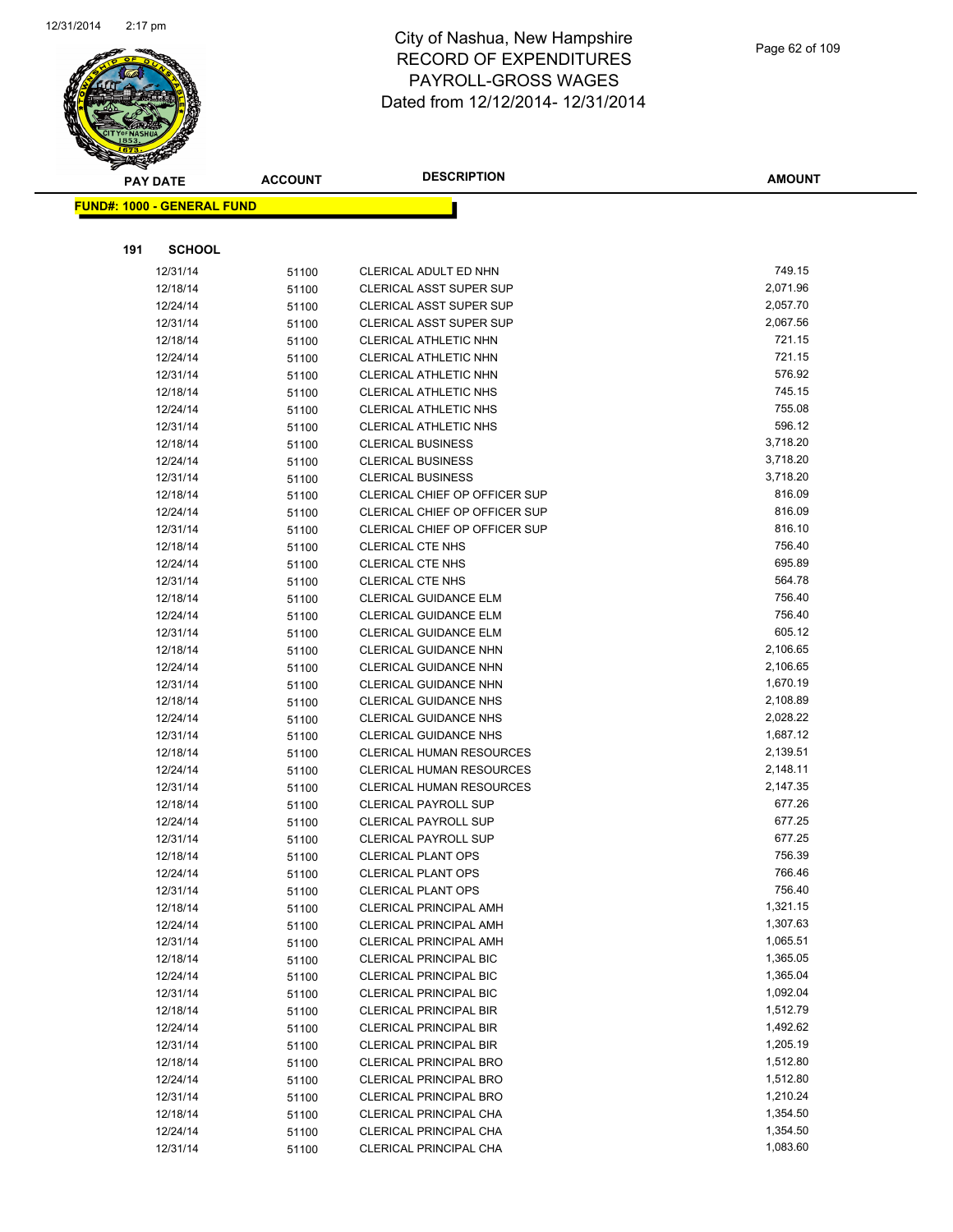

|     | <b>PAY DATE</b>                   | <b>ACCOUNT</b> | <b>DESCRIPTION</b>                                        | <b>AMOUNT</b>        |
|-----|-----------------------------------|----------------|-----------------------------------------------------------|----------------------|
|     | <b>FUND#: 1000 - GENERAL FUND</b> |                |                                                           |                      |
|     |                                   |                |                                                           |                      |
|     |                                   |                |                                                           |                      |
| 191 | <b>SCHOOL</b>                     |                |                                                           |                      |
|     | 12/18/14                          | 51100          | CLERICAL PRINCIPAL DRC                                    | 1,387.15             |
|     | 12/24/14                          | 51100          | <b>CLERICAL PRINCIPAL DRC</b>                             | 1,387.15             |
|     | 12/31/14                          | 51100          | <b>CLERICAL PRINCIPAL DRC</b>                             | 1,109.72             |
|     | 12/18/14                          | 51100          | <b>CLERICAL PRINCIPAL ELM</b>                             | 3,397.53             |
|     | 12/24/14                          | 51100          | CLERICAL PRINCIPAL ELM                                    | 3,402.51             |
|     | 12/31/14                          | 51100          | CLERICAL PRINCIPAL ELM                                    | 2,721.99             |
|     | 12/18/14                          | 51100          | <b>CLERICAL PRINCIPAL FES</b>                             | 1,415.06             |
|     | 12/24/14                          | 51100          | <b>CLERICAL PRINCIPAL FES</b>                             | 1,419.80             |
|     | 12/31/14                          | 51100          | <b>CLERICAL PRINCIPAL FES</b>                             | 1,135.84             |
|     | 12/18/14                          | 51100          | <b>CLERICAL PRINCIPAL FMS</b>                             | 2,201.49             |
|     | 12/24/14                          | 51100          | <b>CLERICAL PRINCIPAL FMS</b>                             | 2,206.48             |
|     | 12/31/14                          | 51100          | <b>CLERICAL PRINCIPAL FMS</b>                             | 1,769.16             |
|     | 12/18/14                          | 51100          | <b>CLERICAL PRINCIPAL LDG</b>                             | 1,387.15             |
|     | 12/24/14                          | 51100          | <b>CLERICAL PRINCIPAL LDG</b>                             | 1,387.16             |
|     | 12/31/14                          | 51100          | <b>CLERICAL PRINCIPAL LDG</b>                             | 1,109.72             |
|     | 12/18/14                          | 51100          | <b>CLERICAL PRINCIPAL MDE</b>                             | 1,501.55             |
|     | 12/24/14                          | 51100          | CLERICAL PRINCIPAL MDE                                    | 1,501.55<br>1,201.24 |
|     | 12/31/14<br>12/18/14              | 51100          | CLERICAL PRINCIPAL MDE<br><b>CLERICAL PRINCIPAL MTP</b>   | 1,421.50             |
|     | 12/24/14                          | 51100          | <b>CLERICAL PRINCIPAL MTP</b>                             | 1,440.59             |
|     | 12/31/14                          | 51100<br>51100 | <b>CLERICAL PRINCIPAL MTP</b>                             | 1,144.84             |
|     | 12/18/14                          | 51100          | CLERICAL PRINCIPAL NHN                                    | 1,387.17             |
|     | 12/24/14                          | 51100          | CLERICAL PRINCIPAL NHN                                    | 1,387.14             |
|     | 12/31/14                          | 51100          | CLERICAL PRINCIPAL NHN                                    | 1,387.15             |
|     | 12/18/14                          | 51100          | <b>CLERICAL PRINCIPAL NHS</b>                             | 1,473.40             |
|     | 12/24/14                          | 51100          | <b>CLERICAL PRINCIPAL NHS</b>                             | 1,473.40             |
|     | 12/31/14                          | 51100          | <b>CLERICAL PRINCIPAL NHS</b>                             | 1,473.41             |
|     | 12/18/14                          | 51100          | <b>CLERICAL PRINCIPAL NSE</b>                             | 1,491.61             |
|     | 12/24/14                          | 51100          | <b>CLERICAL PRINCIPAL NSE</b>                             | 1,501.55             |
|     | 12/31/14                          | 51100          | <b>CLERICAL PRINCIPAL NSE</b>                             | 1,196.19             |
|     | 12/18/14                          | 51100          | <b>CLERICAL PRINCIPAL PMS</b>                             | 2,032.94             |
|     | 12/24/14                          | 51100          | <b>CLERICAL PRINCIPAL PMS</b>                             | 2,032.95             |
|     | 12/31/14                          | 51100          | <b>CLERICAL PRINCIPAL PMS</b>                             | 1,626.36             |
|     | 12/18/14                          | 51100          | <b>CLERICAL PRINCIPAL SHE</b>                             | 1,512.78             |
|     | 12/24/14                          | 51100          | <b>CLERICAL PRINCIPAL SHE</b>                             | 1,512.80             |
|     | 12/31/14                          | 51100          | <b>CLERICAL PRINCIPAL SHE</b>                             | 1,210.23             |
|     | 12/18/14                          | 51100          | <b>CLERICAL RECEPTIONIST NHN</b>                          | 675.72               |
|     | 12/24/14                          | 51100          | CLERICAL RECEPTIONIST NHN                                 | 816.91               |
|     | 12/31/14                          | 51100          | CLERICAL RECEPTIONIST NHN                                 | 605.12               |
|     | 12/18/14                          | 51100          | <b>CLERICAL RECEPTIONIST NHS</b>                          | 709.90               |
|     | 12/24/14                          | 51100          | CLERICAL RECEPTIONIST NHS                                 | 714.63               |
|     | 12/31/14                          | 51100          | CLERICAL RECEPTIONIST NHS                                 | 567.92               |
|     | 12/18/14                          | 51100          | CLERICAL SPECIAL ED NHN                                   | 756.40               |
|     | 12/24/14                          | 51100          | CLERICAL SPECIAL ED NHN                                   | 756.40               |
|     | 12/31/14                          | 51100          | CLERICAL SPECIAL ED NHN                                   | 605.12               |
|     | 12/18/14                          | 51100          | CLERICAL SPECIAL ED NHS                                   | 635.31               |
|     | 12/24/14                          | 51100          | CLERICAL SPECIAL ED NHS                                   | 643.90               |
|     | 12/31/14                          | 51100          | CLERICAL SPECIAL ED NHS                                   | 510.82<br>1,512.80   |
|     | 12/18/14<br>12/24/14              | 51100          | <b>CLERICAL SPECIAL ED SUP</b><br>CLERICAL SPECIAL ED SUP | 1,512.80             |
|     | 12/31/14                          | 51100          | <b>CLERICAL SPECIAL ED SUP</b>                            | 1,512.80             |
|     | 12/18/14                          | 51100<br>51100 | <b>CLERICAL STUDENT SERV SUP</b>                          | 805.30               |
|     |                                   |                |                                                           |                      |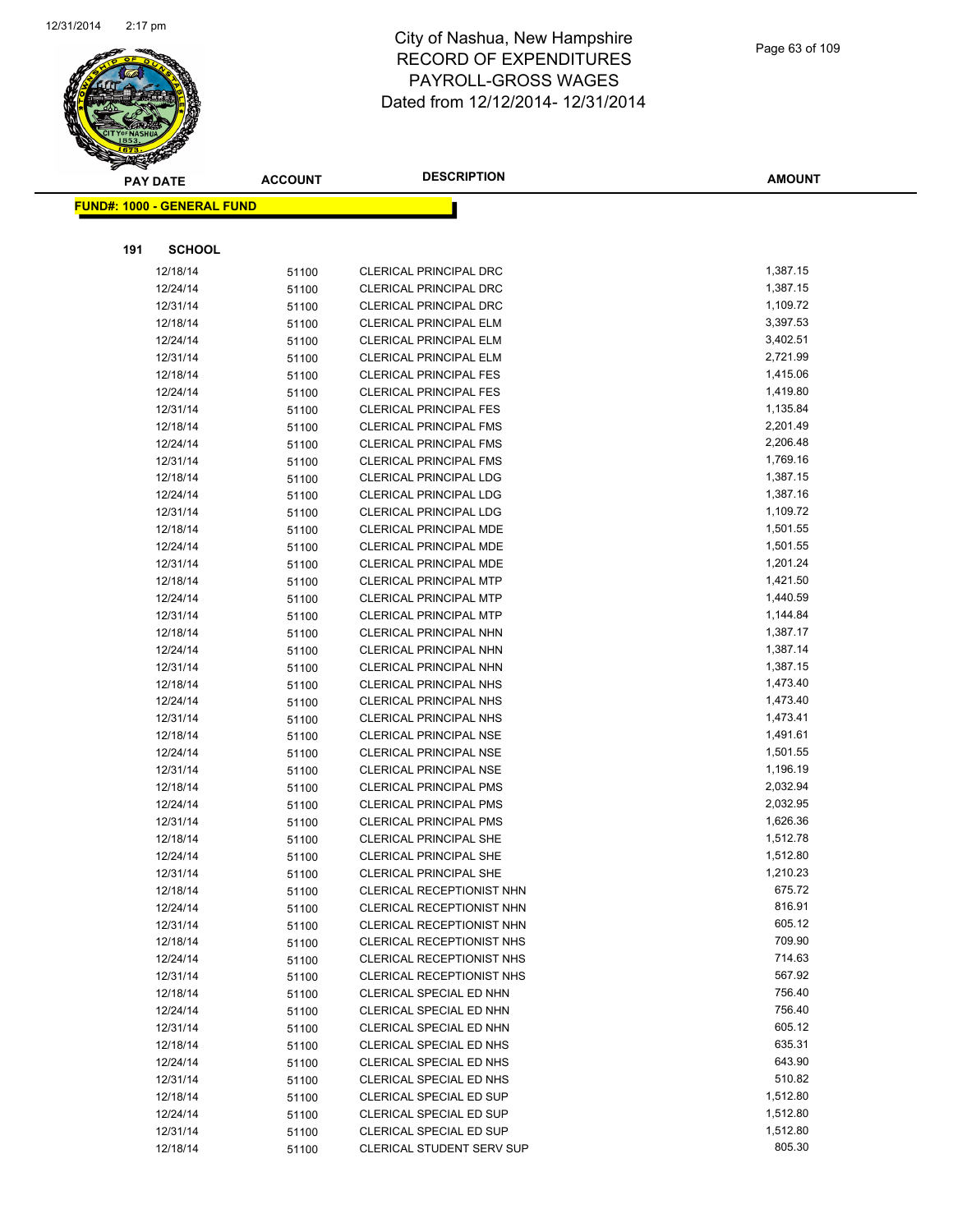

|     | <b>PAY DATE</b>                   | <b>ACCOUNT</b> | <b>DESCRIPTION</b>                                               | AMOUNT             |
|-----|-----------------------------------|----------------|------------------------------------------------------------------|--------------------|
|     | <b>FUND#: 1000 - GENERAL FUND</b> |                |                                                                  |                    |
|     |                                   |                |                                                                  |                    |
|     |                                   |                |                                                                  |                    |
| 191 | <b>SCHOOL</b>                     |                |                                                                  |                    |
|     | 12/24/14                          | 51100          | <b>CLERICAL STUDENT SERV SUP</b>                                 | 805.30             |
|     | 12/31/14                          | 51100          | CLERICAL STUDENT SERV SUP                                        | 805.30             |
|     | 12/18/14                          | 51100          | <b>CLERICAL SUB SERVICE SUP</b>                                  | 755.15             |
|     | 12/24/14                          | 51100          | CLERICAL SUB SERVICE SUP                                         | 755.15             |
|     | 12/31/14                          | 51100          | CLERICAL SUB SERVICE SUP                                         | 528.70             |
|     | 12/18/14                          | 51100          | <b>CLERICAL SUPERINTENDANT SUP</b>                               | 950.87             |
|     | 12/24/14                          | 51100          | CLERICAL SUPERINTENDANT SUP                                      | 950.85             |
|     | 12/31/14                          | 51100          | CLERICAL SUPERINTENDANT SUP                                      | 950.85             |
|     | 12/18/14                          | 51100          | <b>CLERICAL TRANSPORTATION SUP</b>                               | 373.45             |
|     | 12/24/14                          | 51100          | CLERICAL TRANSPORTATION SUP                                      | 472.18             |
|     | 12/31/14                          | 51100          | <b>CLERICAL TRANSPORTATION SUP</b>                               | 279.01             |
|     | 12/18/14                          | 51100          | <b>CURRICULUM SUPERVISOR</b>                                     | 2,888.30           |
|     | 12/31/14                          | 51100          | <b>CURRICULUM SUPERVISOR</b>                                     | 2,888.30           |
|     | 12/18/14                          | 51100          | <b>CUSTODIAN AMH</b>                                             | 1,557.35           |
|     | 12/24/14                          | 51100          | <b>CUSTODIAN AMH</b>                                             | 1,557.35           |
|     | 12/31/14                          | 51100          | <b>CUSTODIAN AMH</b>                                             | 1,630.16           |
|     | 12/18/14                          | 51100          | <b>CUSTODIAN ASST HEAD ELM</b>                                   | 736.80<br>736.80   |
|     | 12/24/14                          | 51100          | <b>CUSTODIAN ASST HEAD ELM</b>                                   |                    |
|     | 12/31/14                          | 51100          | <b>CUSTODIAN ASST HEAD ELM</b>                                   | 736.80<br>1,105.20 |
|     | 12/18/14                          | 51100          | <b>CUSTODIAN ASST HEAD FMS</b><br><b>CUSTODIAN ASST HEAD FMS</b> | 736.80             |
|     | 12/24/14                          | 51100          | <b>CUSTODIAN ASST HEAD FMS</b>                                   | 736.80             |
|     | 12/31/14<br>12/18/14              | 51100          | <b>CUSTODIAN ASST HEAD NHN</b>                                   | 1,618.02           |
|     | 12/24/14                          | 51100          | <b>CUSTODIAN ASST HEAD NHN</b>                                   | 1,618.01           |
|     | 12/31/14                          | 51100          | <b>CUSTODIAN ASST HEAD NHN</b>                                   | 1,618.01           |
|     | 12/18/14                          | 51100<br>51100 | <b>CUSTODIAN ASST HEAD NHS</b>                                   | 1,618.01           |
|     | 12/24/14                          | 51100          | <b>CUSTODIAN ASST HEAD NHS</b>                                   | 1,618.03           |
|     | 12/31/14                          | 51100          | <b>CUSTODIAN ASST HEAD NHS</b>                                   | 1,618.01           |
|     | 12/18/14                          | 51100          | <b>CUSTODIAN ASST HEAD PMS</b>                                   | 736.80             |
|     | 12/24/14                          | 51100          | <b>CUSTODIAN ASST HEAD PMS</b>                                   | 736.80             |
|     | 12/31/14                          | 51100          | <b>CUSTODIAN ASST HEAD PMS</b>                                   | 736.80             |
|     | 12/18/14                          | 51100          | <b>CUSTODIAN BIC</b>                                             | 1,941.60           |
|     | 12/24/14                          | 51100          | <b>CUSTODIAN BIC</b>                                             | 1,941.60           |
|     | 12/31/14                          | 51100          | <b>CUSTODIAN BIC</b>                                             | 1,941.60           |
|     | 12/18/14                          | 51100          | <b>CUSTODIAN BIR</b>                                             | 1,941.60           |
|     | 12/24/14                          | 51100          | <b>CUSTODIAN BIR</b>                                             | 1,957.78           |
|     | 12/31/14                          | 51100          | <b>CUSTODIAN BIR</b>                                             | 1,941.60           |
|     | 12/18/14                          | 51100          | <b>CUSTODIAN BRO</b>                                             | 1,294.40           |
|     | 12/24/14                          | 51100          | <b>CUSTODIAN BRO</b>                                             | 1,294.40           |
|     | 12/31/14                          | 51100          | <b>CUSTODIAN BRO</b>                                             | 1,294.40           |
|     | 12/18/14                          | 51100          | <b>CUSTODIAN CHA</b>                                             | 1,294.40           |
|     | 12/24/14                          | 51100          | <b>CUSTODIAN CHA</b>                                             | 1,294.40           |
|     | 12/31/14                          | 51100          | <b>CUSTODIAN CHA</b>                                             | 1,294.40           |
|     | 12/18/14                          | 51100          | <b>CUSTODIAN DRC</b>                                             | 1,294.40           |
|     | 12/24/14                          | 51100          | <b>CUSTODIAN DRC</b>                                             | 1,294.40           |
|     | 12/31/14                          | 51100          | <b>CUSTODIAN DRC</b>                                             | 1,294.40           |
|     | 12/18/14                          | 51100          | <b>CUSTODIAN ELM</b>                                             | 5,321.48           |
|     | 12/24/14                          | 51100          | <b>CUSTODIAN ELM</b>                                             | 5,244.62           |
|     | 12/31/14                          | 51100          | <b>CUSTODIAN ELM</b>                                             | 5,325.53           |
|     | 12/18/14                          | 51100          | <b>CUSTODIAN FES</b>                                             | 1,294.40           |
|     | 12/24/14                          | 51100          | <b>CUSTODIAN FES</b>                                             | 1,294.40           |
|     | 12/31/14                          | 51100          | <b>CUSTODIAN FES</b>                                             | 1,294.40           |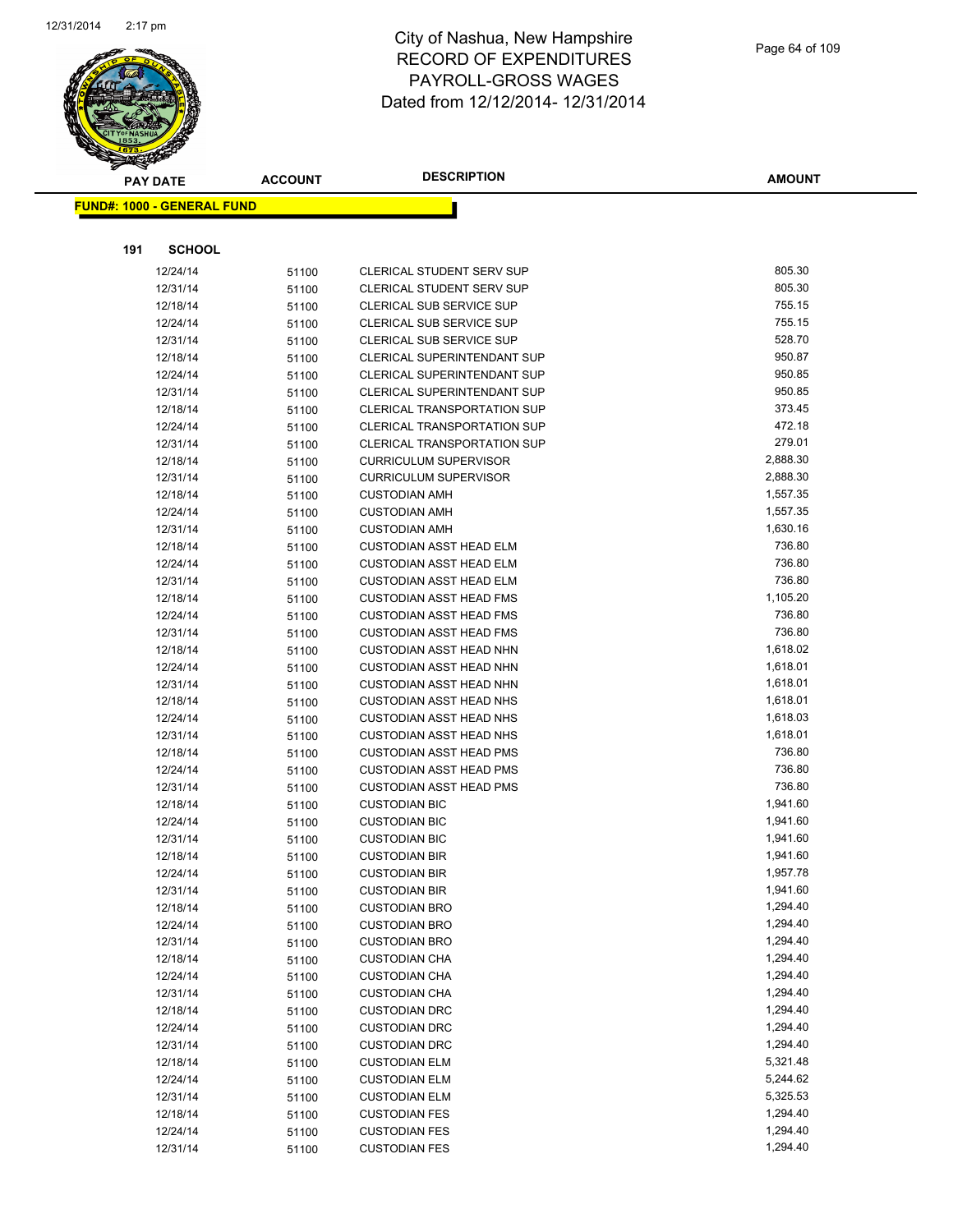

|     | <b>PAY DATE</b>                   | <b>ACCOUNT</b> | <b>DESCRIPTION</b>        | <b>AMOUNT</b> |
|-----|-----------------------------------|----------------|---------------------------|---------------|
|     | <b>FUND#: 1000 - GENERAL FUND</b> |                |                           |               |
|     |                                   |                |                           |               |
|     |                                   |                |                           |               |
| 191 | <b>SCHOOL</b>                     |                |                           |               |
|     | 12/18/14                          | 51100          | <b>CUSTODIAN FMS</b>      | 2,588.80      |
|     | 12/24/14                          | 51100          | <b>CUSTODIAN FMS</b>      | 2,588.80      |
|     | 12/31/14                          | 51100          | <b>CUSTODIAN FMS</b>      | 2,588.80      |
|     | 12/18/14                          | 51100          | <b>CUSTODIAN HEAD AMH</b> | 736.80        |
|     | 12/24/14                          | 51100          | <b>CUSTODIAN HEAD AMH</b> | 736.80        |
|     | 12/31/14                          | 51100          | <b>CUSTODIAN HEAD AMH</b> | 736.80        |
|     | 12/18/14                          | 51100          | <b>CUSTODIAN HEAD BIC</b> | 736.80        |
|     | 12/24/14                          | 51100          | <b>CUSTODIAN HEAD BIC</b> | 736.80        |
|     | 12/31/14                          | 51100          | <b>CUSTODIAN HEAD BIC</b> | 736.80        |
|     | 12/18/14                          | 51100          | <b>CUSTODIAN HEAD BIR</b> | 736.80        |
|     | 12/24/14                          | 51100          | <b>CUSTODIAN HEAD BIR</b> | 736.80        |
|     | 12/31/14                          | 51100          | <b>CUSTODIAN HEAD BIR</b> | 736.80        |
|     | 12/18/14                          | 51100          | <b>CUSTODIAN HEAD BRO</b> | 741.41        |
|     | 12/24/14                          | 51100          | <b>CUSTODIAN HEAD BRO</b> | 736.80        |
|     | 12/31/14                          | 51100          | <b>CUSTODIAN HEAD BRO</b> | 736.80        |
|     | 12/18/14                          | 51100          | <b>CUSTODIAN HEAD CHA</b> | 736.80        |
|     | 12/24/14                          | 51100          | <b>CUSTODIAN HEAD CHA</b> | 736.80        |
|     | 12/31/14                          | 51100          | <b>CUSTODIAN HEAD CHA</b> | 736.80        |
|     | 12/18/14                          | 51100          | <b>CUSTODIAN HEAD DRC</b> | 736.80        |
|     | 12/24/14                          | 51100          | <b>CUSTODIAN HEAD DRC</b> | 736.80        |
|     | 12/31/14                          | 51100          | <b>CUSTODIAN HEAD DRC</b> | 732.20        |
|     | 12/18/14                          | 51100          | <b>CUSTODIAN HEAD ELM</b> | 873.20        |
|     | 12/24/14                          | 51100          | <b>CUSTODIAN HEAD ELM</b> | 873.20        |
|     | 12/31/14                          | 51100          | <b>CUSTODIAN HEAD ELM</b> | 835.00        |
|     | 12/18/14                          | 51100          | <b>CUSTODIAN HEAD FES</b> | 736.80        |
|     | 12/24/14                          | 51100          | <b>CUSTODIAN HEAD FES</b> | 736.80        |
|     | 12/31/14                          | 51100          | <b>CUSTODIAN HEAD FES</b> | 736.80        |
|     | 12/18/14                          | 51100          | <b>CUSTODIAN HEAD FMS</b> | 873.20        |
|     | 12/24/14                          | 51100          | <b>CUSTODIAN HEAD FMS</b> | 873.20        |
|     | 12/31/14                          | 51100          | <b>CUSTODIAN HEAD FMS</b> | 873.20        |
|     | 12/18/14                          | 51100          | <b>CUSTODIAN HEAD LDG</b> | 736.80        |
|     | 12/24/14                          | 51100          | <b>CUSTODIAN HEAD LDG</b> | 736.80        |
|     | 12/31/14                          | 51100          | <b>CUSTODIAN HEAD LDG</b> | 736.80        |
|     | 12/18/14                          | 51100          | <b>CUSTODIAN HEAD MDE</b> | 736.80        |
|     | 12/24/14                          | 51100          | <b>CUSTODIAN HEAD MDE</b> | 736.80        |
|     | 12/31/14                          | 51100          | <b>CUSTODIAN HEAD MDE</b> | 736.80        |
|     | 12/18/14                          | 51100          | <b>CUSTODIAN HEAD MTP</b> | 736.80        |
|     | 12/24/14                          | 51100          | <b>CUSTODIAN HEAD MTP</b> | 658.52        |
|     | 12/31/14                          | 51100          | <b>CUSTODIAN HEAD MTP</b> | 736.80        |
|     | 12/18/14                          | 51100          | <b>CUSTODIAN HEAD NHN</b> | 878.40        |
|     | 12/24/14                          | 51100          | <b>CUSTODIAN HEAD NHN</b> | 878.40        |
|     | 12/31/14                          | 51100          | <b>CUSTODIAN HEAD NHN</b> | 878.40        |
|     | 12/18/14                          | 51100          | <b>CUSTODIAN HEAD NHS</b> | 878.40        |
|     | 12/24/14                          | 51100          | <b>CUSTODIAN HEAD NHS</b> | 878.40        |
|     | 12/31/14                          | 51100          | <b>CUSTODIAN HEAD NHS</b> | 878.40        |
|     | 12/18/14                          | 51100          | <b>CUSTODIAN HEAD NSE</b> | 736.80        |
|     | 12/24/14                          | 51100          | <b>CUSTODIAN HEAD NSE</b> | 736.80        |
|     | 12/31/14                          | 51100          | <b>CUSTODIAN HEAD NSE</b> | 736.80        |
|     | 12/18/14                          | 51100          | <b>CUSTODIAN HEAD PMS</b> | 873.20        |
|     | 12/24/14                          | 51100          | <b>CUSTODIAN HEAD PMS</b> | 873.20        |
|     | 12/31/14                          | 51100          | <b>CUSTODIAN HEAD PMS</b> | 867.74        |
|     | 12/18/14                          | 51100          | <b>CUSTODIAN HEAD SHE</b> | 736.80        |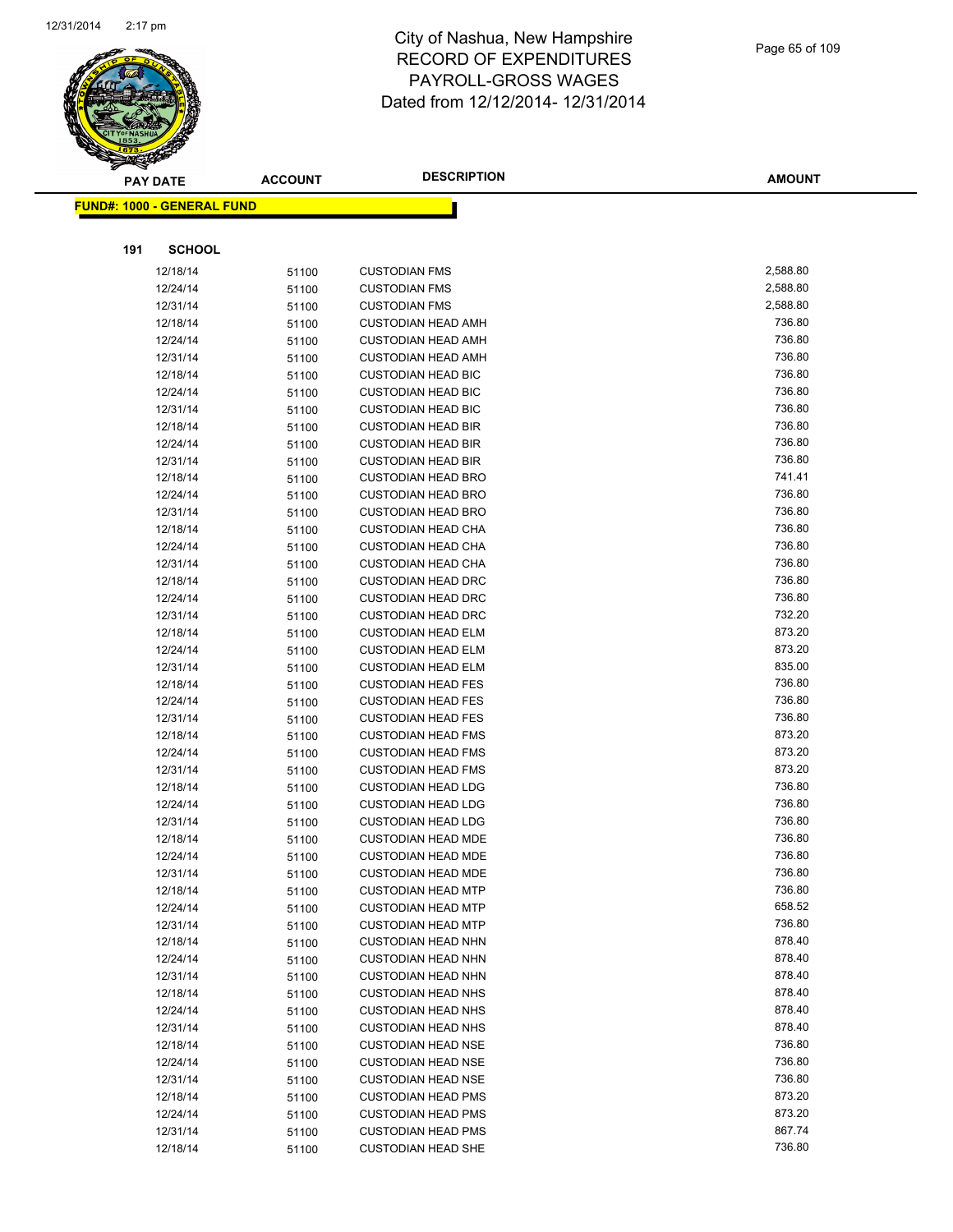

|     | <b>PAY DATE</b>                   | <b>ACCOUNT</b> | <b>DESCRIPTION</b>                                | <b>AMOUNT</b>        |
|-----|-----------------------------------|----------------|---------------------------------------------------|----------------------|
|     | <b>FUND#: 1000 - GENERAL FUND</b> |                |                                                   |                      |
|     |                                   |                |                                                   |                      |
|     |                                   |                |                                                   |                      |
| 191 | <b>SCHOOL</b>                     |                |                                                   |                      |
|     | 12/24/14                          | 51100          | <b>CUSTODIAN HEAD SHE</b>                         | 736.80               |
|     | 12/31/14                          | 51100          | <b>CUSTODIAN HEAD SHE</b>                         | 727.59               |
|     | 12/18/14                          | 51100          | <b>CUSTODIAN LDG</b>                              | 1,456.20             |
|     | 12/24/14                          | 51100          | <b>CUSTODIAN LDG</b>                              | 1,456.20             |
|     | 12/31/14                          | 51100          | <b>CUSTODIAN LDG</b>                              | 1,456.20             |
|     | 12/18/14                          | 51100          | <b>CUSTODIAN MDE</b>                              | 1,084.06             |
|     | 12/24/14                          | 51100          | <b>CUSTODIAN MDE</b>                              | 1,294.40             |
|     | 12/31/14                          | 51100          | <b>CUSTODIAN MDE</b>                              | 1,294.40             |
|     | 12/18/14                          | 51100          | <b>CUSTODIAN MTP</b>                              | 1,294.40             |
|     | 12/24/14                          | 51100          | <b>CUSTODIAN MTP</b>                              | 1,302.49             |
|     | 12/31/14                          | 51100          | <b>CUSTODIAN MTP</b>                              | 1,294.40             |
|     | 12/18/14                          | 51100          | <b>CUSTODIAN NHN</b>                              | 10,378.61            |
|     | 12/24/14                          | 51100          | <b>CUSTODIAN NHN</b>                              | 10,460.51            |
|     | 12/31/14                          | 51100          | <b>CUSTODIAN NHN</b>                              | 10,280.33            |
|     | 12/18/14                          | 51100          | <b>CUSTODIAN NHS</b>                              | 9,780.01             |
|     | 12/24/14                          | 51100          | <b>CUSTODIAN NHS</b>                              | 10,390.71            |
|     | 12/31/14                          | 51100          | <b>CUSTODIAN NHS</b>                              | 10,448.34            |
|     | 12/18/14                          | 51100          | <b>CUSTODIAN NSE</b>                              | 647.20               |
|     | 12/24/14                          | 51100          | <b>CUSTODIAN NSE</b>                              | 647.20               |
|     | 12/31/14                          | 51100          | <b>CUSTODIAN NSE</b>                              | 647.20               |
|     | 12/18/14                          | 51100          | <b>CUSTODIAN PMS</b>                              | 1,941.61             |
|     | 12/24/14                          | 51100          | <b>CUSTODIAN PMS</b>                              | 2,006.32             |
|     | 12/31/14                          | 51100          | <b>CUSTODIAN PMS</b>                              | 1,941.60             |
|     | 12/18/14                          | 51100          | <b>CUSTODIAN SHE</b>                              | 1,941.60             |
|     | 12/24/14                          | 51100          | <b>CUSTODIAN SHE</b>                              | 1,941.60             |
|     | 12/31/14                          | 51100          | <b>CUSTODIAN SHE</b>                              | 1,941.60             |
|     | 12/18/14                          | 51100          | <b>CUSTODIAN SUPERVISOR WPO</b>                   | 2,039.30             |
|     | 12/31/14                          | 51100          | <b>CUSTODIAN SUPERVISOR WPO</b>                   | 2,039.30             |
|     | 12/18/14                          | 51100          | <b>CUSTODIAN WID</b>                              | 1,160.92             |
|     | 12/24/14                          | 51100          | <b>CUSTODIAN WID</b>                              | 1,164.96             |
|     | 12/31/14                          | 51100          | <b>CUSTODIAN WID</b>                              | 1,290.36             |
|     | 12/18/14                          | 51100          | DATA ANALYST                                      | 1,808.40             |
|     | 12/31/14                          | 51100          | DATA ANALYST                                      | 1,808.40             |
|     | 12/18/14                          | 51100          | DIRECTOR ADULT ED                                 | 3,160.00             |
|     | 12/31/14                          | 51100          | DIRECTOR ADULT ED                                 | 3,160.00<br>3,476.00 |
|     | 12/18/14                          | 51100          | <b>DIRECTOR ATHLETICS</b>                         |                      |
|     | 12/31/14<br>12/18/14              | 51100          | <b>DIRECTOR ATHLETICS</b>                         | 3,476.00<br>3,090.10 |
|     |                                   | 51100          | DIRECTOR COM GRANTS<br><b>DIRECTOR COM GRANTS</b> | 3,090.10             |
|     | 12/31/14<br>12/18/14              | 51100          | <b>DIRECTOR GUIDANCE</b>                          | 6,192.30             |
|     | 12/31/14                          | 51100          | <b>DIRECTOR GUIDANCE</b>                          | 6,192.30             |
|     | 12/18/14                          | 51100          | DIRECTOR HUMAN RESOURCES                          | 3,201.10             |
|     | 12/31/14                          | 51100<br>51100 | DIRECTOR HUMAN RESOURCES                          | 3,201.10             |
|     | 12/18/14                          |                | DIRECTOR PLANT OPS                                | 3,608.20             |
|     | 12/31/14                          | 51100<br>51100 | DIRECTOR PLANT OPS                                | 3,608.20             |
|     | 12/18/14                          | 51100          | DIRECTOR PRE SCHOOL                               | 2,663.50             |
|     | 12/31/14                          | 51100          | DIRECTOR PRE SCHOOL                               | 2,663.50             |
|     | 12/18/14                          | 51100          | DIRECTOR SEC CURRICULUM & INST                    | 3,369.90             |
|     | 12/31/14                          | 51100          | DIRECTOR SEC CURRICULUM & INST                    | 3,369.90             |
|     | 12/18/14                          | 51100          | DIRECTOR SPECIAL ED                               | 3,755.10             |
|     | 12/31/14                          | 51100          | DIRECTOR SPECIAL ED                               | 3,755.10             |
|     | 12/18/14                          | 51100          | DIRECTOR STUDENT SERVICES                         | 3,222.00             |
|     |                                   |                |                                                   |                      |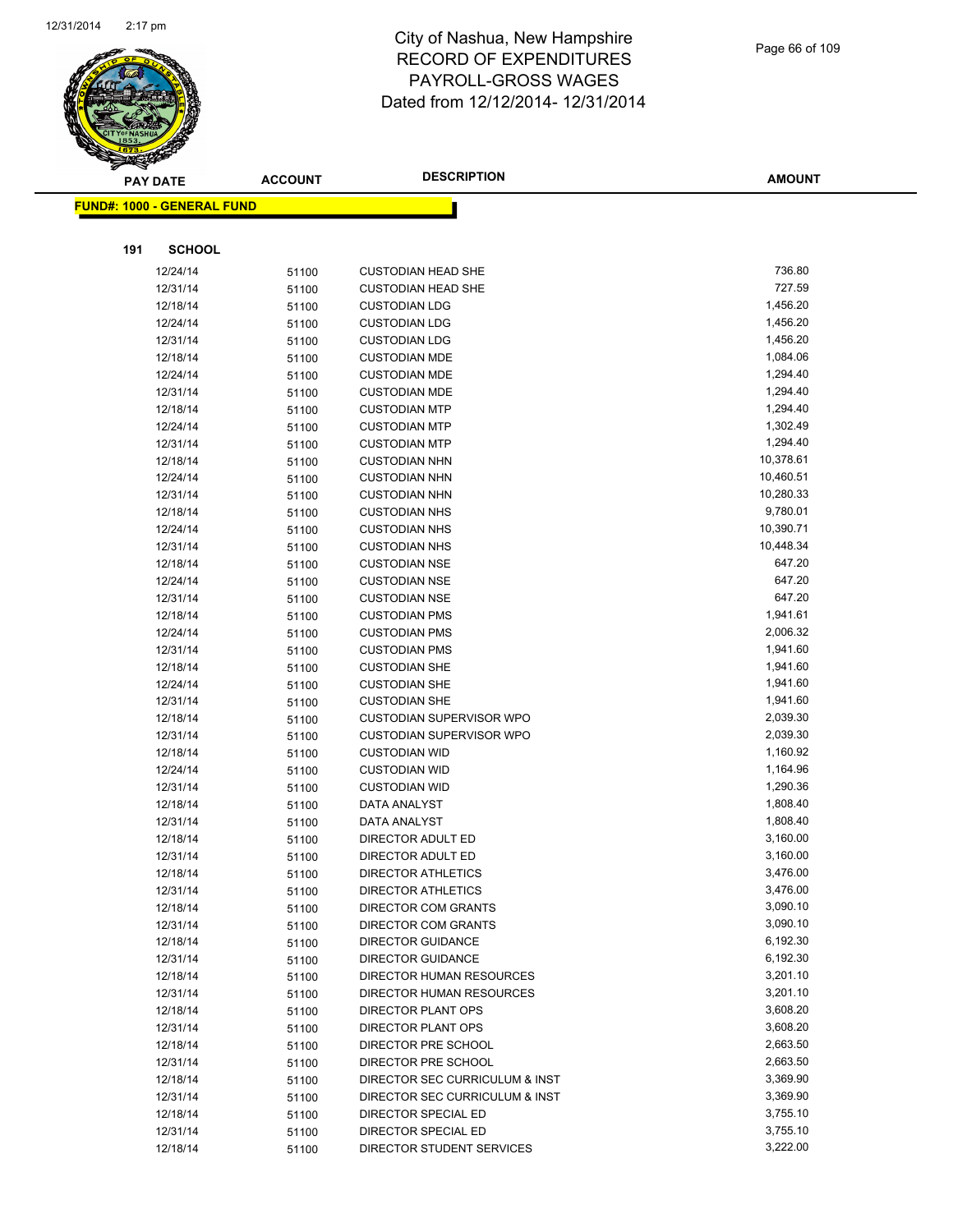

|     | <b>PAY DATE</b>                   | <b>ACCOUNT</b> | <b>DESCRIPTION</b>                                             | <b>AMOUNT</b>        |
|-----|-----------------------------------|----------------|----------------------------------------------------------------|----------------------|
|     | <b>FUND#: 1000 - GENERAL FUND</b> |                |                                                                |                      |
|     |                                   |                |                                                                |                      |
| 191 | <b>SCHOOL</b>                     |                |                                                                |                      |
|     |                                   |                |                                                                |                      |
|     | 12/31/14                          | 51100          | DIRECTOR STUDENT SERVICES                                      | 3,222.00             |
|     | 12/18/14                          | 51100          | DIRECTOR TECHNOLOGY                                            | 4,058.30             |
|     | 12/31/14                          | 51100          | DIRECTOR TECHNOLOGY                                            | 4,058.30             |
|     | 12/18/14                          | 51100          | DIRECTOR TRANSPORTATION                                        | 3,067.10             |
|     | 12/31/14                          | 51100          | DIRECTOR TRANSPORTATION                                        | 3,067.10             |
|     | 12/18/14                          | 51100          | <b>DIRECTOR VOCATIONAL</b>                                     | 7,084.40             |
|     | 12/31/14                          | 51100          | <b>DIRECTOR VOCATIONAL</b>                                     | 7,084.40             |
|     | 12/18/14                          | 51100          | DW TECHNOLOGY PEER COACH                                       | 2,551.90             |
|     | 12/31/14                          | 51100          | DW TECHNOLOGY PEER COACH                                       | 2,551.90             |
|     | 12/18/14                          | 51100          | ELL OUTREACH WORKER                                            | 1,611.50             |
|     | 12/31/14                          | 51100          | ELL OUTREACH WORKER                                            | 1,611.50<br>1,762.10 |
|     | 12/18/14<br>12/31/14              | 51100          | <b>GUIDANCE COUNSELOR AMH</b><br><b>GUIDANCE COUNSELOR AMH</b> | 1,762.10             |
|     |                                   | 51100          | GUIDANCE COUNSELOR BIC                                         | 1,823.10             |
|     | 12/18/14<br>12/31/14              | 51100          | <b>GUIDANCE COUNSELOR BIC</b>                                  | 1,823.09             |
|     | 12/18/14                          | 51100          | <b>GUIDANCE COUNSELOR BIR</b>                                  | 2,885.93             |
|     | 12/31/14                          | 51100          | <b>GUIDANCE COUNSELOR BIR</b>                                  | 2,885.92             |
|     | 12/18/14                          | 51100          | <b>GUIDANCE COUNSELOR BRO</b>                                  | 1,694.50             |
|     | 12/31/14                          | 51100          | <b>GUIDANCE COUNSELOR BRO</b>                                  | 1,694.51             |
|     | 12/18/14                          | 51100<br>51100 | GUIDANCE COUNSELOR CHA                                         | 2,816.70             |
|     | 12/31/14                          | 51100          | GUIDANCE COUNSELOR CHA                                         | 2,816.68             |
|     | 12/18/14                          | 51100          | GUIDANCE COUNSELOR DRC                                         | 2,728.30             |
|     | 12/31/14                          | 51100          | GUIDANCE COUNSELOR DRC                                         | 2,728.31             |
|     | 12/18/14                          | 51100          | <b>GUIDANCE COUNSELOR ELM</b>                                  | 11,120.80            |
|     | 12/31/14                          | 51100          | <b>GUIDANCE COUNSELOR ELM</b>                                  | 11,120.79            |
|     | 12/18/14                          | 51100          | <b>GUIDANCE COUNSELOR FES</b>                                  | 2,728.30             |
|     | 12/31/14                          | 51100          | <b>GUIDANCE COUNSELOR FES</b>                                  | 5,311.32             |
|     | 12/18/14                          | 51100          | <b>GUIDANCE COUNSELOR FMS</b>                                  | 5,431.73             |
|     | 12/31/14                          | 51100          | <b>GUIDANCE COUNSELOR FMS</b>                                  | 5,431.72             |
|     | 12/18/14                          | 51100          | <b>GUIDANCE COUNSELOR LDG</b>                                  | 2,650.80             |
|     | 12/31/14                          | 51100          | <b>GUIDANCE COUNSELOR LDG</b>                                  | 2,650.81             |
|     | 12/18/14                          | 51100          | GUIDANCE COUNSELOR MDE                                         | 2,204.20             |
|     | 12/31/14                          | 51100          | <b>GUIDANCE COUNSELOR MDE</b>                                  | 2,204.18             |
|     | 12/18/14                          | 51100          | <b>GUIDANCE COUNSELOR MTP</b>                                  | 2,728.30             |
|     | 12/31/14                          | 51100          | <b>GUIDANCE COUNSELOR MTP</b>                                  | 2,728.31             |
|     | 12/18/14                          | 51100          | GUIDANCE COUNSELOR NHN                                         | 19,346.80            |
|     | 12/31/14                          | 51100          | GUIDANCE COUNSELOR NHN                                         | 19,346.82            |
|     | 12/18/14                          | 51100          | GUIDANCE COUNSELOR NHS                                         | 18,079.10            |
|     | 12/31/14                          | 51100          | GUIDANCE COUNSELOR NHS                                         | 18,079.05            |
|     | 12/18/14                          | 51100          | GUIDANCE COUNSELOR NSE                                         | 2,728.30             |
|     | 12/31/14                          | 51100          | <b>GUIDANCE COUNSELOR NSE</b>                                  | 2,728.31             |
|     | 12/18/14                          | 51100          | <b>GUIDANCE COUNSELOR PMS</b>                                  | 9,496.10             |
|     | 12/31/14                          | 51100          | <b>GUIDANCE COUNSELOR PMS</b>                                  | 9,496.15             |
|     | 12/18/14                          | 51100          | <b>GUIDANCE COUNSELOR SHE</b>                                  | 2,566.70             |
|     | 12/31/14                          | 51100          | <b>GUIDANCE COUNSELOR SHE</b>                                  | 2,566.71             |
|     | 12/18/14                          | 51100          | JOB DEVELOPER SPED NHN                                         | 2,816.70             |
|     | 12/31/14                          | 51100          | JOB DEVELOPER SPED NHN                                         | 2,816.69             |
|     | 12/18/14                          | 51100          | <b>LIBRARIAN AMH</b>                                           | 2,566.70             |
|     | 12/31/14                          | 51100          | LIBRARIAN AMH                                                  | 2,566.71             |
|     | 12/18/14                          | 51100          | <b>LIBRARIAN BIC</b>                                           | 1,667.00             |
|     | 12/31/14                          | 51100          | <b>LIBRARIAN BIC</b>                                           | 1,666.99             |
|     | 12/18/14                          | 51100          | <b>LIBRARIAN BIR</b>                                           | 1,885.00             |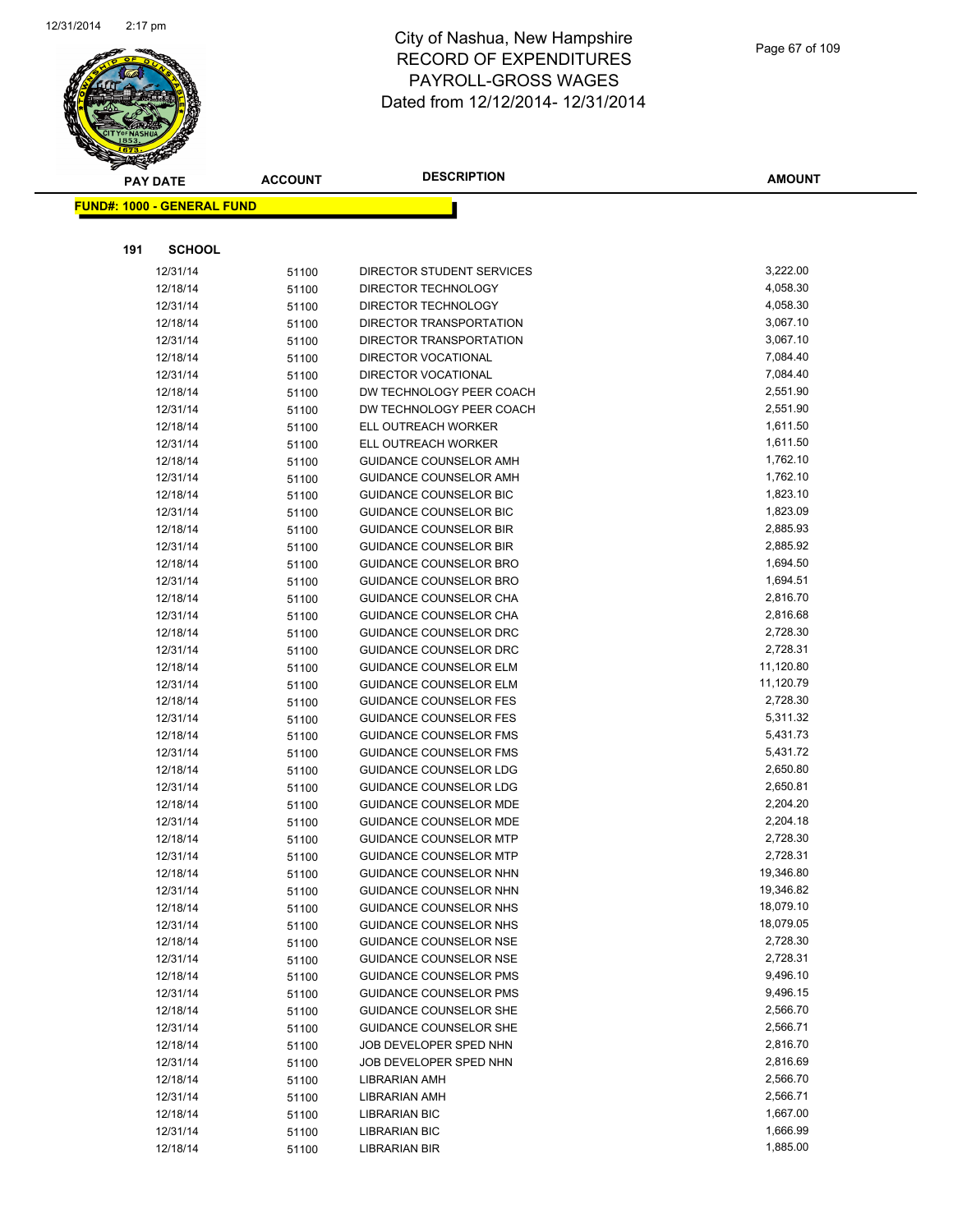

|     | <b>PAY DATE</b>                   | <b>ACCOUNT</b> | <b>DESCRIPTION</b>                                 | <b>AMOUNT</b>    |
|-----|-----------------------------------|----------------|----------------------------------------------------|------------------|
|     | <b>FUND#: 1000 - GENERAL FUND</b> |                |                                                    |                  |
|     |                                   |                |                                                    |                  |
| 191 | <b>SCHOOL</b>                     |                |                                                    |                  |
|     | 12/31/14                          | 51100          | LIBRARIAN BIR                                      | 1,885.01         |
|     | 12/18/14                          | 51100          | LIBRARIAN BRO                                      | 1,745.50         |
|     | 12/31/14                          | 51100          | LIBRARIAN BRO                                      | 1,745.49         |
|     | 12/18/14                          | 51100          | LIBRARIAN CHA                                      | 2,816.70         |
|     | 12/31/14                          | 51100          | LIBRARIAN CHA                                      | 2,816.68         |
|     | 12/18/14                          | 51100          | <b>LIBRARIAN DRC</b>                               | 1,867.20         |
|     | 12/31/14                          | 51100          | <b>LIBRARIAN DRC</b>                               | 1,867.19         |
|     | 12/18/14                          | 51100          | LIBRARIAN ELM                                      | 1,622.40         |
|     | 12/31/14                          | 51100          | LIBRARIAN ELM                                      | 1,622.41         |
|     | 12/18/14                          | 51100          | LIBRARIAN FES                                      | 2,227.80         |
|     | 12/31/14                          | 51100          | <b>LIBRARIAN FES</b>                               | 2,227.79         |
|     | 12/18/14                          | 51100          | <b>LIBRARIAN FMS</b>                               | 3,224.40         |
|     | 12/31/14                          | 51100          | <b>LIBRARIAN FMS</b>                               | 3,224.40         |
|     | 12/18/14                          | 51100          | <b>LIBRARIAN LDG</b>                               | 1,885.00         |
|     | 12/31/14                          | 51100          | <b>LIBRARIAN LDG</b>                               | 1,885.01         |
|     | 12/18/14                          | 51100          | LIBRARIAN MDE                                      | 2,204.20         |
|     | 12/31/14                          | 51100          | LIBRARIAN MDE                                      | 2,204.19         |
|     | 12/18/14                          | 51100          | <b>LIBRARIAN MTP</b>                               | 2,398.90         |
|     | 12/31/14                          | 51100          | <b>LIBRARIAN MTP</b>                               | 2,398.90         |
|     | 12/18/14                          | 51100          | LIBRARIAN NHN                                      | 4,506.13         |
|     | 12/31/14                          | 51100          | LIBRARIAN NHN                                      | 4,506.14         |
|     | 12/18/14                          | 51100          | <b>LIBRARIAN NHS</b>                               | 4,755.10         |
|     | 12/31/14                          | 51100          | <b>LIBRARIAN NHS</b>                               | 4,755.08         |
|     | 12/18/14                          | 51100          | LIBRARIAN NSE                                      | 2,204.20         |
|     | 12/31/14                          | 51100          | LIBRARIAN NSE                                      | 2,204.19         |
|     | 12/18/14                          | 51100          | <b>LIBRARIAN PMS</b>                               | 1,762.10         |
|     | 12/31/14                          | 51100          | <b>LIBRARIAN PMS</b>                               | 1,762.10         |
|     | 12/18/14                          | 51100          | <b>LIBRARIAN SHE</b>                               | 2,728.30         |
|     | 12/31/14                          | 51100          | <b>LIBRARIAN SHE</b>                               | 2,728.31         |
|     | 12/18/14                          | 51100          | LICENSED PRACTICAL NURSE AMH                       | 1,156.70         |
|     | 12/31/14                          | 51100          | LICENSED PRACTICAL NURSE AMH                       | 1,156.71         |
|     | 12/18/14                          | 51100          | LICENSED PRACTICAL NURSE ELM                       | 2,889.40         |
|     | 12/31/14                          | 51100          | LICENSED PRACTICAL NURSE ELM                       | 2,889.39         |
|     | 12/18/14                          | 51100          | MAINTENANCE ALARM WPO                              | 930.40           |
|     | 12/24/14                          | 51100          | <b>MAINTENANCE ALARM WPO</b>                       | 1,116.48         |
|     | 12/31/14                          | 51100          | MAINTENANCE ALARM WPO<br>MAINTENANCE ASST GRDS WPO | 930.40<br>941.66 |
|     | 12/18/14<br>12/24/14              | 51100          | MAINTENANCE ASST GRDS WPO                          | 886.40           |
|     | 12/31/14                          | 51100          | MAINTENANCE ASST GRDS WPO                          | 886.40           |
|     | 12/18/14                          | 51100          | MAINTENANCE CARPENTER WPO                          | 909.20           |
|     | 12/24/14                          | 51100<br>51100 | MAINTENANCE CARPENTER WPO                          | 909.20           |
|     | 12/31/14                          | 51100          | MAINTENANCE CARPENTER WPO                          | 909.20           |
|     | 12/18/14                          | 51100          | MAINTENANCE ELECTRICIAN WPO                        | 1,860.80         |
|     | 12/24/14                          | 51100          | MAINTENANCE ELECTRICIAN WPO                        | 1,860.80         |
|     | 12/31/14                          | 51100          | MAINTENANCE ELECTRICIAN WPO                        | 1,860.80         |
|     | 12/18/14                          | 51100          | MAINTENANCE GRDS FORMEN WPO                        | 909.21           |
|     | 12/24/14                          | 51100          | MAINTENANCE GRDS FORMEN WPO                        | 909.20           |
|     | 12/31/14                          | 51100          | MAINTENANCE GRDS FORMEN WPO                        | 909.20           |
|     | 12/18/14                          | 51100          | MAINTENANCE GROUNDS WPO                            | 3,120.80         |
|     | 12/24/14                          | 51100          | MAINTENANCE GROUNDS WPO                            | 3,120.80         |
|     | 12/31/14                          | 51100          | MAINTENANCE GROUNDS WPO                            | 3,120.80         |
|     | 12/18/14                          | 51100          | MAINTENANCE HVAC WPO                               | 3,992.48         |
|     |                                   |                |                                                    |                  |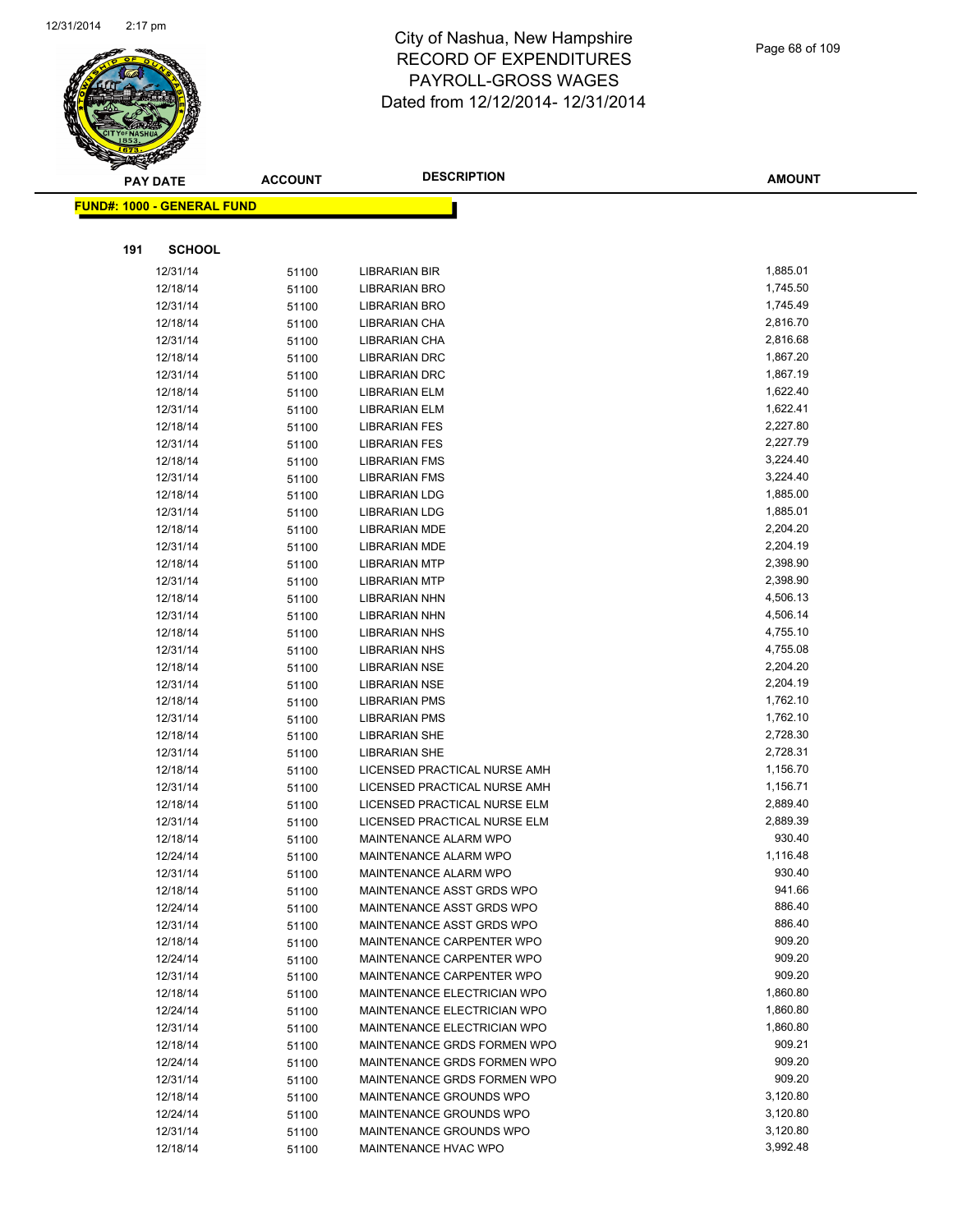

|     | <b>PAY DATE</b>                   | <b>ACCOUNT</b> | <b>DESCRIPTION</b>                   | <b>AMOUNT</b>        |
|-----|-----------------------------------|----------------|--------------------------------------|----------------------|
|     | <b>FUND#: 1000 - GENERAL FUND</b> |                |                                      |                      |
|     |                                   |                |                                      |                      |
|     |                                   |                |                                      |                      |
| 191 | <b>SCHOOL</b>                     |                |                                      |                      |
|     | 12/24/14                          | 51100          | MAINTENANCE HVAC WPO                 | 3,975.43             |
|     | 12/31/14                          | 51100          | MAINTENANCE HVAC WPO                 | 4,538.00             |
|     | 12/18/14                          | 51100          | MAINTENANCE MESSENGER WPO            | 873.20               |
|     | 12/24/14                          | 51100          | MAINTENANCE MESSENGER WPO            | 873.20               |
|     | 12/31/14                          | 51100          | MAINTENANCE MESSENGER WPO            | 873.20               |
|     | 12/18/14                          | 51100          | MAINTENANCE PLUMBER WPO              | 1,860.80             |
|     | 12/24/14                          | 51100          | MAINTENANCE PLUMBER WPO              | 1,860.80             |
|     | 12/31/14                          | 51100          | MAINTENANCE PLUMBER WPO              | 1,860.80             |
|     | 12/18/14                          | 51100          | MAINTENANCE TRADES WPO               | 2,170.88             |
|     | 12/24/14                          | 51100          | MAINTENANCE TRADES WPO               | 2,075.13             |
|     | 12/31/14                          | 51100          | MAINTENANCE TRADES WPO               | 2,075.13             |
|     | 12/18/14                          | 51100          | <b>MARKETING TEACHER NHS</b>         | 2,204.20             |
|     | 12/31/14                          | 51100          | <b>MARKETING TEACHER NHS</b>         | 2,204.19             |
|     | 12/18/14                          | 51100          | <b>NURSE AMH</b>                     | 2,424.30             |
|     | 12/31/14                          | 51100          | <b>NURSE AMH</b>                     | 2,424.30             |
|     | 12/18/14                          | 51100          | <b>NURSE BIC</b>                     | 3,177.21             |
|     | 12/31/14                          | 51100          | <b>NURSE BIC</b>                     | 3,177.23             |
|     | 12/18/14                          | 51100          | <b>NURSE BIR</b>                     | 1,950.40             |
|     | 12/31/14                          | 51100          | <b>NURSE BIR</b>                     | 1,950.41             |
|     | 12/18/14                          | 51100          | <b>NURSE BRO</b>                     | 2,104.20             |
|     | 12/31/14                          | 51100          | <b>NURSE BRO</b>                     | 2,104.21             |
|     | 12/18/14                          | 51100          | <b>NURSE CHA</b>                     | 2,424.30<br>2,424.30 |
|     | 12/31/14                          | 51100          | <b>NURSE CHA</b>                     | 2,424.30             |
|     | 12/18/14                          | 51100          | <b>NURSE DRC</b>                     | 2,424.30             |
|     | 12/31/14<br>12/18/14              | 51100          | <b>NURSE DRC</b><br><b>NURSE ELM</b> | 2,865.10             |
|     | 12/31/14                          | 51100          | <b>NURSE ELM</b>                     | 2,865.09             |
|     | 12/18/14                          | 51100<br>51100 | <b>NURSE FMS</b>                     | 2,424.30             |
|     | 12/31/14                          | 51100          | <b>NURSE FMS</b>                     | 2,424.31             |
|     | 12/18/14                          | 51100          | <b>NURSE LDG</b>                     | 1,950.40             |
|     | 12/31/14                          | 51100          | <b>NURSE LDG</b>                     | 1,950.41             |
|     | 12/18/14                          | 51100          | NURSE MDE                            | 2,424.30             |
|     | 12/31/14                          | 51100          | NURSE MDE                            | 2,424.30             |
|     | 12/18/14                          | 51100          | <b>NURSE MTP</b>                     | 1,541.30             |
|     | 12/31/14                          | 51100          | <b>NURSE MTP</b>                     | 1,541.30             |
|     | 12/18/14                          | 51100          | <b>NURSE NHN</b>                     | 4,703.20             |
|     | 12/31/14                          | 51100          | <b>NURSE NHN</b>                     | 4,703.21             |
|     | 12/18/14                          | 51100          | <b>NURSE NHS</b>                     | 4,848.60             |
|     | 12/31/14                          | 51100          | <b>NURSE NHS</b>                     | 4,848.60             |
|     | 12/18/14                          | 51100          | <b>NURSE NSE</b>                     | 2,278.90             |
|     | 12/31/14                          | 51100          | <b>NURSE NSE</b>                     | 2,278.91             |
|     | 12/18/14                          | 51100          | <b>NURSE PMS</b>                     | 4,944.75             |
|     | 12/31/14                          | 51100          | <b>NURSE PMS</b>                     | 4,944.76             |
|     | 12/18/14                          | 51100          | <b>NURSE SHE</b>                     | 2,865.10             |
|     | 12/31/14                          | 51100          | <b>NURSE SHE</b>                     | 2,865.10             |
|     | 12/18/14                          | 51100          | OFFICE MANAGER BUSINESS              | 2,453.60             |
|     | 12/31/14                          | 51100          | OFFICE MANAGER BUSINESS              | 2,453.60             |
|     | 12/18/14                          | 51100          | OFFICE MANAGER HUMAN RESOURCES       | 1,777.50             |
|     | 12/31/14                          | 51100          | OFFICE MANAGER HUMAN RESOURCES       | 1,777.50             |
|     | 12/18/14                          | 51100          | OFFICE MANAGER PLANT OPS             | 1,916.20             |
|     | 12/31/14                          | 51100          | OFFICE MANAGER PLANT OPS             | 1,916.20             |
|     | 12/18/14                          | 51100          | OFFICE MANAGER SPED                  | 1,880.80             |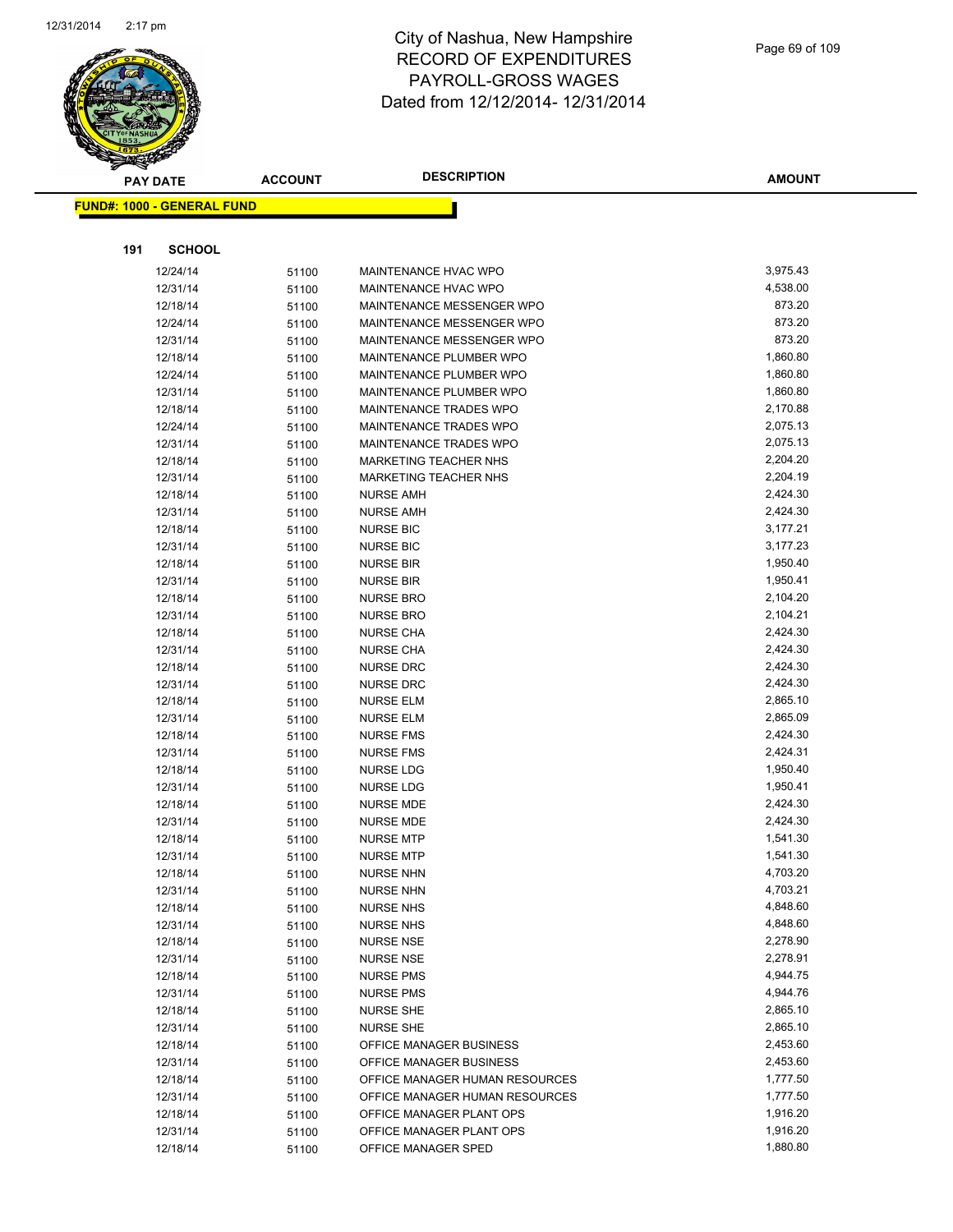

| <b>PAY DATE</b>                   | <b>ACCOUNT</b> | <b>DESCRIPTION</b>           | <b>AMOUNT</b>    |
|-----------------------------------|----------------|------------------------------|------------------|
| <b>FUND#: 1000 - GENERAL FUND</b> |                |                              |                  |
|                                   |                |                              |                  |
|                                   |                |                              |                  |
| 191<br><b>SCHOOL</b>              |                |                              |                  |
| 12/31/14                          | 51100          | OFFICE MANAGER SPED          | 1,880.80         |
| 12/18/14                          | 51100          | OUT DISTRICT COORDINATOR     | 3,058.10         |
| 12/31/14                          | 51100          | OUT DISTRICT COORDINATOR     | 3,058.10         |
| 12/18/14                          | 51100          | PARA ALT AMH                 | 526.30           |
| 12/24/14                          | 51100          | PARA ALT AMH                 | 563.57           |
| 12/31/14                          | 51100          | PARA ALT AMH                 | 456.44           |
| 12/18/14                          | 51100          | PARA ALT DRC                 | 404.84           |
| 12/24/14                          | 51100          | PARA ALT DRC                 | 513.03           |
| 12/31/14                          | 51100          | PARA ALT DRC                 | 345.51           |
| 12/18/14                          | 51100          | PARA ALT FMS                 | 610.15           |
| 12/24/14                          | 51100          | PARA ALT FMS                 | 614.80<br>479.73 |
| 12/31/14                          | 51100          | PARA ALT FMS                 | 558.90           |
| 12/18/14                          | 51100          | PARA ALT LDG                 | 558.90           |
| 12/24/14<br>12/31/14              | 51100          | PARA ALT LDG<br>PARA ALT LDG | 447.12           |
| 12/18/14                          | 51100          | PARA ALT PMS                 | 499.90           |
| 12/24/14                          | 51100          | PARA ALT PMS                 | 492.14           |
| 12/31/14                          | 51100<br>51100 | PARA ALT PMS                 | 395.26           |
| 12/18/14                          | 51100          | PARA DW SPEC ED AMH          | 9,033.17         |
| 12/24/14                          | 51100          | PARA DW SPEC ED AMH          | 8,362.16         |
| 12/31/14                          | 51100          | PARA DW SPEC ED AMH          | 6,676.92         |
| 12/18/14                          | 51100          | PARA DW SPEC ED BIC          | 426.32           |
| 12/24/14                          | 51100          | PARA DW SPEC ED BIC          | 429.90           |
| 12/31/14                          | 51100          | PARA DW SPEC ED BIC          | 336.76           |
| 12/18/14                          | 51100          | PARA DW SPEC ED BIR          | 1,363.87         |
| 12/24/14                          | 51100          | PARA DW SPEC ED BIR          | 1,413.53         |
| 12/31/14                          | 51100          | PARA DW SPEC ED BIR          | 1,097.10         |
| 12/18/14                          | 51100          | PARA DW SPEC ED BRO          | 3,926.97         |
| 12/24/14                          | 51100          | PARA DW SPEC ED BRO          | 3,906.19         |
| 12/31/14                          | 51100          | PARA DW SPEC ED BRO          | 3,134.76         |
| 12/18/14                          | 51100          | PARA DW SPEC ED CHA          | 6,650.72         |
| 12/24/14                          | 51100          | PARA DW SPEC ED CHA          | 6,750.01         |
| 12/31/14                          | 51100          | PARA DW SPEC ED CHA          | 5,268.47         |
| 12/18/14                          | 51100          | PARA DW SPEC ED DRC          | 803.40           |
| 12/24/14                          | 51100          | PARA DW SPEC ED DRC          | 820.25           |
| 12/31/14                          | 51100          | PARA DW SPEC ED DRC          | 656.20           |
| 12/18/14                          | 51100          | PARA DW SPEC ED FMS          | 1,211.89         |
| 12/24/14                          | 51100          | PARA DW SPEC ED FMS          | 1,211.90         |
| 12/31/14                          | 51100          | PARA DW SPEC ED FMS          | 988.54           |
| 12/18/14                          | 51100          | PARA DW SPEC ED MDE          | 8,037.74         |
| 12/24/14                          | 51100          | PARA DW SPEC ED MDE          | 8,168.41         |
| 12/31/14                          | 51100          | PARA DW SPEC ED MDE          | 6,505.20         |
| 12/18/14                          | 51100          | PARA DW SPEC ED MTP          | 906.30           |
| 12/24/14                          | 51100          | PARA DW SPEC ED MTP          | 909.88           |
| 12/31/14                          | 51100          | PARA DW SPEC ED MTP          | 725.04           |
| 12/18/14                          | 51100          | PARA DW SPEC ED NHN          | 4,040.66         |
| 12/24/14                          | 51100          | PARA DW SPEC ED NHN          | 4,038.71         |
| 12/31/14                          | 51100          | PARA DW SPEC ED NHN          | 3,245.22         |
| 12/18/14                          | 51100          | PARA DW SPEC ED NHS          | 6,636.48         |
| 12/24/14                          | 51100          | PARA DW SPEC ED NHS          | 6,913.64         |
| 12/31/14                          | 51100          | PARA DW SPEC ED NHS          | 5,453.94         |
| 12/18/14                          | 51100          | PARA DW SPEC ED NSE          | 5,472.79         |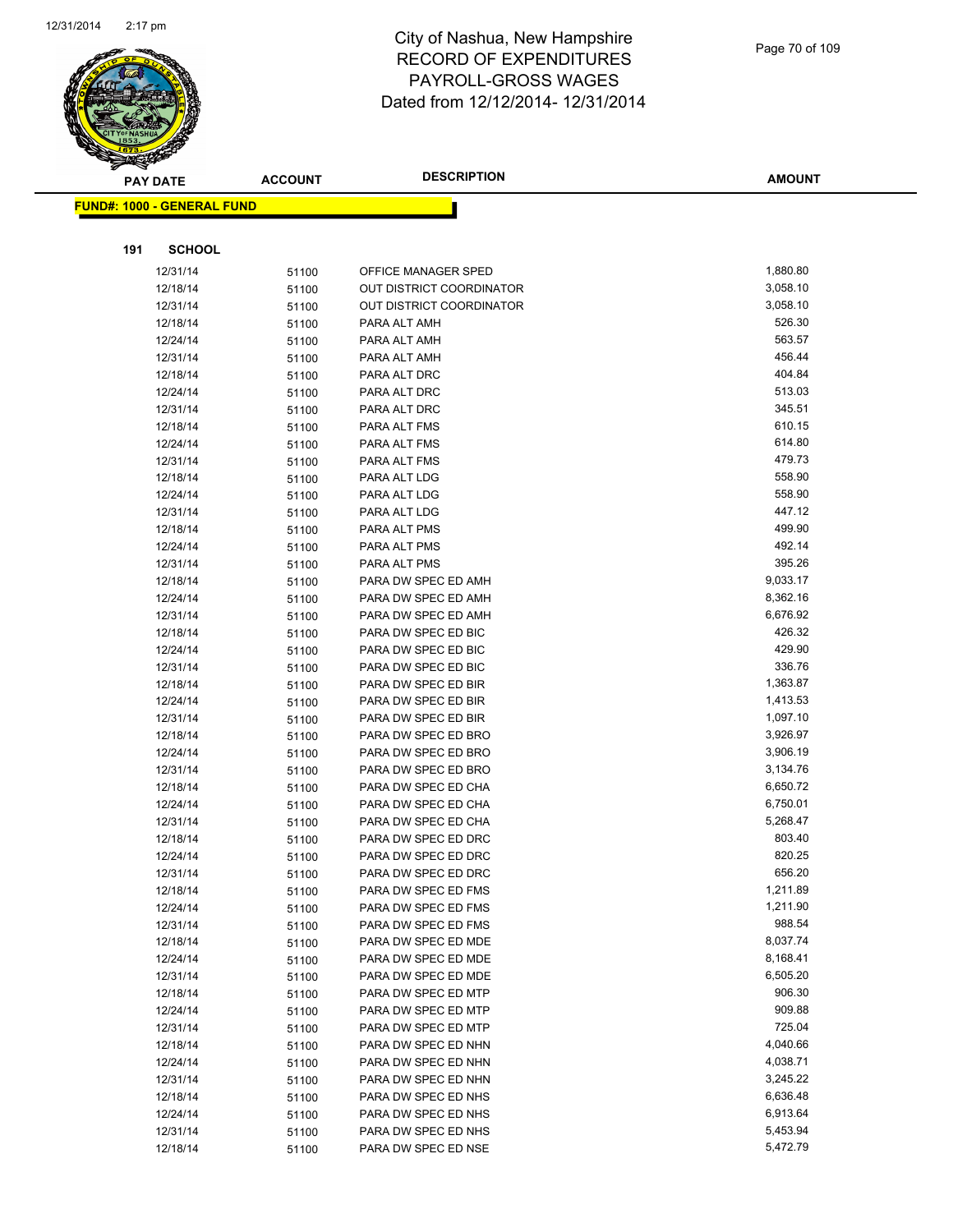

|     | <b>PAY DATE</b>                   | <b>ACCOUNT</b> | <b>DESCRIPTION</b>           | <b>AMOUNT</b>    |
|-----|-----------------------------------|----------------|------------------------------|------------------|
|     | <b>FUND#: 1000 - GENERAL FUND</b> |                |                              |                  |
|     |                                   |                |                              |                  |
| 191 | <b>SCHOOL</b>                     |                |                              |                  |
|     | 12/24/14                          | 51100          | PARA DW SPEC ED NSE          | 5,640.79         |
|     | 12/31/14                          | 51100          | PARA DW SPEC ED NSE          | 4,426.46         |
|     | 12/18/14                          | 51100          | PARA DW SPEC ED PMS          | 6,976.48         |
|     | 12/24/14                          | 51100          | PARA DW SPEC ED PMS          | 6,999.36         |
|     | 12/31/14                          | 51100          | PARA DW SPEC ED PMS          | 5,543.16         |
|     | 12/18/14                          | 51100          | PARA DW SPEC ED SHE          | 7,597.54         |
|     | 12/24/14                          | 51100          | PARA DW SPEC ED SHE          | 7,598.29         |
|     | 12/31/14                          | 51100          | PARA DW SPEC ED SHE          | 6,164.26         |
|     | 12/18/14                          | 51100          | PARA DW SPEC ED WID          | 2,573.66         |
|     | 12/24/14                          | 51100          | PARA DW SPEC ED WID          | 2,595.42         |
|     | 12/31/14                          | 51100          | PARA DW SPEC ED WID          | 2,075.50         |
|     | 12/18/14                          | 51100          | PARA DW SPEC ELM             | 4,221.09         |
|     | 12/24/14                          | 51100          | PARA DW SPEC ELM             | 4,555.71         |
|     | 12/31/14                          | 51100          | PARA DW SPEC ELM             | 3,785.72         |
|     | 12/18/14                          | 51100          | PARA ELL BIR                 | 529.80           |
|     | 12/24/14                          | 51100          | PARA ELL BIR                 | 534.22           |
|     | 12/31/14                          | 51100          | PARA ELL BIR                 | 423.84           |
|     | 12/18/14                          | 51100          | PARA ELL DRC                 | 529.80           |
|     | 12/24/14                          | 51100          | PARA ELL DRC                 | 529.80           |
|     | 12/31/14                          | 51100          | PARA ELL DRC                 | 423.84           |
|     | 12/18/14                          | 51100          | PARA ELL ELM                 | 818.58           |
|     | 12/24/14                          | 51100          | PARA ELL ELM                 | 732.58           |
|     | 12/31/14                          | 51100          | PARA ELL ELM                 | 643.40           |
|     | 12/18/14                          | 51100          | PARA ELL FES                 | 464.94           |
|     | 12/24/14                          | 51100          | PARA ELL FES                 | 464.94<br>370.44 |
|     | 12/31/14                          | 51100          | PARA ELL FES                 | 434.57           |
|     | 12/18/14<br>12/24/14              | 51100<br>51100 | PARA ELL FMS<br>PARA ELL FMS | 431.18           |
|     | 12/31/14                          | 51100          | PARA ELL FMS                 | 342.91           |
|     | 12/18/14                          | 51100          | PARA ELL LDG                 | 529.80           |
|     | 12/24/14                          | 51100          | PARA ELL LDG                 | 529.80           |
|     | 12/31/14                          | 51100          | PARA ELL LDG                 | 423.84           |
|     | 12/18/14                          | 51100          | PARA ELL MTP                 | 385.39           |
|     | 12/24/14                          | 51100          | PARA ELL MTP                 | 385.39           |
|     | 12/31/14                          | 51100          | PARA ELL MTP                 | 312.13           |
|     | 12/18/14                          | 51100          | PARA ELL NHS                 | 591.62           |
|     | 12/24/14                          | 51100          | PARA ELL NHS                 | 569.54           |
|     | 12/31/14                          | 51100          | PARA ELL NHS                 | 459.16           |
|     | 12/18/14                          | 51100          | PARA ELL PMS                 | 382.21           |
|     | 12/24/14                          | 51100          | PARA ELL PMS                 | 407.69           |
|     | 12/31/14                          | 51100          | PARA ELL PMS                 | 324.89           |
|     | 12/18/14                          | 51100          | PARA ELL SHE                 | 534.23           |
|     | 12/24/14                          | 51100          | PARA ELL SHE                 | 538.63           |
|     | 12/31/14                          | 51100          | PARA ELL SHE                 | 423.84           |
|     | 12/18/14                          | 51100          | PARA INST AMH                | 2,441.47         |
|     | 12/24/14                          | 51100          | PARA INST AMH                | 2,420.33         |
|     | 12/31/14                          | 51100          | PARA INST AMH                | 1,891.32         |
|     | 12/18/14                          | 51100          | PARA INST BIC                | 5,920.40         |
|     | 12/24/14                          | 51100          | PARA INST BIC                | 6,091.75         |
|     | 12/31/14                          | 51100          | PARA INST BIC                | 4,938.49         |
|     | 12/18/14                          | 51100          | PARA INST BIR                | 4,107.35         |
|     | 12/24/14                          | 51100          | PARA INST BIR                | 4,124.99         |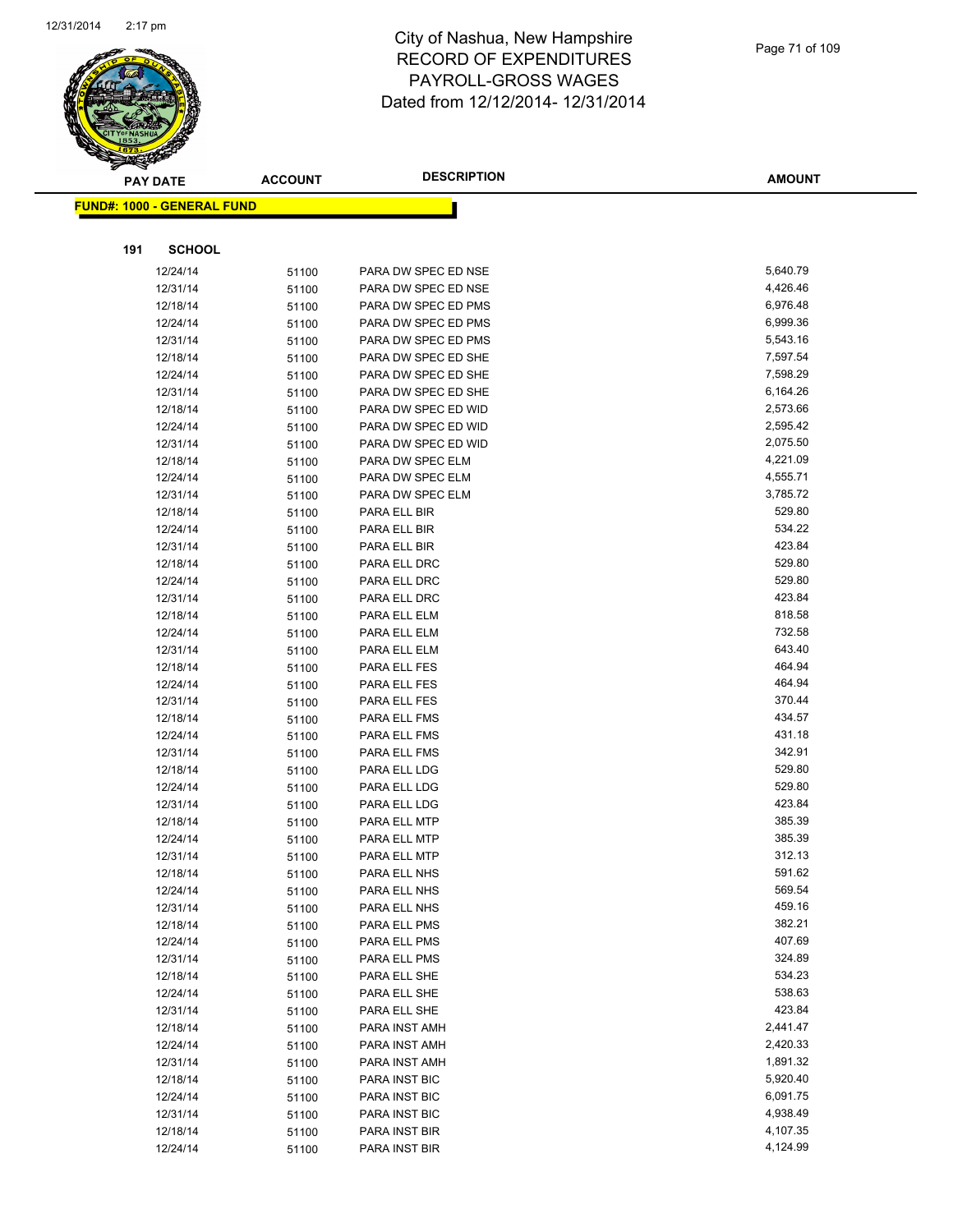

|     | <b>PAY DATE</b>                   | <b>ACCOUNT</b> | <b>DESCRIPTION</b>             | <b>AMOUNT</b>        |
|-----|-----------------------------------|----------------|--------------------------------|----------------------|
|     | <b>FUND#: 1000 - GENERAL FUND</b> |                |                                |                      |
|     |                                   |                |                                |                      |
|     |                                   |                |                                |                      |
| 191 | <b>SCHOOL</b>                     |                |                                |                      |
|     | 12/31/14                          | 51100          | PARA INST BIR                  | 3,273.86             |
|     | 12/18/14                          | 51100          | PARA INST BRO                  | 2,740.78             |
|     | 12/24/14                          | 51100          | PARA INST BRO                  | 2,736.22             |
|     | 12/31/14                          | 51100          | PARA INST BRO                  | 2,200.72             |
|     | 12/18/14                          | 51100          | PARA INST CHA                  | 5,513.73             |
|     | 12/24/14                          | 51100          | PARA INST CHA                  | 5,487.14             |
|     | 12/31/14                          | 51100          | PARA INST CHA                  | 4,296.54             |
|     | 12/18/14                          | 51100          | PARA INST DRC                  | 3,583.25             |
|     | 12/24/14                          | 51100          | PARA INST DRC                  | 3,622.54             |
|     | 12/31/14                          | 51100          | PARA INST DRC                  | 2,826.34             |
|     | 12/18/14                          | 51100          | PARA INST ELM                  | 6,019.30             |
|     | 12/24/14                          | 51100          | PARA INST ELM                  | 6,029.87             |
|     | 12/31/14                          | 51100          | PARA INST ELM                  | 4,806.64             |
|     | 12/18/14                          | 51100          | PARA INST FES                  | 6,945.82             |
|     | 12/24/14                          | 51100          | PARA INST FES                  | 6,938.49             |
|     | 12/31/14                          | 51100          | PARA INST FES                  | 5,498.67             |
|     | 12/18/14                          | 51100          | PARA INST FMS                  | 4,926.32             |
|     | 12/24/14                          | 51100          | PARA INST FMS                  | 4,995.90             |
|     | 12/31/14                          | 51100          | PARA INST FMS                  | 3,980.31             |
|     | 12/18/14                          | 51100          | PARA INST LDG                  | 7,661.23             |
|     | 12/24/14                          | 51100          | PARA INST LDG                  | 7,772.17             |
|     | 12/31/14                          | 51100          | PARA INST LDG                  | 6,204.24             |
|     | 12/18/14                          | 51100          | PARA INST MDE                  | 4,065.22             |
|     | 12/24/14                          | 51100          | PARA INST MDE                  | 4,076.12             |
|     | 12/31/14                          | 51100          | PARA INST MDE                  | 3,251.17             |
|     | 12/18/14                          | 51100          | PARA INST MTP                  | 2,596.98             |
|     | 12/24/14                          | 51100          | PARA INST MTP                  | 2,560.22             |
|     | 12/31/14                          | 51100          | PARA INST MTP                  | 2,053.32<br>2,782.37 |
|     | 12/18/14                          | 51100          | PARA INST NHN                  | 2,785.37             |
|     | 12/24/14                          | 51100          | PARA INST NHN                  | 2,219.78             |
|     | 12/31/14<br>12/18/14              | 51100          | PARA INST NHN<br>PARA INST NHS | 2,112.29             |
|     | 12/24/14                          | 51100          | PARA INST NHS                  | 2,126.01             |
|     | 12/31/14                          | 51100<br>51100 | PARA INST NHS                  | 1,652.51             |
|     | 12/18/14                          | 51100          | PARA INST NSE                  | 983.39               |
|     | 12/24/14                          | 51100          | PARA INST NSE                  | 991.35               |
|     | 12/31/14                          | 51100          | PARA INST NSE                  | 762.17               |
|     | 12/18/14                          | 51100          | PARA INST PMS                  | 4,139.22             |
|     | 12/24/14                          | 51100          | PARA INST PMS                  | 4,310.55             |
|     | 12/31/14                          | 51100          | PARA INST PMS                  | 3,485.38             |
|     | 12/18/14                          | 51100          | PARA INST SHE                  | 3,781.80             |
|     | 12/24/14                          | 51100          | PARA INST SHE                  | 3,855.75             |
|     | 12/31/14                          | 51100          | PARA INST SHE                  | 3,014.04             |
|     | 12/18/14                          | 51100          | PARA JOB COACH                 | 488.27               |
|     | 12/24/14                          | 51100          | PARA JOB COACH                 | 488.27               |
|     | 12/31/14                          | 51100          | PARA JOB COACH                 | 395.27               |
|     | 12/18/14                          | 51100          | PARA KIND AMH                  | 971.38               |
|     | 12/24/14                          | 51100          | PARA KIND AMH                  | 977.10               |
|     | 12/31/14                          | 51100          | PARA KIND AMH                  | 772.56               |
|     | 12/18/14                          | 51100          | PARA KIND BIC                  | 574.25               |
|     | 12/24/14                          | 51100          | PARA KIND BIC                  | 556.02               |
|     | 12/31/14                          | 51100          | PARA KIND BIC                  | 442.08               |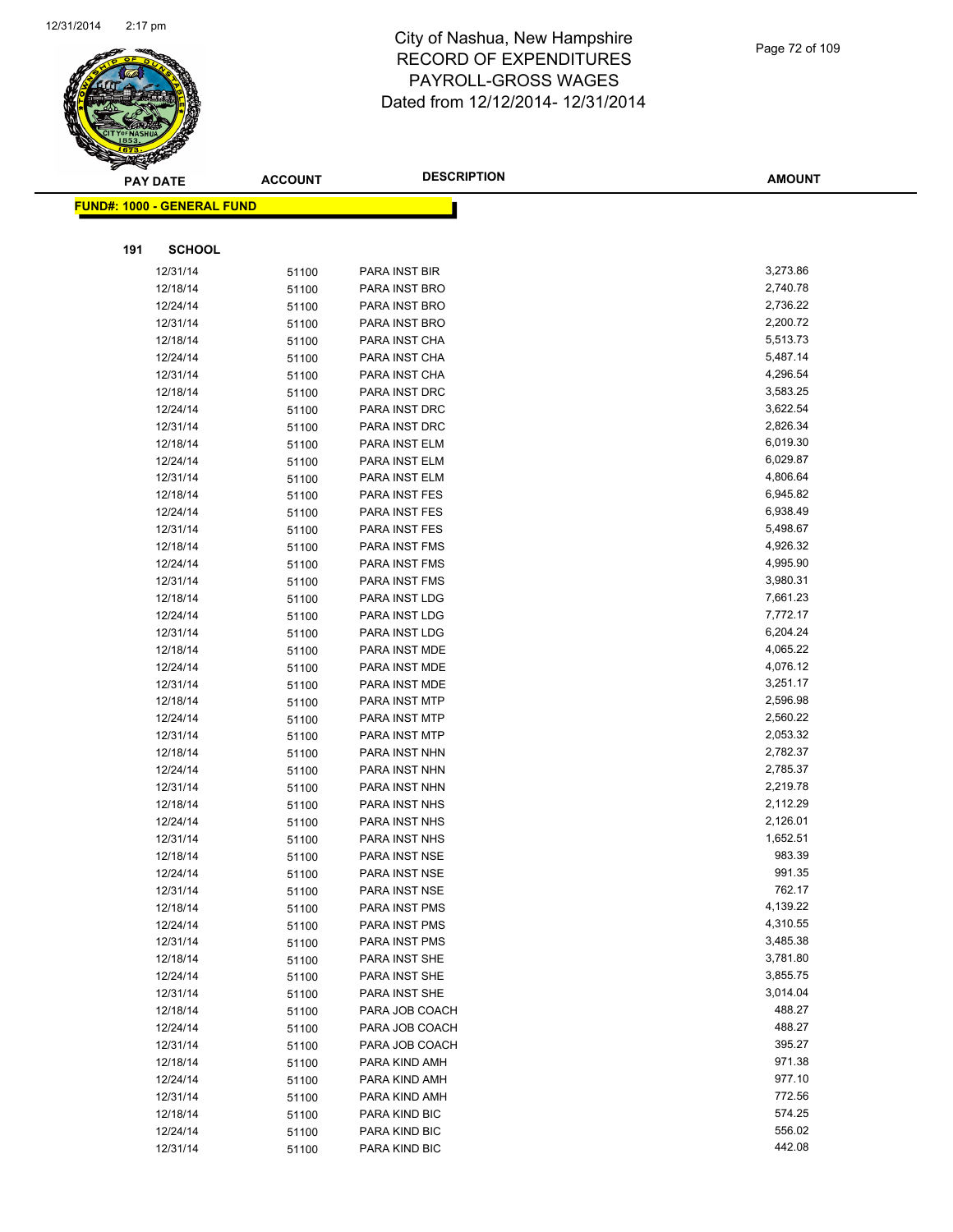

|     | <b>PAY DATE</b>                    | <b>ACCOUNT</b> | <b>DESCRIPTION</b>                   | <b>AMOUNT</b>      |
|-----|------------------------------------|----------------|--------------------------------------|--------------------|
|     | <u> FUND#: 1000 - GENERAL FUND</u> |                |                                      |                    |
|     |                                    |                |                                      |                    |
|     |                                    |                |                                      |                    |
| 191 | <b>SCHOOL</b>                      |                |                                      |                    |
|     | 12/18/14                           | 51100          | PARA KIND BIR                        | 538.64             |
|     | 12/24/14                           | 51100          | PARA KIND BIR                        | 529.80             |
|     | 12/31/14                           | 51100          | PARA KIND BIR                        | 423.84             |
|     | 12/18/14                           | 51100          | PARA KIND BRO                        | 551.47             |
|     | 12/24/14                           | 51100          | PARA KIND BRO                        | 556.02             |
|     | 12/31/14                           | 51100          | PARA KIND BRO                        | 437.52             |
|     | 12/18/14                           | 51100          | PARA KIND CHA                        | 468.72             |
|     | 12/24/14                           | 51100          | PARA KIND CHA                        | 453.60             |
|     | 12/31/14                           | 51100          | PARA KIND CHA                        | 362.88             |
|     | 12/18/14                           | 51100          | PARA KIND DRC                        | 529.80             |
|     | 12/24/14                           | 51100          | PARA KIND DRC                        | 529.80             |
|     | 12/31/14                           | 51100          | PARA KIND DRC                        | 423.84             |
|     | 12/18/14                           | 51100          | PARA KIND FES                        | 831.79             |
|     | 12/24/14                           | 51100          | PARA KIND FES                        | 828.38             |
|     | 12/31/14                           | 51100          | PARA KIND FES                        | 658.63             |
|     | 12/18/14                           | 51100          | PARA KIND LDG                        | 957.70             |
|     | 12/24/14                           | 51100          | PARA KIND LDG                        | 948.59             |
|     | 12/31/14                           | 51100          | PARA KIND LDG                        | 766.84             |
|     | 12/18/14                           | 51100          | PARA KIND MDE                        | 551.46             |
|     | 12/24/14                           | 51100          | PARA KIND MDE                        | 546.90             |
|     | 12/31/14                           | 51100          | PARA KIND MDE                        | 437.52             |
|     | 12/18/14                           | 51100          | PARA KIND MTP                        | 1,134.83           |
|     | 12/24/14                           | 51100          | PARA KIND MTP                        | 1,121.16           |
|     | 12/31/14                           | 51100          | PARA KIND MTP                        | 906.95             |
|     | 12/18/14                           | 51100          | PARA KIND NSE                        | 556.02             |
|     | 12/24/14                           | 51100          | PARA KIND NSE                        | 556.02             |
|     | 12/31/14                           | 51100          | PARA KIND NSE                        | 455.76             |
|     | 12/18/14                           | 51100          | PARA KIND SHE                        | 610.70             |
|     | 12/24/14                           | 51100          | PARA KIND SHE                        | 615.25             |
|     | 12/31/14                           | 51100          | PARA KIND SHE                        | 492.20             |
|     | 12/18/14                           | 51100          | PARA MEDIA NHN                       | 628.75             |
|     | 12/24/14                           | 51100          | PARA MEDIA NHN                       | 633.41             |
|     | 12/31/14                           | 51100          | PARA MEDIA NHN                       | 503.00             |
|     | 12/18/14                           | 51100          | PARA MEDIA NHS                       | 1,765.12           |
|     | 12/24/14                           | 51100          | PARA MEDIA NHS                       | 1,747.57           |
|     | 12/31/14                           | 51100          | PARA MEDIA NHS                       | 1,403.10<br>465.75 |
|     | 12/18/14                           | 51100          | PARA PRE SCH BIC                     | 938.18             |
|     | 12/24/14                           | 51100          | PARA PRE SCH BIC                     | 618.75             |
|     | 12/31/14                           | 51100          | PARA PRE SCH BIC<br>PARA PRE SCH BRO | 4,853.94           |
|     | 12/18/14<br>12/24/14               | 51100          | PARA PRE SCH BRO                     | 4,867.03           |
|     | 12/31/14                           | 51100          | PARA PRE SCH BRO                     | 3,865.96           |
|     | 12/18/14                           | 51100<br>51100 | PARA READ ELM                        | 578.81             |
|     | 12/24/14                           |                | PARA READ ELM                        | 578.81             |
|     | 12/31/14                           | 51100<br>51100 | PARA READ ELM                        | 455.76             |
|     | 12/18/14                           | 51100          | PARA SCI NHN                         | 582.20             |
|     | 12/24/14                           | 51100          | PARA SCI NHN                         | 582.20             |
|     | 12/31/14                           | 51100          | PARA SCI NHN                         | 470.42             |
|     | 12/18/14                           | 51100          | PARA SCI NHS                         | 514.42             |
|     | 12/24/14                           | 51100          | PARA SCI NHS                         | 564.05             |
|     | 12/31/14                           | 51100          | PARA SCI NHS                         | 451.24             |
|     | 12/18/14                           | 51100          | PARA TTI DRC                         | 383.64             |

12/18/14 51100 PARA TTI DRC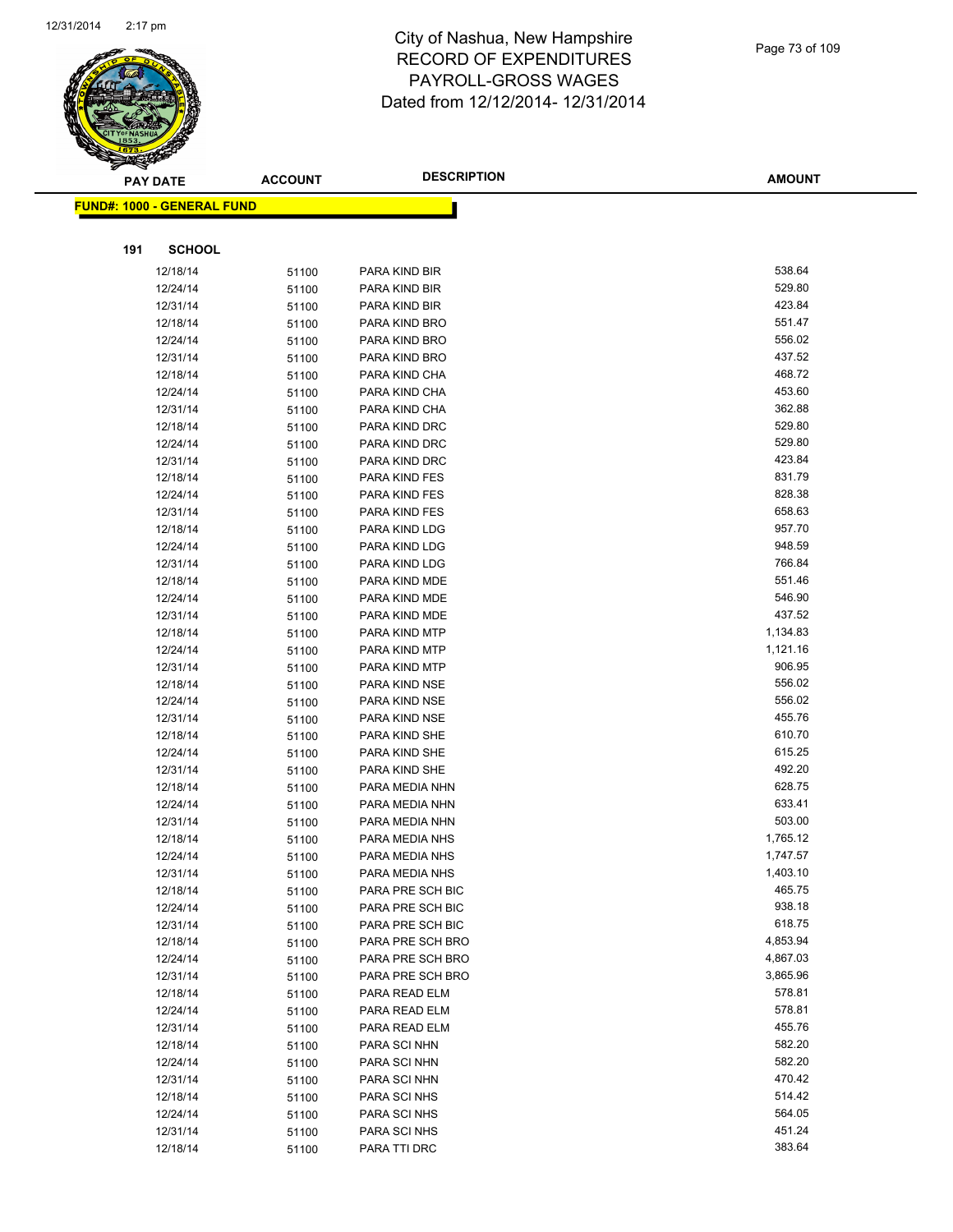

|     | <b>PAY DATE</b>                   | <b>ACCOUNT</b> | <b>DESCRIPTION</b>        | <b>AMOUNT</b> |
|-----|-----------------------------------|----------------|---------------------------|---------------|
|     | <b>FUND#: 1000 - GENERAL FUND</b> |                |                           |               |
|     |                                   |                |                           |               |
|     |                                   |                |                           |               |
| 191 | <b>SCHOOL</b>                     |                |                           |               |
|     | 12/24/14                          | 51100          | PARA TTI DRC              | 414.20        |
|     | 12/31/14                          | 51100          | PARA TTI DRC              | 328.36        |
|     | 12/18/14                          | 51100          | PARA VOC NHS              | 555.04        |
|     | 12/24/14                          | 51100          | PARA VOC NHS              | 573.09        |
|     | 12/31/14                          | 51100          | PARA VOC NHS              | 455.76        |
|     | 12/18/14                          | 51100          | PEER COACH SCIENCE        | 5,545.00      |
|     | 12/31/14                          | 51100          | PEER COACH SCIENCE        | 5,545.00      |
|     | 12/18/14                          | 51100          | PRINCIPAL AMH             | 3,426.00      |
|     | 12/31/14                          | 51100          | PRINCIPAL AMH             | 3,426.00      |
|     | 12/18/14                          | 51100          | PRINCIPAL BIC             | 3,791.50      |
|     | 12/31/14                          | 51100          | PRINCIPAL BIC             | 3,791.50      |
|     | 12/18/14                          | 51100          | PRINCIPAL BIR             | 3,531.70      |
|     | 12/31/14                          | 51100          | PRINCIPAL BIR             | 3,531.70      |
|     | 12/18/14                          | 51100          | PRINCIPAL BRO             | 3,572.60      |
|     | 12/31/14                          | 51100          | PRINCIPAL BRO             | 3,572.60      |
|     | 12/18/14                          | 51100          | PRINCIPAL CHA             | 3,474.90      |
|     | 12/31/14                          | 51100          | PRINCIPAL CHA             | 3,474.90      |
|     | 12/18/14                          | 51100          | PRINCIPAL DRC             | 3,084.60      |
|     | 12/31/14                          | 51100          | PRINCIPAL DRC             | 3,084.60      |
|     | 12/18/14                          | 51100          | PRINCIPAL ELM             | 3,630.60      |
|     | 12/31/14                          | 51100          | PRINCIPAL ELM             | 3,630.60      |
|     | 12/18/14                          | 51100          | PRINCIPAL FES             | 3,426.00      |
|     | 12/31/14                          | 51100          | PRINCIPAL FES             | 3,426.00      |
|     | 12/18/14                          | 51100          | PRINCIPAL FMS             | 3,980.20      |
|     | 12/31/14                          | 51100          | PRINCIPAL FMS             | 796.04        |
|     | 12/18/14                          | 51100          | PRINCIPAL LDG             | 3,795.10      |
|     | 12/31/14                          | 51100          | PRINCIPAL LDG             | 3,795.10      |
|     | 12/18/14                          | 51100          | PRINCIPAL MDE             | 3,474.90      |
|     | 12/31/14                          | 51100          | PRINCIPAL MDE             | 3,474.90      |
|     | 12/18/14                          | 51100          | PRINCIPAL MTP             | 3,572.60      |
|     | 12/31/14                          | 51100          | PRINCIPAL MTP             | 3,572.60      |
|     | 12/18/14                          | 51100          | PRINCIPAL NHN             | 3,901.55      |
|     | 12/31/14                          | 51100          | PRINCIPAL NHN             | 3,961.50      |
|     | 12/18/14                          | 51100          | PRINCIPAL NHS             | 4,032.80      |
|     | 12/31/14                          | 51100          | PRINCIPAL NHS             | 4,032.80      |
|     | 12/18/14                          | 51100          | PRINCIPAL NSE             | 3,531.70      |
|     | 12/31/14                          | 51100          | PRINCIPAL NSE             | 3,531.70      |
|     | 12/18/14                          | 51100          | PRINCIPAL PMS             | 3,680.50      |
|     | 12/31/14                          | 51100          | PRINCIPAL PMS             | 3,680.50      |
|     | 12/18/14                          | 51100          | PRINCIPAL SHE             | 3,841.80      |
|     | 12/31/14                          | 51100          | PRINCIPAL SHE             | 3,841.80      |
|     | 12/18/14                          | 51100          | SCHOOL PSYCHOLOGIST WID   | 37,640.63     |
|     | 12/31/14                          | 51100          | SCHOOL PSYCHOLOGIST WID   | 37,640.61     |
|     | 12/18/14                          | 51100          | SCHOOL PSYCHOLOGY INTERN  | 318.10        |
|     | 12/31/14                          | 51100          | SCHOOL PSYCHOLOGY INTERN  | 318.10        |
|     | 12/18/14                          | 51100          | <b>SECURITY GUARD NHS</b> | 736.80        |
|     | 12/24/14                          | 51100          | SECURITY GUARD NHS        | 736.80        |
|     | 12/31/14                          | 51100          | SECURITY GUARD NHS        | 442.08        |
|     | 12/18/14                          | 51100          | SECURITY MONITOR NHN      | 1,941.60      |
|     | 12/24/14                          | 51100          | SECURITY MONITOR NHN      | 1,941.61      |
|     | 12/31/14                          | 51100          | SECURITY MONITOR NHN      | 1,164.96      |
|     | 12/18/14                          | 51100          | SECURITY MONITOR NHS      | 1,999.92      |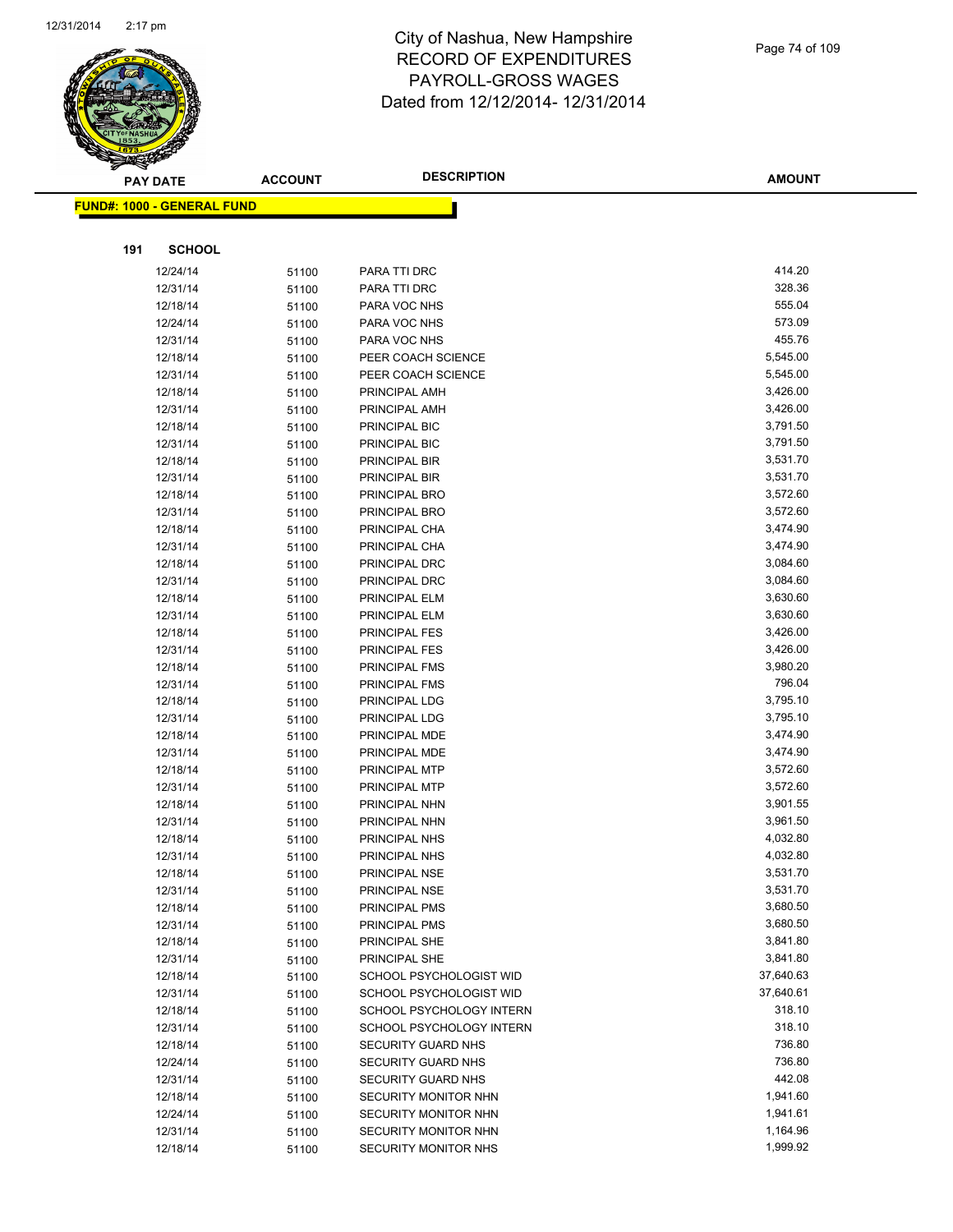

|     | <b>PAY DATE</b>                   | <b>ACCOUNT</b> | <b>DESCRIPTION</b>                                     | AMOUNT               |
|-----|-----------------------------------|----------------|--------------------------------------------------------|----------------------|
|     | <b>FUND#: 1000 - GENERAL FUND</b> |                |                                                        |                      |
|     |                                   |                |                                                        |                      |
| 191 | <b>SCHOOL</b>                     |                |                                                        |                      |
|     |                                   |                |                                                        |                      |
|     | 12/24/14<br>12/31/14              | 51100          | SECURITY MONITOR NHS<br>SECURITY MONITOR NHS           | 1,941.60<br>1,164.96 |
|     |                                   | 51100          |                                                        | 2,131.60             |
|     | 12/18/14<br>12/24/14              | 51100          | SIGN LANGUAGE INTERPRETER<br>SIGN LANGUAGE INTERPRETER | 2,168.76             |
|     |                                   | 51100          | SIGN LANGUAGE INTERPRETER                              | 831.85               |
|     | 12/31/14<br>12/18/14              | 51100          | SOCIAL WORKER ELM                                      | 2,373.80             |
|     | 12/31/14                          | 51100<br>51100 | SOCIAL WORKER ELM                                      | 2,373.79             |
|     | 12/18/14                          | 51100          | SOCIAL WORKER FMS                                      | 2,650.80             |
|     | 12/31/14                          | 51100          | SOCIAL WORKER FMS                                      | 2,650.81             |
|     | 12/18/14                          | 51100          | SPEECH LANG PATHOLOGIST WID                            | 52,117.90            |
|     | 12/31/14                          | 51100          | SPEECH LANG PATHOLOGIST WID                            | 51,836.27            |
|     | 12/18/14                          | 51100          | SPEECH LANGUAGE ASST                                   | 685.30               |
|     | 12/24/14                          | 51100          | SPEECH LANGUAGE ASST                                   | 669.85               |
|     | 12/31/14                          | 51100          | SPEECH LANGUAGE ASST                                   | 278.24               |
|     | 12/18/14                          | 51100          | STUDENT ACTIVITY COORD NHN                             | 1,045.49             |
|     | 12/31/14                          | 51100          | STUDENT ACTIVITY COORD NHN                             | 1,045.48             |
|     | 12/18/14                          | 51100          | STUDENT ACTIVITY COORD NHS                             | 1,125.41             |
|     | 12/31/14                          | 51100          | STUDENT ACTIVITY COORD NHS                             | 1,125.42             |
|     | 12/18/14                          | 51100          | STUDENT INFO COORDINATOR                               | 1,777.50             |
|     | 12/31/14                          | 51100          | STUDENT INFO COORDINATOR                               | 1,777.50             |
|     | 12/18/14                          | 51100          | SUB TEACHER LONG TERM                                  | 85.28                |
|     | 12/24/14                          | 51100          | SUB TEACHER LONG TERM                                  | 47.18                |
|     | 12/31/14                          | 51100          | SUB TEACHER LONG TERM                                  | 361.54               |
|     | 12/18/14                          | 51100          | <b>SUPERINTENDENT</b>                                  | 5,489.10             |
|     | 12/31/14                          | 51100          | <b>SUPERINTENDENT</b>                                  | 5,489.10             |
|     | 12/18/14                          | 51100          | SYSTEMS ADMIN FULL YEAR                                | 14,147.10            |
|     | 12/31/14                          | 51100          | SYSTEMS ADMIN FULL YEAR                                | 12,570.58            |
|     | 12/18/14                          | 51100          | <b>TEACHER ART AMH</b>                                 | 2,551.90             |
|     | 12/31/14                          | 51100          | <b>TEACHER ART AMH</b>                                 | 2,551.90             |
|     | 12/18/14                          | 51100          | <b>TEACHER ART BIC</b>                                 | 1,885.00             |
|     | 12/31/14                          | 51100          | <b>TEACHER ART BIC</b>                                 | 1,885.01             |
|     | 12/18/14                          | 51100          | <b>TEACHER ART BIR</b>                                 | 2,551.90             |
|     | 12/31/14                          | 51100          | <b>TEACHER ART BIR</b>                                 | 2,551.90             |
|     | 12/18/14                          | 51100          | <b>TEACHER ART BRO</b>                                 | 2,887.22             |
|     | 12/31/14                          | 51100          | <b>TEACHER ART BRO</b>                                 | 2,887.21             |
|     | 12/18/14                          | 51100          | <b>TEACHER ART CHA</b>                                 | 2,728.31             |
|     | 12/31/14                          | 51100          | <b>TEACHER ART CHA</b>                                 | 2,728.31             |
|     | 12/18/14                          | 51100          | <b>TEACHER ART DRC</b>                                 | 1,380.10             |
|     | 12/31/14                          | 51100          | <b>TEACHER ART DRC</b>                                 | 1,380.11             |
|     | 12/18/14                          | 51100          | <b>TEACHER ART ELM</b>                                 | 4,490.40             |
|     | 12/31/14                          | 51100          | <b>TEACHER ART ELM</b>                                 | 4,490.41             |
|     | 12/18/14                          | 51100          | <b>TEACHER ART FES</b>                                 | 1,885.00             |
|     | 12/31/14                          | 51100          | <b>TEACHER ART FES</b>                                 | 1,885.01             |
|     | 12/18/14                          | 51100          | <b>TEACHER ART FMS</b>                                 | 4,766.90             |
|     | 12/31/14                          | 51100          | <b>TEACHER ART FMS</b>                                 | 4,766.89             |
|     | 12/18/14                          | 51100          | <b>TEACHER ART LDG</b>                                 | 2,053.10             |
|     | 12/31/14                          | 51100          | <b>TEACHER ART LDG</b>                                 | 2,053.09             |
|     | 12/18/14                          | 51100          | <b>TEACHER ART MDE</b>                                 | 1,823.10             |
|     | 12/31/14                          | 51100          | <b>TEACHER ART MDE</b>                                 | 1,823.09             |
|     | 12/18/14                          | 51100          | <b>TEACHER ART NHN</b>                                 | 10,115.71            |
|     | 12/31/14                          | 51100          | <b>TEACHER ART NHN</b>                                 | 9,559.08             |
|     | 12/18/14                          | 51100          | <b>TEACHER ART NHS</b>                                 | 9,963.20             |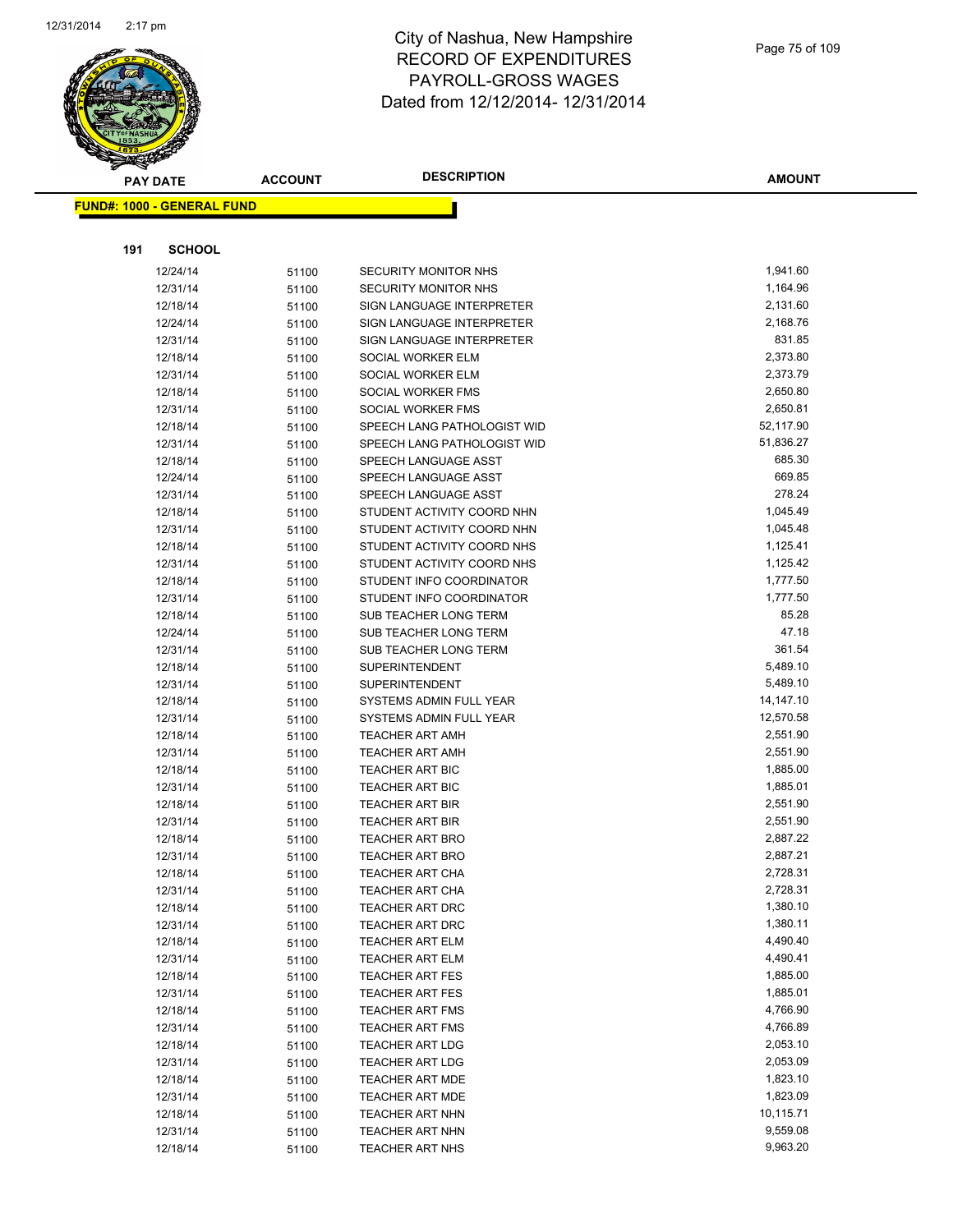

|     | <b>PAY DATE</b>                   | <b>ACCOUNT</b> | <b>DESCRIPTION</b>                                     | <b>AMOUNT</b>        |
|-----|-----------------------------------|----------------|--------------------------------------------------------|----------------------|
|     | <b>FUND#: 1000 - GENERAL FUND</b> |                |                                                        |                      |
|     |                                   |                |                                                        |                      |
| 191 | <b>SCHOOL</b>                     |                |                                                        |                      |
|     | 12/31/14                          | 51100          | <b>TEACHER ART NHS</b>                                 | 9,963.17             |
|     | 12/18/14                          | 51100          | <b>TEACHER ART NSE</b>                                 | 2,816.70             |
|     | 12/31/14                          | 51100          | <b>TEACHER ART NSE</b>                                 | 2,816.69             |
|     | 12/18/14                          | 51100          | <b>TEACHER ART PMS</b>                                 | 3,514.40             |
|     | 12/31/14                          | 51100          | <b>TEACHER ART PMS</b>                                 | 3,514.40             |
|     | 12/18/14                          | 51100          | <b>TEACHER ART SHE</b>                                 | 1,891.20             |
|     | 12/31/14                          | 51100          | <b>TEACHER ART SHE</b>                                 | 1,891.18             |
|     | 12/18/14                          | 51100          | <b>TEACHER AUTO NHN</b>                                | 5,103.80             |
|     | 12/31/14                          | 51100          | <b>TEACHER AUTO NHN</b>                                | 5,103.80             |
|     | 12/18/14                          | 51100          | <b>TEACHER BEHAVIOR SPEC WID</b>                       | 5,456.60             |
|     | 12/31/14                          | 51100          | <b>TEACHER BEHAVIOR SPEC WID</b>                       | 5,456.62             |
|     | 12/18/14                          | 51100          | TEACHER BIO TEC NHN                                    | 2,179.70             |
|     | 12/31/14                          | 51100          | TEACHER BIO TEC NHN                                    | 2,179.69             |
|     | 12/18/14                          | 51100          | TEACHER BUILD CONST NHS                                | 2,551.90             |
|     | 12/31/14                          | 51100          | TEACHER BUILD CONST NHS                                | 2,551.90             |
|     | 12/18/14                          | 51100          | <b>TEACHER BUSINESS NHN</b>                            | 10,816.70            |
|     | 12/31/14                          | 51100          | <b>TEACHER BUSINESS NHN</b>                            | 10,816.70            |
|     | 12/18/14                          | 51100          | <b>TEACHER BUSINESS NHS</b>                            | 5,190.50             |
|     | 12/31/14                          | 51100          | <b>TEACHER BUSINESS NHS</b>                            | 5,190.48             |
|     | 12/18/14                          | 51100          | TEACHER COMPUTER ELM                                   | 4,389.80             |
|     | 12/31/14                          | 51100          | <b>TEACHER COMPUTER ELM</b>                            | 4,389.80             |
|     | 12/18/14                          | 51100          | <b>TEACHER COMPUTER FMS</b>                            | 4,542.60             |
|     | 12/31/14                          | 51100          | <b>TEACHER COMPUTER FMS</b>                            | 4,542.60             |
|     | 12/18/14                          | 51100          | <b>TEACHER COMPUTER NHN</b>                            | 2,227.80             |
|     | 12/31/14                          | 51100          | <b>TEACHER COMPUTER NHN</b>                            | 2,227.79             |
|     | 12/18/14                          | 51100          | TEACHER COMPUTER NHS                                   | 4,906.33             |
|     | 12/31/14                          | 51100          | TEACHER COMPUTER NHS                                   | 4,906.33             |
|     | 12/18/14                          | 51100          | <b>TEACHER COMPUTER PMS</b>                            | 5,744.20             |
|     | 12/31/14                          | 51100          | <b>TEACHER COMPUTER PMS</b>                            | 5,744.20             |
|     | 12/18/14                          | 51100          | <b>TEACHER COSMETOLOGY NHN</b>                         | 5,585.30<br>5,585.30 |
|     | 12/31/14                          | 51100          | TEACHER COSMETOLOGY NHN<br><b>TEACHER CULINARY NHN</b> |                      |
|     | 12/18/14                          | 51100          |                                                        | 5,103.80<br>5,103.80 |
|     | 12/31/14<br>12/18/14              | 51100          | <b>TEACHER CULINARY NHN</b><br><b>TEACHER DEAF NSE</b> | 4,684.10             |
|     | 12/31/14                          | 51100          | <b>TEACHER DEAF NSE</b>                                | 4,684.10             |
|     | 12/18/14                          | 51100          | <b>TEACHER DEAF WID</b>                                | 2,728.30             |
|     | 12/31/14                          | 51100          | <b>TEACHER DEAF WID</b>                                | 2,728.31             |
|     | 12/18/14                          | 51100<br>51100 | <b>TEACHER DWSE AMH</b>                                | 7,057.10             |
|     | 12/31/14                          | 51100          | TEACHER DWSE AMH                                       | 7,057.12             |
|     | 12/18/14                          |                | <b>TEACHER DWSE BIR</b>                                | 2,398.90             |
|     | 12/31/14                          | 51100<br>51100 | <b>TEACHER DWSE BIR</b>                                | 2,398.90             |
|     | 12/18/14                          | 51100          | <b>TEACHER DWSE BRO</b>                                | 5,560.50             |
|     | 12/31/14                          | 51100          | <b>TEACHER DWSE BRO</b>                                | 5,560.51             |
|     | 12/18/14                          | 51100          | <b>TEACHER DWSE CHA</b>                                | 1,622.40             |
|     | 12/31/14                          | 51100          | <b>TEACHER DWSE CHA</b>                                | 1,622.41             |
|     | 12/18/14                          | 51100          | <b>TEACHER DWSE ELM</b>                                | 10,189.09            |
|     | 12/31/14                          | 51100          | <b>TEACHER DWSE ELM</b>                                | 10,189.09            |
|     | 12/18/14                          | 51100          | <b>TEACHER DWSE MDE</b>                                | 4,328.80             |
|     | 12/31/14                          | 51100          | <b>TEACHER DWSE MDE</b>                                | 4,328.81             |
|     | 12/18/14                          | 51100          | <b>TEACHER DWSE NSE</b>                                | 4,551.40             |
|     | 12/31/14                          | 51100          | TEACHER DWSE NSE                                       | 4,551.40             |
|     | 12/18/14                          | 51100          | <b>TEACHER DWSE PMS</b>                                | 7,204.10             |
|     |                                   |                |                                                        |                      |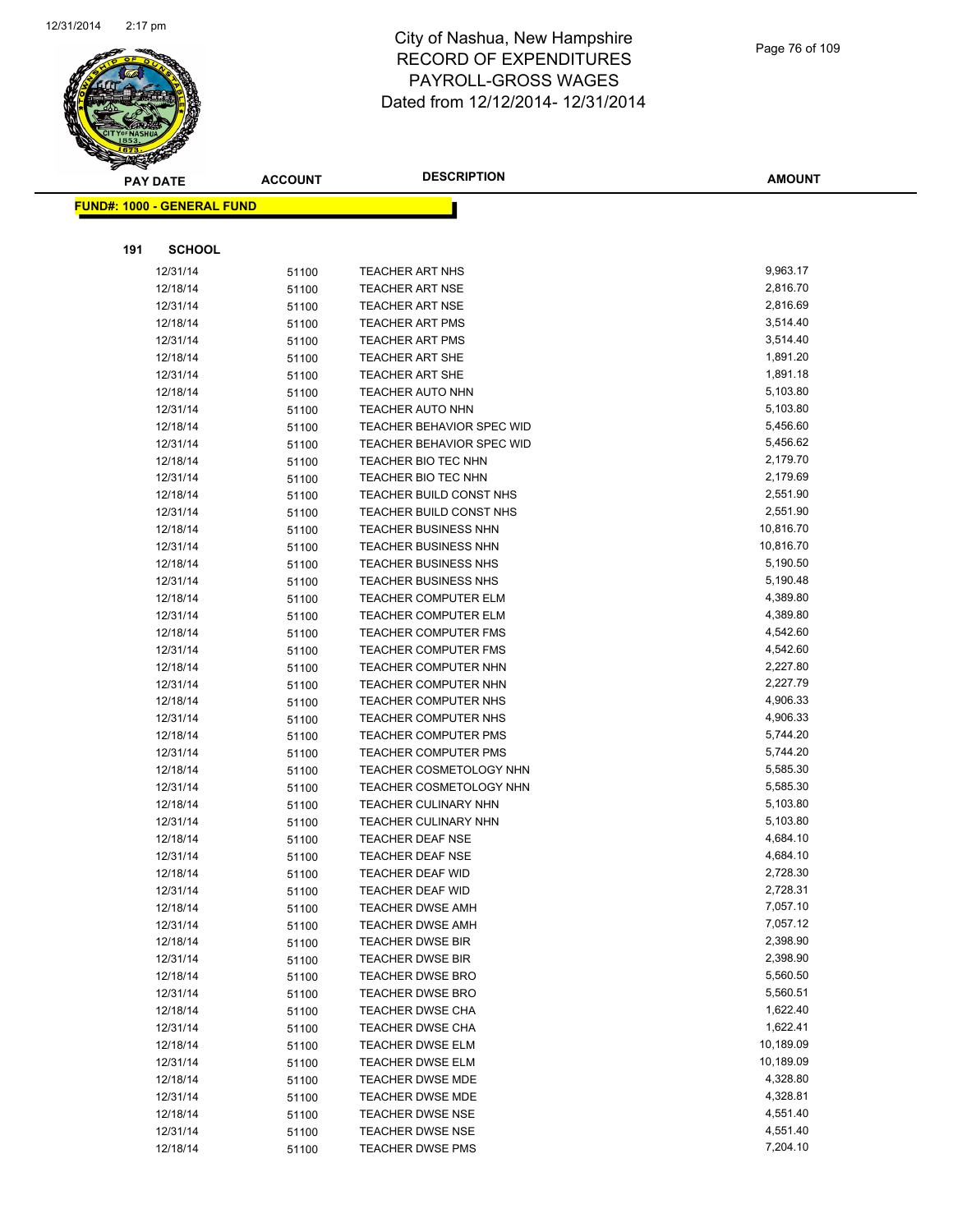

|     | <b>PAY DATE</b>                    | <b>ACCOUNT</b> | <b>DESCRIPTION</b>                               | <b>AMOUNT</b>        |
|-----|------------------------------------|----------------|--------------------------------------------------|----------------------|
|     | <u> FUND#: 1000 - GENERAL FUND</u> |                |                                                  |                      |
|     |                                    |                |                                                  |                      |
|     |                                    |                |                                                  |                      |
| 191 | <b>SCHOOL</b>                      |                |                                                  |                      |
|     | 12/31/14                           | 51100          | <b>TEACHER DWSE PMS</b>                          | 7,204.09             |
|     | 12/18/14                           | 51100          | <b>TEACHER DWSE SHE</b>                          | 4,261.20             |
|     | 12/31/14                           | 51100          | <b>TEACHER DWSE SHE</b>                          | 4,261.22             |
|     | 12/18/14                           | 51100          | <b>TEACHER ECE NHS</b>                           | 5,456.60             |
|     | 12/31/14                           | 51100          | TEACHER ECE NHS                                  | 5,456.62             |
|     | 12/18/14                           | 51100          | TEACHER ELECTRICAL NHS                           | 2,551.90             |
|     | 12/31/14                           | 51100          | TEACHER ELECTRICAL NHS                           | 2,551.90             |
|     | 12/18/14                           | 51100          | <b>TEACHER ELL AMH</b>                           | 1,745.50             |
|     | 12/31/14                           | 51100          | <b>TEACHER ELL AMH</b>                           | 1,745.49             |
|     | 12/18/14                           | 51100          | <b>TEACHER ELL BIR</b>                           | 2,728.30             |
|     | 12/31/14                           | 51100          | <b>TEACHER ELL BIR</b>                           | 2,728.31             |
|     | 12/18/14                           | 51100          | <b>TEACHER ELL DRC</b>                           | 5,707.10             |
|     | 12/31/14                           | 51100          | <b>TEACHER ELL DRC</b>                           | 5,707.09             |
|     | 12/18/14                           | 51100          | TEACHER ELL ELM                                  | 4,411.80             |
|     | 12/31/14                           | 51100          | <b>TEACHER ELL ELM</b>                           | 4,411.80<br>8,023.30 |
|     | 12/18/14                           | 51100          | <b>TEACHER ELL FES</b><br><b>TEACHER ELL FES</b> | 8,023.34             |
|     | 12/31/14<br>12/18/14               | 51100          | <b>TEACHER ELL FMS</b>                           | 2,034.50             |
|     | 12/31/14                           | 51100          | <b>TEACHER ELL FMS</b>                           | 2,034.51             |
|     | 12/18/14                           | 51100<br>51100 | <b>TEACHER ELL LDG</b>                           | 5,427.70             |
|     | 12/31/14                           | 51100          | <b>TEACHER ELL LDG</b>                           | 5,427.71             |
|     | 12/18/14                           | 51100          | <b>TEACHER ELL MTP</b>                           | 2,728.30             |
|     | 12/31/14                           | 51100          | <b>TEACHER ELL MTP</b>                           | 2,728.31             |
|     | 12/18/14                           | 51100          | <b>TEACHER ELL NHN</b>                           | 4,165.30             |
|     | 12/31/14                           | 51100          | <b>TEACHER ELL NHN</b>                           | 4,165.32             |
|     | 12/18/14                           | 51100          | <b>TEACHER ELL NHS</b>                           | 6,875.79             |
|     | 12/31/14                           | 51100          | <b>TEACHER ELL NHS</b>                           | 6,875.79             |
|     | 12/18/14                           | 51100          | <b>TEACHER ELL PMS</b>                           | 1,885.00             |
|     | 12/31/14                           | 51100          | <b>TEACHER ELL PMS</b>                           | 1,885.01             |
|     | 12/18/14                           | 51100          | <b>TEACHER ELL SHE</b>                           | 2,020.40             |
|     | 12/31/14                           | 51100          | <b>TEACHER ELL SHE</b>                           | 2,020.41             |
|     | 12/18/14                           | 51100          | <b>TEACHER ENGLISH ELM</b>                       | 23,287.93            |
|     | 12/31/14                           | 51100          | <b>TEACHER ENGLISH ELM</b>                       | 23,287.94            |
|     | 12/18/14                           | 51100          | <b>TEACHER ENGLISH FMS</b>                       | 17,530.83            |
|     | 12/31/14                           | 51100          | <b>TEACHER ENGLISH FMS</b>                       | 17,530.87            |
|     | 12/18/14                           | 51100          | TEACHER ENGLISH NHN                              | 36,526.66            |
|     | 12/31/14                           | 51100          | <b>TEACHER ENGLISH NHN</b>                       | 38,181.17            |
|     | 12/18/14                           | 51100          | <b>TEACHER ENGLISH NHS</b>                       | 42,056.73            |
|     | 12/31/14                           | 51100          | <b>TEACHER ENGLISH NHS</b>                       | 41,780.21            |
|     | 12/18/14                           | 51100          | <b>TEACHER ENGLISH PMS</b>                       | 15,891.82            |
|     | 12/31/14                           | 51100          | <b>TEACHER ENGLISH PMS</b>                       | 15,891.82            |
|     | 12/18/14                           | 51100          | <b>TEACHER FACS ELM</b>                          | 3,432.60             |
|     | 12/31/14                           | 51100          | <b>TEACHER FACS ELM</b>                          | 3,432.61             |
|     | 12/18/14                           | 51100          | <b>TEACHER FACS FMS</b>                          | 4,640.79             |
|     | 12/31/14                           | 51100          | <b>TEACHER FACS FMS</b>                          | 4,640.80             |
|     | 12/18/14                           | 51100          | <b>TEACHER FACS NHN</b>                          | 6,177.90             |
|     | 12/31/14                           | 51100          | <b>TEACHER FACS NHN</b>                          | 6,177.87             |
|     | 12/18/14                           | 51100          | <b>TEACHER FACS NHS</b>                          | 7,382.40             |
|     | 12/31/14                           | 51100          | <b>TEACHER FACS NHS</b>                          | 7,382.41             |
|     | 12/18/14                           | 51100          | <b>TEACHER FACS PMS</b>                          | 5,280.20             |
|     | 12/31/14                           | 51100          | <b>TEACHER FACS PMS</b>                          | 5,280.21             |
|     | 12/18/14                           | 51100          | TEACHER FOREIGN LANG ELM                         | 5,545.00             |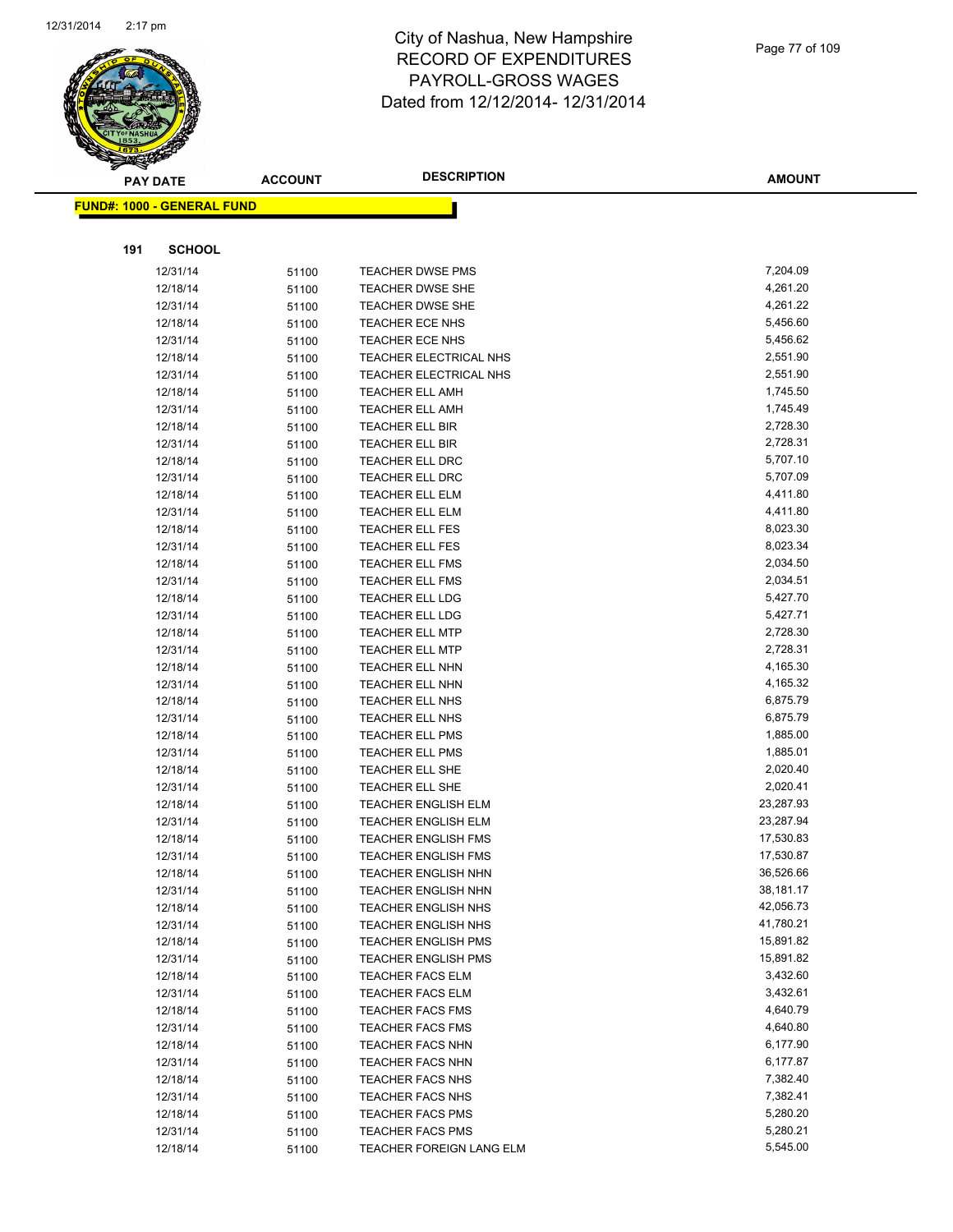

|     | <b>PAY DATE</b>                   | <b>ACCOUNT</b> | <b>DESCRIPTION</b>              | <b>AMOUNT</b> |
|-----|-----------------------------------|----------------|---------------------------------|---------------|
|     | <b>FUND#: 1000 - GENERAL FUND</b> |                |                                 |               |
|     |                                   |                |                                 |               |
| 191 | <b>SCHOOL</b>                     |                |                                 |               |
|     | 12/31/14                          | 51100          | TEACHER FOREIGN LANG ELM        | 5,545.00      |
|     | 12/18/14                          | 51100          | TEACHER FOREIGN LANG FMS        | 2,728.30      |
|     | 12/31/14                          | 51100          | <b>TEACHER FOREIGN LANG FMS</b> | 2,728.31      |
|     | 12/18/14                          | 51100          | TEACHER FOREIGN LANG NHN        | 13,939.73     |
|     | 12/31/14                          | 51100          | TEACHER FOREIGN LANG NHN        | 13,939.72     |
|     | 12/18/14                          | 51100          | TEACHER FOREIGN LANG NHS        | 22,364.83     |
|     | 12/31/14                          | 51100          | TEACHER FOREIGN LANG NHS        | 22,364.85     |
|     | 12/18/14                          | 51100          | TEACHER FOREIGN LANG PMS        | 5,368.60      |
|     | 12/31/14                          | 51100          | TEACHER FOREIGN LANG PMS        | 5,368.59      |
|     | 12/18/14                          | 51100          | <b>TEACHER GR1 AMH</b>          | 9,835.30      |
|     | 12/31/14                          | 51100          | <b>TEACHER GR1 AMH</b>          | 9,835.28      |
|     | 12/18/14                          | 51100          | <b>TEACHER GR1 BIC</b>          | 9,492.40      |
|     | 12/31/14                          | 51100          | <b>TEACHER GR1 BIC</b>          | 9,492.43      |
|     | 12/18/14                          | 51100          | <b>TEACHER GR1 BIR</b>          | 9,850.80      |
|     | 12/31/14                          | 51100          | <b>TEACHER GR1 BIR</b>          | 9,850.82      |
|     | 12/18/14                          | 51100          | <b>TEACHER GR1 BRO</b>          | 4,882.80      |
|     | 12/31/14                          | 51100          | <b>TEACHER GR1 BRO</b>          | 4,882.82      |
|     | 12/18/14                          | 51100          | <b>TEACHER GR1 CHA</b>          | 10,789.00     |
|     | 12/31/14                          | 51100          | <b>TEACHER GR1 CHA</b>          | 10,789.02     |
|     | 12/18/14                          | 51100          | <b>TEACHER GR1 DRC</b>          | 6,864.21      |
|     | 12/31/14                          | 51100          | <b>TEACHER GR1 DRC</b>          | 6,864.20      |
|     | 12/18/14                          | 51100          | <b>TEACHER GR1 FES</b>          | 10,312.90     |
|     | 12/31/14                          | 51100          | <b>TEACHER GR1 FES</b>          | 10,312.90     |
|     | 12/18/14                          | 51100          | <b>TEACHER GR1 LDG</b>          | 9,563.50      |
|     | 12/31/14                          | 51100          | <b>TEACHER GR1 LDG</b>          | 9,563.49      |
|     | 12/18/14                          | 51100          | <b>TEACHER GR1 MDE</b>          | 8,353.50      |
|     | 12/31/14                          | 51100          | <b>TEACHER GR1 MDE</b>          | 8,353.48      |
|     | 12/18/14                          | 51100          | <b>TEACHER GR1 MTP</b>          | 7,151.10      |
|     | 12/31/14                          | 51100          | <b>TEACHER GR1 MTP</b>          | 7,151.13      |
|     | 12/18/14                          | 51100          | <b>TEACHER GR1 NSE</b>          | 6,554.90      |
|     | 12/31/14                          | 51100          | <b>TEACHER GR1 NSE</b>          | 6,554.91      |
|     | 12/18/14                          | 51100          | <b>TEACHER GR1 SHE</b>          | 7,846.90      |
|     | 12/31/14                          | 51100          | <b>TEACHER GR1 SHE</b>          | 7,846.93      |
|     | 12/18/14                          | 51100          | <b>TEACHER GR2 AMH</b>          | 7,499.70      |
|     | 12/31/14                          | 51100          | <b>TEACHER GR2 AMH</b>          | 7,499.71      |
|     | 12/18/14                          | 51100          | <b>TEACHER GR2 BIC</b>          | 8,706.70      |
|     | 12/31/14                          | 51100          | <b>TEACHER GR2 BIC</b>          | 8,706.73      |
|     | 12/18/14                          | 51100          | <b>TEACHER GR2 BIR</b>          | 9,785.40      |
|     | 12/31/14                          | 51100          | TEACHER GR2 BIR                 | 9,785.43      |
|     | 12/18/14                          | 51100          | <b>TEACHER GR2 BRO</b>          | 6,993.10      |
|     | 12/31/14                          | 51100          | <b>TEACHER GR2 BRO</b>          | 6,993.11      |
|     | 12/18/14                          | 51100          | <b>TEACHER GR2 CHA</b>          | 8,259.50      |
|     | 12/31/14                          | 51100          | <b>TEACHER GR2 CHA</b>          | 8,259.50      |
|     | 12/18/14                          | 51100          | TEACHER GR2 DRC                 | 7,710.10      |
|     | 12/31/14                          | 51100          | <b>TEACHER GR2 DRC</b>          | 7,710.11      |
|     | 12/18/14                          | 51100          | <b>TEACHER GR2 FES</b>          | 9,548.60      |
|     | 12/31/14                          | 51100          | <b>TEACHER GR2 FES</b>          | 9,548.56      |
|     | 12/18/14                          | 51100          | TEACHER GR2 LDG                 | 9,785.40      |
|     | 12/31/14                          | 51100          | <b>TEACHER GR2 LDG</b>          | 9,785.43      |
|     | 12/18/14                          | 51100          | TEACHER GR2 MDE                 | 8,421.70      |
|     | 12/31/14                          | 51100          | TEACHER GR2 MDE                 | 8,421.71      |
|     | 12/18/14                          | 51100          | TEACHER GR2 MTP                 | 6,436.40      |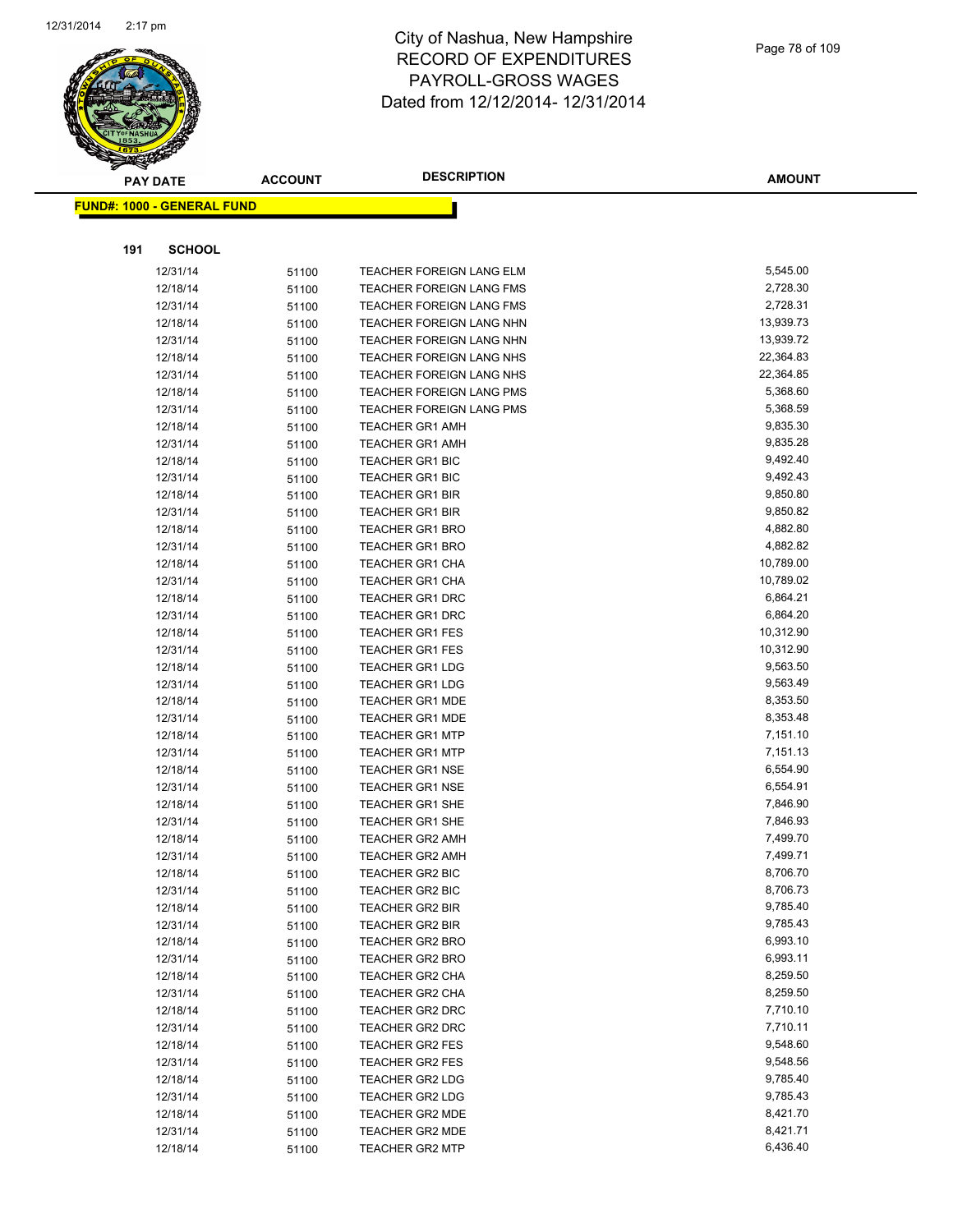

|     | <b>PAY DATE</b>                   | <b>ACCOUNT</b> | <b>DESCRIPTION</b>     | <b>AMOUNT</b> |
|-----|-----------------------------------|----------------|------------------------|---------------|
|     | <b>FUND#: 1000 - GENERAL FUND</b> |                |                        |               |
|     |                                   |                |                        |               |
|     |                                   |                |                        |               |
| 191 | <b>SCHOOL</b>                     |                |                        |               |
|     | 12/31/14                          | 51100          | <b>TEACHER GR2 MTP</b> | 4,613.32      |
|     | 12/18/14                          | 51100          | <b>TEACHER GR2 NSE</b> | 6,651.90      |
|     | 12/31/14                          | 51100          | <b>TEACHER GR2 NSE</b> | 6,651.90      |
|     | 12/18/14                          | 51100          | <b>TEACHER GR2 SHE</b> | 3,514.40      |
|     | 12/31/14                          | 51100          | <b>TEACHER GR2 SHE</b> | 3,514.40      |
|     | 12/18/14                          | 51100          | <b>TEACHER GR3 AMH</b> | 4,578.80      |
|     | 12/31/14                          | 51100          | <b>TEACHER GR3 AMH</b> | 4,578.79      |
|     | 12/18/14                          | 51100          | <b>TEACHER GR3 BIC</b> | 10,623.10     |
|     | 12/31/14                          | 51100          | <b>TEACHER GR3 BIC</b> | 10,623.12     |
|     | 12/18/14                          | 51100          | <b>TEACHER GR3 BIR</b> | 8,679.50      |
|     | 12/31/14                          | 51100          | <b>TEACHER GR3 BIR</b> | 8,679.53      |
|     | 12/18/14                          | 51100          | <b>TEACHER GR3 BRO</b> | 5,280.20      |
|     | 12/31/14                          | 51100          | <b>TEACHER GR3 BRO</b> | 5,280.21      |
|     | 12/18/14                          | 51100          | <b>TEACHER GR3 CHA</b> | 7,889.30      |
|     | 12/31/14                          | 51100          | <b>TEACHER GR3 CHA</b> | 7,889.30      |
|     | 12/18/14                          | 51100          | <b>TEACHER GR3 DRC</b> | 5,201.90      |
|     | 12/31/14                          | 51100          | <b>TEACHER GR3 DRC</b> | 5,201.90      |
|     | 12/18/14                          | 51100          | <b>TEACHER GR3 FES</b> | 7,550.60      |
|     | 12/31/14                          | 51100          | <b>TEACHER GR3 FES</b> | 7,550.60      |
|     | 12/18/14                          | 51100          | <b>TEACHER GR3 LDG</b> | 7,042.30      |
|     | 12/31/14                          | 51100          | <b>TEACHER GR3 LDG</b> | 7,042.31      |
|     | 12/18/14                          | 51100          | <b>TEACHER GR3 MDE</b> | 13,832.70     |
|     | 12/31/14                          | 51100          | <b>TEACHER GR3 MDE</b> | 13,832.73     |
|     | 12/18/14                          | 51100          | <b>TEACHER GR3 MTP</b> | 7,057.00      |
|     | 12/31/14                          | 51100          | <b>TEACHER GR3 MTP</b> | 7,057.00      |
|     | 12/18/14                          | 51100          | <b>TEACHER GR3 NSE</b> | 6,228.00      |
|     | 12/31/14                          | 51100          | <b>TEACHER GR3 NSE</b> | 6,227.99      |
|     | 12/18/14                          | 51100          | <b>TEACHER GR3 SHE</b> | 11,557.90     |
|     | 12/31/14                          | 51100          | <b>TEACHER GR3 SHE</b> | 11,557.87     |
|     | 12/18/14                          | 51100          | <b>TEACHER GR4 AMH</b> | 1,885.00      |
|     | 12/31/14                          | 51100          | <b>TEACHER GR4 AMH</b> | 1,885.01      |
|     | 12/18/14                          | 51100          | <b>TEACHER GR4 BIC</b> | 6,336.20      |
|     | 12/31/14                          | 51100          | <b>TEACHER GR4 BIC</b> | 6,336.19      |
|     | 12/18/14                          | 51100          | <b>TEACHER GR4 BIR</b> | 8,092.40      |
|     | 12/31/14                          | 51100          | <b>TEACHER GR4 BIR</b> | 8,092.39      |
|     | 12/18/14                          | 51100          | <b>TEACHER GR4 BRO</b> | 7,076.90      |
|     | 12/31/14                          | 51100          | TEACHER GR4 BRO        | 7,076.89      |
|     | 12/18/14                          | 51100          | <b>TEACHER GR4 CHA</b> | 8,185.10      |
|     | 12/31/14                          | 51100          | <b>TEACHER GR4 CHA</b> | 8,185.09      |
|     | 12/18/14                          | 51100          | <b>TEACHER GR4 DRC</b> | 5,069.20      |
|     | 12/31/14                          | 51100          | <b>TEACHER GR4 DRC</b> | 5,069.22      |
|     | 12/18/14                          | 51100          | <b>TEACHER GR4 FES</b> | 7,836.20      |
|     | 12/31/14                          | 51100          | <b>TEACHER GR4 FES</b> | 7,836.23      |
|     | 12/18/14                          | 51100          | <b>TEACHER GR4 LDG</b> | 9,130.20      |
|     | 12/31/14                          | 51100          | <b>TEACHER GR4 LDG</b> | 9,130.21      |
|     | 12/18/14                          | 51100          | TEACHER GR4 MDE        | 5,558.70      |
|     | 12/31/14                          | 51100          | TEACHER GR4 MDE        | 5,558.70      |
|     | 12/18/14                          | 51100          | <b>TEACHER GR4 MTP</b> | 6,032.20      |
|     | 12/31/14                          | 51100          | <b>TEACHER GR4 MTP</b> | 6,032.18      |
|     | 12/18/14                          | 51100          | <b>TEACHER GR4 NSE</b> | 6,785.60      |
|     | 12/31/14                          | 51100          | <b>TEACHER GR4 NSE</b> | 6,785.60      |
|     | 12/18/14                          | 51100          | <b>TEACHER GR4 SHE</b> | 7,715.40      |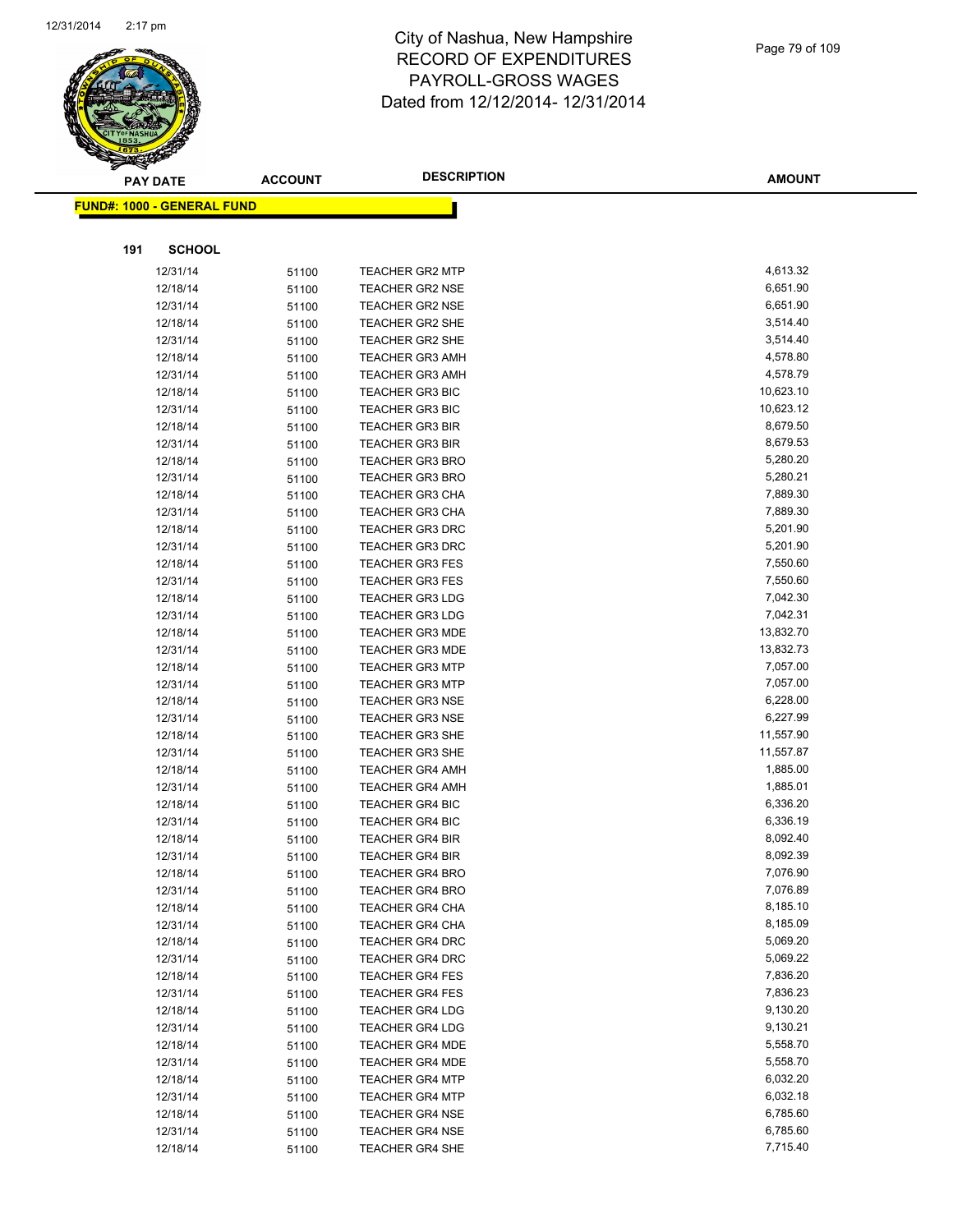

|     | <b>PAY DATE</b>                   | <b>ACCOUNT</b> | <b>DESCRIPTION</b>                               | <b>AMOUNT</b>         |
|-----|-----------------------------------|----------------|--------------------------------------------------|-----------------------|
|     | <b>FUND#: 1000 - GENERAL FUND</b> |                |                                                  |                       |
|     |                                   |                |                                                  |                       |
| 191 | <b>SCHOOL</b>                     |                |                                                  |                       |
|     |                                   |                |                                                  |                       |
|     | 12/31/14                          | 51100          | <b>TEACHER GR4 SHE</b>                           | 7,715.41              |
|     | 12/18/14                          | 51100          | <b>TEACHER GR5 AMH</b>                           | 5,280.20              |
|     | 12/31/14                          | 51100          | <b>TEACHER GR5 AMH</b>                           | 5,280.21              |
|     | 12/18/14                          | 51100          | <b>TEACHER GR5 BIC</b>                           | 9,908.30              |
|     | 12/31/14                          | 51100          | <b>TEACHER GR5 BIC</b>                           | 9,908.34              |
|     | 12/18/14                          | 51100          | <b>TEACHER GR5 BIR</b>                           | 10,087.60             |
|     | 12/31/14                          | 51100          | <b>TEACHER GR5 BIR</b>                           | 10,087.60<br>7,555.70 |
|     | 12/18/14                          | 51100          | <b>TEACHER GR5 BRO</b>                           | 7,555.70              |
|     | 12/31/14                          | 51100          | <b>TEACHER GR5 BRO</b>                           | 8,207.55              |
|     | 12/18/14                          | 51100          | <b>TEACHER GR5 CHA</b><br><b>TEACHER GR5 CHA</b> | 8,207.58              |
|     | 12/31/14<br>12/18/14              | 51100          | <b>TEACHER GR5 DRC</b>                           | 5,463.50              |
|     | 12/31/14                          | 51100          | <b>TEACHER GR5 DRC</b>                           | 5,463.49              |
|     | 12/18/14                          | 51100          | <b>TEACHER GR5 FES</b>                           | 8,582.60              |
|     | 12/31/14                          | 51100          | <b>TEACHER GR5 FES</b>                           | 8,582.59              |
|     | 12/18/14                          | 51100<br>51100 | <b>TEACHER GR5 LDG</b>                           | 10,057.80             |
|     | 12/31/14                          | 51100          | <b>TEACHER GR5 LDG</b>                           | 10,057.83             |
|     | 12/18/14                          | 51100          | <b>TEACHER GR5 MDE</b>                           | 12,290.00             |
|     | 12/31/14                          | 51100          | <b>TEACHER GR5 MDE</b>                           | 12,290.01             |
|     | 12/18/14                          | 51100          | <b>TEACHER GR5 MTP</b>                           | 7,130.70              |
|     | 12/31/14                          | 51100          | <b>TEACHER GR5 MTP</b>                           | 7,130.69              |
|     | 12/18/14                          | 51100          | <b>TEACHER GR5 NSE</b>                           | 7,935.10              |
|     | 12/31/14                          | 51100          | <b>TEACHER GR5 NSE</b>                           | 7,935.12              |
|     | 12/18/14                          | 51100          | <b>TEACHER GR5 SHE</b>                           | 7,484.41              |
|     | 12/31/14                          | 51100          | <b>TEACHER GR5 SHE</b>                           | 7,484.40              |
|     | 12/18/14                          | 51100          | <b>TEACHER GR6 ELM</b>                           | 33,617.07             |
|     | 12/31/14                          | 51100          | <b>TEACHER GR6 ELM</b>                           | 33,617.03             |
|     | 12/18/14                          | 51100          | <b>TEACHER GR6 FMS</b>                           | 24,547.60             |
|     | 12/31/14                          | 51100          | <b>TEACHER GR6 FMS</b>                           | 24,547.64             |
|     | 12/18/14                          | 51100          | <b>TEACHER GR6 PMS</b>                           | 23,270.13             |
|     | 12/31/14                          | 51100          | TEACHER GR6 PMS                                  | 23,270.13             |
|     | 12/18/14                          | 51100          | <b>TEACHER GRAPH NHS</b>                         | 2,053.10              |
|     | 12/31/14                          | 51100          | <b>TEACHER GRAPH NHS</b>                         | 2,053.09              |
|     | 12/18/14                          | 51100          | <b>TEACHER GRAPHICS NHN</b>                      | 2,551.90              |
|     | 12/31/14                          | 51100          | <b>TEACHER GRAPHICS NHN</b>                      | 2,551.90              |
|     | 12/18/14                          | 51100          | <b>TEACHER HEALTH ELM</b>                        | 2,482.70              |
|     | 12/31/14                          | 51100          | TEACHER HEALTH ELM                               | 2,482.69              |
|     | 12/18/14                          | 51100          | <b>TEACHER HEALTH NHN</b>                        | 3,132.80              |
|     | 12/31/14                          | 51100          | TEACHER HEALTH NHN                               | 3,132.81              |
|     | 12/18/14                          | 51100          | TEACHER HEALTH NHS                               | 4,246.40              |
|     | 12/31/14                          | 51100          | <b>TEACHER HEALTH NHS</b>                        | 4,246.41              |
|     | 12/18/14                          | 51100          | <b>TEACHER HEALTHOC NHS</b>                      | 5,280.20              |
|     | 12/31/14                          | 51100          | TEACHER HEALTHOC NHS                             | 5,280.21              |
|     | 12/18/14                          | 51100          | TEACHER HVAC NHS                                 | 1,622.40              |
|     | 12/31/14                          | 51100          | TEACHER HVAC NHS                                 | 1,622.41              |
|     | 12/18/14                          | 51100          | TEACHER IN SCH SUSPENSION ELM                    | 1,554.80              |
|     | 12/31/14                          | 51100          | TEACHER IN SCH SUSPENSION ELM                    | 1,554.79              |
|     | 12/18/14                          | 51100          | TEACHER IN SCH SUSPENSION NHN                    | 2,566.70              |
|     | 12/31/14                          | 51100          | TEACHER IN SCH SUSPENSION NHN                    | 2,566.71              |
|     | 12/18/14                          | 51100          | <b>TEACHER KIND AMH</b>                          | 4,940.50              |
|     | 12/31/14                          | 51100          | <b>TEACHER KIND AMH</b>                          | 4,940.50              |
|     | 12/18/14                          | 51100          | <b>TEACHER KIND BIC</b>                          | 2,728.30              |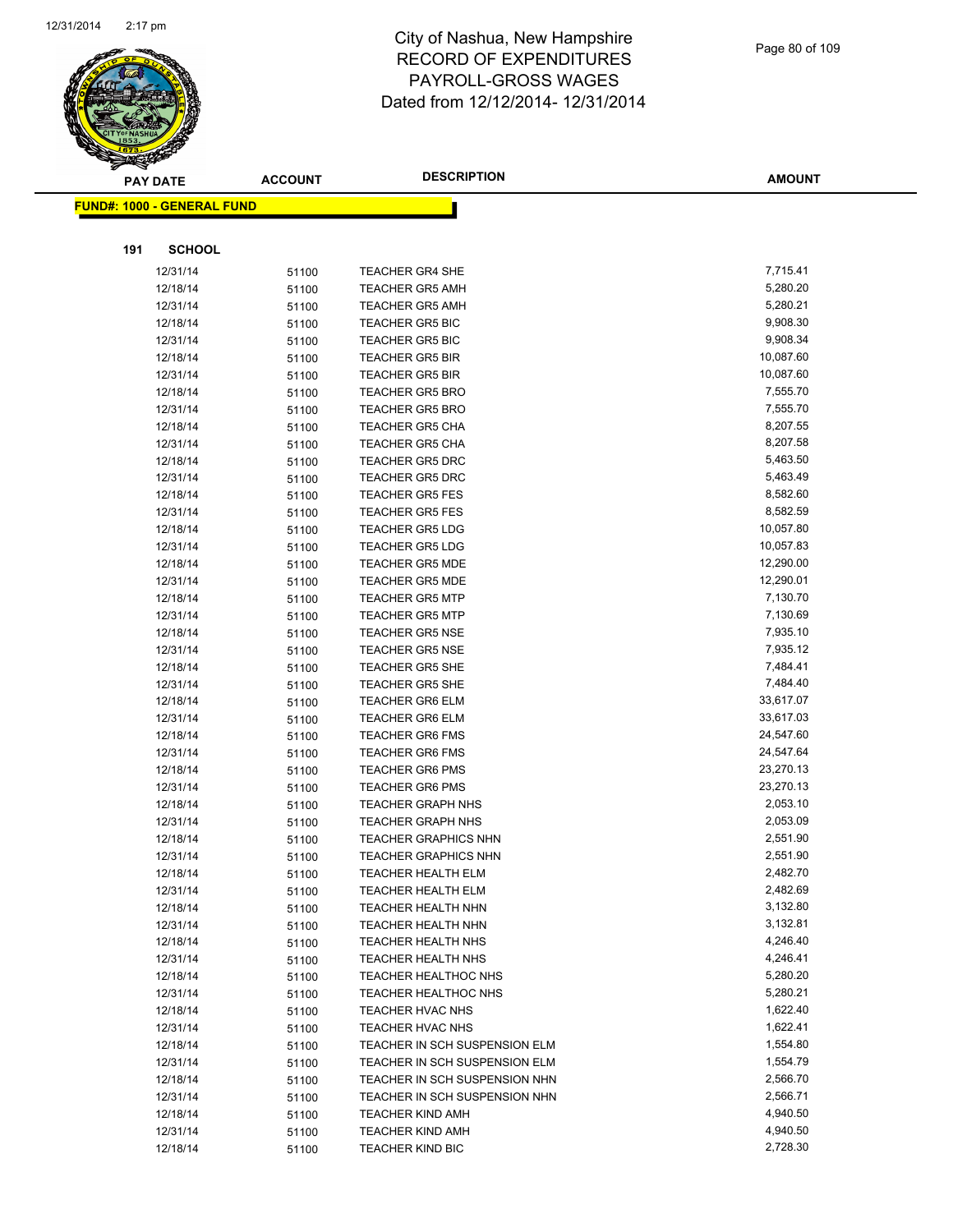

|     | <b>PAY DATE</b>            | <b>ACCOUNT</b> | <b>DESCRIPTION</b>                                 | <b>AMOUNT</b>          |
|-----|----------------------------|----------------|----------------------------------------------------|------------------------|
|     | FUND#: 1000 - GENERAL FUND |                |                                                    |                        |
|     |                            |                |                                                    |                        |
| 191 | <b>SCHOOL</b>              |                |                                                    |                        |
|     | 12/31/14                   | 51100          | <b>TEACHER KIND BIC</b>                            | 2,728.32               |
|     | 12/18/14                   | 51100          | <b>TEACHER KIND BIR</b>                            | 2,566.70               |
|     | 12/31/14                   | 51100          | <b>TEACHER KIND BIR</b>                            | 2,566.71               |
|     | 12/18/14                   | 51100          | <b>TEACHER KIND BRO</b>                            | 2,551.90               |
|     | 12/31/14                   | 51100          | <b>TEACHER KIND BRO</b>                            | 2,551.90               |
|     | 12/18/14                   | 51100          | <b>TEACHER KIND CHA</b>                            | 4,422.80               |
|     | 12/31/14                   | 51100          | <b>TEACHER KIND CHA</b>                            | 4,422.82               |
|     | 12/18/14                   | 51100          | <b>TEACHER KIND DRC</b>                            | 8,069.90               |
|     | 12/31/14                   | 51100          | <b>TEACHER KIND DRC</b>                            | 8,069.93               |
|     | 12/18/14                   | 51100          | <b>TEACHER KIND FES</b>                            | 9,261.90               |
|     | 12/31/14                   | 51100          | <b>TEACHER KIND FES</b>                            | 9,261.93               |
|     | 12/18/14                   | 51100          | <b>TEACHER KIND LDG</b>                            | 10,444.90              |
|     | 12/31/14                   | 51100          | <b>TEACHER KIND LDG</b>                            | 10,444.91              |
|     | 12/18/14                   | 51100          | <b>TEACHER KIND MDE</b>                            | 4,657.80               |
|     | 12/31/14                   | 51100          | <b>TEACHER KIND MDE</b>                            | 4,657.79               |
|     | 12/18/14                   | 51100          | <b>TEACHER KIND MTP</b>                            | 5,327.60               |
|     | 12/31/14                   | 51100          | <b>TEACHER KIND MTP</b>                            | 5,327.57               |
|     | 12/18/14                   | 51100          | <b>TEACHER KIND NSE</b>                            | 1,949.70               |
|     | 12/31/14                   | 51100          | <b>TEACHER KIND NSE</b>                            | 1,949.69               |
|     | 12/18/14                   | 51100          | <b>TEACHER KIND SHE</b>                            | 2,034.50               |
|     | 12/31/14                   | 51100          | <b>TEACHER KIND SHE</b>                            | 2,034.51               |
|     | 12/18/14                   | 51100          | <b>TEACHER MATH ELM</b>                            | 20,158.02<br>20,158.01 |
|     | 12/31/14                   | 51100          | <b>TEACHER MATH ELM</b>                            | 11,303.63              |
|     | 12/18/14<br>12/31/14       | 51100          | <b>TEACHER MATH FMS</b><br><b>TEACHER MATH FMS</b> | 11,303.65              |
|     | 12/18/14                   | 51100<br>51100 | <b>TEACHER MATH NHN</b>                            | 37,563.11              |
|     | 12/31/14                   | 51100          | <b>TEACHER MATH NHN</b>                            | 37,563.10              |
|     | 12/18/14                   | 51100          | <b>TEACHER MATH NHS</b>                            | 40,964.23              |
|     | 12/31/14                   | 51100          | <b>TEACHER MATH NHS</b>                            | 40,964.27              |
|     | 12/18/14                   | 51100          | <b>TEACHER MATH PMS</b>                            | 10,491.33              |
|     | 12/31/14                   | 51100          | <b>TEACHER MATH PMS</b>                            | 10,491.31              |
|     | 12/18/14                   | 51100          | <b>TEACHER MUSIC AMH</b>                           | 1,622.40               |
|     | 12/31/14                   | 51100          | <b>TEACHER MUSIC AMH</b>                           | 1,622.41               |
|     | 12/18/14                   | 51100          | <b>TEACHER MUSIC BIC</b>                           | 2,551.90               |
|     | 12/31/14                   | 51100          | <b>TEACHER MUSIC BIC</b>                           | 2,551.90               |
|     | 12/18/14                   | 51100          | <b>TEACHER MUSIC BIR</b>                           | 2,551.90               |
|     | 12/31/14                   | 51100          | <b>TEACHER MUSIC BIR</b>                           | 2,551.90               |
|     | 12/18/14                   | 51100          | <b>TEACHER MUSIC BRO</b>                           | 2,728.30               |
|     | 12/31/14                   | 51100          | <b>TEACHER MUSIC BRO</b>                           | 2,878.32               |
|     | 12/18/14                   | 51100          | <b>TEACHER MUSIC CHA</b>                           | 2,728.30               |
|     | 12/31/14                   | 51100          | <b>TEACHER MUSIC CHA</b>                           | 2,728.31               |
|     | 12/18/14                   | 51100          | <b>TEACHER MUSIC DRC</b>                           | 2,551.90               |
|     | 12/31/14                   | 51100          | <b>TEACHER MUSIC DRC</b>                           | 2,551.90               |
|     | 12/18/14                   | 51100          | <b>TEACHER MUSIC ELM</b>                           | 3,695.20               |
|     | 12/31/14                   | 51100          | <b>TEACHER MUSIC ELM</b>                           | 3,695.18               |
|     | 12/18/14                   | 51100          | <b>TEACHER MUSIC FES</b>                           | 2,551.90               |
|     | 12/31/14                   | 51100          | <b>TEACHER MUSIC FES</b>                           | 2,551.90               |
|     | 12/18/14                   | 51100          | <b>TEACHER MUSIC FMS</b>                           | 5,009.73               |
|     | 12/31/14                   | 51100          | <b>TEACHER MUSIC FMS</b>                           | 5,009.73               |
|     | 12/18/14                   | 51100          | <b>TEACHER MUSIC LDG</b>                           | 2,650.80               |
|     | 12/31/14                   | 51100          | <b>TEACHER MUSIC LDG</b>                           | 2,650.81               |
|     | 12/18/14                   | 51100          | <b>TEACHER MUSIC MDE</b>                           | 1,885.00               |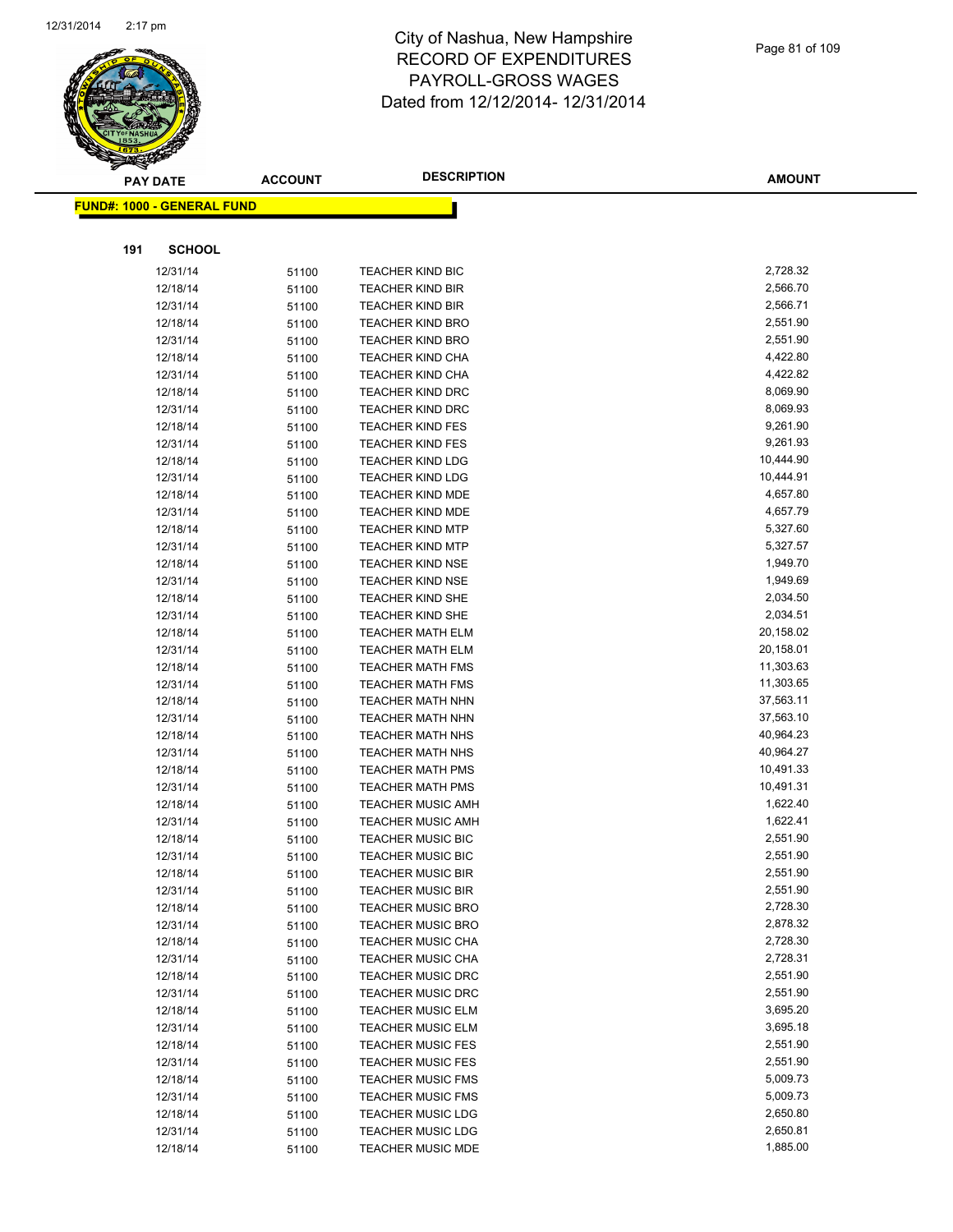

|     | <b>PAY DATE</b>                    | <b>ACCOUNT</b> | <b>DESCRIPTION</b>           | <b>AMOUNT</b> |
|-----|------------------------------------|----------------|------------------------------|---------------|
|     | <u> FUND#: 1000 - GENERAL FUND</u> |                |                              |               |
|     |                                    |                |                              |               |
| 191 | <b>SCHOOL</b>                      |                |                              |               |
|     | 12/31/14                           | 51100          | <b>TEACHER MUSIC MDE</b>     | 1,885.01      |
|     | 12/18/14                           | 51100          | <b>TEACHER MUSIC NHN</b>     | 3,775.98      |
|     | 12/31/14                           | 51100          | <b>TEACHER MUSIC NHN</b>     | 3,775.99      |
|     | 12/18/14                           | 51100          | <b>TEACHER MUSIC NHS</b>     | 4,950.80      |
|     | 12/31/14                           | 51100          | <b>TEACHER MUSIC NHS</b>     | 4,950.80      |
|     | 12/18/14                           | 51100          | <b>TEACHER MUSIC NSE</b>     | 1,961.90      |
|     | 12/31/14                           | 51100          | <b>TEACHER MUSIC NSE</b>     | 1,961.91      |
|     | 12/18/14                           | 51100          | <b>TEACHER MUSIC PMS</b>     | 4,243.20      |
|     | 12/31/14                           | 51100          | <b>TEACHER MUSIC PMS</b>     | 4,243.21      |
|     | 12/18/14                           | 51100          | <b>TEACHER MUSIC SHE</b>     | 2,398.90      |
|     | 12/31/14                           | 51100          | <b>TEACHER MUSIC SHE</b>     | 2,398.90      |
|     | 12/18/14                           | 51100          | TEACHER PE BIC               | 1,949.70      |
|     | 12/31/14                           | 51100          | TEACHER PE BIC               | 1,949.69      |
|     | 12/18/14                           | 51100          | TEACHER PE BIR               | 2,650.80      |
|     | 12/31/14                           | 51100          | TEACHER PE BIR               | 2,650.81      |
|     | 12/18/14                           | 51100          | <b>TEACHER PE BRO</b>        | 2,640.10      |
|     | 12/31/14                           | 51100          | <b>TEACHER PE BRO</b>        | 2,640.10      |
|     | 12/18/14                           | 51100          | TEACHER PE CHA               | 2,551.90      |
|     | 12/31/14                           | 51100          | TEACHER PE CHA               | 2,551.90      |
|     | 12/18/14                           | 51100          | TEACHER PE DRC               | 2,728.30      |
|     | 12/31/14                           | 51100          | TEACHER PE DRC               | 2,728.31      |
|     | 12/18/14                           | 51100          | <b>TEACHER PE ELM</b>        | 6,935.30      |
|     | 12/31/14                           | 51100          | <b>TEACHER PE ELM</b>        | 6,935.30      |
|     | 12/18/14                           | 51100          | <b>TEACHER PE FES</b>        | 1,510.90      |
|     | 12/31/14                           | 51100          | <b>TEACHER PE FES</b>        | 1,510.91      |
|     | 12/18/14                           | 51100          | <b>TEACHER PE FMS</b>        | 5,103.80      |
|     | 12/31/14                           | 51100          | <b>TEACHER PE FMS</b>        | 5,103.80      |
|     | 12/18/14                           | 51100          | <b>TEACHER PE LDG</b>        | 1,745.50      |
|     | 12/31/14                           | 51100          | TEACHER PE LDG               | 1,745.49      |
|     | 12/18/14                           | 51100          | <b>TEACHER PE MDE</b>        | 2,566.70      |
|     | 12/31/14                           | 51100          | TEACHER PE MDE               | 2,566.71      |
|     | 12/18/14                           | 51100          | <b>TEACHER PE MTP</b>        | 2,034.50      |
|     | 12/31/14                           | 51100          | <b>TEACHER PE MTP</b>        | 2,034.50      |
|     | 12/18/14                           | 51100          | <b>TEACHER PE NHN</b>        | 10,307.28     |
|     | 12/31/14                           | 51100          | <b>TEACHER PE NHN</b>        | 8,397.47      |
|     | 12/18/14                           | 51100          | <b>TEACHER PE NHS</b>        | 7,202.11      |
|     | 12/31/14                           | 51100          | <b>TEACHER PE NHS</b>        | 7,202.11      |
|     | 12/18/14                           | 51100          | <b>TEACHER PE NSE</b>        | 2,404.40      |
|     | 12/31/14                           | 51100          | <b>TEACHER PE NSE</b>        | 2,404.40      |
|     | 12/18/14                           | 51100          | <b>TEACHER PE PMS</b>        | 4,477.48      |
|     | 12/31/14                           | 51100          | <b>TEACHER PE PMS</b>        | 4,477.48      |
|     | 12/18/14                           | 51100          | TEACHER PE SHE               | 2,566.70      |
|     | 12/31/14                           | 51100          | TEACHER PE SHE               | 2,566.71      |
|     | 12/18/14                           | 51100          | <b>TEACHER PRESCHOOL BIC</b> | 8,133.40      |
|     | 12/31/14                           | 51100          | <b>TEACHER PRESCHOOL BIC</b> | 8,133.39      |
|     | 12/18/14                           | 51100          | <b>TEACHER PRESCHOOL BRO</b> | 7,364.48      |
|     | 12/31/14                           | 51100          | <b>TEACHER PRESCHOOL BRO</b> | 7,364.50      |
|     | 12/18/14                           | 51100          | <b>TEACHER PRESCHOOL DRC</b> | 4,297.40      |
|     | 12/31/14                           | 51100          | TEACHER PRESCHOOL DRC        | 4,297.39      |
|     | 12/18/14                           | 51100          | <b>TEACHER PRESCHOOL MTP</b> | 2,728.30      |
|     | 12/31/14                           | 51100          | <b>TEACHER PRESCHOOL MTP</b> | 2,728.31      |
|     | 12/18/14                           | 51100          | TEACHER PRESCHOOL NHS        | 1,126.70      |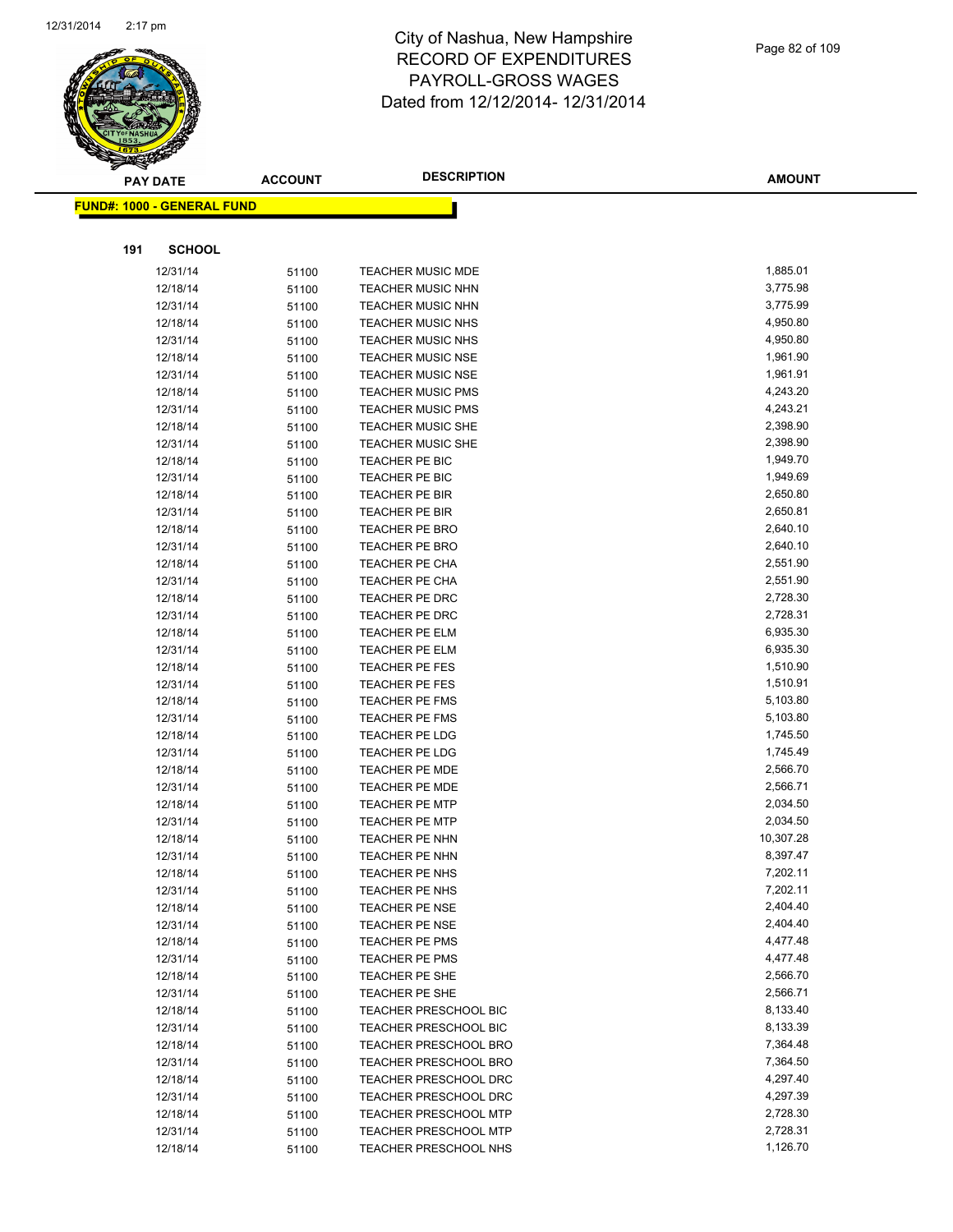

|     | <b>PAY DATE</b>                   | <b>ACCOUNT</b> | <b>DESCRIPTION</b>                                       | <b>AMOUNT</b>          |
|-----|-----------------------------------|----------------|----------------------------------------------------------|------------------------|
|     | <b>FUND#: 1000 - GENERAL FUND</b> |                |                                                          |                        |
|     |                                   |                |                                                          |                        |
| 191 | <b>SCHOOL</b>                     |                |                                                          |                        |
|     | 12/31/14                          | 51100          | <b>TEACHER PRESCHOOL NHS</b>                             | 1,126.69               |
|     | 12/18/14                          | 51100          | <b>TEACHER PRESCHOOL NSE</b>                             | 5,620.20               |
|     | 12/31/14                          | 51100          | <b>TEACHER PRESCHOOL NSE</b>                             | 5,620.21               |
|     | 12/18/14                          | 51100          | <b>TEACHER READ AMH</b>                                  | 2,816.70               |
|     | 12/31/14                          | 51100          | <b>TEACHER READ AMH</b>                                  | 2,816.69               |
|     | 12/18/14                          | 51100          | <b>TEACHER READ BIC</b>                                  | 5,190.50               |
|     | 12/31/14                          | 51100          | TEACHER READ BIC                                         | 5,190.48               |
|     | 12/18/14                          | 51100          | <b>TEACHER READ BIR</b>                                  | 2,728.30               |
|     | 12/31/14                          | 51100          | <b>TEACHER READ BIR</b>                                  | 2,728.31               |
|     | 12/18/14                          | 51100          | <b>TEACHER READ BRO</b>                                  | 1,414.50               |
|     | 12/31/14                          | 51100          | <b>TEACHER READ BRO</b>                                  | 1,414.50               |
|     | 12/18/14                          | 51100          | TEACHER READ DRC                                         | 2,816.70               |
|     | 12/31/14                          | 51100          | TEACHER READ DRC                                         | 2,816.69               |
|     | 12/18/14                          | 51100          | <b>TEACHER READ ELM</b>                                  | 6,041.10               |
|     | 12/31/14                          | 51100          | <b>TEACHER READ ELM</b>                                  | 6,041.09               |
|     | 12/18/14                          | 51100          | <b>TEACHER READ FES</b>                                  | 2,728.30               |
|     | 12/31/14                          | 51100          | <b>TEACHER READ FES</b>                                  | 2,728.31               |
|     | 12/18/14                          | 51100          | <b>TEACHER READ FMS</b>                                  | 5,295.00               |
|     | 12/31/14                          | 51100          | <b>TEACHER READ FMS</b>                                  | 5,295.02               |
|     | 12/18/14                          | 51100          | <b>TEACHER READ LDG</b>                                  | 2,373.80               |
|     | 12/31/14                          | 51100          | <b>TEACHER READ LDG</b>                                  | 2,373.79               |
|     | 12/18/14                          | 51100          | <b>TEACHER READ MDE</b>                                  | 2,728.30               |
|     | 12/31/14                          | 51100          | <b>TEACHER READ MDE</b>                                  | 2,728.32               |
|     | 12/18/14                          | 51100          | <b>TEACHER READ MTP</b>                                  | 1,955.80               |
|     | 12/31/14                          | 51100          | <b>TEACHER READ MTP</b>                                  | 1,955.79               |
|     | 12/18/14                          | 51100          | <b>TEACHER READ NHN</b>                                  | 1,762.10               |
|     | 12/31/14                          | 51100          | <b>TEACHER READ NHN</b>                                  | 1,762.11               |
|     | 12/18/14                          | 51100          | <b>TEACHER READ NHS</b>                                  | 3,224.40               |
|     | 12/31/14                          | 51100          | TEACHER READ NHS                                         | 3,224.40               |
|     | 12/18/14                          | 51100          | <b>TEACHER READ NSE</b>                                  | 2,728.31               |
|     | 12/31/14                          | 51100          | <b>TEACHER READ NSE</b>                                  | 2,728.31               |
|     | 12/18/14                          | 51100          | <b>TEACHER READ PMS</b>                                  | 4,389.80               |
|     | 12/31/14                          | 51100          | <b>TEACHER READ PMS</b>                                  | 4,389.80               |
|     | 12/18/14                          | 51100          | <b>TEACHER READ SHE</b>                                  | 2,566.70               |
|     | 12/31/14                          | 51100          | <b>TEACHER READ SHE</b>                                  | 2,566.71               |
|     | 12/18/14<br>12/31/14              | 51100          | <b>TEACHER SCIENCE ELM</b>                               | 19,784.93<br>19,784.91 |
|     | 12/18/14                          | 51100          | <b>TEACHER SCIENCE ELM</b>                               | 10,684.63              |
|     |                                   | 51100          | <b>TEACHER SCIENCE FMS</b>                               | 10,684.63              |
|     | 12/31/14<br>12/18/14              | 51100          | <b>TEACHER SCIENCE FMS</b><br><b>TEACHER SCIENCE NHN</b> | 34,860.43              |
|     | 12/31/14                          | 51100<br>51100 | <b>TEACHER SCIENCE NHN</b>                               | 34,860.41              |
|     | 12/18/14                          |                | <b>TEACHER SCIENCE NHS</b>                               | 40,171.33              |
|     | 12/31/14                          | 51100<br>51100 | <b>TEACHER SCIENCE NHS</b>                               | 40,171.33              |
|     | 12/18/14                          | 51100          | <b>TEACHER SCIENCE PMS</b>                               | 10,065.93              |
|     | 12/31/14                          | 51100          | <b>TEACHER SCIENCE PMS</b>                               | 10,065.95              |
|     | 12/18/14                          | 51100          | TEACHER SOCIAL STUDIES ELM                               | 15,200.23              |
|     | 12/31/14                          | 51100          | TEACHER SOCIAL STUDIES ELM                               | 15,200.24              |
|     | 12/18/14                          | 51100          | TEACHER SOCIAL STUDIES FMS                               | 13,513.11              |
|     | 12/31/14                          | 51100          | TEACHER SOCIAL STUDIES FMS                               | 13,513.13              |
|     | 12/18/14                          | 51100          | TEACHER SOCIAL STUDIES NHN                               | 33,517.83              |
|     | 12/31/14                          | 51100          | TEACHER SOCIAL STUDIES NHN                               | 33,517.83              |
|     | 12/18/14                          | 51100          | TEACHER SOCIAL STUDIES NHS                               | 37,133.40              |
|     |                                   |                |                                                          |                        |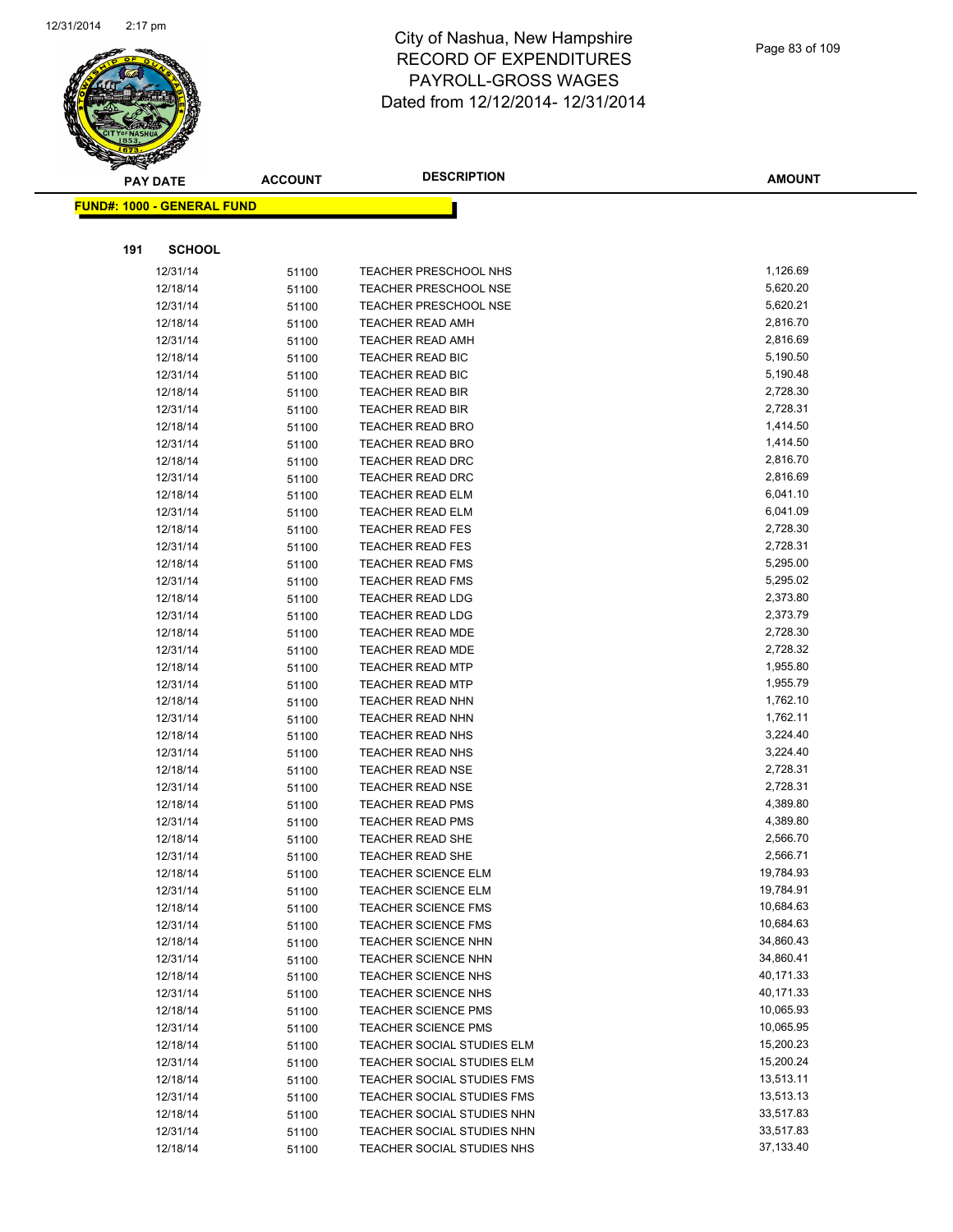

**AMOUNT**

|     | <u> FUND#: 1000 - GENERAL FUND</u> |                |                                                    |                      |
|-----|------------------------------------|----------------|----------------------------------------------------|----------------------|
|     |                                    |                |                                                    |                      |
|     |                                    |                |                                                    |                      |
| 191 | <b>SCHOOL</b>                      |                |                                                    |                      |
|     | 12/31/14                           | 51100          | TEACHER SOCIAL STUDIES NHS                         | 37,133.43            |
|     | 12/18/14                           | 51100          | TEACHER SOCIAL STUDIES PMS                         | 11,056.33            |
|     | 12/31/14                           | 51100          | TEACHER SOCIAL STUDIES PMS                         | 11,056.34            |
|     | 12/18/14                           | 51100          | <b>TEACHER SPED AMH</b>                            | 2,373.80             |
|     | 12/31/14                           | 51100          | <b>TEACHER SPED AMH</b>                            | 2,373.79             |
|     | 12/18/14                           | 51100          | <b>TEACHER SPED BIC</b>                            | 6,081.21             |
|     | 12/31/14                           | 51100          | <b>TEACHER SPED BIC</b>                            | 6,081.19             |
|     | 12/18/14                           | 51100          | <b>TEACHER SPED BIR</b>                            | 5,127.20             |
|     | 12/31/14                           | 51100          | <b>TEACHER SPED BIR</b>                            | 5,127.22             |
|     | 12/18/14                           | 51100          | <b>TEACHER SPED BRO</b>                            | 5,545.00             |
|     | 12/31/14                           | 51100          | <b>TEACHER SPED BRO</b>                            | 5,545.00             |
|     | 12/18/14                           | 51100          | <b>TEACHER SPED CHA</b>                            | 10,224.60            |
|     | 12/31/14                           | 51100          | <b>TEACHER SPED CHA</b>                            | 10,224.60            |
|     | 12/18/14                           | 51100          | <b>TEACHER SPED DRC</b>                            | 2,566.70             |
|     | 12/31/14                           | 51100          | <b>TEACHER SPED DRC</b>                            | 2,566.71             |
|     | 12/18/14                           | 51100          | <b>TEACHER SPED ELM</b>                            | 19,898.63            |
|     | 12/31/14                           | 51100          | <b>TEACHER SPED ELM</b>                            | 19,898.64            |
|     | 12/18/14                           | 51100          | <b>TEACHER SPED FES</b>                            | 5,327.60             |
|     | 12/31/14                           | 51100          | <b>TEACHER SPED FES</b>                            | 5,327.57             |
|     | 12/18/14                           | 51100          | <b>TEACHER SPED FMS</b>                            | 6,589.40             |
|     | 12/31/14                           | 51100          | <b>TEACHER SPED FMS</b>                            | 6,589.38             |
|     | 12/18/14                           | 51100          | <b>TEACHER SPED LDG</b>                            | 2,204.20             |
|     | 12/31/14                           | 51100          | <b>TEACHER SPED LDG</b>                            | 2,204.19<br>6,261.30 |
|     | 12/18/14                           | 51100          | TEACHER SPED MDE                                   | 6,261.28             |
|     | 12/31/14<br>12/18/14               | 51100          | <b>TEACHER SPED MDE</b><br><b>TEACHER SPED MTP</b> | 5,280.20             |
|     | 12/31/14                           | 51100          | <b>TEACHER SPED MTP</b>                            | 5,280.21             |
|     | 12/18/14                           | 51100<br>51100 | <b>TEACHER SPED NHN</b>                            | 19,690.53            |
|     | 12/31/14                           | 51100          | TEACHER SPED NHN                                   | 19,690.57            |
|     | 12/18/14                           | 51100          | TEACHER SPED NHS                                   | 31,232.54            |
|     | 12/31/14                           | 51100          | TEACHER SPED NHS                                   | 31,232.56            |
|     | 12/18/14                           | 51100          | TEACHER SPED NSE                                   | 1,961.90             |
|     | 12/31/14                           | 51100          | <b>TEACHER SPED NSE</b>                            | 1,961.91             |
|     | 12/18/14                           | 51100          | <b>TEACHER SPED PMS</b>                            | 11,979.10            |
|     | 12/31/14                           | 51100          | <b>TEACHER SPED PMS</b>                            | 11,979.10            |
|     | 12/18/14                           | 51100          | TEACHER SPED SHE                                   | 5,280.20             |
|     | 12/31/14                           | 51100          | TEACHER SPED SHE                                   | 5,280.21             |
|     | 12/18/14                           | 51100          | <b>TEACHER TECHED ELM</b>                          | 8,360.50             |
|     | 12/31/14                           | 51100          | <b>TEACHER TECHED ELM</b>                          | 8,360.47             |
|     | 12/18/14                           | 51100          | <b>TEACHER TECHED FMS</b>                          | 5,383.40             |
|     | 12/31/14                           | 51100          | <b>TEACHER TECHED FMS</b>                          | 5,383.40             |
|     | 12/18/14                           | 51100          | <b>TEACHER TECHED NHN</b>                          | 8,221.04             |
|     | 12/31/14                           | 51100          | TEACHER TECHED NHN                                 | 8,221.01             |
|     | 12/18/14                           | 51100          | TEACHER TECHED NHS                                 | 10,952.20            |
|     | 12/31/14                           | 51100          | TEACHER TECHED NHS                                 | 10,952.21            |
|     | 12/18/14                           | 51100          | <b>TEACHER TECHED PMS</b>                          | 5,456.60             |
|     | 12/31/14                           | 51100          | <b>TEACHER TECHED PMS</b>                          | 5,456.62             |
|     | 12/18/14                           | 51100          | TEACHER TV PROD NHS                                | 2,566.70             |
|     | 12/31/14                           | 51100          | TEACHER TV PROD NHS                                | 2,566.71             |
|     | 12/18/14                           | 51100          | <b>TEACHER VISION WID</b>                          | 5,161.70             |
|     | 12/31/14                           | 51100          | <b>TEACHER VISION WID</b>                          | 5,161.69             |
|     | 12/18/14                           | 51100          | TECH INTERGRATION ASST AMH                         | 572.69               |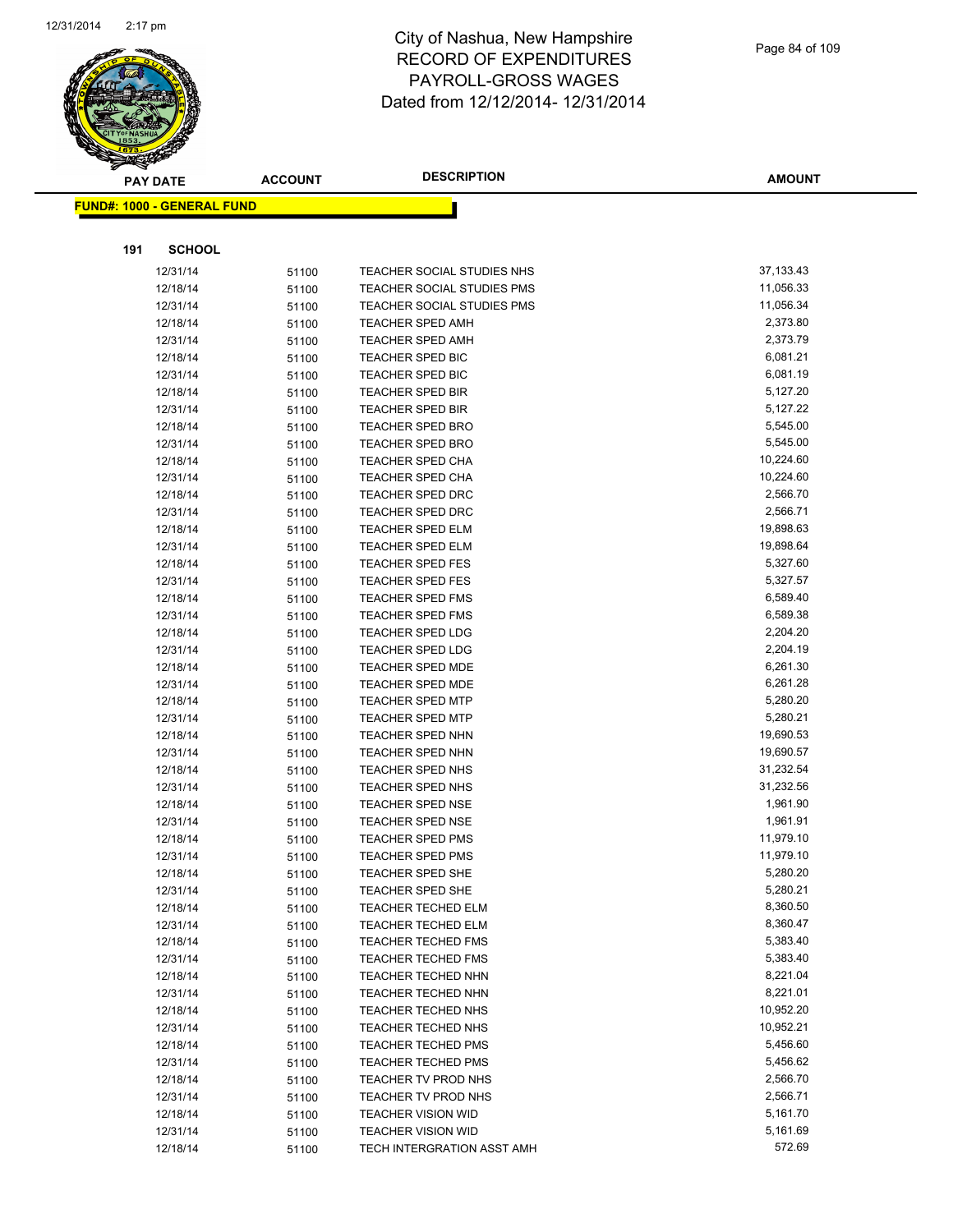

| <b>FUND#: 1000 - GENERAL FUND</b><br>191<br><b>SCHOOL</b><br>582.31<br>12/24/14<br>TECH INTERGRATION ASST AMH<br>51100<br>231.00<br>12/31/14<br>TECH INTERGRATION ASST AMH<br>51100<br>644.41<br>12/18/14<br>TECH INTERGRATION ASST BIC<br>51100<br>634.26<br>12/24/14<br>TECH INTERGRATION ASST BIC<br>51100 |  |
|---------------------------------------------------------------------------------------------------------------------------------------------------------------------------------------------------------------------------------------------------------------------------------------------------------------|--|
|                                                                                                                                                                                                                                                                                                               |  |
|                                                                                                                                                                                                                                                                                                               |  |
|                                                                                                                                                                                                                                                                                                               |  |
|                                                                                                                                                                                                                                                                                                               |  |
|                                                                                                                                                                                                                                                                                                               |  |
|                                                                                                                                                                                                                                                                                                               |  |
|                                                                                                                                                                                                                                                                                                               |  |
| 263.86<br>12/31/14<br>TECH INTERGRATION ASST BIC<br>51100                                                                                                                                                                                                                                                     |  |
| 547.80<br>12/18/14<br>TECH INTERGRATION ASST CHA<br>51100                                                                                                                                                                                                                                                     |  |
| 552.37<br>TECH INTERGRATION ASST CHA<br>12/24/14<br>51100                                                                                                                                                                                                                                                     |  |
| 219.12<br>TECH INTERGRATION ASST CHA<br>12/31/14<br>51100                                                                                                                                                                                                                                                     |  |
| 621.05<br>12/18/14<br>TECH INTERGRATION ASST FES<br>51100                                                                                                                                                                                                                                                     |  |
| 621.05<br>12/24/14<br>TECH INTERGRATION ASST FES<br>51100                                                                                                                                                                                                                                                     |  |
| 265.92<br>12/31/14<br>TECH INTERGRATION ASST FES<br>51100                                                                                                                                                                                                                                                     |  |
| 562.60<br>12/18/14<br>TECH INTERGRATION ASST LDG<br>51100                                                                                                                                                                                                                                                     |  |
| 562.60<br>12/24/14<br><b>TECH INTERGRATION ASST LDG</b><br>51100                                                                                                                                                                                                                                              |  |
| 225.04<br>12/31/14<br>TECH INTERGRATION ASST LDG<br>51100                                                                                                                                                                                                                                                     |  |
| 621.06<br>12/18/14<br>TECH INTERGRATION ASST MDE<br>51100                                                                                                                                                                                                                                                     |  |
| 621.05<br>12/24/14<br>TECH INTERGRATION ASST MDE<br>51100                                                                                                                                                                                                                                                     |  |
| 248.42<br>12/31/14<br>TECH INTERGRATION ASST MDE<br>51100                                                                                                                                                                                                                                                     |  |
| 595.36<br>12/18/14<br>TECH INTERGRATION ASST NSE<br>51100                                                                                                                                                                                                                                                     |  |
| 619.76<br>12/24/14<br>TECH INTERGRATION ASST NSE<br>51100                                                                                                                                                                                                                                                     |  |
| 234.24<br>TECH INTERGRATION ASST NSE<br>12/31/14<br>51100                                                                                                                                                                                                                                                     |  |
| 547.80<br>12/18/14<br><b>TECH INTERGRATION ASST SHE</b><br>51100                                                                                                                                                                                                                                              |  |
| 547.80<br>12/24/14<br>TECH INTERGRATION ASST SHE<br>51100                                                                                                                                                                                                                                                     |  |
| 219.13<br>12/31/14<br>TECH INTERGRATION ASST SHE<br>51100                                                                                                                                                                                                                                                     |  |
| 118.75<br>12/24/14<br>ADULT ED ENRICHMENT INST<br>51200                                                                                                                                                                                                                                                       |  |
| 60.00<br>12/18/14<br>ATHLETIC EQUIPMENT MANAGER NHN<br>51200                                                                                                                                                                                                                                                  |  |
| 30.00<br>12/24/14<br>ATHLETIC EQUIPMENT MANAGER NHN<br>51200                                                                                                                                                                                                                                                  |  |
| 190.00<br>12/31/14<br>ATHLETIC EQUIPMENT MANAGER NHN<br>51200                                                                                                                                                                                                                                                 |  |
| 45.00<br>12/18/14<br>ATHLETIC EQUIPMENT MANAGER NHS<br>51200<br>30.00                                                                                                                                                                                                                                         |  |
| 12/24/14<br>ATHLETIC EQUIPMENT MANAGER NHS<br>51200<br>100.00                                                                                                                                                                                                                                                 |  |
| 12/31/14<br>ATHLETIC EQUIPMENT MANAGER NHS<br>51200<br>498.95<br>12/18/14<br>CLERICAL BOARD OF ED SUP                                                                                                                                                                                                         |  |
| 51200<br>605.03<br>12/24/14<br>CLERICAL BOARD OF ED SUP                                                                                                                                                                                                                                                       |  |
| 51200<br>525.47<br>12/31/14<br>CLERICAL BOARD OF ED SUP                                                                                                                                                                                                                                                       |  |
| 51200<br>257.55<br>12/18/14<br><b>CLERICAL PRINCIPAL NHN</b>                                                                                                                                                                                                                                                  |  |
| 51200<br>257.55<br><b>CLERICAL PRINCIPAL NHN</b><br>12/24/14<br>51200                                                                                                                                                                                                                                         |  |
| 103.02<br>12/31/14<br>CLERICAL PRINCIPAL NHN<br>51200                                                                                                                                                                                                                                                         |  |
| 369.15<br>12/18/14<br>51200<br>CLERICAL VOLUNTEER SUP                                                                                                                                                                                                                                                         |  |
| 369.15<br>12/24/14<br>CLERICAL VOLUNTEER SUP<br>51200                                                                                                                                                                                                                                                         |  |
| (56.36)<br>12/12/14<br>51200<br><b>CROSSING GUARD WPO</b>                                                                                                                                                                                                                                                     |  |
| 2,206.85<br><b>CROSSING GUARD WPO</b><br>12/18/14<br>51200                                                                                                                                                                                                                                                    |  |
| 2,283.85<br>12/24/14<br><b>CROSSING GUARD WPO</b><br>51200                                                                                                                                                                                                                                                    |  |
| 932.02<br>12/31/14<br><b>CROSSING GUARD WPO</b><br>51200                                                                                                                                                                                                                                                      |  |
| 323.60<br>12/18/14<br><b>CUSTODIAN CHA</b><br>51200                                                                                                                                                                                                                                                           |  |
| 323.60<br>12/24/14<br>51200<br><b>CUSTODIAN CHA</b>                                                                                                                                                                                                                                                           |  |
| 323.60<br>12/31/14<br><b>CUSTODIAN CHA</b><br>51200                                                                                                                                                                                                                                                           |  |
| 61.60<br>12/18/14<br><b>CUSTODIAN HEAD MTP</b><br>51200                                                                                                                                                                                                                                                       |  |
| 15.40<br>12/24/14<br><b>CUSTODIAN HEAD MTP</b><br>51200                                                                                                                                                                                                                                                       |  |
| 46.20<br>12/18/14<br>51200<br><b>CUSTODIAN MTP</b>                                                                                                                                                                                                                                                            |  |
| 30.80<br>12/24/14<br><b>CUSTODIAN MTP</b><br>51200                                                                                                                                                                                                                                                            |  |
| 323.60<br>12/18/14<br>51200<br><b>CUSTODIAN NHN</b>                                                                                                                                                                                                                                                           |  |
| 323.60<br>12/24/14<br><b>CUSTODIAN NHN</b><br>51200                                                                                                                                                                                                                                                           |  |
| 258.88<br>12/31/14<br>51200<br><b>CUSTODIAN NHN</b>                                                                                                                                                                                                                                                           |  |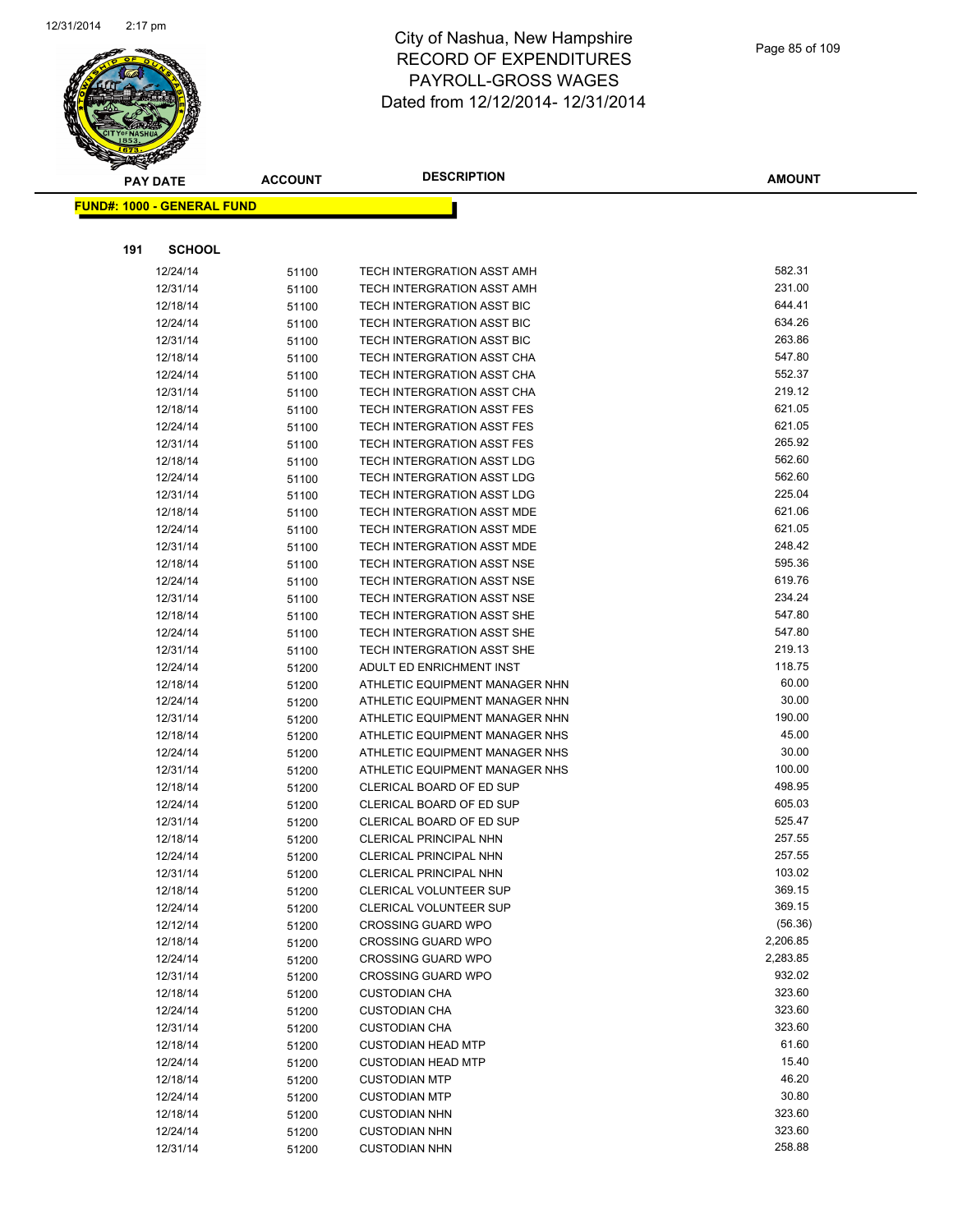

|     | <b>PAY DATE</b>                    | ACCOUNT        | <b>DESCRIPTION</b>                                         | <b>AMOUNT</b>    |
|-----|------------------------------------|----------------|------------------------------------------------------------|------------------|
|     | <u> FUND#: 1000 - GENERAL FUND</u> |                |                                                            |                  |
|     |                                    |                |                                                            |                  |
|     |                                    |                |                                                            |                  |
| 191 | <b>SCHOOL</b>                      |                |                                                            |                  |
|     | 12/18/14                           | 51200          | FOOD SERVICE ASST PT AMH                                   | 36.40            |
|     | 12/24/14                           | 51200          | FOOD SERVICE ASST PT AMH                                   | 45.50            |
|     | 12/31/14                           | 51200          | FOOD SERVICE ASST PT AMH                                   | 18.20            |
|     | 12/18/14                           | 51200          | FOOD SERVICE ASST PT CHA                                   | 9.10             |
|     | 12/18/14                           | 51200          | FOOD SERVICE ASST PT FMS                                   | 83.15            |
|     | 12/24/14                           | 51200          | FOOD SERVICE ASST PT FMS                                   | 83.47            |
|     | 12/18/14                           | 51200          | FOOD SERVICE ASST PT MDE                                   | 11.38            |
|     | 12/24/14                           | 51200          | FOOD SERVICE ASST PT MDE                                   | 11.38            |
|     | 12/31/14                           | 51200          | FOOD SERVICE ASST PT MDE                                   | 4.55             |
|     | 12/18/14                           | 51200          | FOOD SERVICE ASST PT NSE                                   | 22.75            |
|     | 12/24/14                           | 51200          | FOOD SERVICE ASST PT NSE                                   | 18.20            |
|     | 12/31/14                           | 51200          | FOOD SERVICE ASST PT NSE                                   | 9.10             |
|     | 12/18/14                           | 51200          | FOOD SERVICE COOK LDG                                      | 51.60            |
|     | 12/24/14                           | 51200          | FOOD SERVICE COOK LDG                                      | 41.28            |
|     | 12/31/14                           | 51200          | FOOD SERVICE COOK LDG                                      | 20.64<br>195.00  |
|     | 12/24/14                           | 51200          | FOOD SERVICE COOK PMS                                      |                  |
|     | 12/18/14                           | 51200          | <b>GUIDANCE COUNSELOR ELM</b>                              | 137.50<br>200.00 |
|     | 12/31/14<br>12/18/14               | 51200          | <b>GUIDANCE COUNSELOR ELM</b>                              | 802.91           |
|     |                                    | 51200          | GUIDANCE COUNSELOR NHS                                     | 802.91           |
|     | 12/31/14<br>12/18/14               | 51200          | <b>GUIDANCE COUNSELOR NHS</b><br><b>INSTRUMENTAL MUSIC</b> | 1,162.50         |
|     | 12/24/14                           | 51200          | <b>INSTRUMENTAL MUSIC</b>                                  | 1,050.00         |
|     | 12/31/14                           | 51200          | <b>INSTRUMENTAL MUSIC</b>                                  | 250.00           |
|     | 12/18/14                           | 51200<br>51200 | LUNCH MONITOR AMH                                          | 277.40           |
|     | 12/24/14                           |                | LUNCH MONITOR AMH                                          | 433.66           |
|     | 12/31/14                           | 51200<br>51200 | LUNCH MONITOR AMH                                          | 220.12           |
|     | 12/18/14                           | 51200          | LUNCH MONITOR BIC                                          | 567.90           |
|     | 12/24/14                           | 51200          | LUNCH MONITOR BIC                                          | 743.09           |
|     | 12/31/14                           | 51200          | LUNCH MONITOR BIC                                          | 279.72           |
|     | 12/18/14                           | 51200          | LUNCH MONITOR BIR                                          | 626.03           |
|     | 12/24/14                           | 51200          | LUNCH MONITOR BIR                                          | 672.13           |
|     | 12/31/14                           | 51200          | LUNCH MONITOR BIR                                          | 267.72           |
|     | 12/18/14                           | 51200          | LUNCH MONITOR BRO                                          | 452.00           |
|     | 12/24/14                           | 51200          | LUNCH MONITOR BRO                                          | 452.00           |
|     | 12/31/14                           | 51200          | <b>LUNCH MONITOR BRO</b>                                   | 180.80           |
|     | 12/18/14                           | 51200          | LUNCH MONITOR CHA                                          | 703.11           |
|     | 12/24/14                           | 51200          | LUNCH MONITOR CHA                                          | 754.58           |
|     | 12/31/14                           | 51200          | LUNCH MONITOR CHA                                          | 300.70           |
|     | 12/18/14                           | 51200          | LUNCH MONITOR DRC                                          | 605.80           |
|     | 12/24/14                           | 51200          | LUNCH MONITOR DRC                                          | 686.23           |
|     | 12/31/14                           | 51200          | LUNCH MONITOR DRC                                          | 275.80           |
|     | 12/18/14                           | 51200          | LUNCH MONITOR ELM                                          | 293.84           |
|     | 12/24/14                           | 51200          | LUNCH MONITOR ELM                                          | 310.80           |
|     | 12/31/14                           | 51200          | LUNCH MONITOR ELM                                          | 124.32           |
|     | 12/18/14                           | 51200          | LUNCH MONITOR FES                                          | 888.55           |
|     | 12/24/14                           | 51200          | LUNCH MONITOR FES                                          | 767.85           |
|     | 12/31/14                           | 51200          | LUNCH MONITOR FES                                          | 369.80           |
|     | 12/18/14                           | 51200          | LUNCH MONITOR FMS                                          | 232.02           |
|     | 12/24/14                           | 51200          | LUNCH MONITOR FMS                                          | 248.97           |
|     | 12/31/14                           | 51200          | LUNCH MONITOR FMS                                          | 109.40           |
|     | 12/18/14                           | 51200          | LUNCH MONITOR LDG                                          | 777.11           |
|     | 12/24/14                           | 51200          | LUNCH MONITOR LDG                                          | 802.55           |
|     |                                    |                |                                                            |                  |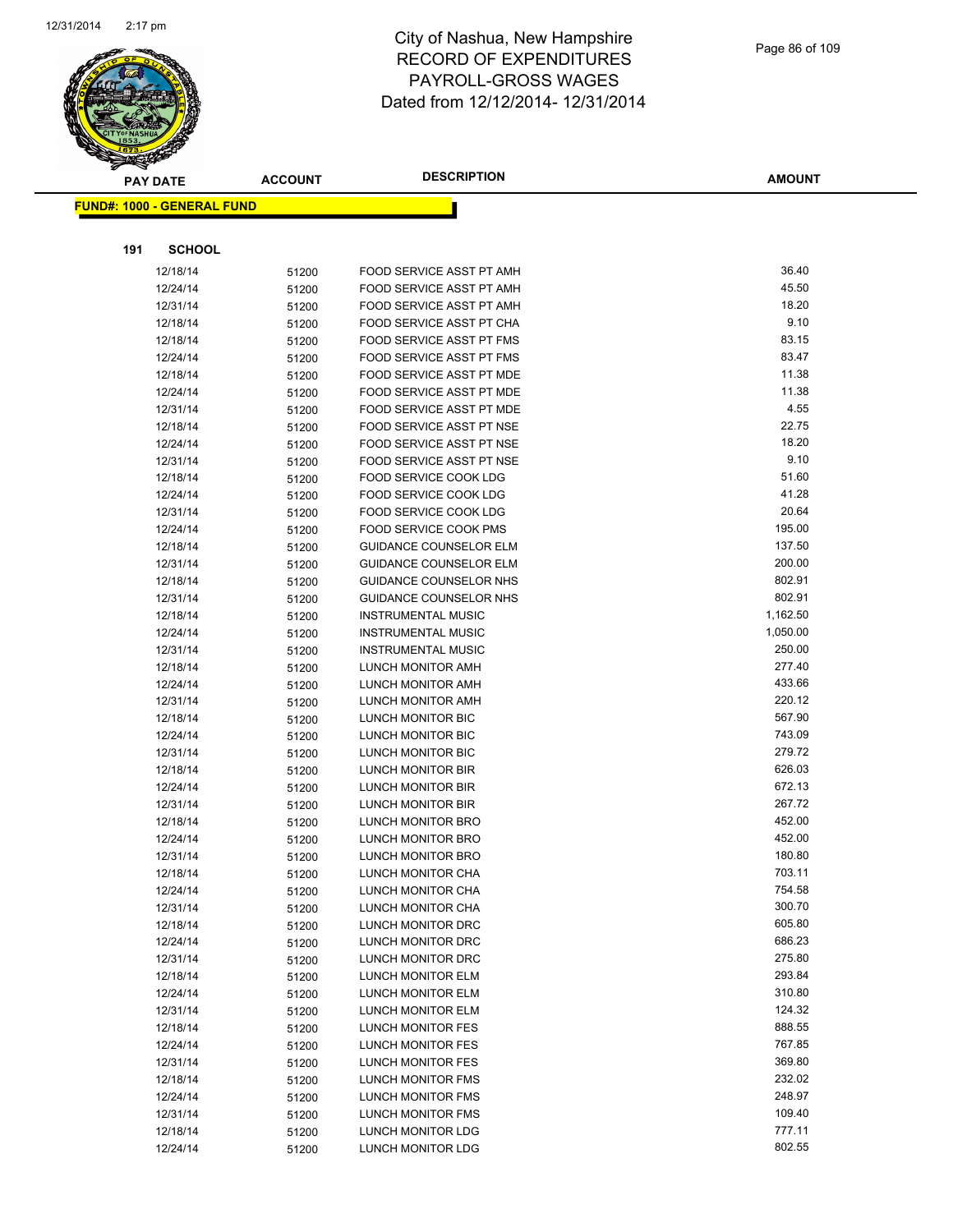

|     | <b>PAY DATE</b>                    | <b>ACCOUNT</b> | <b>DESCRIPTION</b>  | <b>AMOUNT</b> |
|-----|------------------------------------|----------------|---------------------|---------------|
|     | <u> FUND#: 1000 - GENERAL FUND</u> |                |                     |               |
|     |                                    |                |                     |               |
| 191 | <b>SCHOOL</b>                      |                |                     |               |
|     | 12/31/14                           | 51200          | LUNCH MONITOR LDG   | 279.21        |
|     | 12/18/14                           | 51200          | LUNCH MONITOR MDE   | 557.58        |
|     | 12/24/14                           | 51200          | LUNCH MONITOR MDE   | 466.40        |
|     | 12/31/14                           | 51200          | LUNCH MONITOR MDE   | 260.55        |
|     | 12/18/14                           | 51200          | LUNCH MONITOR MTP   | 597.77        |
|     | 12/24/14                           | 51200          | LUNCH MONITOR MTP   | 553.13        |
|     | 12/31/14                           | 51200          | LUNCH MONITOR MTP   | 240.49        |
|     | 12/18/14                           | 51200          | LUNCH MONITOR NHN   | 339.00        |
|     | 12/24/14                           | 51200          | LUNCH MONITOR NHN   | 395.50        |
|     | 12/31/14                           | 51200          | LUNCH MONITOR NHN   | 113.00        |
|     | 12/18/14                           | 51200          | LUNCH MONITOR NHS   | 279.68        |
|     | 12/24/14                           | 51200          | LUNCH MONITOR NHS   | 406.82        |
|     | 12/31/14                           | 51200          | LUNCH MONITOR NHS   | 169.50        |
|     | 12/18/14                           | 51200          | LUNCH MONITOR NSE   | 423.76        |
|     | 12/24/14                           | 51200          | LUNCH MONITOR NSE   | 456.50        |
|     | 12/31/14                           | 51200          | LUNCH MONITOR NSE   | 171.31        |
|     | 12/18/14                           | 51200          | LUNCH MONITOR PMS   | 214.70        |
|     | 12/24/14                           | 51200          | LUNCH MONITOR PMS   | 288.16        |
|     | 12/31/14                           | 51200          | LUNCH MONITOR PMS   | 84.75         |
|     | 12/18/14                           | 51200          | LUNCH MONITOR SHE   | 601.08        |
|     | 12/24/14                           | 51200          | LUNCH MONITOR SHE   | 615.26        |
|     | 12/31/14                           | 51200          | LUNCH MONITOR SHE   | 231.92        |
|     | 12/18/14                           | 51200          | <b>NURSE FES</b>    | 770.68        |
|     | 12/31/14                           | 51200          | <b>NURSE FES</b>    | 770.67        |
|     | 12/18/14                           | 51200          | PARA ALT PMS        | 80.85         |
|     | 12/24/14                           | 51200          | PARA ALT PMS        | 64.68         |
|     | 12/31/14                           | 51200          | PARA ALT PMS        | 32.34         |
|     | 12/18/14                           | 51200          | PARA DW SPEC ED BIR | 333.63        |
|     | 12/24/14                           | 51200          | PARA DW SPEC ED BIR | 427.99        |
|     | 12/31/14                           | 51200          | PARA DW SPEC ED BIR | 161.76        |
|     | 12/18/14                           | 51200          | PARA DW SPEC ED BRO | 22.75         |
|     | 12/24/14                           | 51200          | PARA DW SPEC ED BRO | 18.20         |
|     | 12/18/14                           | 51200          | PARA ELL FES        | 34.13         |
|     | 12/24/14                           | 51200          | PARA ELL FES        | 34.13         |
|     | 12/31/14                           | 51200          | PARA ELL FES        | 13.65         |
|     | 12/18/14                           | 51200          | PARA INST AMH       | 571.66        |
|     | 12/24/14                           | 51200          | PARA INST AMH       | 476.10        |
|     | 12/31/14                           | 51200          | PARA INST AMH       | 232.37        |
|     | 12/18/14                           | 51200          | PARA INST BIC       | 656.49        |
|     | 12/24/14                           | 51200          | PARA INST BIC       | 660.91        |
|     | 12/31/14                           | 51200          | PARA INST BIC       | 242.37        |
|     | 12/18/14                           | 51200          | PARA INST BIR       | 45.50         |
|     | 12/24/14                           | 51200          | PARA INST BIR       | 45.50         |
|     | 12/31/14                           | 51200          | PARA INST BIR       | 18.20         |
|     | 12/18/14                           | 51200          | PARA INST DRC       | 50.96         |
|     | 12/24/14                           | 51200          | PARA INST DRC       | 57.33         |
|     | 12/31/14                           | 51200          | PARA INST DRC       | 25.48         |
|     | 12/18/14                           | 51200          | PARA INST FES       | 27.30         |
|     | 12/24/14                           | 51200          | PARA INST FES       | 34.13         |
|     | 12/31/14                           | 51200          | PARA INST FES       | 13.65         |
|     | 12/18/14                           | 51200          | PARA INST FMS       | 22.75         |
|     | 12/24/14                           | 51200          | PARA INST FMS       | 22.75         |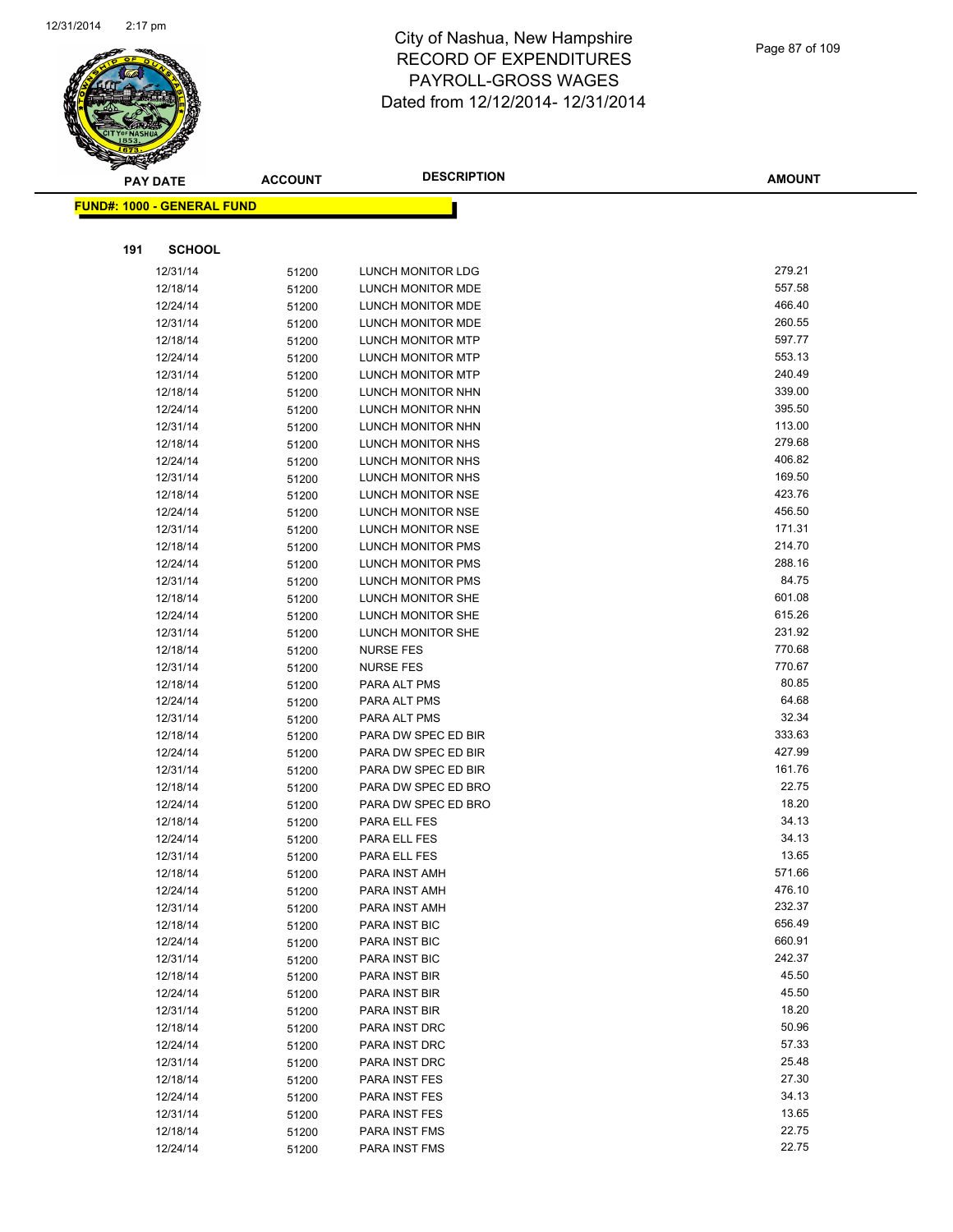

| ॼ   | <b>PAY DATE</b>                   | <b>ACCOUNT</b> | <b>DESCRIPTION</b>      | <b>AMOUNT</b> |
|-----|-----------------------------------|----------------|-------------------------|---------------|
|     | <b>FUND#: 1000 - GENERAL FUND</b> |                |                         |               |
|     |                                   |                |                         |               |
| 191 | <b>SCHOOL</b>                     |                |                         |               |
|     | 12/31/14                          |                | PARA INST FMS           | 9.10          |
|     | 12/18/14                          | 51200          | PARA INST LDG           | 34.13         |
|     | 12/24/14                          | 51200<br>51200 | PARA INST LDG           | 34.13         |
|     | 12/31/14                          | 51200          | PARA INST LDG           | 13.65         |
|     | 12/18/14                          | 51200          | PARA INST MTP           | 334.50        |
|     | 12/24/14                          | 51200          | PARA INST MTP           | 334.50        |
|     | 12/31/14                          | 51200          | PARA INST MTP           | 138.36        |
|     | 12/18/14                          | 51200          | PARA INST NHN           | 291.39        |
|     | 12/24/14                          | 51200          | PARA INST NHN           | 291.39        |
|     | 12/31/14                          | 51200          | PARA INST NHN           | 229.58        |
|     | 12/18/14                          | 51200          | PARA INST PMS           | 45.50         |
|     | 12/24/14                          | 51200          | <b>PARA INST PMS</b>    | 9.10          |
|     | 12/31/14                          | 51200          | PARA INST PMS           | 18.20         |
|     | 12/18/14                          | 51200          | PARA INST SHE           | 287.28        |
|     | 12/24/14                          | 51200          | PARA INST SHE           | 283.50        |
|     | 12/31/14                          | 51200          | PARA INST SHE           | 181.44        |
|     | 12/18/14                          | 51200          | PARA LIB NHN            | 273.45        |
|     | 12/24/14                          | 51200          | PARA LIB NHN            | 278.01        |
|     | 12/31/14                          | 51200          | PARA LIB NHN            | 182.30        |
|     | 12/18/14                          | 51200          | PARA LIB PMS            | 230.86        |
|     | 12/24/14                          | 51200          | PARA LIB PMS            | 210.50        |
|     | 12/31/14                          | 51200          | PARA LIB PMS            | 101.86        |
|     | 12/18/14                          | 51200          | PARA MEDIA NHS          | 206.49        |
|     | 12/24/14                          | 51200          | PARA MEDIA NHS          | 196.66        |
|     | 12/31/14                          | 51200          | PARA MEDIA NHS          | 91.78         |
|     | 12/18/14                          | 51200          | PARA MUSIC FMS          | 181.55        |
|     | 12/24/14                          | 51200          | PARA MUSIC FMS          | 232.51        |
|     | 12/31/14                          | 51200          | PARA MUSIC FMS          | 76.44         |
|     | 12/18/14                          | 51200          | PARA PRE SCH BIC        | 2,375.90      |
|     | 12/24/14                          | 51200          | PARA PRE SCH BIC        | 2,374.10      |
|     | 12/31/14                          | 51200          | PARA PRE SCH BIC        | 1,190.24      |
|     | 12/18/14                          | 51200          | PARA PRE SCH BRO        | 1,552.78      |
|     | 12/24/14                          | 51200          | PARA PRE SCH BRO        | 1,559.52      |
|     | 12/31/14                          | 51200          | PARA PRE SCH BRO        | 779.76        |
|     | 12/18/14                          | 51200          | PARA PRE SCH DRC        | 2,382.24      |
|     | 12/24/14                          | 51200          | PARA PRE SCH DRC        | 2,295.55      |
|     | 12/31/14                          | 51200          | PARA PRE SCH DRC        | 1,058.91      |
|     | 12/18/14                          | 51200          | PARA PRE SCH MTP        | 1,038.92      |
|     | 12/24/14                          | 51200          | PARA PRE SCH MTP        | 1,042.50      |
|     | 12/31/14                          | 51200          | PARA PRE SCH MTP        | 526.62        |
|     | 12/18/14                          | 51200          | PARA PRE SCH NSE        | 4,017.88      |
|     | 12/24/14                          | 51200          | PARA PRE SCH NSE        | 3,950.51      |
|     | 12/31/14                          | 51200          | PARA PRE SCH NSE        | 2,130.94      |
|     | 12/18/14                          | 51200          | PARA SCI NHS            | 40.00         |
|     | 12/24/14                          | 51200          | PARA SCI NHS            | 40.00         |
|     | 12/18/14                          | 51200          | PARA TTI DRC            | 241.06        |
|     | 12/24/14                          | 51200          | PARA TTI DRC            | 210.50        |
|     | 12/31/14                          | 51200          | PARA TTI DRC            | 81.48         |
|     | 12/18/14                          | 51200          | PARA TTI LDG            | 77.00         |
|     | 12/24/14                          | 51200          | PARA TTI LDG            | 77.00         |
|     | 12/31/14                          | 51200          | PARA TTI LDG            | 30.80         |
|     | 12/18/14                          | 51200          | SCHOOL PSYCHOLOGIST WID | 4,031.76      |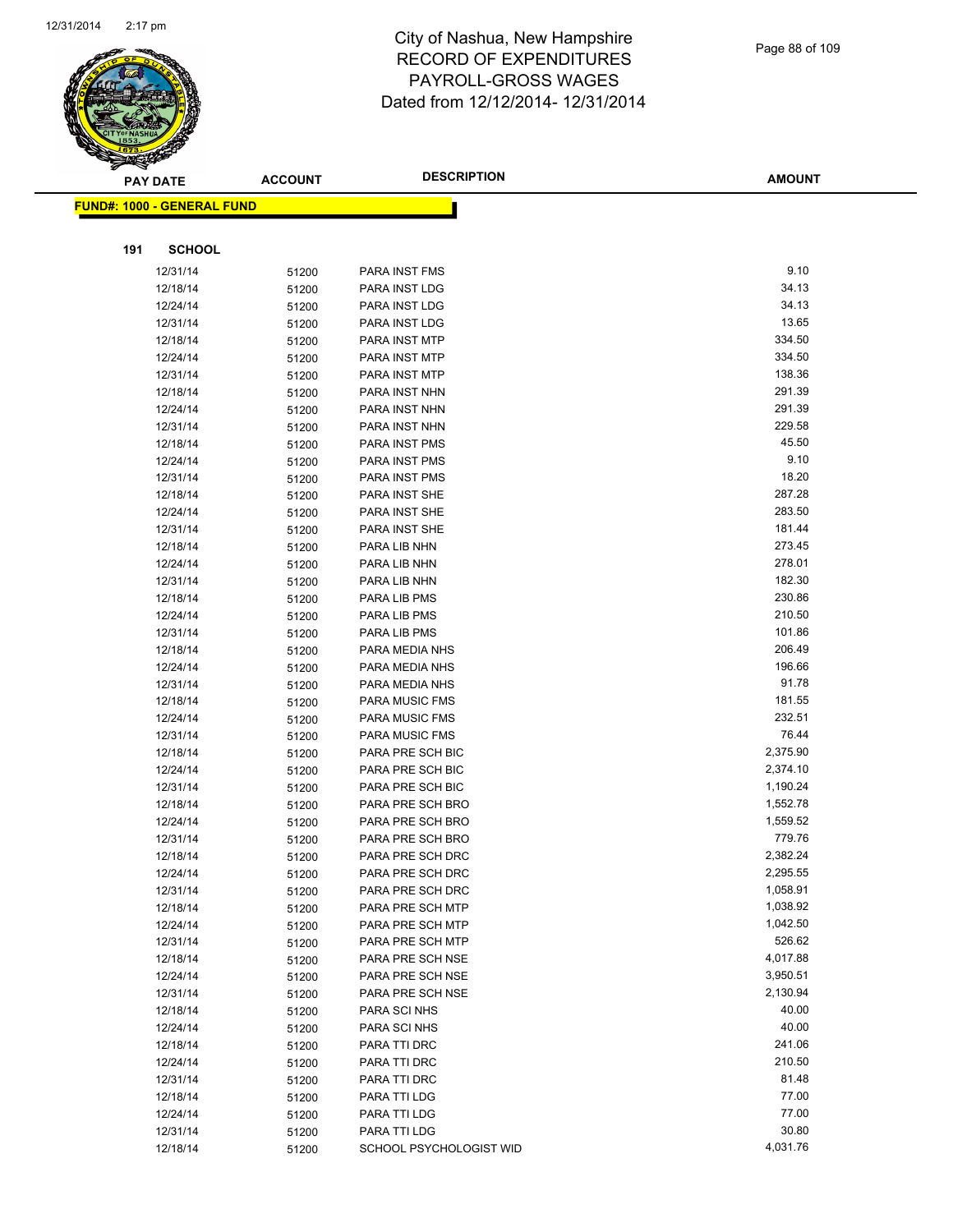

**AMOUNT**

| <u> FUND#: 1000 - GENERAL FUND</u> |                |                                                      |                  |
|------------------------------------|----------------|------------------------------------------------------|------------------|
|                                    |                |                                                      |                  |
| 191<br><b>SCHOOL</b>               |                |                                                      |                  |
| 12/31/14                           | 51200          | SCHOOL PSYCHOLOGIST WID                              | 4,031.77         |
| 12/18/14                           | 51200          | SPECIAL EDUCATION TUTOR                              | 212.50           |
| 12/31/14                           | 51200          | SPECIAL EDUCATION TUTOR                              | 250.00           |
| 12/18/14                           | 51200          | SPEECH LANG PATHOLOGIST WID                          | 13,359.23        |
| 12/31/14                           | 51200          | SPEECH LANG PATHOLOGIST WID                          | 13,359.23        |
| 12/18/14                           | 51200          | <b>SUB CLERICAL</b>                                  | 245.59           |
| 12/24/14                           | 51200          | <b>SUB CLERICAL</b>                                  | 356.41           |
| 12/31/14                           | 51200          | <b>SUB CLERICAL</b>                                  | 353.41           |
| 12/18/14                           | 51200          | <b>SUB LUNCH MONITOR</b>                             | 56.15            |
| 12/24/14                           | 51200          | <b>SUB LUNCH MONITOR</b>                             | 34.13            |
| 12/31/14                           | 51200          | <b>SUB LUNCH MONITOR</b>                             | 13.65            |
| 12/18/14                           | 51200          | <b>SUB TEACHER</b>                                   | 325.00           |
| 12/24/14                           | 51200          | SUB TEACHER                                          | 287.50           |
| 12/18/14                           | 51200          | SUB TEACHER LONG TERM                                | 700.00           |
| 12/24/14                           | 51200          | SUB TEACHER LONG TERM                                | 337.50           |
| 12/31/14                           | 51200          | SUB TEACHER LONG TERM                                | 275.00           |
| 12/18/14                           | 51200          | TEACHER ART NHN                                      | 440.50           |
| 12/31/14                           | 51200          | <b>TEACHER ART NHN</b>                               | 440.51           |
| 12/18/14                           | 51200          | TEACHER BEHAVIOR SPEC WID                            | 1,026.69         |
| 12/31/14                           | 51200          | <b>TEACHER BEHAVIOR SPEC WID</b>                     | 1,026.69         |
| 12/18/14                           | 51200          | TEACHER BIO TEC NHN                                  | 520.60           |
| 12/31/14                           | 51200          | TEACHER BIO TEC NHN                                  | 520.62           |
| 12/18/14                           | 51200          | TEACHER COMPUTER NHN                                 | 405.60           |
| 12/31/14                           | 51200          | <b>TEACHER COMPUTER NHN</b>                          | 405.60<br>150.00 |
| 12/18/14<br>12/31/14               | 51200          | <b>TEACHER ELL LDG</b><br><b>TEACHER ELL LDG</b>     | 50.00            |
| 12/18/14                           | 51200          | <b>TEACHER ENGLISH NHN</b>                           | 1,283.40         |
| 12/31/14                           | 51200<br>51200 | <b>TEACHER ENGLISH NHN</b>                           | 1,283.39         |
| 12/31/14                           | 51200          | <b>TEACHER ENGLISH NHS</b>                           | 276.62           |
| 12/18/14                           | 51200          | TEACHER FOREIGN LANG FMS                             | 959.60           |
| 12/31/14                           | 51200          | <b>TEACHER FOREIGN LANG FMS</b>                      | 959.59           |
| 12/18/14                           | 51200          | <b>TEACHER GR2 SHE</b>                               | 75.00            |
| 12/31/14                           | 51200          | <b>TEACHER GR2 SHE</b>                               | 112.50           |
| 12/18/14                           | 51200          | <b>TEACHER GR3 CHA</b>                               | 200.00           |
| 12/31/14                           | 51200          | <b>TEACHER HEALTH NHS</b>                            | 180.00           |
| 12/31/14                           | 51200          | TEACHER IN SCH SUSPENSION ELM                        | 150.00           |
| 12/18/14                           | 51200          | TEACHER INST SPED WID                                | 1,899.00         |
| 12/31/14                           | 51200          | TEACHER INST SPED WID                                | 1,899.01         |
| 12/18/14                           | 51200          | <b>TEACHER KIND BIC</b>                              | 2,311.10         |
| 12/31/14                           | 51200          | <b>TEACHER KIND BIC</b>                              | 2,082.61         |
| 12/18/14                           | 51200          | <b>TEACHER KIND BIR</b>                              | 881.10           |
| 12/31/14                           | 51200          | <b>TEACHER KIND BIR</b>                              | 881.09           |
| 12/18/14                           | 51200          | <b>TEACHER MATH FMS</b>                              | 445.58           |
| 12/31/14                           | 51200          | <b>TEACHER MATH FMS</b>                              | 445.57           |
| 12/18/14                           | 51200          | <b>TEACHER MATH NHN</b>                              | 1,408.20         |
| 12/31/14                           | 51200          | <b>TEACHER MATH NHN</b>                              | 1,170.70         |
| 12/18/14                           | 51200          | <b>TEACHER MUSIC AMH</b>                             | 225.00           |
| 12/31/14                           | 51200          | <b>TEACHER MUSIC AMH</b>                             | 112.50           |
| 12/18/14                           | 51200          | <b>TEACHER MUSIC DRC</b><br><b>TEACHER MUSIC DRC</b> | 350.00<br>225.00 |
| 12/31/14<br>12/18/14               | 51200          | <b>TEACHER MUSIC ELM</b>                             | 825.30           |
| 12/31/14                           | 51200<br>51200 | <b>TEACHER MUSIC ELM</b>                             | 825.31           |
|                                    |                |                                                      |                  |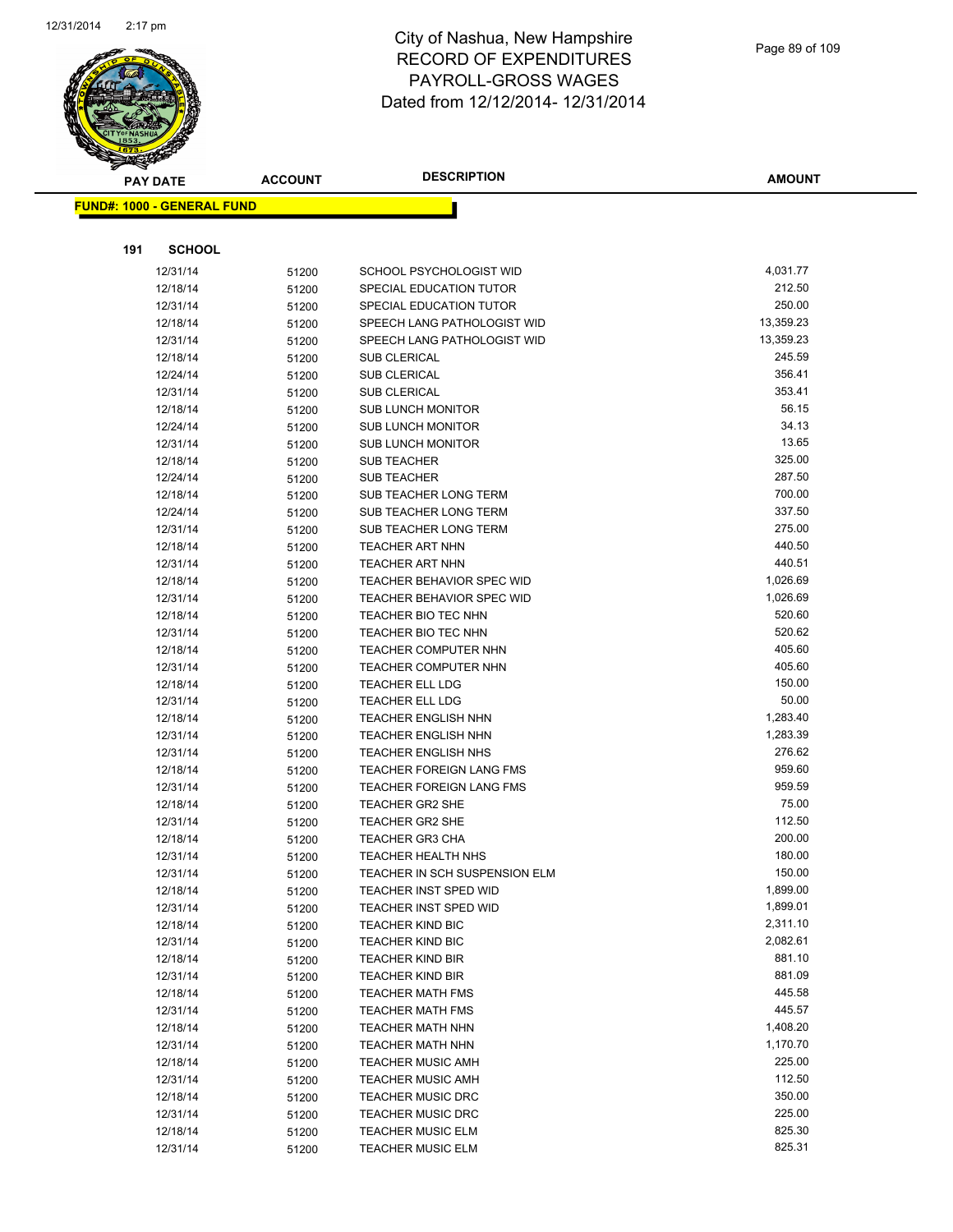

| <b>FUND#: 1000 - GENERAL FUND</b><br>191<br><b>SCHOOL</b><br>1,199.42<br>12/18/14<br><b>TEACHER MUSIC MTP</b><br>51200<br>1,199.43<br>12/31/14<br><b>TEACHER MUSIC MTP</b><br>51200<br>64.00<br>12/18/14<br><b>TEACHER PE FMS</b><br>51200<br>236.54<br>12/18/14<br>TEACHER PE NHS<br>51200<br>296.54<br>12/31/14<br>51200<br>TEACHER PE NHS<br>TEACHER READ ELM<br>1,612.20<br>12/18/14<br>51200<br>1,612.20<br><b>TEACHER READ ELM</b><br>12/31/14<br>51200<br>60.00<br>12/31/14<br><b>TEACHER SCIENCE NHN</b><br>51200<br>162.50<br>12/18/14<br><b>TEACHER SCIENCE NHS</b><br>51200<br>331.25<br>12/31/14<br><b>TEACHER SCIENCE NHS</b><br>51200<br>700.00<br>12/18/14<br>TEACHER SOCIAL STUDIES NHN<br>51200<br>750.00<br>12/31/14<br>TEACHER SOCIAL STUDIES NHN<br>51200<br>846.00<br>12/18/14<br>TEACHER SOCIAL STUDIES NHS<br>51200<br>5,378.10<br>TEACHER SPED NHN<br>12/18/14<br>51200<br>5,813.10<br>12/31/14<br><b>TEACHER SPED NHN</b><br>51200<br>881.10<br><b>TEACHER SPED NHS</b><br>12/18/14<br>51200<br>881.09<br>12/31/14<br><b>TEACHER SPED NHS</b><br>51200<br>45.00<br>TEACHER TECHED NHS<br>12/18/14<br>51200<br>1,091.33<br>12/18/14<br><b>TEACHER VISION WIDE</b><br>51200<br>1,091.33<br>12/31/14<br><b>TEACHER VISION WIDE</b><br>51200<br>40.00<br>12/18/14<br>TICKETSELLER<br>51200<br>10,282.06<br>12/18/14<br>OVERTIME-REGULAR<br>51300<br>9,891.68<br>12/24/14<br>OVERTIME-REGULAR<br>51300<br>4,374.23<br>12/31/14<br>OVERTIME-REGULAR<br>51300<br>1,229.60<br>12/18/14<br>WAGES TEMP-SEASONAL<br>51400<br>614.80<br>12/24/14<br><b>WAGES TEMP-SEASONAL</b><br>51400<br>491.84<br><b>WAGES TEMP-SEASONAL</b><br>12/31/14<br>51400<br>35,234.72<br>12/18/14<br><b>WAGES PER DIEM</b><br>51412<br>42,782.58<br>12/24/14<br><b>WAGES PER DIEM</b><br>51412<br>16,099.53<br>12/31/14<br><b>WAGES PER DIEM</b><br>51412<br>9,000.00<br>12/24/14<br>ELECTED SCHOOL BOARD<br>51500<br>3,013.31<br>12/18/14<br><b>LONGEVITY</b><br>51600<br>3,013.31<br>12/24/14<br>51600<br>LONGEVITY<br>3,013.31<br>12/31/14<br><b>LONGEVITY</b><br>51600<br>1,975.00<br><b>ADDITIONAL HOURS</b><br>12/18/14<br>51650<br>182.78<br>12/24/14<br>ADDITIONAL HOURS<br>51650<br>865.24<br>12/31/14<br>51650<br><b>ADDITIONAL HOURS</b><br>1,505.43<br><b>STIPENDS</b><br>12/18/14<br>51700<br>153.43<br>12/31/14<br><b>STIPENDS</b><br>51700<br>37,796.74<br>12/18/14<br>RETIREMENT & SEPARATION PAY<br>51750<br>4,996.55<br>12/24/14<br><b>RETIREMENT &amp; SEPARATION PAY</b><br>51750<br>19,327.05<br>12/31/14<br>RETIREMENT & SEPARATION PAY<br>51750<br>941.20<br>12/31/14<br>EDUCATIONAL ASSISTANCE<br>52800<br>2,680.00<br>12/31/14<br>TELEPHONE-CELLULAR<br>55118<br><b>TOTAL 191 - SCHOOL</b><br>\$6,014,640.78 | <b>PAY DATE</b> | <b>ACCOUNT</b> | <b>DESCRIPTION</b> | <b>AMOUNT</b> |
|--------------------------------------------------------------------------------------------------------------------------------------------------------------------------------------------------------------------------------------------------------------------------------------------------------------------------------------------------------------------------------------------------------------------------------------------------------------------------------------------------------------------------------------------------------------------------------------------------------------------------------------------------------------------------------------------------------------------------------------------------------------------------------------------------------------------------------------------------------------------------------------------------------------------------------------------------------------------------------------------------------------------------------------------------------------------------------------------------------------------------------------------------------------------------------------------------------------------------------------------------------------------------------------------------------------------------------------------------------------------------------------------------------------------------------------------------------------------------------------------------------------------------------------------------------------------------------------------------------------------------------------------------------------------------------------------------------------------------------------------------------------------------------------------------------------------------------------------------------------------------------------------------------------------------------------------------------------------------------------------------------------------------------------------------------------------------------------------------------------------------------------------------------------------------------------------------------------------------------------------------------------------------------------------------------------------------------------------------------------------------------------------------------------------------------------------------------------------------------------------------------------------------------------------------------------------------------------------------------------------------------------------------------------------------------------------------------------------------------|-----------------|----------------|--------------------|---------------|
|                                                                                                                                                                                                                                                                                                                                                                                                                                                                                                                                                                                                                                                                                                                                                                                                                                                                                                                                                                                                                                                                                                                                                                                                                                                                                                                                                                                                                                                                                                                                                                                                                                                                                                                                                                                                                                                                                                                                                                                                                                                                                                                                                                                                                                                                                                                                                                                                                                                                                                                                                                                                                                                                                                                                |                 |                |                    |               |
|                                                                                                                                                                                                                                                                                                                                                                                                                                                                                                                                                                                                                                                                                                                                                                                                                                                                                                                                                                                                                                                                                                                                                                                                                                                                                                                                                                                                                                                                                                                                                                                                                                                                                                                                                                                                                                                                                                                                                                                                                                                                                                                                                                                                                                                                                                                                                                                                                                                                                                                                                                                                                                                                                                                                |                 |                |                    |               |
|                                                                                                                                                                                                                                                                                                                                                                                                                                                                                                                                                                                                                                                                                                                                                                                                                                                                                                                                                                                                                                                                                                                                                                                                                                                                                                                                                                                                                                                                                                                                                                                                                                                                                                                                                                                                                                                                                                                                                                                                                                                                                                                                                                                                                                                                                                                                                                                                                                                                                                                                                                                                                                                                                                                                |                 |                |                    |               |
|                                                                                                                                                                                                                                                                                                                                                                                                                                                                                                                                                                                                                                                                                                                                                                                                                                                                                                                                                                                                                                                                                                                                                                                                                                                                                                                                                                                                                                                                                                                                                                                                                                                                                                                                                                                                                                                                                                                                                                                                                                                                                                                                                                                                                                                                                                                                                                                                                                                                                                                                                                                                                                                                                                                                |                 |                |                    |               |
|                                                                                                                                                                                                                                                                                                                                                                                                                                                                                                                                                                                                                                                                                                                                                                                                                                                                                                                                                                                                                                                                                                                                                                                                                                                                                                                                                                                                                                                                                                                                                                                                                                                                                                                                                                                                                                                                                                                                                                                                                                                                                                                                                                                                                                                                                                                                                                                                                                                                                                                                                                                                                                                                                                                                |                 |                |                    |               |
|                                                                                                                                                                                                                                                                                                                                                                                                                                                                                                                                                                                                                                                                                                                                                                                                                                                                                                                                                                                                                                                                                                                                                                                                                                                                                                                                                                                                                                                                                                                                                                                                                                                                                                                                                                                                                                                                                                                                                                                                                                                                                                                                                                                                                                                                                                                                                                                                                                                                                                                                                                                                                                                                                                                                |                 |                |                    |               |
|                                                                                                                                                                                                                                                                                                                                                                                                                                                                                                                                                                                                                                                                                                                                                                                                                                                                                                                                                                                                                                                                                                                                                                                                                                                                                                                                                                                                                                                                                                                                                                                                                                                                                                                                                                                                                                                                                                                                                                                                                                                                                                                                                                                                                                                                                                                                                                                                                                                                                                                                                                                                                                                                                                                                |                 |                |                    |               |
|                                                                                                                                                                                                                                                                                                                                                                                                                                                                                                                                                                                                                                                                                                                                                                                                                                                                                                                                                                                                                                                                                                                                                                                                                                                                                                                                                                                                                                                                                                                                                                                                                                                                                                                                                                                                                                                                                                                                                                                                                                                                                                                                                                                                                                                                                                                                                                                                                                                                                                                                                                                                                                                                                                                                |                 |                |                    |               |
|                                                                                                                                                                                                                                                                                                                                                                                                                                                                                                                                                                                                                                                                                                                                                                                                                                                                                                                                                                                                                                                                                                                                                                                                                                                                                                                                                                                                                                                                                                                                                                                                                                                                                                                                                                                                                                                                                                                                                                                                                                                                                                                                                                                                                                                                                                                                                                                                                                                                                                                                                                                                                                                                                                                                |                 |                |                    |               |
|                                                                                                                                                                                                                                                                                                                                                                                                                                                                                                                                                                                                                                                                                                                                                                                                                                                                                                                                                                                                                                                                                                                                                                                                                                                                                                                                                                                                                                                                                                                                                                                                                                                                                                                                                                                                                                                                                                                                                                                                                                                                                                                                                                                                                                                                                                                                                                                                                                                                                                                                                                                                                                                                                                                                |                 |                |                    |               |
|                                                                                                                                                                                                                                                                                                                                                                                                                                                                                                                                                                                                                                                                                                                                                                                                                                                                                                                                                                                                                                                                                                                                                                                                                                                                                                                                                                                                                                                                                                                                                                                                                                                                                                                                                                                                                                                                                                                                                                                                                                                                                                                                                                                                                                                                                                                                                                                                                                                                                                                                                                                                                                                                                                                                |                 |                |                    |               |
|                                                                                                                                                                                                                                                                                                                                                                                                                                                                                                                                                                                                                                                                                                                                                                                                                                                                                                                                                                                                                                                                                                                                                                                                                                                                                                                                                                                                                                                                                                                                                                                                                                                                                                                                                                                                                                                                                                                                                                                                                                                                                                                                                                                                                                                                                                                                                                                                                                                                                                                                                                                                                                                                                                                                |                 |                |                    |               |
|                                                                                                                                                                                                                                                                                                                                                                                                                                                                                                                                                                                                                                                                                                                                                                                                                                                                                                                                                                                                                                                                                                                                                                                                                                                                                                                                                                                                                                                                                                                                                                                                                                                                                                                                                                                                                                                                                                                                                                                                                                                                                                                                                                                                                                                                                                                                                                                                                                                                                                                                                                                                                                                                                                                                |                 |                |                    |               |
|                                                                                                                                                                                                                                                                                                                                                                                                                                                                                                                                                                                                                                                                                                                                                                                                                                                                                                                                                                                                                                                                                                                                                                                                                                                                                                                                                                                                                                                                                                                                                                                                                                                                                                                                                                                                                                                                                                                                                                                                                                                                                                                                                                                                                                                                                                                                                                                                                                                                                                                                                                                                                                                                                                                                |                 |                |                    |               |
|                                                                                                                                                                                                                                                                                                                                                                                                                                                                                                                                                                                                                                                                                                                                                                                                                                                                                                                                                                                                                                                                                                                                                                                                                                                                                                                                                                                                                                                                                                                                                                                                                                                                                                                                                                                                                                                                                                                                                                                                                                                                                                                                                                                                                                                                                                                                                                                                                                                                                                                                                                                                                                                                                                                                |                 |                |                    |               |
|                                                                                                                                                                                                                                                                                                                                                                                                                                                                                                                                                                                                                                                                                                                                                                                                                                                                                                                                                                                                                                                                                                                                                                                                                                                                                                                                                                                                                                                                                                                                                                                                                                                                                                                                                                                                                                                                                                                                                                                                                                                                                                                                                                                                                                                                                                                                                                                                                                                                                                                                                                                                                                                                                                                                |                 |                |                    |               |
|                                                                                                                                                                                                                                                                                                                                                                                                                                                                                                                                                                                                                                                                                                                                                                                                                                                                                                                                                                                                                                                                                                                                                                                                                                                                                                                                                                                                                                                                                                                                                                                                                                                                                                                                                                                                                                                                                                                                                                                                                                                                                                                                                                                                                                                                                                                                                                                                                                                                                                                                                                                                                                                                                                                                |                 |                |                    |               |
|                                                                                                                                                                                                                                                                                                                                                                                                                                                                                                                                                                                                                                                                                                                                                                                                                                                                                                                                                                                                                                                                                                                                                                                                                                                                                                                                                                                                                                                                                                                                                                                                                                                                                                                                                                                                                                                                                                                                                                                                                                                                                                                                                                                                                                                                                                                                                                                                                                                                                                                                                                                                                                                                                                                                |                 |                |                    |               |
|                                                                                                                                                                                                                                                                                                                                                                                                                                                                                                                                                                                                                                                                                                                                                                                                                                                                                                                                                                                                                                                                                                                                                                                                                                                                                                                                                                                                                                                                                                                                                                                                                                                                                                                                                                                                                                                                                                                                                                                                                                                                                                                                                                                                                                                                                                                                                                                                                                                                                                                                                                                                                                                                                                                                |                 |                |                    |               |
|                                                                                                                                                                                                                                                                                                                                                                                                                                                                                                                                                                                                                                                                                                                                                                                                                                                                                                                                                                                                                                                                                                                                                                                                                                                                                                                                                                                                                                                                                                                                                                                                                                                                                                                                                                                                                                                                                                                                                                                                                                                                                                                                                                                                                                                                                                                                                                                                                                                                                                                                                                                                                                                                                                                                |                 |                |                    |               |
|                                                                                                                                                                                                                                                                                                                                                                                                                                                                                                                                                                                                                                                                                                                                                                                                                                                                                                                                                                                                                                                                                                                                                                                                                                                                                                                                                                                                                                                                                                                                                                                                                                                                                                                                                                                                                                                                                                                                                                                                                                                                                                                                                                                                                                                                                                                                                                                                                                                                                                                                                                                                                                                                                                                                |                 |                |                    |               |
|                                                                                                                                                                                                                                                                                                                                                                                                                                                                                                                                                                                                                                                                                                                                                                                                                                                                                                                                                                                                                                                                                                                                                                                                                                                                                                                                                                                                                                                                                                                                                                                                                                                                                                                                                                                                                                                                                                                                                                                                                                                                                                                                                                                                                                                                                                                                                                                                                                                                                                                                                                                                                                                                                                                                |                 |                |                    |               |
|                                                                                                                                                                                                                                                                                                                                                                                                                                                                                                                                                                                                                                                                                                                                                                                                                                                                                                                                                                                                                                                                                                                                                                                                                                                                                                                                                                                                                                                                                                                                                                                                                                                                                                                                                                                                                                                                                                                                                                                                                                                                                                                                                                                                                                                                                                                                                                                                                                                                                                                                                                                                                                                                                                                                |                 |                |                    |               |
|                                                                                                                                                                                                                                                                                                                                                                                                                                                                                                                                                                                                                                                                                                                                                                                                                                                                                                                                                                                                                                                                                                                                                                                                                                                                                                                                                                                                                                                                                                                                                                                                                                                                                                                                                                                                                                                                                                                                                                                                                                                                                                                                                                                                                                                                                                                                                                                                                                                                                                                                                                                                                                                                                                                                |                 |                |                    |               |
|                                                                                                                                                                                                                                                                                                                                                                                                                                                                                                                                                                                                                                                                                                                                                                                                                                                                                                                                                                                                                                                                                                                                                                                                                                                                                                                                                                                                                                                                                                                                                                                                                                                                                                                                                                                                                                                                                                                                                                                                                                                                                                                                                                                                                                                                                                                                                                                                                                                                                                                                                                                                                                                                                                                                |                 |                |                    |               |
|                                                                                                                                                                                                                                                                                                                                                                                                                                                                                                                                                                                                                                                                                                                                                                                                                                                                                                                                                                                                                                                                                                                                                                                                                                                                                                                                                                                                                                                                                                                                                                                                                                                                                                                                                                                                                                                                                                                                                                                                                                                                                                                                                                                                                                                                                                                                                                                                                                                                                                                                                                                                                                                                                                                                |                 |                |                    |               |
|                                                                                                                                                                                                                                                                                                                                                                                                                                                                                                                                                                                                                                                                                                                                                                                                                                                                                                                                                                                                                                                                                                                                                                                                                                                                                                                                                                                                                                                                                                                                                                                                                                                                                                                                                                                                                                                                                                                                                                                                                                                                                                                                                                                                                                                                                                                                                                                                                                                                                                                                                                                                                                                                                                                                |                 |                |                    |               |
|                                                                                                                                                                                                                                                                                                                                                                                                                                                                                                                                                                                                                                                                                                                                                                                                                                                                                                                                                                                                                                                                                                                                                                                                                                                                                                                                                                                                                                                                                                                                                                                                                                                                                                                                                                                                                                                                                                                                                                                                                                                                                                                                                                                                                                                                                                                                                                                                                                                                                                                                                                                                                                                                                                                                |                 |                |                    |               |
|                                                                                                                                                                                                                                                                                                                                                                                                                                                                                                                                                                                                                                                                                                                                                                                                                                                                                                                                                                                                                                                                                                                                                                                                                                                                                                                                                                                                                                                                                                                                                                                                                                                                                                                                                                                                                                                                                                                                                                                                                                                                                                                                                                                                                                                                                                                                                                                                                                                                                                                                                                                                                                                                                                                                |                 |                |                    |               |
|                                                                                                                                                                                                                                                                                                                                                                                                                                                                                                                                                                                                                                                                                                                                                                                                                                                                                                                                                                                                                                                                                                                                                                                                                                                                                                                                                                                                                                                                                                                                                                                                                                                                                                                                                                                                                                                                                                                                                                                                                                                                                                                                                                                                                                                                                                                                                                                                                                                                                                                                                                                                                                                                                                                                |                 |                |                    |               |
|                                                                                                                                                                                                                                                                                                                                                                                                                                                                                                                                                                                                                                                                                                                                                                                                                                                                                                                                                                                                                                                                                                                                                                                                                                                                                                                                                                                                                                                                                                                                                                                                                                                                                                                                                                                                                                                                                                                                                                                                                                                                                                                                                                                                                                                                                                                                                                                                                                                                                                                                                                                                                                                                                                                                |                 |                |                    |               |
|                                                                                                                                                                                                                                                                                                                                                                                                                                                                                                                                                                                                                                                                                                                                                                                                                                                                                                                                                                                                                                                                                                                                                                                                                                                                                                                                                                                                                                                                                                                                                                                                                                                                                                                                                                                                                                                                                                                                                                                                                                                                                                                                                                                                                                                                                                                                                                                                                                                                                                                                                                                                                                                                                                                                |                 |                |                    |               |
|                                                                                                                                                                                                                                                                                                                                                                                                                                                                                                                                                                                                                                                                                                                                                                                                                                                                                                                                                                                                                                                                                                                                                                                                                                                                                                                                                                                                                                                                                                                                                                                                                                                                                                                                                                                                                                                                                                                                                                                                                                                                                                                                                                                                                                                                                                                                                                                                                                                                                                                                                                                                                                                                                                                                |                 |                |                    |               |
|                                                                                                                                                                                                                                                                                                                                                                                                                                                                                                                                                                                                                                                                                                                                                                                                                                                                                                                                                                                                                                                                                                                                                                                                                                                                                                                                                                                                                                                                                                                                                                                                                                                                                                                                                                                                                                                                                                                                                                                                                                                                                                                                                                                                                                                                                                                                                                                                                                                                                                                                                                                                                                                                                                                                |                 |                |                    |               |
|                                                                                                                                                                                                                                                                                                                                                                                                                                                                                                                                                                                                                                                                                                                                                                                                                                                                                                                                                                                                                                                                                                                                                                                                                                                                                                                                                                                                                                                                                                                                                                                                                                                                                                                                                                                                                                                                                                                                                                                                                                                                                                                                                                                                                                                                                                                                                                                                                                                                                                                                                                                                                                                                                                                                |                 |                |                    |               |
|                                                                                                                                                                                                                                                                                                                                                                                                                                                                                                                                                                                                                                                                                                                                                                                                                                                                                                                                                                                                                                                                                                                                                                                                                                                                                                                                                                                                                                                                                                                                                                                                                                                                                                                                                                                                                                                                                                                                                                                                                                                                                                                                                                                                                                                                                                                                                                                                                                                                                                                                                                                                                                                                                                                                |                 |                |                    |               |
|                                                                                                                                                                                                                                                                                                                                                                                                                                                                                                                                                                                                                                                                                                                                                                                                                                                                                                                                                                                                                                                                                                                                                                                                                                                                                                                                                                                                                                                                                                                                                                                                                                                                                                                                                                                                                                                                                                                                                                                                                                                                                                                                                                                                                                                                                                                                                                                                                                                                                                                                                                                                                                                                                                                                |                 |                |                    |               |
|                                                                                                                                                                                                                                                                                                                                                                                                                                                                                                                                                                                                                                                                                                                                                                                                                                                                                                                                                                                                                                                                                                                                                                                                                                                                                                                                                                                                                                                                                                                                                                                                                                                                                                                                                                                                                                                                                                                                                                                                                                                                                                                                                                                                                                                                                                                                                                                                                                                                                                                                                                                                                                                                                                                                |                 |                |                    |               |
|                                                                                                                                                                                                                                                                                                                                                                                                                                                                                                                                                                                                                                                                                                                                                                                                                                                                                                                                                                                                                                                                                                                                                                                                                                                                                                                                                                                                                                                                                                                                                                                                                                                                                                                                                                                                                                                                                                                                                                                                                                                                                                                                                                                                                                                                                                                                                                                                                                                                                                                                                                                                                                                                                                                                |                 |                |                    |               |
|                                                                                                                                                                                                                                                                                                                                                                                                                                                                                                                                                                                                                                                                                                                                                                                                                                                                                                                                                                                                                                                                                                                                                                                                                                                                                                                                                                                                                                                                                                                                                                                                                                                                                                                                                                                                                                                                                                                                                                                                                                                                                                                                                                                                                                                                                                                                                                                                                                                                                                                                                                                                                                                                                                                                |                 |                |                    |               |
|                                                                                                                                                                                                                                                                                                                                                                                                                                                                                                                                                                                                                                                                                                                                                                                                                                                                                                                                                                                                                                                                                                                                                                                                                                                                                                                                                                                                                                                                                                                                                                                                                                                                                                                                                                                                                                                                                                                                                                                                                                                                                                                                                                                                                                                                                                                                                                                                                                                                                                                                                                                                                                                                                                                                |                 |                |                    |               |
|                                                                                                                                                                                                                                                                                                                                                                                                                                                                                                                                                                                                                                                                                                                                                                                                                                                                                                                                                                                                                                                                                                                                                                                                                                                                                                                                                                                                                                                                                                                                                                                                                                                                                                                                                                                                                                                                                                                                                                                                                                                                                                                                                                                                                                                                                                                                                                                                                                                                                                                                                                                                                                                                                                                                |                 |                |                    |               |
|                                                                                                                                                                                                                                                                                                                                                                                                                                                                                                                                                                                                                                                                                                                                                                                                                                                                                                                                                                                                                                                                                                                                                                                                                                                                                                                                                                                                                                                                                                                                                                                                                                                                                                                                                                                                                                                                                                                                                                                                                                                                                                                                                                                                                                                                                                                                                                                                                                                                                                                                                                                                                                                                                                                                |                 |                |                    |               |
|                                                                                                                                                                                                                                                                                                                                                                                                                                                                                                                                                                                                                                                                                                                                                                                                                                                                                                                                                                                                                                                                                                                                                                                                                                                                                                                                                                                                                                                                                                                                                                                                                                                                                                                                                                                                                                                                                                                                                                                                                                                                                                                                                                                                                                                                                                                                                                                                                                                                                                                                                                                                                                                                                                                                |                 |                |                    |               |
|                                                                                                                                                                                                                                                                                                                                                                                                                                                                                                                                                                                                                                                                                                                                                                                                                                                                                                                                                                                                                                                                                                                                                                                                                                                                                                                                                                                                                                                                                                                                                                                                                                                                                                                                                                                                                                                                                                                                                                                                                                                                                                                                                                                                                                                                                                                                                                                                                                                                                                                                                                                                                                                                                                                                |                 |                |                    |               |
|                                                                                                                                                                                                                                                                                                                                                                                                                                                                                                                                                                                                                                                                                                                                                                                                                                                                                                                                                                                                                                                                                                                                                                                                                                                                                                                                                                                                                                                                                                                                                                                                                                                                                                                                                                                                                                                                                                                                                                                                                                                                                                                                                                                                                                                                                                                                                                                                                                                                                                                                                                                                                                                                                                                                |                 |                |                    |               |
|                                                                                                                                                                                                                                                                                                                                                                                                                                                                                                                                                                                                                                                                                                                                                                                                                                                                                                                                                                                                                                                                                                                                                                                                                                                                                                                                                                                                                                                                                                                                                                                                                                                                                                                                                                                                                                                                                                                                                                                                                                                                                                                                                                                                                                                                                                                                                                                                                                                                                                                                                                                                                                                                                                                                |                 |                |                    |               |
|                                                                                                                                                                                                                                                                                                                                                                                                                                                                                                                                                                                                                                                                                                                                                                                                                                                                                                                                                                                                                                                                                                                                                                                                                                                                                                                                                                                                                                                                                                                                                                                                                                                                                                                                                                                                                                                                                                                                                                                                                                                                                                                                                                                                                                                                                                                                                                                                                                                                                                                                                                                                                                                                                                                                |                 |                |                    |               |

**TOTAL FUND 1000 - GENERAL FUND \$8,849,896.81**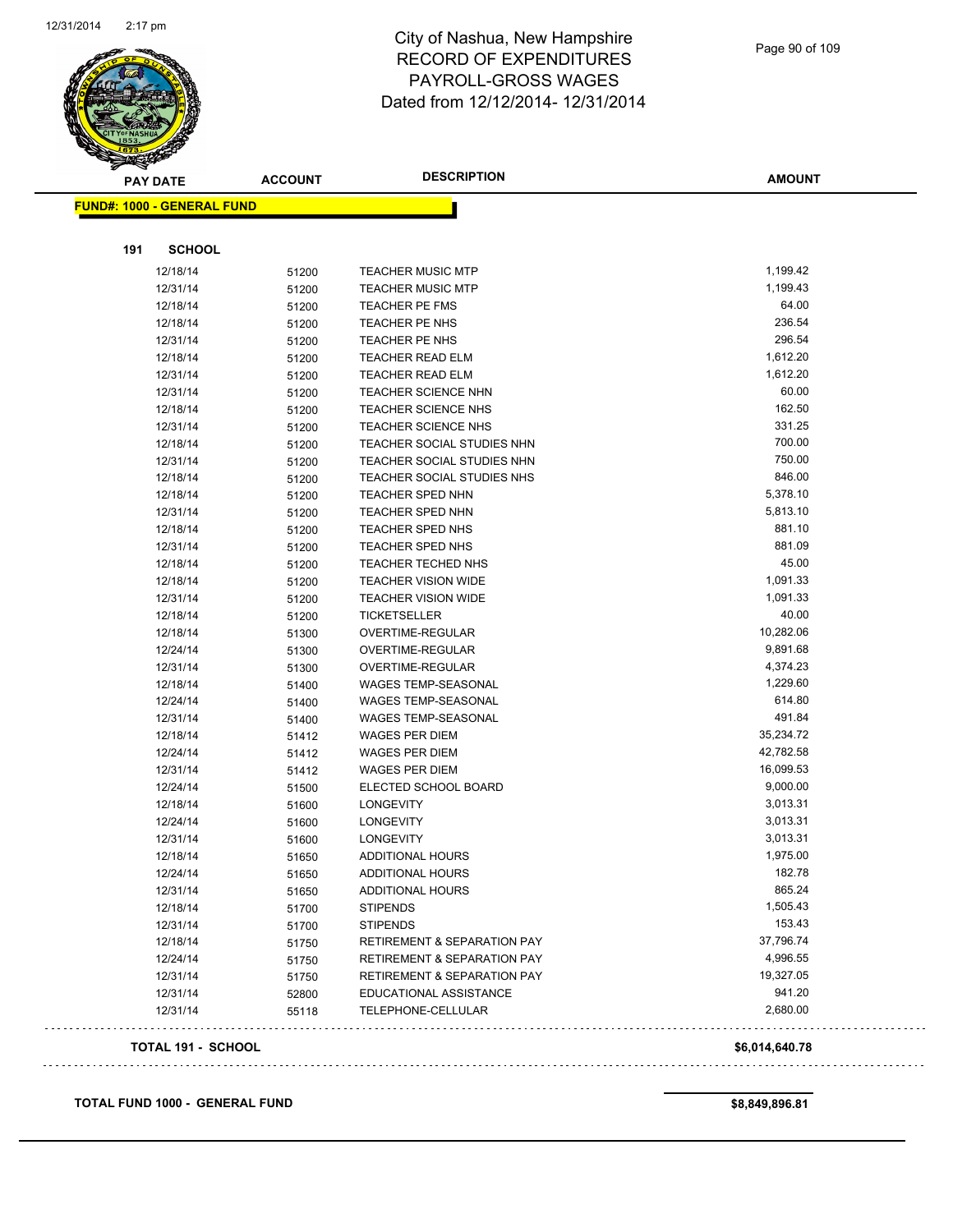

| <b>PAY DATE</b>                          | <b>ACCOUNT</b> | <b>DESCRIPTION</b>                             | <b>AMOUNT</b>    |
|------------------------------------------|----------------|------------------------------------------------|------------------|
| <u> FUND#: 2100 - FOOD SERVICES FUND</u> |                |                                                |                  |
|                                          |                |                                                |                  |
| 12/18/14                                 | 51100          | CLERICAL FOOD SERVICE NHS                      | 709.90           |
| 12/24/14                                 | 51100          | <b>CLERICAL FOOD SERVICE NHS</b>               | 709.90           |
| 12/31/14                                 | 51100          | CLERICAL FOOD SERVICE NHS                      | 709.90           |
| 12/18/14                                 | 51100          | DELIVERY DRIVER FOOD SERVICE                   | 786.65           |
| 12/24/14                                 | 51100          | DELIVERY DRIVER FOOD SERVICE                   | 786.65           |
| 12/31/14                                 | 51100          | DELIVERY DRIVER FOOD SERVICE                   | 452.32           |
| 12/18/14                                 | 51100          | DIRECTOR FOOD SERVICE                          | 2,930.90         |
| 12/31/14                                 | 51100          | DIRECTOR FOOD SERVICE                          | 2,930.90         |
| 12/18/14                                 | 51100          | <b>FOOD SERVICE BUSINESS MANAGER</b>           | 2,085.30         |
| 12/31/14                                 | 51100          | <b>FOOD SERVICE BUSINESS MANAGER</b>           | 2,085.30         |
| 12/18/14                                 | 51100          | FOOD SERVICE COOK AMH                          | 491.40           |
| 12/24/14                                 | 51100          | FOOD SERVICE COOK AMH                          | 491.40           |
| 12/31/14                                 | 51100          | FOOD SERVICE COOK AMH                          | 393.12           |
| 12/18/14                                 | 51100          | FOOD SERVICE COOK BIC                          | 491.40           |
| 12/24/14                                 | 51100          | FOOD SERVICE COOK BIC                          | 491.40           |
| 12/31/14                                 | 51100          | <b>FOOD SERVICE COOK BIC</b>                   | 393.12           |
| 12/18/14                                 | 51100          | FOOD SERVICE COOK BIR                          | 491.40           |
| 12/24/14                                 | 51100          | FOOD SERVICE COOK BIR                          | 491.40           |
| 12/31/14                                 | 51100          | FOOD SERVICE COOK BIR                          | 393.12           |
| 12/18/14                                 | 51100          | FOOD SERVICE COOK BRO                          | 480.87           |
| 12/24/14                                 | 51100          | FOOD SERVICE COOK BRO                          | 491.40           |
| 12/31/14                                 | 51100          | <b>FOOD SERVICE COOK BRO</b>                   | 393.12<br>487.89 |
| 12/18/14                                 | 51100          | FOOD SERVICE COOK CHA<br>FOOD SERVICE COOK CHA | 491.40           |
| 12/24/14<br>12/31/14                     | 51100          | FOOD SERVICE COOK CHA                          | 393.12           |
| 12/18/14                                 | 51100          | FOOD SERVICE COOK DRC                          | 491.40           |
| 12/24/14                                 | 51100          | FOOD SERVICE COOK DRC                          | 491.40           |
| 12/31/14                                 | 51100<br>51100 | FOOD SERVICE COOK DRC                          | 393.12           |
| 12/18/14                                 | 51100          | FOOD SERVICE COOK ELM                          | 989.46           |
| 12/24/14                                 | 51100          | <b>FOOD SERVICE COOK ELM</b>                   | 1,003.80         |
| 12/31/14                                 | 51100          | FOOD SERVICE COOK ELM                          | 803.04           |
| 12/18/14                                 | 51100          | <b>FOOD SERVICE COOK FES</b>                   | 422.99           |
| 12/24/14                                 | 51100          | <b>FOOD SERVICE COOK FES</b>                   | 432.26           |
| 12/31/14                                 | 51100          | <b>FOOD SERVICE COOK FES</b>                   | 345.80           |
| 12/18/14                                 | 51100          | <b>FOOD SERVICE COOK FMS</b>                   | 487.56           |
| 12/24/14                                 | 51100          | <b>FOOD SERVICE COOK FMS</b>                   | 501.90           |
| 12/31/14                                 | 51100          | <b>FOOD SERVICE COOK FMS</b>                   | 401.52           |
| 12/18/14                                 | 51100          | FOOD SERVICE COOK LDG                          | 473.90           |
| 12/24/14                                 | 51100          | FOOD SERVICE COOK LDG                          | 473.90           |
| 12/31/14                                 | 51100          | FOOD SERVICE COOK LDG                          | 379.12           |
| 12/18/14                                 | 51100          | FOOD SERVICE COOK MDE                          | 473.90           |
| 12/24/14                                 | 51100          | FOOD SERVICE COOK MDE                          | 473.90           |
| 12/31/14                                 | 51100          | <b>FOOD SERVICE COOK MDE</b>                   | 379.12           |
| 12/18/14                                 | 51100          | FOOD SERVICE COOK NHN                          | 1,006.06         |
| 12/24/14                                 | 51100          | FOOD SERVICE COOK NHN                          | 1,035.65         |
| 12/31/14                                 | 51100          | FOOD SERVICE COOK NHN                          | 828.52           |
| 12/18/14                                 | 51100          | FOOD SERVICE COOK NHS                          | 948.83           |
| 12/24/14                                 | 51100          | FOOD SERVICE COOK NHS                          | 973.35           |
| 12/31/14                                 | 51100          | FOOD SERVICE COOK NHS                          | 778.68           |
| 12/18/14                                 | 51100          | FOOD SERVICE COOK NSE                          | 467.04           |
| 12/24/14                                 | 51100          | FOOD SERVICE COOK NSE                          | 467.04           |
| 12/31/14                                 | 51100          | FOOD SERVICE COOK NSE                          | 369.60           |
| 12/18/14                                 | 51100          | FOOD SERVICE COOK PMS                          | 501.90           |
| 12/24/14                                 | 51100          | <b>FOOD SERVICE COOK PMS</b>                   | 501.90           |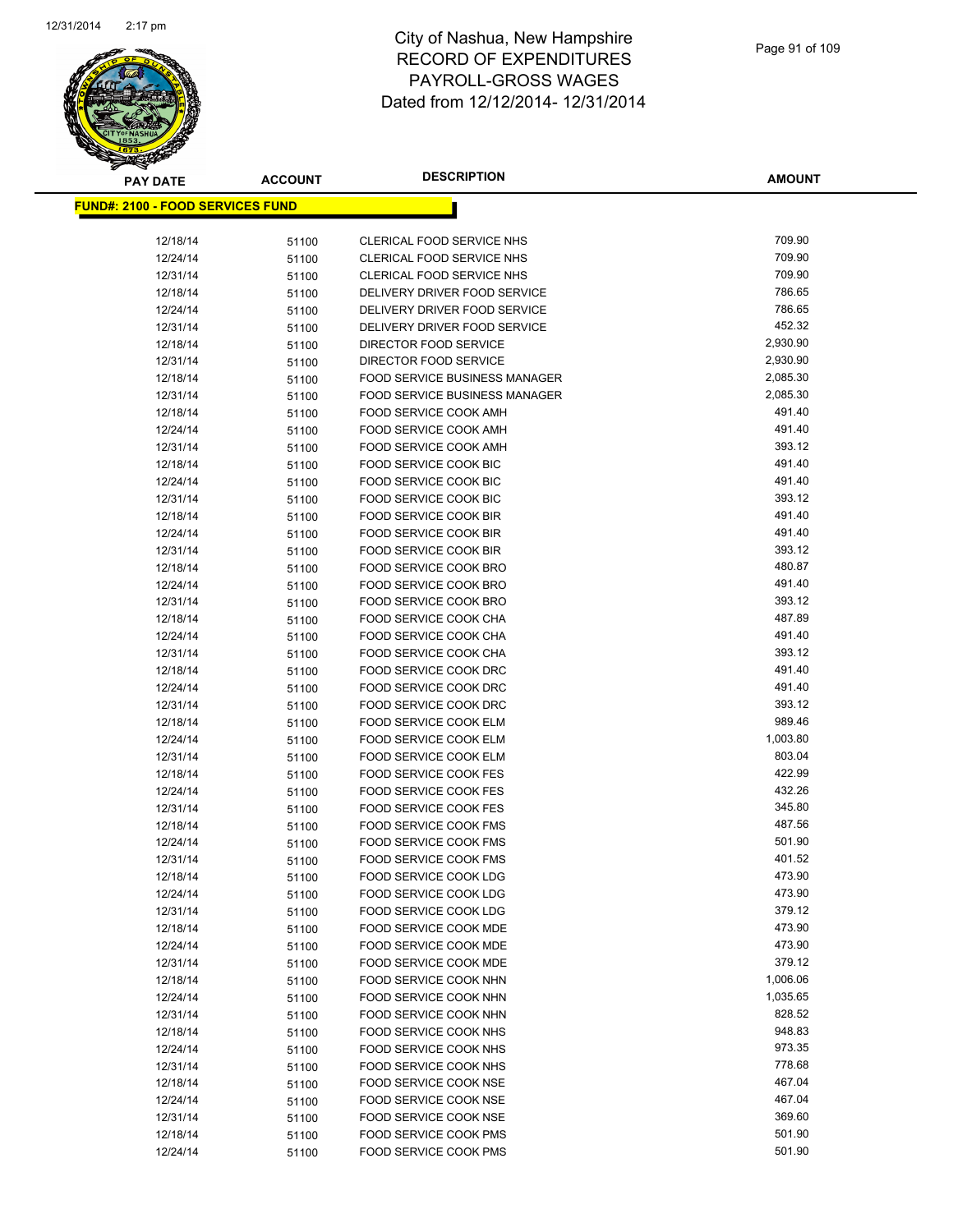

**AMOUNT**

| <b>FUND#: 2100 - FOOD SERVICES FUND</b> |       |                                 |           |
|-----------------------------------------|-------|---------------------------------|-----------|
| 12/31/14                                | 51100 | <b>FOOD SERVICE COOK PMS</b>    | 401.52    |
| 12/18/14                                | 51100 | FOOD SERVICE COOK SHE           | 473.90    |
| 12/24/14                                | 51100 | FOOD SERVICE COOK SHE           | 473.90    |
| 12/31/14                                | 51100 | FOOD SERVICE COOK SHE           | 379.12    |
| 12/18/14                                | 51100 | <b>FOOD SERVICE SITE CORD</b>   | 11,439.20 |
| 12/31/14                                | 51100 | <b>FOOD SERVICE SITE CORD</b>   | 11,439.22 |
| 12/18/14                                | 51100 | <b>FOOD SERVICECOOK MTP</b>     | 439.96    |
| 12/24/14                                | 51100 | <b>FOOD SERVICECOOK MTP</b>     | 452.90    |
| 12/31/14                                | 51100 | <b>FOOD SERVICECOOK MTP</b>     | 362.32    |
| 12/18/14                                | 51200 | FOOD SERVICE ASST PT AMH        | 475.93    |
| 12/24/14                                | 51200 | <b>FOOD SERVICE ASST PT AMH</b> | 523.25    |
| 12/31/14                                | 51200 | FOOD SERVICE ASST PT AMH        | 409.73    |
| 12/18/14                                | 51200 | FOOD SERVICE ASST PT BIC        | 538.70    |
| 12/24/14                                | 51200 | FOOD SERVICE ASST PT BIC        | 541.60    |
| 12/31/14                                | 51200 | FOOD SERVICE ASST PT BIC        | 430.19    |
| 12/18/14                                | 51200 | <b>FOOD SERVICE ASST PT BIR</b> | 459.70    |
| 12/24/14                                | 51200 | <b>FOOD SERVICE ASST PT BIR</b> | 425.65    |
| 12/31/14                                | 51200 | FOOD SERVICE ASST PT BIR        | 374.56    |
| 12/18/14                                | 51200 | FOOD SERVICE ASST PT BRO        | 348.99    |
| 12/24/14                                | 51200 | FOOD SERVICE ASST PT BRO        | 363.77    |
| 12/31/14                                | 51200 | FOOD SERVICE ASST PT BRO        | 283.92    |
| 12/18/14                                | 51200 | FOOD SERVICE ASST PT CHA        | 268.56    |
| 12/31/14                                | 51200 | FOOD SERVICE ASST PT CHA        | 144.84    |
| 12/18/14                                | 51200 | FOOD SERVICE ASST PT DRC        | 732.05    |
| 12/24/14                                | 51200 | FOOD SERVICE ASST PT DRC        | 744.40    |
| 12/31/14                                | 51200 | FOOD SERVICE ASST PT DRC        | 570.50    |
| 12/18/14                                | 51200 | FOOD SERVICE ASST PT ELM        | 2,013.12  |
| 12/24/14                                | 51200 | FOOD SERVICE ASST PT ELM        | 1,982.29  |
| 12/31/14                                | 51200 | FOOD SERVICE ASST PT ELM        | 1,506.73  |
| 12/18/14                                | 51200 | FOOD SERVICE ASST PT FES        | 719.64    |
| 12/24/14                                | 51200 | FOOD SERVICE ASST PT FES        | 725.55    |
| 12/31/14                                | 51200 | FOOD SERVICE ASST PT FES        | 580.44    |
| 12/18/14                                | 51200 | FOOD SERVICE ASST PT FMS        | 1,943.20  |
| 12/24/14                                | 51200 | FOOD SERVICE ASST PT FMS        | 1,992.51  |
| 12/31/14                                | 51200 | FOOD SERVICE ASST PT FMS        | 1,522.06  |
| 12/18/14                                | 51200 | FOOD SERVICE ASST PT LDG        | 892.52    |
| 12/24/14                                | 51200 | FOOD SERVICE ASST PT LDG        | 979.29    |
| 12/31/14                                | 51200 | FOOD SERVICE ASST PT LDG        | 741.56    |
| 12/18/14                                | 51200 | FOOD SERVICE ASST PT MDE        | 515.51    |
| 12/24/14                                | 51200 | FOOD SERVICE ASST PT MDE        | 552.51    |
| 12/31/14                                | 51200 | FOOD SERVICE ASST PT MDE        | 406.73    |
| 12/18/14                                | 51200 | FOOD SERVICE ASST PT MTP        | 480.15    |
| 12/24/14                                | 51200 | FOOD SERVICE ASST PT MTP        | 520.65    |
| 12/31/14                                | 51200 | FOOD SERVICE ASST PT MTP        | 321.06    |
| 12/18/14                                | 51200 | FOOD SERVICE ASST PT NHN        | 4,371.34  |
| 12/24/14                                | 51200 | FOOD SERVICE ASST PT NHN        | 4,757.83  |
| 12/31/14                                | 51200 | FOOD SERVICE ASST PT NHN        | 3,770.56  |
| 12/18/14                                | 51200 | FOOD SERVICE ASST PT NHS        | 3,936.29  |
| 12/24/14                                | 51200 | FOOD SERVICE ASST PT NHS        | 4,316.02  |
| 12/31/14                                | 51200 | FOOD SERVICE ASST PT NHS        | 3,302.16  |
| 12/18/14                                | 51200 | FOOD SERVICE ASST PT NSE        | 271.91    |
| 12/24/14                                | 51200 | FOOD SERVICE ASST PT NSE        | 289.25    |
| 12/31/14                                | 51200 | FOOD SERVICE ASST PT NSE        | 234.29    |
| 12/18/14                                | 51200 | FOOD SERVICE ASST PT PMS        | 2,181.72  |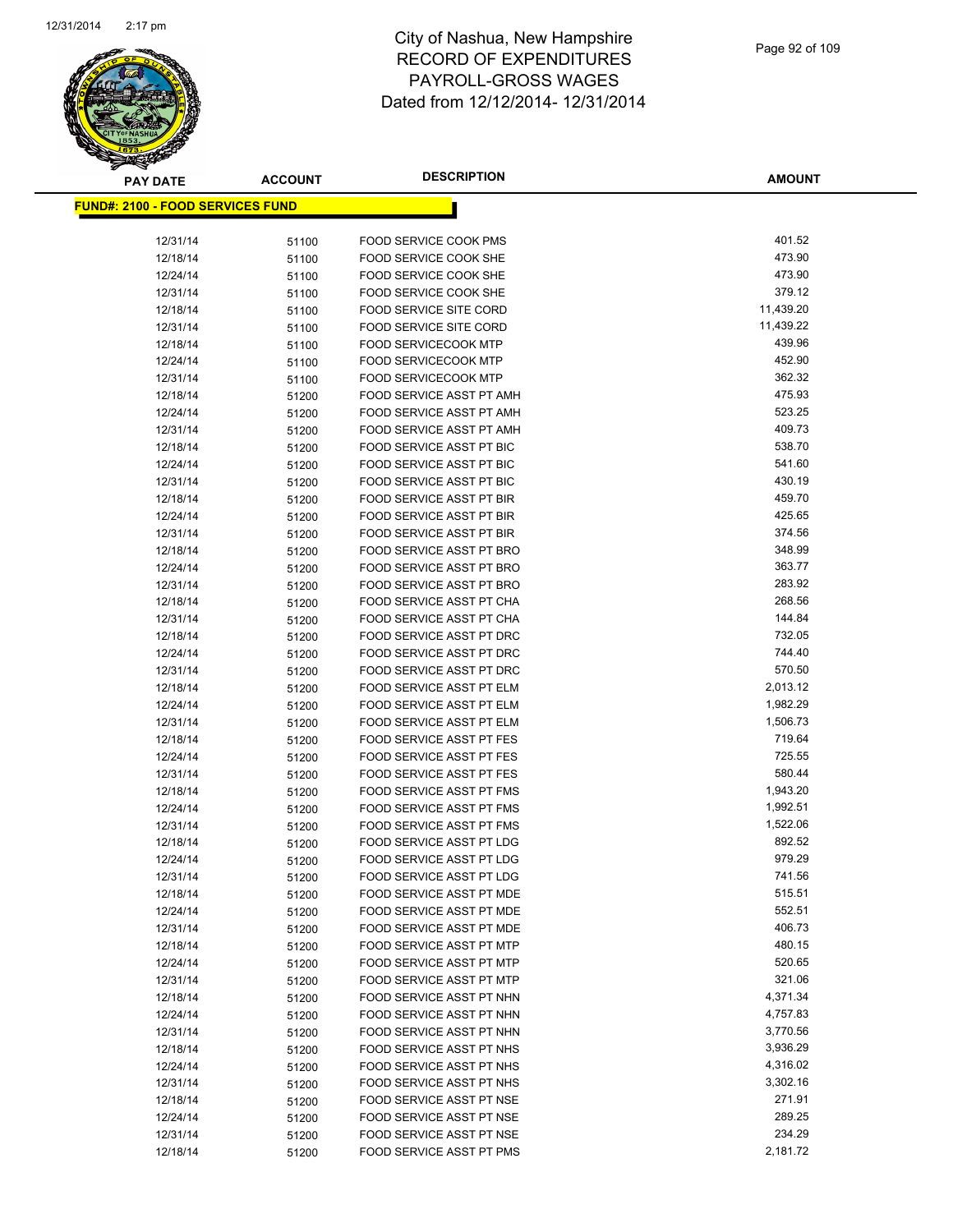

| <b>PAY DATE</b>                         | <b>ACCOUNT</b> | <b>DESCRIPTION</b>              | <b>AMOUNT</b> |
|-----------------------------------------|----------------|---------------------------------|---------------|
| <b>FUND#: 2100 - FOOD SERVICES FUND</b> |                |                                 |               |
| 12/24/14                                | 51200          | <b>FOOD SERVICE ASST PT PMS</b> | 2,371.57      |
| 12/31/14                                | 51200          | FOOD SERVICE ASST PT PMS        | 1,840.22      |
| 12/18/14                                | 51200          | FOOD SERVICE ASST PT SHE        | 527.15        |
| 12/24/14                                | 51200          | FOOD SERVICE ASST PT SHE        | 527.15        |
| 12/31/14                                | 51200          | FOOD SERVICE ASST PT SHE        | 421.72        |
| 12/18/14                                | 51300          | OVERTIME-REGULAR                | 64.25         |
| 12/24/14                                | 51300          | OVERTIME-REGULAR                | 45.13         |
| 12/31/14                                | 51300          | OVERTIME-REGULAR                | 15.96         |
| 12/18/14                                | 51412          | WAGES PER DIEM                  | 4,244.93      |
| 12/24/14                                | 51412          | WAGES PER DIEM                  | 4,968.50      |
| 12/31/14                                | 51412          | WAGES PER DIEM                  | 1,665.63      |
| 12/31/14                                | 55118          | TELEPHONE-CELLULAR              | 80.00         |
|                                         |                |                                 |               |

**TOTAL FUND 2100 - FOOD SERVICES FUND \$134,447.42** 

#### **FUND#: 2201 - DRIVERS EDUCATION FUND**

| 12/18/14 | 51200 | ADULT ED DIPOLMA INST     | 500.00 |
|----------|-------|---------------------------|--------|
| 12/31/14 | 51200 | ADULT ED DIPOLMA INST     | 450.00 |
| 12/18/14 | 51200 | DRIVER INSTRUCTOR         | 450.00 |
| 12/24/14 | 51200 | DRIVER INSTRUCTOR         | 700.00 |
| 12/18/14 | 51200 | <b>TEACHER TECHED ELM</b> | 300.00 |
| 12/31/14 | 51200 | TEACHER TECHED ELM        | 175.00 |
| 12/18/14 | 51200 | TEACHER TECHED FMS        | 525.00 |
| 12/31/14 | 51200 | TEACHER TECHED FMS        | 225.00 |
| 12/18/14 | 51200 | TEACHER TECHED PMS        | 200.00 |
| 12/31/14 | 51200 | TEACHER TECHED PMS        | 100.00 |

#### **TOTAL FUND 2201 - DRIVERS EDUCATION FUND \$3,625.00**

| <u> FUND#: 2207 - ADULT ED/CONTINUING ED</u> |       |                          |        |
|----------------------------------------------|-------|--------------------------|--------|
| 12/18/14                                     | 51200 | ADULT ED ENRICHMENT INST | 162.50 |
| 12/24/14                                     | 51200 | ADULT ED ENRICHMENT INST | 225.00 |
| 12/31/14                                     | 51200 | ADULT ED ENRICHMENT INST | 25.00  |
| 12/18/14                                     | 51200 | CLERICAL SPECIAL ED NHN  | 37.50  |
| 12/18/14                                     | 51200 | <b>SUB TEACHER</b>       | 75.00  |
| 12/24/14                                     | 51200 | <b>SUB TEACHER</b>       | 75.00  |
| 12/31/14                                     | 51200 | <b>SUB TEACHER</b>       | 75.00  |
|                                              |       |                          |        |

#### **TOTAL FUND 2207 - ADULT ED/CONTINUING ED \$675.00**

#### **FUND#: 2252 - DAY CARE**

| 12/18/14 | 51100 | PANTHER PRESCHOOL DIRECTOR | 869.00 |
|----------|-------|----------------------------|--------|
| 12/31/14 | 51100 | PANTHER PRESCHOOL DIRECTOR | 869.01 |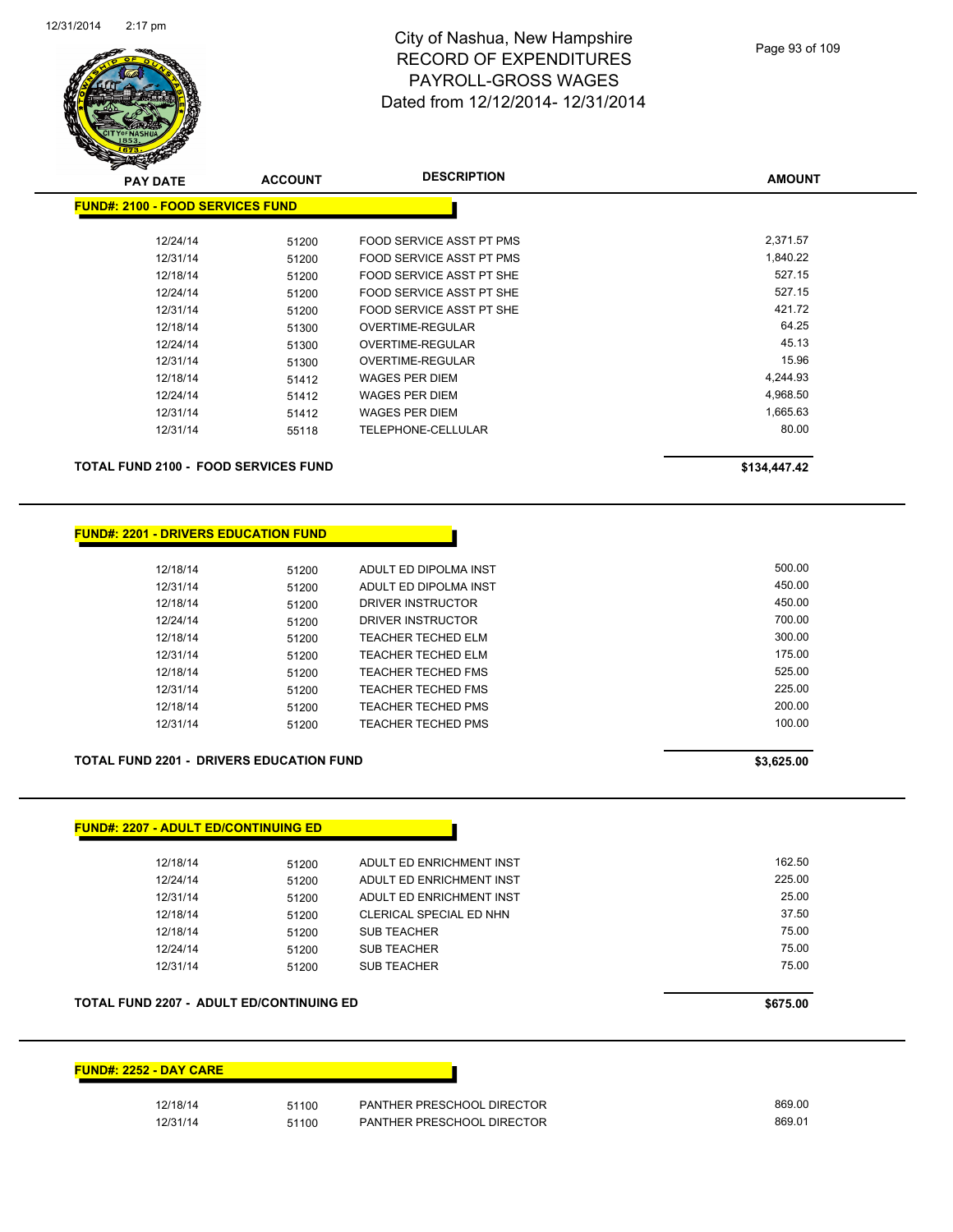

| Page 94 of 109 |  |  |  |
|----------------|--|--|--|
|----------------|--|--|--|

| <b>TOTAL FUND 2252 - DAY CARE</b>     |                                           |                           | \$1,738.01 |
|---------------------------------------|-------------------------------------------|---------------------------|------------|
|                                       |                                           |                           |            |
|                                       |                                           |                           |            |
| <b>FUND#: 2257 - SPECIAL ED LOCAL</b> |                                           |                           |            |
| 12/18/14                              | 51100                                     | PARA DW SPEC ED CHA       | 1,081.31   |
| 12/24/14                              | 51100                                     | PARA DW SPEC ED CHA       | 1,094.33   |
| 12/31/14                              | 51100                                     | PARA DW SPEC ED CHA       | 862.12     |
| 12/18/14                              | 51100                                     | PARA DW SPEC ED FMS       | 504.19     |
| 12/24/14                              | 51100                                     | PARA DW SPEC ED FMS       | 504.19     |
| 12/31/14                              | 51100                                     | PARA DW SPEC ED FMS       | 404.94     |
| 12/18/14                              | 51100                                     | PARA DW SPEC ED MDE       | 394.29     |
| 12/24/14                              | 51100                                     | PARA DW SPEC ED MDE       | 401.03     |
| 12/31/14                              | 51100                                     | PARA DW SPEC ED MDE       | 323.52     |
| 12/18/14                              | 51100                                     | PARA DW SPEC ED SHE       | 1,054.91   |
| 12/24/14                              | 51100                                     | PARA DW SPEC ED SHE       | 1,046.57   |
| 12/31/14                              | 51100                                     | PARA DW SPEC ED SHE       | 838.20     |
| 12/18/14                              | 51100                                     | PARA DW SPEC ELM          | 451.40     |
| 12/24/14                              | 51100                                     | PARA DW SPEC ELM          | 451.39     |
| 12/31/14                              | 51100                                     | PARA DW SPEC ELM          | 322.42     |
| 12/18/14                              | 51100                                     | SIGN LANGUAGE INTERPRETER | 1,173.48   |
| 12/24/14                              | 51100                                     | SIGN LANGUAGE INTERPRETER | 1,143.76   |
| 12/31/14                              | 51100                                     | SIGN LANGUAGE INTERPRETER | 415.91     |
| 12/18/14                              | 51412                                     | <b>WAGES PER DIEM</b>     | 329.84     |
| 12/24/14                              | 51412                                     | <b>WAGES PER DIEM</b>     | 259.84     |
| 12/31/14                              | 51412                                     | <b>WAGES PER DIEM</b>     | 121.36     |
|                                       | <b>TOTAL FUND 2257 - SPECIAL ED LOCAL</b> |                           |            |

#### **FUND#: 2503 - PARKS & REC PROGRAMS FUND**

| 12/18/14 | 51100 | PROGRAM COORDINATOR | 357.75 |
|----------|-------|---------------------|--------|
| 12/24/14 | 51100 | PROGRAM COORDINATOR | 357.75 |
| 12/31/14 | 51100 | PROGRAM COORDINATOR | 357.75 |
|          |       |                     |        |
|          |       |                     |        |

**TOTAL FUND 2503 - PARKS & REC PROGRAMS FUND \$1,073.25** 

#### **FUND#: 2505 - GOVT & EDUCATION CHANNELS FUND**

| 12/18/14 | 51100 | ECHANNEL ACCESS ADMINISTRATOR | 1.044.70 |
|----------|-------|-------------------------------|----------|
| 12/24/14 | 51100 | ECHANNEL ACCESS ADMINISTRATOR | 1.044.70 |
| 12/31/14 | 51100 | ECHANNEL ACCESS ADMINISTRATOR | 1.044.70 |
| 12/18/14 | 51100 | PEG PROGRAM MANAGER           | 1.173.50 |
| 12/24/14 | 51100 | PEG PROGRAM MANAGER           | 1.173.50 |
| 12/31/14 | 51100 | PEG PROGRAM MANAGER           | 1.173.50 |
| 12/24/14 | 55118 | TELEPHONE-CELLULAR            | 100.00   |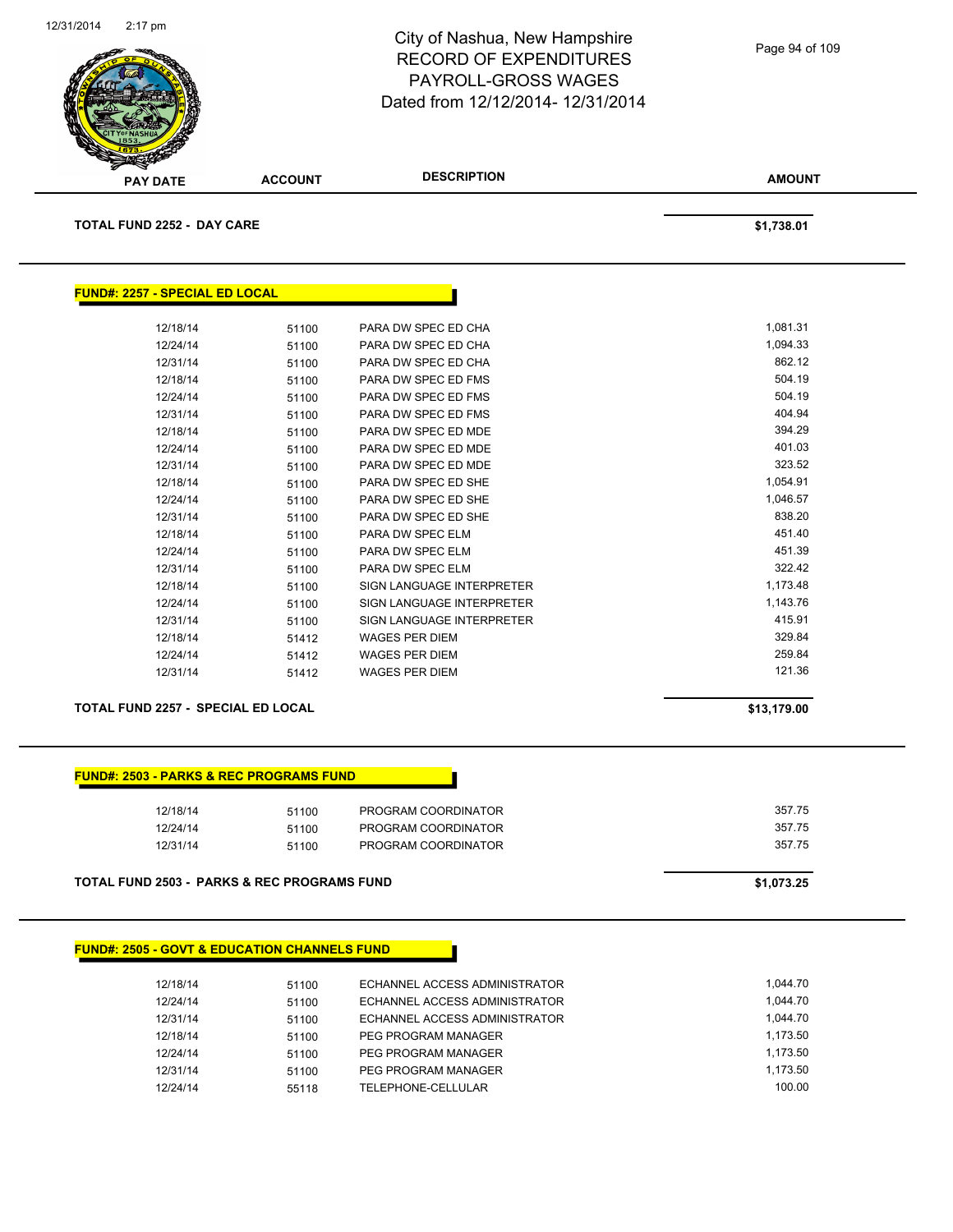|                                                     |                | City of Nashua, New Hampshire<br><b>RECORD OF EXPENDITURES</b><br><b>PAYROLL-GROSS WAGES</b><br>Dated from 12/12/2014- 12/31/2014 | Page 95 of 109        |
|-----------------------------------------------------|----------------|-----------------------------------------------------------------------------------------------------------------------------------|-----------------------|
| <b>PAY DATE</b>                                     | <b>ACCOUNT</b> | <b>DESCRIPTION</b>                                                                                                                | <b>AMOUNT</b>         |
| TOTAL FUND 2505 - GOVT & EDUCATION CHANNELS FUND    |                |                                                                                                                                   | \$6,754.60            |
| <b>FUND#: 3050 - POLICE GRANTS FUND</b>             |                |                                                                                                                                   |                       |
| 12/18/14                                            | 51100          | DOMESTIC VIOLENCE ADVOCATE                                                                                                        | 807.60                |
| 12/24/14                                            | 51100          | DOMESTIC VIOLENCE ADVOCATE                                                                                                        | 807.60                |
| 12/31/14                                            | 51100          | DOMESTIC VIOLENCE ADVOCATE                                                                                                        | 807.60                |
| 12/18/14                                            | 51100          | PATROLMAN ALL RANKS                                                                                                               | 1,254.45              |
| 12/24/14                                            | 51100          | PATROLMAN ALL RANKS                                                                                                               | 1,254.45              |
| 12/31/14                                            | 51100          | PATROLMAN ALL RANKS                                                                                                               | 1,254.45              |
| 12/31/14                                            | 51628          | <b>EXTRA HOLIDAY</b>                                                                                                              | 250.89                |
| <b>TOTAL FUND 3050 - POLICE GRANTS FUND</b>         |                |                                                                                                                                   | \$6,437.04            |
|                                                     | 51100          | FIRE LIEUTENANT                                                                                                                   | 1,307.47              |
| 12/18/14<br>12/18/14<br>12/18/14                    | 51100<br>51309 | <b>FIREFIGHTERS ALL RANKS</b><br><b>OVERTIME-TRAINING</b>                                                                         | 2,030.14<br>10,251.76 |
| <b>TOTAL FUND 3060 - FIRE GRANTS FUND</b>           |                |                                                                                                                                   | \$13,882.96           |
| <b>FUND#: 3068 - COMMUNITY SERVICES GRANTS FUND</b> |                |                                                                                                                                   |                       |
| 12/18/14                                            | 51100          | <b>EPIDEMIOLOGIST</b>                                                                                                             | 1,351.05              |
| 12/24/14                                            | 51100          | <b>EPIDEMIOLOGIST</b>                                                                                                             | 1,351.05              |
| 12/31/14                                            | 51100          | <b>EPIDEMIOLOGIST</b>                                                                                                             | 1,351.05              |
| 12/18/14                                            | 51100          | INTAKE SPECIALIST PROGRAM ASST                                                                                                    | 376.60                |
| 12/24/14                                            | 51100          | INTAKE SPECIALIST PROGRAM ASST                                                                                                    | 376.60                |
| 12/31/14                                            | 51100          | <b>INTAKE SPECIALIST PROGRAM ASST</b>                                                                                             | 376.60                |
| 12/18/14                                            | 51100          | PROGRAM ASSISTANT                                                                                                                 | 435.30                |
| 12/24/14                                            | 51100          | PROGRAM ASSISTANT                                                                                                                 | 435.31                |
| 12/31/14                                            | 51100          | PROGRAM ASSISTANT                                                                                                                 | 435.30                |
| 12/18/14                                            | 51100          | PUB HEALTH PREPAREDNESS COORD                                                                                                     | 1,150.51              |
| 12/24/14                                            | 51100          | PUB HEALTH PREPAREDNESS COORD                                                                                                     | 1,150.50              |
| 12/31/14                                            | 51100          | PUB HEALTH PREPAREDNESS COORD                                                                                                     | 1,150.50              |
| 12/18/14                                            | 51100          | SMP PROGRAM COORDINATOR                                                                                                           | 852.15                |
| 12/24/14                                            | 51100          | SMP PROGRAM COORDINATOR                                                                                                           | 852.15                |
| 12/31/14<br>12/24/14                                | 51100<br>55118 | SMP PROGRAM COORDINATOR<br>TELEPHONE-CELLULAR                                                                                     | 852.15<br>100.00      |

**FUND#: 3070 - COMMUNITY HEALTH GRANTS FUND**

12/18/14 51100 NURSE PRACTITIONER PT 12/18/14 5133.00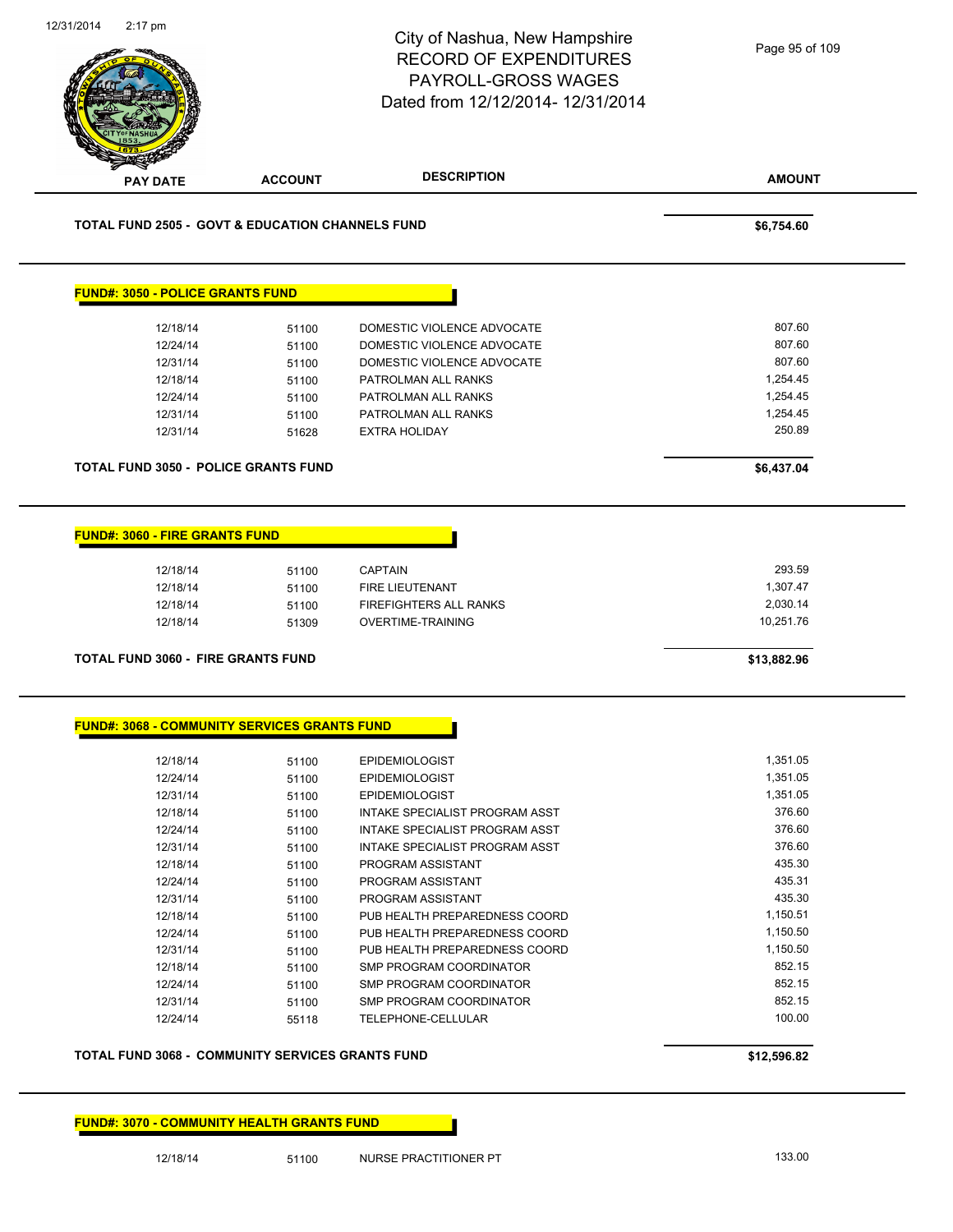

#### **FUND#: 3080 - COMMUNITY DEVELOPMENT GRANTS**

| 12/4/14  | 51100 | OED PROGRAM COORDINATOR | (0.01) |
|----------|-------|-------------------------|--------|
| 12/18/14 | 51100 | OED PROGRAM COORDINATOR | 159.65 |
| 12/24/14 | 51100 | OED PROGRAM COORDINATOR | 159.65 |
| 12/31/14 | 51100 | OED PROGRAM COORDINATOR | 159.65 |
|          |       |                         |        |

**TOTAL FUND 3080 - COMMUNITY DEVELOPMENT GRANTS \$478.94** 

#### **FUND#: 3090 - URBAN PROGRAM GRANTS FUND**

| 12/18/14 | 51100 | <b>GRANT MGMT SPECIALIST</b>       | 988.15   |
|----------|-------|------------------------------------|----------|
| 12/24/14 | 51100 | <b>GRANT MGMT SPECIALIST</b>       | 988.16   |
| 12/31/14 | 51100 | <b>GRANT MGMT SPECIALIST</b>       | 988.15   |
| 12/18/14 | 51100 | INTAKE SPECIALIST PROGRAM ASST     | 564.95   |
| 12/24/14 | 51100 | INTAKE SPECIALIST PROGRAM ASST     | 564.95   |
| 12/31/14 | 51100 | INTAKE SPECIALIST PROGRAM ASST     | 564.95   |
| 12/18/14 | 51100 | <b>MANAGER URBAN PROGRAMS</b>      | 362.50   |
| 12/24/14 | 51100 | <b>MANAGER URBAN PROGRAMS</b>      | 362.50   |
| 12/31/14 | 51100 | <b>MANAGER URBAN PROGRAMS</b>      | 2,320.00 |
| 12/18/14 | 51100 | PROGRAM COORDINATOR LP&HH          | 1,103.60 |
| 12/24/14 | 51100 | PROGRAM COORDINATOR LP&HH          | 1,103.60 |
| 12/31/14 | 51100 | PROGRAM COORDINATOR LP&HH          | 1,103.60 |
| 12/18/14 | 51100 | PROJECT ADMINISTRATOR              | 1,194.60 |
| 12/24/14 | 51100 | PROJECT ADMINISTRATOR              | 1,194.60 |
| 12/31/14 | 51100 | PROJECT ADMINISTRATOR              | 1,194.60 |
| 12/18/14 | 51100 | PROJECT ADMINISTRATOR LP&HH        | 1,028.10 |
| 12/24/14 | 51100 | PROJECT ADMINISTRATOR LP&HH        | 1,028.10 |
| 12/31/14 | 51100 | PROJECT ADMINISTRATOR LP&HH        | 1,028.10 |
| 12/18/14 | 51200 | CODE ENFORCEMENT OFFICER II        | 577.72   |
| 12/24/14 | 51200 | CODE ENFORCEMENT OFFICER II        | 577.72   |
| 12/31/14 | 51200 | <b>CODE ENFORCEMENT OFFICER II</b> | 722.15   |
| 12/24/14 | 55118 | <b>TELEPHONE-CELLULAR</b>          | 34.00    |

#### **TOTAL FUND 3090 - URBAN PROGRAM GRANTS FUND \$19,594.80**

#### **FUND#: 3120 - TRANSIT GRANTS FUND**

| 12/18/14 | 51100 | TRANSIT FINANCE COORDINATOR          | 1.171.15 |
|----------|-------|--------------------------------------|----------|
| 12/24/14 | 51100 | <b>TRANSIT FINANCE COORDINATOR</b>   | 1.171.16 |
| 12/31/14 | 51100 | <b>TRANSIT FINANCE COORDINATOR</b>   | 1.171.15 |
| 12/18/14 | 51100 | TRANSIT FLEET FACILITIES SUPV        | 988.15   |
| 12/24/14 | 51100 | <b>TRANSIT FLEET FACILITIES SUPV</b> | 988.15   |
| 12/31/14 | 51100 | TRANSIT FLEET FACILITIES SUPV        | 988.15   |

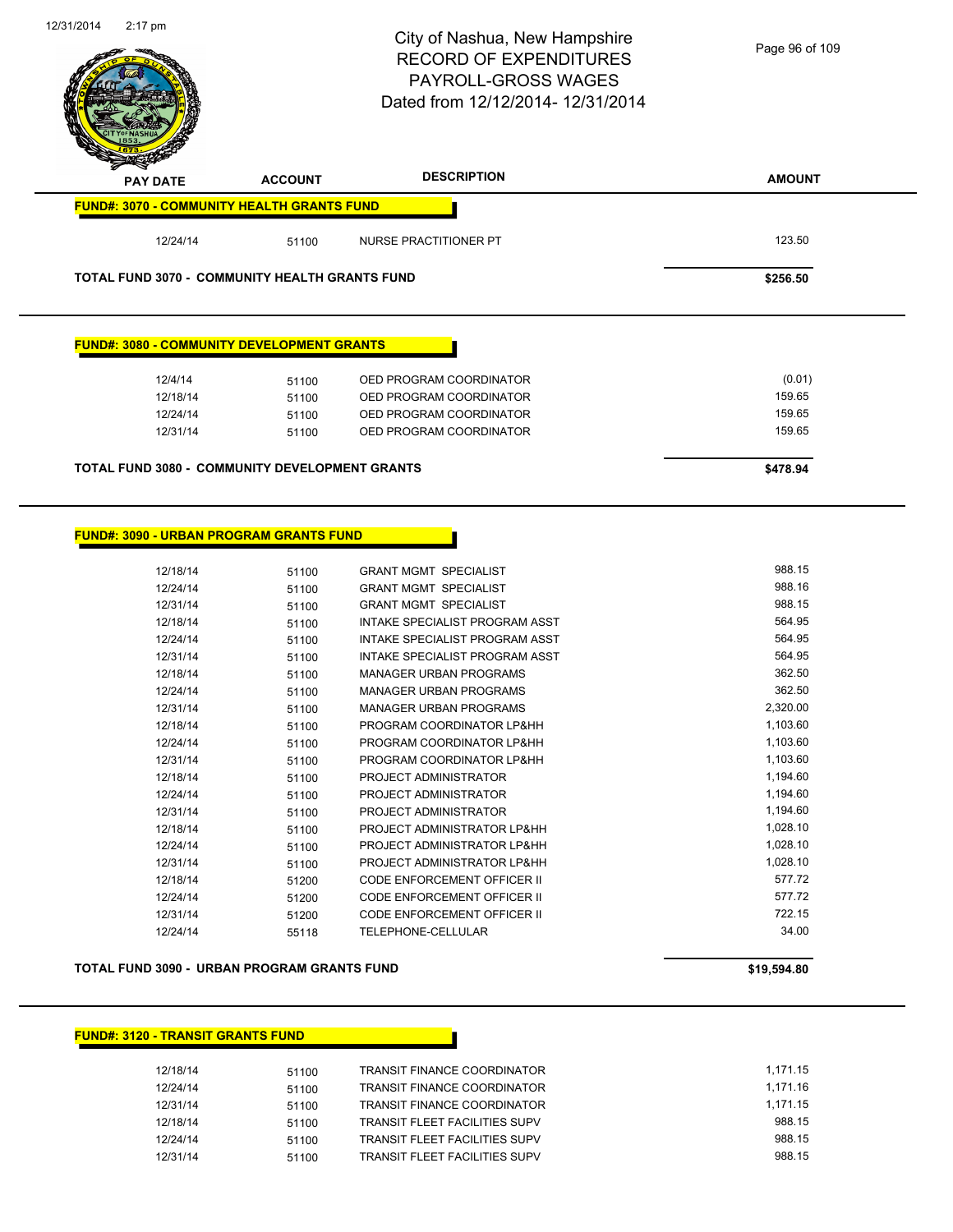

| $\tilde{\phantom{a}}$                     |                |                                       |               |
|-------------------------------------------|----------------|---------------------------------------|---------------|
| <b>PAY DATE</b>                           | <b>ACCOUNT</b> | <b>DESCRIPTION</b>                    | <b>AMOUNT</b> |
| <u> FUND#: 3120 - TRANSIT GRANTS FUND</u> |                |                                       |               |
|                                           |                |                                       |               |
| 12/18/14                                  | 51100          | <b>TRANSIT MECHANICS</b>              | 1,792.25      |
| 12/24/14                                  | 51100          | <b>TRANSIT MECHANICS</b>              | 1,786.70      |
| 12/31/14                                  | 51100          | <b>TRANSIT MECHANICS</b>              | 1,792.25      |
| 12/18/14                                  | 51100          | <b>TRANSIT OPER MKTG SUPV</b>         | 1,014.25      |
| 12/24/14                                  | 51100          | <b>TRANSIT OPER MKTG SUPV</b>         | 1,014.25      |
| 12/31/14                                  | 51100          | <b>TRANSIT OPER MKTG SUPV</b>         | 1,014.25      |
| 12/18/14                                  | 51100          | TRANSIT OPERATIONS COORDINATOR        | 887.25        |
| 12/24/14                                  | 51100          | <b>TRANSIT OPERATIONS COORDINATOR</b> | 887.25        |
| 12/31/14                                  | 51100          | TRANSIT OPERATIONS COORDINATOR        | 887.25        |
| 12/18/14                                  | 51100          | <b>TRANSIT UTILITY SERVICE WORKER</b> | 662.55        |
| 12/24/14                                  | 51100          | <b>TRANSIT UTILITY SERVICE WORKER</b> | 662.55        |
| 12/31/14                                  | 51100          | <b>TRANSIT UTILITY SERVICE WORKER</b> | 662.53        |
| 12/18/14                                  | 51100          | <b>TRANSPORTATION DEPT MANAGER</b>    | 1,225.40      |
| 12/24/14                                  | 51100          | TRANSPORTATION DEPT MANAGER           | 1,225.40      |
| 12/31/14                                  | 51100          | <b>TRANSPORTATION DEPT MANAGER</b>    | 1,225.40      |
| 12/31/14                                  | 51300          | OVERTIME-REGULAR                      | 298.56        |
|                                           |                |                                       |               |

**TOTAL FUND 3120 - TRANSIT GRANTS FUND \$23,516.00** 

#### **FUND#: 3800 - SCHOOL GRANTS FUND**

| 12/18/14 | 51100 | 21 CENTURY ELEM MFAM RES COORD | 6,765.50 |
|----------|-------|--------------------------------|----------|
| 12/31/14 | 51100 | 21 CENTURY ELEM MFAM RES COORD | 6,765.49 |
| 12/18/14 | 51100 | ASSISTANT PRINCIPAL AMH        | 1,406.20 |
| 12/31/14 | 51100 | ASSISTANT PRINCIPAL AMH        | 1,406.20 |
| 12/18/14 | 51100 | ASSISTANT PRINCIPAL BRO        | 1,403.90 |
| 12/31/14 | 51100 | ASSISTANT PRINCIPAL BRO        | 1,403.89 |
| 12/18/14 | 51100 | ASSISTANT PRINCIPAL CHARL      | 1,483.80 |
| 12/31/14 | 51100 | ASSISTANT PRINCIPAL CHARL      | 1,483.80 |
| 12/18/14 | 51100 | ASSISTANT PRINCIPAL MDE        | 1,406.20 |
| 12/31/14 | 51100 | ASSISTANT PRINCIPAL MDE        | 1,406.20 |
| 12/18/14 | 51100 | ASSISTANT PRINCIPAL SHE        | 1,403.90 |
| 12/31/14 | 51100 | <b>ASSISTANT PRINCIPAL SHE</b> | 1,403.89 |
| 12/18/14 | 51100 | AYP FACILITATOR DRC            | 2,650.80 |
| 12/31/14 | 51100 | AYP FACILITATOR DRC            | 2,650.81 |
| 12/18/14 | 51100 | AYP FACILITATOR FES            | 2,816.70 |
| 12/31/14 | 51100 | <b>AYP FACILITATOR FES</b>     | 2,816.69 |
| 12/18/14 | 51100 | AYP FACILITATOR LDG            | 3,433.10 |
| 12/31/14 | 51100 | AYP FACILITATOR LDG            | 3,433.10 |
| 12/18/14 | 51100 | <b>CLERICAL 21 CENTURY</b>     | 730.24   |
| 12/24/14 | 51100 | <b>CLERICAL 21 CENTURY</b>     | 725.28   |
| 12/31/14 | 51100 | <b>CLERICAL 21 CENTURY</b>     | 591.15   |
| 12/18/14 | 51100 | <b>DIRECTOR TITLE 1</b>        | 3,239.00 |
| 12/31/14 | 51100 | <b>DIRECTOR TITLE 1</b>        | 3,239.00 |
| 12/18/14 | 51100 | DW TECHNOLOGY PEER COACH       | 2,901.99 |
| 12/31/14 | 51100 | DW TECHNOLOGY PEER COACH       | 2,901.99 |
| 12/18/14 | 51100 | ELL OUTREACH WORKER HOURLY     | 600.00   |
| 12/24/14 | 51100 | ELL OUTREACH WORKER HOURLY     | 600.00   |
| 12/31/14 | 51100 | ELL OUTREACH WORKER HOURLY     | 600.00   |
| 12/18/14 | 51100 | <b>FAMILY LIAISON</b>          | 200.00   |
| 12/24/14 | 51100 | <b>FAMILY LIAISON</b>          | 200.00   |
| 12/18/14 | 51100 | <b>GUIDANCE COUNSELOR FES</b>  | 7,749.08 |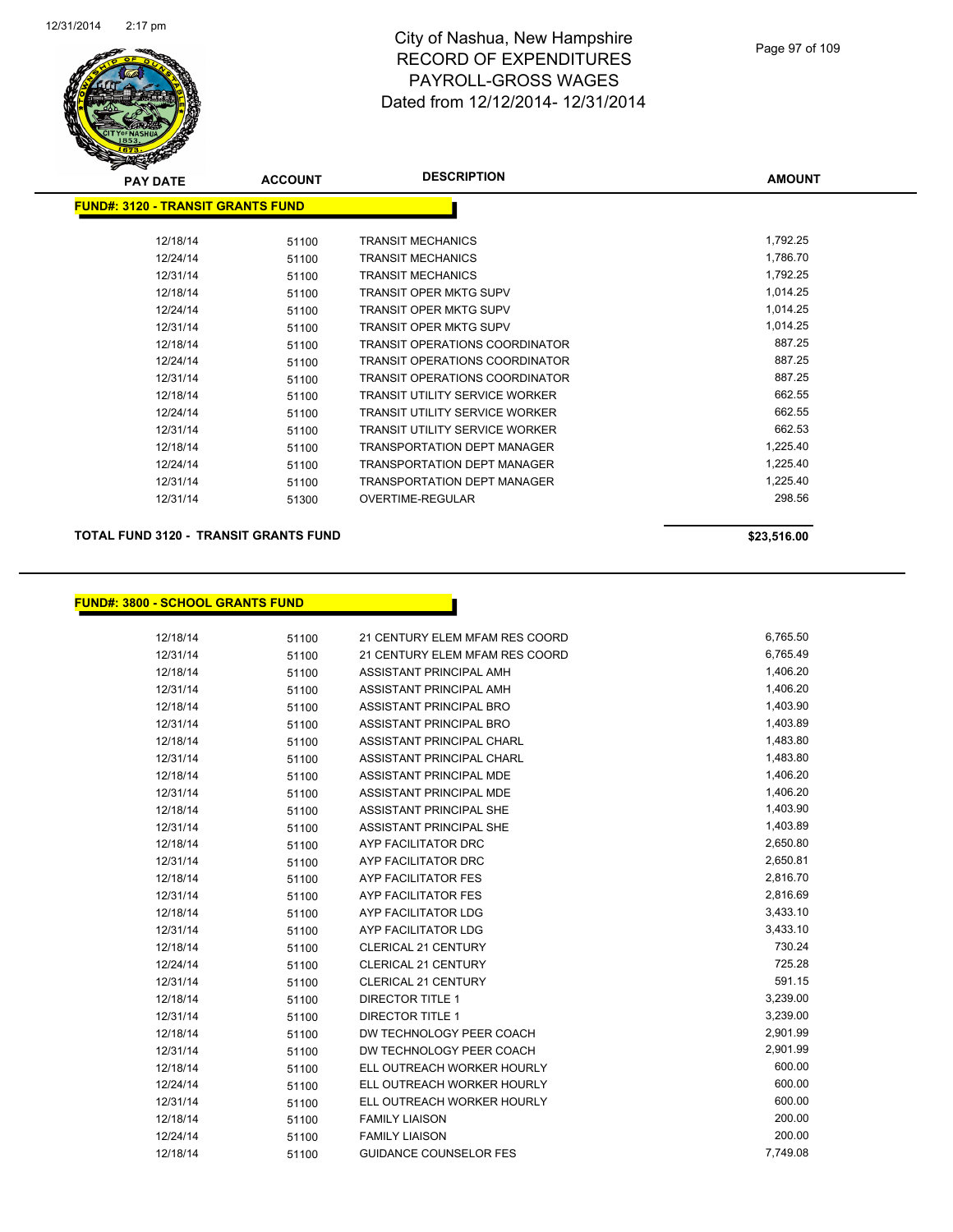

| <b>PAY DATE</b>                          | <b>ACCOUNT</b> | <b>DESCRIPTION</b>                                 | <b>AMOUNT</b>        |
|------------------------------------------|----------------|----------------------------------------------------|----------------------|
| <u> FUND#: 3800 - SCHOOL GRANTS FUND</u> |                |                                                    |                      |
|                                          |                |                                                    |                      |
| 12/18/14                                 | 51100          | <b>INTERPRETER</b>                                 | 450.00               |
| 12/24/14                                 | 51100          | <b>INTERPRETER</b>                                 | 375.00               |
| 12/31/14                                 | 51100          | <b>INTERPRETER</b>                                 | 150.00               |
| 12/18/14                                 | 51100          | <b>INTRUCTIONAL LEADER FES</b>                     | 5,826.00             |
| 12/31/14                                 | 51100          | <b>INTRUCTIONAL LEADER FES</b>                     | 5,826.02             |
| 12/18/14                                 | 51100          | JOB DEVELOPER SPED NHS                             | 2,020.40             |
| 12/31/14                                 | 51100          | JOB DEVELOPER SPED NHS                             | 2,020.41             |
| 12/18/14                                 | 51100          | LUNCH MONITOR SHE                                  | 418.45               |
| 12/24/14                                 | 51100          | LUNCH MONITOR SHE                                  | 418.45               |
| 12/31/14                                 | 51100          | LUNCH MONITOR SHE                                  | 167.38               |
| 12/18/14                                 | 51100          | <b>OFFICE MANAGER TITLE 1</b>                      | 1,481.30             |
| 12/31/14                                 | 51100          | <b>OFFICE MANAGER TITLE 1</b>                      | 1,481.30             |
| 12/18/14                                 | 51100          | PARA KIND FES                                      | 400.62               |
| 12/24/14                                 | 51100          | PARA KIND FES                                      | 420.98               |
| 12/31/14                                 | 51100          | PARA KIND FES                                      | 325.93               |
| 12/18/14                                 | 51100          | PARA TTI AMH                                       | 560.58               |
| 12/24/14                                 | 51100          | PARA TTI AMH                                       | 560.58               |
| 12/31/14                                 | 51100          | PARA TTI AMH                                       | 446.64               |
| 12/18/14                                 | 51100          | PARA TTI DRC                                       | 891.14               |
| 12/24/14                                 | 51100          | PARA TTI DRC                                       | 841.12               |
| 12/31/14                                 | 51100          | PARA TTI DRC                                       | 508.83               |
| 12/18/14                                 | 51100          | PARA TTI LDG                                       | 2,041.98             |
| 12/24/14                                 | 51100          | PARA TTI LDG                                       | 2,001.24             |
| 12/31/14                                 | 51100          | PARA TTI LDG                                       | 1,612.39             |
| 12/18/14                                 | 51100          | PARA TTI NURSERY                                   | 811.31               |
| 12/24/14                                 | 51100          | PARA TTI NURSERY                                   | 658.08               |
| 12/31/14                                 | 51100          | PARA TTI NURSERY                                   | 295.02               |
| 12/18/14                                 | 51100          | PARA VOC NHS                                       | 428.05               |
| 12/24/14                                 | 51100          | PARA VOC NHS                                       | 414.95               |
| 12/31/14                                 | 51100          | PARA VOC NHS                                       | 330.91               |
| 12/18/14                                 | 51100          | <b>TEACHER DWSE BIR</b>                            | 1,762.10             |
| 12/31/14<br>12/18/14                     | 51100          | <b>TEACHER DWSE BIR</b><br><b>TEACHER DWSE BRO</b> | 1,762.10<br>1,893.80 |
| 12/31/14                                 | 51100          | TEACHER DWSE BRO                                   | 1,893.81             |
| 12/18/14                                 | 51100          | <b>TEACHER DWSE CHA</b>                            | 1,885.00             |
| 12/31/14                                 | 51100<br>51100 | <b>TEACHER DWSE CHA</b>                            | 1,885.01             |
| 12/18/14                                 | 51100          | <b>TEACHER DWSE ELM</b>                            | 1,622.40             |
| 12/31/14                                 | 51100          | TEACHER DWSE ELM                                   | 1,622.41             |
| 12/18/14                                 | 51100          | <b>TEACHER GR4 AMH</b>                             | 2,082.50             |
| 12/31/14                                 | 51100          | <b>TEACHER GR4 AMH</b>                             | 2,082.50             |
| 12/18/14                                 | 51100          | <b>TEACHER GR4 BIC</b>                             | 1,650.70             |
| 12/31/14                                 | 51100          | <b>TEACHER GR4 BIC</b>                             | 1,650.70             |
| 12/18/14                                 | 51100          | TEACHER PRESCHOOL NHS                              | 1,690.00             |
| 12/31/14                                 | 51100          | TEACHER PRESCHOOL NHS                              | 1,690.00             |
| 12/18/14                                 | 51100          | <b>TEACHER SPED AMH</b>                            | 1,885.00             |
| 12/31/14                                 | 51100          | <b>TEACHER SPED AMH</b>                            | 1,885.01             |
| 12/18/14                                 | 51100          | TEACHER SPED DRC                                   | 3,507.60             |
| 12/31/14                                 | 51100          | <b>TEACHER SPED DRC</b>                            | 3,507.58             |
| 12/18/14                                 | 51100          | <b>TEACHER SPED ELM</b>                            | 3,507.40             |
| 12/31/14                                 | 51100          | <b>TEACHER SPED ELM</b>                            | 3,507.42             |
| 12/18/14                                 | 51100          | <b>TEACHER SPED FES</b>                            | 2,398.90             |
| 12/31/14                                 | 51100          | <b>TEACHER SPED FES</b>                            | 2,398.90             |
| 12/18/14                                 | 51100          | TEACHER SPED FMS                                   | 3,699.30             |
| 12/31/14                                 | 51100          | <b>TEACHER SPED FMS</b>                            | 3,699.30             |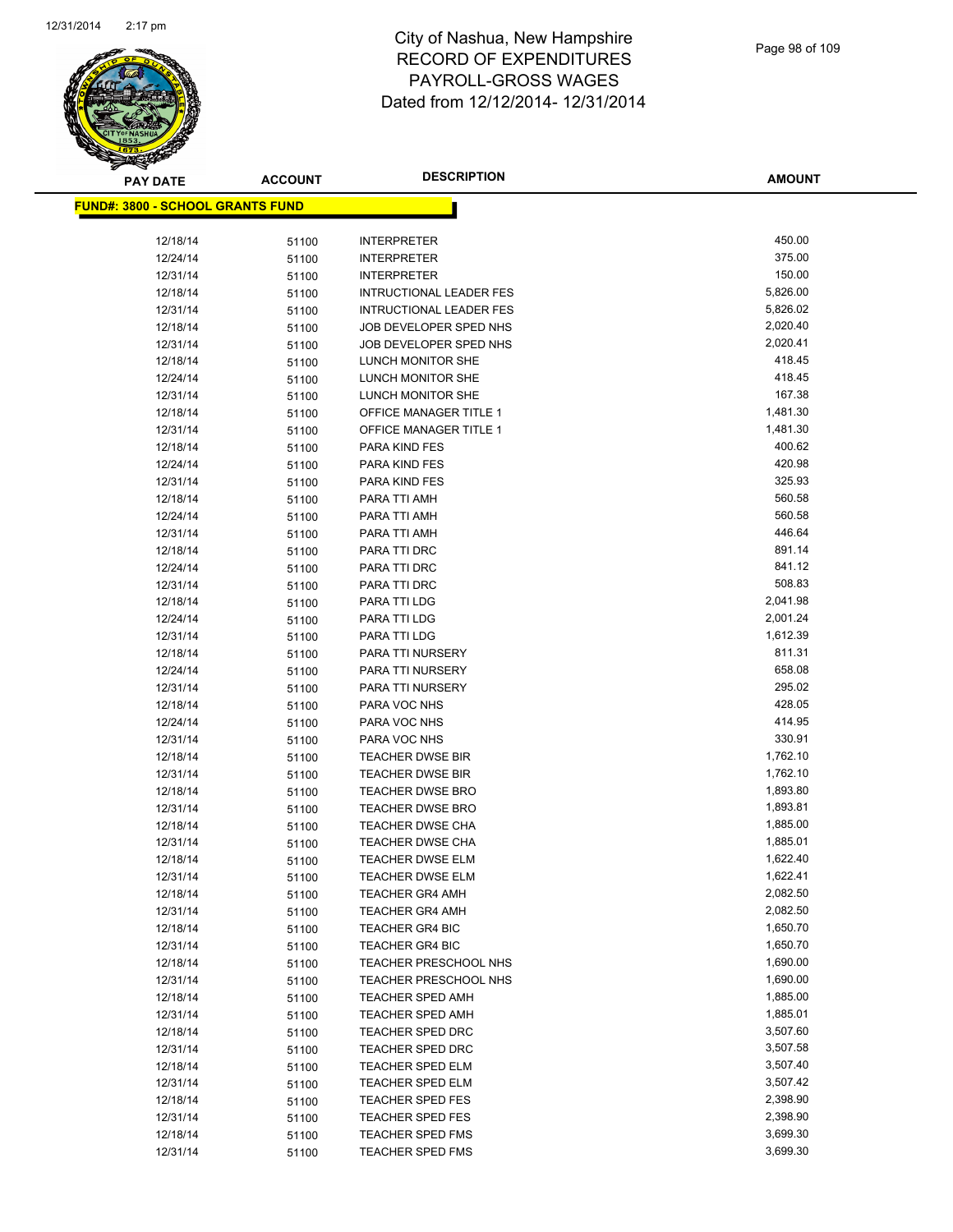$FUN$ 



# City of Nashua, New Hampshire RECORD OF EXPENDITURES PAYROLL-GROSS WAGES Dated from 12/12/2014- 12/31/2014

**AMOUNT**

| <u> D#: 3800 - SCHOOL GRANTS FUND</u> |       |                                     |          |
|---------------------------------------|-------|-------------------------------------|----------|
|                                       |       |                                     |          |
| 12/18/14                              | 51100 | <b>TEACHER SPED LDG</b>             | 5,185.30 |
| 12/31/14                              | 51100 | <b>TEACHER SPED LDG</b>             | 5,185.29 |
| 12/18/14                              | 51100 | <b>TEACHER SPED MDE</b>             | 1,622.40 |
| 12/31/14                              | 51100 | <b>TEACHER SPED MDE</b>             | 1,622.40 |
| 12/18/14                              | 51100 | <b>TEACHER SPED NHN</b>             | 6,953.10 |
| 12/31/14                              | 51100 | <b>TEACHER SPED NHN</b>             | 6,953.09 |
| 12/18/14                              | 51100 | <b>TEACHER SPED NHS</b>             | 6,324.20 |
| 12/31/14                              | 51100 | TEACHER SPED NHS                    | 6,324.19 |
| 12/18/14                              | 51100 | <b>TEACHER SPED NSE</b>             | 3,334.00 |
| 12/31/14                              | 51100 | <b>TEACHER SPED NSE</b>             | 3,334.00 |
| 12/18/14                              | 51100 | <b>TEACHER SPED PMS</b>             | 1,622.40 |
| 12/31/14                              | 51100 | <b>TEACHER SPED PMS</b>             | 1,622.41 |
| 12/18/14                              | 51100 | TEACHER TEAM FACILITATOR AMH        | 2,551.90 |
| 12/31/14                              | 51100 | TEACHER TEAM FACILITATOR AMH        | 2,551.90 |
| 12/18/14                              | 51100 | <b>TEACHER TEAM FACILITATOR MTP</b> | 1,949.70 |
| 12/31/14                              | 51100 | TEACHER TEAM FACILITATOR MTP        | 1,949.69 |
| 12/18/14                              | 51200 | 21 CENTURY ELEM MFAM RES COORD      | 131.93   |
| 12/31/14                              | 51200 | 21 CENTURY ELEM MFAM RES COORD      | 144.83   |
| 12/18/14                              | 51200 | 21ST CENTURY INSTRUCTOR             | 1,460.13 |
| 12/24/14                              | 51200 | 21ST CENTURY INSTRUCTOR             | 1,552.59 |
| 12/31/14                              | 51200 | 21ST CENTURY INSTRUCTOR             | 614.26   |
| 12/18/14                              | 51200 | ADULT ED DIPOLMA INST               | 62.50    |
| 12/24/14                              | 51200 | ADULT ED DIPOLMA INST               | 62.50    |
| 12/18/14                              | 51200 | ADULT ED DIPOLMA TEACHER            | 75.00    |
| 12/24/14                              | 51200 | ADULT ED DIPOLMA TEACHER            | 75.00    |
| 12/31/14                              | 51200 | ADULT ED DIPOLMA TEACHER            | 125.00   |
| 12/18/14                              | 51200 | ADULT ED ENRICHMENT INST            | 50.00    |
| 12/24/14                              | 51200 | ADULT ED ENRICHMENT INST            | 50.00    |
| 12/31/14                              | 51200 | ADULT ED ENRICHMENT INST            | 25.00    |
| 12/18/14                              | 51200 | ADULT ED INSTRUCTOR                 | 75.00    |
| 12/24/14                              | 51200 | ADULT ED INSTRUCTOR                 | 75.00    |
| 12/18/14                              | 51200 | <b>CLERICAL GUIDANCE NHN</b>        | 43.29    |
| 12/24/14                              | 51200 | <b>CUSTODIAN NHS</b>                | 17.50    |
| 12/18/14                              | 51200 | <b>ELL TUTOR</b>                    | 700.00   |
| 12/24/14                              | 51200 | <b>ELL TUTOR</b>                    | 575.00   |
| 12/31/14                              | 51200 | ELL TUTOR                           | 200.00   |
| 12/18/14                              | 51200 | <b>FAMILY LIAISON</b>               | 381.25   |
| 12/24/14                              | 51200 | <b>FAMILY LIAISON</b>               | 375.00   |
| 12/31/14                              | 51200 | <b>FAMILY LIAISON</b>               | 237.50   |
| 12/18/14                              | 51200 | FOCUS MONITORING DATA ANALYST       | 1,767.80 |
| 12/31/14                              | 51200 | FOCUS MONITORING DATA ANALYST       | 1,767.80 |
| 12/18/14                              | 51200 | FOOD SERVICE COOK LDG               | 35.00    |
| 12/24/14                              | 51200 | FOOD SERVICE COOK LDG               | 35.00    |
| 12/18/14                              | 51200 | <b>GUIDANCE COUNSELOR FES</b>       | 254.75   |
| 12/31/14                              | 51200 | <b>GUIDANCE COUNSELOR FES</b>       | 184.70   |
| 12/18/14                              | 51200 | GUIDANCE COUNSELOR NHN              | 250.00   |
| 12/31/14                              | 51200 | GUIDANCE COUNSELOR NHN              | 275.00   |
| 12/18/14                              | 51200 | HOME SCHOOL CORD TTI                | 3,357.43 |
| 12/24/14                              | 51200 | HOME SCHOOL CORD TTI                | 3,680.90 |
| 12/31/14                              | 51200 | HOME SCHOOL CORD TTI                | 1,332.60 |
| 12/24/14                              | 51200 | <b>INTERPRETER</b>                  | 225.00   |
| 12/18/14                              | 51200 | LIBRARIAN AMH                       | 42.50    |
| 12/31/14                              | 51200 | LIBRARIAN AMH                       | 140.85   |
| 12/18/14                              | 51200 | LIBRARIAN NHN                       | 100.00   |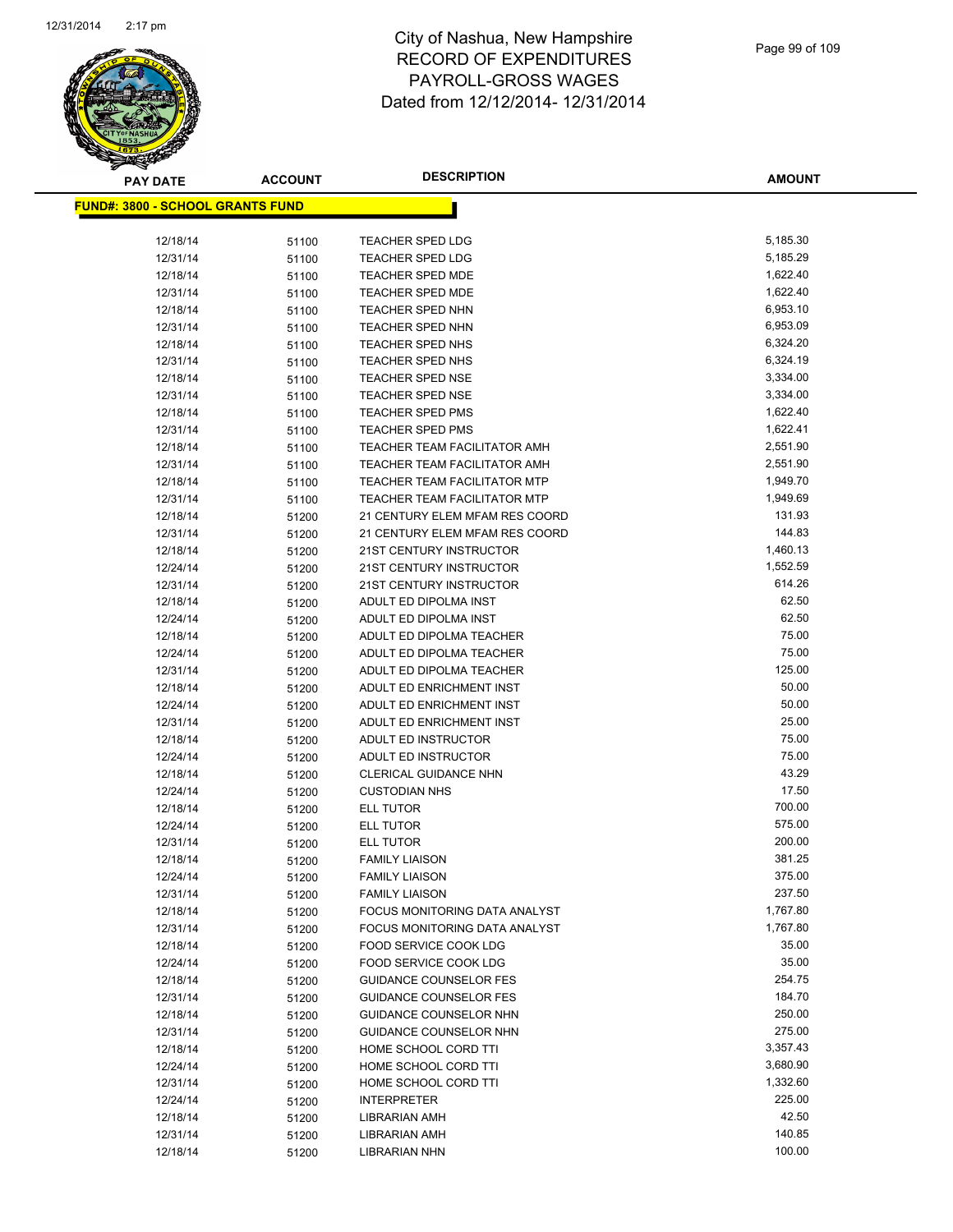

| <b>PAY DATE</b>                          | <b>ACCOUNT</b> | <b>DESCRIPTION</b>             | <b>AMOUNT</b>  |
|------------------------------------------|----------------|--------------------------------|----------------|
| <u> FUND#: 3800 - SCHOOL GRANTS FUND</u> |                |                                |                |
|                                          |                |                                |                |
| 12/31/14                                 | 51200          | <b>LIBRARIAN NHN</b>           | 75.00          |
| 12/18/14                                 | 51200          | <b>LIBRARIAN NHS</b>           | 75.00          |
| 12/31/14                                 | 51200          | <b>LIBRARIAN NHS</b>           | 50.00          |
| 12/18/14                                 | 51200          | LUNCH MONITOR DRC              | 178.43         |
| 12/24/14                                 | 51200          | LUNCH MONITOR DRC              | 203.41         |
| 12/31/14                                 | 51200          | LUNCH MONITOR DRC              | 90.03          |
| 12/18/14                                 | 51200          | PARA ALT LDG                   | 26.25          |
| 12/24/14                                 | 51200          | PARA ALT LDG                   | 35.00          |
| 12/18/14                                 | 51200          | PARA DW SPEC ED AMH            | 95.03          |
| 12/24/14                                 | 51200          | PARA DW SPEC ED AMH            | 26.70          |
| 12/31/14                                 | 51200          | PARA DW SPEC ED AMH            | 13.35          |
| 12/18/14                                 | 51200          | PARA DW SPEC ED BIR            | 17.50          |
| 12/24/14                                 | 51200          | PARA DW SPEC ED BIR            | 17.50          |
| 12/24/14                                 | 51200          | PARA DW SPEC ED WID            | 16.47          |
| 12/31/14                                 | 51200          | PARA DW SPEC ED WID            | 33.97          |
| 12/18/14                                 | 51200          | PARA ELL MTP                   | 190.15         |
| 12/24/14                                 | 51200          | PARA ELL MTP                   | 221.00         |
| 12/31/14                                 | 51200          | PARA ELL MTP                   | 88.40          |
| 12/18/14                                 | 51200          | PARA ELL PMS                   | 25.48          |
| 12/24/14                                 | 51200          | PARA ELL PMS                   | 50.96          |
| 12/18/14                                 | 51200          | PARA INST AMH                  | 41.68          |
| 12/24/14                                 | 51200          | PARA INST AMH                  | 41.68          |
| 12/18/14                                 | 51200          | PARA INST BIR                  | 35.00<br>87.50 |
| 12/24/14<br>12/18/14                     | 51200          | PARA INST BIR<br>PARA INST DRC | 132.60         |
| 12/24/14                                 | 51200          | PARA INST DRC                  | 150.10         |
| 12/31/14                                 | 51200          | PARA INST DRC                  | 61.70          |
| 12/18/14                                 | 51200<br>51200 | PARA INST FES                  | 155.88         |
| 12/24/14                                 | 51200          | PARA INST FES                  | 311.75         |
| 12/31/14                                 | 51200          | PARA INST FES                  | 173.38         |
| 12/18/14                                 | 51200          | PARA INST LDG                  | 347.66         |
| 12/24/14                                 | 51200          | PARA INST LDG                  | 365.16         |
| 12/31/14                                 | 51200          | PARA INST LDG                  | 180.06         |
| 12/18/14                                 | 51200          | PARA INST NHN                  | 90.03          |
| 12/24/14                                 | 51200          | PARA INST NHN                  | 90.03          |
| 12/31/14                                 | 51200          | PARA INST NHN                  | 45.01          |
| 12/18/14                                 | 51200          | <b>PARA INST PMS</b>           | 138.38         |
| 12/24/14                                 | 51200          | PARA INST PMS                  | 118.35         |
| 12/31/14                                 | 51200          | PARA INST PMS                  | 76.68          |
| 12/18/14                                 | 51200          | PARA INST SHE                  | 131.25         |
| 12/24/14                                 | 51200          | PARA INST SHE                  | 105.00         |
| 12/18/14                                 | 51200          | PARA KIND AMH                  | 96.70          |
| 12/24/14                                 | 51200          | PARA KIND AMH                  | 109.38         |
| 12/31/14                                 | 51200          | PARA KIND AMH                  | 70.00          |
| 12/18/14                                 | 51200          | PARA KIND LDG                  | 20.03          |
| 12/24/14                                 | 51200          | PARA KIND LDG                  | 35.00          |
| 12/18/14                                 | 51200          | PARA MEDIA NHN                 | 67.93          |
| 12/24/14                                 | 51200          | PARA MEDIA NHN                 | 66.89          |
| 12/31/14                                 | 51200          | PARA MEDIA NHN                 | 16.47          |
| 12/18/14                                 | 51200          | PARA PRE SCH MTP               | 105.00         |
| 12/24/14                                 | 51200          | PARA PRE SCH MTP               | 140.00         |
| 12/31/14                                 | 51200          | PARA PRE SCH MTP               | 70.00          |
| 12/18/14                                 | 51200          | PARA TTI DRC                   | 59.63<br>77.13 |
| 12/24/14                                 | 51200          | PARA TTI DRC                   |                |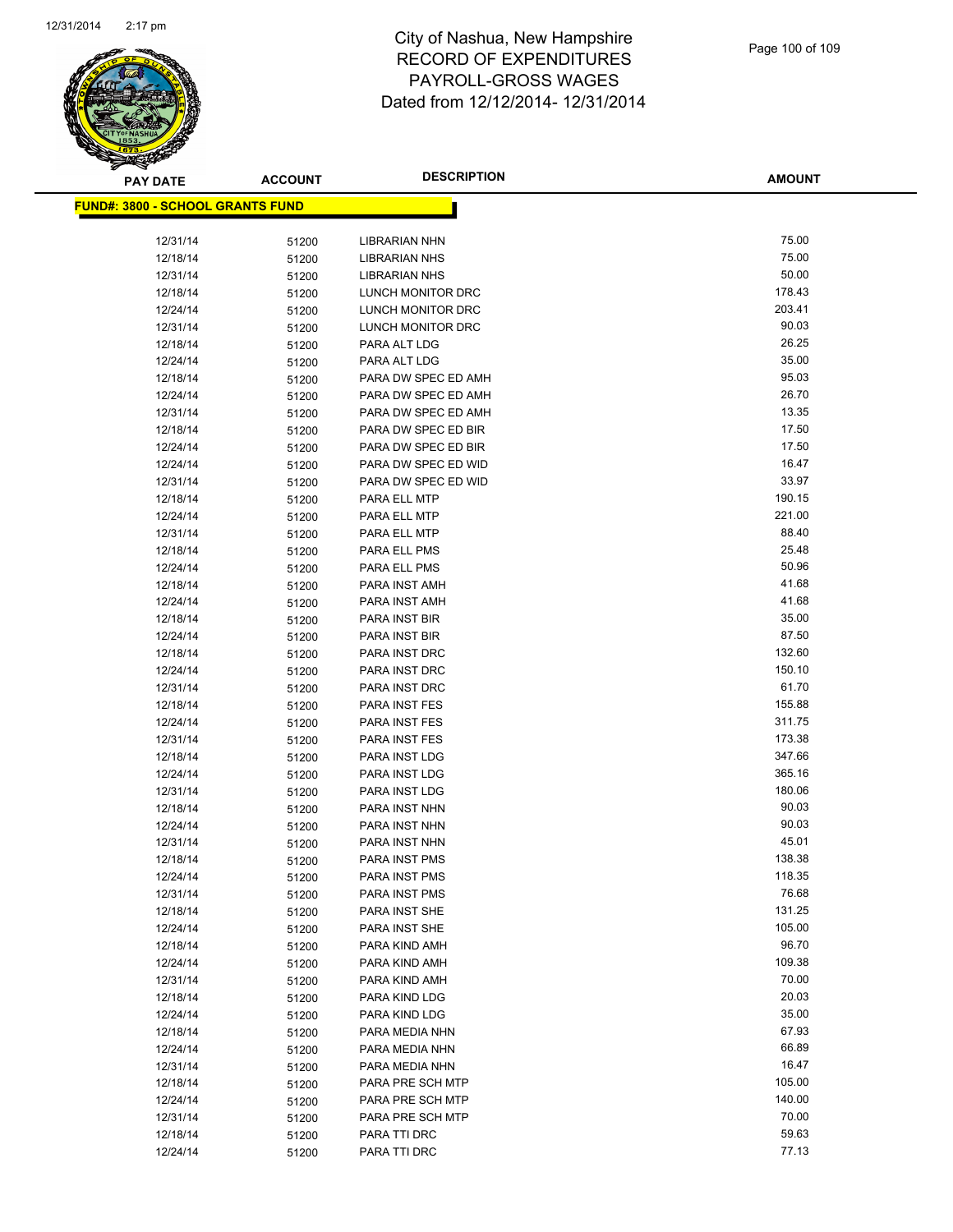

| <b>PAY DATE</b>                          | <b>ACCOUNT</b> | <b>DESCRIPTION</b>                        | <b>AMOUNT</b>   |
|------------------------------------------|----------------|-------------------------------------------|-----------------|
| <u> FUND#: 3800 - SCHOOL GRANTS FUND</u> |                |                                           |                 |
|                                          |                |                                           |                 |
| 12/18/14                                 | 51200          | PARA TTI NURSERY                          | 437.09          |
| 12/24/14                                 | 51200          | PARA TTI NURSERY                          | 397.35          |
| 12/31/14                                 | 51200          | PARA TTI NURSERY                          | 158.94          |
| 12/18/14                                 | 51200          | SOCIAL WORKER FMS                         | 25.00           |
| 12/18/14                                 | 51200          | <b>SUB TEACHER</b>                        | 150.00          |
| 12/24/14                                 | 51200          | <b>SUB TEACHER</b>                        | 75.00           |
| 12/18/14                                 | 51200          | <b>TEACHER BUSINESS NHN</b>               | 250.00          |
| 12/31/14                                 | 51200          | <b>TEACHER BUSINESS NHN</b>               | 150.00          |
| 12/31/14                                 | 51200          | <b>TEACHER ELL AMH</b>                    | 50.00           |
| 12/31/14                                 | 51200          | TEACHER ELL BIR                           | 25.00           |
| 12/18/14                                 | 51200          | TEACHER ELL ELM                           | 200.00          |
| 12/31/14                                 | 51200          | TEACHER ELL ELM                           | 50.00           |
| 12/18/14                                 | 51200          | <b>TEACHER ELL FES</b>                    | 75.00           |
| 12/31/14                                 | 51200          | <b>TEACHER ELL FES</b>                    | 25.00           |
| 12/18/14                                 | 51200          | <b>TEACHER ELL FMS</b>                    | 150.00          |
| 12/31/14                                 | 51200          | <b>TEACHER ELL FMS</b>                    | 162.50          |
| 12/18/14                                 | 51200          | <b>TEACHER ELL LDG</b>                    | 850.00          |
| 12/18/14                                 | 51200          | <b>TEACHER ELL PMS</b>                    | 150.00          |
| 12/31/14                                 | 51200          | <b>TEACHER ELL PMS</b>                    | 50.00           |
| 12/18/14                                 | 51200          | <b>TEACHER ENGLISH FMS</b>                | 150.00          |
| 12/31/14                                 | 51200          | <b>TEACHER ENGLISH FMS</b>                | 150.00          |
| 12/18/14                                 | 51200          | <b>TEACHER ENGLISH NHN</b>                | 75.00           |
| 12/24/14                                 | 51200          | <b>TEACHER ENGLISH NHN</b>                | 150.00          |
| 12/31/14                                 | 51200          | <b>TEACHER ENGLISH NHN</b>                | 225.00          |
| 12/18/14                                 | 51200          | <b>TEACHER ENGLISH NHS</b>                | 150.00          |
| 12/31/14                                 | 51200          | <b>TEACHER ENGLISH NHS</b>                | 150.00          |
| 12/18/14                                 | 51200          | <b>TEACHER GR1 FES</b>                    | 200.00          |
| 12/31/14                                 | 51200          | <b>TEACHER GR1 FES</b>                    | 125.00          |
| 12/18/14                                 | 51200          | <b>TEACHER GR1 LDG</b>                    | 200.00          |
| 12/18/14                                 | 51200          | <b>TEACHER GR2 AMH</b>                    | 118.75          |
| 12/31/14                                 | 51200          | <b>TEACHER GR2 AMH</b>                    | 75.00           |
| 12/18/14                                 | 51200          | <b>TEACHER GR2 BIC</b>                    | 125.00          |
| 12/31/14                                 | 51200          | <b>TEACHER GR2 BIC</b>                    | 125.00<br>50.00 |
| 12/18/14                                 | 51200          | <b>TEACHER GR2 FES</b>                    | 25.00           |
| 12/31/14                                 | 51200          | <b>TEACHER GR2 FES</b><br>TEACHER GR2 SHE | 112.50          |
| 12/18/14<br>12/31/14                     | 51200          | <b>TEACHER GR2 SHE</b>                    | 37.50           |
| 12/18/14                                 | 51200          | <b>TEACHER GR3 BIC</b>                    | 125.00          |
| 12/31/14                                 | 51200<br>51200 | <b>TEACHER GR3 BIC</b>                    | 125.00          |
| 12/18/14                                 | 51200          | <b>TEACHER GR3 DRC</b>                    | 135.00          |
| 12/31/14                                 | 51200          | <b>TEACHER GR3 DRC</b>                    | 135.00          |
| 12/18/14                                 | 51200          | <b>TEACHER GR3 FES</b>                    | 125.00          |
| 12/31/14                                 | 51200          | <b>TEACHER GR3 FES</b>                    | 75.00           |
| 12/18/14                                 | 51200          | <b>TEACHER GR3 MTP</b>                    | 85.00           |
| 12/31/14                                 | 51200          | <b>TEACHER GR3 MTP</b>                    | 30.00           |
| 12/18/14                                 | 51200          | <b>TEACHER GR3 SHE</b>                    | 205.00          |
| 12/31/14                                 | 51200          | <b>TEACHER GR3 SHE</b>                    | 92.50           |
| 12/18/14                                 | 51200          | <b>TEACHER GR4 BIR</b>                    | 50.00           |
| 12/31/14                                 | 51200          | <b>TEACHER GR4 BIR</b>                    | 25.00           |
| 12/18/14                                 | 51200          | <b>TEACHER GR4 FES</b>                    | 97.09           |
| 12/31/14                                 | 51200          | <b>TEACHER GR4 FES</b>                    | 25.00           |
| 12/18/14                                 | 51200          | <b>TEACHER GR4 LDG</b>                    | 85.00           |
| 12/31/14                                 | 51200          | <b>TEACHER GR4 LDG</b>                    | 77.50           |
| 12/18/14                                 | 51200          | <b>TEACHER GR4 MTP</b>                    | 52.50           |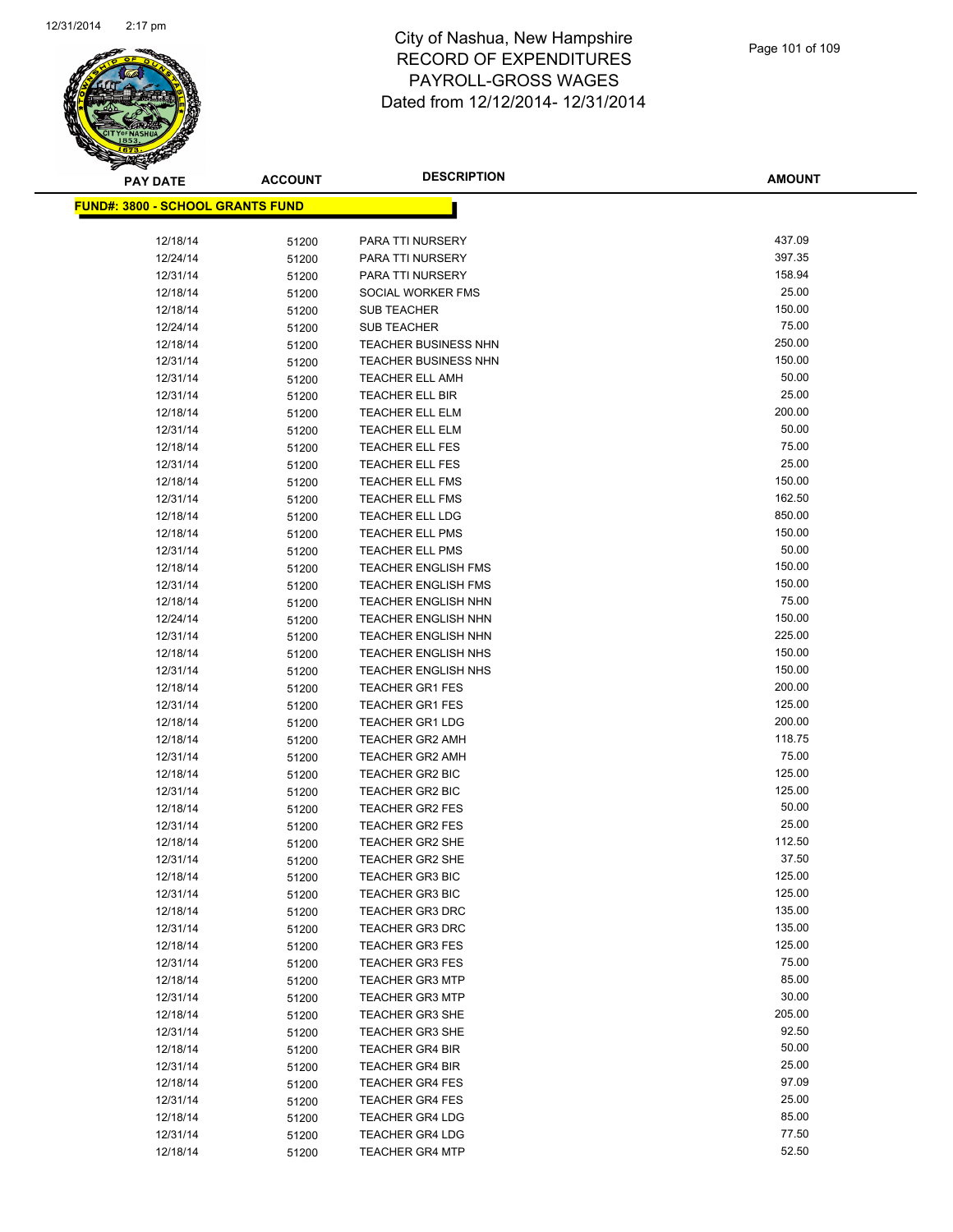

**AMOUNT**

| <u> FUND#: 3800 - SCHOOL GRANTS FUND</u> |       |                                                          |                      |
|------------------------------------------|-------|----------------------------------------------------------|----------------------|
|                                          |       |                                                          |                      |
| 12/31/14                                 | 51200 | <b>TEACHER GR4 MTP</b>                                   | 35.00                |
| 12/18/14                                 | 51200 | <b>TEACHER GR5 BIC</b>                                   | 125.00               |
| 12/31/14                                 | 51200 | <b>TEACHER GR5 BIC</b>                                   | 125.00               |
| 12/18/14                                 | 51200 | <b>TEACHER GR5 DRC</b>                                   | 75.00                |
| 12/31/14                                 | 51200 | <b>TEACHER GR5 DRC</b>                                   | 50.00                |
| 12/18/14                                 | 51200 | <b>TEACHER GR6 ELM</b>                                   | 125.00               |
| 12/31/14                                 | 51200 | <b>TEACHER GR6 ELM</b>                                   | 100.00               |
| 12/18/14                                 | 51200 | <b>TEACHER GR6 FMS</b>                                   | 75.00                |
| 12/31/14                                 | 51200 | <b>TEACHER GR6 FMS</b>                                   | 112.50               |
| 12/18/14                                 | 51200 | <b>TEACHER KIND DRC</b>                                  | 100.00               |
| 12/31/14                                 | 51200 | <b>TEACHER KIND DRC</b>                                  | 50.00                |
| 12/18/14                                 | 51200 | <b>TEACHER KIND LDG</b>                                  | 196.70               |
| 12/31/14                                 | 51200 | <b>TEACHER KIND LDG</b>                                  | 98.35                |
| 12/18/14                                 | 51200 | <b>TEACHER MATH NHS</b>                                  | 300.00               |
| 12/31/14                                 | 51200 | <b>TEACHER MATH NHS</b>                                  | 225.00               |
| 12/18/14                                 | 51200 | <b>TEACHER READ FES</b>                                  | 50.00                |
| 12/18/14                                 | 51200 | <b>TEACHER SCIENCE ELM</b>                               | 300.00               |
| 12/31/14                                 | 51200 | <b>TEACHER SCIENCE ELM</b>                               | 150.00               |
| 12/18/14                                 | 51200 | <b>TEACHER SCIENCE NHN</b>                               | 300.00               |
| 12/31/14                                 | 51200 | <b>TEACHER SCIENCE NHN</b>                               | 225.00               |
| 12/18/14                                 | 51200 | <b>TEACHER SOCIAL STUDIES NHN</b>                        | 600.00               |
| 12/31/14                                 | 51200 | TEACHER SOCIAL STUDIES NHN                               | 450.00               |
| 12/18/14                                 | 51200 | TEACHER SOCIAL STUDIES NHS                               | 400.00               |
| 12/31/14                                 | 51200 | TEACHER SOCIAL STUDIES NHS                               | 250.00               |
| 12/18/14                                 | 51200 | <b>TEACHER SOCIAL STUDIES PMS</b>                        | 175.00               |
| 12/31/14                                 | 51200 | <b>TEACHER SOCIAL STUDIES PMS</b>                        | 100.00               |
| 12/18/14                                 | 51200 | <b>TEACHER SPED FES</b>                                  | 154.67               |
| 12/31/14                                 | 51200 | <b>TEACHER SPED FES</b>                                  | 48.79                |
| 12/18/14                                 | 51200 | <b>TEACHER SPED FMS</b>                                  | 50.00                |
| 12/31/14                                 | 51200 | <b>TEACHER SPED FMS</b>                                  | 100.00               |
| 12/18/14                                 | 51200 | <b>TEACHER SPED LDG</b>                                  | 183.36               |
| 12/31/14                                 | 51200 | <b>TEACHER SPED LDG</b>                                  | 84.18                |
| 12/18/14                                 | 51200 | <b>TEACHER SPED NHN</b>                                  | 300.00               |
| 12/31/14                                 | 51200 | <b>TEACHER SPED NHN</b>                                  | 325.00               |
| 12/18/14                                 | 51200 | <b>TEACHER SPED PMS</b>                                  | 300.00               |
| 12/31/14                                 | 51200 | <b>TEACHER SPED PMS</b>                                  | 225.00               |
| 12/18/14                                 | 51200 | <b>TEACHER TEAM FACILITATOR AMH</b>                      | 50.00                |
| 12/31/14                                 | 51200 | <b>TEACHER TEAM FACILITATOR AMH</b>                      | 50.00                |
| 12/18/14                                 | 51200 | <b>TEACHER TTI AMH</b>                                   | 7,869.50             |
| 12/31/14                                 | 51200 | <b>TEACHER TTI AMH</b>                                   | 7,869.48             |
| 12/18/14                                 | 51200 | <b>TEACHER TTI FES</b>                                   | 6,389.90             |
| 12/31/14                                 | 51200 | <b>TEACHER TTI FES</b>                                   | 6,389.90             |
| 12/18/14                                 | 51200 | <b>TEACHER TTI LDG</b>                                   | 10,883.84            |
| 12/31/14                                 | 51200 | <b>TEACHER TTI LDG</b>                                   | 10,887.19            |
| 12/18/14                                 | 51200 | <b>TEACHER TTI MTP</b>                                   | 6,320.80             |
| 12/31/14                                 | 51200 | <b>TEACHER TTI MTP</b>                                   | 6,320.81             |
| 12/18/14                                 | 51200 | <b>TEACHER TTI NURSERY</b><br><b>TEACHER TTI NURSERY</b> | 4,635.50             |
| 12/31/14                                 | 51200 |                                                          | 4,635.48<br>8,160.90 |
| 12/18/14                                 | 51200 | <b>TEACHER TTIDRC</b>                                    |                      |
| 12/31/14                                 | 51200 | <b>TEACHER TTIDRC</b>                                    | 8,160.90<br>65.00    |
| 12/18/14                                 | 51412 | <b>WAGES PER DIEM</b>                                    | 750.00               |
| 12/18/14<br>12/31/14                     | 51650 | ADDITIONAL HOURS                                         | 825.00               |
|                                          | 51650 | <b>ADDITIONAL HOURS</b>                                  |                      |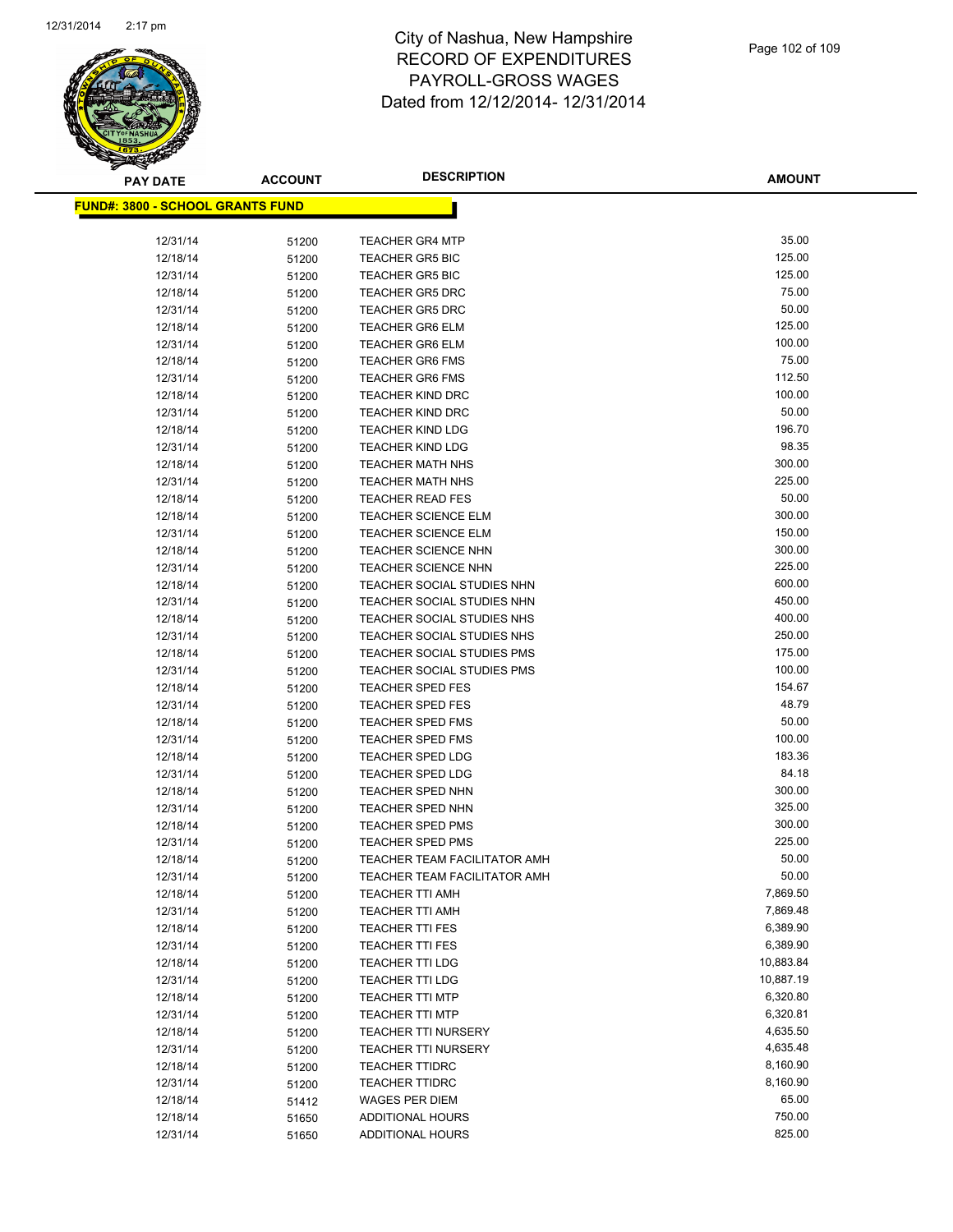|                                                  |                | City of Nashua, New Hampshire<br><b>RECORD OF EXPENDITURES</b><br><b>PAYROLL-GROSS WAGES</b><br>Dated from 12/12/2014-12/31/2014 | Page 103 of 109        |
|--------------------------------------------------|----------------|----------------------------------------------------------------------------------------------------------------------------------|------------------------|
| <b>PAY DATE</b>                                  | <b>ACCOUNT</b> | <b>DESCRIPTION</b>                                                                                                               | <b>AMOUNT</b>          |
| <b>TOTAL FUND 3800 - SCHOOL GRANTS FUND</b>      |                |                                                                                                                                  | \$348,205.62           |
| <b>FUND#: 3810 - FOOD SERVICE GRANTS FUND</b>    |                |                                                                                                                                  |                        |
| 12/18/14                                         | 51300          | <b>OVERTIME-REGULAR</b>                                                                                                          | 1,215.03               |
| 12/24/14                                         | 51300          | OVERTIME-REGULAR                                                                                                                 | 759.06                 |
| 12/31/14                                         | 51300          | OVERTIME-REGULAR                                                                                                                 | 801.58                 |
|                                                  |                |                                                                                                                                  |                        |
| TOTAL FUND 3810 - FOOD SERVICE GRANTS FUND       |                |                                                                                                                                  | \$2,775.67             |
| <b>FUND#: 4005 - TRAFFIC VIOLATIONS FUND</b>     |                |                                                                                                                                  |                        |
| 12/18/14                                         | 51100          | PARKING ENFORCEMENT SPEC                                                                                                         | 2,349.00               |
| 12/24/14                                         | 51100          | PARKING ENFORCEMENT SPEC                                                                                                         | 2,349.00               |
| 12/31/14                                         | 51100          | PARKING ENFORCEMENT SPEC                                                                                                         | 2,349.00               |
| 12/18/14                                         | 51100          | PV/MV COORDINATOR                                                                                                                | 817.35                 |
| 12/24/14                                         | 51100          | PV/MV COORDINATOR                                                                                                                | 817.35                 |
| 12/31/14                                         | 51100          | PV/MV COORDINATOR                                                                                                                | 817.35                 |
| 12/18/14                                         | 51100          | <b>VEHICLE REGISTRATION CLERK</b>                                                                                                | 273.60                 |
| 12/24/14                                         | 51100          | <b>VEHICLE REGISTRATION CLERK</b>                                                                                                | 273.60                 |
| 12/31/14                                         | 51100          | VEHICLE REGISTRATION CLERK                                                                                                       | 273.60                 |
| 12/24/14                                         | 51300          | OVERTIME-REGULAR                                                                                                                 | 61.30                  |
| 12/11/14                                         | 51330          | OVERTIME-COVERAGE                                                                                                                | (206.55)               |
| 12/18/14                                         | 51390          | <b>OVERTIME-OTHER</b>                                                                                                            | 236.04                 |
| 12/31/14                                         | 51390          | <b>OVERTIME-OTHER</b>                                                                                                            | 566.34                 |
| <b>TOTAL FUND 4005 - TRAFFIC VIOLATIONS FUND</b> |                |                                                                                                                                  | \$10,976.98            |
|                                                  |                |                                                                                                                                  |                        |
| <b>FUND#: 4010 - MOTOR VEHICLE ADMIN FUND</b>    |                |                                                                                                                                  |                        |
| 12/18/14                                         | 51100          | <b>VEHICLE REGISTRATION CLERK</b>                                                                                                | 809.65                 |
| 12/24/14                                         | 51100          | <b>VEHICLE REGISTRATION CLERK</b>                                                                                                | 809.65<br>809.64       |
| 12/31/14                                         | 51100          | <b>VEHICLE REGISTRATION CLERK</b>                                                                                                |                        |
| TOTAL FUND 4010 - MOTOR VEHICLE ADMIN FUND       |                |                                                                                                                                  | \$2,428.94             |
| <b>FUND#: 4030 - POLICE SPECIAL DETAILS FUND</b> |                |                                                                                                                                  |                        |
|                                                  |                |                                                                                                                                  |                        |
|                                                  |                |                                                                                                                                  |                        |
| 12/18/14                                         | 51200          | <b>OUTSIDE DETAIL SPEC PT</b>                                                                                                    | 602.96                 |
| 12/24/14                                         | 51200          | <b>OUTSIDE DETAIL SPEC PT</b>                                                                                                    | 602.96                 |
| 12/31/14                                         | 51200          | <b>OUTSIDE DETAIL SPEC PT</b>                                                                                                    | 602.96                 |
| 12/18/14<br>12/24/14                             | 51712<br>51712 | <b>SPECIAL DETAIL</b><br><b>SPECIAL DETAIL</b>                                                                                   | 13,078.18<br>11,954.40 |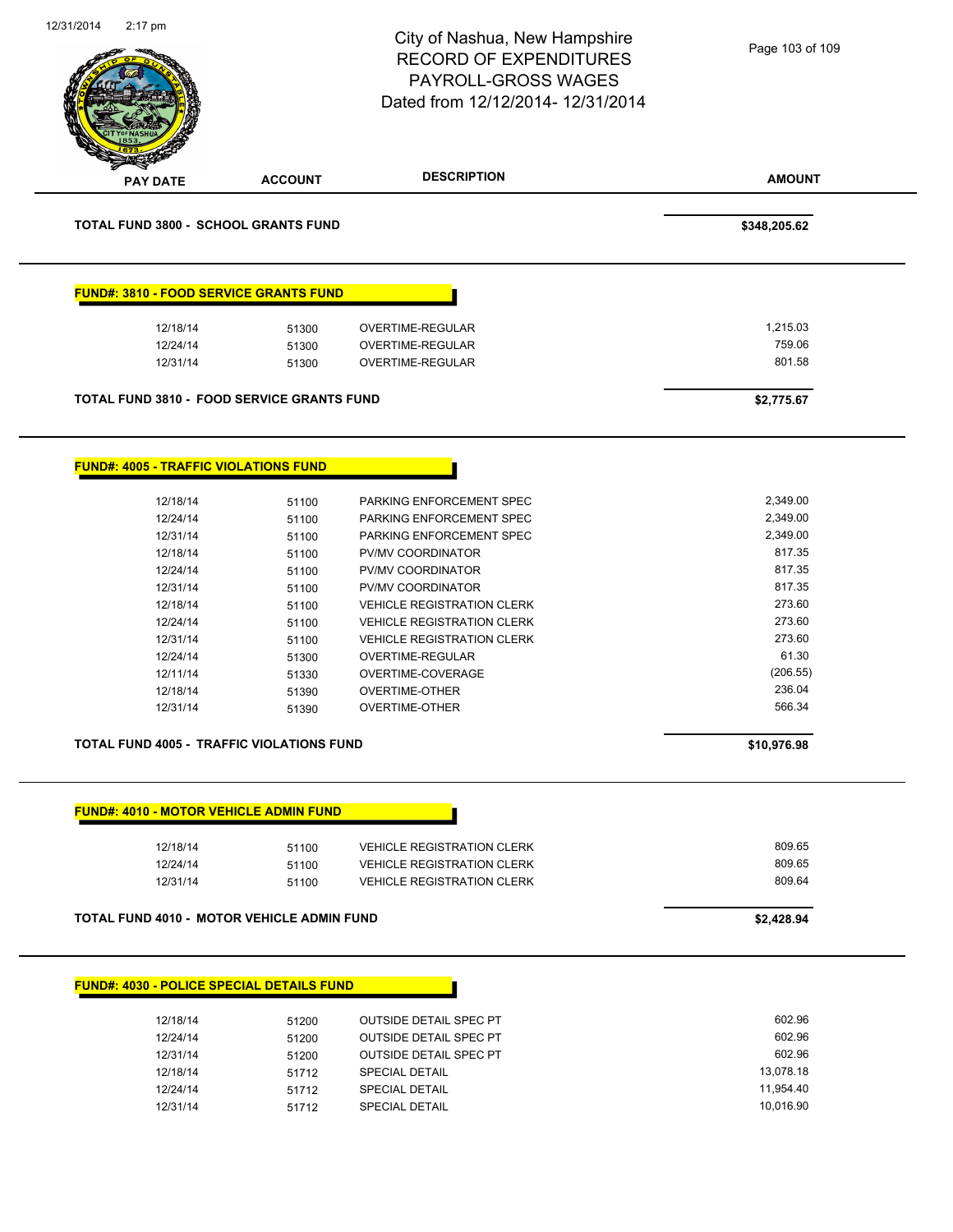| 12/31/2014 | $2:17$ pm                             |                                                       | City of Nashua, New Hampshire<br><b>RECORD OF EXPENDITURES</b><br>PAYROLL-GROSS WAGES<br>Dated from 12/12/2014- 12/31/2014 | Page 104 of 109 |
|------------|---------------------------------------|-------------------------------------------------------|----------------------------------------------------------------------------------------------------------------------------|-----------------|
|            | <b>PAY DATE</b>                       | <b>ACCOUNT</b>                                        | <b>DESCRIPTION</b>                                                                                                         | <b>AMOUNT</b>   |
|            |                                       | <b>TOTAL FUND 4030 - POLICE SPECIAL DETAILS FUND</b>  |                                                                                                                            | \$36,858.36     |
|            |                                       | <b>FUND#: 4035 - POLICE OVERTIME BILLING FUND</b>     |                                                                                                                            |                 |
|            | 12/18/14                              | 51300                                                 | <b>OVERTIME-REGULAR</b>                                                                                                    | 1,101.27        |
|            | 12/24/14                              | 51300                                                 | OVERTIME-REGULAR                                                                                                           | 482.36          |
|            | 12/31/14                              | 51300                                                 | <b>OVERTIME-REGULAR</b>                                                                                                    | 428.92          |
|            |                                       | <b>TOTAL FUND 4035 - POLICE OVERTIME BILLING FUND</b> |                                                                                                                            | \$2,012.55      |
|            |                                       | <b>FUND#: 4600 - ECON DEV-GREATER NASHUA RLF</b>      |                                                                                                                            |                 |
|            |                                       |                                                       |                                                                                                                            |                 |
|            | 12/4/14                               | 51100                                                 | OED PROGRAM COORDINATOR                                                                                                    | 1,596.61        |
|            |                                       | TOTAL FUND 4600 - ECON DEV-GREATER NASHUA RLF         |                                                                                                                            | \$1,596.61      |
|            |                                       | <b>FUND#: 5010 - CAP PROJECTS-INFO TECHNOLOGY</b>     |                                                                                                                            | 176.22          |
|            | 12/24/14<br>12/31/14                  | 51300<br>51300                                        | OVERTIME-REGULAR<br>OVERTIME-REGULAR                                                                                       | 64.70           |
|            |                                       | <b>TOTAL FUND 5010 - CAP PROJECTS-INFO TECHNOLOGY</b> |                                                                                                                            | \$240.92        |
|            |                                       | <b>FUND#: 5800 - SCHOOL CAPITAL PROJECTS FUND</b>     |                                                                                                                            |                 |
|            | 12/31/14                              | 81200                                                 | <b>BUILDINGS AND IMPROVEMENTS</b>                                                                                          | 300.00          |
|            |                                       | <b>TOTAL FUND 5800 - SCHOOL CAPITAL PROJECTS FUND</b> |                                                                                                                            | \$300.00        |
|            |                                       |                                                       |                                                                                                                            |                 |
|            | <b>FUND#: 6000 - SOLID WASTE FUND</b> |                                                       |                                                                                                                            |                 |
|            | 12/18/14                              | 51100                                                 | ACCOUNTING COMPLIANCE MGR                                                                                                  | 157.95          |
|            | 12/24/14                              | 51100                                                 | ACCOUNTING COMPLIANCE MGR                                                                                                  | 157.95          |
|            | 12/31/14                              | 51100                                                 | ACCOUNTING COMPLIANCE MGR                                                                                                  | 157.95          |
|            | 12/18/14                              | 51100                                                 | ADMINISTRATIVE ASSISTANT I                                                                                                 | 651.65          |
|            | 12/24/14                              | 51100                                                 | ADMINISTRATIVE ASSISTANT I                                                                                                 | 651.65          |
|            | 12/31/14                              | 51100                                                 | ADMINISTRATIVE ASSISTANT I                                                                                                 | 651.65          |
|            | 12/18/14                              |                                                       | ADMINISTRATIVE ASSISTANT II                                                                                                | 785.87          |
|            |                                       | 51100                                                 |                                                                                                                            |                 |
|            | 12/24/14                              | 51100                                                 | ADMINISTRATIVE ASSISTANT II                                                                                                | 688.11          |
|            | 12/31/14                              | 51100                                                 | ADMINISTRATIVE ASSISTANT II                                                                                                | 785.52          |
|            | 12/31/14                              | 51100                                                 | AUTO MECH 2ND CLASS                                                                                                        | 34.10           |
|            | 12/18/14                              | 51100                                                 | AUTOMATED TRASH COLLECTION OPR                                                                                             | 3,636.80        |
|            | 12/24/14                              | 51100                                                 | AUTOMATED TRASH COLLECTION OPR                                                                                             | 3,636.81        |
|            | 12/31/14                              | 51100                                                 | AUTOMATED TRASH COLLECTION OPR                                                                                             | 3,636.82        |
|            | 12/18/14                              | 51100                                                 | <b>CITY ENGINEER</b>                                                                                                       | 304.25          |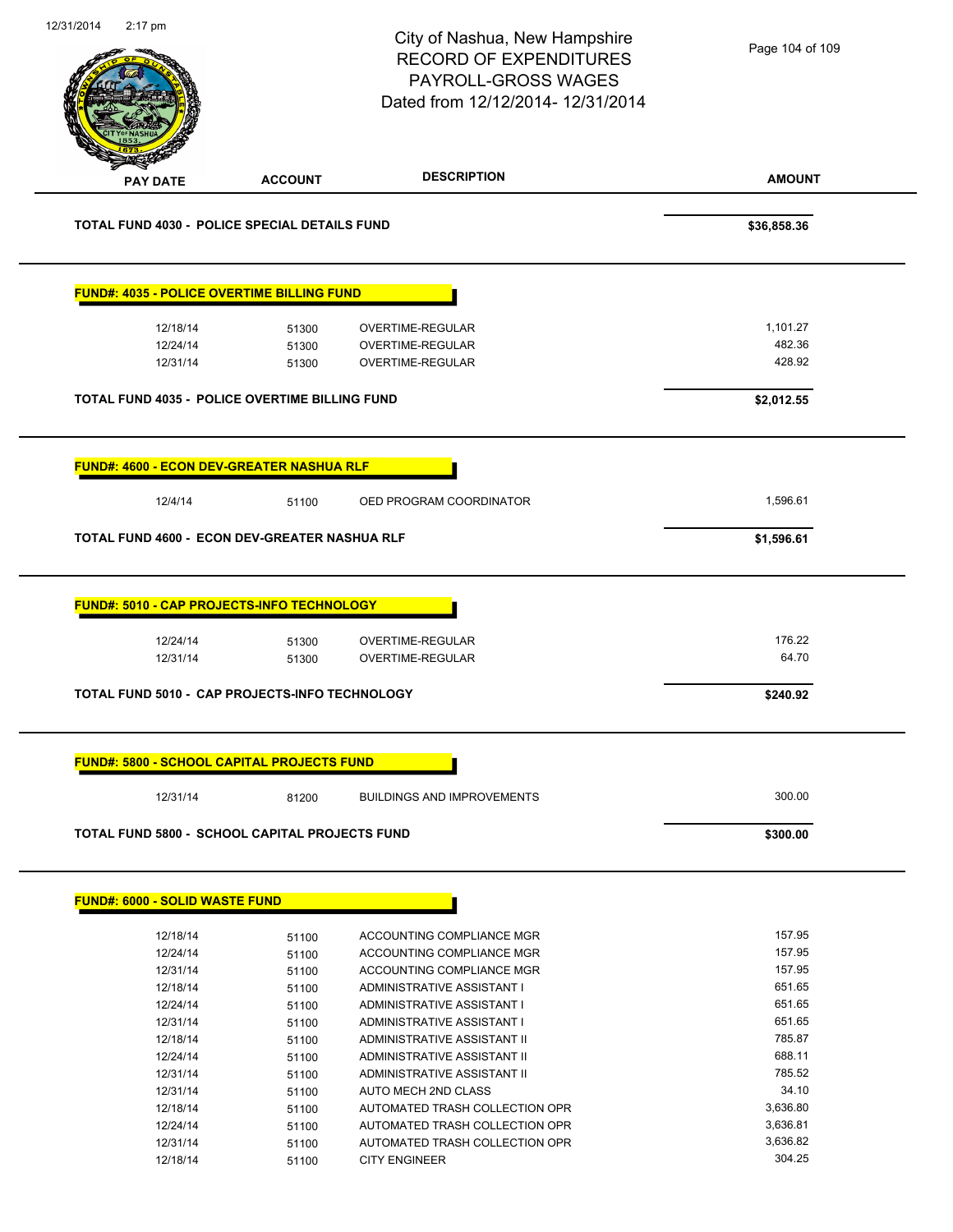

**AMOUNT**

| <u> FUND#: 6000 - SOLID WASTE FUND</u> |                |                                                    |          |
|----------------------------------------|----------------|----------------------------------------------------|----------|
| 12/24/14                               | 51100          | <b>CITY ENGINEER</b>                               | 304.25   |
| 12/31/14                               | 51100          | <b>CITY ENGINEER</b>                               | 304.25   |
| 12/18/14                               | 51100          | <b>COLLECTION EQUIP OPR</b>                        | 8,637.54 |
| 12/24/14                               | 51100          | <b>COLLECTION EQUIP OPR</b>                        | 8,629.54 |
| 12/31/14                               | 51100          | <b>COLLECTION EQUIP OPR</b>                        | 8,629.56 |
| 12/18/14                               | 51100          | <b>COLLECTION EQUIP OPR LANDFILL</b>               | 900.80   |
| 12/24/14                               |                | COLLECTION EQUIP OPR LANDFILL                      | 900.80   |
| 12/31/14                               | 51100<br>51100 | COLLECTION EQUIP OPR LANDFILL                      | 900.80   |
| 12/18/14                               | 51100          | DEP TREASURER TAX COLLECTOR                        | 235.45   |
| 12/24/14                               |                | DEP TREASURER TAX COLLECTOR                        | 235.45   |
| 12/31/14                               | 51100          | DEP TREASURER TAX COLLECTOR                        | 235.45   |
| 12/18/14                               | 51100<br>51100 | DEPUTY MANAGER OF ENGINEERING                      | 76.70    |
| 12/24/14                               | 51100          | DEPUTY MANAGER OF ENGINEERING                      | 76.70    |
| 12/31/14                               | 51100          | DEPUTY MANAGER OF ENGINEERING                      | 76.70    |
| 12/18/14                               | 51100          | <b>DIRECTOR PUBLIC WORKS</b>                       | 212.10   |
| 12/24/14                               |                | DIRECTOR PUBLIC WORKS                              | 212.10   |
| 12/31/14                               | 51100<br>51100 | DIRECTOR PUBLIC WORKS                              | 212.10   |
| 12/18/14                               |                | DIVISION OPERATIONS MANAGER                        | 176.70   |
| 12/24/14                               | 51100          | DIVISION OPERATIONS MANAGER                        | 176.70   |
| 12/31/14                               | 51100          | DIVISION OPERATIONS MANAGER                        | 176.70   |
| 12/18/14                               | 51100          | DPW BILLING ACCOUNTANT                             | 452.45   |
|                                        | 51100          | DPW BILLING ACCOUNTANT                             | 452.45   |
| 12/24/14                               | 51100          |                                                    | 452.45   |
| 12/31/14<br>12/18/14                   | 51100          | DPW BILLING ACCOUNTANT<br>DPW COLLECTIONS SPEC III | 376.95   |
| 12/24/14                               | 51100          | DPW COLLECTIONS SPEC III                           | 376.95   |
|                                        | 51100          | DPW COLLECTIONS SPEC III                           | 376.95   |
| 12/31/14                               | 51100          | DPW CONTRACT ADMINISTRATOR                         | 111.30   |
| 12/18/14                               | 51100          |                                                    | 111.30   |
| 12/24/14                               | 51100          | DPW CONTRACT ADMINISTRATOR                         | 111.30   |
| 12/31/14                               | 51100          | DPW CONTRACT ADMINISTRATOR                         |          |
| 12/18/14                               | 51100          | <b>ENVIRONMENTAL ENGINEER</b>                      | 1,293.10 |
| 12/24/14                               | 51100          | <b>ENVIRONMENTAL ENGINEER</b>                      | 1,293.10 |
| 12/31/14                               | 51100          | <b>ENVIRONMENTAL ENGINEER</b>                      | 1,293.10 |
| 12/18/14                               | 51100          | EQUIPMENT OPERATOR, PARKS                          | 181.84   |
| 12/18/14                               | 51100          | <b>EQUIPMENT OPR LANDFILL</b>                      | 4,731.52 |
| 12/24/14                               | 51100          | <b>EQUIPMENT OPR LANDFILL</b>                      | 4,566.00 |
| 12/31/14                               | 51100          | <b>EQUIPMENT OPR LANDFILL</b>                      | 4,937.26 |
| 12/18/14                               | 51100          | <b>EXECUTIVE ASSISTANT</b>                         | 143.60   |
| 12/24/14                               | 51100          | <b>EXECUTIVE ASSISTANT</b>                         | 143.60   |
| 12/31/14                               | 51100          | <b>EXECUTIVE ASSISTANT</b>                         | 143.60   |
| 12/18/14                               | 51100          | <b>FINANCE AND ADMIN MANAGER</b>                   | 383.40   |
| 12/24/14                               | 51100          | FINANCE AND ADMIN MANAGER                          | 383.40   |
| 12/31/14                               | 51100          | FINANCE AND ADMIN MANAGER                          | 383.40   |
| 12/18/14                               | 51100          | FLEET MANAGER STREET DEPT                          | 304.49   |
| 12/24/14                               | 51100          | FLEET MANAGER STREET DEPT                          | 304.50   |
| 12/31/14                               | 51100          | FLEET MANAGER STREET DEPT                          | 304.50   |
| 12/18/14                               | 51100          | <b>FOREMAN LABOR PARK</b>                          | 225.39   |
| 12/18/14                               | 51100          | <b>GROUNDSKEEPER MAINTENANCE</b>                   | 548.47   |
| 12/18/14                               | 51100          | <b>LEAD GROUNDSMAN</b>                             | 183.92   |
| 12/18/14                               | 51100          | LICENSED SCALE OPERATOR                            | 698.90   |
| 12/24/14                               | 51100          | LICENSED SCALE OPERATOR                            | 698.90   |
| 12/31/14                               | 51100          | LICENSED SCALE OPERATOR                            | 698.90   |
| 12/18/14                               | 51100          | RECYCLING COORDINATOR                              | 1,091.05 |
| 12/24/14                               | 51100          | RECYCLING COORDINATOR                              | 1,091.05 |
| 12/31/14                               | 51100          | RECYCLING COORDINATOR                              | 1,091.05 |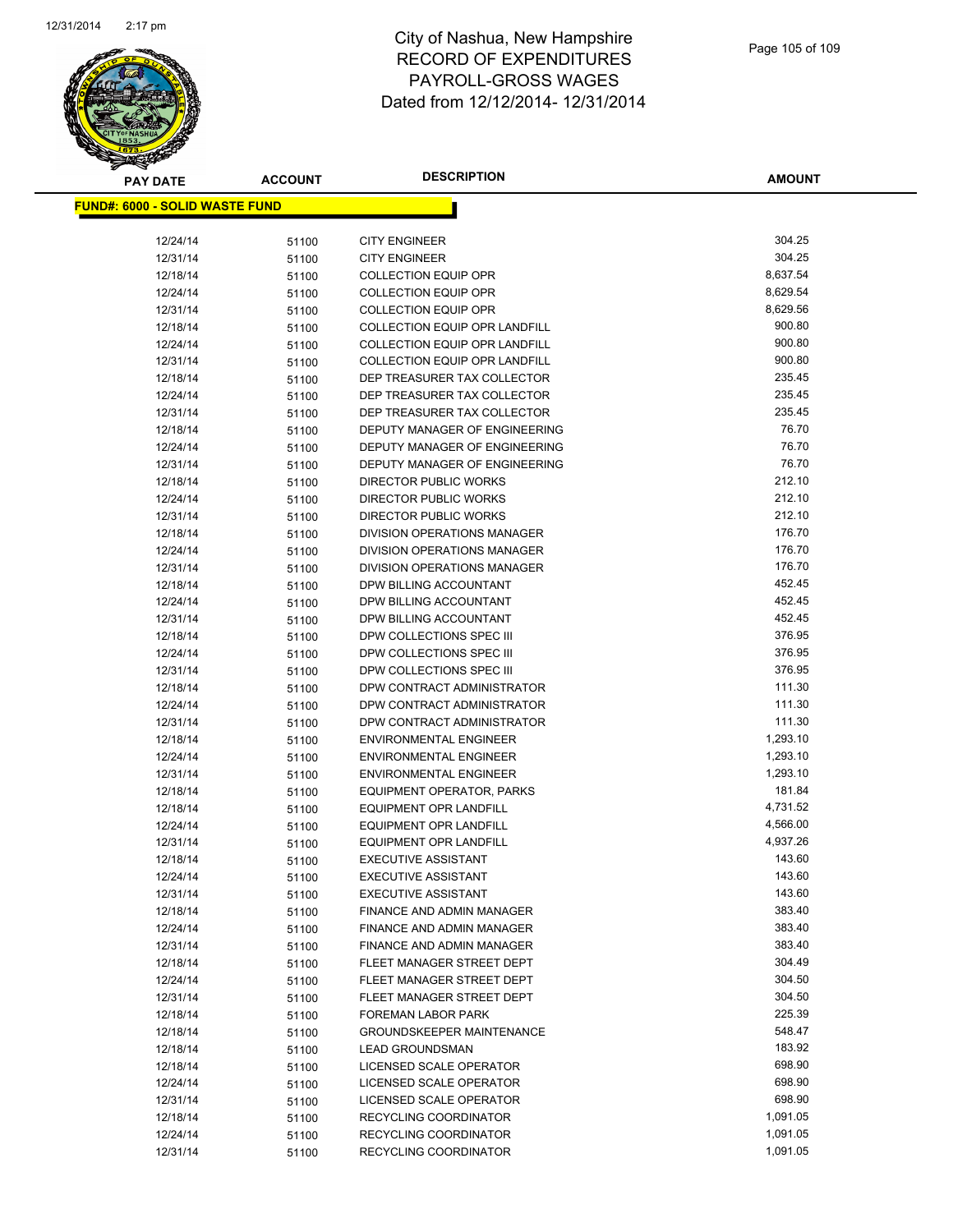

| <b>PAY DATE</b>                        | <b>ACCOUNT</b> | <b>DESCRIPTION</b>            | <b>AMOUNT</b> |  |
|----------------------------------------|----------------|-------------------------------|---------------|--|
| <u> FUND#: 6000 - SOLID WASTE FUND</u> |                |                               |               |  |
| 12/18/14                               | 51100          | <b>SENIOR STAFF ENGINEER</b>  | 121.95        |  |
| 12/24/14                               | 51100          | <b>SENIOR STAFF ENGINEER</b>  | 121.95        |  |
| 12/31/14                               | 51100          | <b>SENIOR STAFF ENGINEER</b>  | 121.95        |  |
| 12/18/14                               | 51100          | SOLID WASTE FOREMAN           | 2,372.01      |  |
| 12/24/14                               | 51100          | <b>SOLID WASTE FOREMAN</b>    | 2,372.00      |  |
| 12/31/14                               | 51100          | <b>SOLID WASTE FOREMAN</b>    | 2,372.01      |  |
| 12/18/14                               | 51100          | SOLID WASTE TECHNICIAN        | 985.55        |  |
| 12/24/14                               | 51100          | SOLID WASTE TECHNICIAN        | 985.55        |  |
| 12/31/14                               | 51100          | SOLID WASTE TECHNICIAN        | 985.55        |  |
| 12/18/14                               | 51100          | SUPERINTENDENT OF SOLID WASTE | 1,575.29      |  |
| 12/24/14                               | 51100          | SUPERINTENDENT OF SOLID WASTE | 1,575.30      |  |
| 12/31/14                               | 51100          | SUPERINTENDENT OF SOLID WASTE | 1,575.30      |  |
| 12/18/14                               | 51100          | <b>TRUCK DRIVER</b>           | 145.60        |  |
| 12/18/14                               | 51300          | OVERTIME-REGULAR              | 2,587.07      |  |
| 12/24/14                               | 51300          | OVERTIME-REGULAR              | 1,813.21      |  |
| 12/31/14                               | 51300          | <b>OVERTIME-REGULAR</b>       | 7,565.88      |  |
| 12/18/14                               | 51600          | <b>LONGEVITY</b>              | 600.00        |  |
| 12/24/14                               | 55118          | TELEPHONE-CELLULAR            | 118.00        |  |
|                                        |                |                               |               |  |

#### **TOTAL FUND 6000 - SOLID WASTE FUND \$105,181.78**

#### **FUND#: 6200 - WASTEWATER FUND**

| 12/18/14 | 51100 | ACCOUNTING COMPLIANCE MGR            | 315.80   |
|----------|-------|--------------------------------------|----------|
| 12/24/14 | 51100 | <b>ACCOUNTING COMPLIANCE MGR</b>     | 315.80   |
| 12/31/14 | 51100 | ACCOUNTING COMPLIANCE MGR            | 315.80   |
| 12/18/14 | 51100 | ADMINISTRATIVE ASSISTANT II          | 833.69   |
| 12/24/14 | 51100 | ADMINISTRATIVE ASSISTANT II          | 812.86   |
| 12/31/14 | 51100 | ADMINISTRATIVE ASSISTANT II          | 833.70   |
| 12/18/14 | 51100 | <b>ANALYTICAL CHEMIST</b>            | 877.90   |
| 12/24/14 | 51100 | <b>ANALYTICAL CHEMIST</b>            | 877.90   |
| 12/31/14 | 51100 | <b>ANALYTICAL CHEMIST</b>            | 877.89   |
| 12/18/14 | 51100 | <b>CITY ENGINEER</b>                 | 709.95   |
| 12/24/14 | 51100 | <b>CITY ENGINEER</b>                 | 709.95   |
| 12/31/14 | 51100 | <b>CITY ENGINEER</b>                 | 709.95   |
| 12/18/14 | 51100 | <b>COLLECTION SYSTEM FOREMAN</b>     | 1,357.65 |
| 12/24/14 | 51100 | <b>COLLECTION SYSTEM FOREMAN</b>     | 1,357.65 |
| 12/31/14 | 51100 | <b>COLLECTION SYSTEM FOREMAN</b>     | 1,357.65 |
| 12/18/14 | 51100 | COLLECTION SYSTEMS OPERATOR          | 1,831.76 |
| 12/24/14 | 51100 | COLLECTION SYSTEMS OPERATOR          | 1,818.40 |
| 12/31/14 | 51100 | COLLECTION SYSTEMS OPERATOR          | 1,818.40 |
| 12/18/14 | 51100 | <b>COLLECTION SYSTEMS TECHNICIAN</b> | 1,952.00 |
| 12/24/14 | 51100 | <b>COLLECTION SYSTEMS TECHNICIAN</b> | 1,952.00 |
| 12/31/14 | 51100 | <b>COLLECTION SYSTEMS TECHNICIAN</b> | 1,952.00 |
| 12/18/14 | 51100 | <b>COLLECTIONS SPEC II</b>           | 817.34   |
| 12/24/14 | 51100 | <b>COLLECTIONS SPEC II</b>           | 817.35   |
| 12/31/14 | 51100 | <b>COLLECTIONS SPEC II</b>           | 817.35   |
| 12/18/14 | 51100 | <b>CONST INSP ENGINEERING ASST</b>   | 232.25   |

<u>a sa sala</u>

12/24/14 51100 CONST INSP ENGINEERING ASST 232.25 12/31/14 51100 CONST INSP ENGINEERING ASST 232.25 12/18/14 51100 CSO STORM WATER ENGINEER 1,225.70 12/24/14 51100 CSO STORM WATER ENGINEER 1,225.70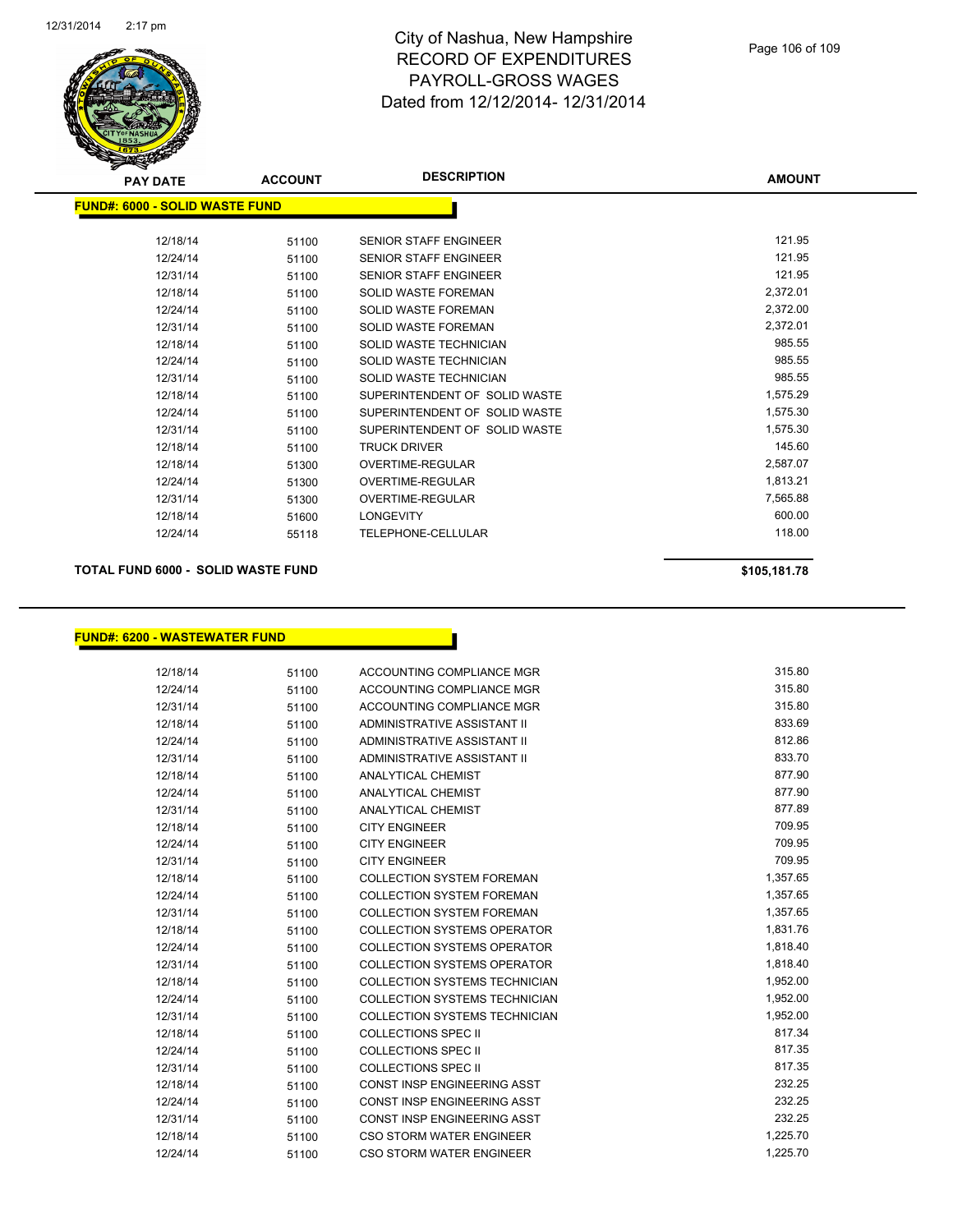

| <b>PAY DATE</b>                       | <b>ACCOUNT</b> | <b>DESCRIPTION</b>                   | <b>AMOUNT</b>        |
|---------------------------------------|----------------|--------------------------------------|----------------------|
| <u> FUND#: 6200 - WASTEWATER FUND</u> |                |                                      |                      |
|                                       |                |                                      |                      |
| 12/31/14                              | 51100          | <b>CSO STORM WATER ENGINEER</b>      | 1,225.70             |
| 12/18/14                              | 51100          | <b>CSO TECHNICIAN INSPECTOR</b>      | 1,021.20             |
| 12/24/14                              | 51100          | <b>CSO TECHNICIAN INSPECTOR</b>      | 1,021.20             |
| 12/31/14                              | 51100          | <b>CSO TECHNICIAN INSPECTOR</b>      | 1,021.20             |
| 12/18/14                              | 51100          | DEP TREASURER TAX COLLECTOR          | 235.45               |
| 12/24/14                              | 51100          | DEP TREASURER TAX COLLECTOR          | 235.45               |
| 12/31/14                              | 51100          | DEP TREASURER TAX COLLECTOR          | 235.45               |
| 12/18/14                              | 51100          | DEPUTY MANAGER OF ENGINEERING        | 766.80               |
| 12/24/14                              | 51100          | DEPUTY MANAGER OF ENGINEERING        | 766.80               |
| 12/31/14                              | 51100          | DEPUTY MANAGER OF ENGINEERING        | 766.80               |
| 12/18/14                              | 51100          | DIRECTOR PUBLIC WORKS                | 424.10               |
| 12/24/14                              | 51100          | DIRECTOR PUBLIC WORKS                | 424.10               |
| 12/31/14                              | 51100          | DIRECTOR PUBLIC WORKS                | 424.10               |
| 12/18/14                              | 51100          | DIVISION OPERATIONS MANAGER          | 176.65               |
| 12/24/14                              | 51100          | DIVISION OPERATIONS MANAGER          | 176.65               |
| 12/31/14                              | 51100          | <b>DIVISION OPERATIONS MANAGER</b>   | 176.65               |
| 12/18/14                              | 51100          | DPW BILLING ACCOUNTANT               | 452.40               |
| 12/24/14                              | 51100          | DPW BILLING ACCOUNTANT               | 452.40               |
| 12/31/14                              | 51100          | DPW BILLING ACCOUNTANT               | 452.40               |
| 12/18/14                              | 51100          | DPW COLLECTIONS SPEC III             | 377.00               |
| 12/24/14                              | 51100          | DPW COLLECTIONS SPEC III             | 377.00               |
| 12/31/14                              | 51100          | DPW COLLECTIONS SPEC III             | 377.00               |
| 12/18/14                              | 51100          | DPW CONTRACT ADMINISTRATOR           | 667.70               |
| 12/24/14                              | 51100          | DPW CONTRACT ADMINISTRATOR           | 667.70               |
| 12/31/14                              | 51100          | DPW CONTRACT ADMINISTRATOR           | 667.70               |
| 12/18/14                              | 51100          | ELECTRICAL DIAGNOSTIC TECH I         | 2,079.20             |
| 12/24/14                              | 51100          | ELECTRICAL DIAGNOSTIC TECH I         | 2,079.20             |
| 12/31/14                              | 51100          | ELECTRICAL DIAGNOSTIC TECH I         | 1,663.36             |
| 12/18/14                              | 51100          | <b>EXECUTIVE ASSISTANT</b>           | 143.60               |
| 12/24/14                              | 51100          | <b>EXECUTIVE ASSISTANT</b>           | 143.60               |
| 12/31/14                              | 51100          | <b>EXECUTIVE ASSISTANT</b>           | 143.60               |
| 12/18/14                              | 51100          | FINANCE AND ADMIN MANAGER            | 383.40               |
| 12/24/14                              | 51100          | FINANCE AND ADMIN MANAGER            | 383.40               |
| 12/31/14                              | 51100          | FINANCE AND ADMIN MANAGER            | 383.40               |
| 12/18/14                              | 51100          | FLEET MANAGER STREET DEPT            | 101.51               |
| 12/24/14                              | 51100          | FLEET MANAGER STREET DEPT            | 101.50               |
| 12/31/14                              | 51100          | FLEET MANAGER STREET DEPT            | 101.50               |
| 12/18/14                              | 51100          | INDUSTRIAL PRETREATMENT COORD        | 1,186.05             |
| 12/24/14                              | 51100          | INDUSTRIAL PRETREATMENT COORD        | 1,186.05             |
| 12/31/14                              | 51100          | INDUSTRIAL PRETREATMENT COORD        | 1,186.05             |
| 12/18/14                              | 51100          | <b>MECHANIC WWTP 1ST CLASS</b>       | 4,004.80             |
| 12/24/14                              | 51100          | MECHANIC WWTP 1ST CLASS              | 4,004.80<br>4,004.80 |
| 12/31/14                              | 51100          | MECHANIC WWTP 1ST CLASS              |                      |
| 12/18/14                              | 51100          | OPERATOR II WWTP                     | 2,983.60<br>2,983.60 |
| 12/24/14<br>12/31/14                  | 51100          | OPERATOR II WWTP<br>OPERATOR II WWTP | 2,983.60             |
| 12/18/14                              | 51100          | OPERATOR II WWTP 2nd                 | 2,018.40             |
| 12/24/14                              | 51100<br>51100 | OPERATOR II WWTP 2nd                 | 2,018.40             |
| 12/31/14                              | 51100          | OPERATOR II WWTP 2nd                 | 2,018.40             |
| 12/18/14                              | 51100          | OPERATOR II WWTP 3rd                 | 2,026.40             |
| 12/24/14                              | 51100          | OPERATOR II WWTP 3rd                 | 2,026.40             |
| 12/31/14                              | 51100          | OPERATOR II WWTP 3rd                 | 2,026.41             |
| 12/18/14                              | 51100          | OPERATOR III WWTP                    | 3,147.21             |
| 12/24/14                              | 51100          | OPERATOR III WWTP                    | 3,149.61             |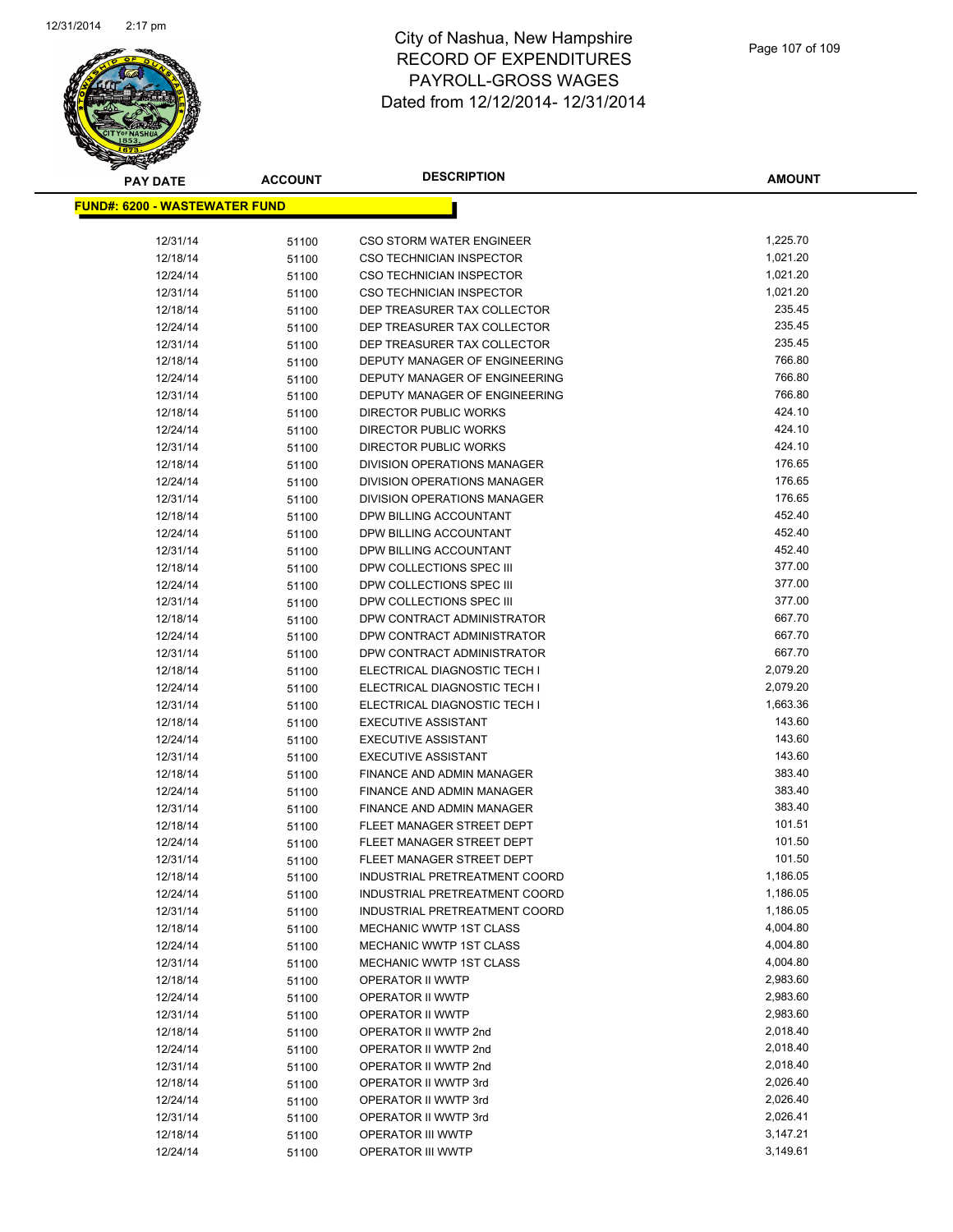

| <b>PAY DATE</b>                       | <b>ACCOUNT</b> | <b>DESCRIPTION</b>                 | <b>AMOUNT</b> |
|---------------------------------------|----------------|------------------------------------|---------------|
| <u> FUND#: 6200 - WASTEWATER FUND</u> |                |                                    |               |
|                                       |                |                                    |               |
| 12/31/14                              | 51100          | OPERATOR III WWTP                  | 3,666.82      |
| 12/18/14                              | 51100          | PLANT OPERATIONS SUPERVISOR        | 1,445.45      |
| 12/24/14                              | 51100          | PLANT OPERATIONS SUPERVISOR        | 1,445.45      |
| 12/31/14                              | 51100          | PLANT OPERATIONS SUPERVISOR        | 1,445.45      |
| 12/18/14                              | 51100          | PROCESS CHEMIST                    | 1,103.60      |
| 12/24/14                              | 51100          | PROCESS CHEMIST                    | 1,103.60      |
| 12/31/14                              | 51100          | PROCESS CHEMIST                    | 1,103.60      |
| 12/18/14                              | 51100          | <b>SENIOR STAFF ENGINEER</b>       | 670.85        |
| 12/24/14                              | 51100          | <b>SENIOR STAFF ENGINEER</b>       | 670.85        |
| 12/31/14                              | 51100          | <b>SENIOR STAFF ENGINEER</b>       | 670.85        |
| 12/18/14                              | 51100          | SUPERINTENDENT OF WASTEWATER       | 1,720.00      |
| 12/24/14                              | 51100          | SUPERINTENDENT OF WASTEWATER       | 1,720.00      |
| 12/31/14                              | 51100          | SUPERINTENDENT OF WASTEWATER       | 1,720.00      |
| 12/18/14                              | 51100          | <b>SUPV LABORATORY</b>             | 1,186.05      |
| 12/24/14                              | 51100          | <b>SUPV LABORATORY</b>             | 1,178.64      |
| 12/31/14                              | 51100          | <b>SUPV LABORATORY</b>             | 1,186.05      |
| 12/18/14                              | 51100          | TRUCK DRIVER STREET REPAIR         | 832.00        |
| 12/24/14                              | 51100          | TRUCK DRIVER STREET REPAIR         | 837.60        |
| 12/31/14                              | 51100          | <b>TRUCK DRIVER STREET REPAIR</b>  | 845.76        |
| 12/18/14                              | 51100          | <b>WASTEWATER PROJECT ENGINEER</b> | 1,331.45      |
| 12/24/14                              | 51100          | <b>WASTEWATER PROJECT ENGINEER</b> | 1,331.45      |
| 12/31/14                              | 51100          | <b>WASTEWATER PROJECT ENGINEER</b> | 1,331.46      |
| 12/18/14                              | 51300          | <b>OVERTIME-REGULAR</b>            | 7,252.55      |
| 12/24/14                              | 51300          | OVERTIME-REGULAR                   | 7,055.32      |
| 12/31/14                              | 51300          | <b>OVERTIME-REGULAR</b>            | 6,829.78      |
| 12/24/14                              | 51600          | <b>LONGEVITY</b>                   | 800.00        |
| 12/24/14                              | 55118          | <b>TELEPHONE-CELLULAR</b>          | 51.00         |

#### **TOTAL FUND 6200 - WASTEWATER FUND \$143,975.97**

#### **FUND#: 6500 - PROPERTY & CASUALTY FUND**

| 12/18/14 | 51100 | <b>PROGRAM SUPV</b>                | 1,177.20 |
|----------|-------|------------------------------------|----------|
| 12/24/14 | 51100 | <b>PROGRAM SUPV</b>                | 1,177.20 |
| 12/31/14 | 51100 | <b>PROGRAM SUPV</b>                | 1,177.20 |
| 12/18/14 | 51100 | PROPERTY AND CASUALTY ADJUSTER     | 2,027.41 |
| 12/24/14 | 51100 | PROPERTY AND CASUALTY ADJUSTER     | 2,027.41 |
| 12/31/14 | 51100 | PROPERTY AND CASUALTY ADJUSTER     | 2,027.41 |
| 12/18/14 | 51100 | <b>RISK MANAGER</b>                | 1,579.20 |
| 12/24/14 | 51100 | <b>RISK MANAGER</b>                | 1,579.20 |
| 12/31/14 | 51100 | <b>RISK MANAGER</b>                | 1,579.20 |
| 12/18/14 | 51100 | SAFETY LOSS PREVENTION SPEC        | 1,040.00 |
| 12/24/14 | 51100 | SAFETY LOSS PREVENTION SPEC        | 1,040.00 |
| 12/31/14 | 51100 | SAFETY LOSS PREVENTION SPEC        | 1,040.00 |
| 12/18/14 | 59207 | <b>WORKERS COMPENSATION CLAIMS</b> | 6,520.57 |
| 12/24/14 | 59207 | <b>WORKERS COMPENSATION CLAIMS</b> | 7,663.32 |
| 12/31/14 | 59207 | <b>WORKERS COMPENSATION CLAIMS</b> | 8,476.19 |
| 12/18/14 | 59290 | LONG TERM DISABILITY CLAIMS        | 2,762.81 |
| 12/24/14 | 59290 | LONG TERM DISABILITY CLAIMS        | 2,762.81 |
| 12/31/14 | 59290 | LONG TERM DISABILITY CLAIMS        | 2,070.50 |